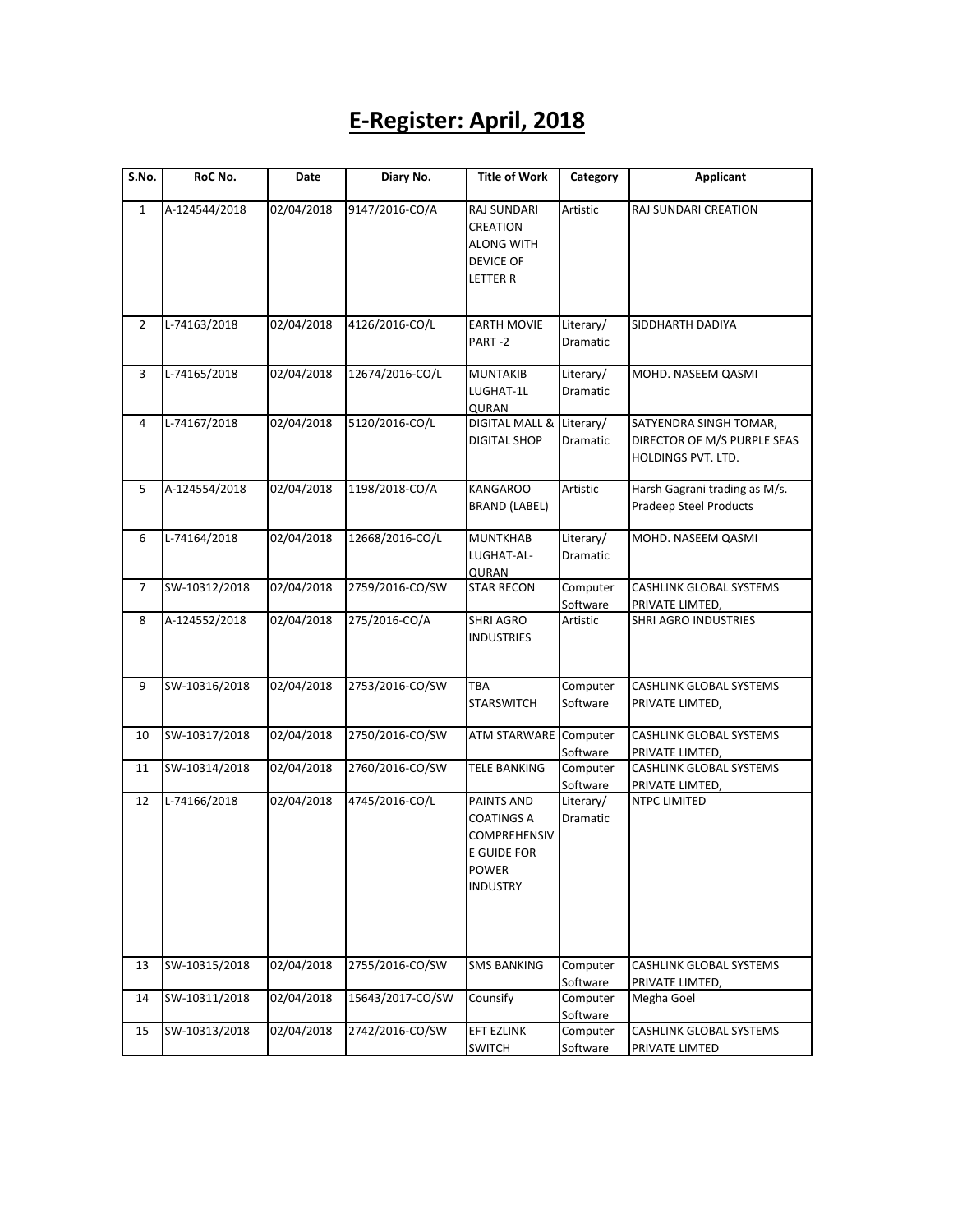| S.No. | RoC No.       | Date       | Diary No.      | <b>Title of Work</b>                                                                                                                                            | Category              | <b>Applicant</b>                           |
|-------|---------------|------------|----------------|-----------------------------------------------------------------------------------------------------------------------------------------------------------------|-----------------------|--------------------------------------------|
| 16    | L-74156/2018  | 02/04/2018 | 2278/2018-CO/L | <b>DESIGN OF</b><br><b>FOUR BUSBAR</b><br>METALLIZATION<br>PATTERN FOR<br>MULTICRYSTALLI<br><b>NE SILICON</b><br><b>SOLAR CELLS</b>                             | Literary/<br>Dramatic | BHARAT HEAVY ELECTRICALS<br>LIMITED        |
| 17    | A-124550/2018 | 02/04/2018 | 2299/2018-CO/A | LOBOSA MIX<br>BEVERAGE<br>CONCENTRATE<br>No. 8                                                                                                                  | Artistic              | NAGARAJ N. KABADI                          |
| 18    | A-124553/2018 | 02/04/2018 | 1800/2018-CO/A | <b>MGUMST</b>                                                                                                                                                   | Artistic              | DR. SUDHIR SACHDEV,[ PRO<br>PRESIDENT]     |
| 19    | L-74154/2018  | 02/04/2018 | 2519/2018-CO/L | Project NxG<br>Part:1<br>Introduction to<br>robotics                                                                                                            | Literary/<br>Dramatic | Dheeraj Tiwari                             |
| 20    | A-124551/2018 | 02/04/2018 | 2233/2018-CO/A | Obe 2 Slim, A<br><b>Clinic Managing</b><br>Overweight &<br>Obese                                                                                                | Artistic              | Mr. Nimishbhai I. Bamta                    |
| 21    | L-74157/2018  | 02/04/2018 | 2271/2018-CO/L | <b>AUTOMATION</b><br>OF VALVE<br><b>SCHEDULE</b><br><b>FROM P&amp;ID</b><br><b>THROUGH</b><br><b>ATTRIBUTED</b><br><b>VALVES DATA</b>                           | Literary/<br>Dramatic | <b>BHARAT HEAVY ELECTRICALS</b><br>LIMITED |
| 22    | L-74155/2018  | 02/04/2018 | 2291/2018-CO/L | SADC SYSTEM<br><b>WITH</b><br><b>CONCENTRIC</b><br><b>FIRING SYSTEM</b><br>TO MEET MOEF<br><b>EMISSION</b><br><b>NORMS FOR</b><br>800MW TPP ON<br>DCS PLATFORM. | Literary/<br>Dramatic | BHARAT HEAVY ELECTRICALS<br>LIMITED        |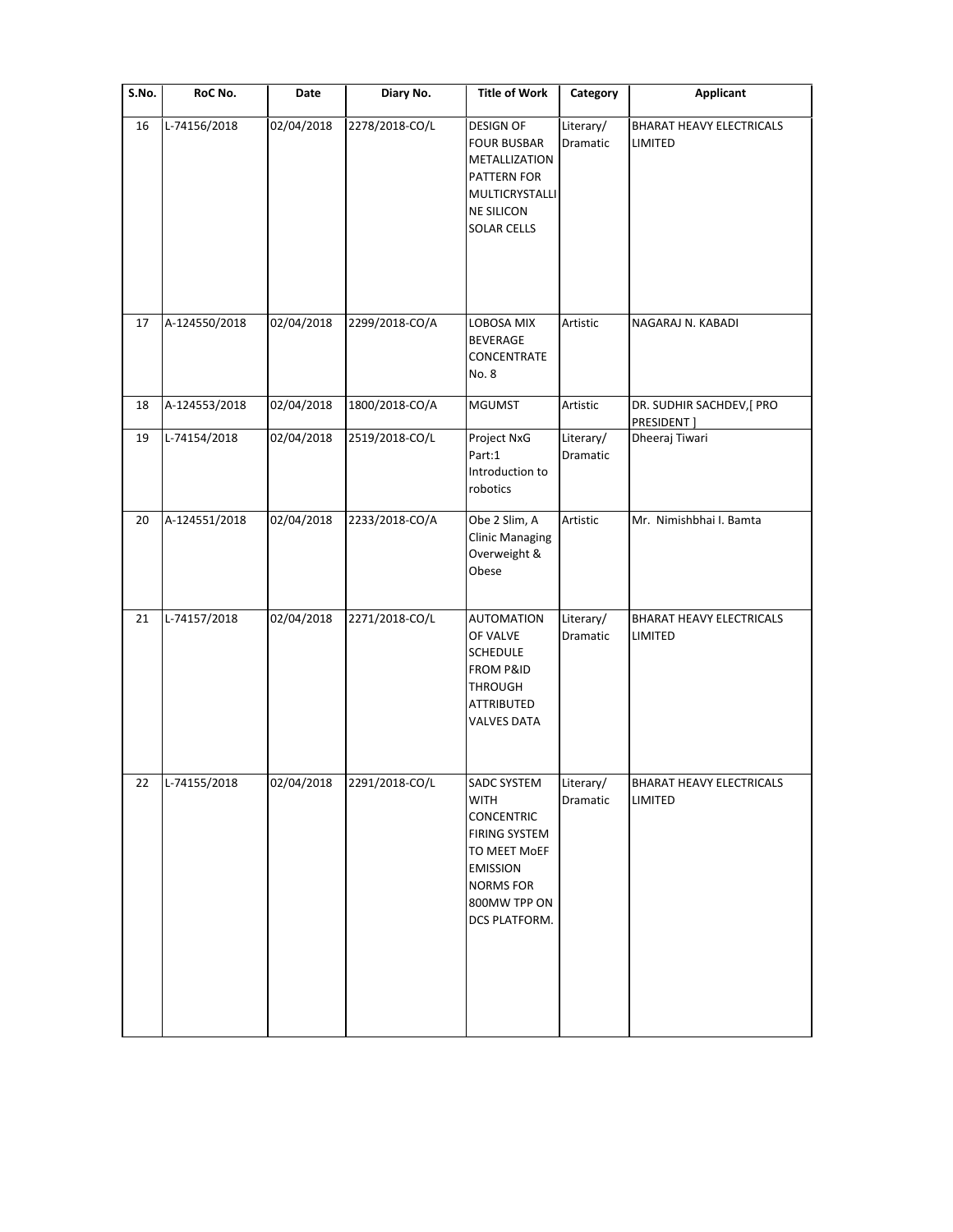| S.No. | RoC No.       | Date                    | Diary No.       | <b>Title of Work</b>                                                                                                            | Category              | Applicant                                                                   |
|-------|---------------|-------------------------|-----------------|---------------------------------------------------------------------------------------------------------------------------------|-----------------------|-----------------------------------------------------------------------------|
| 23    | L-74158/2018  | 02/04/2018              | 2225/2018-CO/L  | <b>TEXT BOOK OF</b><br>TECHNO<br>MEDICAL<br><b>CONCEPTS</b><br>TRANSFUSION<br><b>MEDICINE</b><br><b>BLOOD</b><br><b>BANKING</b> | Literary/<br>Dramatic | PRAMILA SINGH                                                               |
| 24    | L-74162/2018  | 02/04/2018              | 23/2018-CO/L    | <b>IVRI ANIMAL</b><br><b>REPRODUCTION</b><br>APP                                                                                | Literary/<br>Dramatic | 1.RUPASI TIWARI, 2. TRIVENI<br>DUTT, 3. MAHESH CHANDER, 4.<br>SANJAY KUMAR, |
| 25    | A-124547/2018 | 02/04/2018              | 1630/2018-CO/A  | ORACRAFT<br><b>LOGO</b>                                                                                                         | Artistic              | ORACRAFT INSTRUMENT EXPORT<br>COMPANY                                       |
| 26    | SW-10307/2018 | 02/04/2018              | 8568/2016-CO/SW | FRENY IN THE<br>TRAP                                                                                                            | Computer<br>Software  | Ms. Megha Goel                                                              |
| 27    | SW-10318/2018 | 02/04/2018              | 4139/2015-CO/SW | Veryx ATTEST -<br>CTS MPLS-TP<br>Data Plane<br>(Point to Point) -<br>Version 1.0                                                | Computer<br>Software  | VERYX TECHNOLOGIES PVT LTD                                                  |
| 28    | A-124548/2018 | 02/04/2018              | 1631/2018-CO/A  | <b>IMC RADIO</b>                                                                                                                | Artistic              | INTERNATIONAL MARKETING<br>CORPORATION PVT. LTD.                            |
| 29    | A-124546/2018 | 02/04/2018              | 1635/2018-CO/A  | SPANCO                                                                                                                          | Artistic              | <b>OLYMPIC OVERSEAS</b>                                                     |
| 30    | SW-10309/2018 | 02/04/2018              | 1452/2018-CO/SW | HUMAN<br><b>MACHINE</b><br>INTERFACE FOR<br><b>GENERIC MODEL</b><br><b>PREDICTIVE</b><br><b>CONTROLLER</b>                      | Computer<br>Software  | <b>BHARAT HEAVY ELECTRICALS</b><br>LIMITED                                  |
| 31    | SW-10321/2018 | 02/04/2018              | 4143/2015-CO/SW | Veryx ATTEST -<br>CTS MPLS-TP<br>G.8131 LPS -<br>Version 1.0                                                                    | Computer<br>Software  | VERYX TECHNOLOGIES PVT LTD                                                  |
| 32    | A-124545/2018 | 02/04/2018              | 1629/2018-CO/A  | ADVANCED<br><b>CENTRE FOR</b><br>EYES LOGO                                                                                      | Artistic              | <b>ADVANCED CENTRE FOR EYES</b>                                             |
| 33    | L-74161/2018  | 02/04/2018              | 80/2018-CO/L    | Entrepreneurshi<br>p Guide                                                                                                      | Literary/<br>Dramatic | Akshay Nambiar                                                              |
| 34    | L-74159/2018  | $\overline{02/04}/2018$ | 1453/2018-CO/L  | OUT OF THE<br><b>BLUE</b>                                                                                                       | Literary/<br>Dramatic | Girish Nagendra Prabhu 2. Suhas<br>Gotla                                    |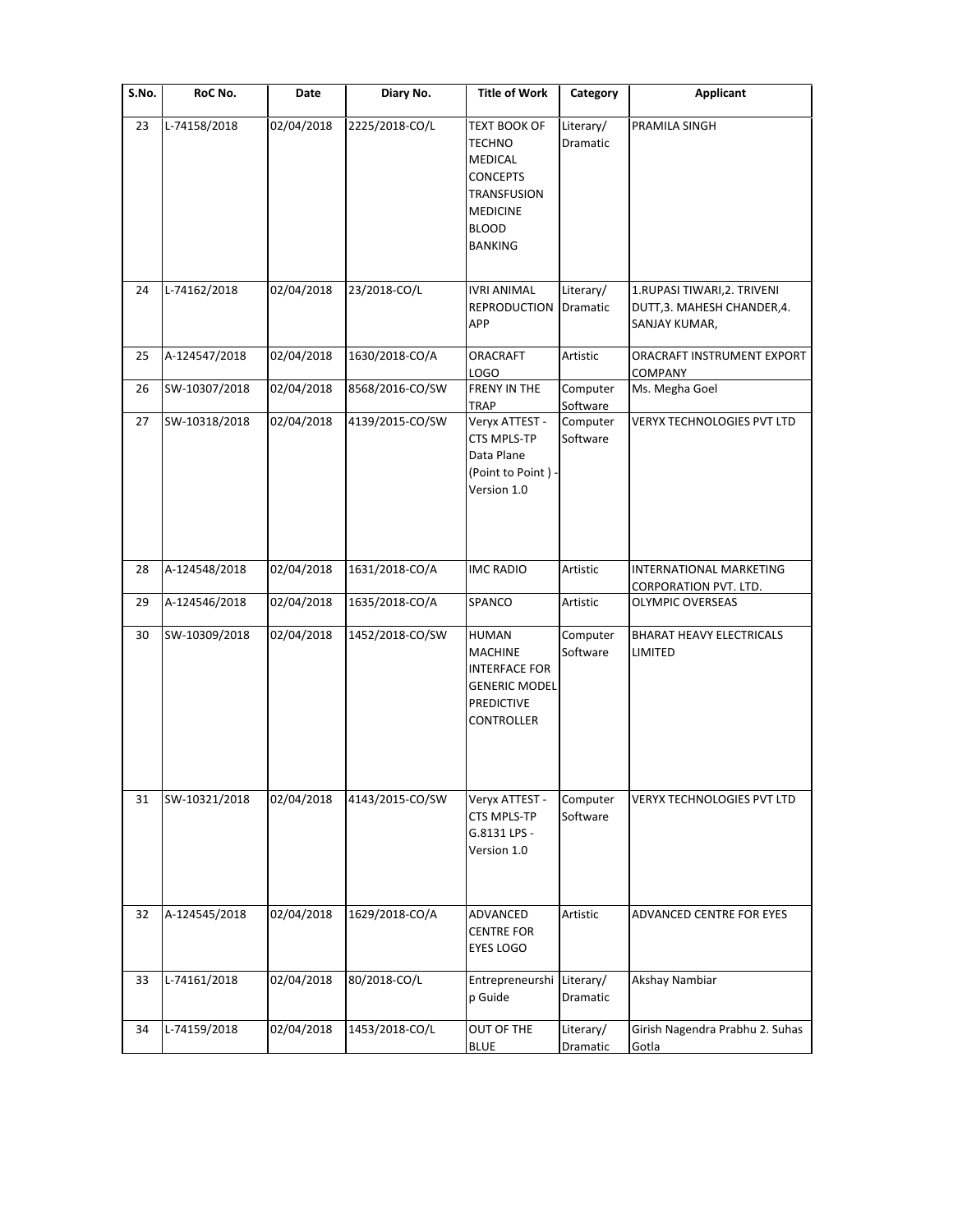| S.No. | RoC No.       | Date       | Diary No.       | <b>Title of Work</b>                                                                                                                                        | Category              | Applicant                                  |
|-------|---------------|------------|-----------------|-------------------------------------------------------------------------------------------------------------------------------------------------------------|-----------------------|--------------------------------------------|
| 35    | SW-10320/2018 | 02/04/2018 | 4144/2015-CO/SW | Veryx ATTEST -<br>CTS MPLS-TP<br>G.8113.1 OAM -<br>Version 1.0                                                                                              | Computer<br>Software  | VERYX TECHNOLOGIES PVT LTD                 |
| 36    | L-74160/2018  | 02/04/2018 | 1382/2018-CO/L  | LAMHEIN                                                                                                                                                     | Literary/<br>Dramatic | GIRISH NAGENDRA PRABHU                     |
| 37    | SW-10308/2018 | 02/04/2018 | 1455/2018-CO/SW | PURCHASE<br>ORDER<br><b>GENERATION</b><br><b>SYSTEM FOR</b><br>RATE CONTRACT<br><b>ITEMS WITH GST</b><br>COMPLIANCE                                         | Computer<br>Software  | <b>BHARAT HEAVY ELECTRICALS</b><br>LIMITED |
| 38    | SW-10319/2018 | 02/04/2018 | 4146/2015-CO/SW | Veryx ATTEST-<br>CTS MPLS-TP<br>G.8032 (Ring<br>Protection<br>Switching) -<br>Version 1.0                                                                   | Computer<br>Software  | <b>VERYX TECHNOLOGIES PVT LTD</b>          |
| 39    | A-124549/2018 | 02/04/2018 | 1632/2018-CO/A  | SARTAJ                                                                                                                                                      | Artistic              | SHREE GURU KRIPA CEMENT PVT.               |
| 40    | SW-10310/2018 | 02/04/2018 | 1447/2018-CO/SW | Program for<br>Analyzing Key<br>Trends in<br>Research Data-<br>set                                                                                          | Computer<br>Software  | LTD.<br>Neeraj Bhanot                      |
| 41    | SW-10329/2018 | 03/04/2018 | 22401/2012-CO/L | <b>IMPLEMENTION</b><br>AND<br><b>STABILLIZATION</b><br>OF DOCUMENT<br>MANAGEMENT<br><b>SYSTEM IN</b><br>PERSONEL<br><b>SECTIONS AT</b><br><b>BSP BHILAI</b> | Computer<br>Software  | M/S STEEL AUTHORITY OF INDIA<br>LIMITED    |
| 42    | SW-10331/2018 | 03/04/2018 | 1504/2018-CO/SW | <b>IT ASSET</b>                                                                                                                                             | Computer              | BHARAT HEAVY ELECTRICALS                   |
|       |               |            |                 | <b>COMPLAINT</b><br>MANAGEMENT<br>SYSTEM, BHEL,<br><b>HARIDWAR</b>                                                                                          | Software              | LIMITED                                    |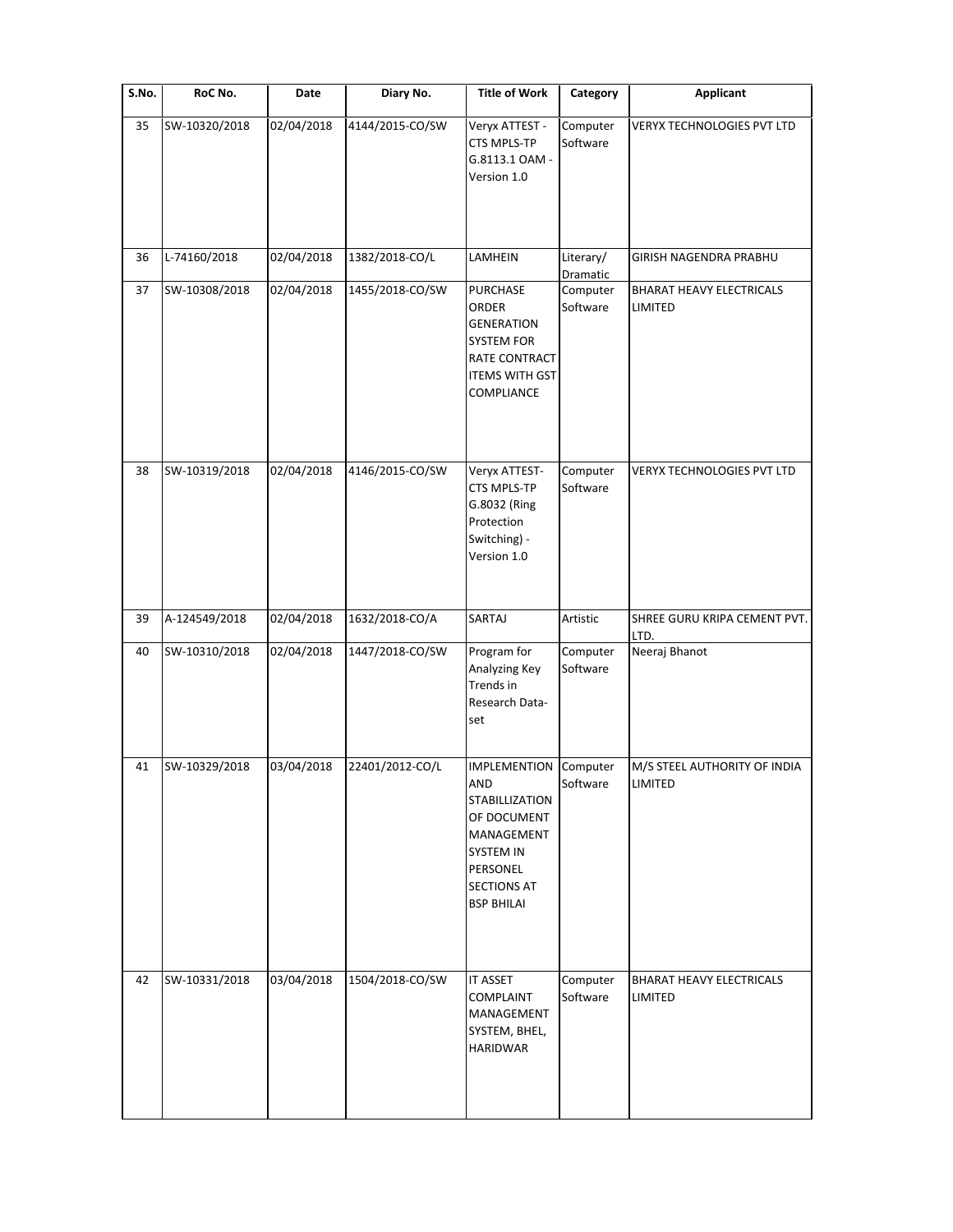| $\overline{\mathsf{S}}$ . No. | RoC No.       | Date       | Diary No.        | <b>Title of Work</b>                                                                                                                                   | Category              | <b>Applicant</b>                               |
|-------------------------------|---------------|------------|------------------|--------------------------------------------------------------------------------------------------------------------------------------------------------|-----------------------|------------------------------------------------|
| 43                            | L-74198/2018  | 03/04/2018 | 79/2018-CO/L     | SATSANG<br>SANGREH BHAG<br>2                                                                                                                           | Literary/<br>Dramatic | RADHA SOAMI SATSANG BEAS                       |
| 44                            | SW-10325/2018 | 03/04/2018 | 1128/2018-CO/SW  | www.skinzy.in                                                                                                                                          | Computer<br>Software  | Dr.Dhananjay R. Kalbande                       |
| 45                            | A-124558/2018 | 03/04/2018 | 200/2018-CO/A    | RAMESH                                                                                                                                                 | Artistic              | JITENDRA DEVNANI                               |
| 46                            | L-74189/2018  | 03/04/2018 | 96/2018-CO/L     | PRAKASHACHA<br>SHODH<br>(PRAKASH KI<br>KHOJ)                                                                                                           | Literary/<br>Dramatic | RADHA SOAMI SATSANG BEAS                       |
| 47                            | SW-10327/2018 | 03/04/2018 | 1598/2018-CO/SW  | SIPNA College of Computer<br>Engg. and Tech.<br>Web.                                                                                                   | Software              | Sipna College of Engineering and<br>Technology |
| 48                            | A-124559/2018 | 03/04/2018 | 199/2018-CO/A    | RAMESH<br><b>ELECTRICALS</b>                                                                                                                           | Artistic              | JITENDRA DEVNANI                               |
| 49                            | A-124560/2018 | 03/04/2018 | 293/2018-CO/A    | We Serve Pure<br>Veg. Agrawal's<br>Restaurant &<br>Banquet                                                                                             | Artistic              | Manoj Agrawal                                  |
| 50                            | SW-10334/2018 | 03/04/2018 | 13416/2017-CO/SW | An<br>amalgamation of Software<br>App locker and<br>theft detection<br>using IMEI                                                                      | Computer              | L.JabaSheela                                   |
| 51                            | SR-13425/2018 | 03/04/2018 | 4896/2018-CO/SR  | Mavdi                                                                                                                                                  | Sound<br>Recording    | <b>JET STUDIO</b>                              |
| 52                            | L-74195/2018  | 03/04/2018 | 33/2018-CO/L     | You're my love                                                                                                                                         | Literary/<br>Dramatic | Padma Divakaruni                               |
| 53                            | SW-10336/2018 | 03/04/2018 | 1393/2018-CO/SW  | ADVANCED<br>DESIGN &<br><b>IMPLEMENTATI</b><br>ON OF<br>SEMANTICALLY<br><b>ENHANCED</b><br><b>INFORMATION</b><br>RETRIEVAL<br><b>USING</b><br>ONTOLOGY | Computer<br>Software  | SHILPA SATISHKUMAR LADDHA                      |
| 54                            | L-74201/2018  | 03/04/2018 | 78/2018-CO/L     | SATSANG<br>SANGREH BHAG                                                                                                                                | Literary/<br>Dramatic | RADHA SOAMI SATSANG BEAS                       |
| 55                            | SW-10324/2018 | 03/04/2018 | 1127/2018-CO/SW  | DermaPhoto                                                                                                                                             | Computer<br>Software  | Dr.Dhananjay R. Kalbande                       |
| 56                            | A-124561/2018 | 03/04/2018 | 212/2018-CO/A    | <b>BARUN'S</b><br>MALABAR GOLD                                                                                                                         | Artistic              | MANOJ GARG                                     |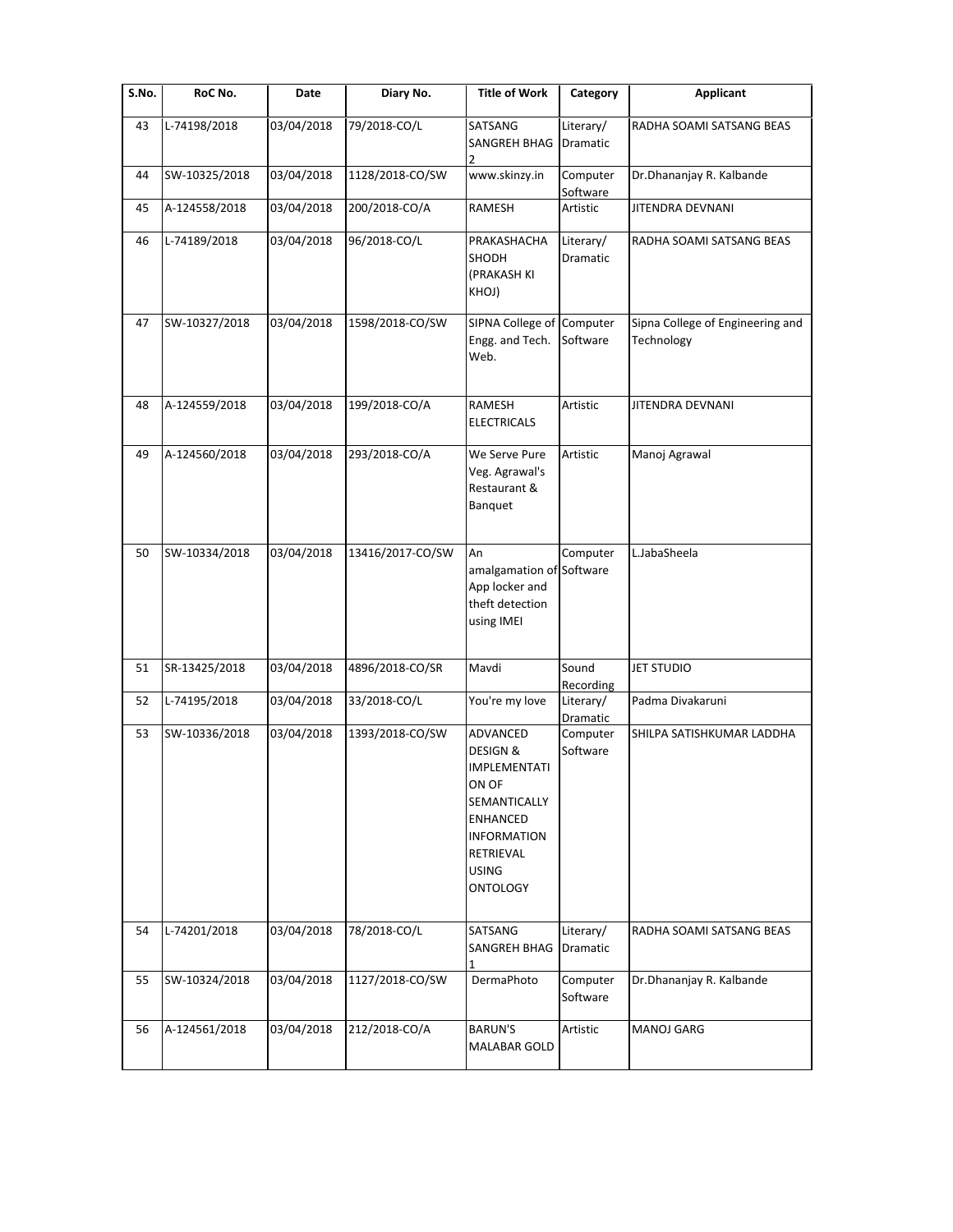| S.No. | RoC No.       | Date       | Diary No.        | <b>Title of Work</b>                                                                                                                   | Category              | Applicant                                  |
|-------|---------------|------------|------------------|----------------------------------------------------------------------------------------------------------------------------------------|-----------------------|--------------------------------------------|
| 57    | L-74200/2018  | 03/04/2018 | 95/2018-CO/L     | W<br>POSZUKIWANIU<br><b>SWIATLA</b><br>(QUEST FOR<br>LIGHT)                                                                            | Literary/<br>Dramatic | RADHA SOAMI SATSANG BEAS                   |
| 58    | L-74209/2018  | 03/04/2018 | 2711/2018-CO/L   | RAM, RAMAYAN Literary/<br><b>TOURISM</b><br><b>POTENTIAL</b><br><b>CIRCUIT</b><br><b>BRIDGING INDIA</b><br>AND ASIAN<br><b>NATIONS</b> | Dramatic              | DR ANANT D DUBEY                           |
| 59    | L-74178/2018  | 03/04/2018 | 2334/2018-CO/L   | bhinnta ka safar Literary/<br>ek se                                                                                                    | Dramatic              | sandeep kumar                              |
| 60    | L-74174/2018  | 03/04/2018 | 2376/2018-CO/L   | DESIGN<br><b>METHODOLOGY</b><br>OF COMBINED<br>THRUST AND<br>JOURNAL<br>BEARING                                                        | Literary/<br>Dramatic | <b>BHARAT HEAVY ELECTRICALS</b><br>LIMITED |
| 61    | L-74211/2018  | 03/04/2018 | 2060/2018-CO/L   | What after 12th Literary/<br>Science Group B<br>(PCB)?                                                                                 | Dramatic              | Dhaval Gokani                              |
| 62    | L-74184/2018  | 03/04/2018 | 2222/2018-CO/L   | Ancients The<br>Mysteries of<br>Dandak                                                                                                 | Literary/<br>Dramatic | Sarvagy Shukl                              |
| 63    | L-74203/2018  | 03/04/2018 | 2279/2018-CO/L   | YO AGE<br>Theorem(Young<br>Old<br>Boss/Subordinat<br>e Theorem)                                                                        | Literary/<br>Dramatic | Dr.Anubhuti Gupta                          |
| 64    | L-74193/2018  | 03/04/2018 | 2301/2018-CO/L   | THE YOGIC<br><b>SECRETS OF</b><br><b>MOUNT KAILAS</b>                                                                                  | Literary/<br>Dramatic | RAJENDRA WADHWA                            |
| 65    | SW-10330/2018 | 03/04/2018 | 11736/2017-CO/SW | <b>BRAND</b><br>DASHBOARD                                                                                                              | Computer<br>Software  | Vidooly Media Tech Pvt Ltd                 |
| 66    | L-74199/2018  | 03/04/2018 | 2341/2018-CO/L   | YOU ARE GOD                                                                                                                            | Literary/<br>Dramatic | RAMAKRISHNA SURATHU                        |
| 67    | L-74176/2018  | 03/04/2018 | 2357/2018-CO/L   | <b>COTTER JOINT</b>                                                                                                                    | Literary/<br>Dramatic | PRATIK V LANDE, NEERAJ R<br>SUNHERIYA      |
| 68    | SW-10337/2018 | 03/04/2018 | 17641/2017-CO/SW | PARASKRIT                                                                                                                              | Computer<br>Software  | Devesh Suryabhan Bhosale                   |
| 69    | L-74212/2018  | 03/04/2018 | 2032/2018-CO/L   | <b>GRAFALCO PRE-</b><br><b>SCHOOL GK &amp;</b><br>CONVERSATION<br>В                                                                    | Literary/<br>Dramatic | NAVNEET EDUCATION PVT LTD                  |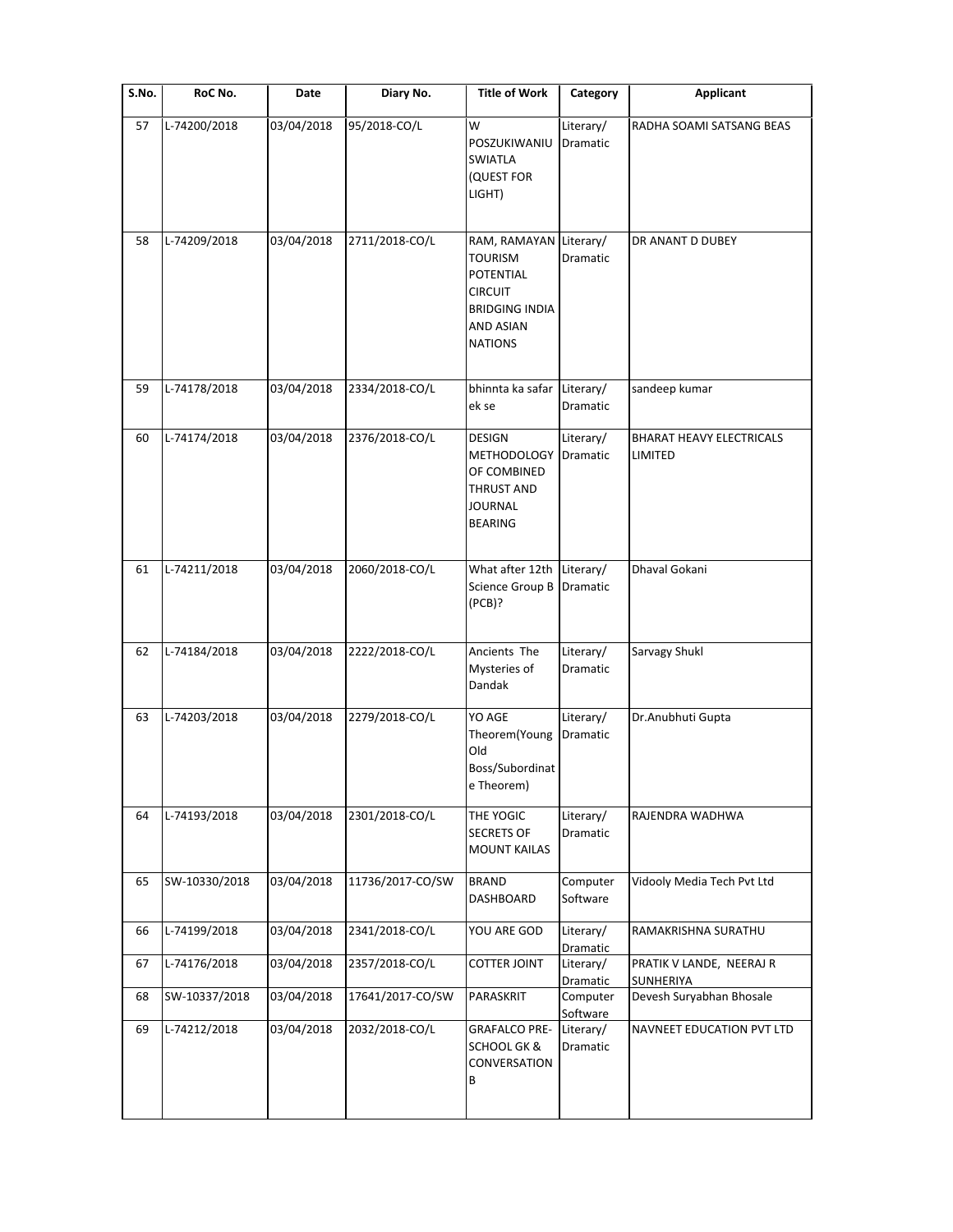| S.No. | RoC No.       | Date       | Diary No.       | <b>Title of Work</b>                                                                                                                                                                     | Category              | <b>Applicant</b>                                |
|-------|---------------|------------|-----------------|------------------------------------------------------------------------------------------------------------------------------------------------------------------------------------------|-----------------------|-------------------------------------------------|
| 70    | L-74171/2018  | 03/04/2018 | 2383/2018-CO/L  | SACRED SOMA                                                                                                                                                                              | Literary/<br>Dramatic | SOMA SHRI SUNILS SAMBARE                        |
| 71    | L-74213/2018  | 03/04/2018 | 1914/2018-CO/L  | Learning<br>Resource<br>Material on<br>Immaculate<br>theory paper<br>writing                                                                                                             | Literary/<br>Dramatic | Dr. Samarth Shukla                              |
| 72    | L-74197/2018  | 03/04/2018 | 2235/2018-CO/L  | <b>BIKHARE MOTI</b><br>BHAG <sub>07</sub>                                                                                                                                                | Literary/<br>Dramatic | ASHA MISHRA                                     |
| 73    | L-74181/2018  | 03/04/2018 | 2242/2018-CO/L  | THIS LITERARY<br><b>WORK FRAME</b><br><b>MODIFICATION</b><br><b>TECHNIQUE TO</b><br><b>IDENTIFY FILM</b><br>PIRATES IS<br><b>FULLY</b><br><b>EXPRESSED IN</b><br>THE ENGLISH<br>LANGUAGE | Literary/<br>Dramatic | R ABILASH                                       |
| 74    | A-124555/2018 | 03/04/2018 | 2348/2018-CO/A  | <b>SPARK</b>                                                                                                                                                                             | Artistic              | SHARAD KUMAR AWASTHI                            |
| 75    | L-74173/2018  | 03/04/2018 | 2377/2018-CO/L  | <b>FLOW DIVIDER</b><br>DISASSEMBLY<br><b>PROCEDURE</b>                                                                                                                                   | Literary/<br>Dramatic | <b>BHARAT HEAVY ELECTRICALS</b><br>LIMITED      |
| 76    | L-74194/2018  | 03/04/2018 | 17341/2017-CO/L | ANUPAM<br><b>UPHAR</b>                                                                                                                                                                   | Literary/<br>Dramatic | <b>BHAKTIVEDANTA BOOK TRUST</b>                 |
| 77    | L-74185/2018  | 03/04/2018 | 2220/2018-CO/L  | PAW                                                                                                                                                                                      | Literary/<br>Dramatic | Dr.P.K.Mukherjee                                |
| 78    | L-74182/2018  | 03/04/2018 | 2229/2018-CO/L  | Krishna's Jaunt<br>and other<br>stories                                                                                                                                                  | Literary/<br>Dramatic | S M Sundaram                                    |
| 79    | L-74170/2018  | 03/04/2018 | 2389/2018-CO/L  | Bhramcharya<br>Vivah Avm<br>Adhyatm                                                                                                                                                      | Literary/<br>Dramatic | Harshvardhan Patil                              |
| 80    | A-124557/2018 | 03/04/2018 | 2445/2018-CO/A  | <b>NIRALAS GROUP</b>                                                                                                                                                                     | Artistic              | NIRALAS BUILDHOME<br>DEVELOPERS PRIVATE LIMITED |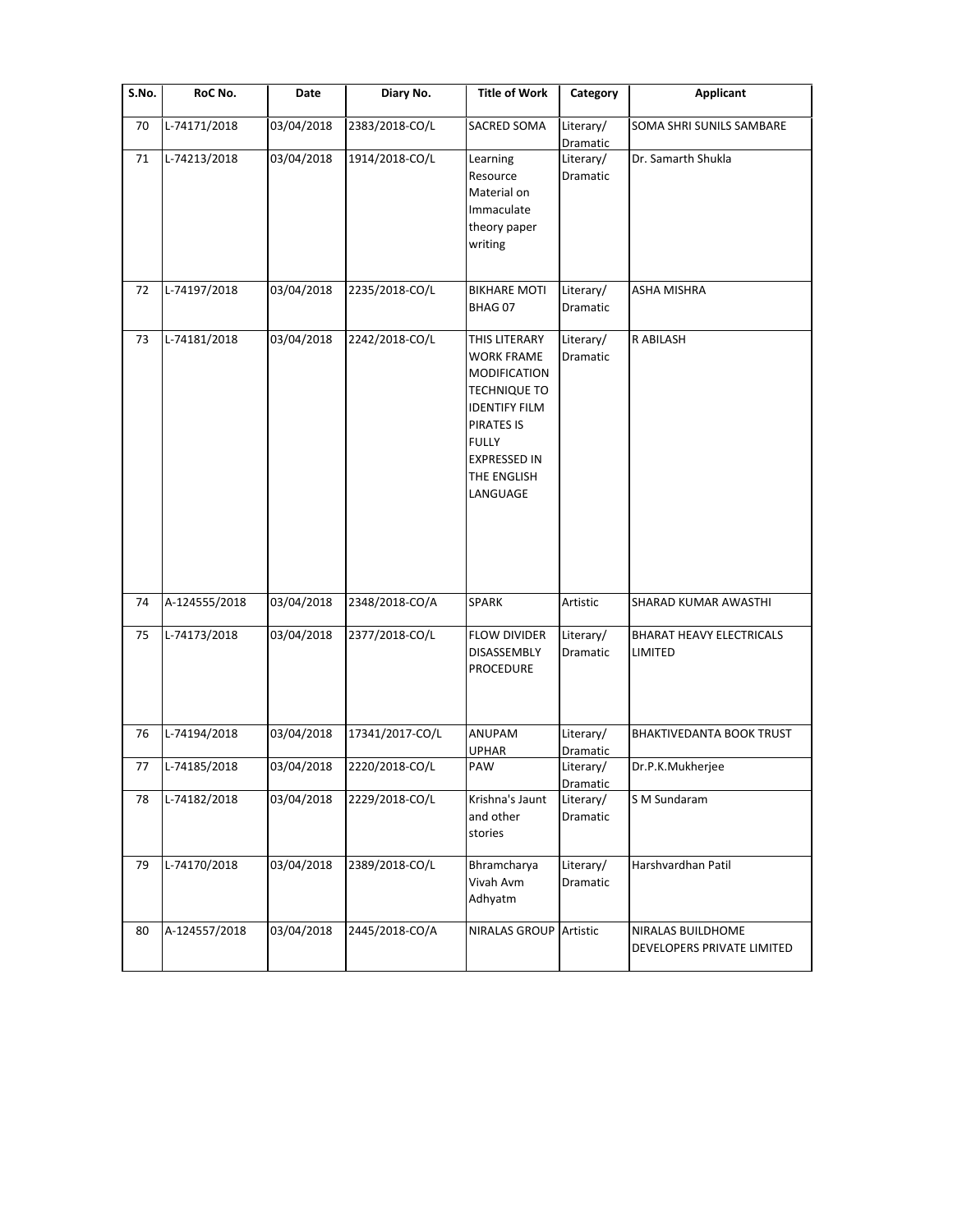| S.No. | RoC No.       | Date       | Diary No.      | <b>Title of Work</b>                                                                                                                                        | Category              | <b>Applicant</b>                           |
|-------|---------------|------------|----------------|-------------------------------------------------------------------------------------------------------------------------------------------------------------|-----------------------|--------------------------------------------|
| 81    | L-74177/2018  | 03/04/2018 | 2345/2018-CO/L | AUTOMATED<br>MECHANICAL<br><b>DESIGN</b><br>MODELING &<br><b>DRAFTING OF</b><br>CONVENTIONAL<br>TYPE RE JOINT                                               | Literary/<br>Dramatic | <b>BHARAT HEAVY ELECTRICALS</b><br>LIMITED |
| 82    | L-74175/2018  | 03/04/2018 | 2368/2018-CO/L | <b>REPAIR</b><br><b>METHODOLOGY</b><br>OF SEALING<br><b>SYSTEM FOR</b><br>WORN-OUT<br><b>BOWLHUBS FOR</b><br><b>BOWL MILLS</b>                              | Literary/<br>Dramatic | <b>BHARAT HEAVY ELECTRICALS</b><br>LIMITED |
| 83    | L-74169/2018  | 03/04/2018 | 2424/2018-CO/L | <b>TERA CHEHRA</b>                                                                                                                                          | Literary/<br>Dramatic | <b>SHAILENDRA SINGH</b>                    |
| 84    | L-74206/2018  | 03/04/2018 | 2215/2018-CO/L | 105 WEIGHT<br>LOSS<br>SOLUTIONS                                                                                                                             | Literary/<br>Dramatic | <b>RAM GUPTA</b>                           |
| 85    | L-74183/2018  | 03/04/2018 | 2227/2018-CO/L | Letter of a<br>Terrorist                                                                                                                                    | Literary/<br>Dramatic | Somil Aggarwal                             |
| 86    | L-74180/2018  | 03/04/2018 | 2258/2018-CO/L | Beer Con                                                                                                                                                    | Literary/<br>Dramatic | Kaustav Debnath                            |
| 87    | L-74179/2018  | 03/04/2018 | 2313/2018-CO/L | VLSI lab manual                                                                                                                                             | Literary/<br>Dramatic | Lovely Professional University             |
| 88    | L-74188/2018  | 03/04/2018 | 2332/2018-CO/L | "Introduction to<br>Occupational<br>Safety & Health"                                                                                                        | Literary/<br>Dramatic | Abdur Rahman Mohammed                      |
| 89    | A-124556/2018 | 03/04/2018 | 2349/2018-CO/A | <b>KATORI</b>                                                                                                                                               | Artistic              | <b>HARSH MITTAL</b>                        |
| 90    | L-74172/2018  | 03/04/2018 | 2378/2018-CO/L | <b>DESIGN</b><br><b>GUIDELINES FOR Dramatic</b><br>SEGMENTED<br><b>CARBON GLAND</b><br>SEALING RINGS<br><b>HELD BY</b><br><b>GARTER SPRING</b><br>FOR STEAM | Literary/             | BHARAT HEAVY ELECTRICALS<br>LIMITED        |
| 91    | L-74214/2018  | 03/04/2018 | 2240/2018-CO/L | Pyar Wali Gal                                                                                                                                               | Literary/<br>Dramatic | <b>Vikas Garg</b>                          |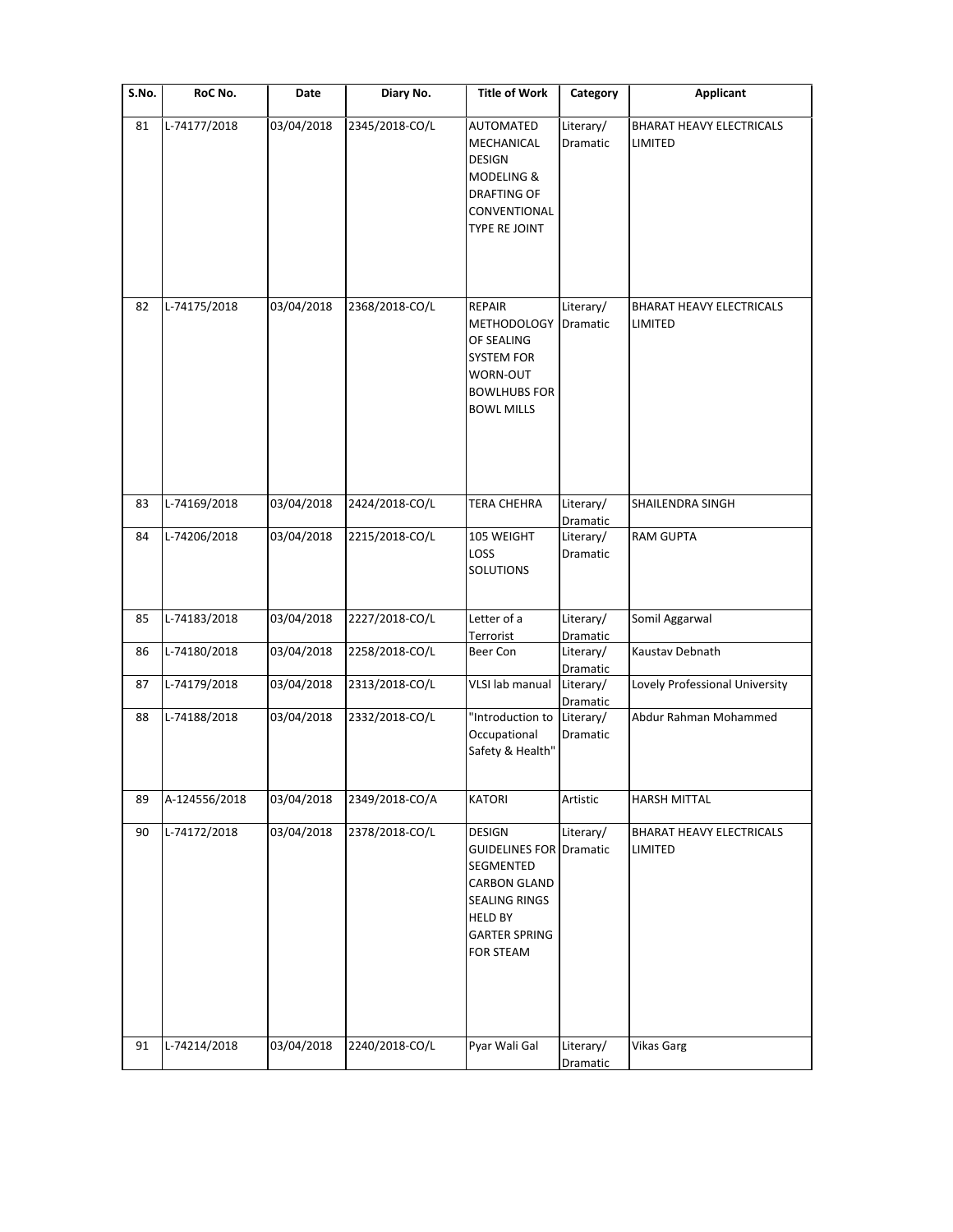| $\overline{\mathsf{S}}$ . No. | RoC No.       | Date       | Diary No.       | <b>Title of Work</b>                                                                                                                                                                            | Category              | <b>Applicant</b>                                  |
|-------------------------------|---------------|------------|-----------------|-------------------------------------------------------------------------------------------------------------------------------------------------------------------------------------------------|-----------------------|---------------------------------------------------|
| 92                            | L-74196/2018  | 03/04/2018 | 1546/2016-CO/L  | A SHORT GUIDE<br>ON SOCIAL AND<br><b>CIVIC</b><br><b>RESPONSIBILITIE</b><br>S                                                                                                                   | Literary/<br>Dramatic | <b>VUPPU VENU GOPAL</b>                           |
| 93                            | L-74187/2018  | 03/04/2018 | 2624/2016-CO/L  | Kumbhkaran                                                                                                                                                                                      | Literary/<br>Dramatic | Rohan Gautam                                      |
| 94                            | L-74192/2018  | 03/04/2018 | 17558/2017-CO/L | PARAS SE PARAS Literary/                                                                                                                                                                        | Dramatic              | RADHA SOAMI SATSANG BEAS                          |
| 95                            | L-74204/2018  | 03/04/2018 | 1260/2016-CO/L  | The big push                                                                                                                                                                                    | Literary/<br>Dramatic | <b>BIBHU MISHRA</b>                               |
| 96                            | A-124564/2018 | 03/04/2018 | 5847/2016-CO/A  | <b>SKYMAP</b>                                                                                                                                                                                   | Artistic              | SKYMAP PHARMACEUTICALS<br>PVT. LTD.               |
| 97                            | SW-10333/2018 | 03/04/2018 | 4843/2015-CO/SW | <b>DETAIL DESIGN</b><br><b>PROCESS</b><br><b>AUTOMATION</b><br>OF ESP<br><b>COLLECTING</b><br><b>ELECTRODE</b><br>SUSPENSION<br>ARRANGEMENT<br>(X19) USING<br><b>VISUAL</b><br><b>BASIC.NET</b> | Computer<br>Software  | <b>BHARAT HEAVY ELECTRICALS</b><br>LIMITED        |
| 98                            | L-74191/2018  | 03/04/2018 | 2823/2016-CO/L  | Indian<br>International<br>Dance Fest-IIDF                                                                                                                                                      | Literary/<br>Dramatic | MRS. REKHA R. RAO & MR.<br>SURESH GANGARAM MUKUND |
| 99                            | SW-10323/2018 | 03/04/2018 | 5781/2016-CO/SW | legalnow.in                                                                                                                                                                                     | Computer<br>Software  | Lex Maestro                                       |
| 100                           | L-74190/2018  | 03/04/2018 | 1449/2016-CO/L  | Unique<br>Marketing<br>Stratergies                                                                                                                                                              | Literary/<br>Dramatic | Alka Singh RAwal                                  |
| 101                           | L-74168/2018  | 03/04/2018 | 2506/2018-CO/L  | Mere hisse ke<br>noor - Bhag 1                                                                                                                                                                  | Literary/<br>Dramatic | Nivedita Chakravorty                              |
| 102                           | SW-10335/2018 | 03/04/2018 | 1345/2018-CO/SW | trinitylTS -<br>Intelligent<br>Transport<br>Management<br>Platform                                                                                                                              | Computer<br>Software  | Trinity Mobility Private Limited                  |
| 103                           | SW-10322/2018 | 03/04/2018 | 5392/2016-CO/SW | <b>INTERNET</b><br><b>BANDWIDTH</b><br>MANAGEMENT<br>AND BILLING<br>WITH RADIUS<br><b>SERVER</b>                                                                                                | Computer<br>Software  | K. NARESH KUMAR                                   |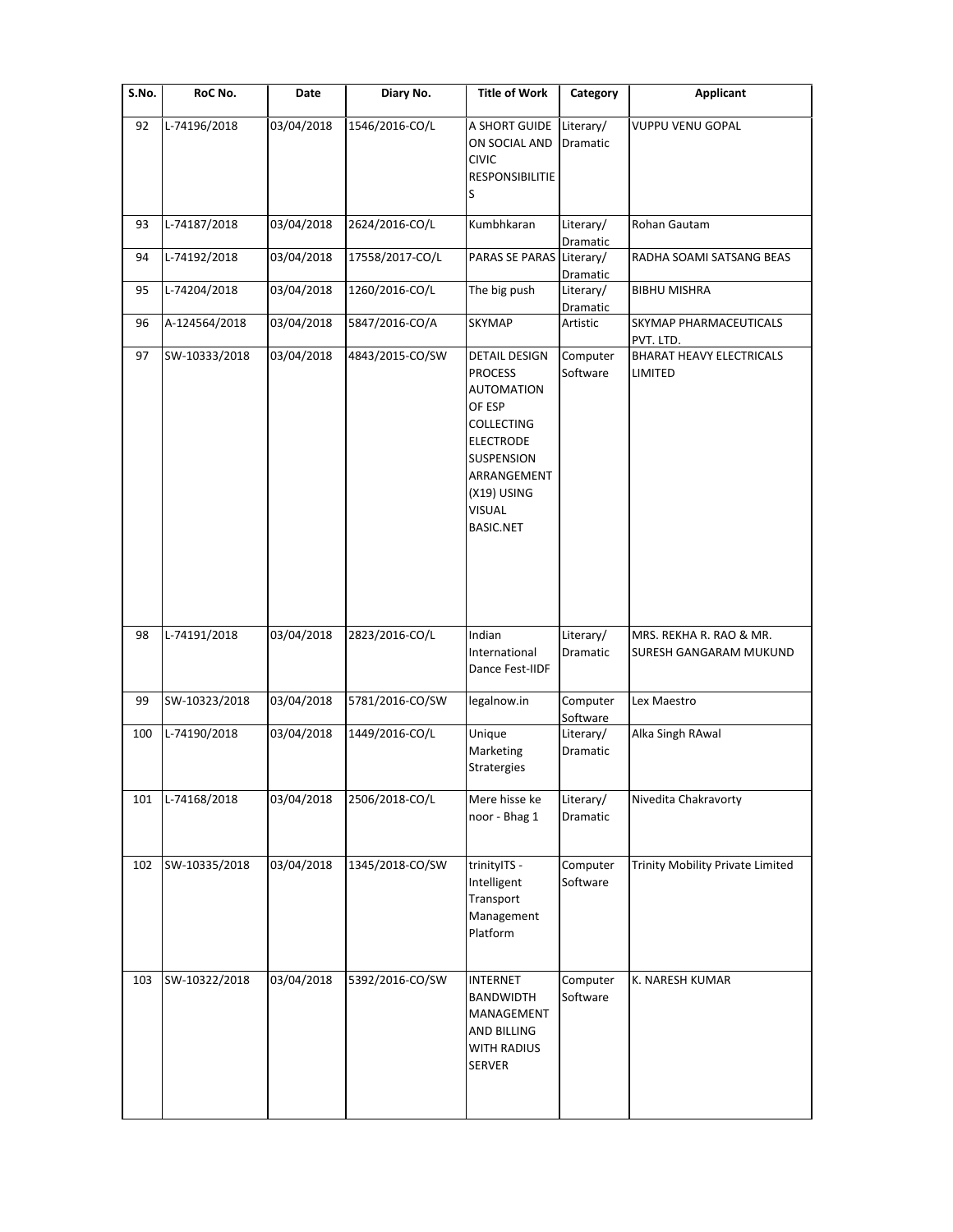| S.No. | RoC No.       | Date       | Diary No.       | <b>Title of Work</b>                                                                   | Category               | <b>Applicant</b>                                            |
|-------|---------------|------------|-----------------|----------------------------------------------------------------------------------------|------------------------|-------------------------------------------------------------|
| 104   | CF-4024/2018  | 03/04/2018 | 7173/2016-CO/CF | SUMBANDH                                                                               | Cinematogr<br>aph Film | <b>Kapur Films</b>                                          |
| 105   | L-74186/2018  | 03/04/2018 | 11940/2015-CO/L | POST<br>ANALYTICAL<br>SAMPLE<br>ARCHIVAL<br><b>SYSTEM</b>                              | Literary/<br>Dramatic  | MANIPAL UNIVERSITY                                          |
| 106   | A-124563/2018 | 03/04/2018 | 12152/2016-CO/A | Baradia's<br>Sangwari                                                                  | Artistic               | Mr. Manish Kumar Baradia                                    |
| 107   | CF-4033/2018  | 03/04/2018 | 7191/2016-CO/CF | <b>USTAD</b>                                                                           | Cinematogr<br>aph Film | <b>SUNEEL DARSHAN</b>                                       |
| 108   | CF-4022/2018  | 03/04/2018 | 7185/2016-CO/CF | SHANKAR DADA                                                                           | Cinematogr<br>aph Film | <b>Kapur Films</b>                                          |
| 109   | L-74208/2018  | 03/04/2018 | 4123/2016-CO/L  | <b>HINDUAI KE</b><br><b>SCHHE UDHRKA</b><br>DR BABA SAHEB<br>AMBTHKAR                  | Literary/<br>Dramatic  | AD VIRENDRA KUMAR                                           |
| 110   | CF-4029/2018  | 03/04/2018 | 7171/2016-CO/CF | RAJA AUR RANA                                                                          | Cinematogr<br>aph Film | Kapur Films                                                 |
| 111   | CF-4034/2018  | 03/04/2018 | 7216/2016-CO/CF | Film Stars v/s<br>World Cup<br>Heroes                                                  | Cinematogr<br>aph Film | <b>Kapur Films</b>                                          |
| 112   | L-74202/2018  | 03/04/2018 | 7445/2016-CO/L  | connection<br>preymache                                                                | Literary/<br>Dramatic  | AKSHAY ANAND SHINDE                                         |
| 113   | SW-10328/2018 | 03/04/2018 | 1298/2018-CO/SW | <b>3D KIRCHHOFF</b><br><b>DEPTH</b><br><b>MIGRATION</b>                                | Computer<br>Software   | CENTRE FOR DEVELOPMENT OF<br>ADVANCED COMPUTING C-DAC       |
| 114   | L-74210/2018  | 03/04/2018 | 13849/2015-CO/L | Hasthaakshar                                                                           | Literary/<br>Dramatic  | SURESH KUMAR PRAJAPATI                                      |
| 115   | A-124562/2018 | 03/04/2018 | 7097/2016-CO/A  | <b>ESSENTIA LOGO</b>                                                                   | Artistic               | M/S ESSENIA FRAGNANCES<br>FLAVORS AND SEASONINGS PVT<br>LTD |
| 116   | SW-10326/2018 | 03/04/2018 | 6966/2016-CO/SW | Automated<br>Module Serial<br>No. Recording<br>Software for<br>MetsoDNA DCS<br>System. | Computer<br>Software   | <b>BHARAT HEAVY ELECTRICALS</b><br>LIMITED                  |
| 117   | CF-4023/2018  | 03/04/2018 | 7184/2016-CO/CF | SAZAA                                                                                  | Cinematogr<br>aph Film | Kapur Films                                                 |
| 118   | CF-4025/2018  | 03/04/2018 | 6854/2016-CO/CF | <b>APNA KHOON</b>                                                                      | Cinematogr<br>aph Film | <b>KAPUR FILMS</b>                                          |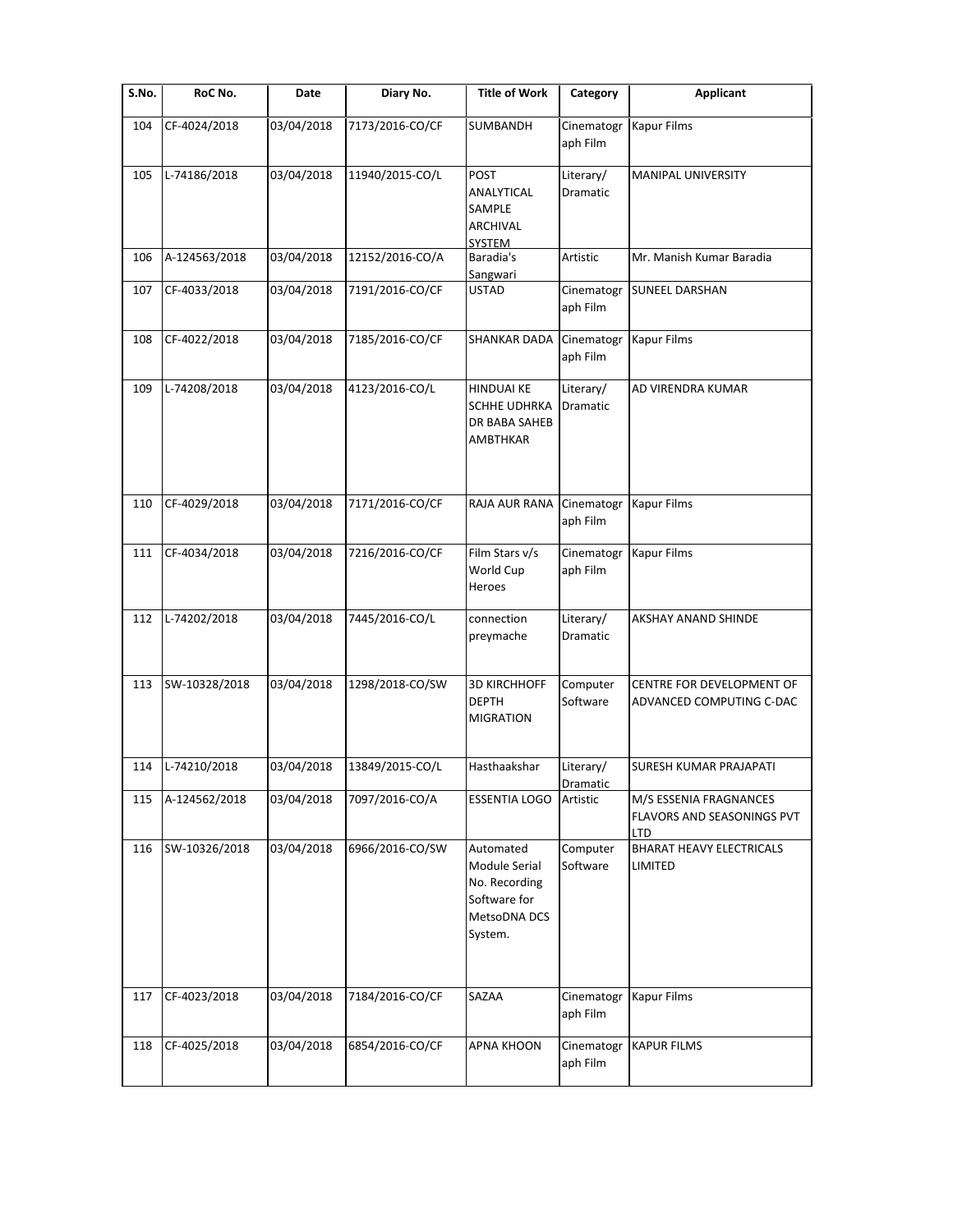| $\overline{\mathsf{S}}$ . No. | RoC No.       | Date       | Diary No.       | <b>Title of Work</b>                                                                                                                                                                                         | Category               | <b>Applicant</b>                           |
|-------------------------------|---------------|------------|-----------------|--------------------------------------------------------------------------------------------------------------------------------------------------------------------------------------------------------------|------------------------|--------------------------------------------|
| 119                           | CF-4031/2018  | 03/04/2018 | 7167/2016-CO/CF | PREMI<br>GANGARAM                                                                                                                                                                                            | Cinematogr<br>aph Film | <b>Kapur Films</b>                         |
| 120                           | CF-4032/2018  | 03/04/2018 | 7192/2016-CO/CF | <b>KARLE PYAAR</b><br><b>KARLE</b>                                                                                                                                                                           | Cinematogr<br>aph Film | <b>SUNEEL DARSHAN</b>                      |
| 121                           | SW-10332/2018 | 03/04/2018 | 7412/2015-CO/SW | <b>Unified Personal</b><br>Finance<br>Manager                                                                                                                                                                | Computer<br>Software   | RAZORBACK TECHNOLOGIES PVT.<br>LTD.        |
| 122                           | CF-4030/2018  | 03/04/2018 | 7170/2016-CO/CF | PREMI<br><b>GANGARAM</b>                                                                                                                                                                                     | Cinematogr<br>aph Film | <b>Kapur Films</b>                         |
| 123                           | CF-4026/2018  | 03/04/2018 | 7188/2016-CO/CF | An Evening with<br>Pran ALIAS<br><b>STRINGS &amp;</b><br><b>STARS</b>                                                                                                                                        | Cinematogr<br>aph Film | <b>Kapur Films</b>                         |
| 124                           | CF-4028/2018  | 03/04/2018 | 7172/2016-CO/CF | <b>RAKHI KI</b><br>SAUGANDH                                                                                                                                                                                  | Cinematogr<br>aph Film | <b>Kapur Films</b>                         |
| 125                           | L-74205/2018  | 03/04/2018 | 4098/2016-CO/L  | <b>VIRTUE BABY</b><br>CALENDAR                                                                                                                                                                               | Literary/<br>Dramatic  | DR. NITIKA SOBTI                           |
| 126                           | CF-4021/2018  | 03/04/2018 | 7166/2016-CO/CF | NIGHT IN<br>LONDON                                                                                                                                                                                           | Cinematogr<br>aph Film | <b>Kapur Films</b>                         |
| 127                           | CF-4027/2018  | 03/04/2018 | 7187/2016-CO/CF | <b>SITAPUR KI</b><br><b>GEETA</b>                                                                                                                                                                            | Cinematogr<br>aph Film | <b>Kapur Films</b>                         |
| 128                           | L-74207/2018  | 03/04/2018 | 3232/2016-CO/L  | TU MERI HAI                                                                                                                                                                                                  | Literary/<br>Dramatic  | KISHAN SRIVASTAVA                          |
| 129                           | A-124573/2018 | 04/04/2018 | 4980/2015-CO/A  | <b>INDIA GATE</b><br><b>GOLDEN SELLA</b><br><b>TIBAR LABEL</b>                                                                                                                                               | Artistic               | M/S KRBL LIMITED                           |
| 130                           | SW-10351/2018 | 04/04/2018 | 2695/2015-CO/SW | SOFTWARE<br>PACKAGE FOR<br>TRANSFORMER<br>CORE<br>LAMINATION<br><b>DETAILS FOR</b><br>SINGLE PHASE<br><b>INTER</b><br>CONNECTING<br>TRANSFORMER<br><b>WITH SOME</b><br><b>WINDINGS ON</b><br><b>AUX LIMB</b> | Computer<br>Software   | <b>BHARAT HEAVY ELECTRICALS</b><br>LIMITED |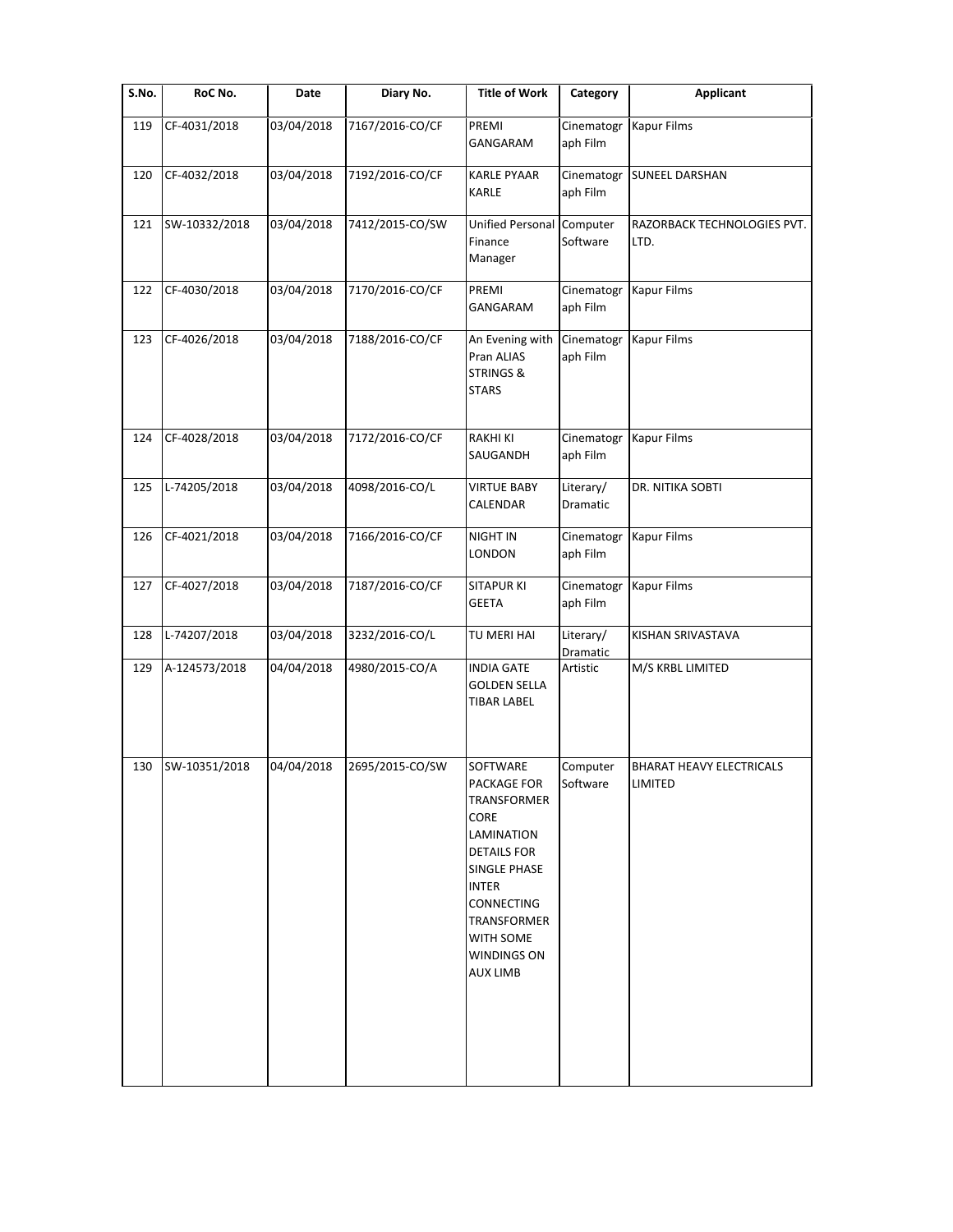| S.No. | RoC No.       | Date       | Diary No.       | <b>Title of Work</b>                                                                                            | Category              | <b>Applicant</b>                                          |
|-------|---------------|------------|-----------------|-----------------------------------------------------------------------------------------------------------------|-----------------------|-----------------------------------------------------------|
| 131   | L-74224/2018  | 04/04/2018 | 10520/2015-CO/L | "Al-Qamoosul-<br>Fareed" (A<br>Trilingual<br>Dictionary) in<br>Arabic, Urdu and<br>English (2<br>Volumes)       | Literary/<br>Dramatic | Badruzzaman Kairanwi                                      |
| 132   | SW-10363/2018 | 04/04/2018 | 1167/2018-CO/SW | PROGRAM FOR<br><b>DESIGN</b><br><b>VALIDATION OF</b><br><b>GAS TO GAS</b><br><b>HEATERS</b>                     | Computer<br>Software  | <b>BHARAT HEAVY ELECTRICALS</b><br>LIMITED                |
| 133   | SW-10357/2018 | 04/04/2018 | 1361/2018-CO/SW | <b>Network Failure</b><br>Prioritisation for<br>Error Free CAN<br>Signal<br>Processing                          | Computer<br>Software  | <b>Tata Motors Limited</b>                                |
| 134   | L-74228/2018  | 04/04/2018 | 1160/2018-CO/L  | Ateet Ke Chitr                                                                                                  | Literary/<br>Dramatic | Ram Sujan Mishra                                          |
| 135   | L-74237/2018  | 04/04/2018 | 1362/2018-CO/L  | SARASWATA<br><b>JEVHA PEEK</b><br>YETE BHAJAN<br>SANGRAH<br><b>HAVING 75</b><br>PAGES BOOK IN<br><b>MARATHI</b> | Literary/<br>Dramatic | DR. RADHIKANANDA SARASWATI<br>ALIAS MRS. ANURADHA DHAVALE |
| 136   | SW-10353/2018 | 04/04/2018 | 1343/2018-CO/SW | trinityLOGISTICS<br>Logistics &<br>Delivery<br>Automation<br>Platform                                           | Computer<br>Software  | Trinity Mobility Private Limited                          |
| 137   | L-74219/2018  | 04/04/2018 | 3608/2015-CO/L  | <b>DOLPHIN POINT</b><br>OF SALE                                                                                 | Literary/<br>Dramatic | M/S. DOLPHIN RFID PRIVATE<br><b>LIMITED</b>               |
| 138   | SW-10364/2018 | 04/04/2018 | 1179/2018-CO/SW | CLASSICAL HVDC Computer<br>POLE CONTROL<br>SOFTWARE                                                             | Software              | <b>BHARAT HEAVY ELECTRICALS</b><br>LIMITED                |
| 139   | SW-10366/2018 | 04/04/2018 | 1347/2018-CO/SW | trinityICCC -<br>Integrated<br>Command &<br>Control Center<br>Platform                                          | Computer<br>Software  | Trinity Mobility Private Limited                          |
| 140   | SW-10365/2018 | 04/04/2018 | 1348/2018-CO/SW | trinityANALYST -<br>Analytics<br>Platform                                                                       | Computer<br>Software  | Trinity Mobility Private Limited                          |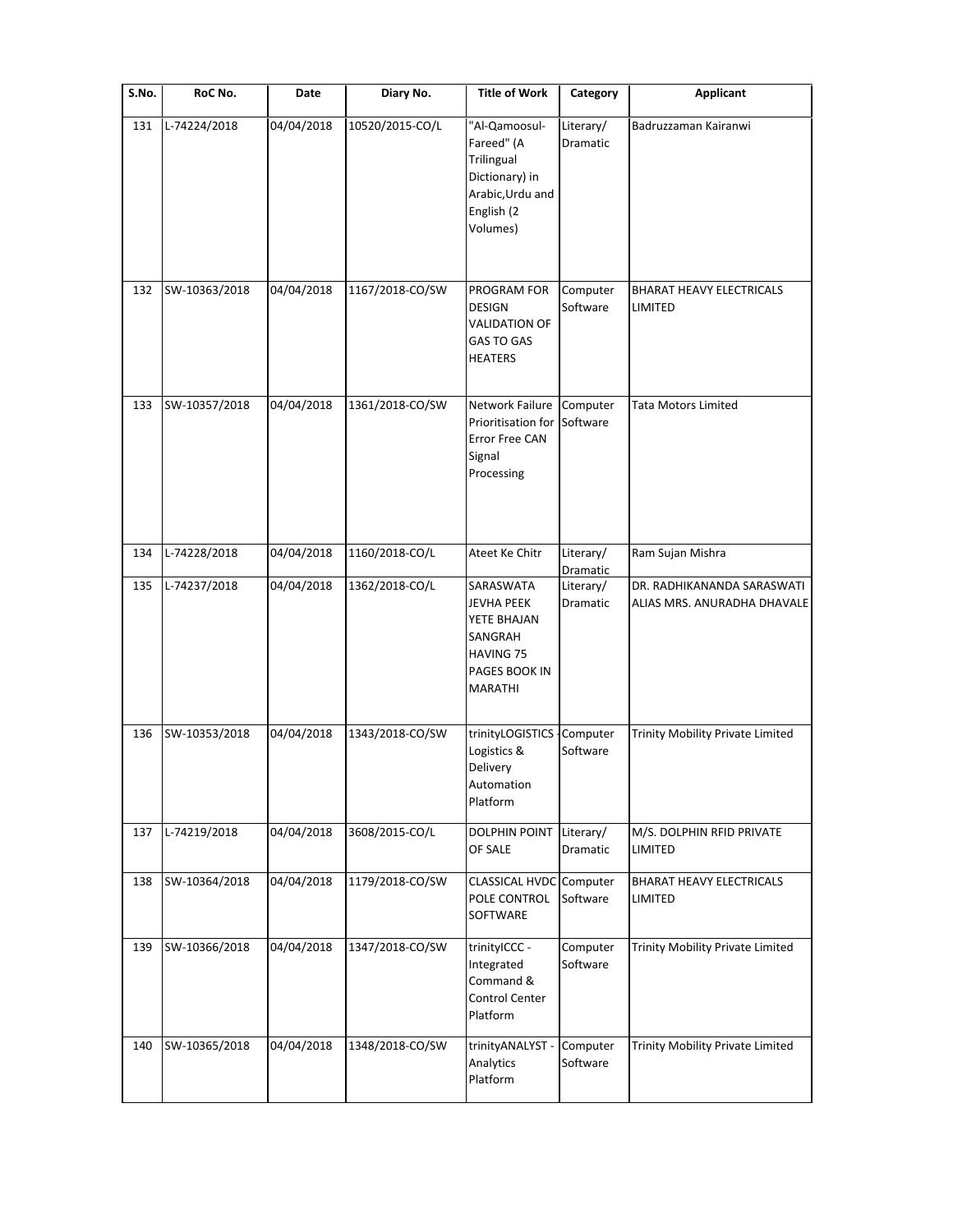| S.No. | RoC No.       | Date       | Diary No.        | <b>Title of Work</b>                                                                                 | Category              | <b>Applicant</b>                                                  |
|-------|---------------|------------|------------------|------------------------------------------------------------------------------------------------------|-----------------------|-------------------------------------------------------------------|
| 141   | A-124575/2018 | 04/04/2018 | 8246/2017-CO/A   | <b>KESHAV</b><br><b>PRAYOGIK</b><br><b>PUSTIKA</b>                                                   | Artistic              | M/s KESHAV PRAKASHAN<br>THROUGH ITS PARTNER SHRI<br>VIKRAM SHARMA |
| 142   | L-74258/2018  | 04/04/2018 | 5401/2015-CO/L   | <b>Medall Medical</b><br>Academy Course Dramatic                                                     | Literary/             | Medall Healthcare Pvt Ltd                                         |
| 143   | A-124571/2018 | 04/04/2018 | 4976/2015-CO/A   | <b>INDIA GATE</b><br>MINI DUBAR<br>LABEL                                                             | Artistic              | M/S KRBL LIMITED                                                  |
| 144   | L-74235/2018  | 04/04/2018 | 10759/2017-CO/L  | Airplane                                                                                             | Literary/<br>Dramatic | Adil Khan                                                         |
| 145   | SW-10354/2018 | 04/04/2018 | 1339/2018-CO/SW  | trinitySWM -<br>Solid Waste<br>Management<br>Platform                                                | Computer<br>Software  | Trinity Mobility Private Limited                                  |
| 146   | L-74215/2018  | 04/04/2018 | 3598/2015-CO/L   | <b>DOLPHIN</b><br>LIBRARY<br>MANAGEMENT<br>SYSTEM                                                    | Literary/<br>Dramatic | M/S. DOLPHIN RFID PRIVATE<br>LIMITED                              |
| 147   | L-74216/2018  | 04/04/2018 | 3599/2015-CO/L   | <b>DOLPHIN</b><br><b>VEHICLE</b><br><b>TRACKING</b><br>SYSTEM OF<br><b>DOLPHIN RFID</b><br>PVT. LTD. | Literary/<br>Dramatic | M/S. DOLPHIN RFID PRIVATE<br>LIMITED                              |
| 148   | SW-10362/2018 | 04/04/2018 | 13680/2017-CO/SW | Scholemy                                                                                             | Computer<br>Software  | Cenacle Research India Private<br>Limited                         |
| 149   | A-124572/2018 | 04/04/2018 | 4979/2015-CO/A   | <b>INDIA GATE</b><br><b>LONG GRAIN</b><br><b>RICE LABEL</b>                                          | Artistic              | M/S KRBL LIMITED                                                  |
| 150   | SW-10356/2018 | 04/04/2018 | 1309/2018-CO/SW  | <b>True Location</b><br>Called ID<br>(http://siriusrei.<br>com/)                                     | Computer<br>Software  | PAVAN A.V.V.S                                                     |
| 151   | A-124570/2018 | 04/04/2018 | 1430/2018-CO/A   | <b>500D EQ-CR</b>                                                                                    | Artistic              | Shyam Steel Industries Limited                                    |
| 152   | L-74250/2018  | 04/04/2018 | 1162/2018-CO/L   | MERE JISM<br><b>MEIN</b>                                                                             | Literary/<br>Dramatic | <b>Prashant Edwin</b>                                             |
| 153   | SW-10352/2018 | 04/04/2018 | 1342/2018-CO/SW  | trinityPREMISES -<br>Premises<br>Monitoring<br>Platform                                              | Computer<br>Software  | Trinity Mobility Private Limited                                  |
| 154   | SW-10338/2018 | 04/04/2018 | 1820/2015-CO/SW  | DESIGN<br><b>AUTOMATION</b><br>OF GUILLOTINE<br><b>GATES WITH</b><br>PNEUMATIC<br><b>DRIVE</b>       | Computer<br>Software  | BHARAT HEAVY ELECTRICALS<br>LIMITED                               |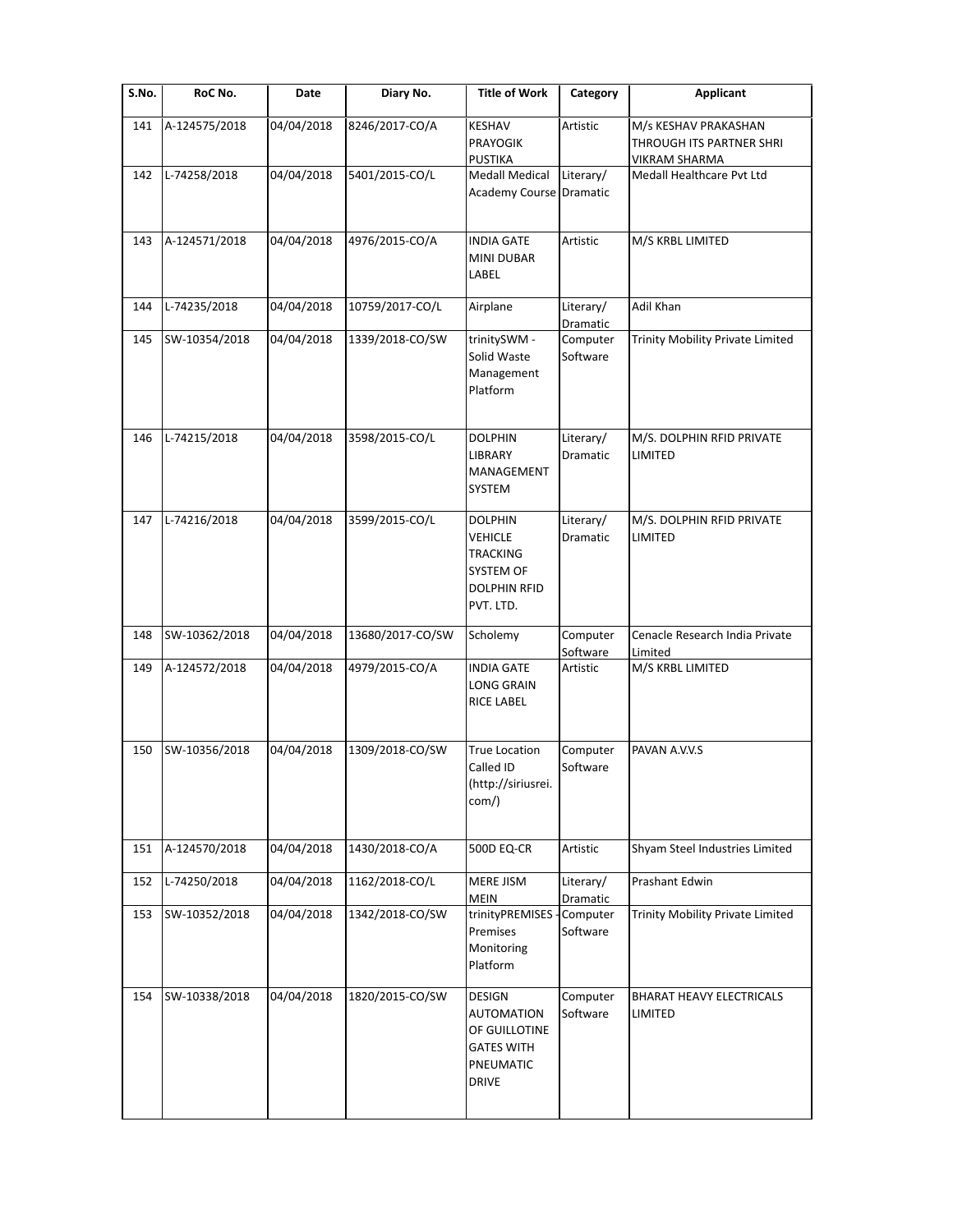| S.No. | RoC No.       | Date       | Diary No.       | <b>Title of Work</b>                                                                                                                                                                                                                              | Category              | <b>Applicant</b>                                        |
|-------|---------------|------------|-----------------|---------------------------------------------------------------------------------------------------------------------------------------------------------------------------------------------------------------------------------------------------|-----------------------|---------------------------------------------------------|
| 155   | SW-10369/2018 | 04/04/2018 | 8891/2015-CO/SW | IFC - Innovative<br>Flexible Credit<br>Systems                                                                                                                                                                                                    | Computer<br>Software  | Cashlink Global Systems Private<br>Limited              |
| 156   | SW-10350/2018 | 04/04/2018 | 2702/2015-CO/SW | DEVELOPMENT<br>AND<br><b>IMPLEMENTATI</b><br>ON OF A GUI<br><b>BASED SYSTEM</b><br><b>FOR</b><br><b>GENERATION OF</b><br>CNG PROGRAM<br>AND<br><b>VERIFICATION</b><br>OF TOOL PATH<br>FOR DRILLING<br><b>APPLICATION IN</b><br><b>BHEL BHOPAL</b> | Computer<br>Software  | BHARAT HEAVY ELECTRICALS<br>LIMITED                     |
| 157   | L-74257/2018  | 04/04/2018 | 10067/2016-CO/L | Α<br>Multifunctional<br>Modified D-<br><b>STATCOM</b><br>Configuration<br>for Power<br>Quality<br>Improvement                                                                                                                                     | Literary/<br>Dramatic | SNEHAL PANJABRAO GAWANDE                                |
| 158   | A-124568/2018 | 04/04/2018 | 1130/2018-CO/A  | <b>CORAL SEEDS</b><br>(LABEL)                                                                                                                                                                                                                     | Artistic              | Yogendra Prakash trading as M/s.<br>Coral Seeds Company |
| 159   | L-74217/2018  | 04/04/2018 | 3602/2015-CO/L  | <b>DOLPHIN</b><br><b>HOSPITALITY</b><br>MANAGEMENT<br>SYSTEM                                                                                                                                                                                      | Literary/<br>Dramatic | M/S. DOLPHIN RFID PRIVATE<br>LIMITED                    |
| 160   | L-74259/2018  | 04/04/2018 | 6454/2015-CO/L  | LIGHT OF<br>BHAGAVATA                                                                                                                                                                                                                             | Literary/<br>Dramatic | The Bhaktivedanta Book Trust                            |
| 161   | L-74231/2018  | 04/04/2018 | 6630/2017-CO/L  | NICE INSTITUTE<br>OF<br>PROFESSIONAL<br>AND TECHNICAL<br><b>STUDIES</b>                                                                                                                                                                           | Literary/<br>Dramatic | NICE EDUCATION FOUNDATION                               |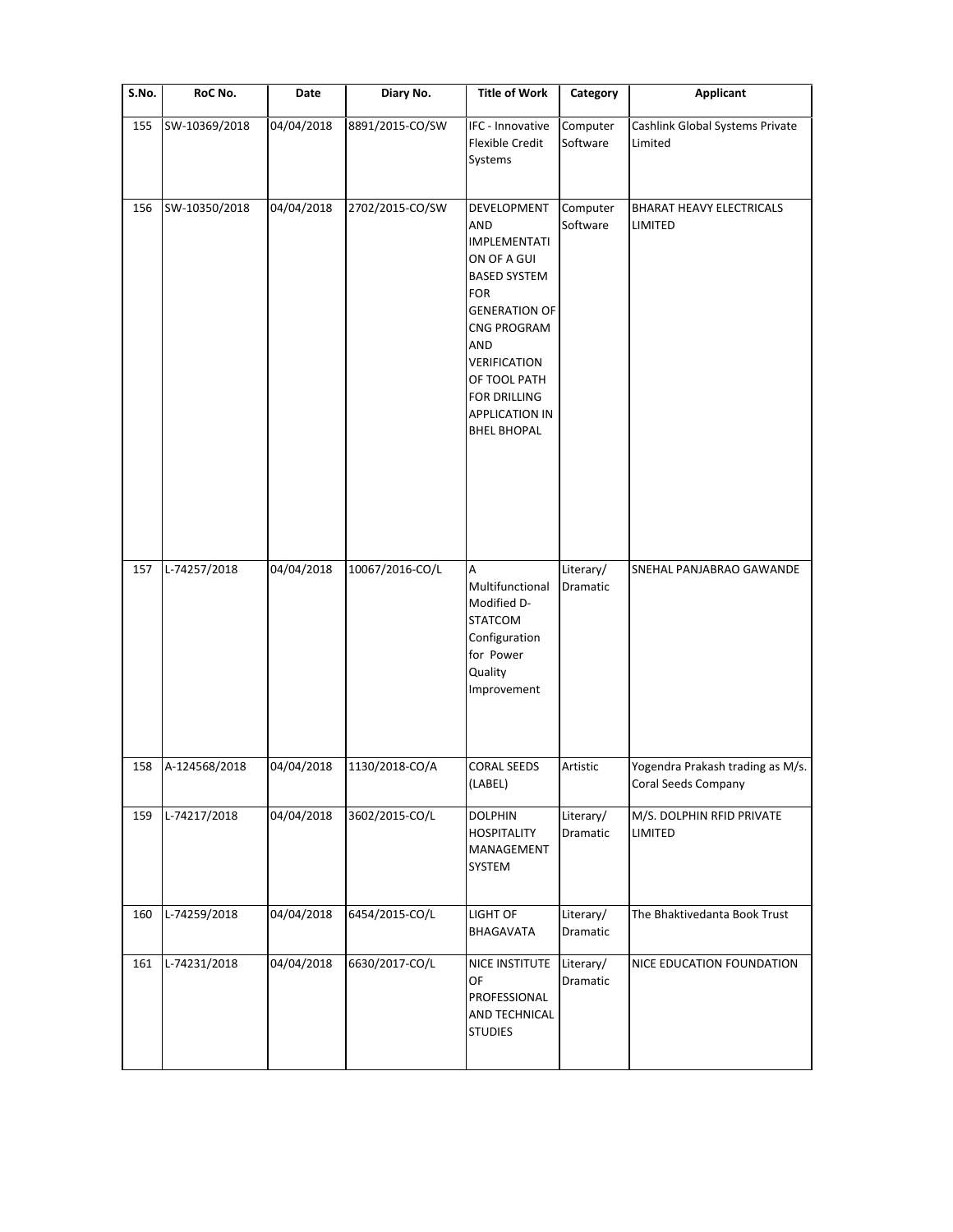| S.No. | RoC No.       | Date       | Diary No.        | <b>Title of Work</b>                                                                                                                                                                                         | Category              | <b>Applicant</b>                                          |
|-------|---------------|------------|------------------|--------------------------------------------------------------------------------------------------------------------------------------------------------------------------------------------------------------|-----------------------|-----------------------------------------------------------|
| 162   | SW-10355/2018 | 04/04/2018 | 17844/2017-CO/SW | CLASSIQUANTU<br>M RESISTANCE<br>DELAYED<br><b>CAPABILITY</b><br><b>EXCHANGE</b><br><b>SECURE SIMPLE</b><br>PAIRING<br>PROTOCOL (CR-<br>DCE-SSP)                                                              | Computer<br>Software  | SAMTA GAJBHIYE, SANJEEV<br>KARMAKAR, MONISHA SHARMA       |
| 163   | L-74221/2018  | 04/04/2018 | 15365/2017-CO/L  | <b>DIGITAL</b><br><b>CIRCUITS</b>                                                                                                                                                                            | Literary/<br>Dramatic | Dr.Milind Narlawar                                        |
| 164   | L-74242/2018  | 04/04/2018 | 970/2018-CO/L    | An Invisible<br>Computer<br>Mouse                                                                                                                                                                            | Literary/<br>Dramatic | VIJAY S. MASNE                                            |
| 165   | SW-10359/2018 | 04/04/2018 | 13464/2017-CO/SW | Artificial<br>Intelligence and<br><b>Session Based</b><br>Password<br>Authentication<br>Schemes                                                                                                              | Computer<br>Software  | VIKAS KANIFNATH KOLEKAR                                   |
| 166   | SW-10342/2018 | 04/04/2018 | 3744/2015-CO/SW  | KNOWLEDGE<br><b>FUSION</b><br>SOFTWARE FOR<br><b>AUTOMATIC</b><br><b>DESIGN AND</b><br><b>GENERATION OF</b><br><b>DRAWINGS OF</b><br><b>DRAFT TUBE</b><br><b>ELBOW LINER</b><br>FOR HYDRO<br><b>TURBINES</b> | Computer<br>Software  | BHARAT HEAVY ELECTRICALS<br>LIMITED                       |
| 167   | SW-10358/2018 | 04/04/2018 | 13534/2017-CO/SW | <b>ELECTRONIC</b><br><b>TICKETING</b><br><b>MACHINE</b><br>SOFTWARE                                                                                                                                          | Computer<br>Software  | M/S. AUM INFOTECH PVT LTD                                 |
| 168   | A-124567/2018 | 04/04/2018 | 1037/2017-CO/A   | SALUJA GOLD                                                                                                                                                                                                  | Artistic              | SALUJA STEEL & POWER PRIVATE<br>LIMITED                   |
| 169   | L-74255/2018  | 04/04/2018 | 778/2016-CO/L    | My Choice, My<br>Future (MCMF)                                                                                                                                                                               | Literary/<br>Dramatic | <b>BodhBridge Educational Services</b><br>Private Limited |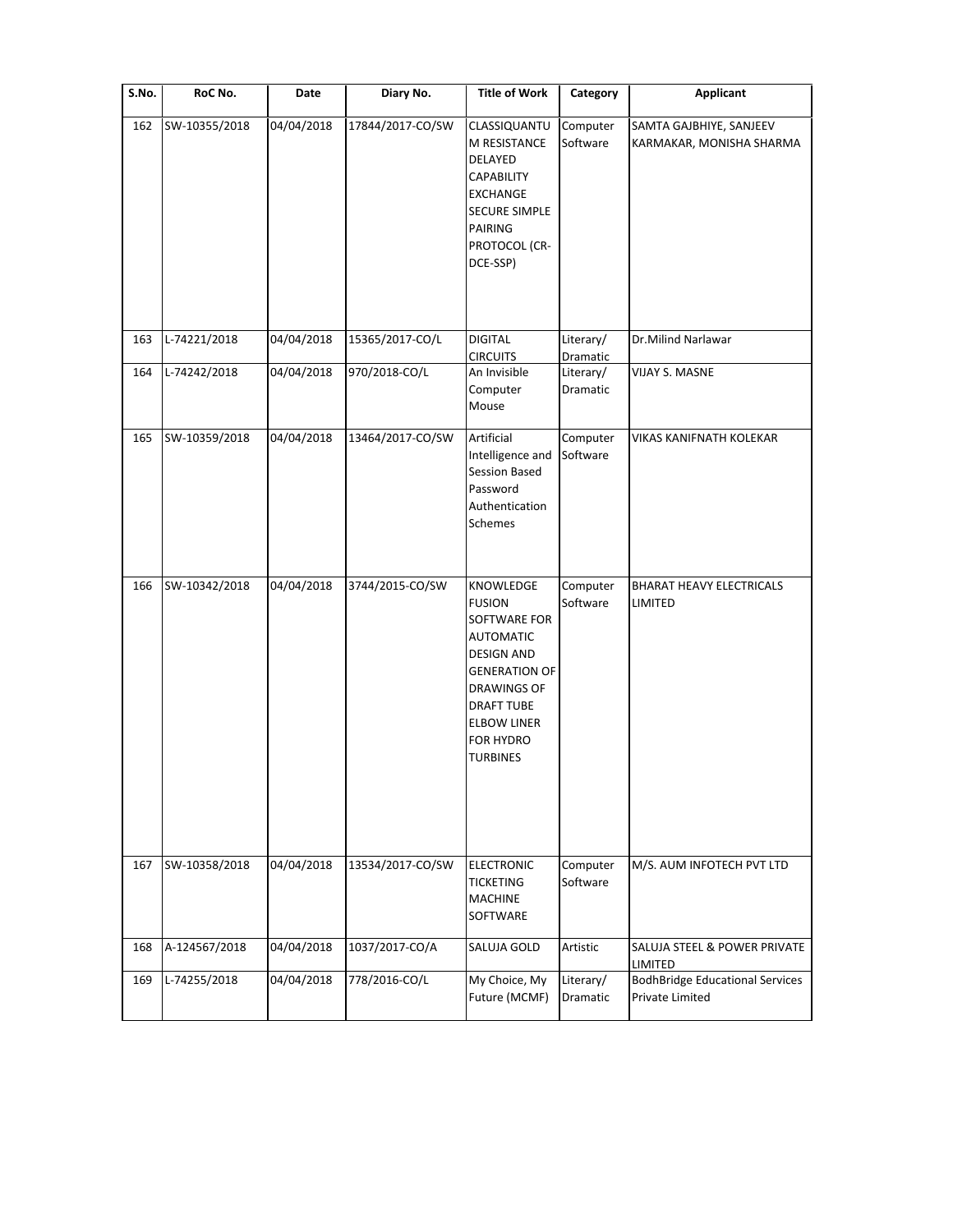| S.No. | RoC No.       | Date       | Diary No.       | <b>Title of Work</b>                                                                                                                                            | Category                          | <b>Applicant</b>                                      |
|-------|---------------|------------|-----------------|-----------------------------------------------------------------------------------------------------------------------------------------------------------------|-----------------------------------|-------------------------------------------------------|
| 170   | SW-10360/2018 | 04/04/2018 | 9394/2017-CO/SW | SOFTWARE FOR<br>DESIGNING<br>ROOF BEAMS IN<br><b>FLUE GAS PATH</b><br>OF ESP CASING<br><b>STRUCTURE</b>                                                         | Computer<br>Software              | BHARAT HEAVY ELECTRICALS<br>LIMITED                   |
| 171   | L-74218/2018  | 04/04/2018 | 3606/2015-CO/L  | <b>DOLPHIN ASSET</b><br><b>TRACKING</b><br>SYSTEM                                                                                                               | Literary/<br>Dramatic             | M/S. DOLPHIN RFID PRIVATE<br>LIMITED                  |
| 172   | A-124566/2018 | 04/04/2018 | 1036/2017-CO/A  | SALUJA GOLD                                                                                                                                                     | Artistic                          | SALUJA STEEL & POWER PRIVATE                          |
| 173   | SW-10368/2018 | 04/04/2018 | 8557/2015-CO/SW | DC<br>Personalization<br>Systems                                                                                                                                | Computer<br>Software              | LIMITED<br>Cashlink Global Systems Private<br>Limited |
| 174   | L-74232/2018  | 04/04/2018 | 2344/2018-CO/L  | Ancient Indian<br>Philosophy and<br>Modern Science                                                                                                              | Literary/<br>Dramatic             | Pramod Kumar Agrawal                                  |
| 175   | L-74233/2018  | 04/04/2018 | 15311/2017-CO/L | Kavya<br>Kusumanjali<br>(Part I Hindi)                                                                                                                          | Literary/<br>Dramatic             | Dr. Ashok Tamrakar                                    |
| 176   | L-74229/2018  | 04/04/2018 | 2204/2018-CO/L  | TRB - TET EXAM<br><b>STUDY</b><br><b>MATERIALS</b><br>PAPER - II<br>PSYCHOLOGY,<br><b>ECONOMICS &amp;</b><br><b>INDIAN</b><br>CONSTITUTION<br>(TAMIL<br>MEDIUM) | Literary/<br>Dramatic             | P.Krishnaveni                                         |
| 177   | L-74244/2018  | 04/04/2018 | 2228/2018-CO/L  | Shimle di                                                                                                                                                       | Literary/                         | NAVEEN KUMAR PATYAL                                   |
| 178   | L-74245/2018  | 04/04/2018 | 2380/2018-CO/L  | yaadan<br><b>BIO DIESEL</b><br>DELIVERY /<br><b>DELIVERY OF</b><br><b>BIO FUEL</b>                                                                              | Dramatic<br>Literary/<br>Dramatic | <b>ANANAY MEHTA</b>                                   |
| 179   | SW-10343/2018 | 04/04/2018 | 2259/2018-CO/SW | <b>BUSINESS</b><br>INTELLIGENCE<br>ANALYTICAL<br>DASH BOARDS                                                                                                    | Computer<br>Software              | <b>BHARAT HEAVY ELECTRICALS</b><br>LIMITED            |
| 180   | A-124565/2018 | 04/04/2018 | 11466/2017-CO/A | <b>SUNPURE</b>                                                                                                                                                  | Artistic                          | M.K. Agrotech Private Limited                         |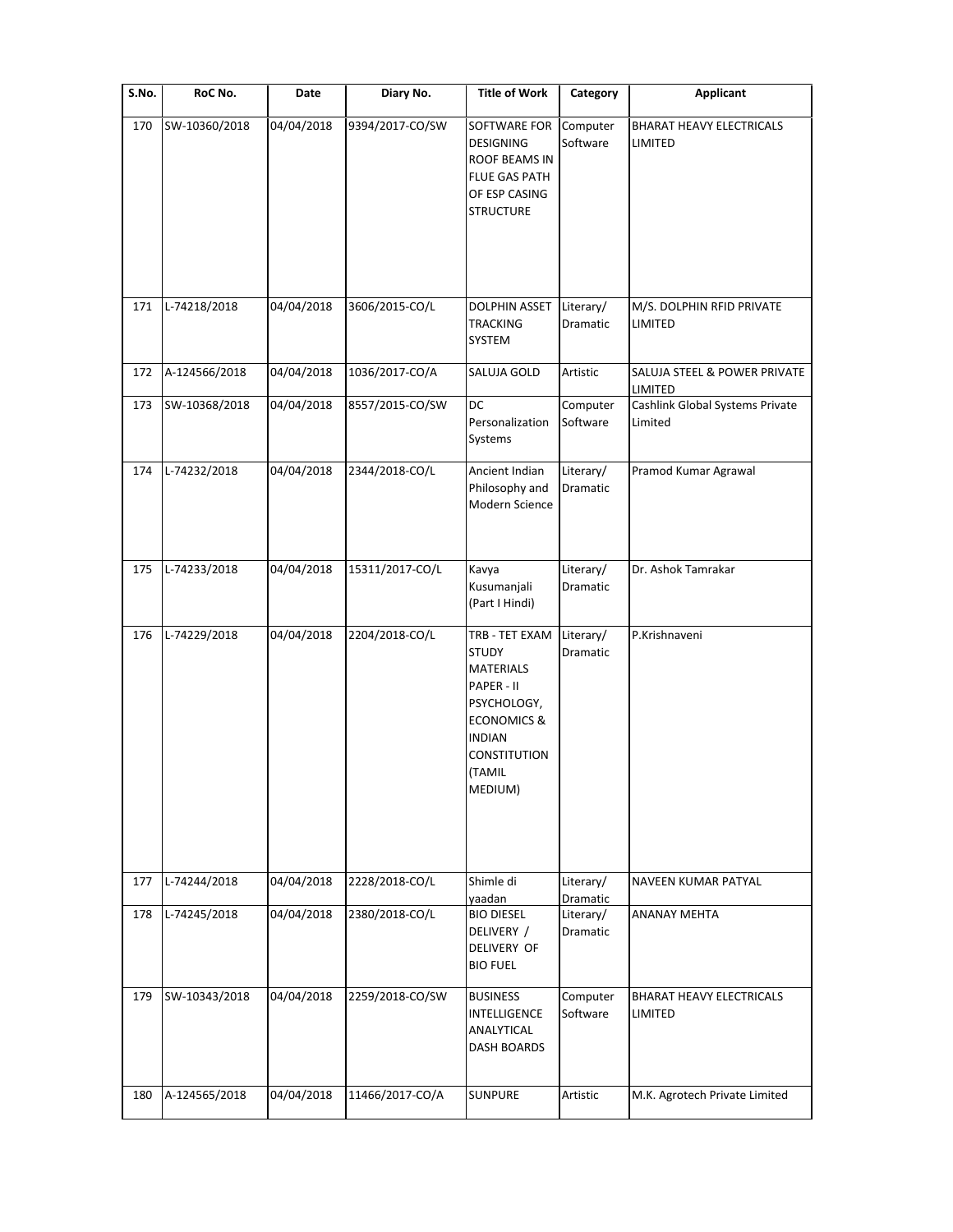| S.No. | RoC No.       | Date       | Diary No.       | <b>Title of Work</b>                                                                                                                                                                                                      | Category              | <b>Applicant</b>                                     |
|-------|---------------|------------|-----------------|---------------------------------------------------------------------------------------------------------------------------------------------------------------------------------------------------------------------------|-----------------------|------------------------------------------------------|
| 181   | SW-10345/2018 | 04/04/2018 | 2265/2018-CO/SW | <b>ONLINE LDAP</b><br><b>USER</b><br>MANAGEMENT<br>SYSTEM                                                                                                                                                                 | Computer<br>Software  | <b>BHARAT HEAVY ELECTRICALS</b><br>LIMITED           |
| 182   | L-74249/2018  | 04/04/2018 | 2264/2018-CO/L  | 1mg.com                                                                                                                                                                                                                   | Literary/<br>Dramatic | 1MG Technologies Private<br>Limited                  |
| 183   | SW-10348/2018 | 04/04/2018 | 2280/2018-CO/SW | <b>STATOR</b><br><b>WINDING</b><br>CONNECTION<br><b>DIAGRAM</b><br>SOFTWARE FOR<br>AC<br>MACHINES(WIN<br>DCON)                                                                                                            | Computer<br>Software  | <b>BHARAT HEAVY ELECTRICALS</b><br><b>LIMITED</b>    |
| 184   | L-74227/2018  | 04/04/2018 | 2104/2018-CO/L  | Future<br>Mechanization -<br><b>Utilising Solar</b><br><b>Batteries Energy</b><br><b>Collection Cells</b><br>and Electrical<br>Energy and<br>Atomic and<br>Nuclear Fuel<br>Cells and<br><b>Batteries - New</b><br>Edition | Literary/<br>Dramatic | Abhijeet Madhukar Deshpande                          |
| 185   | L-74260/2018  | 04/04/2018 | 2756/2018-CO/L  | <b>IDANDRA</b>                                                                                                                                                                                                            | Literary/             | AKRUWALA YOGESHKUMAR                                 |
| 186   | L-74243/2018  | 04/04/2018 | 2244/2018-CO/L  | "BASIC TRAUMA Literary/<br><b>EMERGENCY &amp;</b><br>LIFE SAVING<br>(BTELS) SKILL<br>COURSE"                                                                                                                              | Dramatic<br>Dramatic  | <b>DAMODARDAS</b><br>DR. RADHAKRISHNA<br>RAMCHANDANI |
| 187   | SW-10346/2018 | 04/04/2018 | 2270/2018-CO/SW | <b>BPP</b><br><b>DOCUMENTS</b><br><b>SEARCH AND</b><br>RETRIEVAL<br>SYSTEM                                                                                                                                                | Computer<br>Software  | <b>BHARAT HEAVY ELECTRICALS</b><br>LIMITED           |
| 188   | L-74253/2018  | 04/04/2018 | 2455/2018-CO/L  | RANG PIYA KI                                                                                                                                                                                                              | Literary/<br>Dramatic | Subhasish Mukherjee                                  |
| 189   | L-74220/2018  | 04/04/2018 | 2384/2018-CO/L  | LOKSHAHI<br>SWARAJYACHI<br><b>DISHA</b>                                                                                                                                                                                   | Literary/<br>Dramatic | JADHAV BALASAHEB SHIVAJI                             |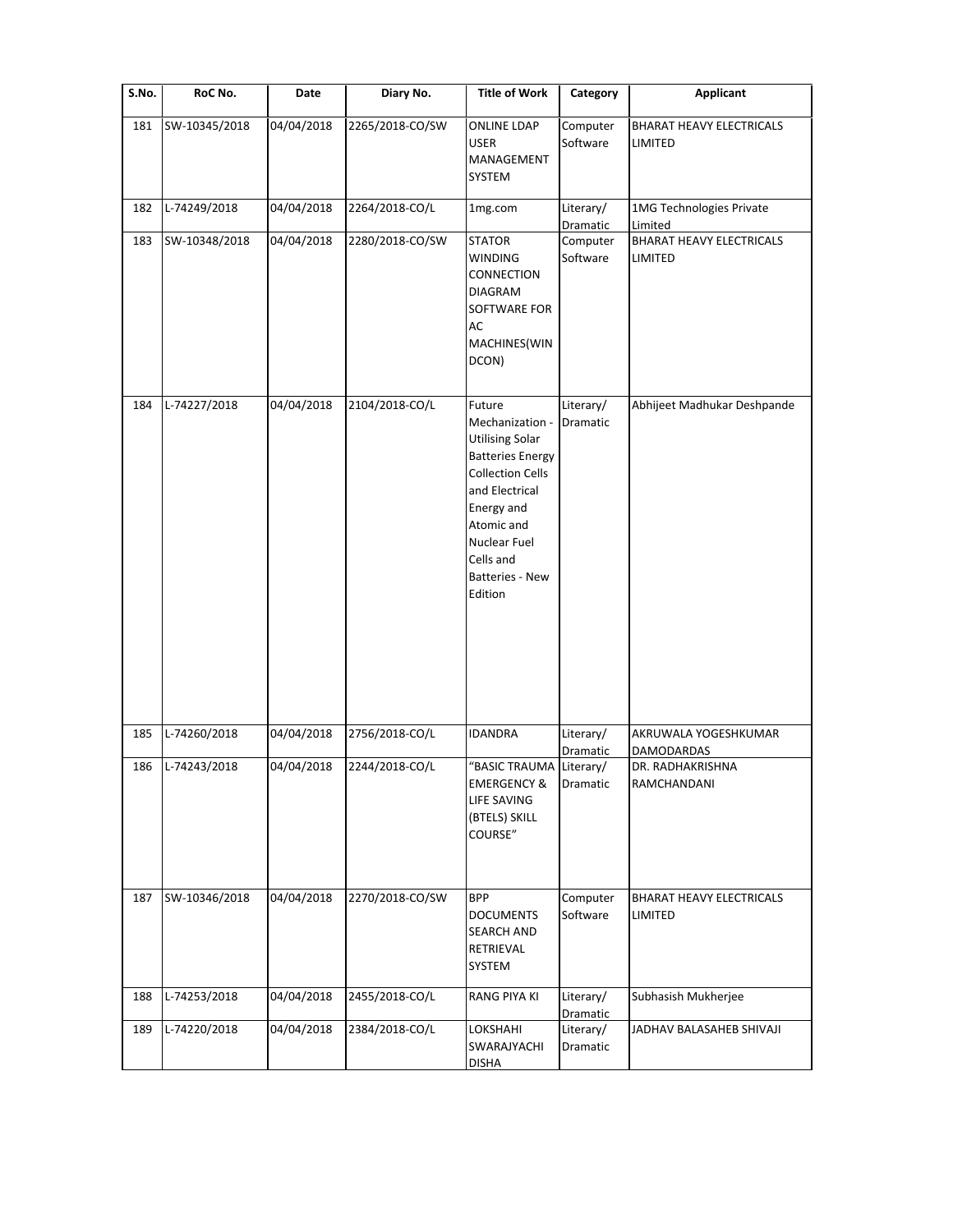| S.No. | RoC No.       | Date       | Diary No.       | <b>Title of Work</b>                                                                                                                                                                           | Category                     | <b>Applicant</b>                           |
|-------|---------------|------------|-----------------|------------------------------------------------------------------------------------------------------------------------------------------------------------------------------------------------|------------------------------|--------------------------------------------|
| 190   | SW-10347/2018 | 04/04/2018 | 2276/2018-CO/SW | <b>ONLINE RISK</b><br>ASSESSMENT<br>MANAGEMENT<br>SYSTEM                                                                                                                                       | Computer<br>Software         | <b>BHARAT HEAVY ELECTRICALS</b><br>LIMITED |
| 191   | L-74254/2018  | 04/04/2018 | 2459/2018-CO/L  | KHAMKHEYALI<br>MON                                                                                                                                                                             | Literary/<br>Dramatic        | Subhasish Mukherjee                        |
| 192   | SW-10349/2018 | 04/04/2018 | 2302/2018-CO/SW | <b>IMPROVED</b><br><b>COMPUTER</b><br>PROGRAM FOR<br><b>FINITE ELEMENT</b><br><b>ANALYSIS OF</b><br><b>DIVIDER PLATE</b><br>THICKNESS IN<br>DISHED HEAD<br><b>FOR HEAT</b><br><b>EXCHANGER</b> | Computer<br>Software         | <b>BHARAT HEAVY ELECTRICALS</b><br>LIMITED |
| 193   | SW-10344/2018 | 04/04/2018 | 2261/2018-CO/SW | SOFTWARE FOR<br>VARIABLE LOAD<br><b>SPRING HANGER</b><br>SELECTION                                                                                                                             | Computer<br>Software         | <b>BHARAT HEAVY ELECTRICALS</b><br>LIMITED |
| 194   | L-74252/2018  | 04/04/2018 | 2451/2018-CO/L  | <b>MAN BAWRA</b>                                                                                                                                                                               | Literary/<br><b>Dramatic</b> | Subhasish Mukherjee                        |
| 195   | L-74222/2018  | 04/04/2018 | 2315/2018-CO/L  | Laboratory<br>Manual MLT571<br>Clinical<br>Biochemistry                                                                                                                                        | Literary/<br>Dramatic        | Lovely Professional University             |
| 196   | L-74234/2018  | 04/04/2018 | 1461/2018-CO/L  | <b>SCHEME FOR</b><br><b>WIRELESS</b><br><b>JUNCTION BOX</b><br><b>FOR BINARY</b><br><b>INPUTS FROM</b><br><b>ESP FIELD</b>                                                                     | Literary/<br>Dramatic        | <b>BHARAT HEAVY ELECTRICALS</b><br>LIMITED |
| 197   | L-74247/2018  | 04/04/2018 | 1531/2018-CO/L  | Mechanics                                                                                                                                                                                      | Literary/<br>Dramatic        | HumbleSchool Private Limited               |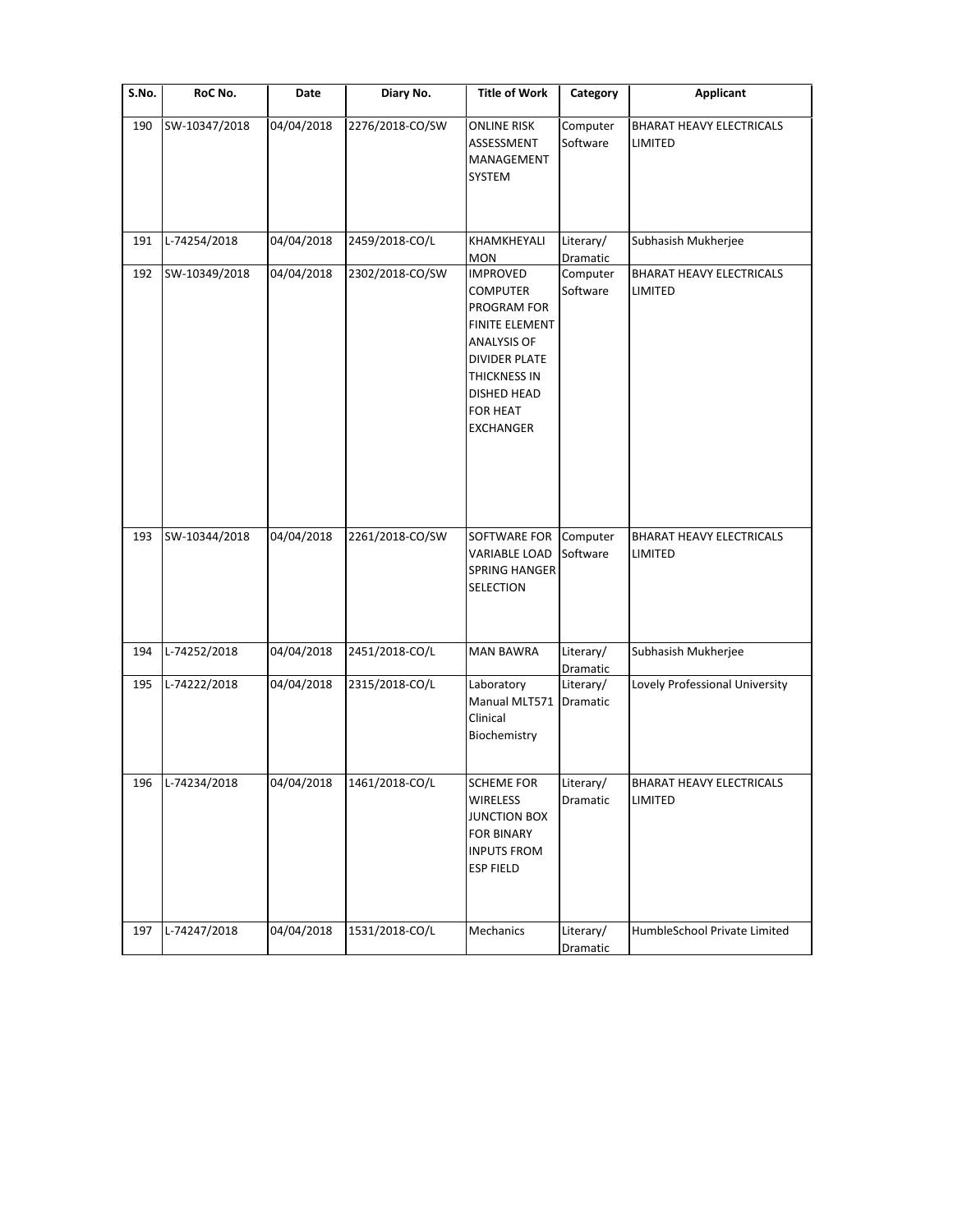| S.No. | RoC No.       | Date       | Diary No.       | <b>Title of Work</b>                                                                                                                                                                         | Category              | Applicant                                         |
|-------|---------------|------------|-----------------|----------------------------------------------------------------------------------------------------------------------------------------------------------------------------------------------|-----------------------|---------------------------------------------------|
| 198   | SW-10341/2018 | 04/04/2018 | 3752/2015-CO/SW | KNOWLEDGE<br><b>FUSION</b><br>SOFTWARE FOR<br><b>AUTOMATIC</b><br><b>DESIGN AND</b><br><b>GENERATION OF</b><br><b>DRAWINGS OF</b><br><b>STAY RING FOR</b><br><b>HYDRO</b><br><b>TURBINES</b> | Computer<br>Software  | <b>BHARAT HEAVY ELECTRICALS</b><br>LIMITED        |
| 199   | L-74230/2018  | 04/04/2018 | 373/2018-CO/L   | Pitamah                                                                                                                                                                                      | Literary/<br>Dramatic | Pintu Srivastva                                   |
| 200   | SW-10367/2018 | 04/04/2018 | 176/2018-CO/SW  | www.derivatives Computer<br>wift.com                                                                                                                                                         | Software              | PARIMAL KUMAR CHAINI                              |
| 201   | SW-10361/2018 | 04/04/2018 | 1115/2018-CO/SW | Patsanstha<br>Software                                                                                                                                                                       | Computer<br>Software  | Manish R Watkar                                   |
| 202   | L-74241/2018  | 04/04/2018 | 1519/2018-CO/L  | <b>HAZOP STUDY</b><br>OF SYSTEMS ON Dramatic<br>Fr-6 GAS<br><b>TURBINE</b>                                                                                                                   | Literary/             | <b>BHARAT HEAVY ELECTRICALS</b><br><b>LIMITED</b> |
| 203   | SR-13426/2018 | 04/04/2018 | 355/2018-CO/SR  | CHICA BELLA                                                                                                                                                                                  | Sound<br>Recording    | colin dias                                        |
| 204   | L-74248/2018  | 04/04/2018 | 1397/2018-CO/L  | Emotional<br>Freedom<br>through Spiritual<br>Wisdom-How to<br>take charge of<br>your emotions                                                                                                | Literary/<br>Dramatic | Tejgyan Global Foundation                         |
| 205   | SW-10339/2018 | 04/04/2018 | 1024/2015-CO/SW | <b>CONFIGURATIO</b><br>N FILES<br><b>GENERATION</b><br>UTILITY FOR DCS<br>CONTROLLERS                                                                                                        | Computer<br>Software  | <b>BHARAT HEAVY ELECTRICALS</b><br>LIMITED        |
| 206   | L-74256/2018  | 04/04/2018 | 198/2018-CO/L   | Vaanprasth                                                                                                                                                                                   | Literary/<br>Dramatic | Saurabh Dighe                                     |
| 207   | L-74239/2018  | 04/04/2018 | 1053/2018-CO/L  | <b>Black genesis</b>                                                                                                                                                                         | Literary/<br>Dramatic | Francis P M                                       |
| 208   | L-74246/2018  | 04/04/2018 | 1533/2018-CO/L  | Thermodynamic Literary/                                                                                                                                                                      | Dramatic              | HumbleSchool Private Limited                      |
| 209   | L-74225/2018  | 04/04/2018 | 1509/2018-CO/L  | PRETREATMENT Literary/<br>OF<br>LIGNOCELLUOSI<br>C BIOMASS                                                                                                                                   | Dramatic              | FARAHANAZ MAHAMMADRAFIQ<br><b>BAGWAN</b>          |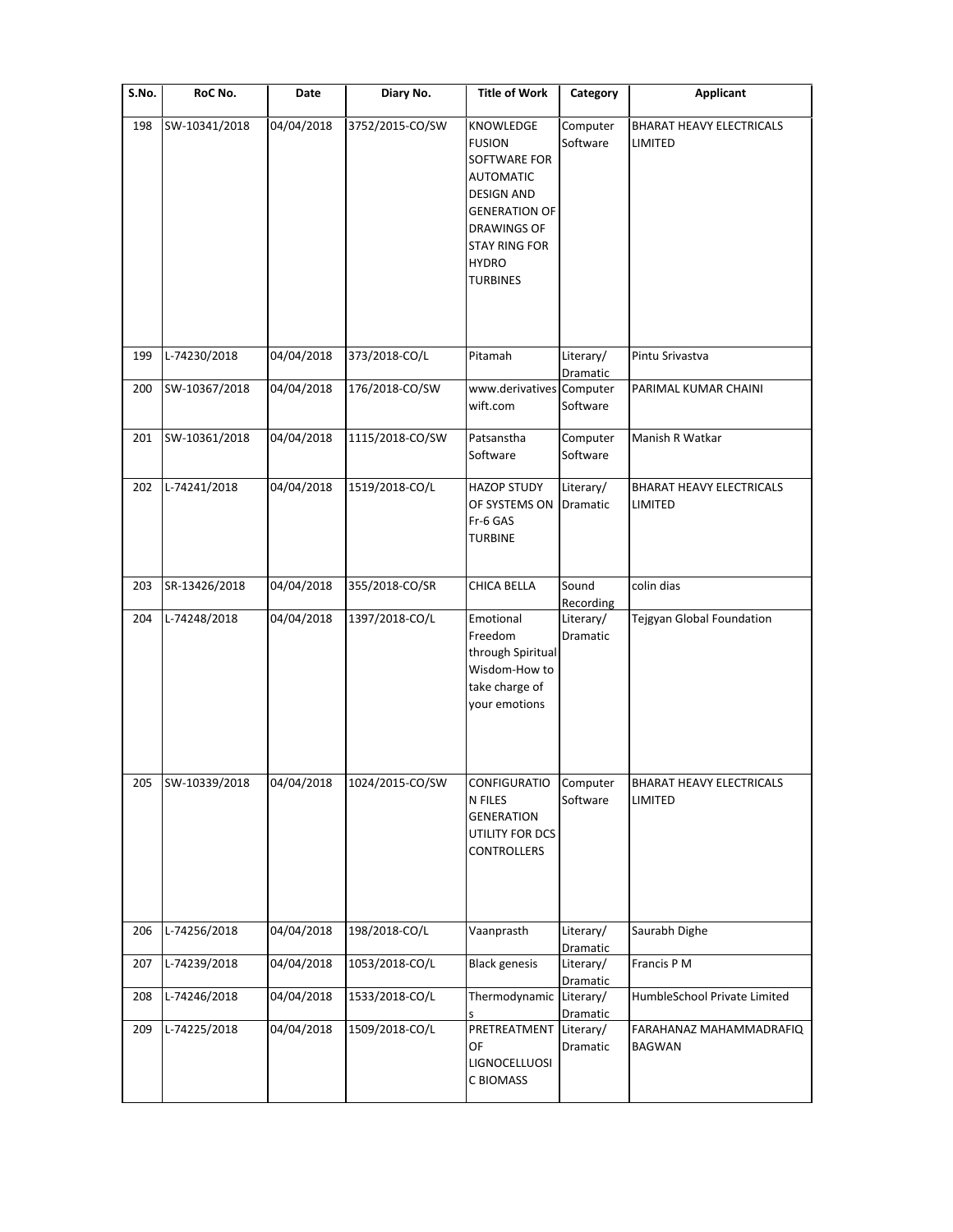| S.No. | RoC No.       | Date       | Diary No.       | <b>Title of Work</b>                                                                                                                  | Category                     | <b>Applicant</b>                                                        |
|-------|---------------|------------|-----------------|---------------------------------------------------------------------------------------------------------------------------------------|------------------------------|-------------------------------------------------------------------------|
| 210   | L-74251/2018  | 04/04/2018 | 1537/2018-CO/L  | "FAKE BOOK<br>DHAMAL"                                                                                                                 | Literary/<br>Dramatic        | MANOJ KUMAR DINESH<br><b>CHANDRA PATEL</b>                              |
| 211   | L-74226/2018  | 04/04/2018 | 483/2018-CO/L   | Hindu Culture<br>and Lifestyle<br>Studies, Ancient<br>Indian Sciences,<br>Course Level:<br>Intermediate,<br>Book 3                    | Literary/<br><b>Dramatic</b> | <b>VAISHALI SHAH</b>                                                    |
| 212   | L-74238/2018  | 04/04/2018 | 1511/2018-CO/L  | <b>HAPPY NEW</b><br>YEAR MERI JAAN Dramatic                                                                                           | Literary/                    | RAHUL KUMAR                                                             |
| 213   | A-124574/2018 | 04/04/2018 | 13238/2016-CO/A | ANKUR (LABEL)                                                                                                                         | Artistic                     | Sanjiv Kumar                                                            |
| 214   | L-74223/2018  | 04/04/2018 | 18668/2017-CO/L | Development of Literary/<br>Texture in CRNO<br>steel.                                                                                 | Dramatic                     | Steel Authority of India Limited, R<br>and D Centre for Iron and Steel. |
| 215   | L-74236/2018  | 04/04/2018 | 1547/2018-CO/L  | <b>DOYOGAME</b>                                                                                                                       | Literary/<br>Dramatic        | M/S. YAHA LIFE PRIVATE LIMITED                                          |
| 216   | SW-10340/2018 | 04/04/2018 | 3778/2015-CO/SW | <b>COMPUTER</b><br>PROGRAM FOR<br>CALCULATION<br>OF COASTING<br><b>DOWN TIME</b><br>FOR INDUSTRIAL<br><b>STEAM</b><br><b>TURNINES</b> | Computer<br>Software         | <b>BHARAT HEAVY ELECTRICALS</b><br>LIMITED                              |
| 217   | A-124569/2018 | 04/04/2018 | 1370/2018-CO/A  | RAJSHREE                                                                                                                              | Artistic                     | RAJESH BANSAL PROPRIETOR OF<br>M/s R.B. ORNAMENTS                       |
| 218   | L-74240/2018  | 04/04/2018 | 1496/2018-CO/L  | <b>SYNOPSIS OF</b><br><b>STORY PART-1</b><br><b>AND PART-2</b>                                                                        | Literary/<br>Dramatic        | SEEMA SAINI DAHIYA                                                      |
| 219   | A-124576/2018 | 05/04/2018 | 12946/2016-CO/A | <b>KSRI GOLD TEA</b>                                                                                                                  | Artistic                     | KSRI CHAI PRIVATE LIMITED                                               |
| 220   | L-74275/2018  | 05/04/2018 | 13191/2016-CO/L | <b>CELL</b><br><b>ACTIVATION</b><br>FOR HEALTHE<br><b>OPTIMIZATION</b>                                                                | Literary/<br>Dramatic        | VADAKEMURY MATHEW JOLLY                                                 |
| 221   | A-124577/2018 | 05/04/2018 | 12912/2016-CO/A | NATURELAND<br><b>ORGANICS</b>                                                                                                         | Artistic                     | NATURELAND ORGANIC FOODS<br>PRIVATE LIMITED                             |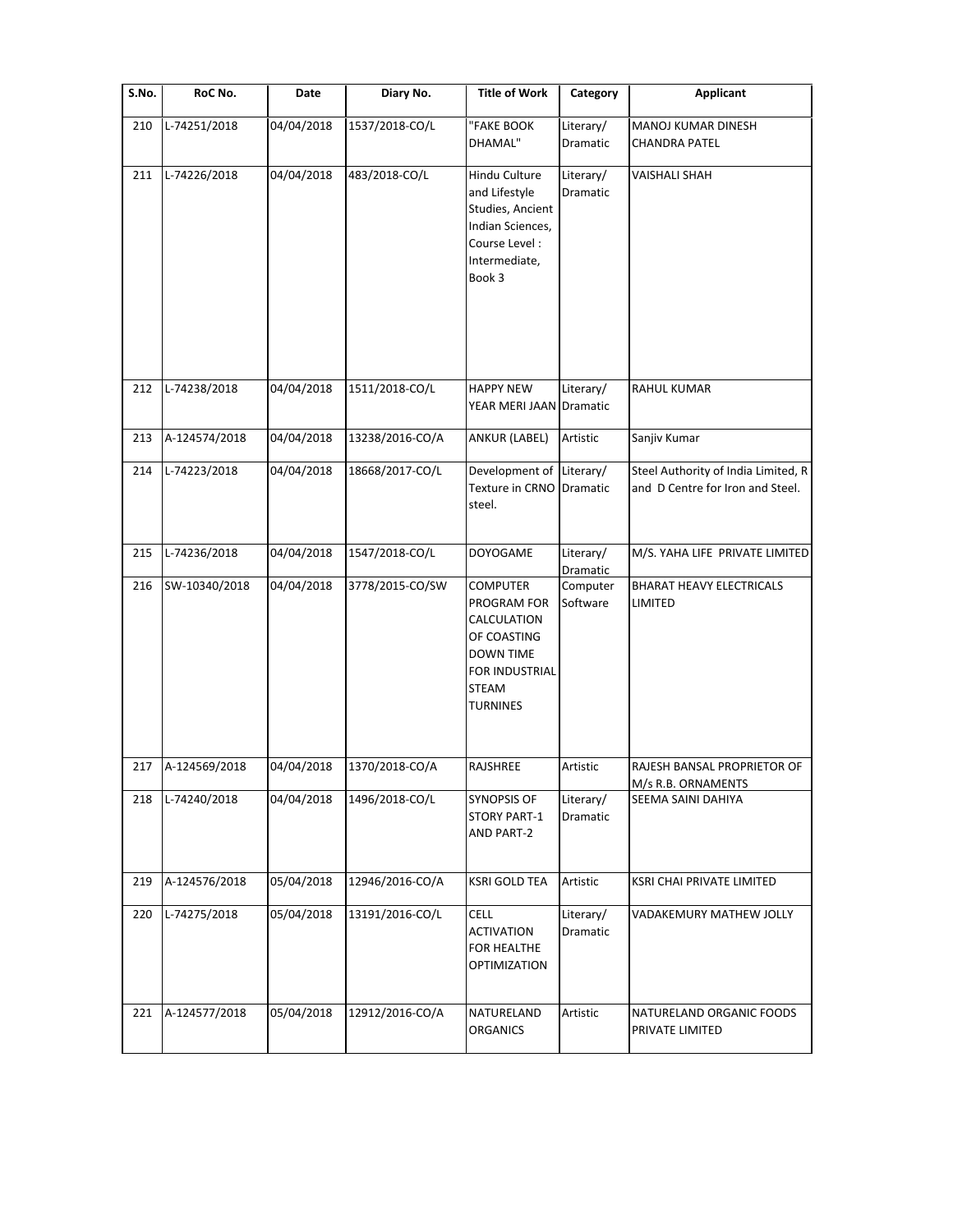| S.No. | RoC No.       | Date       | Diary No.        | <b>Title of Work</b>                                                              | Category               | <b>Applicant</b>                                     |
|-------|---------------|------------|------------------|-----------------------------------------------------------------------------------|------------------------|------------------------------------------------------|
| 222   | L-74269/2018  | 05/04/2018 | 1748/2018-CO/L   | <b>ADCA ADVANCE</b><br><b>DIPLOMA IN</b><br><b>COMPUTER</b><br><b>APPLICATION</b> | Literary/<br>Dramatic  | <b>GLOBAL INSTITUTE OF</b><br>INFORMATION TECHNOLOGY |
| 223   | A-124590/2018 | 05/04/2018 | 1540/2018-CO/A   | <b>BUDDHA</b><br>PAINTING                                                         | Artistic               | <b>GAURAV YADAV</b>                                  |
| 224   | L-74279/2018  | 05/04/2018 | 2781/2018-CO/L   | Behind the<br>News                                                                | Literary/<br>Dramatic  | Sarat Chandran Nair                                  |
| 225   | A-124578/2018 | 05/04/2018 | 12914/2016-CO/A  | <b>AGRI BOLO</b>                                                                  | Artistic               | <b>AGRILIFE TECHNOLOGIES</b><br>PRIVATE LIMITED      |
| 226   | L-74285/2018  | 05/04/2018 | 2094/2018-CO/L   | Country<br>Development<br>Plan - India -<br>New Edition                           | Literary/<br>Dramatic  | Abhijeet Madhukar Deshpande                          |
| 227   | L-74282/2018  | 05/04/2018 | 2177/2018-CO/L   | Yognosis - Core<br>of Lore                                                        | Literary/<br>Dramatic  | <b>BIRJU ACHARYA</b>                                 |
| 228   | L-74278/2018  | 05/04/2018 | 2930/2018-CO/L   | Life does not<br>end here                                                         | Literary/<br>Dramatic  | Rajesh Balkrushna Domale                             |
| 229   | L-74287/2018  | 05/04/2018 | 2112/2018-CO/L   | Weathered                                                                         | Literary/<br>Dramatic  | Ramaa Mohan                                          |
| 230   | A-124587/2018 | 05/04/2018 | 2175/2018-CO/A   | <b>LION</b>                                                                       | Artistic               | SANJEEV AHUJA                                        |
| 231   | A-124586/2018 | 05/04/2018 | 2174/2018-CO/A   | <b>PANTHER</b>                                                                    | Artistic               | SANJEEV AHUJA                                        |
| 232   | L-74281/2018  | 05/04/2018 | 2149/2018-CO/L   | Phonosemantic<br>Dictionary                                                       | Literary/<br>Dramatic  | Pramod Kumar Agrawal                                 |
| 233   | L-74276/2018  | 05/04/2018 | 2962/2018-CO/L   | My innovations<br>for Sure Cure on<br><b>Diabetes</b>                             | Literary/<br>Dramatic  | Pramod Stephen                                       |
| 234   | A-124580/2018 | 05/04/2018 | 8831/2016-CO/A   | <b>SREE</b><br>BAGALAMUKHI<br><b>DEVI TEMPLE</b><br>TRUST                         | Artistic               | SURYAN NAMBOO THINY                                  |
| 235   | CF-4037/2018  | 05/04/2018 | 17871/2017-CO/CF | SINGHAM                                                                           | Cinematogr<br>aph Film | RELIANCE BIG ENTERTAINMENT<br><b>PVT LTD</b>         |
| 236   | L-74272/2018  | 05/04/2018 | 13936/2016-CO/L  | <b>HAPPY HOURS</b>                                                                | Literary/<br>Dramatic  | Zee Entertainment Enterprises<br>Limited             |
| 237   | L-74286/2018  | 05/04/2018 | 1401/2018-CO/L   | Samasyanvar<br>Maat-18<br>Upayanchi Choti<br>Geeta                                | Literary/<br>Dramatic  | Tejgyan Global Foundation                            |
| 238   | L-74270/2018  | 05/04/2018 | 1799/2018-CO/L   | Infinite                                                                          | Literary/<br>Dramatic  | Farah Khan Ali                                       |
| 239   | A-124582/2018 | 05/04/2018 | 5796/2016-CO/A   | MAMA BHAGNE Artistic<br>LABEL                                                     |                        | RAJKUMAR AGARWALAND ANIL<br>PAHARIYA                 |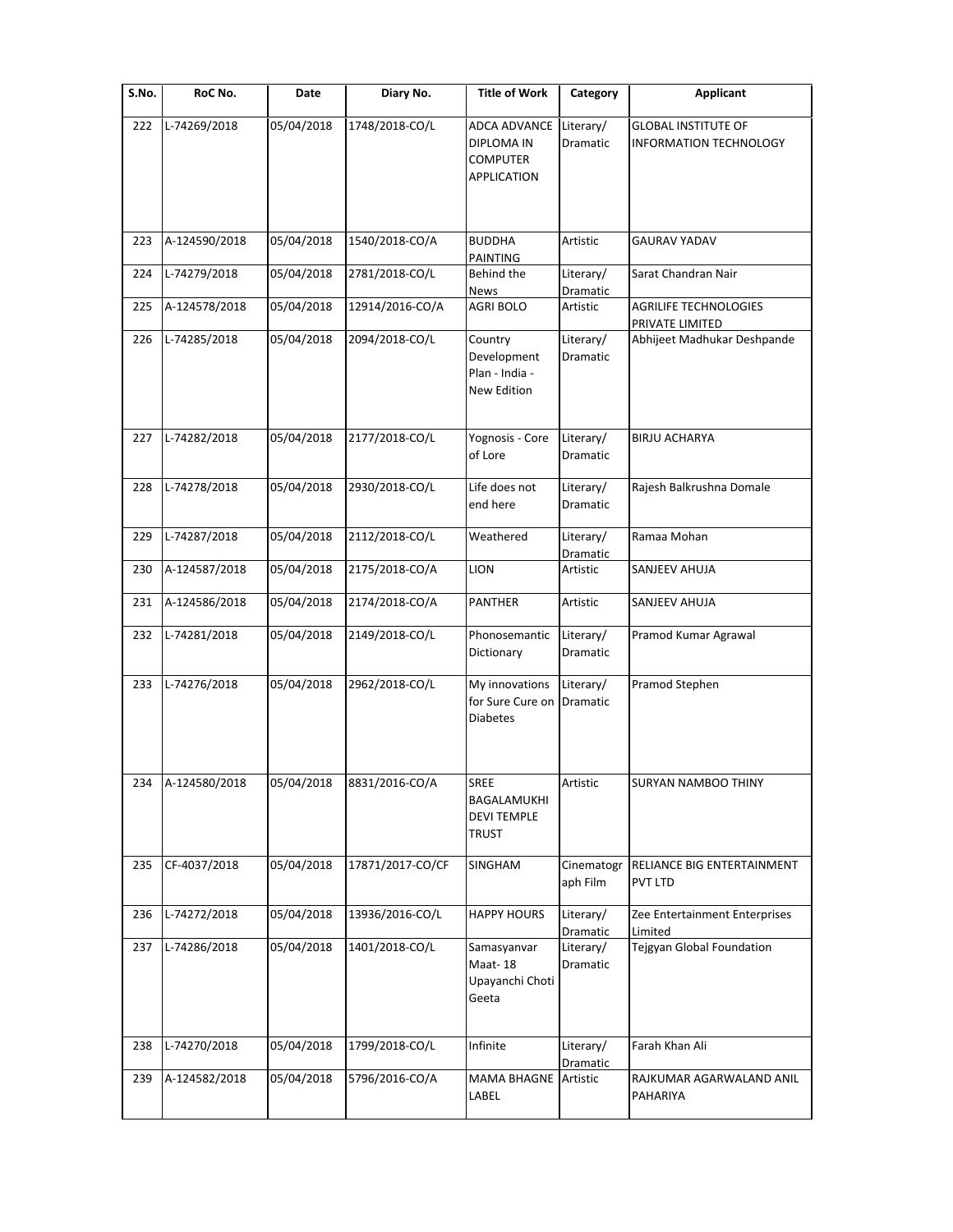| S.No. | RoC No.       | Date       | Diary No.        | <b>Title of Work</b>                                                                                                                                                                                       | Category               | <b>Applicant</b>                                                                                         |
|-------|---------------|------------|------------------|------------------------------------------------------------------------------------------------------------------------------------------------------------------------------------------------------------|------------------------|----------------------------------------------------------------------------------------------------------|
| 240   | L-74277/2018  | 05/04/2018 | 2986/2018-CO/L   | WHICH LIFE ARE<br>YOU FROM ?                                                                                                                                                                               | Literary/<br>Dramatic  | <b>MAYANK GAUR</b>                                                                                       |
| 241   | CF-4038/2018  | 05/04/2018 | 17873/2017-CO/CF | SINGHAM<br><b>RETURNS</b>                                                                                                                                                                                  | Cinematogr<br>aph Film | RELIANCE BIG ENTERTAINMENT<br>PVT LTD                                                                    |
| 242   | SW-10374/2018 | 05/04/2018 | 3789/2018-CO/SW  | <b>COUNCIL</b><br>MANAGEMENT<br>SYSTEM                                                                                                                                                                     | Computer<br>Software   | MIND TECHNOLOGIES                                                                                        |
| 243   | L-74284/2018  | 05/04/2018 | 1595/2016-CO/L   | What When<br>Why How?                                                                                                                                                                                      | Literary/<br>Dramatic  | Dr.Kalyani Vallath                                                                                       |
| 244   | L-74273/2018  | 05/04/2018 | 4743/2016-CO/L   | <b>TRUE LIFE</b>                                                                                                                                                                                           | Literary/<br>Dramatic  | HIMANSHU SINGH                                                                                           |
| 245   | L-74288/2018  | 05/04/2018 | 1406/2018-CO/L   | Atmadarsanam:<br>Jeevithathinte<br>Sampoornalaksh<br>yam-<br>Atmavikasam<br>muthal<br>Atmasakshatkar<br>am vare (Self<br>Encounter:<br>Complete Aim of<br>Life-Self<br>Development to<br>Self Realisation) | Literary/<br>Dramatic  | <b>Tejgyan Global Foundation</b>                                                                         |
| 246   | L-74280/2018  | 05/04/2018 | 5742/2016-CO/L   | <b>CLIMATE</b><br>CHANGE<br>EXPLAINED                                                                                                                                                                      | Literary/<br>Dramatic  | FAZALAHMED BASHIRAHMED<br><b>KHAN</b>                                                                    |
| 247   | L-74274/2018  | 05/04/2018 | 207/2016-CO/L    | IT Application in Literary/<br><b>Business</b>                                                                                                                                                             | Dramatic               | The Development Commissioner<br><b>MSME</b>                                                              |
| 248   | L-74267/2018  | 05/04/2018 | 11619/2016-CO/L  | Peaceburg                                                                                                                                                                                                  | Literary/<br>Dramatic  | Abhishek Dinkar Ekal                                                                                     |
| 249   | A-124579/2018 | 05/04/2018 | 1672/2018-CO/A   | SHAPE OF<br>CHOCOLATE                                                                                                                                                                                      | Artistic               | KHUSHBOO CHHORWANI,<br>SADHANA CHHORWANI, NAVEEN<br>CHHORWANI, RAJESH<br>CHHORWANI, SHARDA<br>CHHORWANI, |
| 250   | SW-10373/2018 | 05/04/2018 | 16389/2017-CO/SW | www.makeurwo<br>rld.com                                                                                                                                                                                    | Computer<br>Software   | Vivek Vikas                                                                                              |
| 251   | A-124585/2018 | 05/04/2018 | 2534/2017-CO/A   | MULLICH                                                                                                                                                                                                    | Artistic               | MR. ASHOK KHURANA PROP OF<br>M/S KHURANA SALES<br>CORPORATION                                            |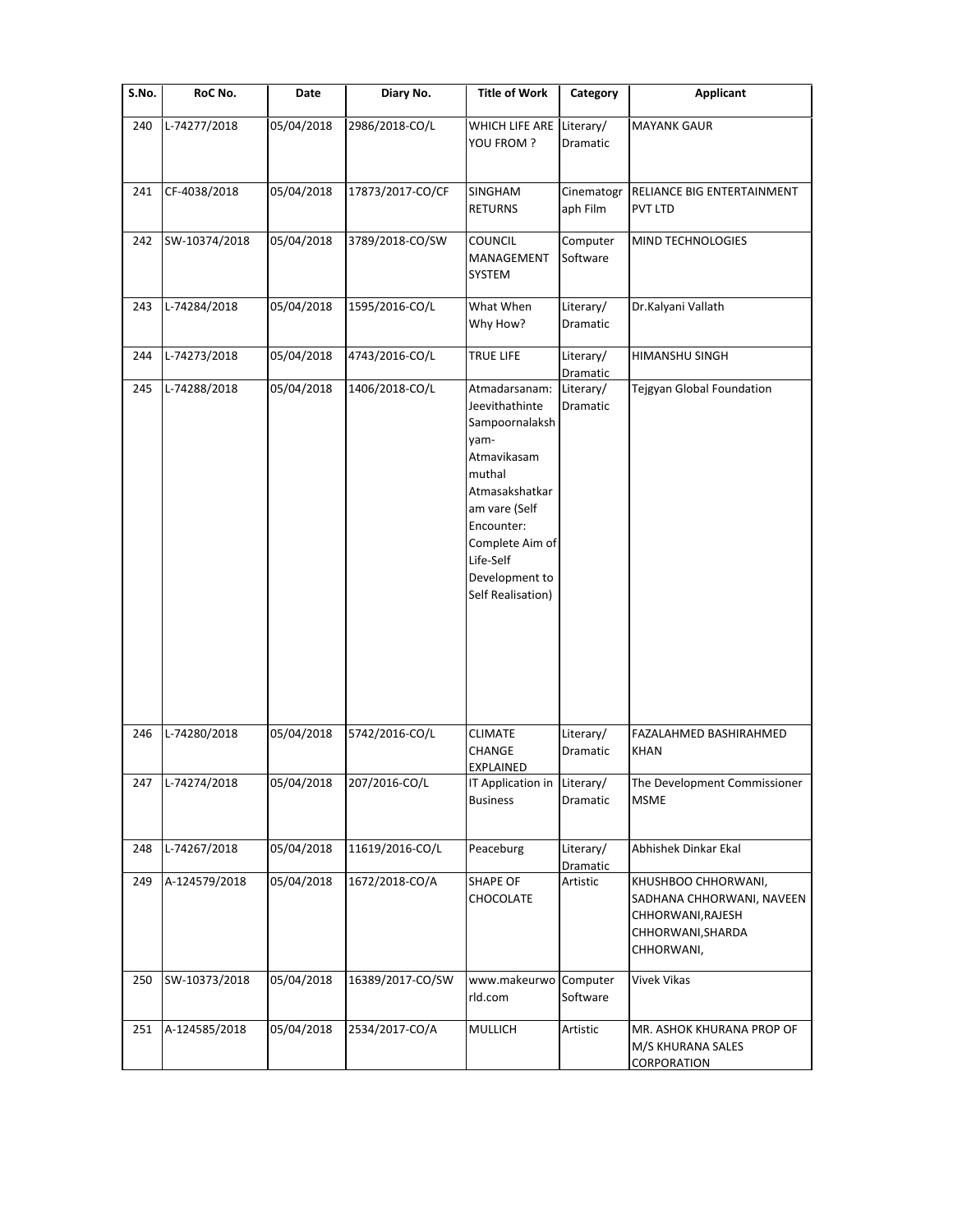| S.No. | RoC No.       | Date       | Diary No.       | <b>Title of Work</b>                                                                                                               | Category                         | <b>Applicant</b>                             |
|-------|---------------|------------|-----------------|------------------------------------------------------------------------------------------------------------------------------------|----------------------------------|----------------------------------------------|
| 252   | L-74289/2018  | 05/04/2018 | 1399/2018-CO/L  | Sat Chit Anand-<br>Tumche 60<br>Prashn Aani 24<br>Taas                                                                             | Literary/<br>Dramatic            | Tejgyan Global Foundation                    |
| 253   | A-124581/2018 | 05/04/2018 | 14245/2016-CO/A | <b>MOOSHAK</b>                                                                                                                     | Artistic                         | DARSHAN SINGH                                |
| 254   | L-74271/2018  | 05/04/2018 | 10773/2016-CO/L | <b>DAPTHAR</b>                                                                                                                     | Literary/<br>Dramatic            | Sagar Prakashrao Pandhare                    |
| 255   | L-74266/2018  | 05/04/2018 | 7145/2016-CO/L  | DIL EK MANDIR                                                                                                                      | Literary/<br>Dramatic            | Kapur Films                                  |
| 256   | L-74264/2018  | 05/04/2018 | 7125/2016-CO/L  | SAZAA                                                                                                                              | Literary/<br>Dramatic            | Kapur Films,                                 |
| 257   | A-124588/2018 | 05/04/2018 | 1684/2017-CO/A  | P (logo)                                                                                                                           | Artistic                         | M/s.Pothys                                   |
| 258   | L-74265/2018  | 05/04/2018 | 7142/2016-CO/L  | <b>HEERON KA</b><br>CHOR                                                                                                           | Literary/<br>Dramatic            | <b>Kapur Films</b>                           |
| 259   | L-74268/2018  | 05/04/2018 | 7144/2016-CO/L  | <b>DURGAA</b>                                                                                                                      | Literary/<br>Dramatic            | <b>Kapur Films</b>                           |
| 260   | CF-4039/2018  | 05/04/2018 | 1071/2016-CO/CF | THE SPORTS<br><b>HEROES</b>                                                                                                        | Cinematogr<br>aph Film           | <b>Eduhub Education Private Limited</b>      |
| 261   | A-124583/2018 | 05/04/2018 | 9383/2016-CO/A  | MITTAL'S<br>(LABEL)                                                                                                                | Artistic                         | Keshav Kant Mittal trading as<br>Kashi Udyog |
| 262   | SW-10371/2018 | 05/04/2018 | 1770/2015-CO/SW | SOFTWARE<br>PROGRAM NO.<br>HGE/13 FOR<br>CALCULATION<br>OF BRACKET<br>LATERAL<br>STIFFNESS FOR<br><b>HYDRO</b><br><b>GENERATOR</b> | Computer<br>Software             | <b>BHARAT HEAVY ELECTRICALS</b><br>LIMITED   |
| 263   | L-74283/2018  | 05/04/2018 | 12473/2016-CO/L | Terror was her                                                                                                                     | Literary/                        | Bhavya Kataria                               |
| 264   | SW-10370/2018 | 05/04/2018 | 1772/2015-CO/SW | love<br>PROGRAM FOR<br><b>STRENGTH</b><br>CALCULATION<br>OF WATER BOX<br><b>HINGE</b><br>ARRANGEMENT                               | Dramatic<br>Computer<br>Software | <b>BHARAT HEAVY ELECTRICALS</b><br>LIMITED   |
| 265   | CF-4036/2018  | 05/04/2018 | 1793/2018-CO/CF | Love is                                                                                                                            | Cinematogr<br>aph Film           | Jaideep Manohar Walimbe                      |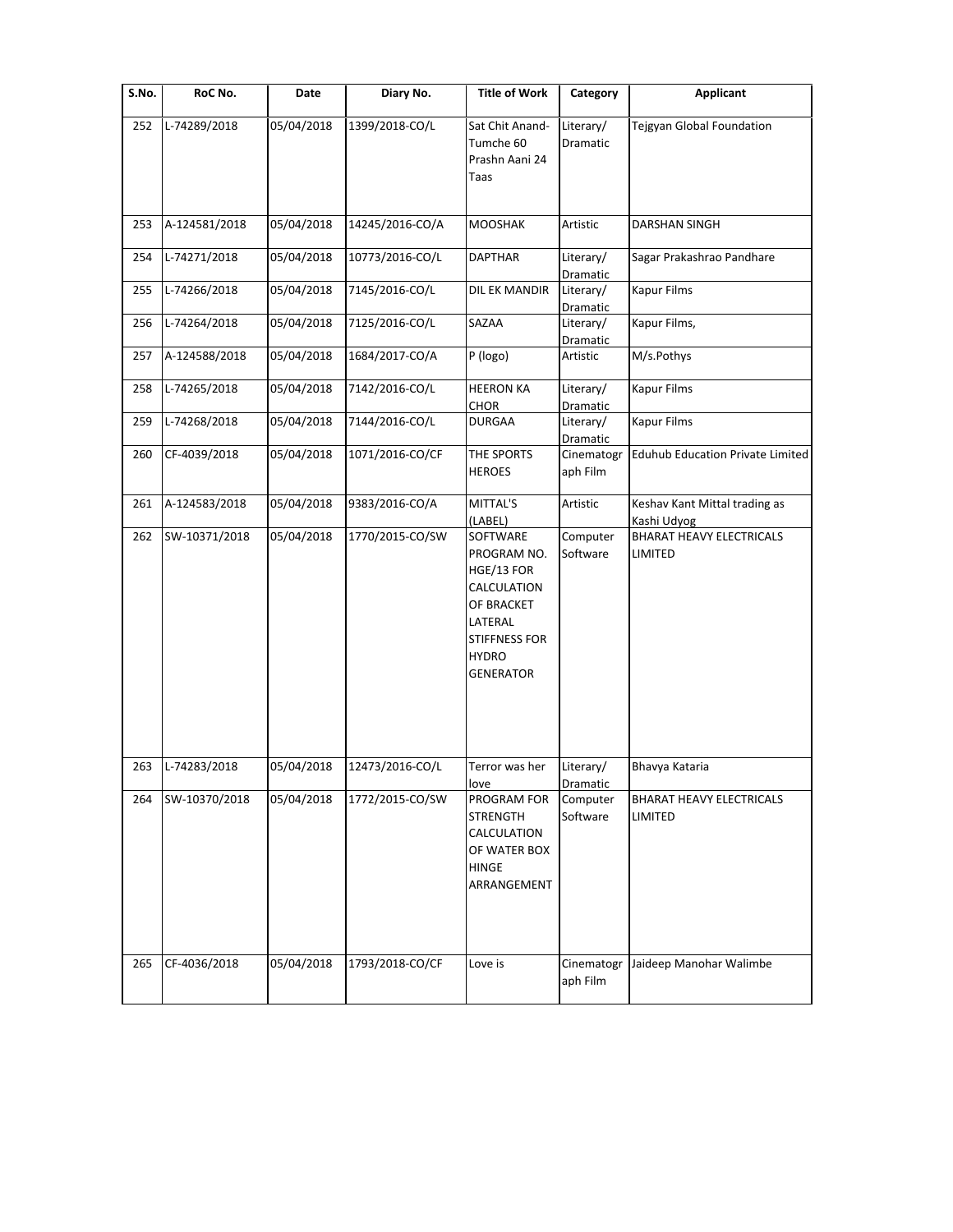| S.No. | RoC No.       | Date       | Diary No.        | <b>Title of Work</b>                                                                                                  | Category               | <b>Applicant</b>                                 |
|-------|---------------|------------|------------------|-----------------------------------------------------------------------------------------------------------------------|------------------------|--------------------------------------------------|
| 266   | CF-4035/2018  | 05/04/2018 | 7645/2016-CO/CF  | 3 D PROTOTYPE<br><b>MODULES FOR</b><br><b>INSTANT</b><br><b>DESIGNING OF</b><br><b>KITCHENS AND</b><br>WARDROBES      | Cinematogr<br>aph Film | Own Interiors Private Limited                    |
| 267   | L-74262/2018  | 05/04/2018 | 7130/2016-CO/L   | SUMBANDH                                                                                                              | Literary/<br>Dramatic  | Kapur Films                                      |
| 268   | A-124589/2018 | 05/04/2018 | 1688/2017-CO/A   | POTHYS -<br>AALAYAM OF<br>SILKS (logo)                                                                                | Artistic               | M/s.Pothys                                       |
| 269   | SW-10372/2018 | 05/04/2018 | 1768/2015-CO/SW  | <b>CUSTOMIZATIO</b><br>N OF FURNACE<br><b>BOTTOM</b><br><b>SUPPORT</b><br><b>BUCKSTAYS FOR</b><br><b>OTSC BOILERS</b> | Computer<br>Software   | <b>BHARAT HEAVY ELECTRICALS</b><br>LIMITED       |
| 270   | A-124584/2018 | 05/04/2018 | 14753/2017-CO/A  | <b>TWINKLE</b><br>(LABEL)                                                                                             | Artistic               | Sunder Lal trading as M/s. Delhi<br>Fancy House  |
| 271   | L-74263/2018  | 05/04/2018 | 7149/2016-CO/L   | DESH KE<br><b>DUSHMAN</b>                                                                                             | Literary/<br>Dramatic  | <b>Kapur Films</b>                               |
| 272   | L-74261/2018  | 05/04/2018 | 7194/2016-CO/L   | <b>USTAD</b>                                                                                                          | Literary/<br>Dramatic  | SUNEEL DARSHAN,                                  |
| 273   | SW-10378/2018 | 06/04/2018 | 6791/2016-CO/SW  | Talisma CRM<br>Version 10.0                                                                                           | Computer<br>Software   | <b>Talisma Corporation Private</b><br>Limited    |
| 274   | SR-13428/2018 | 06/04/2018 | 6416/2016-CO/SR  | TITLE SONG<br>LOVE GAMES                                                                                              | Sound<br>Recording     | <b>SUPER CASSETTES INDUSTRIES</b><br>PRIVATE LTD |
| 275   | SW-10383/2018 | 06/04/2018 | 14228/2016-CO/SW | <b>AUTOMATION</b><br>OF DETAILING<br>OF PNEUMATIC<br><b>FITTINGS</b>                                                  | Computer<br>Software   | <b>BHARAT HEAVY ELECTRICALS</b><br>LIMITED       |
| 276   | CF-4041/2018  | 06/04/2018 | 476/2016-CO/CF   | <b>FORMATION OF</b><br><b>IMAGES BY A</b><br><b>PLANE MIRROR</b>                                                      | Cinematogr<br>aph Film | Mexus Education Pvt. Ltd.                        |
| 277   | A-124608/2018 | 06/04/2018 | 12887/2017-CO/SR | SATMOLA AAM<br>PAPAD                                                                                                  | Artistic               | SSG PHARMA PRIVATE LIMITED                       |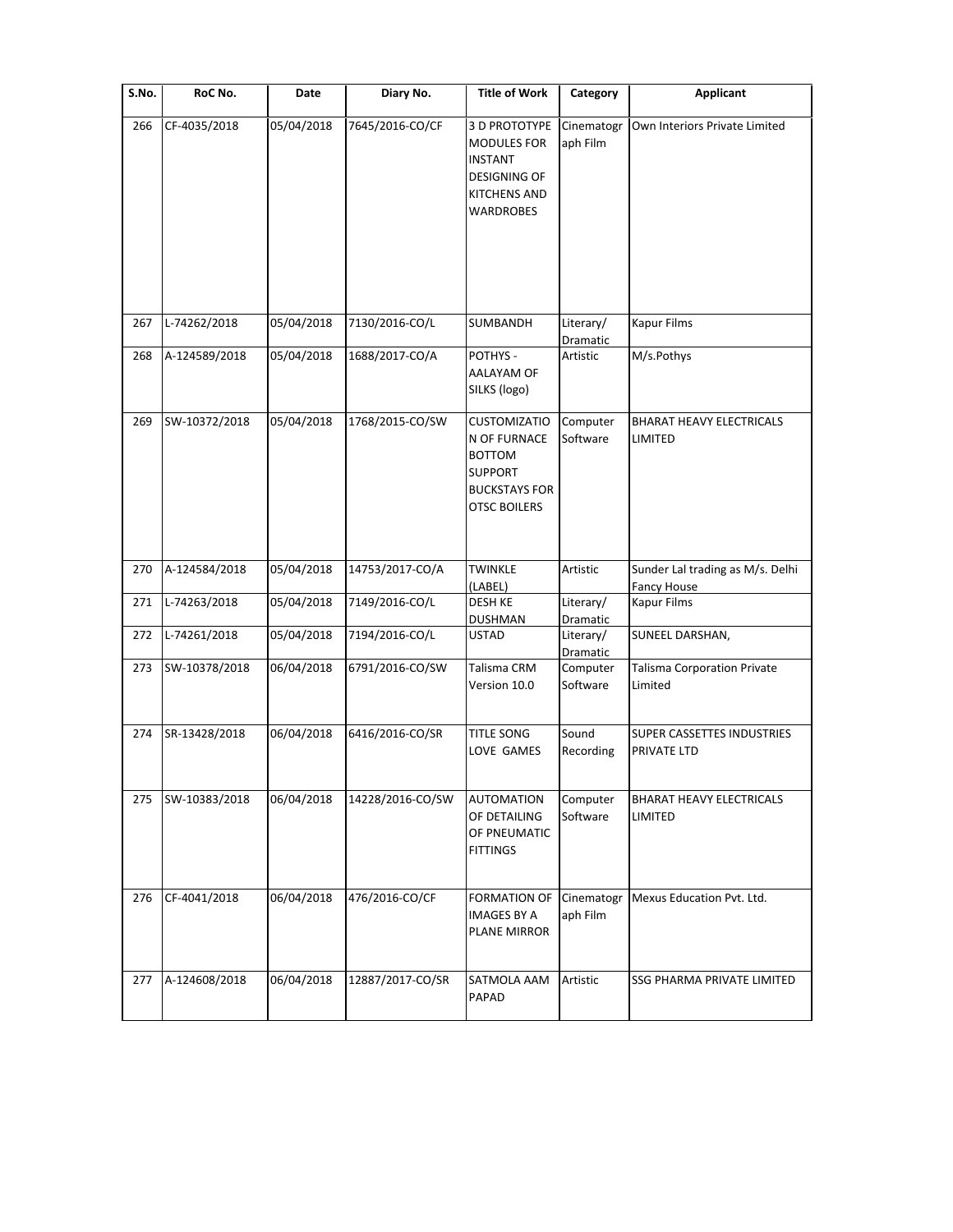| S.No. | RoC No.       | Date       | Diary No.        | <b>Title of Work</b>                                                                                                                                                                                                          | Category                     | <b>Applicant</b>                                      |
|-------|---------------|------------|------------------|-------------------------------------------------------------------------------------------------------------------------------------------------------------------------------------------------------------------------------|------------------------------|-------------------------------------------------------|
| 278   | L-74302/2018  | 06/04/2018 | 1174/2018-CO/L   | Research<br>Methodology<br>Including<br>Experimental<br>Approach                                                                                                                                                              | Literary/<br>Dramatic        | DHEERAJ S. DESHMUKH                                   |
| 279   | SW-10377/2018 | 06/04/2018 | 1325/2016-CO/SW  | Empower                                                                                                                                                                                                                       | Computer<br>Software         | In--Solutions Global Private<br>Limited               |
| 280   | SW-10384/2018 | 06/04/2018 | 12578/2017-CO/SW | www.snapicaa.c                                                                                                                                                                                                                | Computer<br>Software         | M/s. Mystic Minds Psychiatric<br>Consultancy LLP      |
| 281   | CF-4040/2018  | 06/04/2018 | 477/2016-CO/CF   | om<br>SOME FACTS<br><b>ABOUT THE</b><br>UNIVERSE                                                                                                                                                                              | Cinematogr<br>aph Film       | Mexus Education Pvt. Ltd.                             |
| 282   | A-124606/2018 | 06/04/2018 | 629/2018-CO/A    | <b>NAVRATAN</b>                                                                                                                                                                                                               | Artistic                     | Navratan Polymers Pvt. Ltd.                           |
| 283   | L-74298/2018  | 06/04/2018 | 4694/2016-CO/L   | <b>CLUB KONNECT</b><br><b>BROCHURE &amp;</b><br><b>APPLICATION</b><br><b>FORM</b>                                                                                                                                             | Literary/<br><b>Dramatic</b> | JAYESH KUMAR BANSAL                                   |
| 284   | A-124592/2018 | 06/04/2018 | 5626/2016-CO/A   | SOLMEC LABEL                                                                                                                                                                                                                  | Artistic                     | SOLMEC EARTHMOVERS PVT. LTD                           |
| 285   | A-124609/2018 | 06/04/2018 | 1359/2017-CO/A   | WWW.MEDIBAZ Artistic<br>ZAR.COM<br>(LABEL)                                                                                                                                                                                    |                              | Manish Jindal                                         |
| 286   | SW-10375/2018 | 06/04/2018 | 144/2016-CO/SW   | Spotdekho                                                                                                                                                                                                                     | Computer<br>Software         | Heena Lal                                             |
| 287   | A-124593/2018 | 06/04/2018 | 5673/2016-CO/A   | ADVANCED<br><b>HYDRAULIC</b><br><b>POWER PACK</b><br><b>SCHEME FOR</b><br><b>TURBINE</b><br><b>BYPASS</b><br>SYSTEMS,<br><b>SEPARATOR</b><br>LEVEL CONTROL<br><b>VALVES AND</b><br>ECONOMIZER<br><b>FLOW CONTROL</b><br>VALVE | Artistic                     | BHARAT HEAVY ELECTRICALS<br>LIMITED                   |
| 288   | A-124591/2018 | 06/04/2018 | 5624/2016-CO/A   | <b>WALNUT LABEL</b>                                                                                                                                                                                                           | Artistic                     | WALNUT BRAIN ACADEMY PVT.                             |
| 289   | A-124604/2018 | 06/04/2018 | 14870/2016-CO/A  | <b>DUI BHAI BIDI</b>                                                                                                                                                                                                          | Artistic                     | LTD<br>SK. NAZIR HOSSAIN and ANOWAR<br><b>HOSSAIN</b> |
| 290   | L-74301/2018  | 06/04/2018 | 15186/2017-CO/L  | Legal English<br>Course                                                                                                                                                                                                       | Literary/<br>Dramatic        | Sandesh Kumar                                         |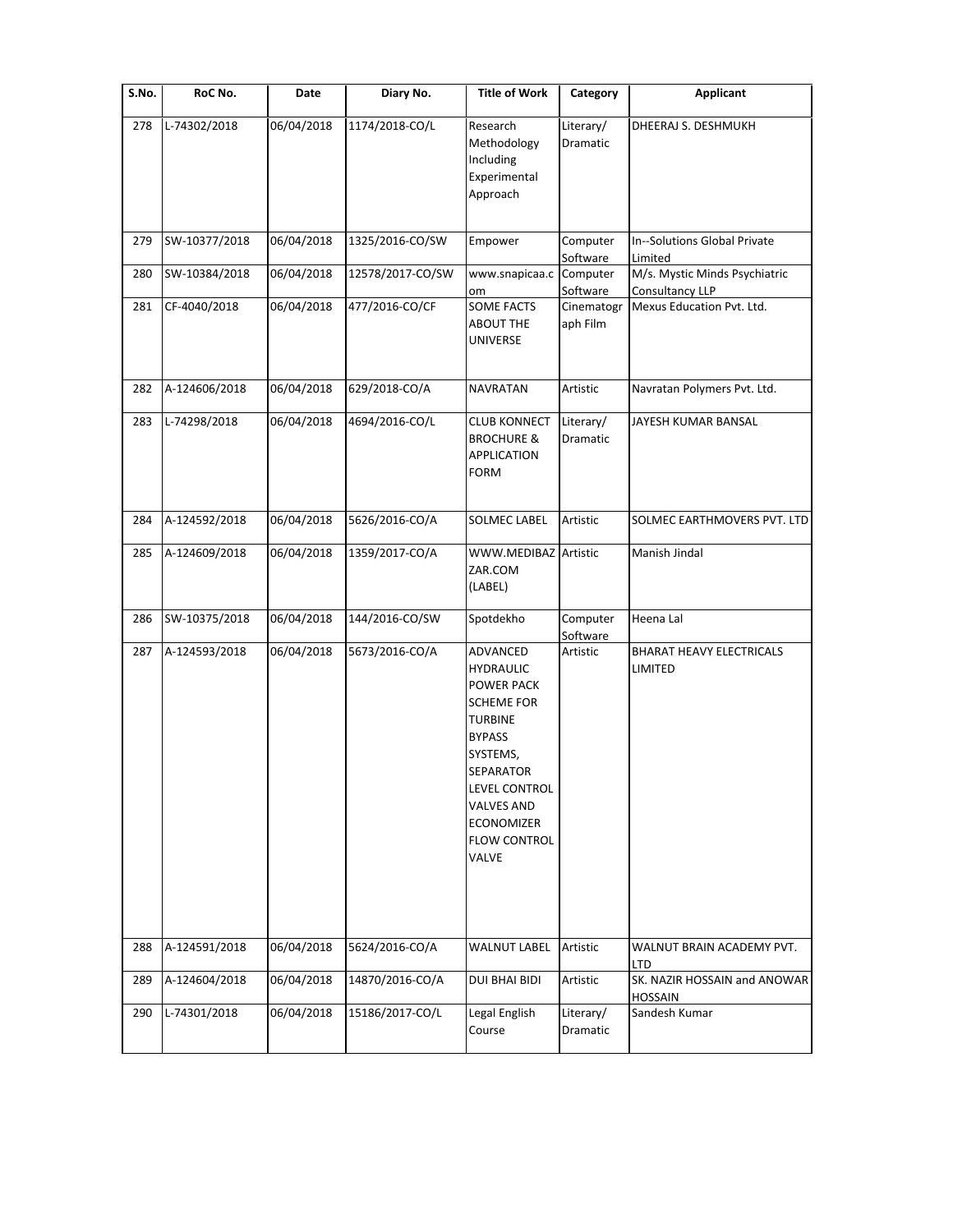| S.No. | RoC No.       | Date       | Diary No.       | <b>Title of Work</b>                                                                                                                                                                                                                        | Category              | <b>Applicant</b>                           |
|-------|---------------|------------|-----------------|---------------------------------------------------------------------------------------------------------------------------------------------------------------------------------------------------------------------------------------------|-----------------------|--------------------------------------------|
| 291   | L-74296/2018  | 06/04/2018 | 2106/2018-CO/L  | TRB - EXAM<br><b>STUDY</b><br><b>MATERIALS</b><br>P.G.ASSISTANT -<br><b>ECONOMICS</b><br>VOLUME - I<br>(TAMIL<br>MEDIUM)                                                                                                                    | Literary/<br>Dramatic | P.Krishnaveni                              |
| 292   | L-74305/2018  | 06/04/2018 | 2454/2018-CO/L  | HAZAARON<br><b>KHWAISHEIN</b><br>JAISE                                                                                                                                                                                                      | Literary/<br>Dramatic | Subhasish Mukherjee                        |
| 293   | L-74297/2018  | 06/04/2018 | 2197/2018-CO/L  | TRB - EXAM<br><b>STUDY</b><br><b>MATERIALS</b><br>P.G.ASSISTANT -<br><b>HISTORY</b><br>VOLUME - II<br>(TAMIL<br>MEDIUM)                                                                                                                     | Literary/<br>Dramatic | P.Krishnaveni                              |
| 294   | A-124594/2018 | 06/04/2018 | 2284/2018-CO/A  | <b>SUPER</b><br><b>KANCHAN BIR</b><br>NO 903                                                                                                                                                                                                | Artistic              | M/S S N BIRI FACTORY PVT LTD               |
| 295   | A-124601/2018 | 06/04/2018 | 2296/2018-CO/A  | ALSUHANA<br><b>COLLA BLAST</b>                                                                                                                                                                                                              | Artistic              | M/S SUHANA FLAVOURS                        |
| 296   | L-74294/2018  | 06/04/2018 | 2200/2018-CO/L  | TNPSC - EXAM<br><b>STUDY</b><br><b>MATERIALS</b><br>GROUP - I, II, IV<br>& VAO -<br>ECONOMICS,<br><b>NON VERBAL</b><br>REASONING,<br><b>INDIAN</b><br>CONSTITUTION,<br>VAO, GK &<br><b>CURRENT</b><br><b>AFFAIRS</b><br>(ENGLISH<br>MEDIUM) | Literary/<br>Dramatic | P.Krishnaveni                              |
| 297   | A-124597/2018 | 06/04/2018 | 2286/2018-CO/A  | SUHANA ALMYA Artistic                                                                                                                                                                                                                       |                       | M/S SUHANA FLAVOURS                        |
| 298   | SW-10376/2018 | 06/04/2018 | 2481/2018-CO/SW | TOP<br>MANAGEMENT<br>REPORT SYSTEM                                                                                                                                                                                                          | Computer<br>Software  | <b>BHARAT HEAVY ELECTRICALS</b><br>LIMITED |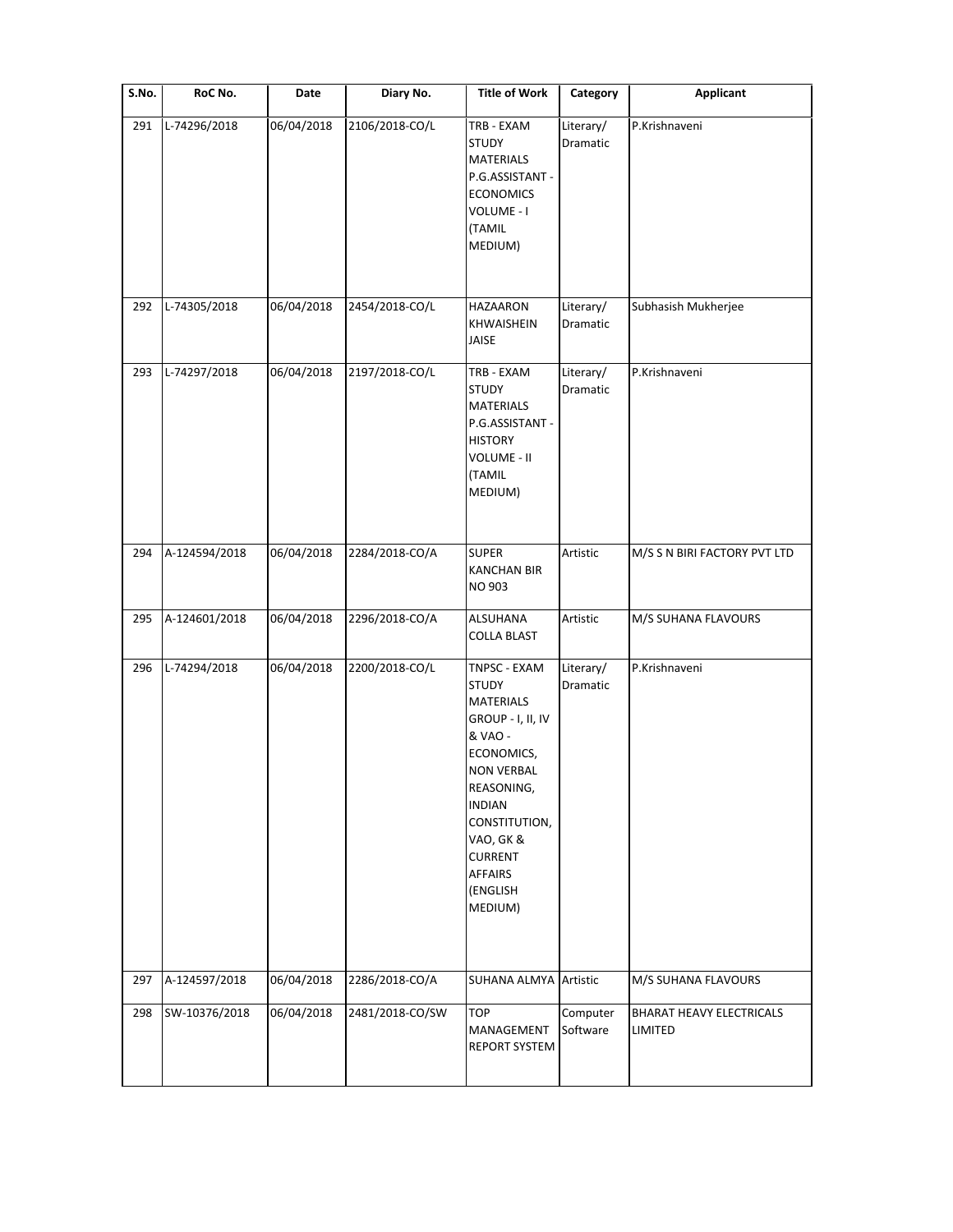| S.No. | RoC No.       | Date       | Diary No.       | <b>Title of Work</b>                                                                                                                                                     | Category              | <b>Applicant</b>                         |
|-------|---------------|------------|-----------------|--------------------------------------------------------------------------------------------------------------------------------------------------------------------------|-----------------------|------------------------------------------|
| 299   | L-74293/2018  | 06/04/2018 | 2203/2018-CO/L  | TRB - TET EXAM<br><b>STUDY</b><br><b>MATERIALS</b><br>PAPER - II<br>PSYCHOLOGY,<br><b>ECONOMICS &amp;</b><br><b>INDIAN</b><br><b>CONSTITUTION</b><br>(ENGLISH<br>MEDIUM) | Literary/<br>Dramatic | P.Krishnaveni                            |
| 300   | A-124603/2018 | 06/04/2018 | 2292/2018-CO/A  | <b>ALSUHANA</b><br>PAAN MASALA                                                                                                                                           | Artistic              | M/S SUHANA FLAVOURS                      |
| 301   | L-74310/2018  | 06/04/2018 | 2848/2018-CO/L  | Leadership of<br>Shame                                                                                                                                                   | Literary/<br>Dramatic | Gurinder Rana                            |
| 302   | A-124595/2018 | 06/04/2018 | 2282/2018-CO/A  | <b>RDX</b>                                                                                                                                                               | Artistic              | M/S PINNACLE POLYMERS<br>PRIVATE LIMITED |
| 303   | A-124598/2018 | 06/04/2018 | 2293/2018-CO/A  | <b>ALSUHANA</b><br><b>MAGIC PAAN</b>                                                                                                                                     | Artistic              | M/S SUHANA FLAVOURS                      |
| 304   | L-74309/2018  | 06/04/2018 | 2308/2018-CO/L  | THE ABUSED                                                                                                                                                               | Literary/<br>Dramatic | <b>Akshay Das</b>                        |
| 305   | L-74311/2018  | 06/04/2018 | 2735/2018-CO/L  | <b>Beyond Hiring</b><br>And Firing-<br>Aspects Of HRM<br>And Employee<br>Development                                                                                     | Literary/<br>Dramatic | Dr Vinesh Bhaskar                        |
| 306   | L-74291/2018  | 06/04/2018 | 17189/2017-CO/L | Clock<br>Synchronization<br>In Scattered<br>Network                                                                                                                      | Literary/<br>Dramatic | vijay masne                              |
| 307   | L-74304/2018  | 06/04/2018 | 2412/2018-CO/L  | Mathematical<br>expression of pi                                                                                                                                         | Literary/<br>Dramatic | Kirtivasan Ganesan                       |
| 308   | L-74306/2018  | 06/04/2018 | 2453/2018-CO/L  | <b>NAINA</b>                                                                                                                                                             | Literary/<br>Dramatic | Subhasish Mukherjee                      |
| 309   | A-124596/2018 | 06/04/2018 | 2283/2018-CO/A  | <b>SUPER</b><br><b>KANCHAN BIRI</b><br><b>NO A 903</b>                                                                                                                   | Artistic              | M/S S N BIRI FACTORY PVT LTD             |
| 310   | A-124599/2018 | 06/04/2018 | 2294/2018-CO/A  | ALSUHANA<br><b>SWEET PAAN</b>                                                                                                                                            | Artistic              | M/S SUHANA FLAVOURS                      |
| 311   | L-74307/2018  | 06/04/2018 | 2370/2018-CO/L  | SANT SAMVAD<br><b>BHAG3</b>                                                                                                                                              | Literary/<br>Dramatic | RADHA SOAMI SATSANG BEAS                 |
| 312   | A-124607/2018 | 06/04/2018 | 2820/2018-CO/A  | No to Dowry                                                                                                                                                              | Artistic              | Lovely Professional University           |
|       |               |            |                 |                                                                                                                                                                          |                       |                                          |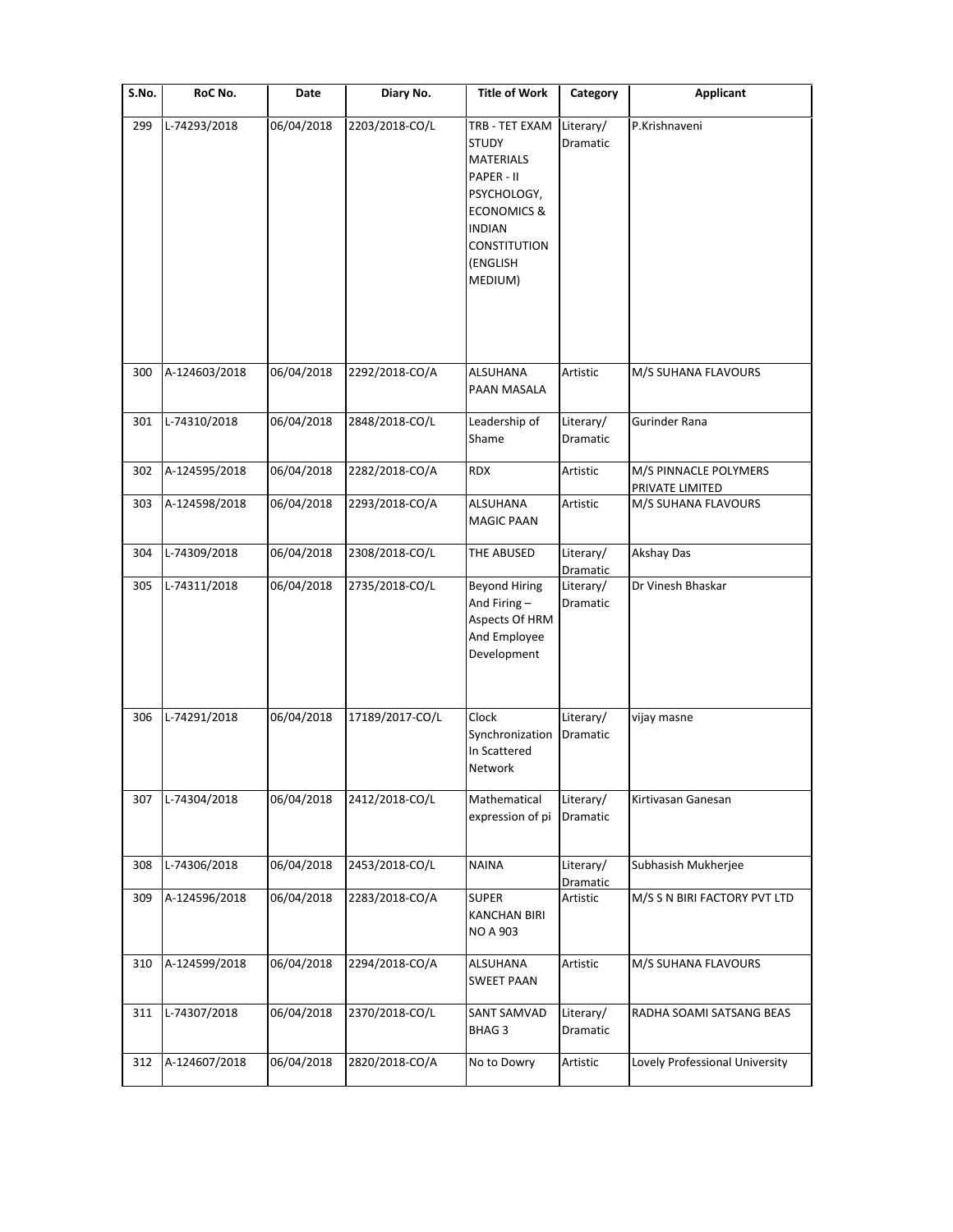| $\overline{\mathsf{S}}$ . No. | RoC No.       | Date       | Diary No.       | <b>Title of Work</b>                                                                                                   | Category                          | <b>Applicant</b>                                     |
|-------------------------------|---------------|------------|-----------------|------------------------------------------------------------------------------------------------------------------------|-----------------------------------|------------------------------------------------------|
| 313                           | L-74292/2018  | 06/04/2018 | 2202/2018-CO/L  | TRB - TET EXAM<br><b>STUDY</b><br><b>MATERIALS</b><br>PAPER - II -<br>SOCIAL SCIENCE<br>(ENGLISH<br>MEDIUM)            | Literary/<br>Dramatic             | P.Krishnaveni                                        |
| 314                           | SW-10380/2018 | 06/04/2018 | 2300/2018-CO/SW | <b>MJWEL</b>                                                                                                           | Computer<br>Software              | Mukesh Lakhara                                       |
| 315                           | A-124600/2018 | 06/04/2018 | 2295/2018-CO/A  | <b>ALSUHANA RED</b><br>ROSE                                                                                            | Artistic                          | M/S SUHANA FLAVOURS                                  |
| 316                           | L-74299/2018  | 06/04/2018 | 2196/2018-CO/L  | TRB - EXAM<br><b>STUDY</b><br><b>MATERIALS</b><br>P.G.ASSISTANT -<br><b>HISTORY</b><br>VOLUME - I<br>(TAMIL<br>MEDIUM) | Literary/<br>Dramatic             | P.Krishnaveni                                        |
| 317                           | A-124602/2018 | 06/04/2018 | 2285/2018-CO/A  | SHIVA TOURIST<br>DHABA                                                                                                 | Artistic                          | M/S SHIVA TOURIST DHABA                              |
| 318                           | L-74295/2018  | 06/04/2018 | 2198/2018-CO/L  | TNPSC - EXAM<br><b>STUDY</b><br>MATERIALS<br>GROUP - I, II, IV<br>& VAO - SOCIAL<br><b>SCIENCE (TAMIL</b><br>MEDIUM)   | Literary/<br>Dramatic             | P.Krishnaveni                                        |
| 319                           | L-74300/2018  | 06/04/2018 | 2456/2018-CO/L  | <b>TERE BIN</b>                                                                                                        | Literary/                         | Subhasish Mukherjee                                  |
| 320                           | L-74303/2018  | 06/04/2018 | 2520/2018-CO/L  | Shakshanik<br>Gyanprad laghu<br>Geet                                                                                   | Dramatic<br>Literary/<br>Dramatic | Dr. Manu Sharma                                      |
| 321                           | L-74290/2018  | 06/04/2018 | 1750/2018-CO/L  | <b>CTTC</b><br><b>COMPUTER</b><br><b>TEACHER</b><br>TRAINING<br><b>COURSE</b>                                          | Literary/<br>Dramatic             | <b>GLOBAL INSTITUTE OF</b><br>INFORMATION TECHNOLOGY |
| 322                           | M-505/2018    | 06/04/2018 | 223/2018-CO/M   | <b>SMOKING</b>                                                                                                         | Music                             | Pooja Wadhwa                                         |
| 323                           | SW-10382/2018 | 06/04/2018 | 1500/2018-CO/SW | PROGRAM NO<br>HGE/20:                                                                                                  | Computer<br>Software              | <b>BHARAT HEAVY ELECTRICALS</b><br>LIMITED           |
| 324                           | SW-10379/2018 | 06/04/2018 | 2097/2016-CO/SW | www.chalkbox.i<br>n                                                                                                    | Computer<br>Software              | ROHIT CHHABRA                                        |
| 325                           | L-74308/2018  | 06/04/2018 | 11472/2016-CO/L | RISMA<br><b>Brochures</b>                                                                                              | Literary/<br><b>Dramatic</b>      | Nikhil Sharma                                        |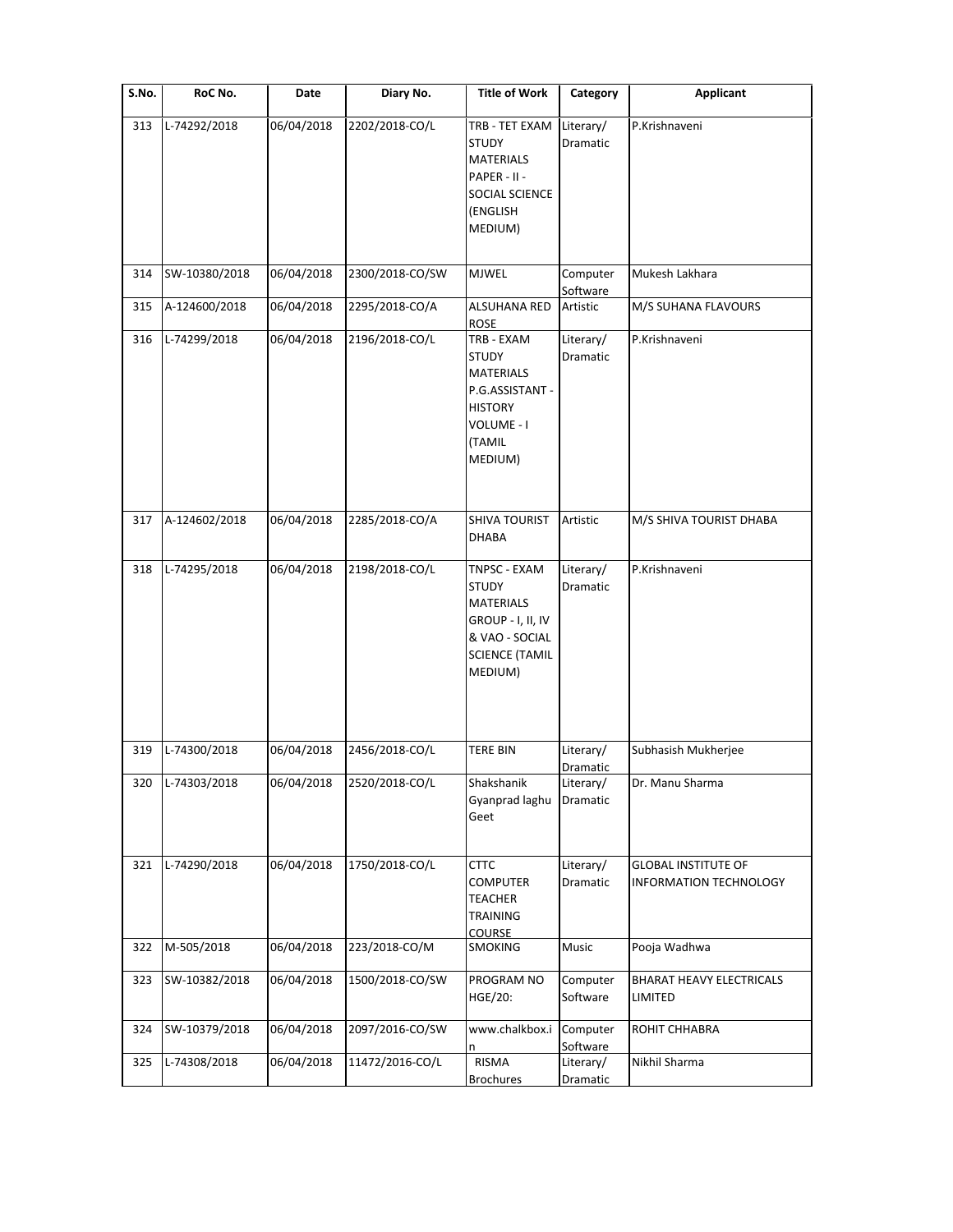| S.No. | RoC No.       | Date       | Diary No.        | <b>Title of Work</b>                                                                                            | Category              | Applicant                                  |
|-------|---------------|------------|------------------|-----------------------------------------------------------------------------------------------------------------|-----------------------|--------------------------------------------|
| 326   | SW-10381/2018 | 06/04/2018 | 1498/2018-CO/SW  | <b>ONLINE SYSTEM</b><br>OF MATERIAL<br><b>CODE AND</b><br><b>ESTIMATION</b><br>FOR INDENTING                    | Computer<br>Software  | <b>BHARAT HEAVY ELECTRICALS</b><br>LIMITED |
| 327   | A-124605/2018 | 06/04/2018 | 11348/2016-CO/A  | <b>ALTOBOT</b>                                                                                                  | Artistic              | MARUTI SUZUKI INDIA LIMITED                |
| 328   | SR-13427/2018 | 06/04/2018 | 8839/2016-CO/SR  | <b>JAI HOLAR</b>                                                                                                | Sound<br>Recording    | Rajesh Yuvraj Hatekar                      |
| 329   | A-124614/2018 | 09/04/2018 | 12847/2016-CO/A  | <b>Printed Circuit</b><br>Board                                                                                 | Artistic              | I J S Electronics                          |
| 330   | A-124610/2018 | 09/04/2018 | 3868/2016-CO/A   | <b>TEA STRAINER</b>                                                                                             | Artistic              | Mikdar Nisarali Ratlamwala                 |
| 331   | SW-10401/2018 | 09/04/2018 | 15875/2017-CO/SW | OnCreate3D                                                                                                      | Computer<br>Software  | Machining Software Pvt. Ltd.               |
| 332   | L-74316/2018  | 09/04/2018 | 487/2018-CO/L    | Design and<br>Fabrication<br>Modern Dumper<br>Model                                                             | Literary/<br>Dramatic | AJAY NAMDEORAO INGALE                      |
| 333   | SW-10399/2018 | 09/04/2018 | 386/2018-CO/SW   | Dhruv Avdhesh  <br>Website                                                                                      | Computer<br>Software  | Dhruv Avdhesh                              |
| 334   | L-74346/2018  | 09/04/2018 | 1822/2018-CO/L   | VIGYAN CLASS 9                                                                                                  | Literary/<br>Dramatic | VIDYA PRAKASHAN MANDIR PVT<br>LTD          |
| 335   | A-124617/2018 | 09/04/2018 | 12950/2016-CO/A  | <b>EXPRESS BIKE</b><br>SERVICE LABEL                                                                            | Artistic              | <b>Bosch Limited</b>                       |
| 336   | A-124627/2018 | 09/04/2018 | 988/2015-CO/A    | PR-4 (Label)                                                                                                    | Artistic              | MR.VINOD J.SHARMA                          |
| 337   | L-74345/2018  | 09/04/2018 | 2798/2018-CO/L   | Kanya                                                                                                           | Literary/<br>Dramatic | <b>DINESH VATSAL</b>                       |
| 338   | L-74344/2018  | 09/04/2018 | 1823/2018-CO/L   | RASAYAN<br>VIGYAN CLASS<br>12 PART 1                                                                            | Literary/<br>Dramatic | VIDYA PRAKASHAN MANDIR PVT<br>LTD          |
| 339   | L-74335/2018  | 09/04/2018 | 1937/2018-CO/L   | Ehsaas                                                                                                          | Literary/<br>Dramatic | <b>Bidyot Sharma</b>                       |
| 340   | SW-10392/2018 | 09/04/2018 | 2381/2018-CO/SW  | TMS320F28335<br>BASED DSP<br>CONTROL<br>SOFTWARE FOR<br>DC FAST<br><b>CHARGERS IN EV</b><br><b>APPLICATIONS</b> | Computer<br>Software  | BHARAT HEAVY ELECTRICALS<br>LIMITED        |
| 341   | L-74339/2018  | 09/04/2018 | 2964/2018-CO/L   | <b>AUTOMATIC</b><br><b>SUPPLY CHANGE Dramatic</b><br>OVER-CIRCUIT                                               | Literary/             | <b>BHARAT HEAVY ELECTRICALS</b><br>LIMITED |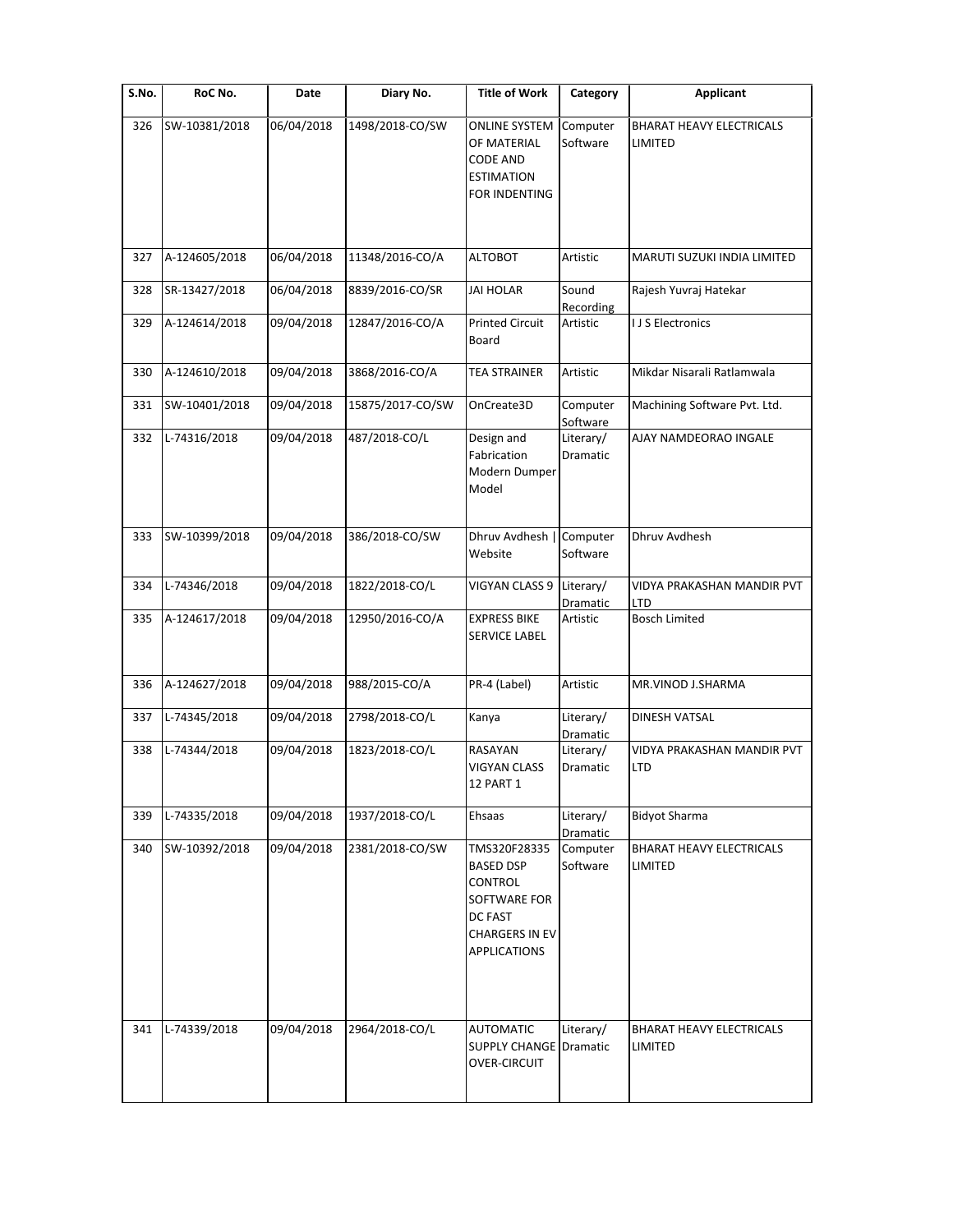| S.No. | RoC No.       | Date       | Diary No.       | <b>Title of Work</b>                                                                                      | Category              | <b>Applicant</b>                                                                      |
|-------|---------------|------------|-----------------|-----------------------------------------------------------------------------------------------------------|-----------------------|---------------------------------------------------------------------------------------|
| 342   | L-74325/2018  | 09/04/2018 | 2217/2018-CO/L  | Sociological<br>Thought In the<br>Light of J.<br>Krishnamurti's<br>Philosophy                             | Literary/<br>Dramatic | Venkata Mohan                                                                         |
| 343   | L-74348/2018  | 09/04/2018 | 2084/2018-CO/L  | SOCIAL<br><b>FUNCTIONING</b>                                                                              | Literary/<br>Dramatic | <b>MUNGARA THAROH</b><br><b>KRISHNAMURTI</b>                                          |
| 344   | A-124629/2018 | 09/04/2018 | 2170/2018-CO/A  | <b>CHART</b><br><b>FEMINA LIFE</b>                                                                        | Artistic              | FEMINA LIFE STYLE                                                                     |
| 345   | L-74334/2018  | 09/04/2018 | 1972/2018-CO/L  | <b>STYLE</b><br><b>IMPLEMENTATI</b><br>ON OF<br><b>WORKSTATION</b><br><b>BASED SCADA</b><br><b>SYSTEM</b> | Literary/<br>Dramatic | <b>BHARAT HEAVY ELECTRICALS</b><br>LIMITED                                            |
| 346   | A-124613/2018 | 09/04/2018 | 2808/2018-CO/A  | PARIDHAN                                                                                                  | Artistic              | JASVANTBHAI KANTILAL<br>SHAHSOLE PROPRIETOR OF M/S.<br>PARIDHAN                       |
| 347   | L-74327/2018  | 09/04/2018 | 2246/2018-CO/L  | LAYMAN'S                                                                                                  | Literary/             | N.B.S. Babuji                                                                         |
| 348   | A-124628/2018 | 09/04/2018 | 2388/2018-CO/A  | <b>NOTCHES</b><br><b>BLUE GIRAFFE</b>                                                                     | Dramatic<br>Artistic  | SAMARTH LIFESTYLE RETAILING<br>PRIVATE LTD.                                           |
| 349   | L-74337/2018  | 09/04/2018 | 1943/2018-CO/L  | Dilruba                                                                                                   | Literary/<br>Dramatic | <b>Bidyot Sharma</b>                                                                  |
| 350   | A-124612/2018 | 09/04/2018 | 2802/2018-CO/A  | <b>LEO CAB</b>                                                                                            | Artistic              | MANOJ RAMJIBHAI PATEL, SOLE<br>PROPRIETOR OF M/S. LEO<br>CABLES                       |
| 351   | L-74328/2018  | 09/04/2018 | 2431/2018-CO/L  | ARITRIKA                                                                                                  | Literary/<br>Dramatic | Dr. MOLISHREE                                                                         |
| 352   | L-74322/2018  | 09/04/2018 | 2318/2018-CO/L  | <b>MLT323</b><br>Parasitology<br>Laboratory                                                               | Literary/<br>Dramatic | Lovely Professional University                                                        |
| 353   | SW-10393/2018 | 09/04/2018 | 2346/2018-CO/SW | DEVELOPMENT<br>OF SHUNT<br><b>ACTIVE POWER</b><br>FILTER (SAPF)                                           | Computer<br>Software  | <b>BHARAT HEAVY ELECTRICALS</b><br>LIMITED                                            |
| 354   | A-124634/2018 | 09/04/2018 | 2850/2018-CO/A  | <b>TOP GRIP</b>                                                                                           | Artistic              | RAJESH VALJIBHAI MADHANI,<br>SURESH VALJIBHAI MADHANI,<br>JITENDRA VALJIBHAI MADHANI, |
| 355   | L-74326/2018  | 09/04/2018 | 2933/2018-CO/L  | Kitab Khuli<br>Rehne Do!                                                                                  | Literary/<br>Dramatic | <b>GURMINDER SINGH</b>                                                                |
| 356   | L-74320/2018  | 09/04/2018 | 2194/2018-CO/L  | Entrepreneurshi                                                                                           | Literary/<br>Dramatic | M/s Seven Hills International<br>Publishers                                           |
| 357   | L-74338/2018  | 09/04/2018 | 1927/2018-CO/L  | Jhalak                                                                                                    | Literary/<br>Dramatic | <b>Bidyot Sharma</b>                                                                  |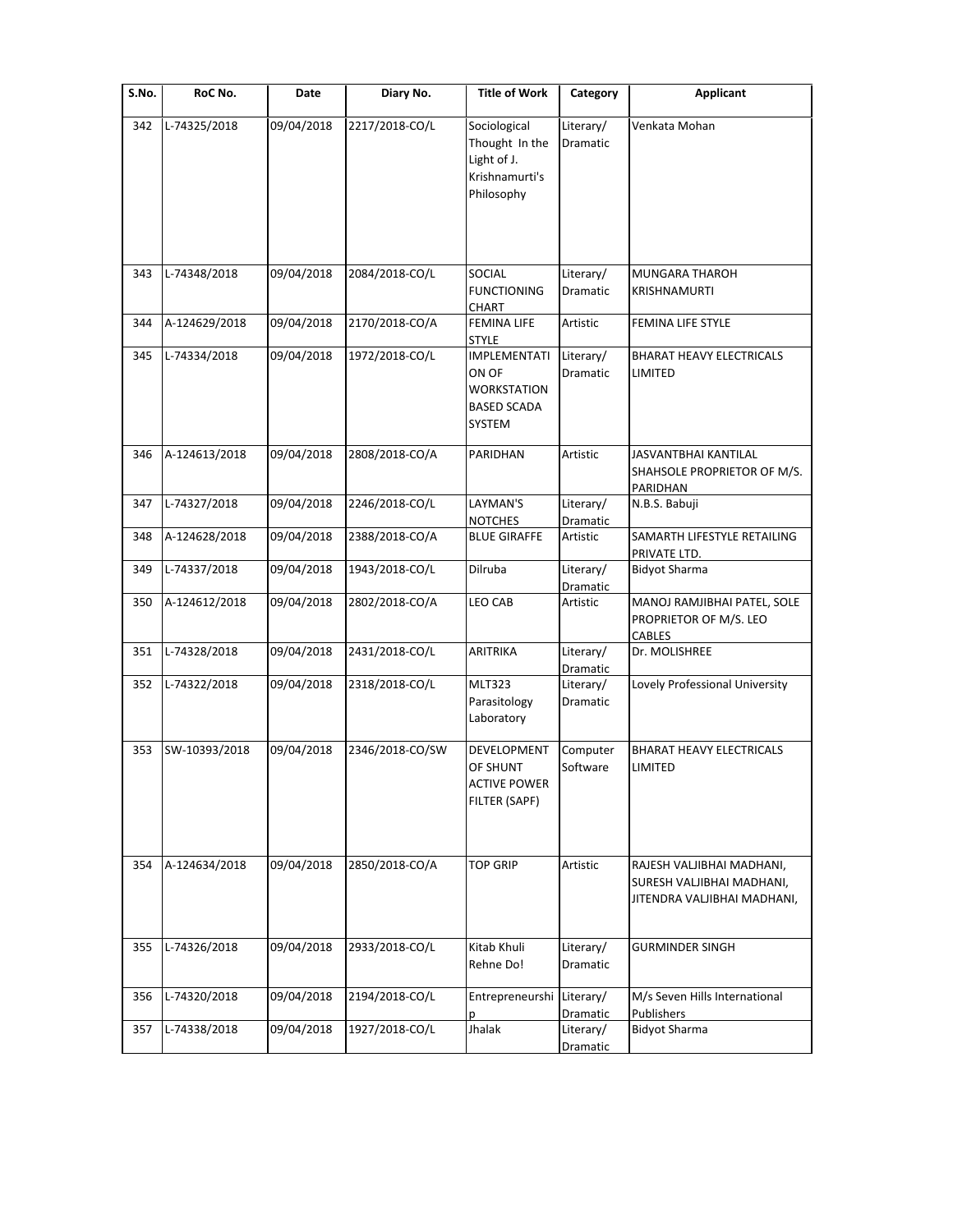| S.No. | RoC No.       | Date       | Diary No.       | <b>Title of Work</b>                                                                                                                                                | Category              | <b>Applicant</b>                                                                                 |
|-------|---------------|------------|-----------------|---------------------------------------------------------------------------------------------------------------------------------------------------------------------|-----------------------|--------------------------------------------------------------------------------------------------|
| 358   | L-74323/2018  | 09/04/2018 | 2335/2018-CO/L  | Prabhavshali<br>Seminar Ke 12<br><b>Secrets</b>                                                                                                                     | Literary/<br>Dramatic | Mrs. Rupali Deepak Shinde                                                                        |
| 359   | SW-10390/2018 | 09/04/2018 | 2363/2018-CO/SW | REMOTE<br><b>TEMPERATURE</b><br><b>MONITORING &amp;</b><br>CONTROL<br>SYSTEM<br>(RTMCS)                                                                             | Computer<br>Software  | <b>BHARAT HEAVY ELECTRICALS</b><br>LIMITED                                                       |
| 360   | L-74343/2018  | 09/04/2018 | 2705/2018-CO/L  | The Bridge of<br>Love                                                                                                                                               | Literary/<br>Dramatic | Sunayana Panda                                                                                   |
| 361   | A-124633/2018 | 09/04/2018 | 2849/2018-CO/A  | DHJ                                                                                                                                                                 | Artistic              | ROHINIBEN CHANDULAL JAVIA,<br>NILABEN HASMUKHLAL JAVIA,<br>ANJANABEN PRAVINKUMAR<br><b>JAVIA</b> |
| 362   | A-124620/2018 | 09/04/2018 | 2898/2018-CO/A  | <b>KANHHA CABLES</b> Artistic                                                                                                                                       |                       | KANHHA CABLES PVT. LTD.                                                                          |
| 363   | L-74336/2018  | 09/04/2018 | 1950/2018-CO/L  | Madhupushpa                                                                                                                                                         | Literary/<br>Dramatic | Chinmay Kiran Moghe                                                                              |
| 364   | L-74332/2018  | 09/04/2018 | 1996/2018-CO/L  | MITHA WADA                                                                                                                                                          | Literary/<br>Dramatic | MR.ABHIJIT SURESHCHANDRA<br><b>JOSHI</b>                                                         |
| 365   | SW-10397/2018 | 09/04/2018 | 1896/2018-CO/SW | "DENTAL 24X7"                                                                                                                                                       | Computer<br>Software  | <b>Bhandari Dental Care</b>                                                                      |
| 366   | SW-10398/2018 | 09/04/2018 | 1976/2018-CO/SW | www.resus.co.in Computer                                                                                                                                            | Software              | Dr Ashik Muhammed Musthafa                                                                       |
| 367   | A-124635/2018 | 09/04/2018 | 3086/2018-CO/A  | AD&B<br>PRODUCT                                                                                                                                                     | Artistic              | MR. GAURAV JAIN PROPRIETOR<br>OF G. S. GLOBAL EXIM                                               |
| 368   | SW-10391/2018 | 09/04/2018 | 2347/2018-CO/SW | <b>DESIGN</b><br><b>AUTOMATION</b><br>OF SEPARATED<br><b>OVER FIRE AIR</b><br>(SOFA) BOX<br><b>ASSEMBLY IN</b><br>TANGENTIAL<br><b>FIRING SYSTEM</b>                | Computer<br>Software  | <b>BHARAT HEAVY ELECTRICALS</b><br>LIMITED                                                       |
| 369   | SW-10394/2018 | 09/04/2018 | 2374/2018-CO/SW | SOFTWARE<br>PACKAGE FOR<br><b>AUTOMATIC</b><br><b>GENERATION</b><br>AND<br>VERIFICATION<br>OF CNC CODE<br>FOR MULTI<br>SPINDLE<br><b>DRILLING</b><br><b>MACHINE</b> | Computer<br>Software  | <b>BHARAT HEAVY ELECTRICALS</b><br>LIMITED                                                       |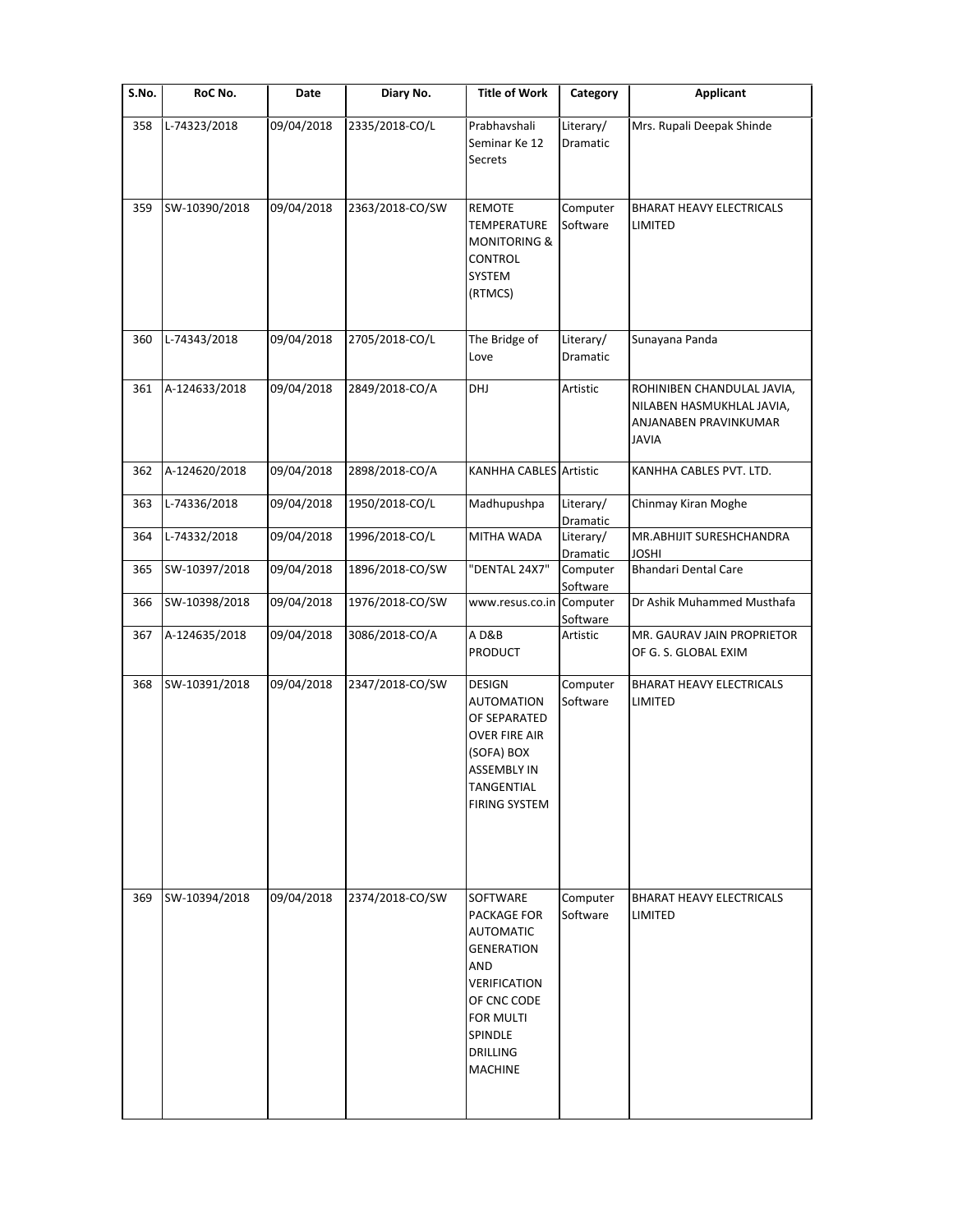| $\overline{\mathsf{S}}$ . No. | RoC No.       | Date       | Diary No.        | <b>Title of Work</b>                                                                                    | Category               | Applicant                                          |
|-------------------------------|---------------|------------|------------------|---------------------------------------------------------------------------------------------------------|------------------------|----------------------------------------------------|
| 370                           | A-124632/2018 | 09/04/2018 | 2085/2018-CO/A   | <b>CHATORAY</b><br><b>INDIA LABEL</b>                                                                   | Artistic               | RAHUL MAHESHWARI                                   |
| 371                           | L-74317/2018  | 09/04/2018 | 2777/2018-CO/L   | NaMo50 to New<br>India                                                                                  | Literary/<br>Dramatic  | <b>VVSS Prasad</b>                                 |
| 372                           | A-124621/2018 | 09/04/2018 | 2796/2018-CO/A   | <b>JHON MAJOR</b>                                                                                       | Artistic               | M/S. RAHUL APPARELS, A<br>PARTNERSHIP FIRM         |
| 373                           | SW-10400/2018 | 09/04/2018 | 2150/2018-CO/SW  | <b>ASI DATALAB</b>                                                                                      | Computer<br>Software   | ADVANCED STRUCTURES INDIA<br>PRIVATE LIMITED       |
| 374                           | L-74330/2018  | 09/04/2018 | 2317/2018-CO/L   | MLT 569-<br>Medical<br>Microbiology<br>Laboratory                                                       | Literary/<br>Dramatic  | Lovely Professional University                     |
| 375                           | SW-10396/2018 | 09/04/2018 | 1853/2018-CO/SW  | CALCULATION<br>PROGRAM FOR<br><b>SPIDER</b><br>CALCULATION<br>FOR HYDRO<br><b>GENERATOR</b><br>(HGE/62) | Computer<br>Software   | <b>BHARAT HEAVY ELECTRICALS</b><br>LIMITED         |
| 376                           | L-74321/2018  | 09/04/2018 | 2193/2018-CO/L   | Computer<br>Fundamentals<br>and Office Tools                                                            | Literary/<br>Dramatic  | M/s Spectrum Techno Press                          |
| 377                           | L-74312/2018  | 09/04/2018 | 2767/2018-CO/L   | The success of a<br>common man                                                                          | Literary/<br>Dramatic  | Saina                                              |
| 378                           | A-124622/2018 | 09/04/2018 | 3083/2018-CO/A   | AD&B<br><b>PRODUCT</b>                                                                                  | Artistic               | MR. GAURAV JAIN PROPRIETOR<br>OF G. S. GLOBAL EXIM |
| 379                           | A-124623/2018 | 09/04/2018 | 2908/2018-CO/A   | <b>GOKUL KRIPA</b>                                                                                      | Artistic               | GOKUL KRIPA COLONIZERS AND<br>DEVELOPERS PVT. LTD. |
| 380                           | SW-10387/2018 | 09/04/2018 | 17416/2017-CO/SW | <b>TRANSPORT</b><br>CARRIER<br><b>BOOKING</b><br><b>SYSTEM FOR</b><br><b>HARBOUR AND</b><br><b>CFS</b>  | Computer<br>Software   | <b>BHARAT HEAVY ELECTRICALS</b><br>LIMITED         |
| 381                           | SW-10389/2018 | 09/04/2018 | 8302/2016-CO/SW  | The Magic Box                                                                                           | Computer<br>Software   | Megha Goel                                         |
| 382                           | CF-4048/2018  | 09/04/2018 | 7796/2016-CO/CF  | THR (ENGLISH)                                                                                           | Cinematogr<br>aph Film | DR. NARENDRA VAIDYA                                |
| 383                           | CF-4046/2018  | 09/04/2018 | 440/2016-CO/CF   | Writing a Diary                                                                                         | Cinematogr<br>aph Film | Mexus Education Pvt. Ltd.                          |
| 384                           | A-124626/2018 | 09/04/2018 | 3100/2018-CO/A   | <b>RUNGTA'S REAL</b><br><b>TASTE DEVICE</b>                                                             | Artistic               | GIRJESH KUMAR RUNGTA                               |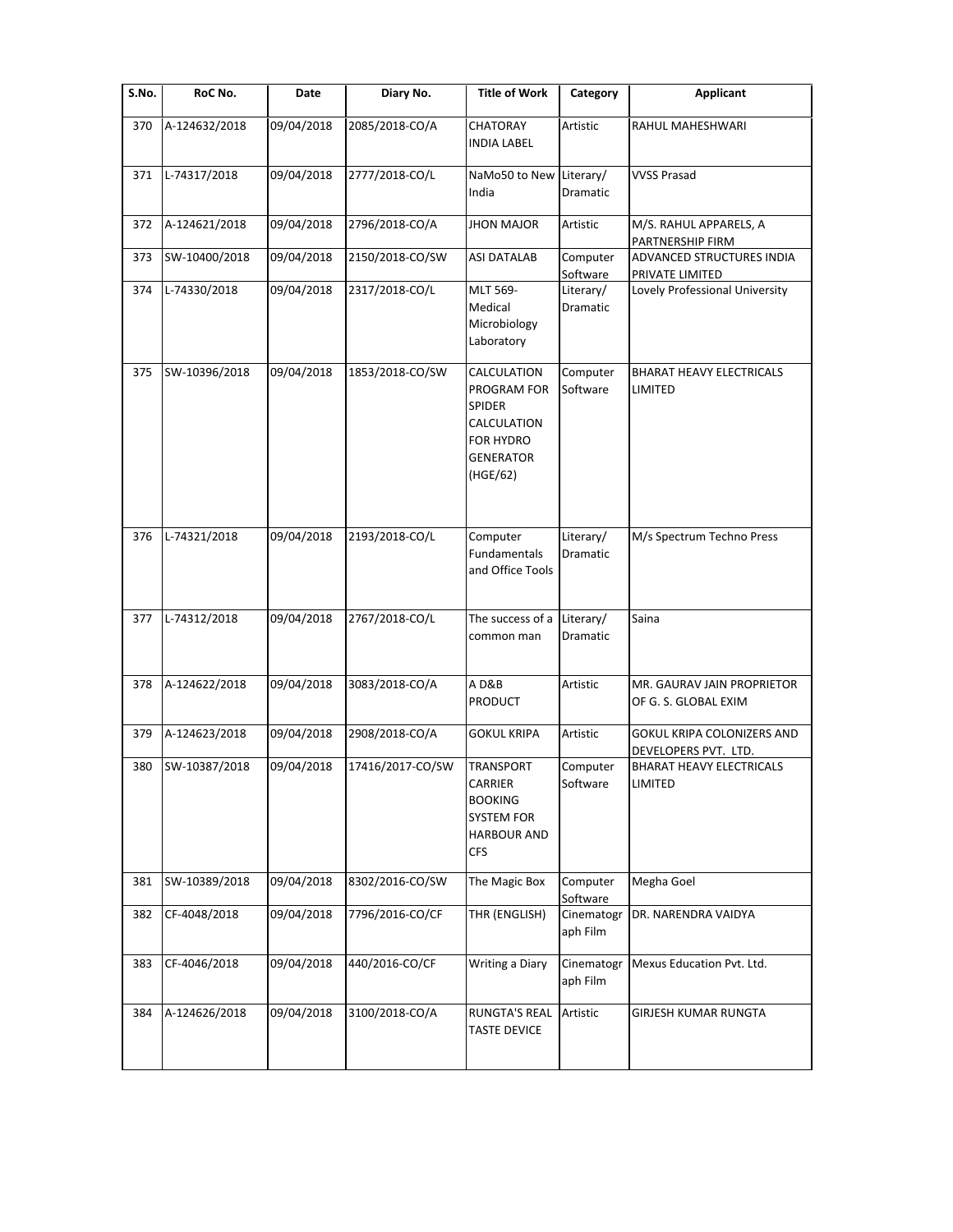| S.No. | RoC No.       | Date       | Diary No.       | <b>Title of Work</b>                                                                                                 | Category               | <b>Applicant</b>                                      |
|-------|---------------|------------|-----------------|----------------------------------------------------------------------------------------------------------------------|------------------------|-------------------------------------------------------|
| 385   | L-74331/2018  | 09/04/2018 | 752/2018-CO/L   | Sperma: The Pre-Literary/<br>mankind Race                                                                            | Dramatic               | Anwar Huda                                            |
| 386   | SW-10395/2018 | 09/04/2018 | 2454/2016-CO/SW | Improved<br>System of<br>Calibration of<br>Equipment<br>Schedule<br>Monitoring                                       | Computer<br>Software   | <b>Tata Motors Limited</b>                            |
| 387   | L-74313/2018  | 09/04/2018 | 2998/2018-CO/L  | Exceptionality<br>without Relapse                                                                                    | Literary/<br>Dramatic  | Justine Chinoperekweyi                                |
| 388   | A-124637/2018 | 09/04/2018 | 3046/2018-CO/A  | <b>SURANA LABEL</b>                                                                                                  | Artistic               | BABULAL JASKARAN SURANA<br>AND, SANJAY BABULAL SURANA |
| 389   | L-74319/2018  | 09/04/2018 | 2997/2018-CO/L  | Igrar Gar<br>NaheeN Hai Toh<br>Inkar Bhi<br>NaheeN!                                                                  | Literary/<br>Dramatic  | Chaman Ahuja                                          |
| 390   | L-74314/2018  | 09/04/2018 | 3021/2018-CO/L  | A New Fast and<br>Efficient<br>Encoder: Cache-<br><b>Based Coding for</b><br>Error Free Image<br>Data<br>Compression | Literary/<br>Dramatic  | Satishkumar L Varma                                   |
| 391   | A-124638/2018 | 09/04/2018 | 3044/2018-CO/A  | <b>EXCEL GENUINE</b><br><b>ENGINE PARTS</b>                                                                          | Artistic               | <b>BILOREE CAST PVT LTD</b>                           |
| 392   | L-74341/2018  | 09/04/2018 | 2974/2018-CO/L  | REDUNDANCY<br><b>LOGIC FOR</b><br>POTENTIAL FREE<br>DIGITAL<br><b>OUTPUT</b>                                         | Literary/<br>Dramatic  | <b>BHARAT HEAVY ELECTRICALS</b><br>LIMITED            |
| 393   | CF-4050/2018  | 09/04/2018 | 7797/2016-CO/CF | THR (MARATHI)                                                                                                        | Cinematogr<br>aph Film | DR. NARENDRA VAIDYA                                   |
| 394   | L-74342/2018  | 09/04/2018 | 782/2018-CO/L   | Research Work<br>PPT                                                                                                 | Literary/<br>Dramatic  | Dr. Vijay Khandal                                     |
| 395   | L-74329/2018  | 09/04/2018 | 14645/2016-CO/L | A 2 Z AMERICAN<br><b>NUTS</b>                                                                                        | Literary/<br>Dramatic  | NAVINDER OBEROI                                       |
| 396   | A-124624/2018 | 09/04/2018 | 3099/2018-CO/A  | <b>BIGGIES PIZZA</b><br><b>DEVICE</b>                                                                                | Artistic               | SACHIN KUMAR KADIYAN                                  |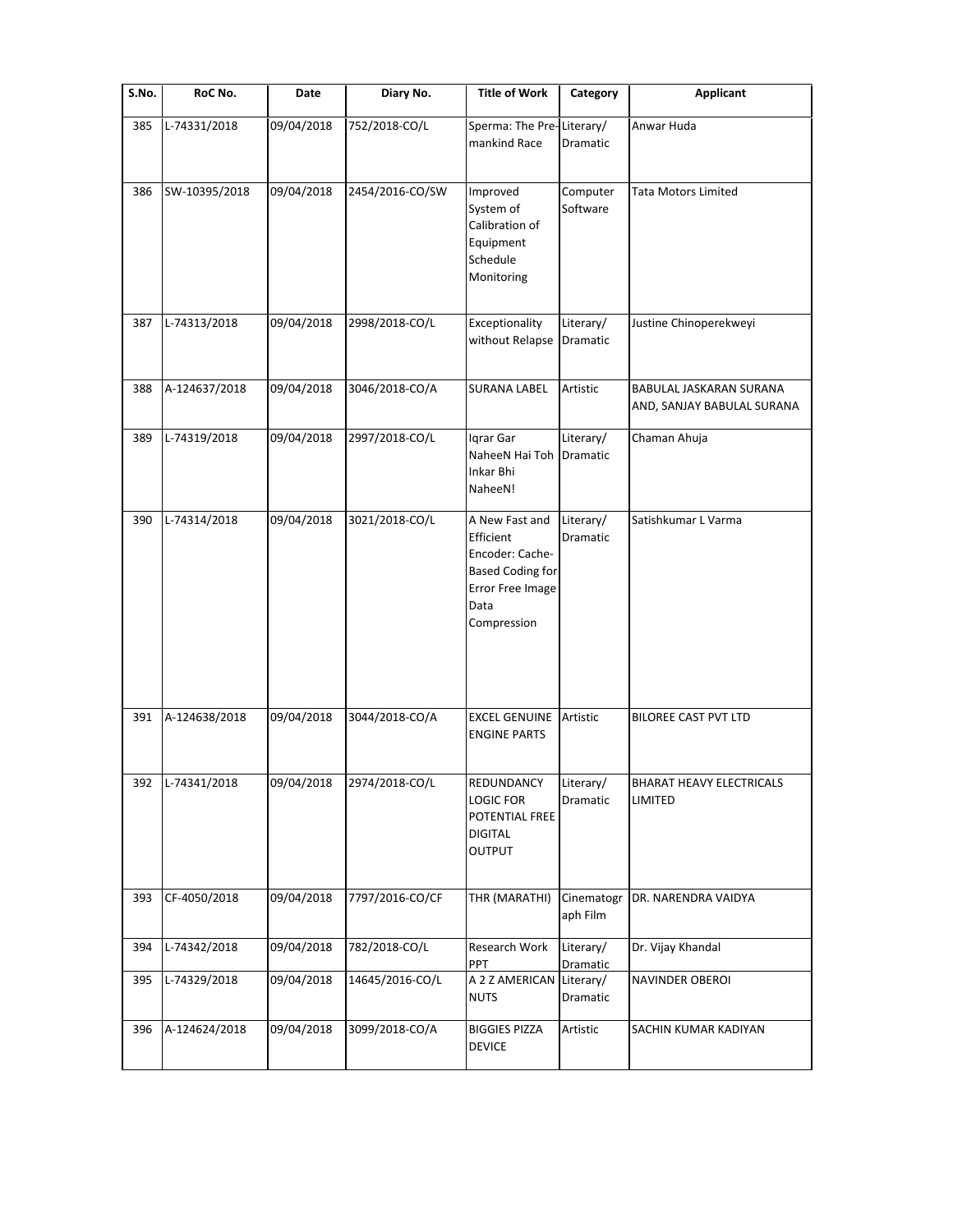| S.No. | RoC No.       | Date       | Diary No.       | <b>Title of Work</b>                                                                                                              | Category               | Applicant                                            |
|-------|---------------|------------|-----------------|-----------------------------------------------------------------------------------------------------------------------------------|------------------------|------------------------------------------------------|
| 397   | A-124625/2018 | 09/04/2018 | 3097/2018-CO/A  | <b>RUNGTA'S REAL</b><br><b>GOLD CLASSIC</b><br><b>DEVICE</b>                                                                      | Artistic               | <b>GIRJESH KUMAR RUNGTA</b>                          |
| 398   | L-74315/2018  | 09/04/2018 | 17962/2017-CO/L | Flashback: Pune<br>People and<br>Places around<br>the 1700s                                                                       | Literary/<br>Dramatic  | <b>Watering Can Foundation</b>                       |
| 399   | CF-4049/2018  | 09/04/2018 | 7793/2016-CO/CF | <b>EXPRESS TKR</b><br>(ENGLISH)                                                                                                   | Cinematogr<br>aph Film | DR. NARENDRA VAIDYA                                  |
| 400   | L-74340/2018  | 09/04/2018 | 2966/2018-CO/L  | <b>IMPLEMENTATI</b><br>ON OF<br>REDUNDANCY<br>LOGIC FOR<br>CT/PT SIGNALS<br><b>FOR</b><br><b>TRANSFORMER</b><br><b>MONITORING</b> | Literary/<br>Dramatic  | <b>BHARAT HEAVY ELECTRICALS</b><br>LIMITED           |
| 401   | A-124618/2018 | 09/04/2018 | 2992/2018-CO/A  | <b>JB'S STYLE MARK Artistic</b>                                                                                                   |                        | M/S V.M.FOODS                                        |
| 402   | SW-10385/2018 | 09/04/2018 | 5717/2016-CO/L  | <b>FITX</b>                                                                                                                       | Computer<br>Software   | M/S ANGEL WELLNESS PVT. LTD.                         |
| 403   | L-74318/2018  | 09/04/2018 | 8165/2016-CO/L  | <b>Risk</b><br>quantification<br>methodology                                                                                      | Literary/<br>Dramatic  | The Tata Power Co. Ltd.                              |
| 404   | L-74333/2018  | 09/04/2018 | 750/2018-CO/L   | <b>BUSINESS</b><br>PROTOCOL                                                                                                       | Literary/<br>Dramatic  | PAYAL DIPAKRAO VAIRAGADE                             |
| 405   | A-124616/2018 | 09/04/2018 | 2983/2018-CO/A  | <b>GOODIES STYLE</b><br><b>MARK</b>                                                                                               | Artistic               | M/S. V M FOODS                                       |
| 406   | A-124636/2018 | 09/04/2018 | 2988/2018-CO/A  | Om Shrijee                                                                                                                        | Artistic               | <b>ROHIT GUPTA</b>                                   |
| 407   | A-124630/2018 | 09/04/2018 | 605/2018-CO/A   | <b>IPIPL LOGO</b>                                                                                                                 | Artistic               | ICON PROJECTS INSPACE PVT LTD                        |
| 408   | A-124615/2018 | 09/04/2018 | 732/2017-CO/A   | POLY TEXMO<br><b>DEVICE</b>                                                                                                       | Artistic               | SH. ANUJ JAIN AND SH. ANSHUL<br><b>JAIN PARTNERS</b> |
| 409   | A-124631/2018 | 09/04/2018 | 13200/2017-CO/A | CONSULTECH<br><b>INNOVA WITH</b><br>LOGO                                                                                          | Artistic               | CONSULTECH INNOVA PRIVATE<br>LIMITED                 |
| 410   | CF-4047/2018  | 09/04/2018 | 4027/2016-CO/CF | The Final<br>Countdown                                                                                                            | Cinematogr<br>aph Film | Knowlens Solutions Pvt. Ltd.,                        |
| 411   | CF-4045/2018  | 09/04/2018 | 456/2016-CO/CF  | Note Making<br>Sample                                                                                                             | Cinematogr<br>aph Film | Mexus Education Pvt. Ltd.                            |
| 412   | A-124611/2018 | 09/04/2018 | 9102/2016-CO/A  | ENDEAVOUR                                                                                                                         | Artistic               | <b>Endeavour Technologies</b>                        |
|       |               |            |                 |                                                                                                                                   |                        |                                                      |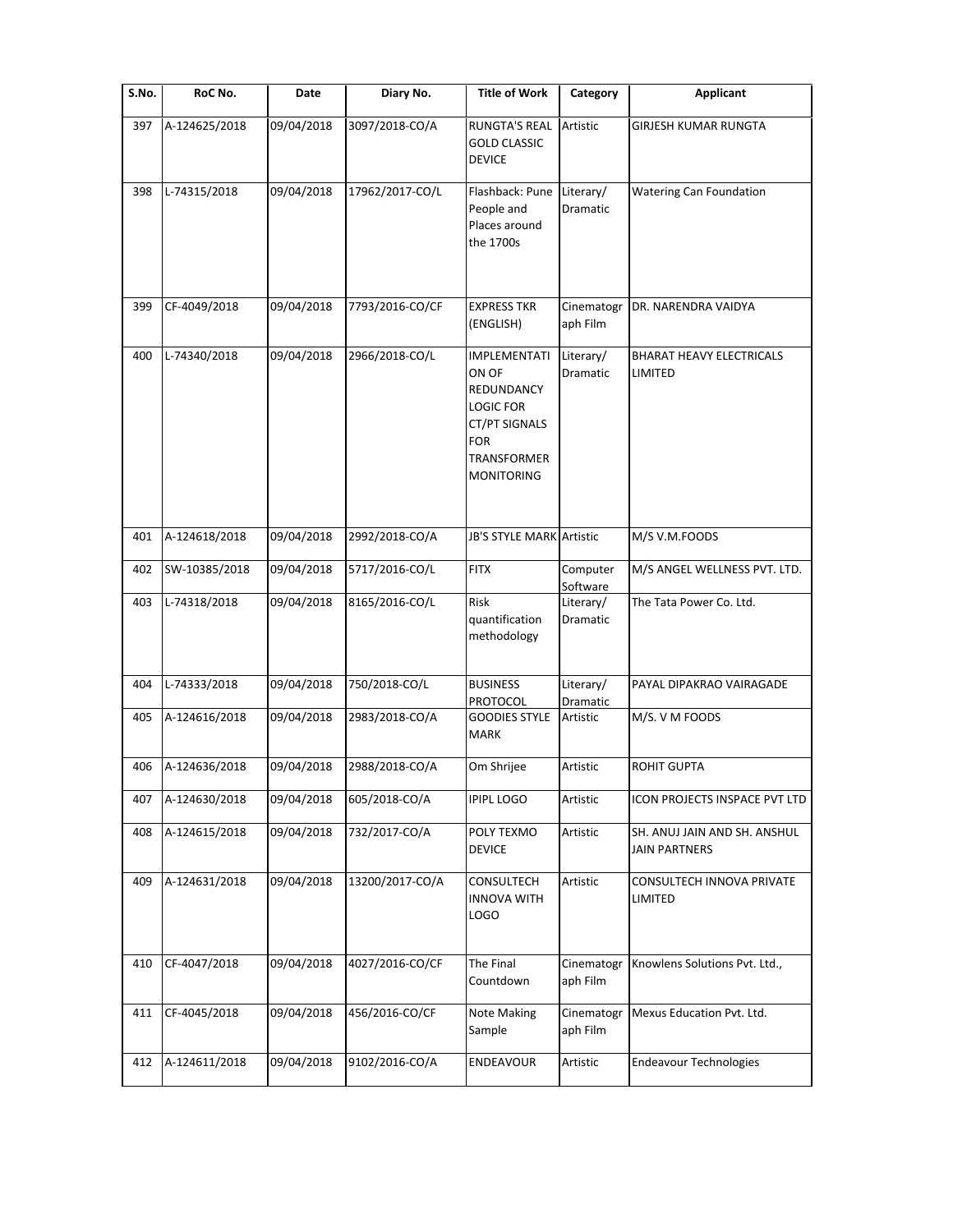| S.No. | RoC No.       | Date       | Diary No.        | <b>Title of Work</b>                                                                | Category               | <b>Applicant</b>                                       |
|-------|---------------|------------|------------------|-------------------------------------------------------------------------------------|------------------------|--------------------------------------------------------|
| 413   | CF-4044/2018  | 09/04/2018 | 462/2016-CO/CF   | Formal Report<br>Writing                                                            | Cinematogr<br>aph Film | Mexus Education Pvt. Ltd.                              |
| 414   | L-74324/2018  | 09/04/2018 | 3688/2016-CO/L   | VILLAGE NO 1<br><b>MILK</b>                                                         | Literary/<br>Dramatic  | <b>NAVINDER OBEROI</b>                                 |
| 415   | A-124619/2018 | 09/04/2018 | 13839/2016-CO/A  | <b>KESH DARPAN</b>                                                                  | Artistic               | Medicus Healthcare Pvt. Ltd.                           |
| 416   | CF-4042/2018  | 09/04/2018 | 466/2016-CO/CF   | SUMMARIZING<br>SAMPLE                                                               | Cinematogr<br>aph Film | Mexus Education Pvt. Ltd.                              |
| 417   | L-74347/2018  | 09/04/2018 | 1818/2018-CO/L   | <b>ASSIGNMENT IN</b><br><b>ENGLISH</b><br>COMMUNICATIV<br>E CLASS 9                 | Literary/<br>Dramatic  | VIDYA PRAKASHAN MANDIR PVT<br>TD                       |
| 418   | SW-10386/2018 | 09/04/2018 | 12455/2016-CO/SW | <b>Automatic Grid</b><br>Generation for a Software<br>given set of<br>blade heights | Computer               | Triveni Turbine Limited                                |
| 419   | CF-4043/2018  | 09/04/2018 | 463/2016-CO/CF   | Newspaper<br><b>Report Writing</b>                                                  | Cinematogr<br>aph Film | Mexus Education Pvt. Ltd.                              |
| 420   | SW-10388/2018 | 09/04/2018 | 5510/2016-CO/SW  | <b>BILL TRACE</b>                                                                   | Computer<br>Software   | Yogesh Uday Ballewar                                   |
| 421   | L-74355/2018  | 10/04/2018 | 10635/2017-CO/L  | <b>Madical Mahal</b><br>Publication                                                 | Literary/<br>Dramatic  | Naveen Kumar                                           |
| 422   | A-124649/2018 | 10/04/2018 | 54062/2014-CO/A  | <b>BHALLA SPORTS</b><br>PVT. LTD.<br>(LABEL)                                        | Artistic               | Bhalla Sports Pvt. Ltd.                                |
| 423   | SW-10404/2018 | 10/04/2018 | 10718/2017-CO/SW | SIFT corner<br>detector and<br>descriptor                                           | Computer<br>Software   | Aniketh M                                              |
| 424   | A-124642/2018 | 10/04/2018 | 3867/2017-CO/A   | <b>CEAT</b>                                                                         | Artistic               | <b>CEAT LIMITED</b>                                    |
| 425   | A-124641/2018 | 10/04/2018 | 10650/2017-CO/A  | <b>Bindu Fizz Jeera</b><br>Masala raper<br>label logo.                              | Artistic               | Megha Fruit Processing Pvt. Ltd.                       |
| 426   | A-124650/2018 | 10/04/2018 | 54060/2014-CO/A  | <b>BOSS</b>                                                                         | Artistic               | Pawan Khanna trading as Luv-<br>Kush Enterprises       |
| 427   | A-124648/2018 | 10/04/2018 | 1670/2018-CO/A   | <b>AIRAVAT</b>                                                                      | Artistic               | RAJESH C. CHAUBE                                       |
| 428   | A-124639/2018 | 10/04/2018 | 1676/2018-CO/A   | baili                                                                               | Artistic               | AIRAVAT                                                |
| 429   | SR-13429/2018 | 10/04/2018 | 25582/2012-CO/SR | <b>HAAL KYA HAI</b><br><b>MERA</b>                                                  | Sound<br>Recording     | JASMER SINGH WADHWA                                    |
| 430   | A-124644/2018 | 10/04/2018 | 12677/2016-CO/A  | Shree Bhagat<br>Original Lemon                                                      | Artistic               | M/s. Bhagat Dhanadal Marketing<br>[A Partnership Firm] |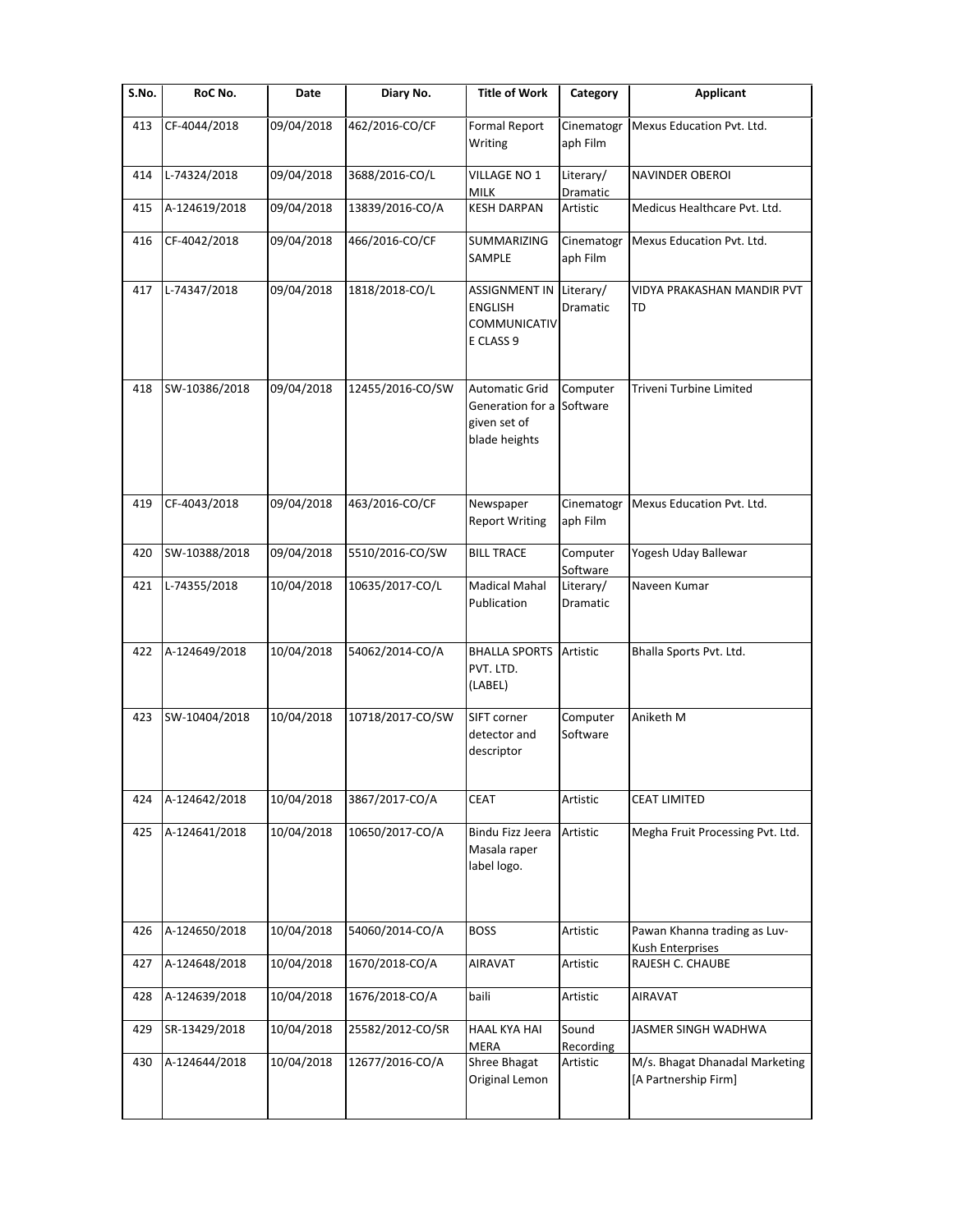| S.No. | RoC No.       | Date       | Diary No.        | <b>Title of Work</b>                                                                                                                                                                        | Category              | <b>Applicant</b>                           |
|-------|---------------|------------|------------------|---------------------------------------------------------------------------------------------------------------------------------------------------------------------------------------------|-----------------------|--------------------------------------------|
| 431   | A-124646/2018 | 10/04/2018 | 26177/2012-CO/A  | "PALETAZ"                                                                                                                                                                                   | Artistic              | MR SUDHEER SUNIL GROVER                    |
| 432   | L-74361/2018  | 10/04/2018 | 5592/2016-CO/L   | Popup book on<br>landslides                                                                                                                                                                 | Literary/<br>Dramatic | Dr. Jandeep singh                          |
| 433   | L-74365/2018  | 10/04/2018 | 723/2018-CO/L    | KAMIL DARVESH Literary/<br><b>KHWAJA</b><br><b>GHULAM FARID</b>                                                                                                                             | <b>Dramatic</b>       | RADHA SOAMI SATSANG BEAS                   |
| 434   | A-124640/2018 | 10/04/2018 | 1784/2018-CO/A   | <b>HOMES</b><br>CONNECT                                                                                                                                                                     | Artistic              | M/S HOMES CONNECT<br>DEVELOPERS PVT LTD    |
| 435   | SW-10406/2018 | 10/04/2018 | 11098/2017-CO/SW | The Analyst                                                                                                                                                                                 | Computer<br>Software  | Metal Power Analytical I Pvt. Ltd.         |
| 436   | SW-10407/2018 | 10/04/2018 | 17291/2017-CO/SW | www.softcartret<br>ails.com                                                                                                                                                                 | Computer<br>Software  | Softcart Retails Private Limited           |
| 437   | L-74367/2018  | 10/04/2018 | 17394/2017-CO/L  | <b>CRACK ENGLISH</b><br><b>GRAMMAR &amp;</b><br><b>USAGE</b>                                                                                                                                | Literary/<br>Dramatic | FAZLULLAH                                  |
| 438   | L-74368/2018  | 10/04/2018 | 745/2018-CO/L    | MAT KO BHARM<br><b>BHULE SANSAR</b>                                                                                                                                                         | Literary/<br>Dramatic | RADHA SOAMI SATSANG BEAS                   |
| 439   | A-124651/2018 | 10/04/2018 | 944/2018-CO/A    | <b>JOLLY LABEL</b>                                                                                                                                                                          | Artistic              | Shri Virendra Jolly                        |
| 440   | L-74357/2018  | 10/04/2018 | 2076/2018-CO/L   | DOL                                                                                                                                                                                         | Literary/<br>Dramatic | S. SIVA SANKAR                             |
| 441   | L-74362/2018  | 10/04/2018 | 1956/2018-CO/L   | <b>INTERFACE OF</b><br>INTELLIGENT<br><b>ELECTRONIC</b><br>DEVICES TO<br><b>DISTRIBUTED</b><br><b>CONTROL</b><br>SYSTEM ON<br>IEC61850<br>PROTOCOL FOR<br><b>DATA</b><br><b>ACQUISITION</b> | Literary/<br>Dramatic | <b>BHARAT HEAVY ELECTRICALS</b><br>LIMITED |
| 442   | L-74349/2018  | 10/04/2018 | 1808/2018-CO/L   | Laboratory<br>Manual for<br>Engineering<br>Physics                                                                                                                                          | Literary/<br>Dramatic | bharadwaj shridharrao pahune               |
| 443   | L-74360/2018  | 10/04/2018 | 2074/2018-CO/L   | <b>AUTOMATIC</b><br><b>VEHICLE</b><br><b>INSPECTION</b><br>AND TOLL<br>SYSTEM                                                                                                               | Literary/<br>Dramatic | HAFEEZ HAMZA                               |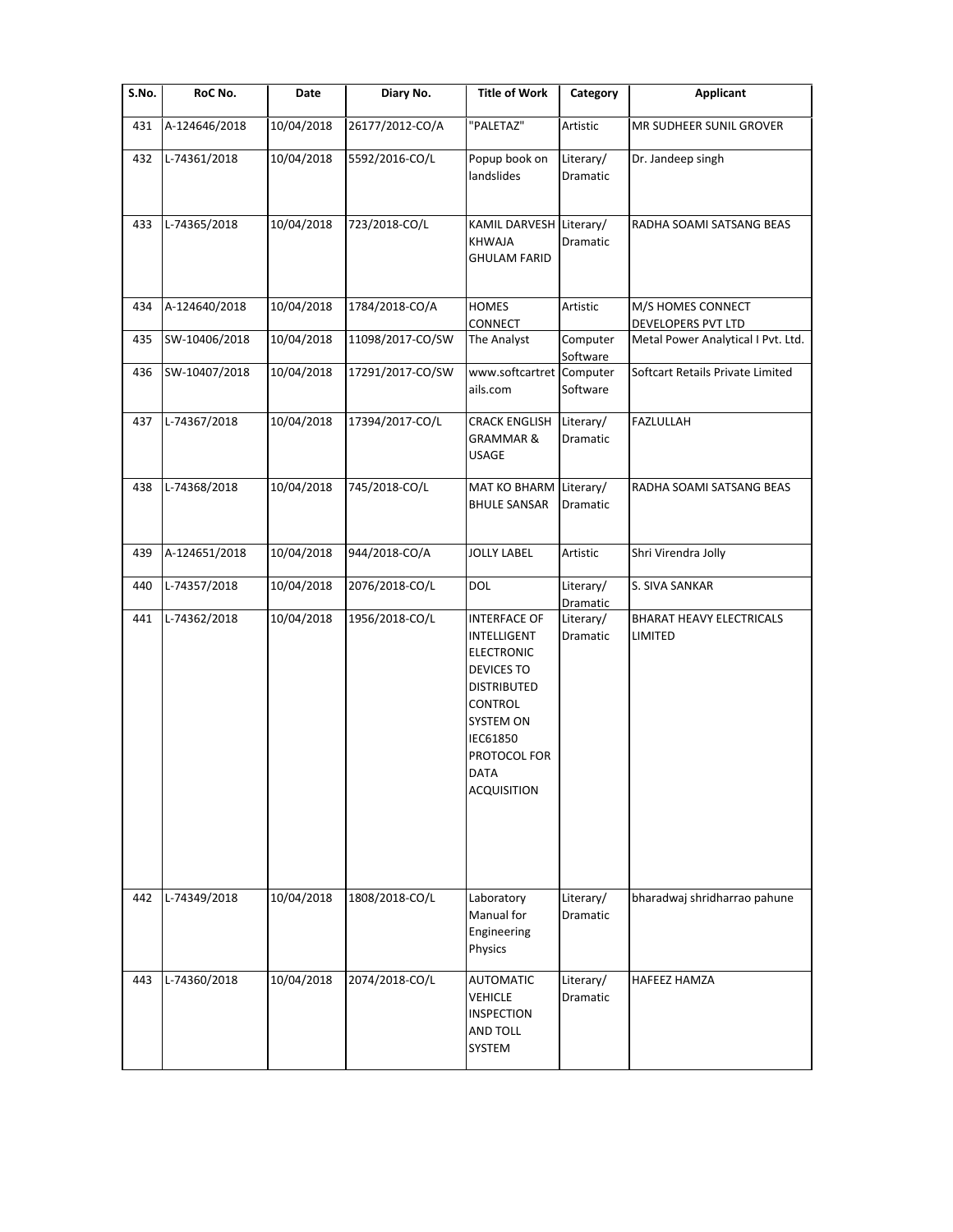| $\overline{\mathsf{S}}$ . No. | RoC No.       | Date       | Diary No.        | <b>Title of Work</b>                                                                                   | Category                          | <b>Applicant</b>                                                      |
|-------------------------------|---------------|------------|------------------|--------------------------------------------------------------------------------------------------------|-----------------------------------|-----------------------------------------------------------------------|
| 444                           | L-74353/2018  | 10/04/2018 | 1839/2018-CO/L   | <b>GRAFALCO PRE</b><br><b>SCHOOL BIG</b><br><b>CAPITAL</b><br>LETTERS                                  | Literary/<br>Dramatic             | NAVNEET EDUCATION PVT LTD                                             |
| 445                           | A-124647/2018 | 10/04/2018 | 2081/2018-CO/A   | MOSCO                                                                                                  | Artistic                          | MOSCO PRINTS INDIA PVT. LTD.                                          |
| 446                           | L-74351/2018  | 10/04/2018 | 1795/2018-CO/L   | <b>DIGITALIZED</b><br><b>RENT TRADING</b><br>OR RENT TOKEN<br>TRADING                                  | Literary/<br>Dramatic             | Jawahar U                                                             |
| 447                           | A-124645/2018 | 10/04/2018 | 2083/2018-CO/A   | MAYAJAAL                                                                                               | Artistic                          | MAYAJAAL ENTERTAINMENT<br>LIMITED                                     |
| 448                           | L-74352/2018  | 10/04/2018 | 2934/2018-CO/L   | Shimla Blues                                                                                           | Literary/<br>Dramatic             | Babaji                                                                |
| 449                           | L-74364/2018  | 10/04/2018 | 1889/2018-CO/L   | Self Study<br>Module                                                                                   | Literary/<br>Dramatic             | Sambodhi Training & Event<br>Management Institute Pvt. Ltd            |
| 450                           | L-74358/2018  | 10/04/2018 | 13142/2016-CO/L  | THE PEER                                                                                               | Literary/<br>Dramatic             | MR. UMA MAHESWAR DESU                                                 |
| 451                           | L-74354/2018  | 10/04/2018 | 8196/2017-CO/L   | Junior Senior                                                                                          | Literary/<br>Dramatic             | Zee Entertainment Enterprises<br>Limited                              |
| 452                           | L-74356/2018  | 10/04/2018 | 9009/2017-CO/L   | Aligno                                                                                                 | Literary/<br>Dramatic             | Indian Institute of Technology,<br>Kanpur                             |
| 453                           | SW-10403/2018 | 10/04/2018 | 141/2018-CO/SW   | Mathematical<br>Model for Level -<br>II Computerized<br>Coke Oven<br><b>Heating Control</b><br>System. | Computer<br>Software              | Steel Authority of India Limited, R<br>& D Centre for Iron and Steel. |
| 454                           | L-74350/2018  | 10/04/2018 | 1649/2018-CO/L   | My Real                                                                                                | Literary/                         | Abhishek                                                              |
| 455                           | L-74366/2018  | 10/04/2018 | 401/2018-CO/L    | Superstar<br>Learning<br>Resource<br>Material on<br>Periapical<br>Radiolucent<br>Lesions               | Dramatic<br>Literary/<br>Dramatic | Dr Suwarna Dangore                                                    |
| 456                           | L-74359/2018  | 10/04/2018 | 16264/2017-CO/L  | <b>VIDUTHALAI</b>                                                                                      | Literary/<br>Dramatic             | P. LAZAR                                                              |
| 457                           | SW-10402/2018 | 10/04/2018 | 14707/2017-CO/SW | Modelling of<br>Transitions in<br>Video using<br><b>Textures</b>                                       | Computer<br>Software              | Dr Jharna Majumdar                                                    |
| 458                           | SW-10405/2018 | 10/04/2018 | 9711/2017-CO/SW  | CTO for FinChat                                                                                        | Computer<br>Software              | Arjun singh                                                           |
| 459                           | L-74363/2018  | 10/04/2018 | 21814/2012-CO/L  | <b>JEEVITHA</b><br>SASHTRAM                                                                            | Literary/<br>Dramatic             | ASHRAF PADATHODI ALIAS<br><b>ASVENG PADATHODY</b>                     |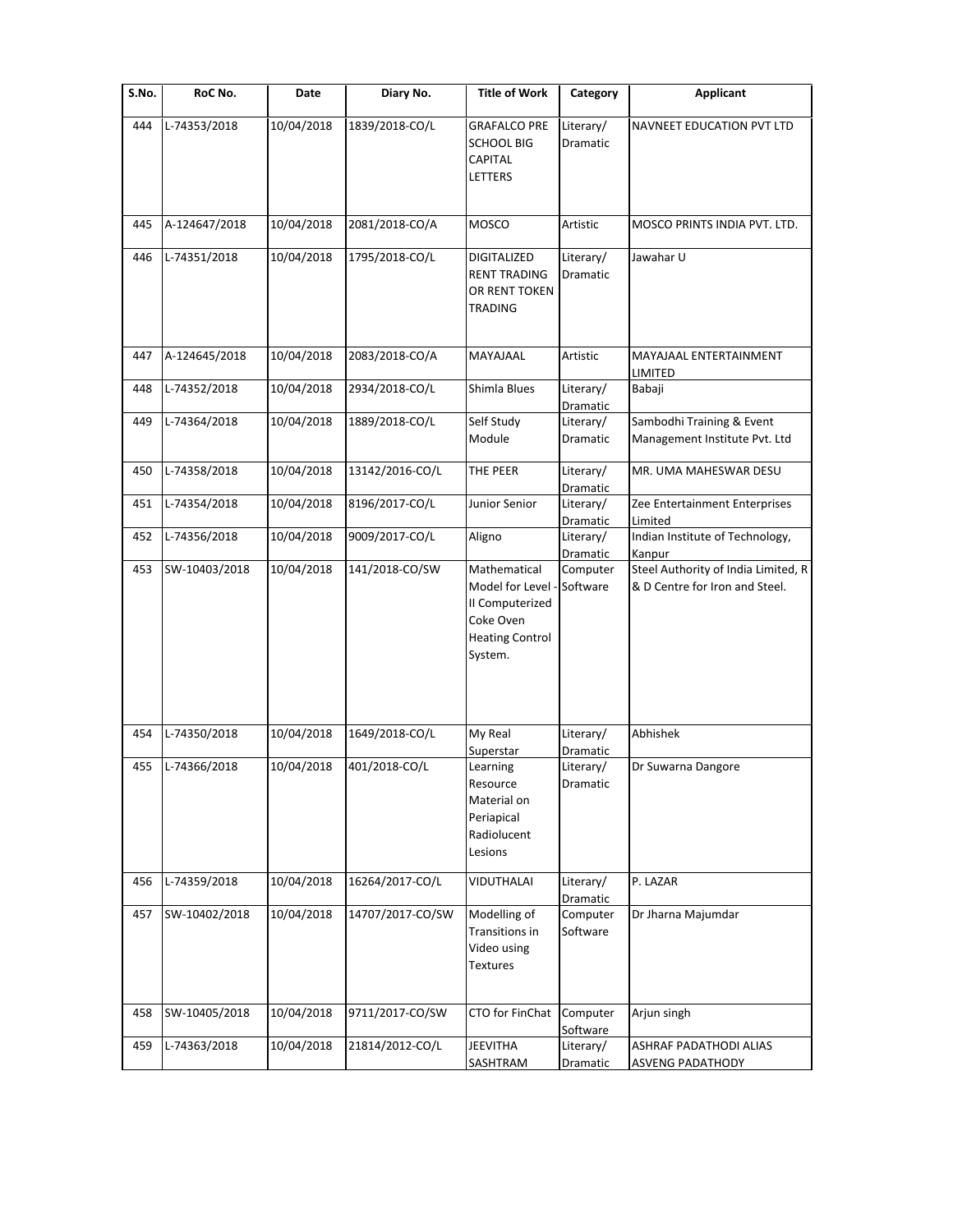| S.No. | RoC No.       | Date       | Diary No.        | <b>Title of Work</b>                                                                                                                                               | Category              | <b>Applicant</b>                           |
|-------|---------------|------------|------------------|--------------------------------------------------------------------------------------------------------------------------------------------------------------------|-----------------------|--------------------------------------------|
| 460   | L-74369/2018  | 10/04/2018 | 448/2018-CO/L    | Hindu Culture<br>and Lifestyle<br>Studies, Indian<br>Scriptures,<br>Course Level:<br>Basic, Book 4                                                                 | Literary/<br>Dramatic | <b>VAISHALI SHAH</b>                       |
| 461   | A-124643/2018 | 10/04/2018 | 49754/2014-CO/A  | 'RANGOLI,<br>SARVTONUMUK<br>H VIKAS WITH<br>LOGO'.                                                                                                                 | Artistic              | PRATHAM EDUCARE PVT. LTD.                  |
| 462   | M-506/2018    | 11/04/2018 | 1539/2018-CO/M   | One more time I Music<br>am falling in<br>love                                                                                                                     |                       | Varun Singhal                              |
| 463   | L-74385/2018  | 11/04/2018 | 1548/2018-CO/L   | Archimedes<br>Principle                                                                                                                                            | Literary/<br>Dramatic | HumbleSchool Private Limited               |
| 464   | L-74398/2018  | 11/04/2018 | 9813/2017-CO/L   | Setting up and<br>Operations of<br>Wayside<br>Amenities on<br>National<br>Highways in<br>India - General<br>Site Layouts &<br>Site Existing and<br>Proposed Levels | Literary/<br>Dramatic | M/s. Mukesh & Associates                   |
| 465   | L-74374/2018  | 11/04/2018 | 14311/2017-CO/L  | ANKGANIT                                                                                                                                                           | Literary/<br>Dramatic | <b>KARNI SINGH</b>                         |
| 466   | SW-10417/2018 | 11/04/2018 | 13525/2016-CO/SW | PROGRAM NO.<br><b>HGE/28:</b><br>CALCULATION<br>PROGRAM FOR<br><b>UNBALANCE</b><br><b>RESPONSE OF</b><br><b>ROTOR FOR</b><br><b>HYDRO</b><br><b>GENERATOR</b>      | Computer<br>Software  | <b>BHARAT HEAVY ELECTRICALS</b><br>LIMITED |
| 467   | A-124660/2018 | 11/04/2018 | 1526/2018-CO/A   | <b>DECOR PULLS</b>                                                                                                                                                 | Artistic              | DECOR BRASS INDIA PVT LTD                  |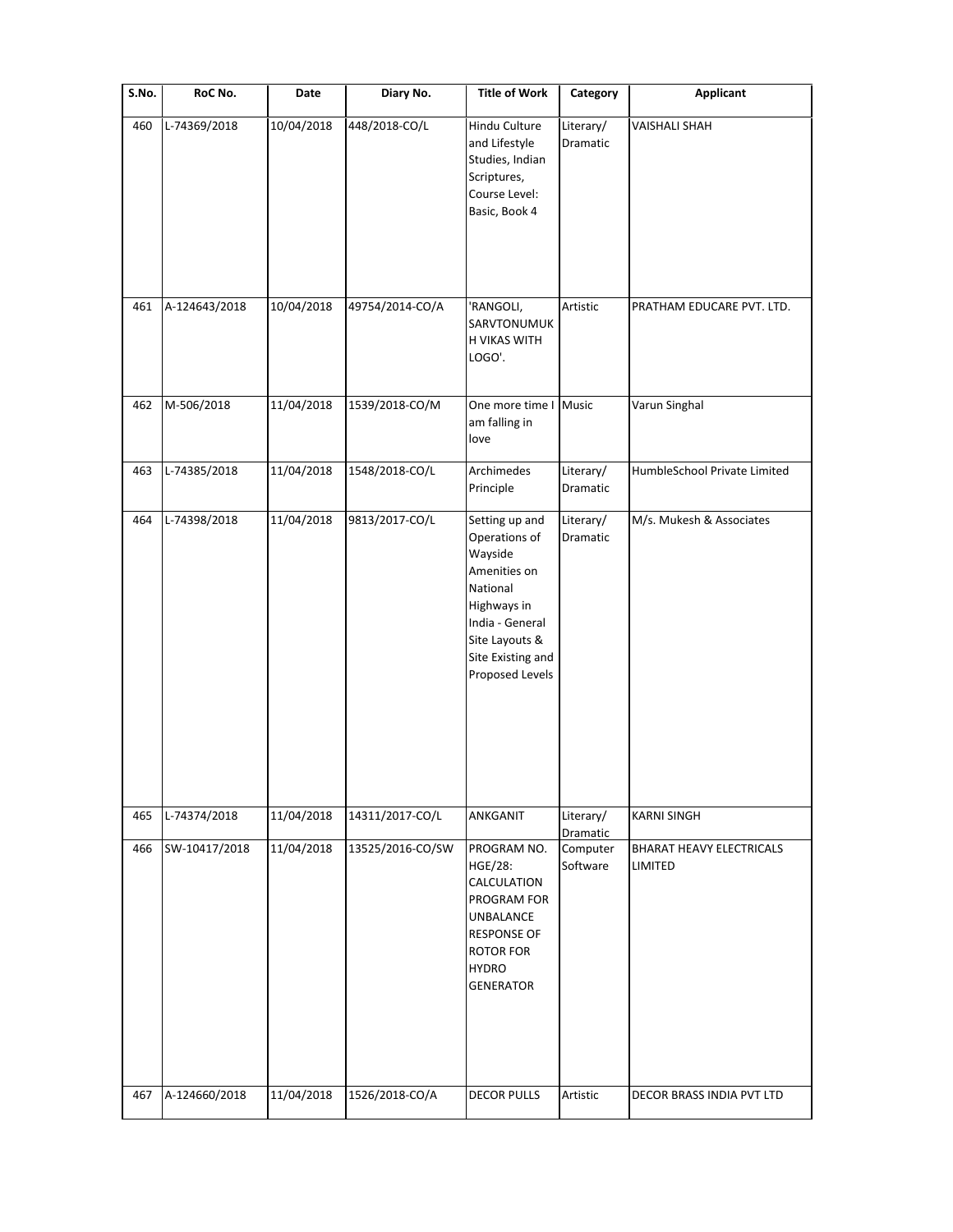| S.No. | RoC No.          | Date       | Diary No.       | <b>Title of Work</b>                                                                                                                                                   | Category              | <b>Applicant</b>                                          |
|-------|------------------|------------|-----------------|------------------------------------------------------------------------------------------------------------------------------------------------------------------------|-----------------------|-----------------------------------------------------------|
| 468   | L-74380/2018     | 11/04/2018 | 1514/2018-CO/L  | <b>BABA JI KA</b><br><b>NUSKHA</b>                                                                                                                                     | Literary/<br>Dramatic | <b>INDRESH VERMA</b>                                      |
| 469   | L-74393/2018     | 11/04/2018 | 1951/2016-CO/L  | Placement<br>Ready Digital<br>Learning<br>Material                                                                                                                     | Literary/<br>Dramatic | <b>BodhBridge Educational Services</b><br>Private Limited |
| 470   | L-74396/2018     | 11/04/2018 | 9820/2017-CO/L  | Setting up and<br>Operations of<br>Wayside<br>Amenities on<br>National<br>Highways in<br>India - Prototype<br>Designs                                                  | Literary/<br>Dramatic | M/s. Mukesh & Associates                                  |
| 471   | L-74378/2018     | 11/04/2018 | 211/2018-CO/L   | <b>UPNYAS</b><br>SANGRAH                                                                                                                                               | Literary/<br>Dramatic | DHEERAJ DEWANGAN                                          |
| 472   | A-124668/2018    | 11/04/2018 | 7257/2015-CO/A  | <b>KAKA CHAP</b>                                                                                                                                                       | Artistic              | <b>KAKA PRODUCTS</b>                                      |
| 473   | A-124663/2018    | 11/04/2018 | 5320/2018-CO/A  | <b>PHILIPS</b>                                                                                                                                                         | Artistic              | PHILPIS ELECTRONICS INDIA<br>LIMITED                      |
| 474   | L-74397/2018     | 11/04/2018 | 9816/2017-CO/L  | Setting up and<br>Operations of<br>Wayside<br>Amenities on<br>National<br>Highways in<br>India - Financial<br>Analysis Report                                          | Literary/<br>Dramatic | M/s. Mukesh & Associates                                  |
| 475   | L-74400/2018     | 11/04/2018 | 14247/2017-CO/L | MY FIRST BOOK                                                                                                                                                          | Literary/<br>Dramatic | AJAY KUMAR & TARUN NAGPAL                                 |
|       | 476 L-74376/2018 | 11/04/2018 | 1534/2018-CO/L  | MY BROTHER<br>MEERA                                                                                                                                                    | Literary/<br>Dramatic | Dwij Vasavada                                             |
| 477   | L-74381/2018     | 11/04/2018 | 1532/2018-CO/L  | Plants                                                                                                                                                                 | Literary/<br>Dramatic | HumbleSchool Private Limited                              |
| 478   | L-74395/2018     | 11/04/2018 | 9821/2017-CO/L  | Setting up and<br>Operations of<br>Wayside<br>Amenities on<br>National<br>Highways in<br>India - Project<br><b>Planning Report</b><br>& Master<br>Prototype<br>Designs | Literary/<br>Dramatic | M/s. Mukesh & Associates                                  |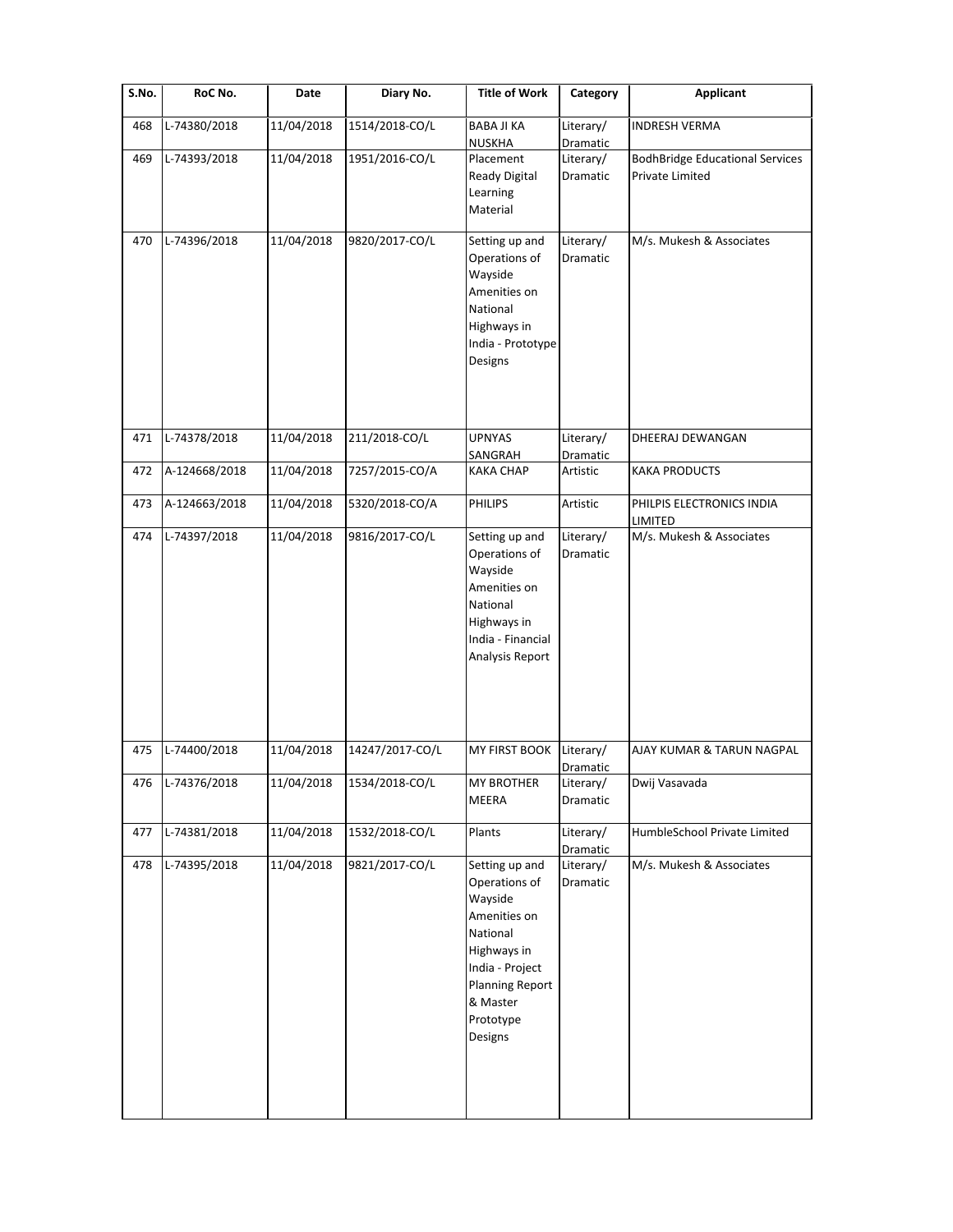| S.No. | RoC No.       | Date       | Diary No.       | <b>Title of Work</b>                                                              | Category              | <b>Applicant</b>                                         |
|-------|---------------|------------|-----------------|-----------------------------------------------------------------------------------|-----------------------|----------------------------------------------------------|
| 479   | A-124667/2018 | 11/04/2018 | 7259/2015-CO/A  | <b>KAKA CHAP</b>                                                                  | Artistic              | <b>KAKA PRODUCTS</b>                                     |
| 480   | L-74379/2018  | 11/04/2018 | 18311/2017-CO/L | Performance<br>Analysis of<br>Nanofluid<br>Coolant for<br>Grinding<br>Application | Literary/<br>Dramatic | DR. C. R. PATIL                                          |
| 481   | L-74375/2018  | 11/04/2018 | 1522/2018-CO/L  | Decoding<br>Interviews                                                            | Literary/<br>Dramatic | <b>Vipul Rawat</b>                                       |
| 482   | L-74386/2018  | 11/04/2018 | 11513/2016-CO/L | D'LIFE<br>ELEGANCA                                                                | Literary/<br>Dramatic | MR. JOBY PALLATTU MATHEW [<br><b>MANAGING DIRECTOR]</b>  |
| 483   | L-74402/2018  | 11/04/2018 | 2842/2018-CO/L  | Emilia                                                                            | Literary/<br>Dramatic | Richard                                                  |
| 484   | L-74384/2018  | 11/04/2018 | 2489/2018-CO/L  | 21 Simple Steps<br>To Become<br>Successful                                        | Literary/<br>Dramatic | Mihir Shah                                               |
| 485   | L-74377/2018  | 11/04/2018 | 2255/2018-CO/L  | Energy<br>Performance<br>Measurement<br>Handbook &<br>Guidelines                  | Literary/<br>Dramatic | M/s. Transparent Energy<br>Solutions Pvt Ltd             |
| 486   | L-74370/2018  | 11/04/2018 | 17365/2017-CO/L | <b>SANT KABIR</b>                                                                 | Literary/<br>Dramatic | RADHA SOAMI SATSANG BEAS                                 |
| 487   | L-74383/2018  | 11/04/2018 | 2457/2018-CO/L  | CHELE BELA                                                                        | Literary/<br>Dramatic | Subhasish Mukherjee                                      |
| 488   | L-74371/2018  | 11/04/2018 | 17574/2017-CO/L | Evidence - based Literary/<br>Research of<br>Homoeopathy in<br>Gynaecology        | Dramatic              | M/s. Gaurang Clinic & Centre For<br>Homoepathic Research |
| 489   | A-124652/2018 | 11/04/2018 | 2321/2018-CO/A  | Disturbance                                                                       | Artistic              | Lovely Professional University                           |
| 490   | SW-10420/2018 | 11/04/2018 | 6274/2015-CO/L  | Palash<br>Finegertips Web<br>Source Code                                          | Computer<br>Software  | M/s. PALASH Healthcare Systems<br>Private Limited        |
| 491   | A-124659/2018 | 11/04/2018 | 11632/2016-CO/A | VIDHAAN<br>SAREES                                                                 | Artistic              | PARESHKUMAR MOTILAL<br>RATHOD                            |
| 492   | A-124658/2018 | 11/04/2018 | 12606/2016-CO/A | <b>APPEAL DIP STIX Artistic</b><br>(LABEL)                                        |                       | Sweeton Foods Pvt. Ltd.                                  |
| 493   | L-74392/2018  | 11/04/2018 | 4379/2016-CO/L  | Thoughts                                                                          | Literary/<br>Dramatic | Ankita Suri                                              |
| 494   | L-74391/2018  | 11/04/2018 | 4829/2016-CO/L  | The Secret<br>Doctrine                                                            | Literary/<br>Dramatic | Anand Singh                                              |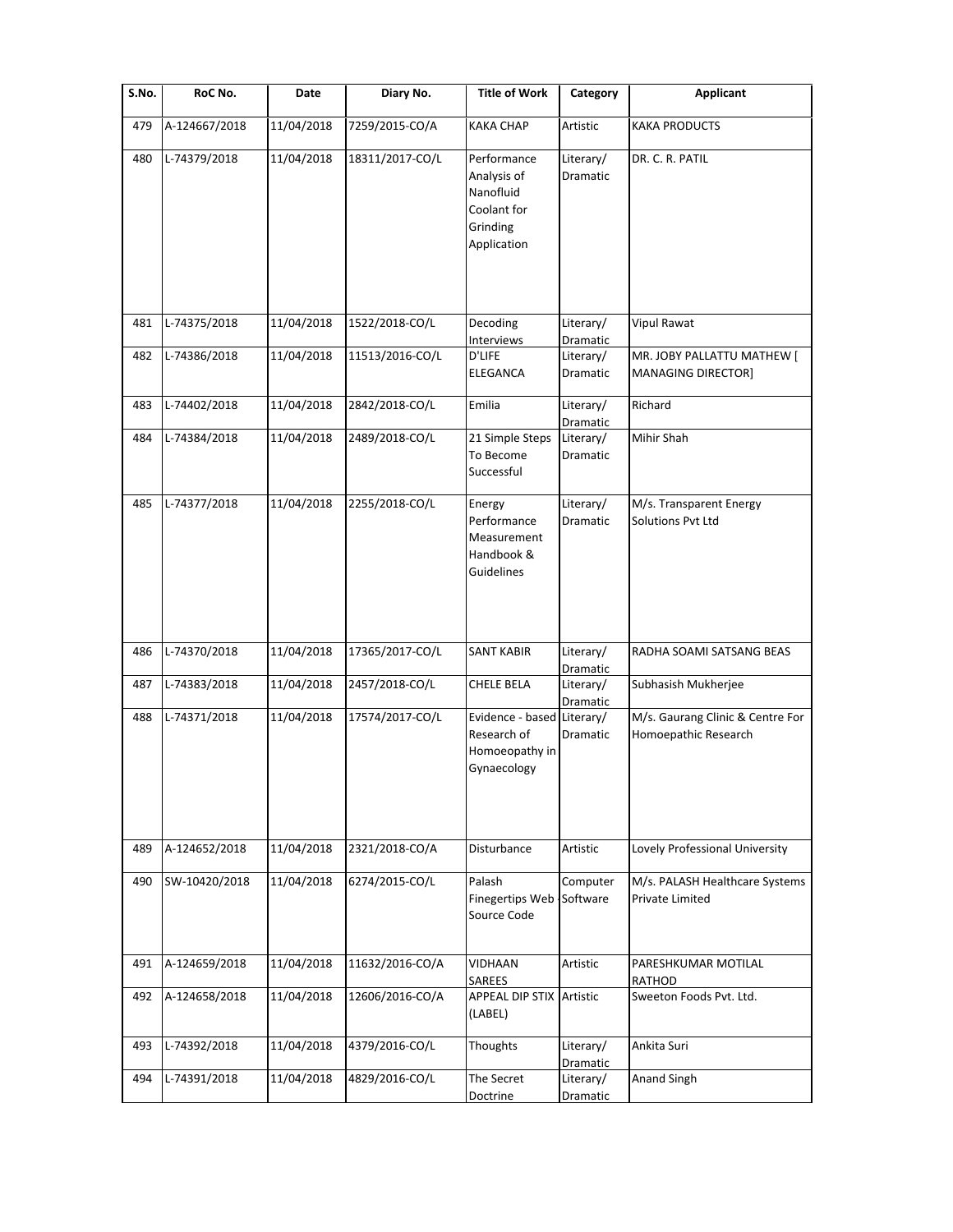| S.No. | RoC No.       | Date       | Diary No.        | <b>Title of Work</b>                                                            | Category                     | <b>Applicant</b>                                  |
|-------|---------------|------------|------------------|---------------------------------------------------------------------------------|------------------------------|---------------------------------------------------|
| 495   | CF-4052/2018  | 11/04/2018 | 11331/2015-CO/CF | <b>SPORTS</b>                                                                   | Cinematogr                   | M/S. SHASHI SUMEET                                |
|       |               |            |                  | ANTAKSHARI                                                                      | aph Film                     | PRODUCTIONS PVT. LTD.                             |
| 496   | L-74373/2018  | 11/04/2018 | 15492/2017-CO/L  | ABHIMANYU<br><b>EFFECT</b>                                                      | Literary/<br>Dramatic        | Mr. Belavadi S Shivakumar                         |
| 497   | SW-10418/2018 | 11/04/2018 | 1445/2016-CO/SW  | Catch u star                                                                    | Computer<br>Software         | Manish Sisodia                                    |
| 498   | L-74372/2018  | 11/04/2018 | 3214/2018-CO/L   | Engaging<br>math/Grade<br>5/Math Classic                                        | Literary/<br>Dramatic        | Mindchampion Learning Systems<br>Limited          |
| 499   | SW-10409/2018 | 11/04/2018 | 14699/2016-CO/SW | <b>KOMPKIN</b><br>ANGANWADI                                                     | Computer<br>Software         | SumConcepts Technologies Pvt.<br>Ltd.             |
| 500   | L-74387/2018  | 11/04/2018 | 11701/2016-CO/L  | <b>Breeding</b><br>Innovation and<br>Intellectual<br>Capital(Second<br>Edition) | Literary/<br>Dramatic        | Ajay Batra                                        |
| 501   | L-74403/2018  | 11/04/2018 | 9617/2015-CO/L   | Yaaden - Kuch<br>Apni Kuch Apno<br>Kee                                          | Literary/<br>Dramatic        | Sushma Rani                                       |
| 502   | L-74401/2018  | 11/04/2018 | 227/2016-CO/L    | CITY NO <sub>1</sub>                                                            | Literary/<br>Dramatic        | NAVINDER OBEROI                                   |
| 503   | L-74390/2018  | 11/04/2018 | 4831/2016-CO/L   | Breadth of<br>Eternity                                                          | Literary/<br>Dramatic        | Anand Singh                                       |
| 504   | SW-10419/2018 | 11/04/2018 | 6287/2015-CO/L   | Palash HIMS CS<br>Source Code                                                   | Computer<br>Software         | M/s. PALASH Healthcare Systems<br>Private Limited |
| 505   | A-124662/2018 | 11/04/2018 | 3323/2016-CO/A   | 555                                                                             | Artistic                     | MR. DINESH JAIN, SOLE<br><b>PROPRIETOR</b>        |
| 506   | A-124656/2018 | 11/04/2018 | 1775/2018-CO/A   | <b>KENNEL</b><br><b>KITCHEN</b>                                                 | Artistic                     | M/S GITWAKO FARMS INDIA P<br>LTD                  |
| 507   | CF-4053/2018  | 11/04/2018 | 11324/2015-CO/CF | AJI SUNTE HO                                                                    | Cinematogr<br>aph Film       | M/S SHASHI SUMEET<br>PRODUCTIONS PVT. LTD.        |
| 508   | L-74388/2018  | 11/04/2018 | 705/2016-CO/L    | NAMASTEY<br><b>NOIDA</b>                                                        | Literary/<br><b>Dramatic</b> | NAVINDER OBEROI                                   |
| 509   | SW-10410/2018 | 11/04/2018 | 3129/2016-CO/SW  | <b>OFFICEKIT</b>                                                                | Computer<br>Software         | M/s NEXT                                          |
| 510   | SW-10416/2018 | 11/04/2018 | 2714/2015-CO/SW  | Weathermine                                                                     | Computer<br>Software         | SKYMET WEATHER SERVICES<br>PRIVATE LIMITED        |
| 511   | SW-10408/2018 | 11/04/2018 | 12218/2015-CO/SW | WWW.DELHICO<br><b>LLEGEFACTBOO</b><br>K.COM (JUNE<br>2014 EDITION)              | Computer<br>Software         | AHC INFOTECH PVT. LTD.                            |
| 512   | A-124657/2018 | 11/04/2018 | 9441/2016-CO/A   | RAGHUNANDAN Artistic<br><b>MONEY</b>                                            |                              | MS RAGHUNANDAN INDUSTRIES<br>PVT LTD              |
| 513   | A-124654/2018 | 11/04/2018 | 1777/2018-CO/A   | ARISON                                                                          | Artistic                     | M/S ARISON CABLE INDUSTRIES                       |
| 514   | SW-10412/2018 | 11/04/2018 | 2713/2015-CO/L   | SKYMET<br><b>WEATHER</b>                                                        | Computer<br>Software         | Skymet Weather Services Private<br>Limited        |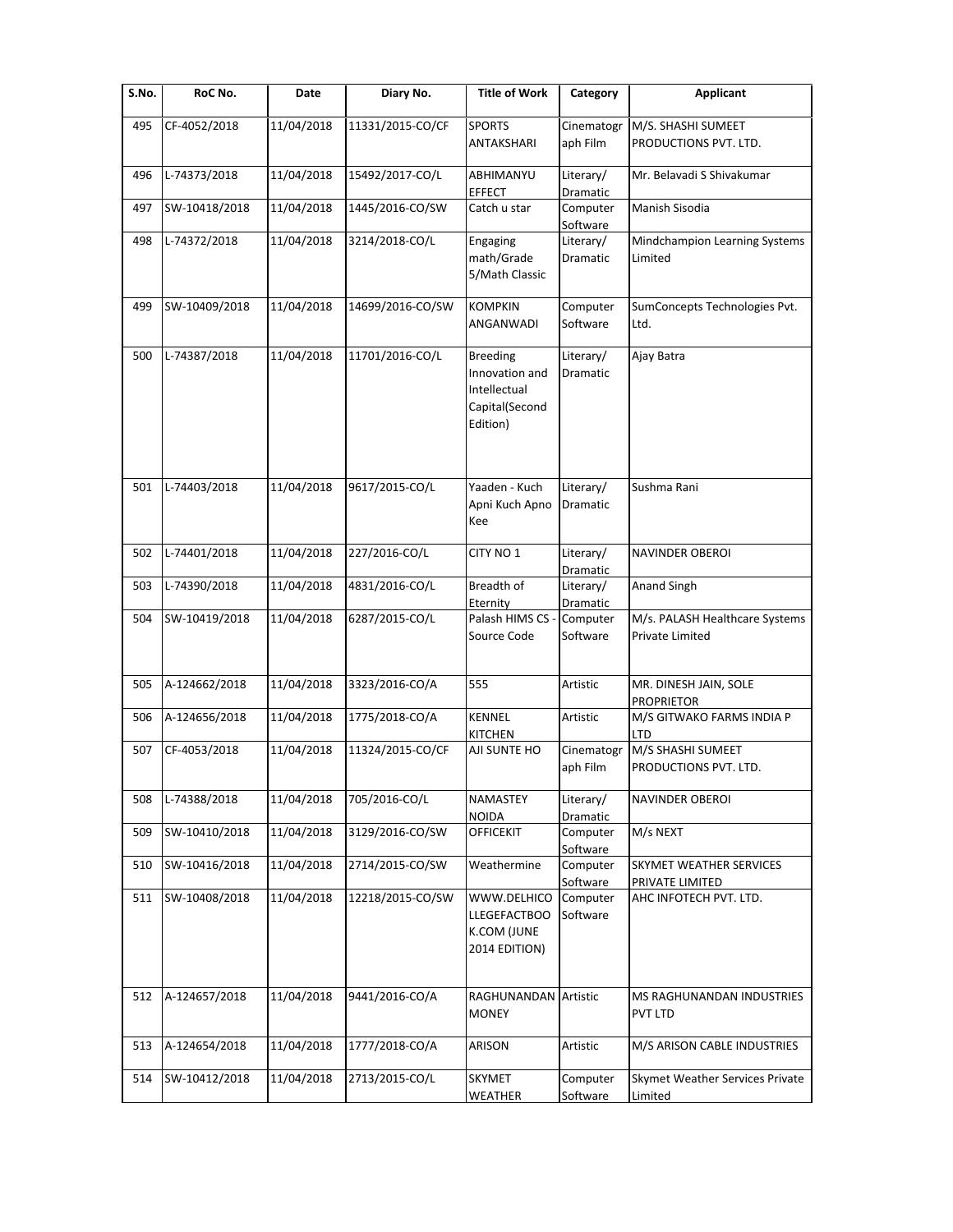| S.No. | RoC No.       | Date       | Diary No.       | <b>Title of Work</b>                                                                  | Category               | <b>Applicant</b>                                  |
|-------|---------------|------------|-----------------|---------------------------------------------------------------------------------------|------------------------|---------------------------------------------------|
| 515   | L-74394/2018  | 11/04/2018 | 3676/2016-CO/L  | Happy Sunset                                                                          | Literary/<br>Dramatic  | shailee vyas                                      |
| 516   | SW-10414/2018 | 11/04/2018 | 2716/2015-CO/L  | SKYMETWEATH<br>ER.COM                                                                 | Computer<br>Software   | SKYMET WEATHER SERVICES<br>PRIVATE LIMITED        |
| 517   | L-74399/2018  | 11/04/2018 | 12368/2017-CO/L | Liberal Arts                                                                          | Literary/<br>Dramatic  | Era University                                    |
| 518   | A-124653/2018 | 11/04/2018 | 1778/2018-CO/A  | D-26 SUNRISE                                                                          | Artistic               | M/S NEW SUNRISE BRUSH WARE                        |
| 519   | L-74382/2018  | 11/04/2018 | 10451/2016-CO/M | EK GEET LIKHATI Literary/<br>HUN, KALAM<br><b>TUM MERI BAN</b><br><b>JANA</b>         | <b>Dramatic</b>        | LAXMI AGARWAL                                     |
| 520   | L-74389/2018  | 11/04/2018 | 4835/2016-CO/L  | Wisdom of The<br>Forest                                                               | Literary/<br>Dramatic  | Anand Singh                                       |
| 521   | SW-10411/2018 | 11/04/2018 | 6531/2016-CO/SW | <b>CAFECERT-A</b><br><b>COMPLETE</b><br><b>FSSAI</b><br><b>COMPLIANCE</b><br>SOLUTION | Computer<br>Software   | ATUL ARJUN MAHAJAN                                |
| 522   | CF-4051/2018  | 11/04/2018 | 808/2016-CO/CF  | <b>SMILE TRAIN</b>                                                                    | Cinematogr<br>aph Film | JAIDEEP SINGH CHAUHAN                             |
| 523   | SW-10413/2018 | 11/04/2018 | 2717/2015-CO/SW | <b>SWIMS</b>                                                                          | Computer<br>Software   | SKYMET WEATHER SERVICES<br>PRIVATE LIMITED        |
| 524   | SW-10415/2018 | 11/04/2018 | 2715/2015-CO/L  | SKYMET.NET                                                                            | Computer<br>Software   | <b>SKYMET WEATHER SERVICES</b><br>PRIVATE LIMITED |
| 525   | A-124666/2018 | 11/04/2018 | 3753/2016-CO/A  | Apratim Builders Artistic                                                             |                        | Apratim builders                                  |
| 526   | A-124655/2018 | 11/04/2018 | 1776/2018-CO/A  | <b>GOLEN HARVEST Artistic</b><br>PRIME                                                |                        | M/S FUTURE CONSUMER<br>LIMITED                    |
| 527   | A-124664/2018 | 11/04/2018 | 25942/2012-CO/A | <b>WILD WATER</b><br>VITAM - IN -<br><b>WATER</b>                                     | Artistic               | MS BELTEK CANADIAN WATER<br><b>LTD</b>            |
| 528   | A-124661/2018 | 11/04/2018 | 3316/2016-CO/A  | RICH BERIS<br>COCONUT                                                                 | Artistic               | MR. AMAN GUPTA, SOLE<br><b>PROPRIETOR</b>         |
| 529   | A-124665/2018 | 11/04/2018 | 4001/2016-CO/A  | KHINVASARA<br><b>VENTURES</b>                                                         | Artistic               | Shashwattee                                       |
| 530   | L-74408/2018  | 12/04/2018 | 4249/2016-CO/L  | VILLAGE NO 1                                                                          | Literary/<br>Dramatic  | NAVINDER OBEROI                                   |
| 531   | A-124709/2018 | 12/04/2018 | 6717/2016-CO/A  | <b>JEWELL SPECIALI</b><br><b>VERNICI PER</b><br><b>LEGNO LABEL</b>                    | Artistic               | M/S. OZELL COONER PAINTS                          |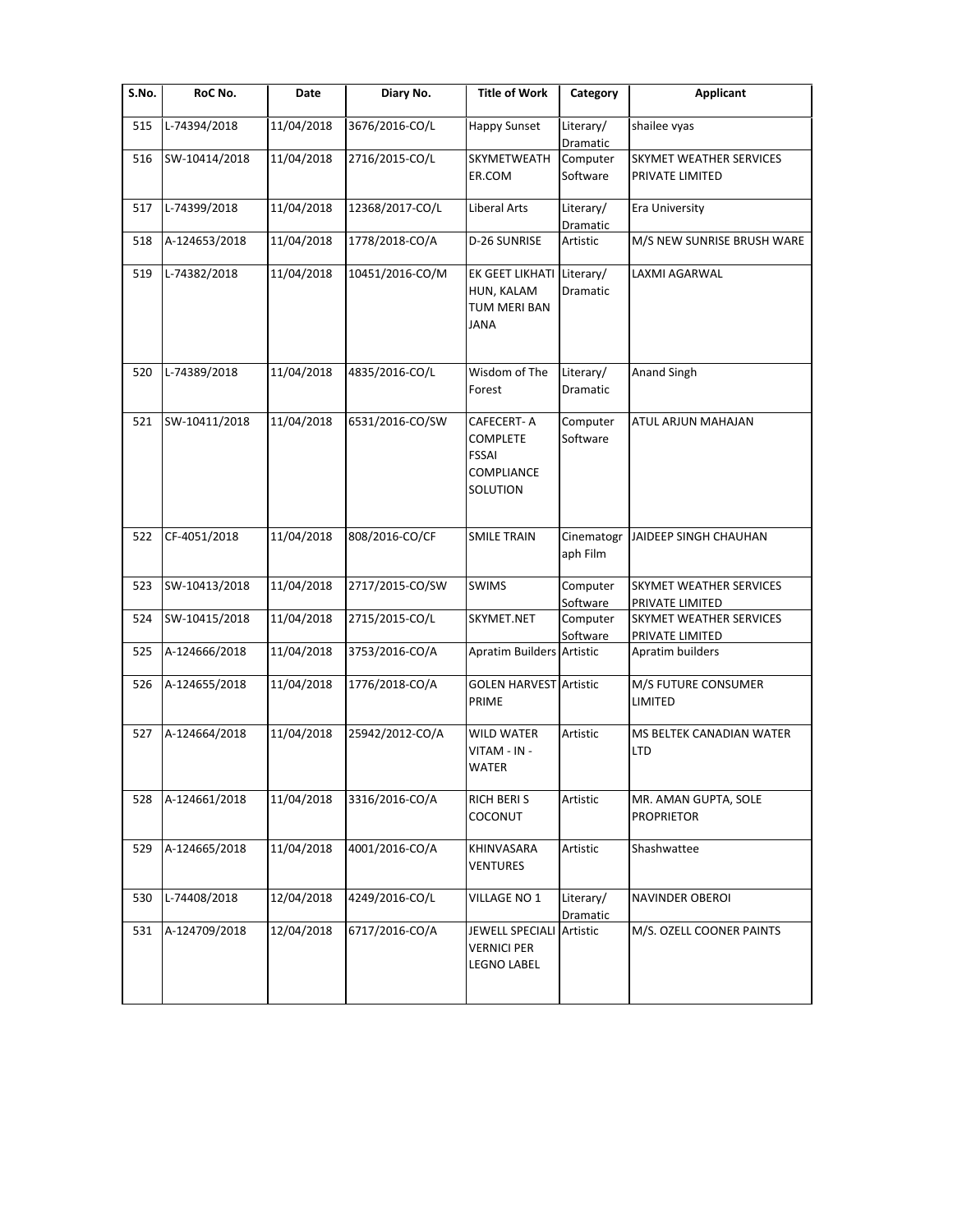| $\overline{\mathsf{S}}$ . No. | RoC No.       | Date       | Diary No.        | <b>Title of Work</b>                                                                                                                     | Category              | <b>Applicant</b>                                                 |
|-------------------------------|---------------|------------|------------------|------------------------------------------------------------------------------------------------------------------------------------------|-----------------------|------------------------------------------------------------------|
| 532                           | L-74448/2018  | 12/04/2018 | 6311/2017-CO/L   | <b>PRECISION</b><br><b>POSITIONING</b><br><b>SYSTEM WITH</b><br>CONSTANT<br><b>CURRENT</b><br><b>MICRO</b><br><b>STEPPING</b><br>CONTROL | Literary/<br>Dramatic | <b>COUNCIL OF SCIENTIFIC &amp;</b><br><b>INDUSTRIAL RESEARCH</b> |
| 533                           | L-74429/2018  | 12/04/2018 | 14270/2016-CO/L  | DIPLOMA IN<br><b>DESKTOP</b><br>PUBLISHING                                                                                               | Literary/<br>Dramatic | COSMIC INDIA INDUSTRIAL AND<br>TECHNICAL EDUCATION COUNCIL       |
| 534                           | A-124707/2018 | 12/04/2018 | 6713/2016-CO/A   | <b>JEWELL</b><br><b>EXTERIOR</b><br>PRIMER LABEL                                                                                         | Artistic              | M/S. OZELL COONER PAINTS                                         |
| 535                           | A-124675/2018 | 12/04/2018 | 3174/2016-CO/A   | <b>CREAM AND</b><br><b>RED FLOWERS</b>                                                                                                   | Artistic              | ELITE DÉCOR PRIVATE LIMITED                                      |
| 536                           | A-124674/2018 | 12/04/2018 | 10571/2016-CO/A  | <b>TWO ELEPHANT</b><br>(LABEL)                                                                                                           | Artistic              | Puneet Chhabra                                                   |
| 537                           | L-74409/2018  | 12/04/2018 | 4247/2016-CO/L   | <b>VILLAGE FAL</b><br>SABZI                                                                                                              | Literary/<br>Dramatic | NAVINDER OBEROI                                                  |
| 538                           | A-124710/2018 | 12/04/2018 | 6715/2016-CO/A   | <b>JEWELL</b><br><b>INTERIOR</b><br><b>EMULSION</b><br>LABEL                                                                             | Artistic              | M/S. OZELL COONER PAINTS                                         |
| 539                           | SW-10427/2018 | 12/04/2018 | 10954/2016-CO/SW | SmartStub                                                                                                                                | Computer<br>Software  | <b>Cognizant Technology Solutions</b><br>India Pvt. Limited      |
| 540                           | A-124677/2018 | 12/04/2018 | 3180/2016-CO/A   | <b>BLUE CIRCLE</b>                                                                                                                       | Artistic              | ELITE DÉCOR PRIVATE LIMITED                                      |
| 541                           | A-124684/2018 | 12/04/2018 | 9603/2016-CO/A   | Dweller design                                                                                                                           | Artistic              | Elizabeth Yambem                                                 |
| 542                           | A-124672/2018 | 12/04/2018 | 14246/2016-CO/A  | <b>GUNGUN</b>                                                                                                                            | Artistic              | DARSHAN SINGH [PARTNER]                                          |
| 543                           | A-124679/2018 | 12/04/2018 | 3185/2016-CO/A   | <b>READ ROSE</b><br><b>CREAMY</b>                                                                                                        | Artistic              | ELITE DÉCOR PRIVATE LIMITED                                      |
| 544                           | L-74406/2018  | 12/04/2018 | 4025/2016-CO/L   | The Whisper of<br>the Gods                                                                                                               | Literary/<br>Dramatic | Anand Singh                                                      |
| 545                           | L-74412/2018  | 12/04/2018 | 4246/2016-CO/L   | A1 FAL SABZI                                                                                                                             | Literary/<br>Dramatic | NAVINDER OBEROI                                                  |
| 546                           | A-124711/2018 | 12/04/2018 | 6714/2016-CO/A   | JEWELL<br><b>EXTERIOR</b><br><b>EMULSION</b>                                                                                             | Artistic              | M/S. OZELL COONER PAINTS                                         |
| 547                           | A-124715/2018 | 12/04/2018 | 6724/2016-CO/A   | JEWELL<br><b>EXTERIOR SEMI</b><br><b>GLOSS LABEL</b>                                                                                     | Artistic              | M/S. OZELL COONER PAINTS                                         |
| 548                           | A-124678/2018 | 12/04/2018 | 3182/2016-CO/A   | <b>BRWON POPPY</b>                                                                                                                       | Artistic              | ELITE DÉCOR PRIVATE LIMITED                                      |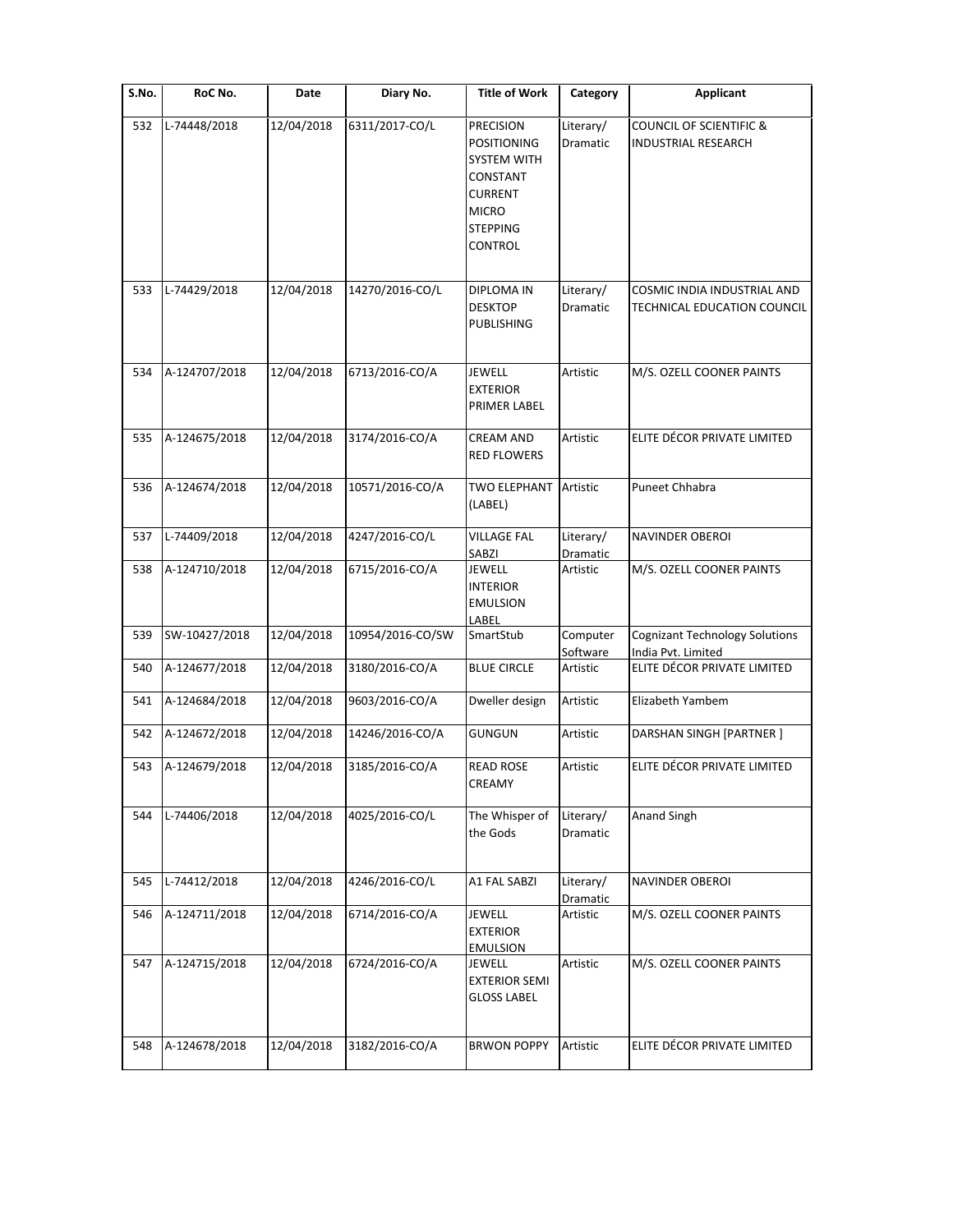| S.No. | RoC No.       | Date       | Diary No.      | <b>Title of Work</b>                                                                                                                                                                    | Category              | Applicant                                                        |
|-------|---------------|------------|----------------|-----------------------------------------------------------------------------------------------------------------------------------------------------------------------------------------|-----------------------|------------------------------------------------------------------|
| 549   | L-74449/2018  | 12/04/2018 | 6312/2017-CO/L | <b>CSIR NPL</b><br>MODELLING OF<br><b>NANOPARTICLE</b><br>IN TISSUE<br>EQUIVALENT<br>LIQUID EXPOSED<br>TO MICROWAVE<br>FIELD 500MHz -<br>40GHz FOR<br>BIOMEDICAL<br><b>APPLICATIONS</b> | Literary/<br>Dramatic | <b>COUNCIL OF SCIENTIFIC &amp;</b><br><b>INDUSTRIAL RESEARCH</b> |
| 550   | L-74413/2018  | 12/04/2018 | 3076/2016-CO/L | NINDUS BEAUTY Literary/<br><b>BEYOND</b><br><b>BOUNDARIES</b>                                                                                                                           | Dramatic              | <b>NAVINDER SINGH</b>                                            |
| 551   | A-124680/2018 | 12/04/2018 | 3193/2016-CO/A | <b>PURPLE</b><br><b>CREEPERS</b>                                                                                                                                                        | Artistic              | ELITE DÉCOR PRIVATE LIMITED                                      |
| 552   | L-74414/2018  | 12/04/2018 | 3334/2016-CO/L | NOVEL DESIGN<br>OF MOVEABLE<br>AIR<br>CONDITIONER<br><b>BED FOR</b><br>SLEEPING                                                                                                         | Literary/<br>Dramatic | DEEPTI SHARMA                                                    |
| 553   | A-124716/2018 | 12/04/2018 | 6707/2016-CO/A | JEWELL<br><b>INTERIOR</b><br>PRIMER LABEL                                                                                                                                               | Artistic              | M/S. OZELL COONER PAINTS                                         |
| 554   | A-124714/2018 | 12/04/2018 | 6719/2016-CO/A | <b>JEWELL</b><br><b>INTERIOR</b><br><b>VELVET FINISH</b><br>LABEL                                                                                                                       | Artistic              | M/S. OZELL COONER PAINTS                                         |
| 555   | A-124712/2018 | 12/04/2018 | 6720/2016-CO/A | JEWELL<br><b>INTERIOR</b><br><b>MATTE FINISH</b><br>LABEL                                                                                                                               | Artistic              | M/S. OZELL COONER PAINTS                                         |
| 556   | L-74436/2018  | 12/04/2018 | 6972/2016-CO/L | <b>COMPUTER</b><br><b>GRAPHICS</b>                                                                                                                                                      | Literary/<br>Dramatic | Yogesh Golhar                                                    |
| 557   | A-124681/2018 | 12/04/2018 | 3196/2016-CO/A | MATRIX                                                                                                                                                                                  | Artistic              | ELITE DÉCOR PRIVATE LIMITED                                      |
| 558   | A-124669/2018 | 12/04/2018 | 9122/2016-CO/A | <b>JAISHANKAR</b><br>CHAP NO 1<br>HAWAN SAMGRI<br>LABEL                                                                                                                                 | Artistic              | M/S. DEVTA PERFUMERY                                             |
| 559   | L-74411/2018  | 12/04/2018 | 4248/2016-CO/L | VILLAGE NO 1<br><b>FALSABZI</b>                                                                                                                                                         | Literary/<br>Dramatic | <b>NAVINDER OBEROI</b>                                           |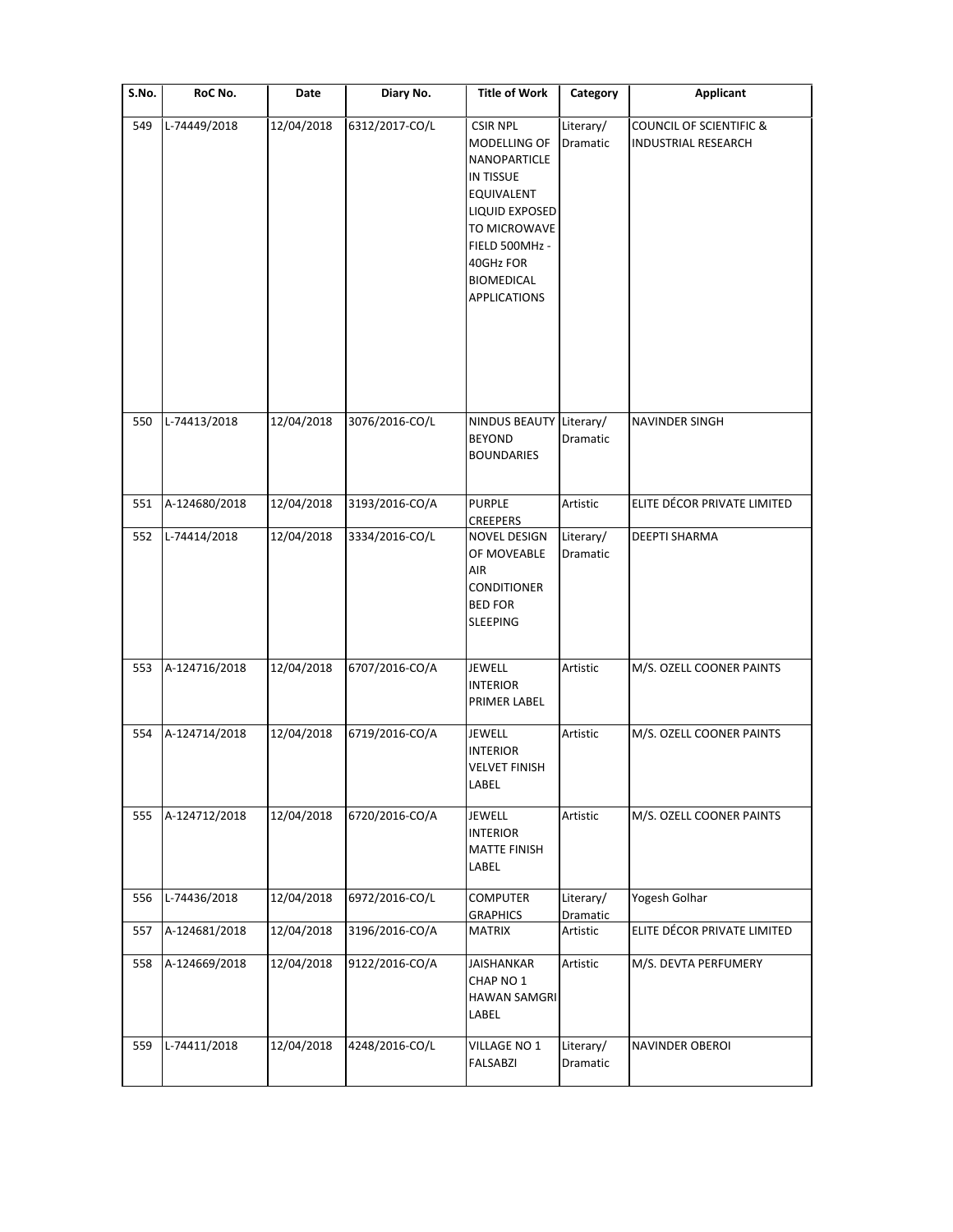| S.No. | RoC No.       | Date       | Diary No.        | <b>Title of Work</b>                                                         | Category              | <b>Applicant</b>                                            |
|-------|---------------|------------|------------------|------------------------------------------------------------------------------|-----------------------|-------------------------------------------------------------|
| 560   | A-124708/2018 | 12/04/2018 | 6716/2016-CO/A   | JEWELL<br><b>EXTERIOR</b><br><b>EMULSION</b><br><b>MATTE FINISH</b><br>LABEL | Artistic              | M/S. OZELL COONER PAINTS                                    |
| 561   | SW-10428/2018 | 12/04/2018 | 10945/2016-CO/SW | Self Service<br>Portal (SSP)                                                 | Computer<br>Software  | <b>Cognizant Technology Solutions</b><br>India Pvt. Limited |
| 562   | A-124676/2018 | 12/04/2018 | 3179/2016-CO/A   | <b>ROSY PETAL</b>                                                            | Artistic              | ELITE DÉCOR PRIVATE LIMITED                                 |
| 563   | A-124713/2018 | 12/04/2018 | 6718/2016-CO/A   | <b>JEWELL</b><br><b>WATERBORNE</b><br><b>INTERIOR PAINT</b><br>LABEL         | Artistic              | M/S. OZELL COONER PAINTS                                    |
| 564   | L-74435/2018  | 12/04/2018 | 6964/2016-CO/L   | LAB MANUAL<br><b>FOR NEURAL</b><br><b>NETWORK AND</b><br><b>FUZZY LOGIC</b>  | Literary/<br>Dramatic | Yogesh Golhar                                               |
| 565   | A-124682/2018 | 12/04/2018 | 3198/2016-CO/A   | <b>PURPLE TULIP</b>                                                          | Artistic              | ELITE DÉCOR PRIVATE LIMITED                                 |
| 566   | A-124706/2018 | 12/04/2018 | 4232/2017-CO/A   | KENZEL                                                                       | Artistic              | CHEMICARE LABORATORIES PVT.<br>LTD.                         |
| 567   | L-74427/2018  | 12/04/2018 | 14272/2016-CO/L  | <b>DIPLOMA IN</b><br>PROFESSIONAL<br><b>ACCOUNTING</b><br>SYSTEM             | Literary/<br>Dramatic | COSMIC INDIA INDUSTRIAL AND<br>TECHNICAL EDUCATION COUNCIL  |
| 568   | SW-10423/2018 | 12/04/2018 | 719/2018-CO/SW   | <b>Blood Bank</b><br>Android<br>Application                                  | Computer<br>Software  | Ankita Kudale                                               |
| 569   | L-74442/2018  | 12/04/2018 | 3180/2018-CO/L   | <b>MUM</b>                                                                   | Literary/<br>Dramatic | Vandana Khaitan                                             |
| 570   | L-74437/2018  | 12/04/2018 | 15011/2016-CO/L  | <b>BABY'S CASTLE</b>                                                         | Literary/<br>Dramatic | DR. PRIYANKA JAYANT BHOIR<br>trading as BABY'S CASTLE       |
| 571   | A-124686/2018 | 12/04/2018 | 854/2018-CO/A    | <b>BEELINE</b>                                                               | Artistic              | BEELINE BROKING LIMITED                                     |
| 572   | L-74447/2018  | 12/04/2018 | 699/2018-CO/L    | 'GURU'JI                                                                     | Literary/<br>Dramatic | SANKET VILAS CHAUDHARI                                      |
| 573   | L-74404/2018  | 12/04/2018 | 3192/2018-CO/L   | Calling Dibs on<br>Love                                                      | Literary/<br>Dramatic | Chandramouli Basu                                           |
| 574   | L-74434/2018  | 12/04/2018 | 14637/2016-CO/L  | Mastering in<br>windows 10<br>operating<br>system                            | Literary/<br>Dramatic | Lalit kumar mali                                            |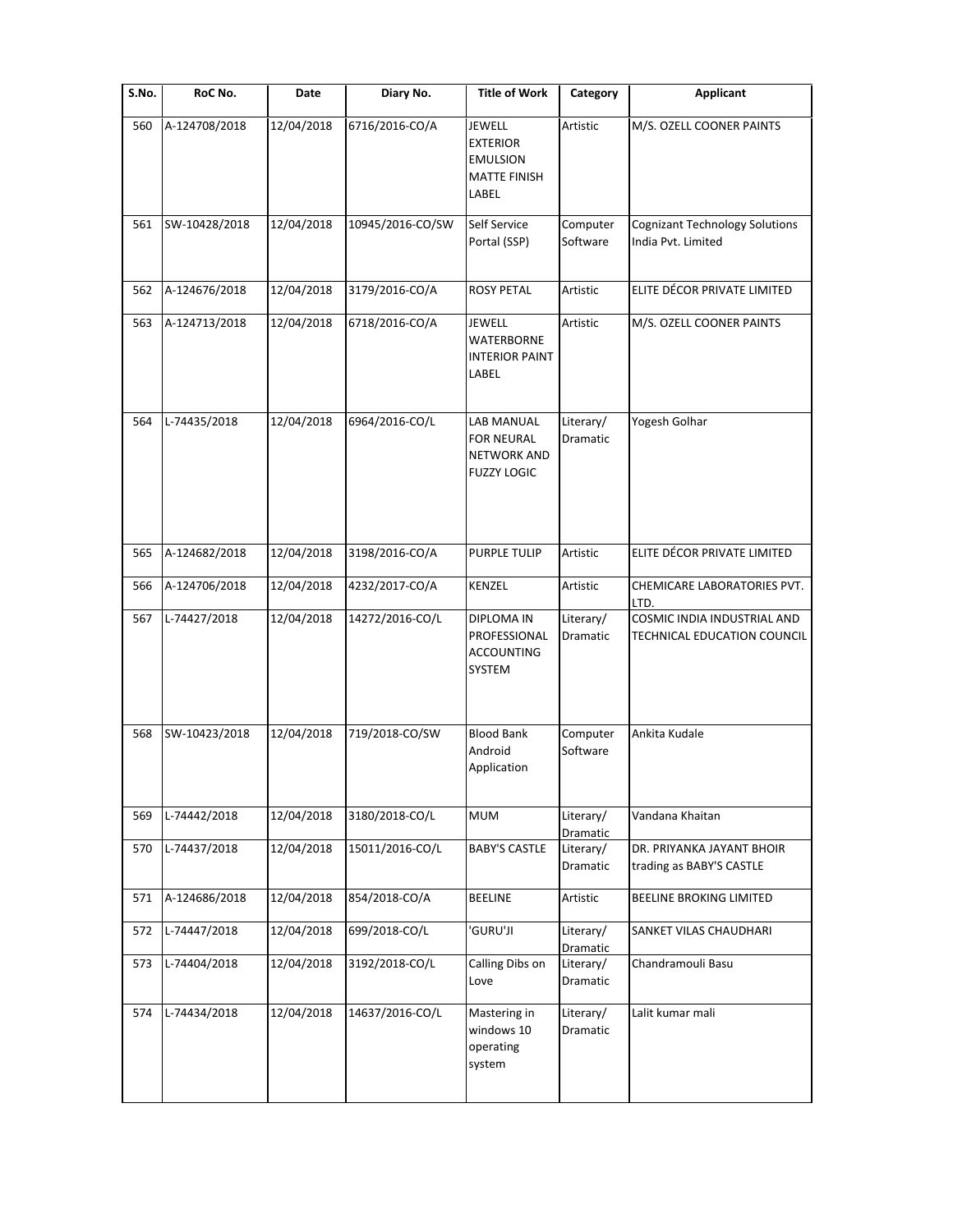| S.No. | RoC No.       | Date       | Diary No.       | <b>Title of Work</b>                                                | Category                     | <b>Applicant</b>                                 |
|-------|---------------|------------|-----------------|---------------------------------------------------------------------|------------------------------|--------------------------------------------------|
| 575   | L-74431/2018  | 12/04/2018 | 4520/2016-CO/L  | <b>MY QUOTES</b>                                                    | Literary/<br>Dramatic        | Shachi Biswas                                    |
| 576   | L-74433/2018  | 12/04/2018 | 7896/2016-CO/L  | Colorage                                                            | Literary/<br>Dramatic        | Ketki Upendra Fadnis                             |
| 577   | L-74432/2018  | 12/04/2018 | 697/2018-CO/L   | Broken girl                                                         | Literary/<br>Dramatic        | Snehal Muralidhar Patil                          |
| 578   | L-74445/2018  | 12/04/2018 | 809/2018-CO/L   | Aayiram vaasal<br>Idhayam                                           | Literary/<br>Dramatic        | <b>BALAJI VENUGOPAL</b>                          |
| 579   | A-124702/2018 | 12/04/2018 | 53190/2014-CO/A | <b>CEFTOR</b>                                                       | Artistic                     | <b>TORQUE PHARMACEUTICALS</b><br>PRIVATE LIMITED |
| 580   | A-124703/2018 | 12/04/2018 | 50159/2014-CO/A | <b>BEST</b>                                                         | Artistic                     | <b>BEST FOODS LIMITED</b>                        |
| 581   | SW-10422/2018 | 12/04/2018 | 584/2018-CO/SW  | MYADORABLELI<br>FE.                                                 | Computer<br>Software         | BOSTINA SERVICES PRIVATE<br>LIMITED              |
| 582   | L-74430/2018  | 12/04/2018 | 705/2018-CO/L   | <b>ESSAY ON</b><br><b>SCHOOL LIFE</b>                               | Literary/<br>Dramatic        | <b>SUSHANT SAID</b>                              |
| 583   | L-74438/2018  | 12/04/2018 | 813/2018-CO/L   | Wheel<br>Imbalance<br>Sensor on<br>Dashboard                        | Literary/<br><b>Dramatic</b> | <b>Minal Bodke</b>                               |
| 584   | A-124670/2018 | 12/04/2018 | 3196/2018-CO/A  | <b>MARWADI</b><br>PUNJABI<br>MASALA                                 | Artistic                     | JUGAL KISHORE AGARWAL                            |
| 585   | L-74410/2018  | 12/04/2018 | 3012/2018-CO/L  | The Divine Isles: Literary/<br>Coronation of an Dramatic<br>outcast |                              | M Kameshwari Prasad Dev                          |
| 586   | L-74446/2018  | 12/04/2018 | 3198/2018-CO/L  | <b>AUSHADH</b><br>DARSHAN                                           | Literary/<br>Dramatic        | ACHARYA BALKRISHNA                               |
| 587   | L-74405/2018  | 12/04/2018 | 3165/2018-CO/L  | The Yellow<br>Scooter                                               | Literary/<br>Dramatic        | Sunil H Kothari                                  |
| 588   | A-124685/2018 | 12/04/2018 | 848/2018-CO/A   | <b>MOI GROUP</b>                                                    | Artistic                     | Maheshwari Oil Industries                        |
| 589   | L-74439/2018  | 12/04/2018 | 2977/2018-CO/L  | Systematic<br>Approach to<br>Goods &<br>Services Tax<br>(GST)       | Literary/<br>Dramatic        | S K Mishra                                       |
| 590   | L-74452/2018  | 12/04/2018 | 6768/2017-CO/L  | MUDRA VIGYAN<br><b>EVAM VEDIK</b><br>PUJAN<br>PADDHATI              | Literary/<br>Dramatic        | Dr. J.K. Bhatt Alias Swami<br>Shivartha          |
| 591   | L-74420/2018  | 12/04/2018 | 2996/2018-CO/L  | The Other Side<br>Of The Moon                                       | Literary/<br>Dramatic        | S K Satyam                                       |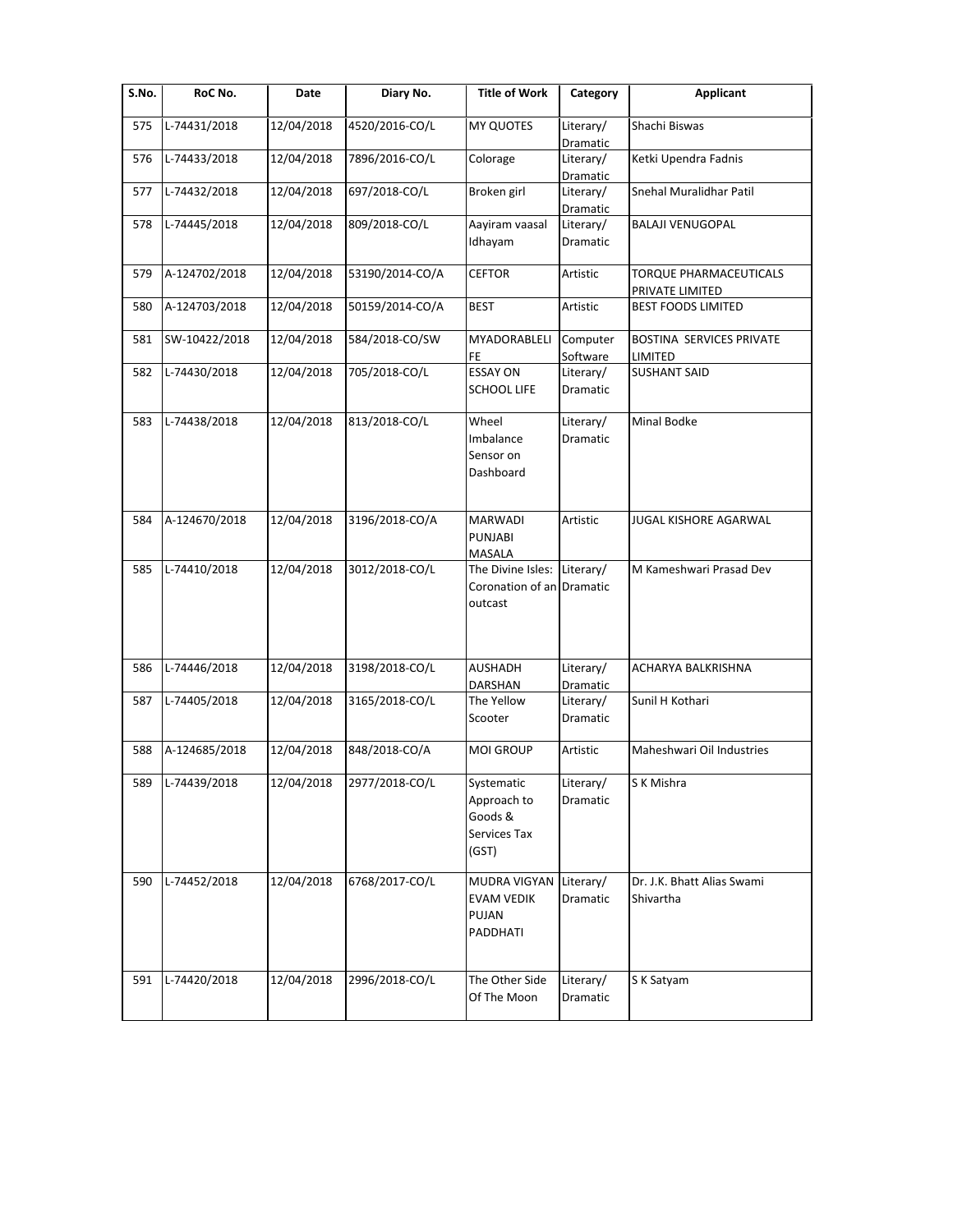| S.No. | RoC No.       | Date       | Diary No.        | <b>Title of Work</b>                                                                                                                           | Category                     | <b>Applicant</b>                                                                                         |
|-------|---------------|------------|------------------|------------------------------------------------------------------------------------------------------------------------------------------------|------------------------------|----------------------------------------------------------------------------------------------------------|
| 592   | L-74444/2018  | 12/04/2018 | 3190/2018-CO/L   | Entrepreneur's<br>Start-Up<br>Handbook:<br>Manufacturing<br>of Profitable<br>Household<br>(FMCG)<br>Products with<br>Process &<br>Formulations | Literary/<br>Dramatic        | Asia Pacific Business Press Inc.                                                                         |
| 593   | A-124671/2018 | 12/04/2018 | 3185/2018-CO/A   | ENV                                                                                                                                            | Artistic                     | <b>ENVEE OPTIX LLP</b>                                                                                   |
| 594   | A-124690/2018 | 12/04/2018 | 2555/2018-CO/A   | <b>BPL LABEL</b>                                                                                                                               | Artistic                     | MANSUKHLAL RATAJI MARU,                                                                                  |
|       |               |            |                  |                                                                                                                                                |                              | LAXMANBHAI RATAJI MARU                                                                                   |
| 595   | A-124697/2018 | 12/04/2018 | 2562/2018-CO/A   | <b>TRANS ELECTRO</b><br>LABEL                                                                                                                  | Artistic                     | RAJENDRAKUMAR<br>MULCHANDBHAI DOSHI                                                                      |
| 596   | A-124683/2018 | 12/04/2018 | 17461/2017-CO/A  | <b>RED CLUB LABEL Artistic</b>                                                                                                                 |                              | M/S BABA PLYWOOD PVT LTD                                                                                 |
| 597   | L-74417/2018  | 12/04/2018 | 2913/2018-CO/L   | Hooked                                                                                                                                         | Literary/<br>Dramatic        | Rajat Kumar Sharma                                                                                       |
| 598   | A-124699/2018 | 12/04/2018 | 2568/2018-CO/A   | <b>BONZA LABEL</b>                                                                                                                             | Artistic                     | PANKAJBHAI H MARVANIYA<br>ASHISHBHAI , MARVANIYA,<br>PRADIPKUMAR C KHAND,<br><b>JIGNESHBHAI R KHANT,</b> |
| 599   | L-74425/2018  | 12/04/2018 | 2653/2018-CO/L   | Saalai / The<br>Road                                                                                                                           | Literary/<br>Dramatic        | Easan                                                                                                    |
| 600   | A-124693/2018 | 12/04/2018 | 2558/2018-CO/A   | <b>SATIC LABEL</b>                                                                                                                             | Artistic                     | MANOJ NANALAL DESAI AND<br>PARTH H DAVE                                                                  |
| 601   | SW-10421/2018 | 12/04/2018 | 17492/2017-CO/SW | <b>DATA</b><br><b>ACQUISITION</b><br>SOFWARE FOR<br><b>EVS FLIGHT</b><br><b>EXPERIMENTS</b>                                                    | Computer<br>Software         |                                                                                                          |
| 602   | A-124694/2018 | 12/04/2018 | 2559/2018-CO/A   | <b>SUMEET LABEL</b>                                                                                                                            | Artistic                     | PRAVIN DHANRAJ PATIL                                                                                     |
| 603   | L-74421/2018  | 12/04/2018 | 2791/2018-CO/L   | Rang Tarang<br>Part 7                                                                                                                          | Literary/<br><b>Dramatic</b> | <b>Bhanwar Singh</b>                                                                                     |
| 604   | A-124701/2018 | 12/04/2018 | 2566/2018-CO/A   | <b>LYCON LABEL</b>                                                                                                                             | Artistic                     | LALITBHAI J KAMARIYA,<br>PANKAJBHAI K SUVARIYA,<br>DIPESHKUMAR A LORIYA, MAULIK<br>D SHERASIYA           |
| 605   | L-74450/2018  | 12/04/2018 | 17609/2017-CO/L  | EK NASHA!!                                                                                                                                     | Literary/<br>Dramatic        | Madhur Bansal                                                                                            |
| 606   | A-124692/2018 | 12/04/2018 | 2557/2018-CO/A   | <b>KALP LABEL</b>                                                                                                                              | Artistic                     | RAMESHBHAI BABUBHAI PATEL,<br>NARESHBHAI BABUBHAI PATEL                                                  |
| 607   | A-124687/2018 | 12/04/2018 | 2564/2018-CO/A   | VELSAA LABEL                                                                                                                                   | Artistic                     | JAYESHBHAI V UGHEREJA,<br>DEVENDRABHAI C PATEL,<br>VELAJIBHAI K UGHREJA, NEVIL J<br>ZALARIYA             |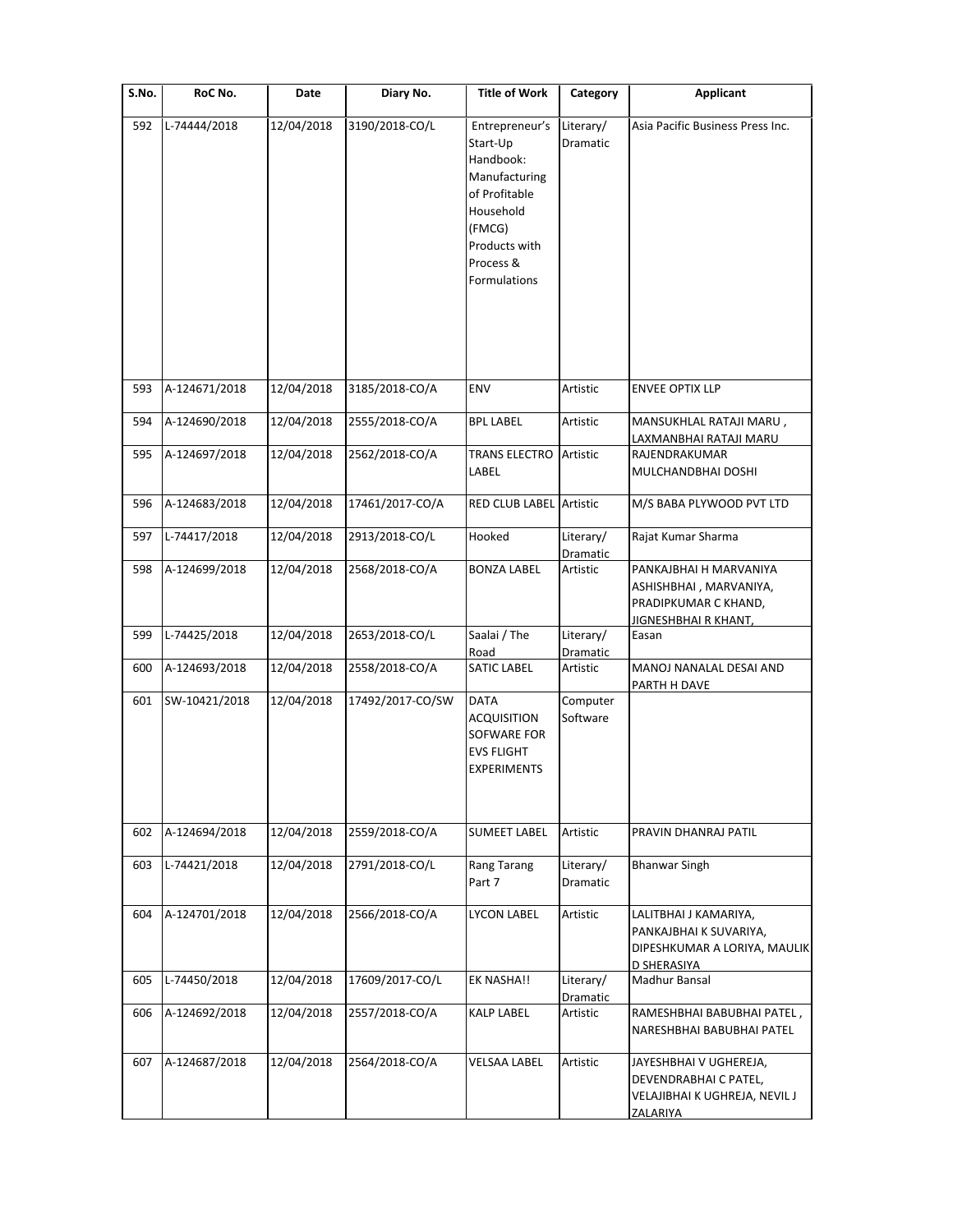| S.No. | RoC No.       | Date       | Diary No.      | <b>Title of Work</b>                                                                                 | Category              | <b>Applicant</b>                                                                                        |
|-------|---------------|------------|----------------|------------------------------------------------------------------------------------------------------|-----------------------|---------------------------------------------------------------------------------------------------------|
| 608   | L-74416/2018  | 12/04/2018 | 2912/2018-CO/L | <b>FORMULATING</b><br>SOCIAL COST<br>AND BENEFIT<br>ANALYSIS<br><b>MATRIX AND</b><br><b>EQUATION</b> | Literary/<br>Dramatic | DR. PRATEEK GUPTA AND DR.<br><b>DEEPA</b>                                                               |
| 609   | A-124688/2018 | 12/04/2018 | 2565/2018-CO/A | <b>ITOLI LABEL</b>                                                                                   | Artistic              | RATILAL P KALARIYA,                                                                                     |
|       |               |            |                |                                                                                                      |                       | RAMESHBHAI R MORADIYA,<br>ASHOKBHAI K DETROJA                                                           |
| 610   | L-74424/2018  | 12/04/2018 | 2677/2018-CO/L | <b>BECOMING AN</b><br>AGILE LEADER<br><b>BLUEPRINT</b>                                               | Literary/<br>Dramatic | MANOJKUMAR ROHANLAL<br>YADAV                                                                            |
| 611   | A-124698/2018 | 12/04/2018 | 2563/2018-CO/A | <b>NEXIS LABEL</b>                                                                                   | Artistic              | BIPINBHAI N ADROJA,<br>JAYANTIBHAI R FULTARIYA AND<br>GAUTAMBHAI T PANCHOTIYA                           |
| 612   | A-124691/2018 | 12/04/2018 | 2556/2018-CO/A | ARYA<br><b>ELECTRONICS</b><br>LABEL                                                                  | Artistic              | RASIKBHAI B GABANI,<br>RAMILABEN M BORDA                                                                |
| 613   | L-74423/2018  | 12/04/2018 | 2692/2018-CO/L | Thousand<br>Memories                                                                                 | Literary/<br>Dramatic | Ratnesh Ahirwar                                                                                         |
| 614   | A-124700/2018 | 12/04/2018 | 2567/2018-CO/A | <b>KEROS STONE</b><br>LABEL                                                                          | Artistic              | DIPAKBHAI D DETROJA,<br>MANOJKUMAR G RANGPARIYA,<br>KAILASH K DESAI, SURESH K<br>CHAROLA                |
| 615   | L-74443/2018  | 12/04/2018 | 2795/2018-CO/L | Sinthanai<br>Thulikal Part-1                                                                         | Literary/<br>Dramatic | Maduraikavi S. Parandhaman                                                                              |
| 616   | L-74418/2018  | 12/04/2018 | 2911/2018-CO/L | PARDESHO KEI<br>SAFAR MEIN                                                                           | Literary/<br>Dramatic | MONIKA SHARMA                                                                                           |
| 617   | A-124696/2018 | 12/04/2018 | 2560/2018-CO/A | <b>ACCUPATH</b><br><b>DIAGNOSTIC</b><br>LABORATORY<br>LABEL                                          | Artistic              | PRASHANT YOGESH JAIN, RASHI<br>PRASHANT JAIN                                                            |
| 618   | A-124689/2018 | 12/04/2018 | 2553/2018-CO/A | THERACHEM<br><b>HERBALS LABEL</b>                                                                    | Artistic              | HEMANGI VIRENDRA PATEL,<br>YOGESHRI KAMLESH MANIAR,<br>VIRENDRA SHANTILAL PAEL,<br>KUNAL KAMLESH MANIAR |
| 619   | A-124695/2018 | 12/04/2018 | 2561/2018-CO/A | <b>SHREE</b><br><b>GHANSHYAM</b><br>LIVE CAKE LABEL                                                  | Artistic              | SANJAY BHAI MANUBHAI<br><b>CHODVADIY</b>                                                                |
| 620   | L-74426/2018  | 12/04/2018 | 2627/2018-CO/L | MY<br><b>PERCEPTIONS</b><br><b>MY YEARNINGS</b>                                                      | Literary/<br>Dramatic | Fehmida Asgharali N.Shahid                                                                              |
| 621   | L-74428/2018  | 12/04/2018 | 2654/2018-CO/L | Little Maryam                                                                                        | Literary/<br>Dramatic | <b>Hamid Baig</b>                                                                                       |
| 622   | L-74407/2018  | 12/04/2018 | 2838/2018-CO/L | Indirect Tax<br>Laws                                                                                 | Literary/<br>Dramatic | S K Mishra                                                                                              |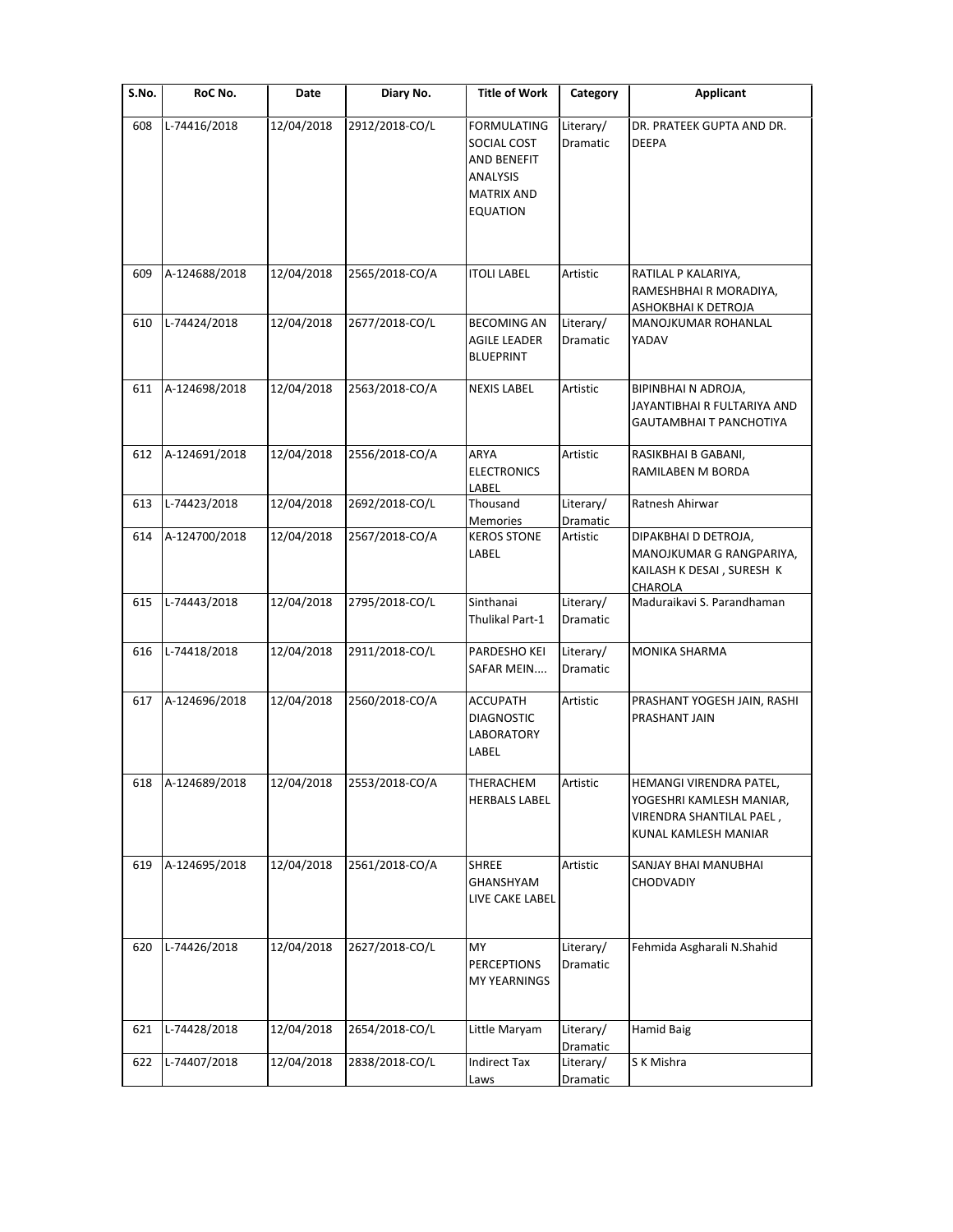| $\overline{\mathsf{S}}$ . No. | RoC No.       | Date       | Diary No.       | <b>Title of Work</b>                                                                                                                                                   | Category                         | <b>Applicant</b>                                                              |
|-------------------------------|---------------|------------|-----------------|------------------------------------------------------------------------------------------------------------------------------------------------------------------------|----------------------------------|-------------------------------------------------------------------------------|
| 623                           | L-74415/2018  | 12/04/2018 | 2682/2018-CO/L  | Sinthanai<br>Thulikal Part-2                                                                                                                                           | Literary/<br>Dramatic            | Maduraikavi S. Parandhaman                                                    |
| 624                           | A-124704/2018 | 12/04/2018 | 1716/2018-CO/A  | <b>GHADI</b>                                                                                                                                                           | Artistic                         | MR. KAMAL KUMAR GEMNANI<br>PROPRIETOR OF M/S.<br><b>GURUKRIPA ENTERPRISES</b> |
| 625                           | L-74422/2018  | 12/04/2018 | 2733/2018-CO/L  | Knotty Thoughts Literary/                                                                                                                                              | Dramatic                         | Surya                                                                         |
| 626                           | L-74419/2018  | 12/04/2018 | 2844/2018-CO/L  | Arabic Language<br>and Its<br>Linguistics                                                                                                                              | Literary/<br>Dramatic            | N. U. Ahmed                                                                   |
| 627                           | L-74441/2018  | 12/04/2018 | 8606/2016-CO/L  | Q BOOK                                                                                                                                                                 | Literary/                        | M/S BLUE AND WHITE DESIGN<br>LLP                                              |
| 628                           | SW-10426/2018 | 12/04/2018 | 9955/2017-CO/SW | <b>NEW AND</b><br><b>EFFECTIVE</b><br><b>SYSTEM FOR</b><br><b>ONLINE</b><br><b>GENERATION OF</b><br><b>C-NOTE AND</b><br><b>STORES RECEIPT</b><br><b>VOUCHER (SRV)</b> | Dramatic<br>Computer<br>Software | BHARAT HEAVY ELECTRICALS<br>LIMITED                                           |
| 629                           | L-74440/2018  | 12/04/2018 | 516/2018-CO/L   | Smartclass<br>Modules-<br>Grade - Pre-<br>Nursery                                                                                                                      | Literary/<br>Dramatic            | <b>Smartclass Educational Services</b><br>Pvt. Ltd.                           |
| 630                           | SW-10424/2018 | 12/04/2018 | 9939/2017-CO/SW | <b>SYSTEM FOR</b><br><b>INTEGRATION</b><br>OF<br>WEIGHBRIDGE<br>WITH DATABASE                                                                                          | Computer<br>Software             | <b>BHARAT HEAVY ELECTRICALS</b><br>LIMITED                                    |
| 631                           | A-124673/2018 | 12/04/2018 | 2347/2016-CO/A  | <b>UNDIQUE LIFE</b><br>SAVER - HEALTH<br>CARE SOLUTION<br>WITH AADHAR                                                                                                  | Artistic                         | GAJALAKSHMI CHANDRASHEKAR                                                     |
| 632                           | A-124705/2018 | 12/04/2018 | 1717/2018-CO/A  | <b>TROLLIE</b><br><b>BURGER</b>                                                                                                                                        | Artistic                         | MR. DANISH ABDUL RAZAK<br>PANDROWALA PROPRIETOR OF<br>M/S. DFFI IMPEX         |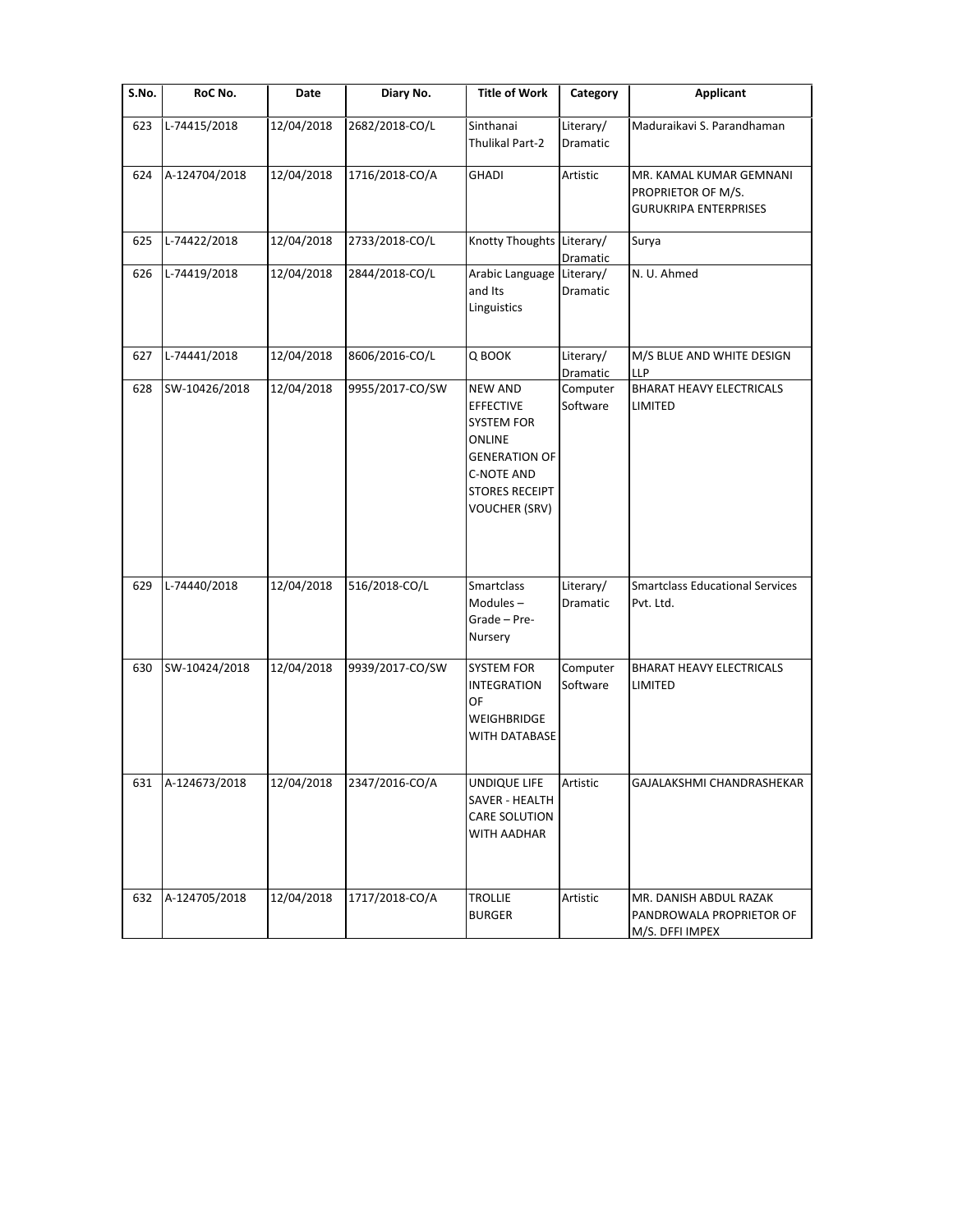| S.No. | RoC No.       | Date       | Diary No.        | <b>Title of Work</b>                                                                                                                                                                                                                       | Category               | <b>Applicant</b>                                               |
|-------|---------------|------------|------------------|--------------------------------------------------------------------------------------------------------------------------------------------------------------------------------------------------------------------------------------------|------------------------|----------------------------------------------------------------|
| 633   | SW-10425/2018 | 12/04/2018 | 9891/2017-CO/SW  | A SOFTWARE<br>PROGRAM FOR<br>THERMAL<br><b>DESIGN AND</b><br>PERFORMANCE<br>ANALYSIS OF<br>CONVERGENT<br><b>DIVERGENT</b><br>NOZZLE FOR<br><b>WALL AND</b><br><b>SOOT BLOWERS</b><br>FOR ACHIEVING<br>MAXIMUM<br><b>CLEANING</b><br>RADIUS | Computer<br>Software   | <b>BHARAT HEAVY ELECTRICALS</b><br>LIMITED                     |
| 634   | L-74451/2018  | 12/04/2018 | 5891/2017-CO/L   | PERIODIC TABLE<br>OF ELEMENTAL<br><b>CODES BASED</b><br>ON VALENCE<br><b>ELECTRONIC</b><br>CONFIGURANTI<br>ON                                                                                                                              | Literary/<br>Dramatic  | CHAVAN RANDHIR BHAVLAL                                         |
| 635   | SW-10429/2018 | 12/04/2018 | 10940/2016-CO/SW | <b>DATAGEN</b>                                                                                                                                                                                                                             | Computer<br>Software   | <b>Cognizant Technology Solutions</b><br>India Private Limited |
| 636   | L-74544/2018  | 13/04/2018 | 16373/2017-CO/L  | Mahua                                                                                                                                                                                                                                      | Literary/<br>Dramatic  | RAJNI MORWAL                                                   |
| 637   | L-74464/2018  | 13/04/2018 | 2932/2018-CO/L   | The Earth of<br>Illusions                                                                                                                                                                                                                  | Literary/<br>Dramatic  | Nano P Bott, S. Dave                                           |
| 638   | A-124771/2018 | 13/04/2018 | 12334/2015-CO/A  | "BALA"                                                                                                                                                                                                                                     | Artistic               | MR LALIT MOHAN AGARWAL                                         |
| 639   | CF-4068/2018  | 13/04/2018 | 2832/2018-CO/CF  | <b>CHUBBY CHEEKS</b>                                                                                                                                                                                                                       | Cinematogr<br>aph Film | CRAZY CUB ANIMATION STUDIO<br>PVT. LTD                         |
| 640   | SW-10443/2018 | 13/04/2018 | 9765/2017-CO/SW  | SOFTWARE<br>TOOL FOR<br>CONTROL LOGIC<br>SIMULATION OF<br>AMMONIA<br><b>INJECTION</b><br>SYSTEM                                                                                                                                            | Computer<br>Software   | <b>BHARAT HEAVY ELECTRICALS</b><br>LIMITED                     |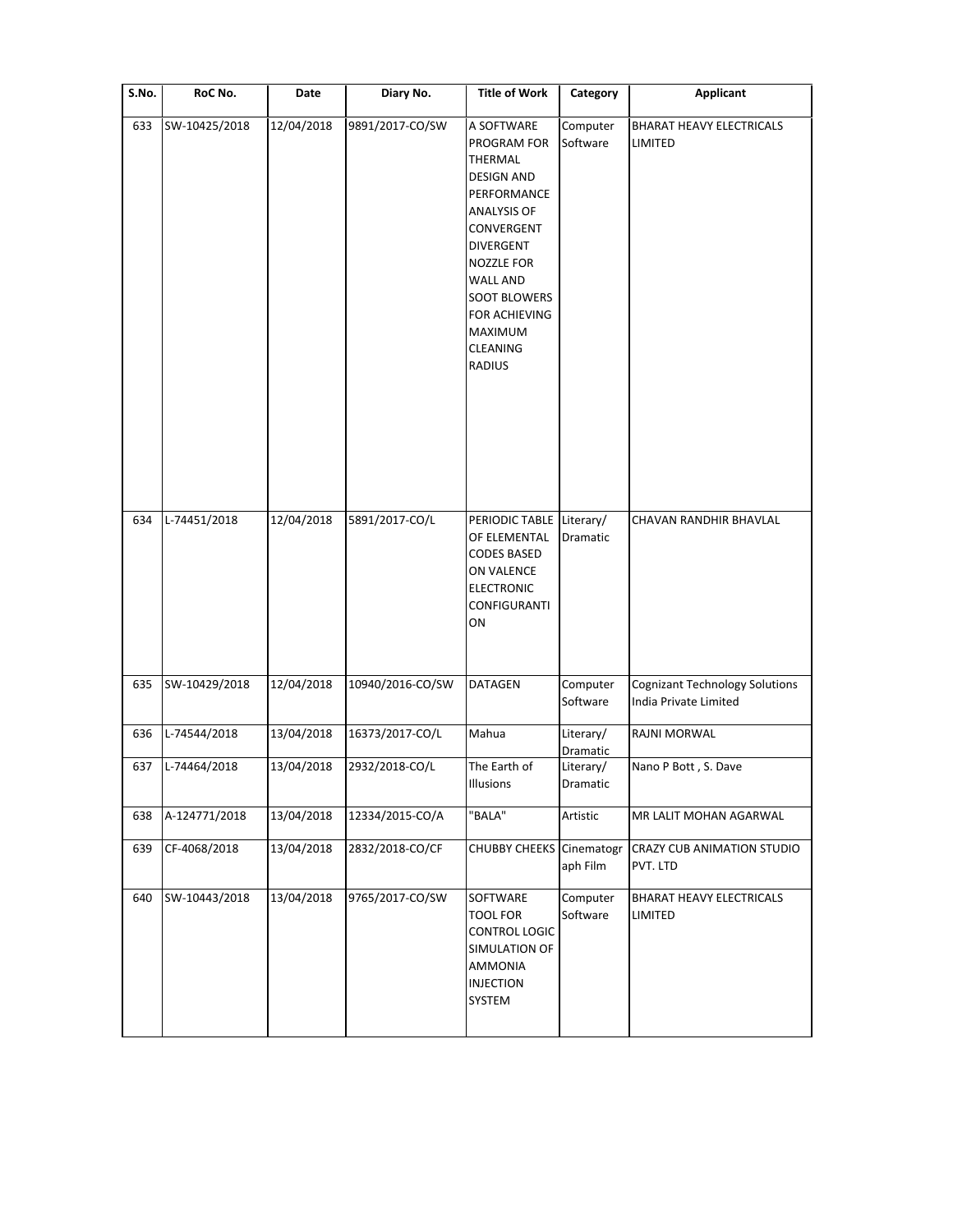| S.No. | RoC No.       | Date       | Diary No.        | <b>Title of Work</b>                                                                                                                                                                                                                                                                                                                    | Category              | Applicant                                                               |
|-------|---------------|------------|------------------|-----------------------------------------------------------------------------------------------------------------------------------------------------------------------------------------------------------------------------------------------------------------------------------------------------------------------------------------|-----------------------|-------------------------------------------------------------------------|
| 641   | SW-10445/2018 | 13/04/2018 | 14547/2017-CO/SW | AN ADDON<br>CONFIGURATIO<br>N SOFTWARE<br>MODULE FOR<br>IMPLEMENTING<br><b>DEVICE</b><br>LANGUAGE<br>MESSAGE<br>SPECIFICATION/<br><b>COMPANION</b><br><b>SPECIFICATION</b><br><b>FOR ENERGY</b><br><b>METERING</b><br>(DLMS/COSEM)<br><b>CLIENT AND</b><br><b>SERVER</b><br><b>FUNCTION IN</b><br><b>REMOTE</b><br><b>TERMINAL UNIT</b> | Computer<br>Software  | <b>BHARAT HEAVY ELECTRICALS</b><br>LIMITED                              |
| 642   | SW-10441/2018 | 13/04/2018 | 10020/2017-CO/SW | WEB-BASED<br>SOFTWARE FOR<br><b>AUTOMATED</b><br>SELECTION OF<br><b>FRANCIS &amp;</b><br><b>KAPLAN</b><br><b>TURBINES</b>                                                                                                                                                                                                               | Computer<br>Software  | <b>BHARAT HEAVY ELECTRICALS</b><br>LIMITED                              |
| 643   | A-124770/2018 | 13/04/2018 | 18362/2017-CO/A  | RUMEDICS<br>HEALTHCARE<br>PVT. LTD                                                                                                                                                                                                                                                                                                      | Artistic              | MR. SANJAY KUMAR MISHRA<br>DIRECTOR OF RUMEDICS<br>HEALTHCARE PVT. LTD. |
| 644   | A-124756/2018 | 13/04/2018 | 16051/2017-CO/A  | <b>JOKER RAMSON</b><br>WITH LOGO                                                                                                                                                                                                                                                                                                        | Artistic              | VINOD CHHABRIA - APPLICANT                                              |
| 645   | A-124772/2018 | 13/04/2018 | 12337/2015-CO/A  | "SATYAM"                                                                                                                                                                                                                                                                                                                                | Artistic              | SANJEEV JAIN (PROPRIETOR)                                               |
| 646   | A-124729/2018 | 13/04/2018 | 3069/2018-CO/A   | <b>DAIRY ROYAL</b><br><b>ICE CREAM</b><br>(Logo)                                                                                                                                                                                                                                                                                        | Artistic              | Mr. Mohd. Vazid                                                         |
| 647   | L-74532/2018  | 13/04/2018 | 2876/2018-CO/L   | Absolute Delhi                                                                                                                                                                                                                                                                                                                          | Literary/<br>Dramatic | Adil Ahmad                                                              |
| 648   | L-74546/2018  | 13/04/2018 | 2894/2018-CO/L   | The Adventures<br>of Nonie Book I -<br>Bundle of Joy                                                                                                                                                                                                                                                                                    | Literary/<br>Dramatic | Nessa K.                                                                |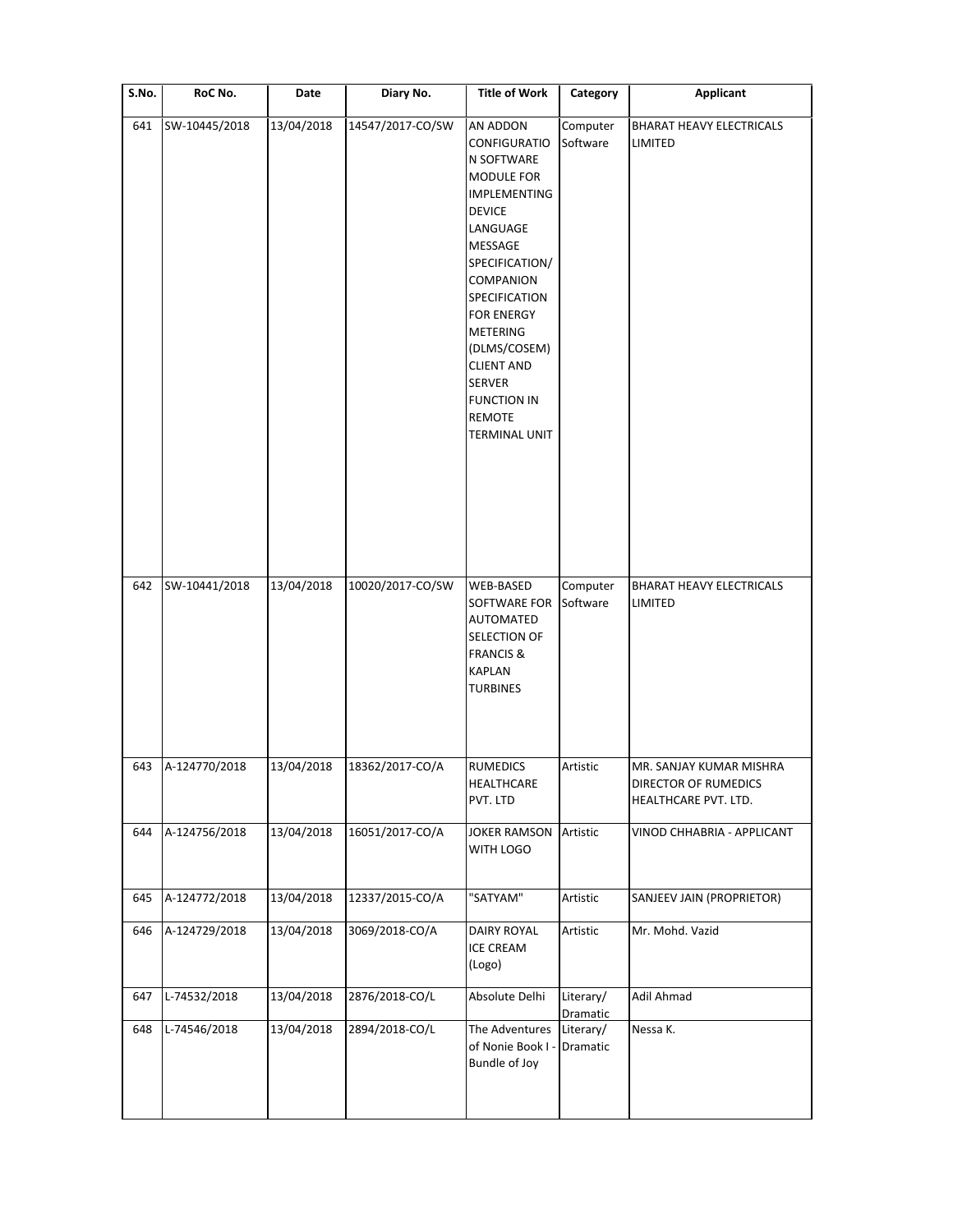| S.No. | RoC No.       | Date       | Diary No.       | <b>Title of Work</b>                                                                               | Category                          | Applicant                                     |
|-------|---------------|------------|-----------------|----------------------------------------------------------------------------------------------------|-----------------------------------|-----------------------------------------------|
| 649   | L-74539/2018  | 13/04/2018 | 2920/2018-CO/L  | Overview on<br>Design and<br>Fabrication of<br>Muff Furnace                                        | Literary/<br>Dramatic             | ANUP ANIL JUNANKAR                            |
| 650   | L-74488/2018  | 13/04/2018 | 2753/2018-CO/L  | My Diary                                                                                           | Literary/<br>Dramatic             | Monika Gupta                                  |
| 651   | CF-4066/2018  | 13/04/2018 | 2830/2018-CO/CF | <b>TWINKLE</b><br><b>TWINKLE LITTLE</b><br><b>STAR</b>                                             | Cinematogr<br>aph Film            | <b>CRAZY CUB ANIMATION STUDIO</b><br>PVT. LTD |
| 652   | A-124732/2018 | 13/04/2018 | 2826/2018-CO/A  | Stop<br>Deforestation                                                                              | Artistic                          | Lovely Professional University                |
| 653   | L-74557/2018  | 13/04/2018 | 2718/2018-CO/L  | Pranopasana-<br>Ajneya                                                                             | Literary/<br>Dramatic             | Prajit Foundation Private Limited             |
| 654   | L-74469/2018  | 13/04/2018 | 2700/2018-CO/L  | <b>Basics of Human</b><br>Anatomy for<br>Students of<br>Medical & Allied<br><b>Health Sciences</b> | Literary/<br>Dramatic             | Dr. Najma Mobin                               |
| 655   | L-74550/2018  | 13/04/2018 | 2728/2018-CO/L  | Mukti Upasana-<br>Inner Stillness                                                                  | Literary/<br>Dramatic             | Prajit Foundation Private Limited             |
| 656   | L-74489/2018  | 13/04/2018 | 2742/2018-CO/L  | My Nightingale                                                                                     | Literary/<br>Dramatic             | Arun Bhimavarapu                              |
| 657   | L-74465/2018  | 13/04/2018 | 2775/2018-CO/L  | Lonely<br>Marriages                                                                                | Literary/<br>Dramatic             | Shantichitra                                  |
| 658   | L-74552/2018  | 13/04/2018 | 2723/2018-CO/L  | Pranopasana-<br>Swadhishtana                                                                       | Literary/<br><b>Dramatic</b>      | Prajit Foundation Private Limited             |
| 659   | L-74482/2018  | 13/04/2018 | 2571/2018-CO/L  | PAPA'S<br>PARANORMAL<br>TALES                                                                      | Literary/<br>Dramatic             | Wyn La Bouchardiere                           |
| 660   | L-74480/2018  | 13/04/2018 | 2604/2018-CO/L  | KULIRUM<br>VETPAM                                                                                  | Literary/<br>Dramatic             | K. RAJA                                       |
| 661   | L-74527/2018  | 13/04/2018 | 2670/2018-CO/L  | Anupama                                                                                            | Literary/                         | Arnica Srivastava Bahadur                     |
| 662   | L-74528/2018  | 13/04/2018 | 2824/2018-CO/L  | Naduvu<br>Munduku                                                                                  | Dramatic<br>Literary/<br>Dramatic | SHAIK IMRAN BASHA                             |
| 663   | L-74484/2018  | 13/04/2018 | 2525/2018-CO/L  | Echoes                                                                                             | Literary/<br>Dramatic             | Mona Soorma                                   |
| 664   | A-124791/2018 | 13/04/2018 | 1941/2018-CO/A  | PRIME TOUCH                                                                                        | Artistic                          | MURTUZA MAHAMEDALI MODI                       |
| 665   | A-124797/2018 | 13/04/2018 | 2055/2018-CO/A  | SP                                                                                                 | Artistic                          | PRADEEP MITTAL                                |
| 666   | L-74521/2018  | 13/04/2018 | 2260/2018-CO/L  | Easymeds Pack                                                                                      | Literary/<br>Dramatic             | DENOBIS EASYMEDES PVT. LTD.                   |
| 667   | L-74563/2018  | 13/04/2018 | 1875/2018-CO/L  | EK BETI                                                                                            | Literary/<br>Dramatic             | umesh neerajkumar                             |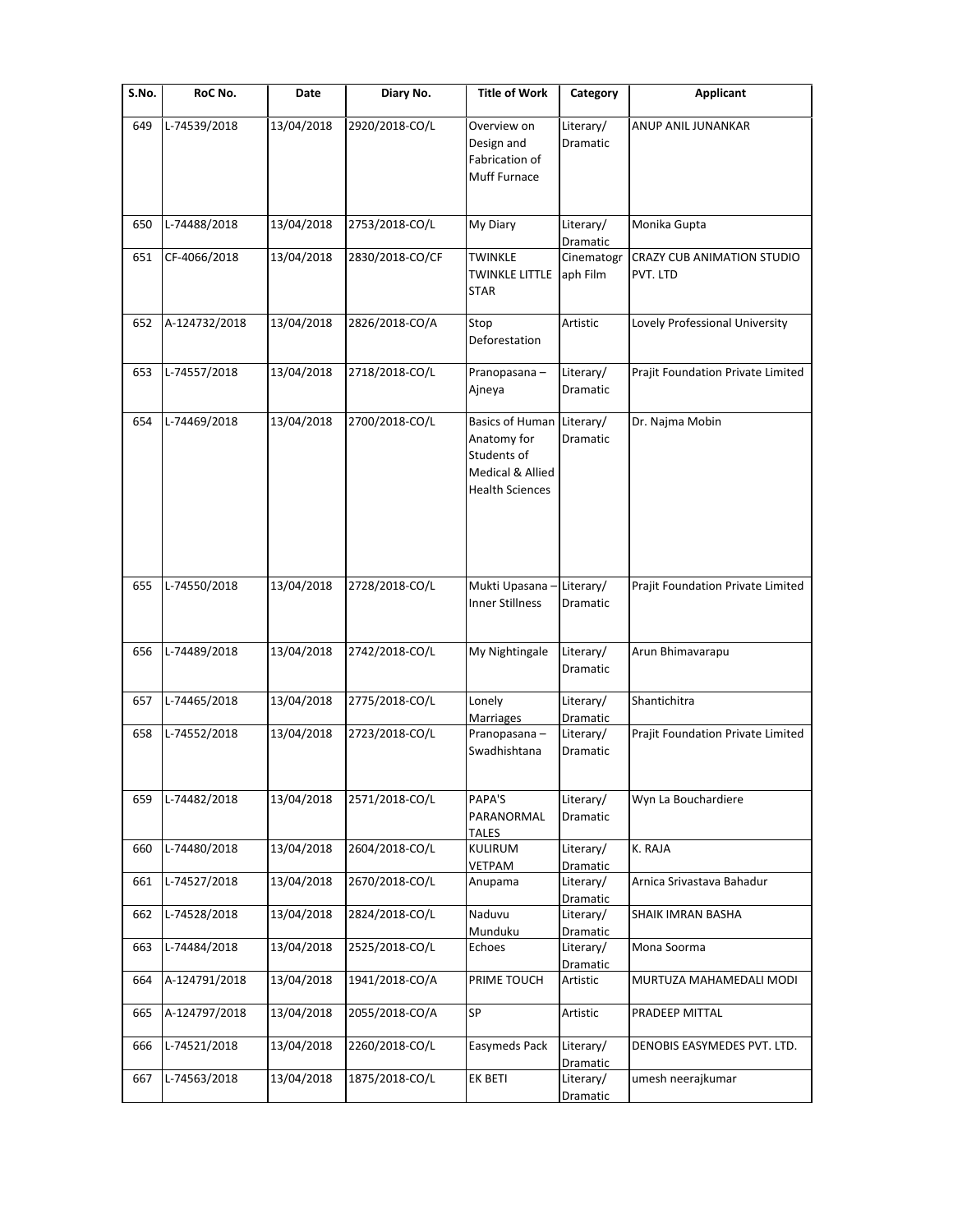| S.No. | RoC No.       | Date       | Diary No.      | <b>Title of Work</b>                                                                                                                                                                                 | Category              | <b>Applicant</b>                                   |
|-------|---------------|------------|----------------|------------------------------------------------------------------------------------------------------------------------------------------------------------------------------------------------------|-----------------------|----------------------------------------------------|
| 668   | L-74533/2018  | 13/04/2018 | 1957/2018-CO/L | INTEZAAR                                                                                                                                                                                             | Literary/<br>Dramatic | AJAY PRATAP SHARMA                                 |
| 669   | A-124796/2018 | 13/04/2018 | 2050/2018-CO/A | <b>DASTKAR</b>                                                                                                                                                                                       | Artistic              | YOGESH CHANDRA                                     |
| 670   | L-74483/2018  | 13/04/2018 | 2550/2018-CO/L | SAPNA KO HO<br><b>GAI JAIL</b>                                                                                                                                                                       | Literary/<br>Dramatic | <b>SHABNAM BEIG</b>                                |
| 671   | L-74547/2018  | 13/04/2018 | 2721/2018-CO/L | Pranopasana-<br>Manipura                                                                                                                                                                             | Literary/<br>Dramatic | Prajit Foundation Private Limited                  |
| 672   | L-74516/2018  | 13/04/2018 | 2869/2018-CO/L | Proposed<br>control Room<br>workings<br>operations with<br>respect to<br>Government<br>department for<br>the preventions<br>of high volume<br>loans &<br>advances / other<br>govt. funding /<br>etc. | Literary/<br>Dramatic | ANIL MULCHANDANI                                   |
| 673   | A-124778/2018 | 13/04/2018 | 3082/2018-CO/A | AD&B<br>PRODUCT                                                                                                                                                                                      | Artistic              | MR. GAURAV JAIN PROPRIETOR<br>OF G. S. GLOBAL EXIM |
| 674   | L-74540/2018  | 13/04/2018 | 2594/2018-CO/L | Tashkent                                                                                                                                                                                             | Literary/<br>Dramatic | Abhishek Kumar                                     |
| 675   | A-124794/2018 | 13/04/2018 | 2268/2018-CO/A | Dedication to<br>Destination                                                                                                                                                                         | Artistic              | Mr. Hemant Kumar                                   |
| 676   | L-74472/2018  | 13/04/2018 | 2651/2018-CO/L | <b>Outcome Based</b><br>Education – A<br>boon for MBA<br>students                                                                                                                                    | Literary/<br>Dramatic | Dr. Subramaniam Seshan Iyer                        |
| 677   | L-74555/2018  | 13/04/2018 | 2725/2018-CO/L | Parishkara<br>Siddhi                                                                                                                                                                                 | Literary/<br>Dramatic | Prajit Foundation Private Limited                  |
| 678   | L-74561/2018  | 13/04/2018 | 2713/2018-CO/L | Mukti Upasana<br>Interconnection                                                                                                                                                                     | Literary/<br>Dramatic | Prajit Foundation Private Limited                  |
| 679   | L-74538/2018  | 13/04/2018 | 2857/2018-CO/L | Poems: A-<br><b>Musing Reverie</b>                                                                                                                                                                   | Literary/<br>Dramatic | Shallaz Kumar                                      |
| 680   | A-124779/2018 | 13/04/2018 | 3085/2018-CO/A | AD&B<br>PRODUCT                                                                                                                                                                                      | Artistic              | MR. GAURAV JAIN PROPRIETOR<br>OF G. S. GLOBAL EXIM |
| 681   | L-74467/2018  | 13/04/2018 | 2737/2018-CO/L | <b>Eternal Thought</b>                                                                                                                                                                               | Literary/<br>Dramatic | Sumana Bhattacharjee                               |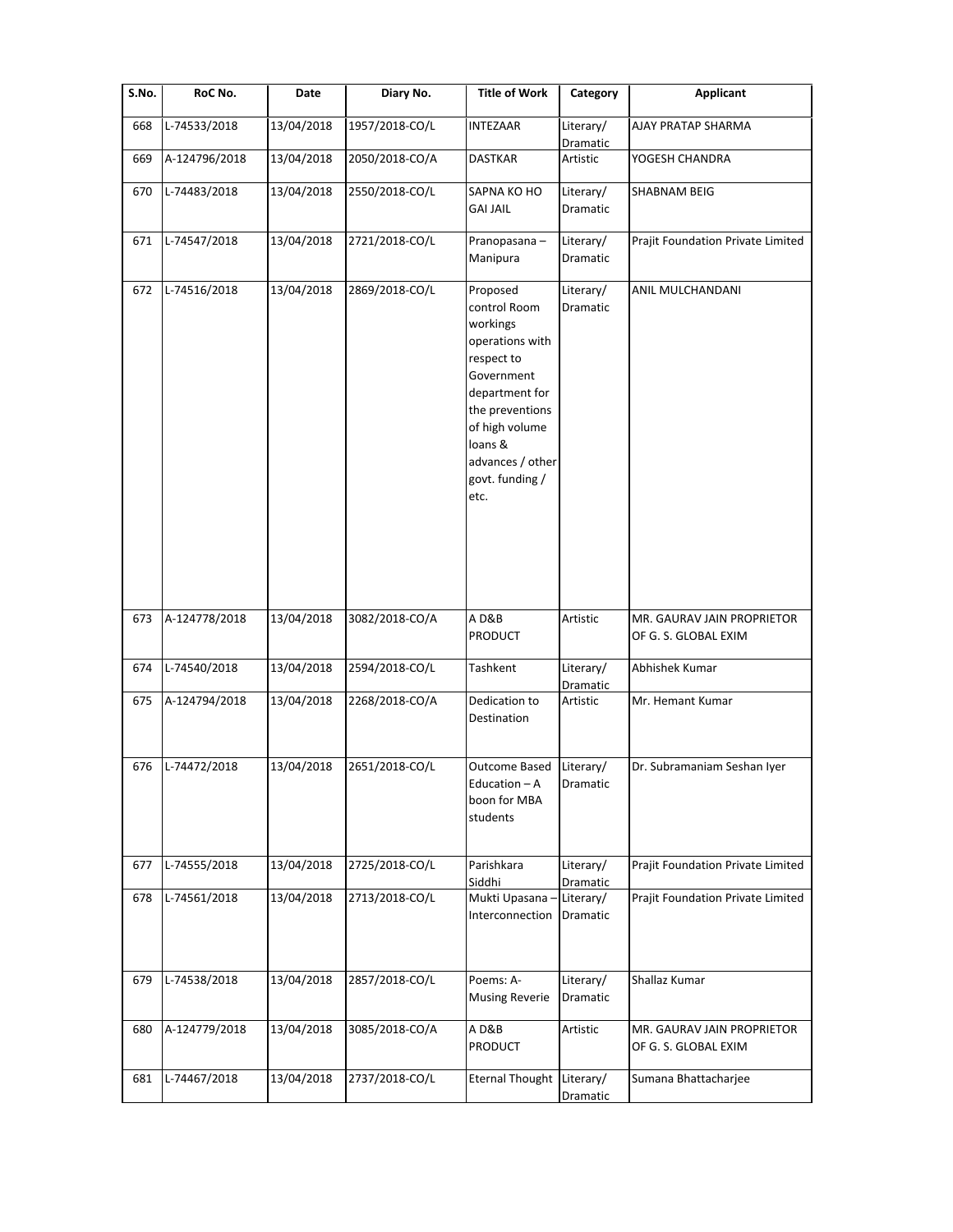| S.No. | RoC No.       | Date       | Diary No.       | <b>Title of Work</b>                                                                                                                                                                                                                             | Category               | Applicant                                     |
|-------|---------------|------------|-----------------|--------------------------------------------------------------------------------------------------------------------------------------------------------------------------------------------------------------------------------------------------|------------------------|-----------------------------------------------|
| 682   | L-74490/2018  | 13/04/2018 | 2760/2018-CO/L  | Chittor - The<br><b>Final Frontier</b>                                                                                                                                                                                                           | Literary/<br>Dramatic  | Lekhesh Dholakia                              |
| 683   | L-74535/2018  | 13/04/2018 | 2793/2018-CO/L  | An Efficient<br>Framework for<br>Partitioning<br>Positive<br>Hypergraph into<br>Densed<br>Subgraph                                                                                                                                               | Literary/<br>Dramatic  | 1.Akanksha J. Kulkarni 2. Swati K.<br>Bhavsar |
| 684   | L-74519/2018  | 13/04/2018 | 2804/2018-CO/L  | Good Marriage<br><b>Bad Marriage</b>                                                                                                                                                                                                             | Literary/<br>Dramatic  | Kultaran Chhatwal                             |
| 685   | CF-4065/2018  | 13/04/2018 | 2829/2018-CO/CF | <b>YAHOL YAHOL</b><br>YES PAPA                                                                                                                                                                                                                   | Cinematogr<br>aph Film | CRAZY CUB ANIMATION STUDIO<br>PVT. LTD        |
| 686   | A-124789/2018 | 13/04/2018 | 2834/2018-CO/A  | <b>ORIGINAL XX</b><br>LABEL                                                                                                                                                                                                                      | Artistic               | FAROOQ USMAN BATLIWALA                        |
| 687   | SW-10436/2018 | 13/04/2018 | 2350/2018-CO/SW | <b>EXAMINATION</b><br>MANAGEMENT<br>SYSTEM                                                                                                                                                                                                       | Computer<br>Software   | <b>SMART BRAINY TECHNO</b><br>SOLUTIONS       |
| 688   | A-124737/2018 | 13/04/2018 | 17399/2017-CO/A | <b>KITCHEN AGE</b>                                                                                                                                                                                                                               | Artistic               | SHREE YADUNANDAN FOODS PVT<br>LTD             |
| 689   | L-74491/2018  | 13/04/2018 | 2580/2018-CO/L  | <b>METHODOLOGY</b><br><b>FOR</b><br><b>ESTIMATION OF</b><br><b>LOAD CARRYING</b><br><b>CAPACITY AND</b><br><b>FLOW RATE</b><br>(LUBE OIL)<br>REQUIREMENT<br>OF A "PARTIAL<br>RECESSED<br><b>HYDROSTATIC</b><br><b>JOURNAL</b><br><b>BEARING"</b> | Literary/<br>Dramatic  | <b>BHARAT HEAVY ELECTRICALS</b><br>LIMITED    |
| 690   | L-74478/2018  | 13/04/2018 | 2619/2018-CO/L  | <b>Three Sisters</b>                                                                                                                                                                                                                             | Literary/<br>Dramatic  | Nirmala Goyal                                 |
| 691   | L-74461/2018  | 13/04/2018 | 2686/2018-CO/L  | Nina and the<br>Space Circus                                                                                                                                                                                                                     | Literary/<br>Dramatic  | Megha Chandrasekar                            |
| 692   | L-74506/2018  | 13/04/2018 | 2702/2018-CO/L  | Personality<br>Development:<br>Yes its Possible<br>Through<br>Handwriting                                                                                                                                                                        | Literary/<br>Dramatic  | Venkatesh Shenoy                              |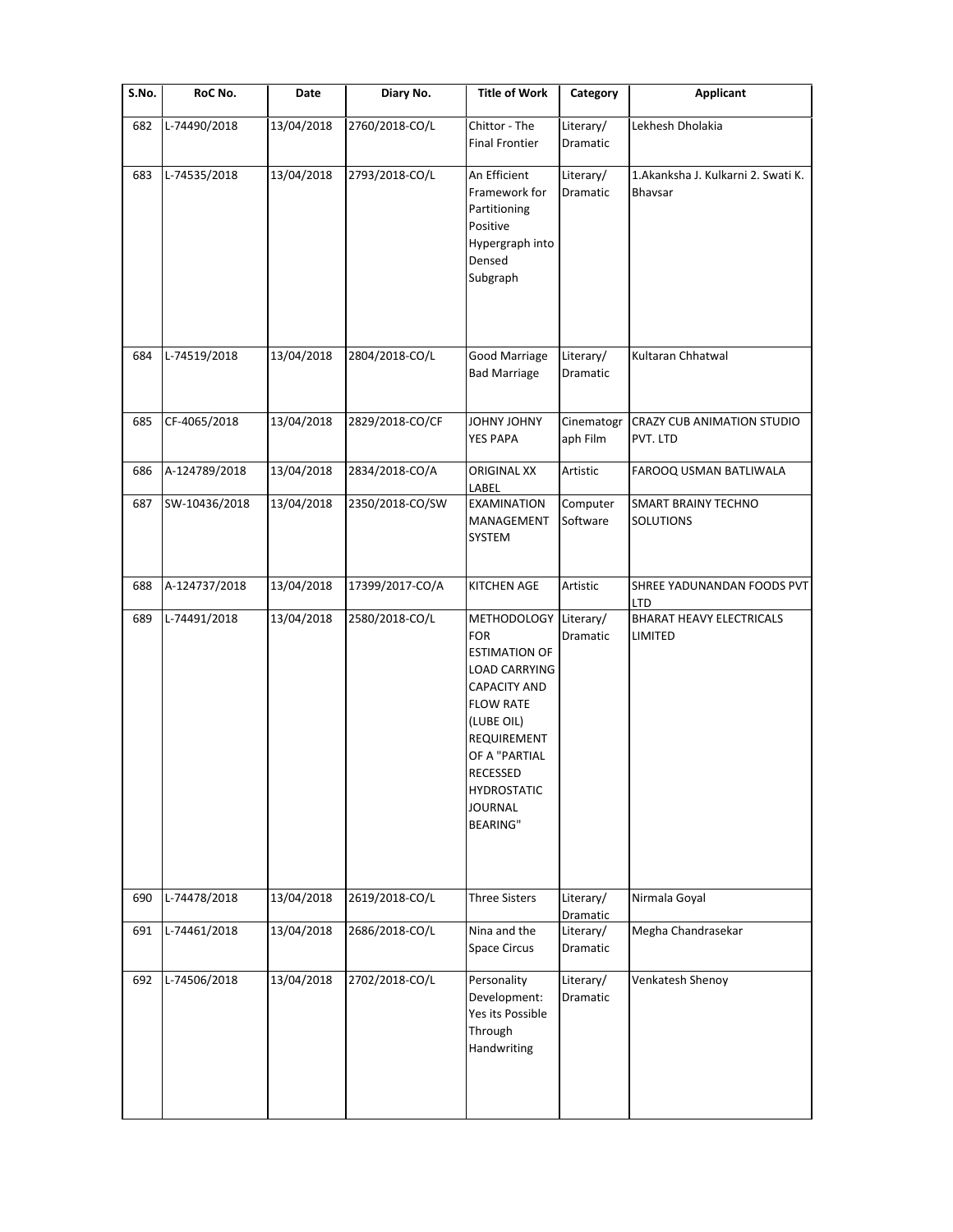| S.No. | RoC No.       | Date       | Diary No.       | <b>Title of Work</b>                                                                                                              | Category                          | <b>Applicant</b>                           |
|-------|---------------|------------|-----------------|-----------------------------------------------------------------------------------------------------------------------------------|-----------------------------------|--------------------------------------------|
| 693   | L-74548/2018  | 13/04/2018 | 2656/2018-CO/L  | Monsoon Rain                                                                                                                      | Literary/<br>Dramatic             | Kavitha Prithviraj                         |
| 694   | A-124800/2018 | 13/04/2018 | 2059/2018-CO/A  | <b>SP SANJIV</b>                                                                                                                  | Artistic                          | PRADEEP MITTAL                             |
| 695   | L-74453/2018  | 13/04/2018 | 2585/2018-CO/L  | <b>Decision Making</b><br>for<br>Transformationa<br>I Presence                                                                    | Literary/<br>Dramatic             | Justine Chinoperekweyi                     |
| 696   | L-74510/2018  | 13/04/2018 | 2755/2018-CO/L  | The Lived<br>Unreality                                                                                                            | Literary/                         | Monika Gupta                               |
| 697   | L-74499/2018  | 13/04/2018 | 2790/2018-CO/L  | <b>Nucleus</b><br>Theorem                                                                                                         | Dramatic<br>Literary/<br>Dramatic | Prof. Gurinder Singh                       |
| 698   | L-74512/2018  | 13/04/2018 | 2801/2018-CO/L  | Saurabh Kalia<br>:Intezaar Karti<br>Shahadat                                                                                      | Literary/<br>Dramatic             | DEEPIKA SUSHIL MALIK                       |
| 699   | L-74458/2018  | 13/04/2018 | 2886/2018-CO/L  | Learn how to<br>introduce<br>yourself in<br>English for just<br>10 rupees                                                         | Literary/<br>Dramatic             | <b>Puneet Kumar</b>                        |
| 700   | L-74558/2018  | 13/04/2018 | 2717/2018-CO/L  | Mukti Upasana -<br>Sayujya                                                                                                        | Literary/<br>Dramatic             | Prajit Foundation Private Limited          |
| 701   | L-74475/2018  | 13/04/2018 | 2640/2018-CO/L  | THE 48 HOURS                                                                                                                      | Literary/<br>Dramatic             | <b>ABRAR HASAN</b>                         |
| 702   | A-124765/2018 | 13/04/2018 | 2678/2018-CO/A  | DELHI COLLEGE<br><b>FACTBOOK JUNE</b><br>2017 EDITION                                                                             | Artistic                          |                                            |
| 703   | L-74485/2018  | 13/04/2018 | 2515/2018-CO/L  | The Enigmatic<br>Expanse -<br>Existence                                                                                           | Literary/<br>Dramatic             | P SREEDHAR                                 |
| 704   | L-74495/2018  | 13/04/2018 | 2542/2018-CO/L  | PROCEDURE TO<br><b>CHECK THE</b><br>ADEQUACY OF<br><b>BFP NOZZLE</b><br><b>STRENGTH WITH</b><br><b>RESPECT TO</b><br>PIPING LOADS | Literary/<br>Dramatic             | <b>BHARAT HEAVY ELECTRICALS</b><br>LIMITED |
| 705   | A-124735/2018 | 13/04/2018 | 17400/2017-CO/A | PARI                                                                                                                              | Artistic                          | RAMNIKBHAI NARANBHAI VAMJA                 |
| 706   | L-74468/2018  | 13/04/2018 | 2704/2018-CO/L  | A WALK<br>THROUGH                                                                                                                 | Literary/<br>Dramatic             | Alka Sharma                                |
| 707   | CF-4067/2018  | 13/04/2018 | 2831/2018-CO/CF | <b>FIVE LITTLE</b><br><b>MONKEY</b>                                                                                               | Cinematogr<br>aph Film            | CRAZY CUB ANIMATION STUDIO<br>PVT. LTD     |
|       |               |            |                 |                                                                                                                                   |                                   |                                            |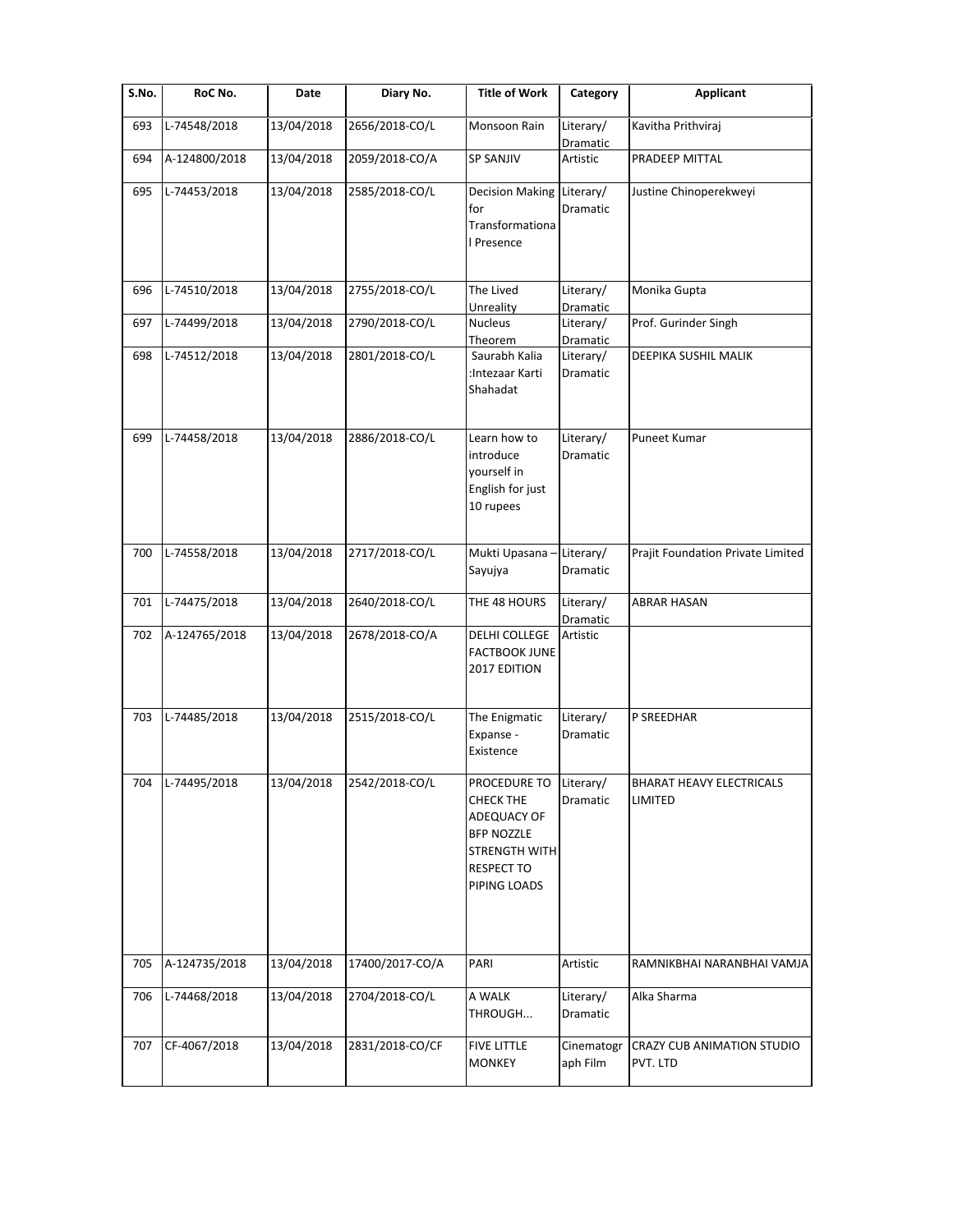| S.No. | RoC No.       | Date       | Diary No.       | <b>Title of Work</b>                                                                                                           | Category              | <b>Applicant</b>                                                                                                 |
|-------|---------------|------------|-----------------|--------------------------------------------------------------------------------------------------------------------------------|-----------------------|------------------------------------------------------------------------------------------------------------------|
| 708   | A-124792/2018 | 13/04/2018 | 2752/2018-CO/A  | <b>SKYWIN POLY</b><br>PLAST                                                                                                    | Artistic              | JAYKUMAR RASIKBHAI<br>BHENSDADIYA, JASMINKUMAR<br>VALLABHBHAI BHENDSDADIYA,<br>KALPESH GANGDASBHAI<br>MARVANIYA, |
| 709   | L-74497/2018  | 13/04/2018 | 2584/2018-CO/L  | Interdimensiona<br>Gateways                                                                                                    | Literary/<br>Dramatic | SA'AY                                                                                                            |
| 710   | L-74522/2018  | 13/04/2018 | 2616/2018-CO/L  | <b>MAN GANAK</b>                                                                                                               | Literary/<br>Dramatic | BALKRISHNA RAJARAM TAMBE                                                                                         |
| 711   | L-74477/2018  | 13/04/2018 | 2638/2018-CO/L  | Last Atom<br>Standing                                                                                                          | Literary/<br>Dramatic | Sanketh Rajendra                                                                                                 |
| 712   | L-74471/2018  | 13/04/2018 | 2659/2018-CO/L  | Pahar Bolta Hai                                                                                                                | Literary/<br>Dramatic | Mohinder Singh                                                                                                   |
| 713   | L-74462/2018  | 13/04/2018 | 2679/2018-CO/L  | <b>HAIRCUT</b>                                                                                                                 | Literary/<br>Dramatic | ALANKRIT DUGGAL                                                                                                  |
| 714   | L-74511/2018  | 13/04/2018 | 3002/2018-CO/L  | Master of<br><b>Business</b><br>Etiquette (MBE)                                                                                | Literary/<br>Dramatic | Cyrus Minoo Gonda                                                                                                |
| 715   | SW-10439/2018 | 13/04/2018 | 2895/2018-CO/SW | <b>DEVELOPMENT</b><br>OF WEB<br><b>APPLICATION</b><br>FOR<br>ENGINEERING<br><b>AUTOMATION</b><br>OF INDUCTION<br><b>MOTORS</b> | Computer<br>Software  | <b>BHARAT HEAVY ELECTRICALS</b><br>LIMITED                                                                       |
| 716   | L-74553/2018  | 13/04/2018 | 2726/2018-CO/L  | Mukti Upasana ·<br>Serene Joy                                                                                                  | Literary/<br>Dramatic | Prajit Foundation Private Limited                                                                                |
| 717   | A-124733/2018 | 13/04/2018 | 2810/2018-CO/A  | <b>Untitled Black</b>                                                                                                          | Artistic              | Lovely Professional University                                                                                   |
| 718   | A-124787/2018 | 13/04/2018 | 2825/2018-CO/A  | <b>KASHMIRI OUDH Artistic</b><br>LABEL                                                                                         |                       | FARROQ USMAN BATLIWALA                                                                                           |
| 719   | L-74520/2018  | 13/04/2018 | 2224/2018-CO/L  | Antardwandwa                                                                                                                   | Literary/<br>Dramatic | Abha Deshpande                                                                                                   |
| 720   | L-74502/2018  | 13/04/2018 | 2586/2018-CO/L  | KAVYA PITARA                                                                                                                   | Literary/<br>Dramatic | Tejpal Sharma                                                                                                    |
| 721   | L-74536/2018  | 13/04/2018 | 2624/2018-CO/L  | A Selfish Bee                                                                                                                  | Literary/<br>Dramatic | Hetankumar Prajapati                                                                                             |
| 722   | L-74473/2018  | 13/04/2018 | 2647/2018-CO/L  | <b>ANUBHAV</b><br><b>GRANTH</b><br>Volume 1                                                                                    | Literary/<br>Dramatic | Braj Behari Tak                                                                                                  |
| 723   | A-124783/2018 | 13/04/2018 | 2665/2018-CO/A  | <b>FIGO BLACK</b><br>LABEL                                                                                                     | Artistic              | FAROOQ USMAN BATLIWALA                                                                                           |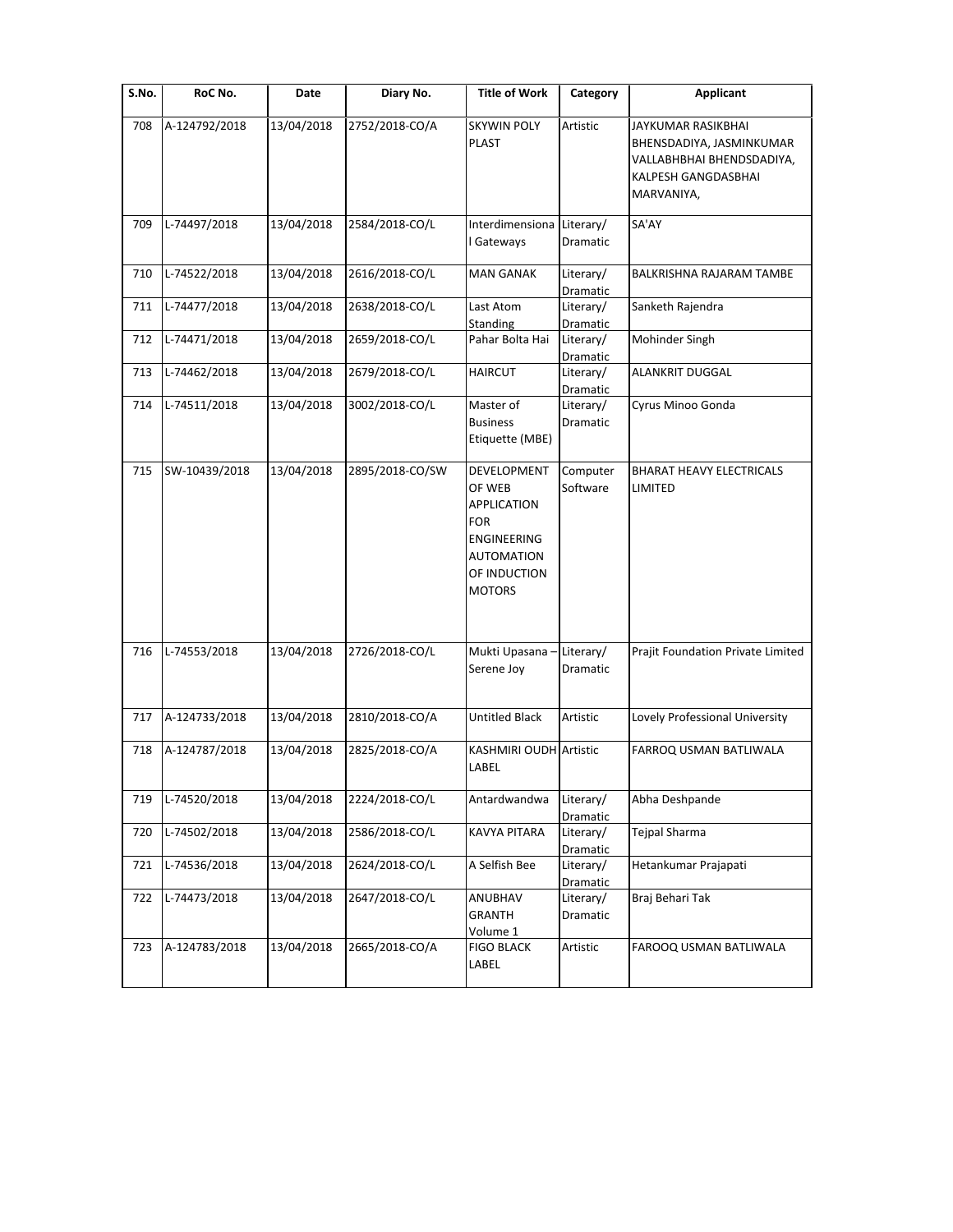| S.No. | RoC No.       | Date       | Diary No.        | <b>Title of Work</b>                                                                                                                       | Category              | Applicant                                     |
|-------|---------------|------------|------------------|--------------------------------------------------------------------------------------------------------------------------------------------|-----------------------|-----------------------------------------------|
| 724   | L-74486/2018  | 13/04/2018 | 2223/2018-CO/L   | <b>TEXT BOOK OF</b><br>TECHNO<br><b>MEDICAL</b><br><b>CONCEPTS</b><br>CLINICAL<br><b>MICROBIOLOGY</b><br>Ш<br>PARASITOLOGY<br>AND VIROLOGY | Literary/<br>Dramatic | <b>DR.PRAMILA SINGH</b>                       |
| 725   | L-74460/2018  | 13/04/2018 | 2691/2018-CO/L   | MASTERPLAN                                                                                                                                 | Literary/<br>Dramatic | ABIRAJ PR                                     |
| 726   | L-74466/2018  | 13/04/2018 | 2738/2018-CO/L   | "ANNUNCIATIO<br>N SYSTEM FOR<br>INDIVIDUAL<br><b>HOPPER HEATER</b><br><b>FAILURE STATUS</b><br>FOR ESP"                                    | Literary/<br>Dramatic | <b>BHARAT HEAVY ELECTRICALS</b><br>LIMITED    |
| 727   | L-74524/2018  | 13/04/2018 | 2758/2018-CO/L   | 1984 - Justice<br>Delayed is<br>Justice Denied                                                                                             | Literary/<br>Dramatic | Chinmay Seth                                  |
| 728   | A-124788/2018 | 13/04/2018 | 2833/2018-CO/A   | <b>NAZNEEN LABEL Artistic</b>                                                                                                              |                       | FAROOQ USMAN BATLIWALA                        |
| 729   | L-74498/2018  | 13/04/2018 | 2888/2018-CO/L   | A FATHER BY<br><b>CHANCE</b>                                                                                                               | Literary/<br>Dramatic | <b>TUSHAL JAITLY</b>                          |
| 730   | A-124769/2018 | 13/04/2018 | 2899/2018-CO/A   | <b>GEMINI CABLES</b>                                                                                                                       | Artistic              | TIRUPATI PLASTOMATICS PVT.<br>LTD.            |
| 731   | L-74559/2018  | 13/04/2018 | 2716/2018-CO/L   | Mukti Upasana -<br>Sacred Presence Dramatic                                                                                                | Literary/             | Prajit Foundation Private Limited             |
| 732   | L-74531/2018  | 13/04/2018 | 1955/2018-CO/L   | TERA NAAM HAI Literary/<br><b>MAHAN</b>                                                                                                    | Dramatic              | <b>AJAY PRATAP SHARMA</b>                     |
| 733   | L-74509/2018  | 13/04/2018 | 11596/2017-CO/L  | Read to sell                                                                                                                               | Literary/<br>Dramatic | Mithun Devadas                                |
| 734   | L-74459/2018  | 13/04/2018 | 2549/2018-CO/L   | ALBELA UP-<br><b>MERE BHARAT</b><br><b>KI SHAN</b>                                                                                         | Literary/<br>Dramatic | ANUPAM JAISWAL                                |
| 735   | L-74560/2018  | 13/04/2018 | 2714/2018-CO/L   | Sankalpa Siddhi                                                                                                                            | Literary/<br>Dramatic | Prajit Foundation Private Limited             |
| 736   | SW-10437/2018 | 13/04/2018 | 17638/2017-CO/SW | WhatshalliGet<br>Shopping App<br>Android Version<br>1.0.1                                                                                  | Computer<br>Software  | WHATSHALLIGET TECHNOLOGIES<br>PRIVATE LIMITED |
| 737   | SW-10434/2018 | 13/04/2018 | 2420/2018-CO/SW  | Gurukul                                                                                                                                    | Computer<br>Software  | Nirav Patel                                   |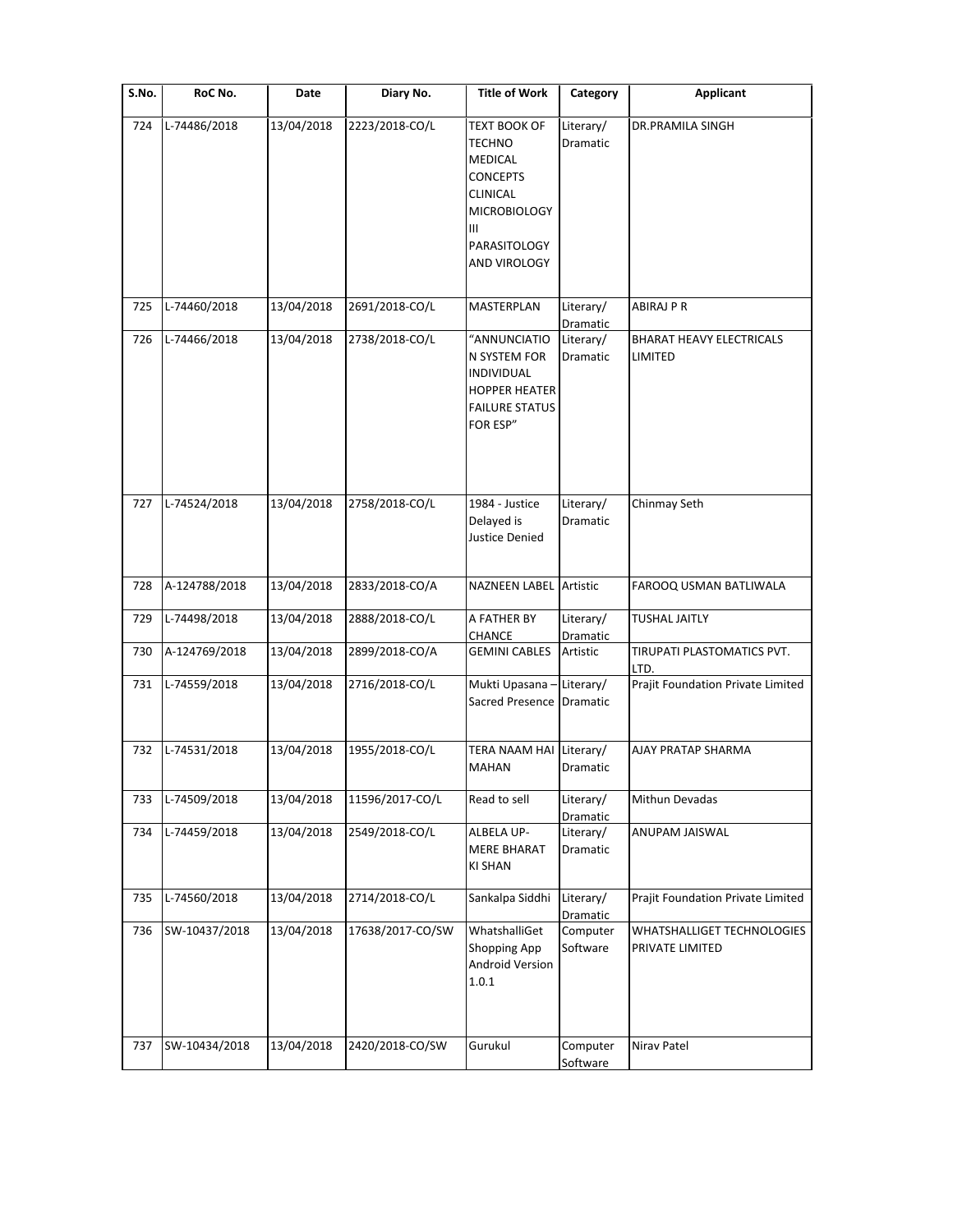| $\overline{\mathsf{S}}$ . No. | RoC No.       | Date       | Diary No.      | <b>Title of Work</b>                                                               | Category                     | <b>Applicant</b>                                     |
|-------------------------------|---------------|------------|----------------|------------------------------------------------------------------------------------|------------------------------|------------------------------------------------------|
| 738                           | L-74562/2018  | 13/04/2018 | 1915/2018-CO/L | Learning<br>Resource<br>Material on Cell<br>Injury<br>Mechanism                    | Literary/<br>Dramatic        | Dr. Samarth Shukla                                   |
| 739                           | A-124774/2018 | 13/04/2018 | 2747/2018-CO/A | Deep Festival<br>2016                                                              | Artistic                     | Suyog Suresh Mankar                                  |
| 740                           | L-74494/2018  | 13/04/2018 | 2545/2018-CO/L | PROCEDURE<br>FOR SELECTION<br>OF CONCRETE<br><b>VOLUTE TYPE</b><br><b>CW PUMPS</b> | Literary/<br>Dramatic        | <b>BHARAT HEAVY ELECTRICALS</b><br>LIMITED           |
| 741                           | L-74501/2018  | 13/04/2018 | 2794/2018-CO/L | Dominant<br>Passive<br>Personality                                                 | Literary/<br><b>Dramatic</b> | Prof. Gurinder Singh                                 |
| 742                           | A-124782/2018 | 13/04/2018 | 2858/2018-CO/A | Theorem<br>TEENA<br>COLLECTION                                                     | Artistic                     | NITISH PAL, PROPRIETOR OF<br><b>TEENA COLLECTION</b> |
| 743                           | L-74518/2018  | 13/04/2018 | 2693/2018-CO/L | Dear You<br>Yours Truly,<br>Kavita                                                 | Literary/<br>Dramatic        | Nima Mankar                                          |
| 744                           | L-74504/2018  | 13/04/2018 | 2720/2018-CO/L | FIRST BREATH-<br>THE<br><b>COLLECTION OF</b><br><b>POEMS</b>                       | Literary/<br>Dramatic        | <b>GOTHI RAJKUMAR</b><br>MAHENDRABHAI / R. KUMAR     |
| 745                           | L-74500/2018  | 13/04/2018 | 2743/2018-CO/L | Jack Swann and<br>the Scorpion<br>Sword                                            | Literary/<br>Dramatic        | Mahavirdan Barhatt                                   |
| 746                           | A-124790/2018 | 13/04/2018 | 2835/2018-CO/A | CHOCOLATE<br>MUSK LABEL                                                            | Artistic                     | FAROOQ USMAN BATILWALA                               |
| 747                           | L-74474/2018  | 13/04/2018 | 2626/2018-CO/L | PREMI FAUJI                                                                        | Literary/<br>Dramatic        | RAJA KUMAR                                           |
| 748                           | L-74554/2018  | 13/04/2018 | 2724/2018-CO/L | Pranopasana-<br>Vishuddhi                                                          | Literary/<br>Dramatic        | Prajit Foundation Private Limited                    |
| 749                           | L-74503/2018  | 13/04/2018 | 2750/2018-CO/L | <b>CHAND PE PLOT</b>                                                               | Literary/<br>Dramatic        | Rakesh Puthar                                        |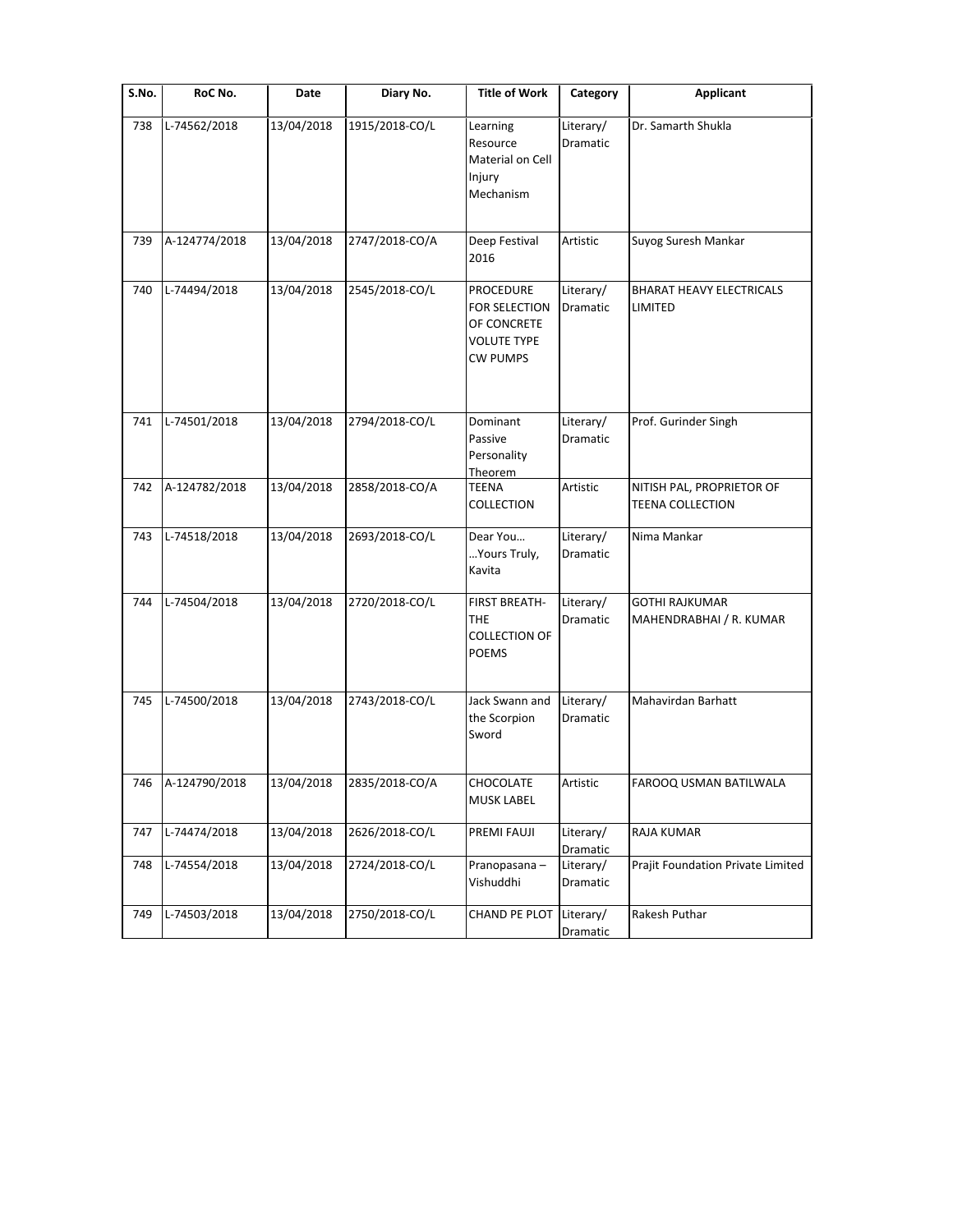| S.No. | RoC No.       | Date       | Diary No.       | <b>Title of Work</b>                                                                                                                                                                                                                                    | Category              | <b>Applicant</b>                                  |
|-------|---------------|------------|-----------------|---------------------------------------------------------------------------------------------------------------------------------------------------------------------------------------------------------------------------------------------------------|-----------------------|---------------------------------------------------|
| 750   | L-74493/2018  | 13/04/2018 | 2554/2018-CO/L  | DRAWING OF<br><b>CLAMPING</b><br><b>FIXTURE FOR</b><br>MACHINING OF<br>OUTER<br><b>DIAMETER</b><br>MDG455 BFP<br><b>INNER CASING</b><br>ON VTL (MARIO<br>CARNEGIE)                                                                                      | Literary/<br>Dramatic | <b>BHARAT HEAVY ELECTRICALS</b><br><b>LIMITED</b> |
| 751   | L-74492/2018  | 13/04/2018 | 2570/2018-CO/L  | <b>PROCEDURE</b><br><b>FOR DIAMETER</b><br>AND SPEED<br><b>SELECTION</b><br>WITH OPTIMUM<br><b>EFFICIENCY &amp;</b><br>PERFORMANCE<br><b>CURVES</b><br><b>GENERATION</b><br><b>FOR VARIABLE</b><br><b>FREQUENCY</b><br><b>DRIVES FOR</b><br><b>CEPs</b> | Literary/<br>Dramatic | BHARAT HEAVY ELECTRICALS<br>LIMITED               |
| 752   | A-124784/2018 | 13/04/2018 | 1940/2018-CO/A  | POLLIBOY                                                                                                                                                                                                                                                | Artistic              | RAJNI B CHANCHAD                                  |
| 753   | L-74534/2018  | 13/04/2018 | 1958/2018-CO/L  | <b>TERE NISHAAN</b>                                                                                                                                                                                                                                     | Literary/<br>Dramatic | AJAY PRATAP SHARMA                                |
| 754   | A-124798/2018 | 13/04/2018 | 2054/2018-CO/A  | <b>SP SANJIV</b>                                                                                                                                                                                                                                        | Artistic              | PRADEEP MITTAL                                    |
| 755   | SW-10440/2018 | 13/04/2018 | 2275/2018-CO/SW | Automation<br>Software for<br>Controller of<br>Examination and<br><b>Relative Grade</b><br>Conversion                                                                                                                                                   | Computer<br>Software  | Dr.L.Malathi                                      |
| 756   | L-74529/2018  | 13/04/2018 | 2701/2018-CO/L  | Comprehensive<br>Organic<br>Chemistry                                                                                                                                                                                                                   | Literary/<br>Dramatic | Amitava Mazumder                                  |
| 757   | L-74551/2018  | 13/04/2018 | 2727/2018-CO/L  | Mukti Upasana -<br>Being in the<br>Flow                                                                                                                                                                                                                 | Literary/<br>Dramatic | Prajit Foundation Private Limited                 |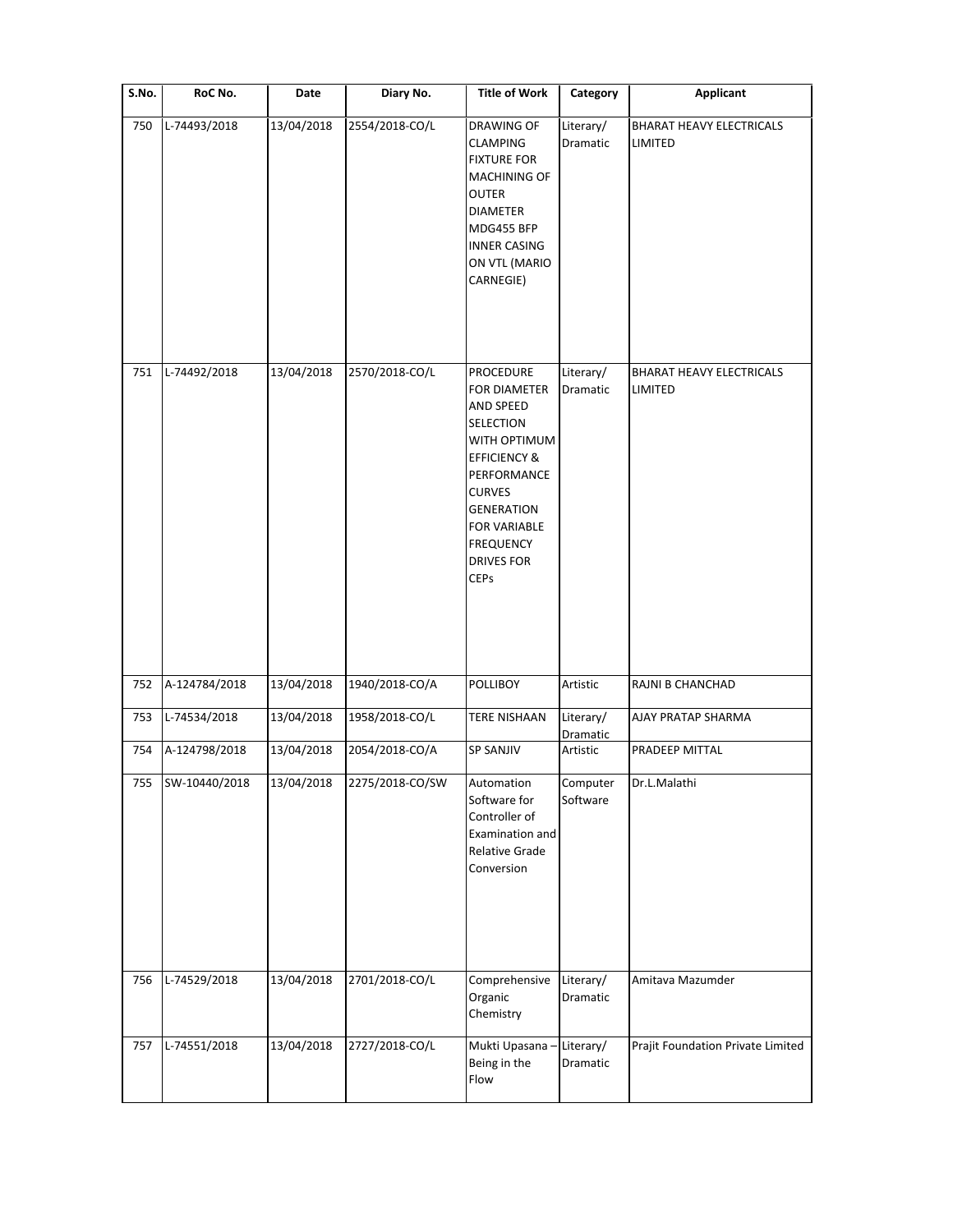| S.No. | RoC No.       | Date       | Diary No.       | <b>Title of Work</b>                                                                                                             | Category                     | <b>Applicant</b>                              |
|-------|---------------|------------|-----------------|----------------------------------------------------------------------------------------------------------------------------------|------------------------------|-----------------------------------------------|
| 758   | A-124781/2018 | 13/04/2018 | 2748/2018-CO/A  | SWILEC                                                                                                                           | Artistic                     | <b>CHASVINDER SINGH</b>                       |
| 759   | L-74556/2018  | 13/04/2018 | 2719/2018-CO/L  | Pranopasana-<br>Anahata                                                                                                          | Literary/<br><b>Dramatic</b> | Prajit Foundation Private Limited             |
| 760   | L-74487/2018  | 13/04/2018 | 2843/2018-CO/L  | Mandodari's<br>Ravanayana                                                                                                        | Literary/<br>Dramatic        | Sundari Haran                                 |
| 761   | L-74508/2018  | 13/04/2018 | 2874/2018-CO/L  | The Big Banyan<br>Tree                                                                                                           | Literary/<br>Dramatic        | Vibha Pandey                                  |
| 762   | SW-10438/2018 | 13/04/2018 | 2893/2018-CO/SW | SOFTWARE<br><b>TOOL FOR</b><br><b>COMPUTING</b><br><b>STRESSES ON</b><br><b>IMPELLERS OF</b><br>CENTRIFUGAL<br><b>COMPRESSOR</b> | Computer<br>Software         | <b>BHARAT HEAVY ELECTRICALS</b><br>LIMITED    |
| 763   | A-124734/2018 | 13/04/2018 | 2809/2018-CO/A  | Music Blossoms<br>Life                                                                                                           | Artistic                     | Lovely Professional University                |
| 764   | CF-4064/2018  | 13/04/2018 | 2828/2018-CO/CF | <b>FIVE LITTLE</b><br>PIGGY ON THE<br>RAILWAY TRACK<br>PICKING UP<br><b>STONES</b>                                               | Cinematogr<br>aph Film       | <b>CRAZY CUB ANIMATION STUDIO</b><br>PVT. LTD |
| 765   | L-74545/2018  | 13/04/2018 | 2839/2018-CO/L  | Anthropological<br>Thought                                                                                                       | Literary/<br>Dramatic        | Venkata Mohan                                 |
| 766   | L-74549/2018  | 13/04/2018 | 2722/2018-CO/L  | Pranopasana-<br>Mooladhara                                                                                                       | Literary/<br>Dramatic        | Prajit Foundation Private Limited             |
| 767   | L-74481/2018  | 13/04/2018 | 2572/2018-CO/L  | "guru-shishya"<br>ek<br>sameekshanaat<br>mak<br>sinhaavalokan                                                                    | Literary/<br>Dramatic        | Harshvardhan Patil                            |
| 768   | L-74479/2018  | 13/04/2018 | 2609/2018-CO/L  | Grammar $-$ In $-$<br>Graphics for<br>Language Labs<br>and Classrooms                                                            | Literary/<br>Dramatic        | Sachala Bala Mishra                           |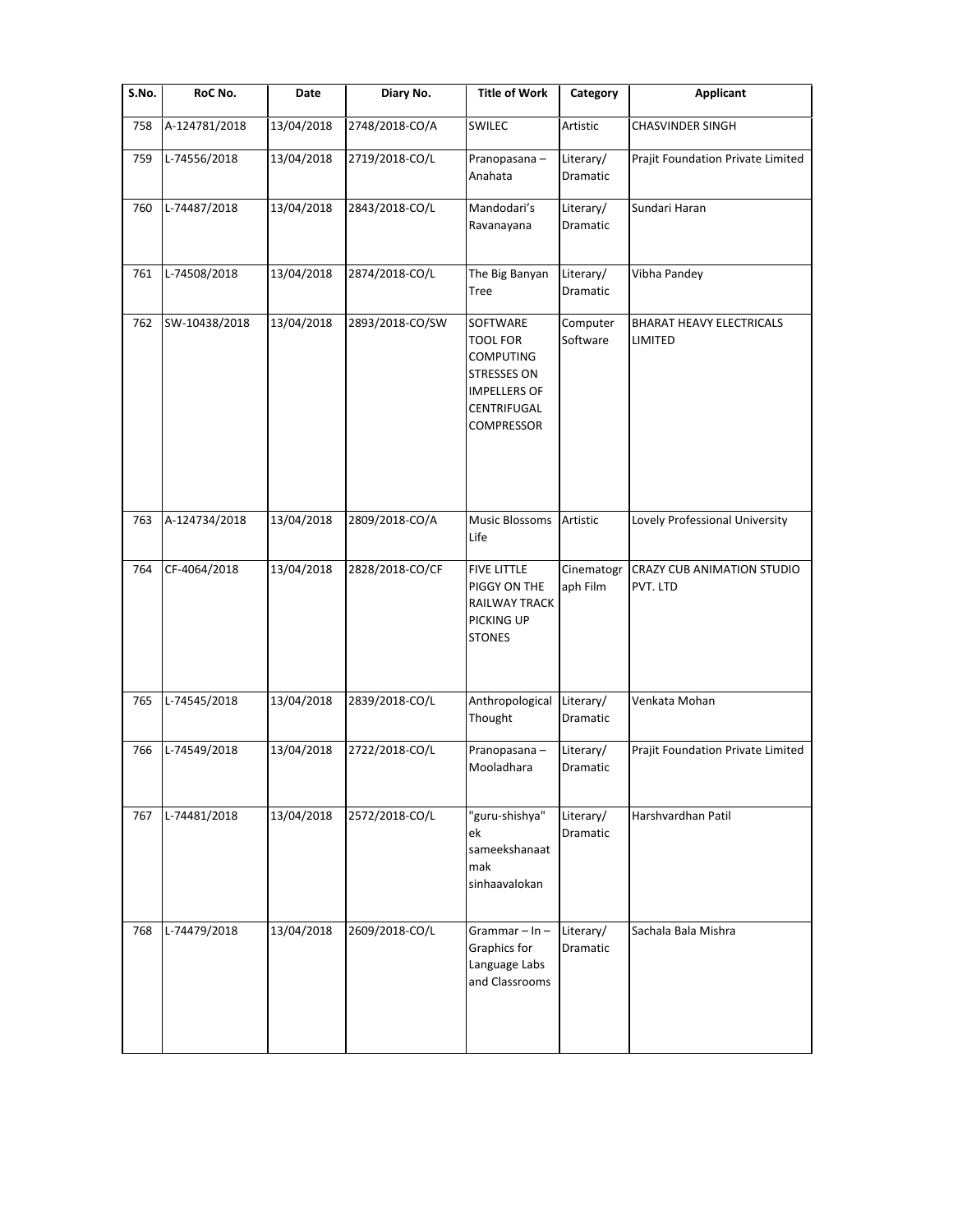| S.No. | RoC No.       | Date       | Diary No.       | <b>Title of Work</b>                                                                                       | Category              | <b>Applicant</b>                                  |
|-------|---------------|------------|-----------------|------------------------------------------------------------------------------------------------------------|-----------------------|---------------------------------------------------|
| 769   | L-74496/2018  | 13/04/2018 | 2628/2018-CO/L  | Transient<br>Reflections<br>Impressions<br>Permanent                                                       | Literary/<br>Dramatic | Rajat Lal                                         |
| 770   | SW-10448/2018 | 13/04/2018 | 2655/2018-CO/SW | Zoctr Mobile<br>Application for<br>iOS / Zoctr<br>Mobile<br>Application for<br>Android                     | Computer<br>Software  | Nidhi Saxena                                      |
| 771   | L-74470/2018  | 13/04/2018 | 2672/2018-CO/L  | Mujhe Afsos<br>Nahi                                                                                        | Literary/<br>Dramatic | <b>HARISH SHARMA</b>                              |
| 772   | A-124793/2018 | 13/04/2018 | 1942/2018-CO/A  | <b>DEPRO</b>                                                                                               | Artistic              | ASHOK KUMAR KARSANBHAI<br>SHIYANI                 |
| 773   | A-124799/2018 | 13/04/2018 | 2057/2018-CO/A  | <b>SP SANJEEV</b>                                                                                          | Artistic              | PRADEEP MITTAL                                    |
| 774   | L-74541/2018  | 13/04/2018 | 9818/2015-CO/L  | J. K. DIAMONDS<br><b>INSTITUTE OF</b><br>GEMS &<br><b>JEWELRY</b>                                          | Literary/<br>Dramatic | M/S. J.K. DIAMONDS INSTITUTE<br>OF GEMS & JEWLERY |
| 775   | A-124724/2018 | 13/04/2018 | 1414/2016-CO/A  | LOGO                                                                                                       | Artistic              | INSECTICIDES INDIA LIMITED                        |
| 776   | L-74463/2018  | 13/04/2018 | 3018/2018-CO/L  | AUTOMATED<br>THERMAL AND<br>MECHANICAL<br>DESIGN,<br>MODELING &<br><b>DRAFTING OF</b><br><b>FLASH TANK</b> | Literary/<br>Dramatic | <b>BHARAT HEAVY ELECTRICALS</b><br>LIMITED        |
| 777   | A-124780/2018 | 13/04/2018 | 3042/2018-CO/A  | POPO LABEL                                                                                                 | Artistic              | BAREJIA PARAS KANJIBHAI                           |
| 778   | A-124776/2018 | 13/04/2018 | 3054/2018-CO/A  | <b>BHU AGRO</b><br>LABEL                                                                                   | Artistic              | SHYAMKAMAL D PANDEY,<br><b>GAYATRI S PANDEY</b>   |
| 779   | L-74530/2018  | 13/04/2018 | 2973/2018-CO/L  | Location-based<br>content provider Dramatic<br>using Mlearning<br>system                                   | Literary/             | V.Sathiya                                         |
| 780   | A-124773/2018 | 13/04/2018 | 3057/2018-CO/A  | THE SPENTA<br>LABEL                                                                                        | Artistic              | NILENDU PATEL, DARSHANBHAI<br><b>PATEL</b>        |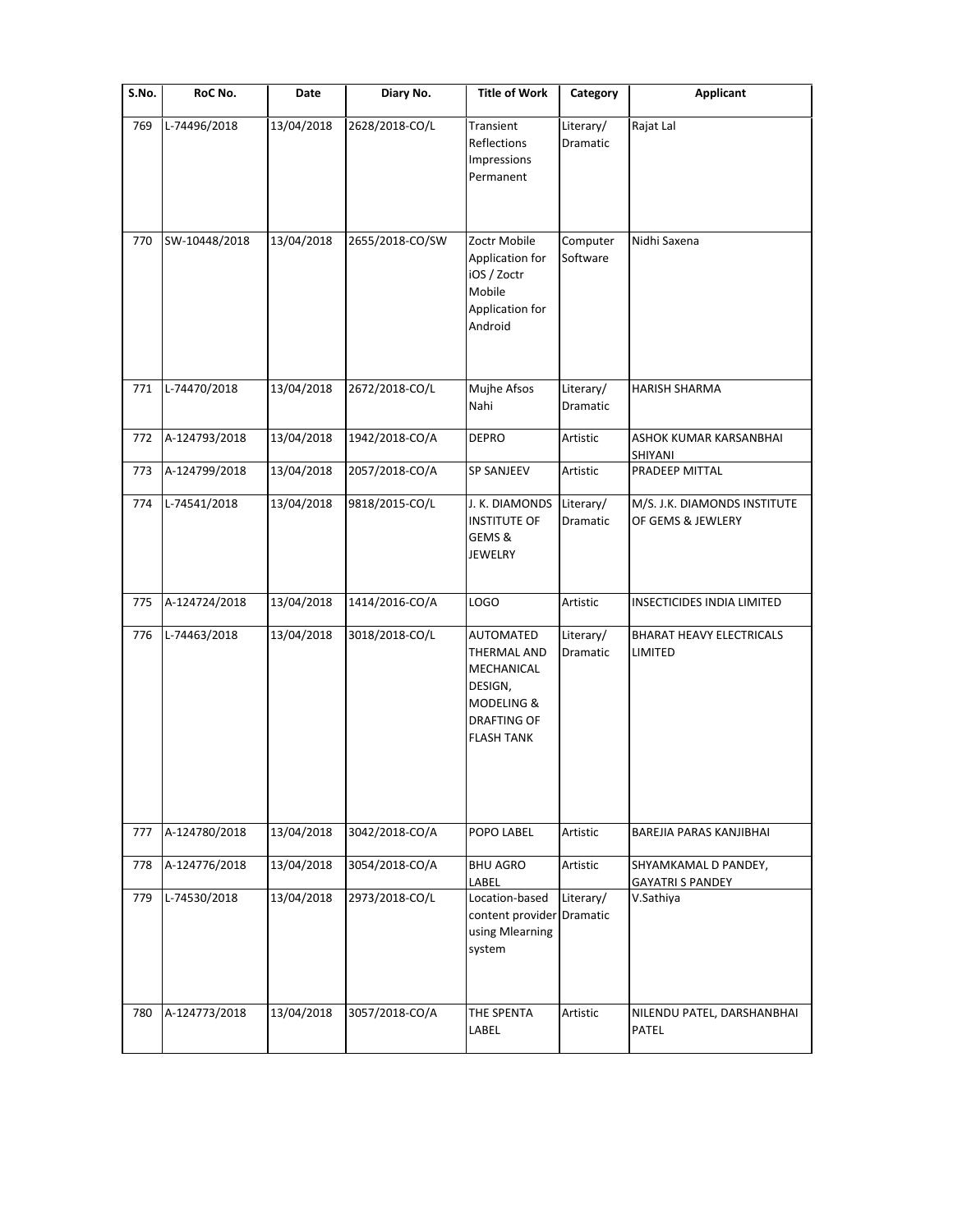| S.No. | RoC No.       | Date       | Diary No.       | <b>Title of Work</b>                                                                                                                                                          | Category              | <b>Applicant</b>                    |
|-------|---------------|------------|-----------------|-------------------------------------------------------------------------------------------------------------------------------------------------------------------------------|-----------------------|-------------------------------------|
| 781   | L-74456/2018  | 13/04/2018 | 3025/2018-CO/L  | <b>DESIGN &amp;</b><br>DEVELOPMENT<br>OF SEAL STEAM<br>& SPINDLE<br><b>LEAKOFF PIPING</b><br>3 DIMENSIONAL<br>LAYOUT FOR<br>700 MW<br>SUPERCRITICAL<br>THERMAL<br>POWER PLANT | Literary/<br>Dramatic | BHARAT HEAVY ELECTRICALS<br>LIMITED |
| 782   | SW-10430/2018 | 13/04/2018 | 355/2016-CO/SW  | ONLINE<br><b>DOMICILE</b><br><b>CERTIFICATE</b><br><b>AND PUBLIC</b><br><b>ISSUES</b>                                                                                         | Computer<br>Software  | PARUL AROGYA SEVA MANDAL            |
| 783   | L-74454/2018  | 13/04/2018 | 3041/2018-CO/L  | CONSTRUCTION<br>MATERIALS                                                                                                                                                     | Literary/<br>Dramatic | DR. PRAJAKTA U. WAGHE               |
| 784   | L-74514/2018  | 13/04/2018 | 11600/2016-CO/L | Penkraft Elegant Literary/<br>Writing-The<br>beauty and<br>nobility, the<br>august mission<br>and destiny, of<br>human writing.                                               | Dramatic              | Pallavi Desai                       |
| 785   | L-74505/2018  | 13/04/2018 | 2832/2017-CO/L  | Space Time<br>Motion<br>Approach To<br>Health (Some<br>Examples of<br>Prescriptions)                                                                                          | Literary/<br>Dramatic | Sambhaji Narayan Bhavsar            |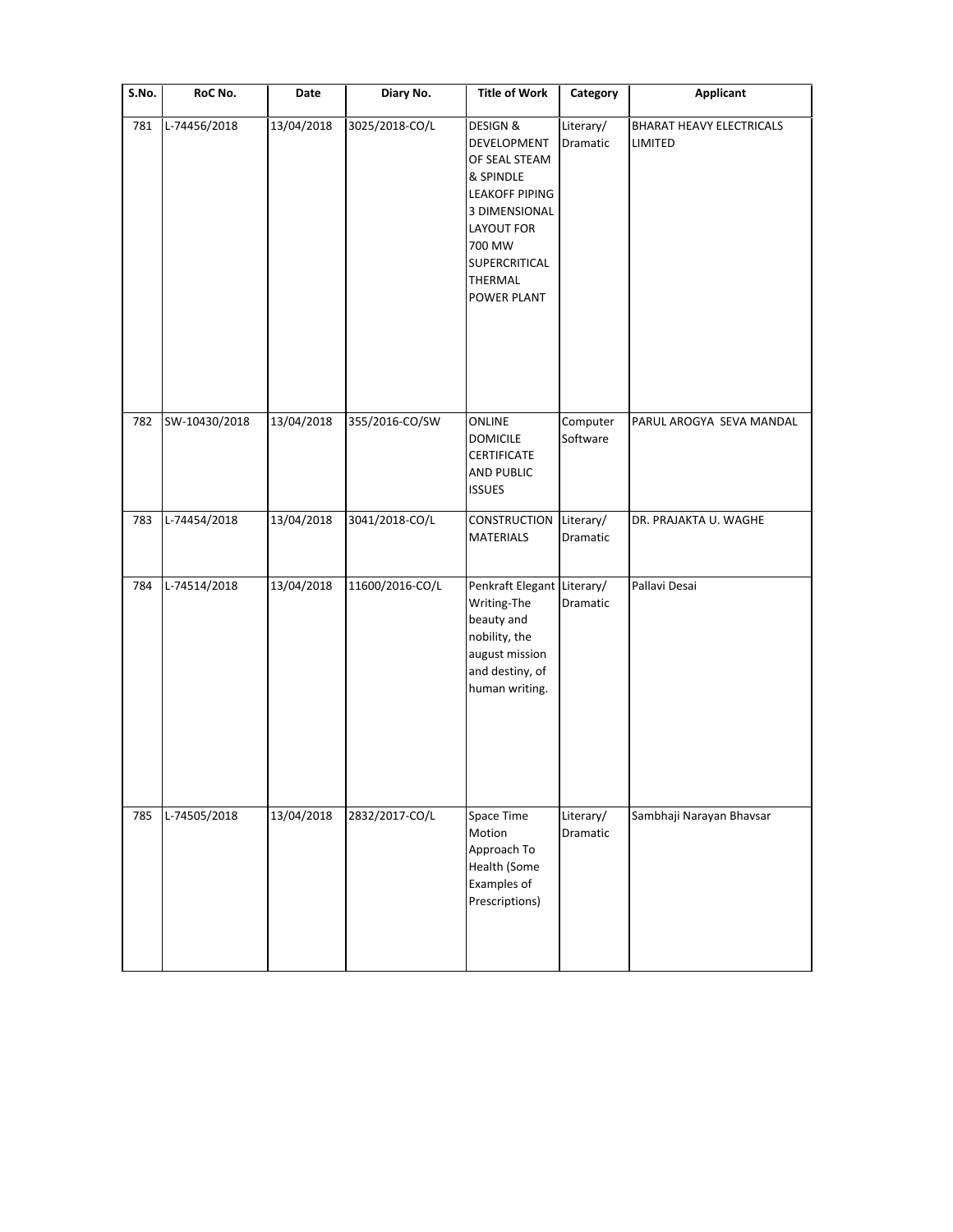| S.No. | RoC No.       | Date       | Diary No.        | <b>Title of Work</b>                                                                                                                                                                   | Category              | <b>Applicant</b>                                                                        |
|-------|---------------|------------|------------------|----------------------------------------------------------------------------------------------------------------------------------------------------------------------------------------|-----------------------|-----------------------------------------------------------------------------------------|
| 786   | L-74455/2018  | 13/04/2018 | 3027/2018-CO/L   | <b>DESIGN &amp;</b><br>DEVELOPMENT<br>OF LUBE OIL<br>PIPING LAYOUT<br>PIPING 3-<br>DIMENSIONAL<br><b>LAYOUT FOR</b><br>700 MW<br><b>SUPERCRITICAL</b><br>THERMAL<br><b>POWER PLANT</b> | Literary/<br>Dramatic | <b>BHARAT HEAVY ELECTRICALS</b><br>LIMITED                                              |
| 787   | L-74523/2018  | 13/04/2018 | 2984/2018-CO/L   | PRACTICE AND<br>PROCEDURE OF<br><b>LITIGATION AT</b><br>THE BOMBAY<br><b>HIGH COURT</b>                                                                                                | Literary/<br>Dramatic | VISHAL V KALE                                                                           |
| 788   | A-124763/2018 | 13/04/2018 | 2847/2016-CO/A   | F-COTT                                                                                                                                                                                 | Artistic              | Tamboli Garments                                                                        |
| 789   | L-74517/2018  | 13/04/2018 | 11598/2016-CO/L  | Penkraft Elegant Literary/<br>Writing-The first Dramatic<br>rule of courtesy<br>is to have a good<br>handwriting                                                                       |                       | Pallavi Desai                                                                           |
| 790   | A-124786/2018 | 13/04/2018 | 3129/2018-CO/A   | <b>ALIENT LABEL</b>                                                                                                                                                                    | Artistic              | PANKAJ M. SVARIYA, HASMUKH<br>N. MORDIYA, SAILESH B.<br>PADSUMBIYA AND HASMUKH<br>PATEL |
| 791   | A-124785/2018 | 13/04/2018 | 3122/2018-CO/A   | AMCARE LABEL                                                                                                                                                                           | Artistic              | ANKITKUMAR MAHENDRABHAI<br>PATEL                                                        |
| 792   | L-74526/2018  | 13/04/2018 | 3010/2018-CO/L   | Creatiyoga                                                                                                                                                                             | Literary/<br>Dramatic | Sri Joydip Chakladar                                                                    |
| 793   | SW-10442/2018 | 13/04/2018 | 10216/2015-CO/SW | YASASII                                                                                                                                                                                | Computer<br>Software  | Kameda Infologics Pvt. Ltd                                                              |
| 794   | A-124727/2018 | 13/04/2018 | 1408/2016-CO/A   | SARGENT                                                                                                                                                                                | Artistic              | INSECTICIDES INDIA LIMITED                                                              |
| 795   | A-124719/2018 | 13/04/2018 | 14945/2016-CO/A  | <b>SPYRAN APP</b>                                                                                                                                                                      | Artistic              | M/S SHREE RANCHHODRAY<br><b>MASALA MILL</b>                                             |
| 796   | A-124762/2018 | 13/04/2018 | 2709/2016-CO/A   | Qamils                                                                                                                                                                                 | Artistic              | Tamboli Garments                                                                        |
| 797   | A-124777/2018 | 13/04/2018 | 3056/2018-CO/A   | SWATIBEEJ<br>LABEL                                                                                                                                                                     | Artistic              | RENULAL D KHATRI,<br>RAJESHKUMAR R KHATRI,<br>PRAKASH KUMAR R KHATRI                    |
| 798   | M-507/2018    | 13/04/2018 | 3078/2018-CO/M   | OUT OF THE<br><b>BLUE</b>                                                                                                                                                              | Music                 | GIRISH NAGENDRA PRABHU                                                                  |
| 799   | A-124725/2018 | 13/04/2018 | 1412/2016-CO/A   | FLITE 71                                                                                                                                                                               | Artistic              | INSECTICIDES INDIA LIMITED                                                              |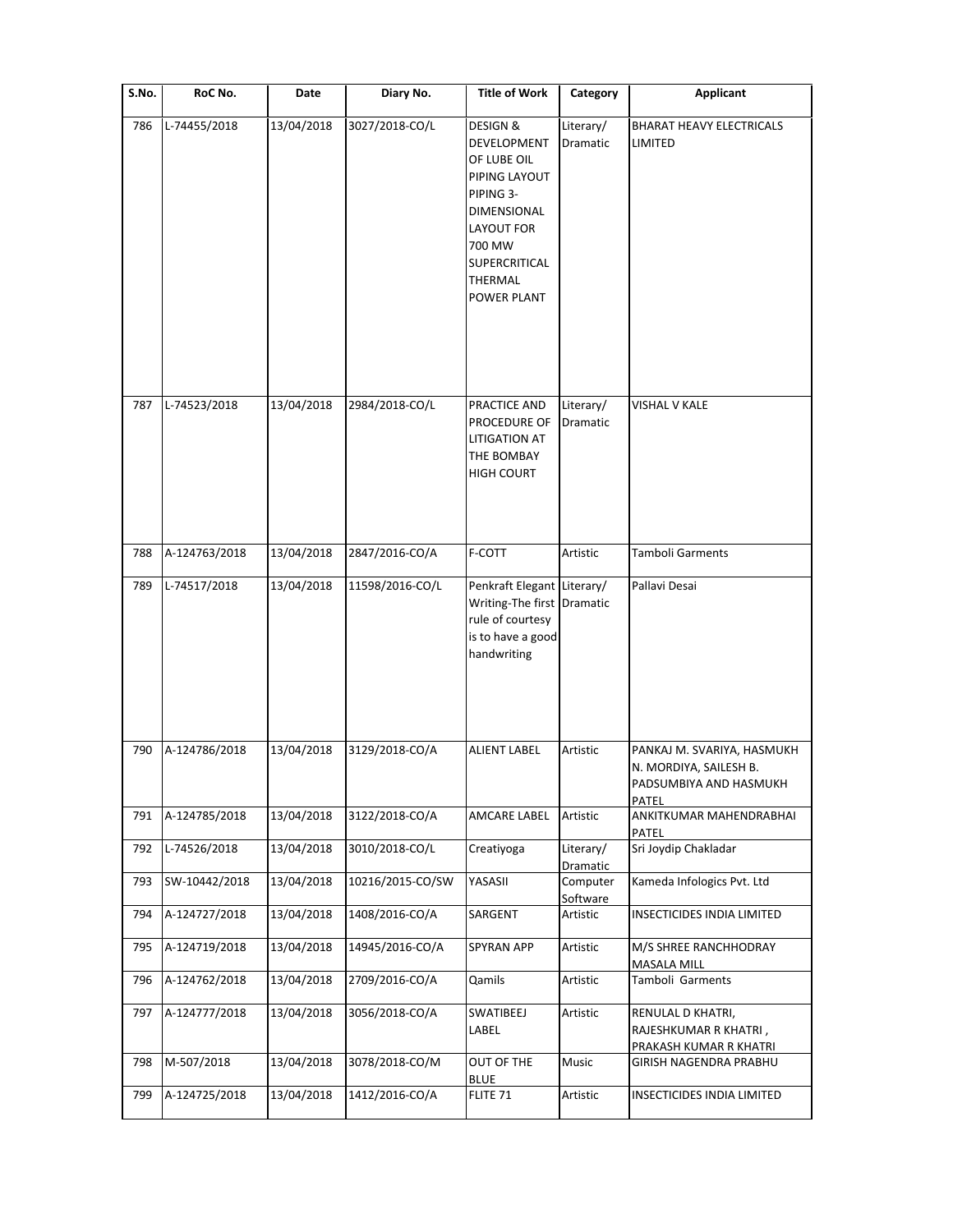| S.No. | RoC No.       | Date       | Diary No.       | <b>Title of Work</b>                                                                                               | Category                     | <b>Applicant</b>                                                                                     |
|-------|---------------|------------|-----------------|--------------------------------------------------------------------------------------------------------------------|------------------------------|------------------------------------------------------------------------------------------------------|
| 800   | A-124761/2018 | 13/04/2018 | 2876/2016-CO/A  | Bidal                                                                                                              | Artistic                     | <b>Tamboli Garments</b>                                                                              |
| 801   | A-124722/2018 | 13/04/2018 | 14946/2016-CO/A | FCI                                                                                                                | Artistic                     | M/S FOOD CARE INGREDIENTS                                                                            |
| 802   | L-74515/2018  | 13/04/2018 | 11599/2016-CO/L | Penkraft Elegant Literary/<br>Writing-A bad<br>handwriting is a<br>sign of an<br>imperfect<br>education            | Dramatic                     | Pallavi Desai                                                                                        |
| 803   | SW-10447/2018 | 13/04/2018 | 6985/2017-CO/L  | <b>DIGITIZED</b><br><b>INFORMATION</b><br>MANAGEMENT<br><b>ECOSYSTEM</b><br><b>DIME V 1.5</b>                      | Computer<br>Software         | TATA CONSULTANCY SERVICES<br>LIMITED                                                                 |
| 804   | L-74513/2018  | 13/04/2018 | 2999/2018-CO/L  | KARMIC CYCLE A<br>MYTH OR<br><b>SCIENCE</b>                                                                        | Literary/<br>Dramatic        | ASHOK KUMAR CHATTOPADHYAY                                                                            |
| 805   | L-74476/2018  | 13/04/2018 | 3024/2018-CO/L  | POLYMORPHISM Literary/                                                                                             | Dramatic                     | Rashmi Jain                                                                                          |
| 806   | A-124775/2018 | 13/04/2018 | 3047/2018-CO/A  | MURANO WITH<br>M LOGO                                                                                              | Artistic                     | PRAKASHBHAI D AGHARA,<br>HIMANSHUBHAI R ZALARIYA,<br>RAMJIBHAI D ZALARIYA, RAJNISH<br><b>KLORIYA</b> |
| 807   | L-74537/2018  | 13/04/2018 | 3092/2018-CO/L  | " Tu meri manzil                                                                                                   | Literary/<br>Dramatic        | Anant Singh                                                                                          |
| 808   | SW-10435/2018 | 13/04/2018 | 4760/2015-CO/SW | <b>DESIGN</b><br><b>AUTOMATION</b><br>OF ESP OUTER<br><b>ROOF PANEL</b><br><b>USING VISUAL</b><br><b>BASIC.NET</b> | Computer<br>Software         | <b>BHARAT HEAVY ELECTRICALS</b><br>LIMITED                                                           |
| 809   | L-74525/2018  | 13/04/2018 | 3073/2018-CO/L  | Unlocking The<br>Secrets of<br>Education                                                                           | Literary/<br><b>Dramatic</b> | Mr. Mahmood Ali                                                                                      |
| 810   | SW-10431/2018 | 13/04/2018 | 357/2016-CO/SW  | SHALLOWSENTI<br>AN IMPROVED<br>APPROACH TO<br><b>ADAPT A</b><br>SHALLOW<br>PARSING BASED<br>SENTIMENT<br>LEXICON   | Computer<br>Software         | PARUL AROGYA SEVA MANDAL                                                                             |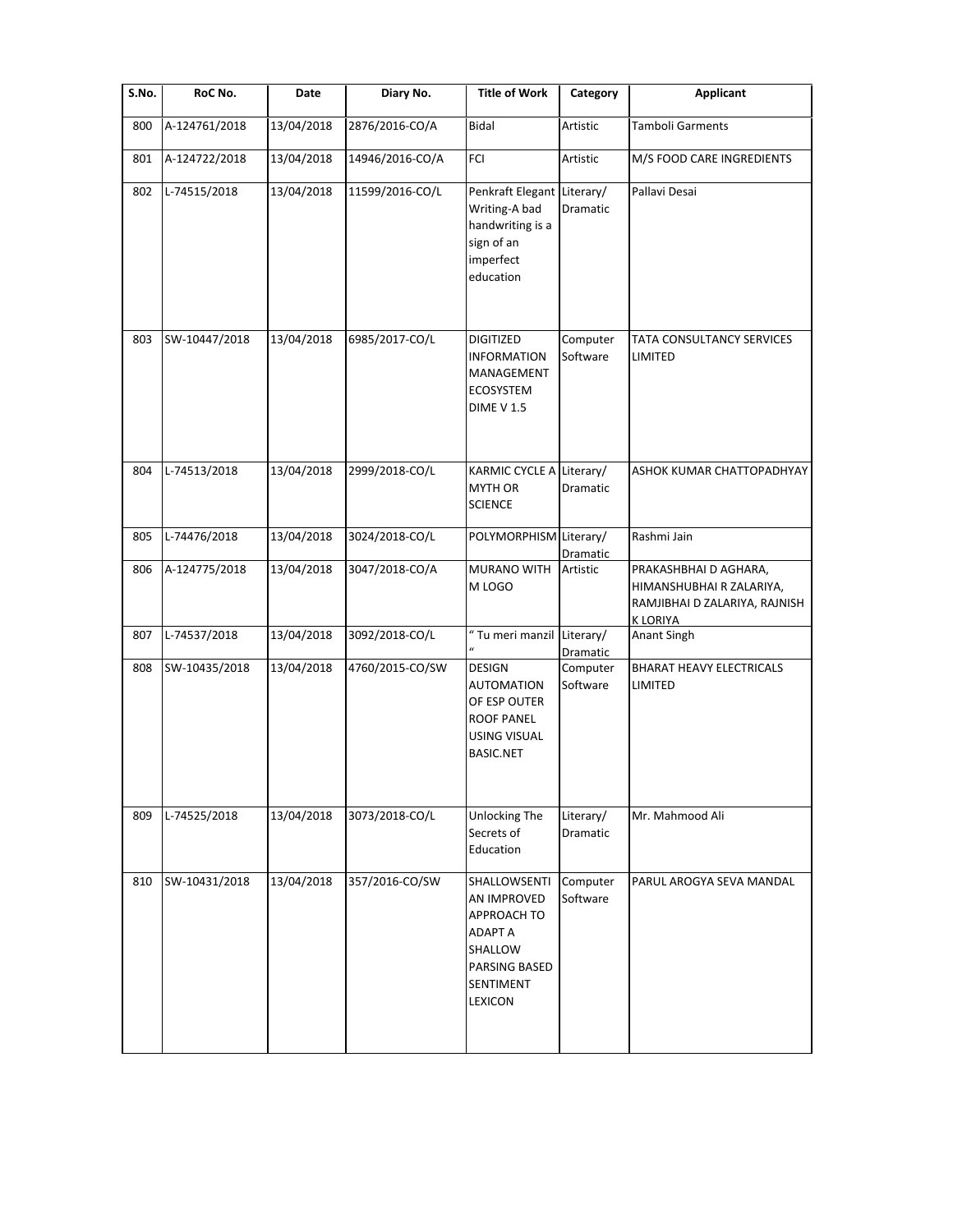| S.No. | RoC No.       | Date       | Diary No.       | <b>Title of Work</b>                                                                                                                           | Category               | <b>Applicant</b>                                      |
|-------|---------------|------------|-----------------|------------------------------------------------------------------------------------------------------------------------------------------------|------------------------|-------------------------------------------------------|
| 811   | L-74457/2018  | 13/04/2018 | 3019/2018-CO/L  | Indian Language<br>Identification<br>using MFCC<br>based CLBP<br>Texture<br>Descriptors and<br><b>Neural Network</b><br>Classifier             | Literary/<br>Dramatic  | Jayesh L. Thakur                                      |
| 812   | A-124795/2018 | 13/04/2018 | 3040/2018-CO/A  | <b>DOSA HOUSE</b>                                                                                                                              | Artistic               | MAHENDRA VALJIBHAI GADARA                             |
| 813   | CF-4069/2018  | 13/04/2018 | 13051/2015-CO/L | Science - Ver:<br>$1.0 - Class 9$                                                                                                              | Cinematogr<br>aph Film | IDaa Learning Pvt.Ltd.,                               |
| 814   | L-74507/2018  | 13/04/2018 | 9194/2017-CO/L  | PHONICS BY<br>PRATYASHA<br><b>GUARDIAN</b><br>ANGEL                                                                                            | Literary/<br>Dramatic  | PRATYASHA FOUNDATION REGD.                            |
| 815   | A-124723/2018 | 13/04/2018 | 1415/2016-CO/A  | <b>INSECTICIDES</b><br><b>INDIA LIMITED</b>                                                                                                    | Artistic               | INSECTICIDES INDIA LIMITED                            |
| 816   | SW-10432/2018 | 13/04/2018 | 349/2016-CO/SW  | AN IMPROVED<br><b>METHOD FOR</b><br><b>VIDEO</b><br>STABILIZATION<br><b>USING FAST</b><br><b>FEATURE</b><br><b>EXTRACTION</b><br><b>METHOD</b> | Computer<br>Software   | PARUL AROGYA SEVA MANDAL                              |
| 817   | A-124768/2018 | 13/04/2018 | 10252/2017-CO/A | SANGAM GHEE                                                                                                                                    | Artistic               | <b>SANGAM MILK PRODUCER</b><br><b>COMPANY LIMITED</b> |
| 818   | L-74543/2018  | 13/04/2018 | 11184/2015-CO/L | maa main bhi<br>sanjay dutt jaisa<br>banuga                                                                                                    | Literary/<br>Dramatic  | sanjeev kumar sharma                                  |
| 819   | CF-4061/2018  | 13/04/2018 | 1027/2016-CO/CF | <b>FIXED DEPOSIT</b><br>TV<br>COMMERCIAL                                                                                                       | Cinematogr<br>aph Film | <b>STOCK HOLDING CORPORATION</b><br>OF INDIA LTD.     |
| 820   | CF-4055/2018  | 13/04/2018 | 1018/2016-CO/CF | <b>EDUCATION</b><br><b>LOAN TV</b><br>COMMERCIAL                                                                                               | Cinematogr<br>aph Film | <b>STOCK HOLDING CORPORATION</b><br>OF INDIA LTD.     |
| 821   | CF-4063/2018  | 13/04/2018 | 1030/2016-CO/CF | PURE GOLD TV<br>COMMERCIAL                                                                                                                     | Cinematogr<br>aph Film | <b>STOCK HOLDING CORPORATION</b><br>OF INDIA LTD.     |
| 822   | A-124718/2018 | 13/04/2018 | 6793/2016-CO/A  | Mangal                                                                                                                                         | Artistic               | SHREE SECO PRIVATE LIMITED                            |
| 823   | A-124728/2018 | 13/04/2018 | 6152/2016-CO/A  | ANXIN                                                                                                                                          | Artistic               | INANI MEDIA PVT. LTD.                                 |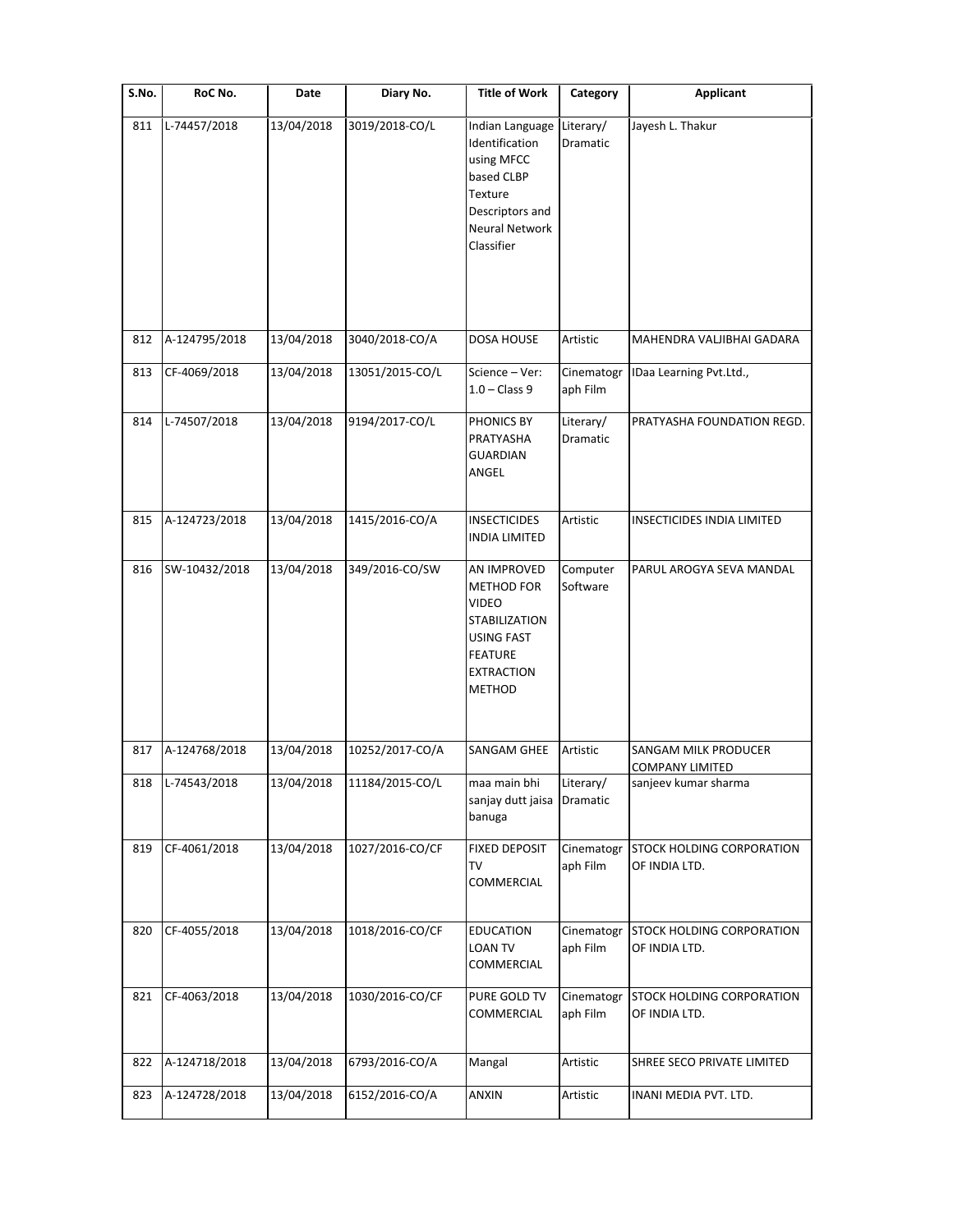| S.No. | RoC No.       | Date       | Diary No.       | <b>Title of Work</b>                                                                            | Category               | <b>Applicant</b>                                                                       |
|-------|---------------|------------|-----------------|-------------------------------------------------------------------------------------------------|------------------------|----------------------------------------------------------------------------------------|
| 824   | A-124742/2018 | 13/04/2018 | 6165/2016-CO/A  | <b>CHRISTOPHER</b>                                                                              | Artistic               | INANI MEDIA PVT. LTD.                                                                  |
| 825   | A-124751/2018 | 13/04/2018 | 6175/2016-CO/A  | JOE                                                                                             | Artistic               | INANI MEDIA PVT. LTD.                                                                  |
| 826   | A-124758/2018 | 13/04/2018 | 6455/2016-CO/A  | <b>Beard Baba</b>                                                                               | Artistic               | Shreenath Lifestyle Pvt Ltd                                                            |
| 827   | A-124741/2018 | 13/04/2018 | 6936/2016-CO/A  | LAADLI                                                                                          | Artistic               | M/S BHARAT AGRO OIL PVT. LTD.                                                          |
| 828   | A-124739/2018 | 13/04/2018 | 6162/2016-CO/A  | WAXI                                                                                            | Artistic               | INANI MEDIA PVT. LTD.                                                                  |
| 829   | A-124749/2018 | 13/04/2018 | 6173/2016-CO/A  | <b>EVA</b>                                                                                      | Artistic               | INANI MEDIA PVT. LTD.                                                                  |
| 830   | A-124759/2018 | 13/04/2018 | 6462/2016-CO/A  | <b>Beard Baba</b>                                                                               | Artistic               | Shreenath Lifestyle Pvt. Ltd                                                           |
| 831   | L-74542/2018  | 13/04/2018 | 3078/2017-CO/L  | <b>DEWDROPS 4</b><br>TERM 3                                                                     | Literary/<br>Dramatic  | ZIAUL ISLAM KHAN SHERWANI<br>ALIAS Z.I. SHERWANI                                       |
| 832   | SW-10433/2018 | 13/04/2018 | 9539/2016-CO/SW | MINDLOOSE                                                                                       | Computer<br>Software   | Sygina Data Systems Private<br>Limited                                                 |
| 833   | A-124744/2018 | 13/04/2018 | 6168/2016-CO/A  | DEEP                                                                                            | Artistic               | INANI MEDIA PVT. LTD.                                                                  |
| 834   | A-124753/2018 | 13/04/2018 | 6177/2016-CO/A  | <b>SKATHY</b>                                                                                   | Artistic               | INANI MEDIA PVT. LTD.                                                                  |
| 835   | A-124757/2018 | 13/04/2018 | 6453/2016-CO/A  | Beard Baba                                                                                      | Artistic               | Shreenath Lifestyle Pvt Ltd                                                            |
| 836   | A-124764/2018 | 13/04/2018 | 6466/2016-CO/A  | Beard Baba                                                                                      | Artistic               | Shreenath Lifestyle Pvt Ltd                                                            |
| 837   | CF-4057/2018  | 13/04/2018 | 1023/2016-CO/CF | <b>GOI TV</b><br>COMMERCIAL                                                                     | Cinematogr<br>aph Film | STOCK HOLDING CORPORATION<br>OF INDIA LTD.                                             |
| 838   | A-124720/2018 | 13/04/2018 | 6794/2016-CO/A  | <b>TULSI</b>                                                                                    | Artistic               | SHREE SECO PRIVATE LIMITED                                                             |
| 839   | A-124726/2018 | 13/04/2018 | 4501/2016-CO/A  | <b>MOLE</b><br>CHARACTER                                                                        | Artistic               | Armaan J Sarna (Under his legal<br>guardianship of his mother, Ms.<br>Sarita K. Sarna) |
| 840   | CF-4056/2018  | 13/04/2018 | 1019/2016-CO/CF | <b>DEMAT</b><br><b>ACCOUNT TV</b><br>COMMERCIAL                                                 | Cinematogr<br>aph Film | STOCK HOLDING CORPORATION<br>OF INDIA LTD.                                             |
| 841   | A-124730/2018 | 13/04/2018 | 6154/2016-CO/A  | <b>FOXER</b>                                                                                    | Artistic               | INANI MEDIA PVT. LTD.                                                                  |
| 842   | A-124743/2018 | 13/04/2018 | 6166/2016-CO/A  | OMAN                                                                                            | Artistic               | INANI MEDIA PVT. LTD.                                                                  |
| 843   | A-124752/2018 | 13/04/2018 | 6176/2016-CO/A  | <b>RED KNIGHT</b>                                                                               | Artistic               | INANI MEDIA PVT. LTD.                                                                  |
| 844   | A-124760/2018 | 13/04/2018 | 6463/2016-CO/A  | Beard Baba                                                                                      | Artistic               | Shreenath Lifestyle Pvt Ltd                                                            |
| 845   | A-124766/2018 | 13/04/2018 | 6472/2016-CO/A  | Beard Baba                                                                                      | Artistic               | Shreenath Lifestyle Pvt Ltd                                                            |
| 846   | SW-10444/2018 | 13/04/2018 | 3836/2016-CO/SW | SOFTWARE<br><b>APPLICATION</b><br>FOR SIMPLIFIED<br><b>TREATMENT AT</b><br>HOSPITAL(SWAS<br>TH) | Computer<br>Software   | Rashtriya Ispat Nigam Limited                                                          |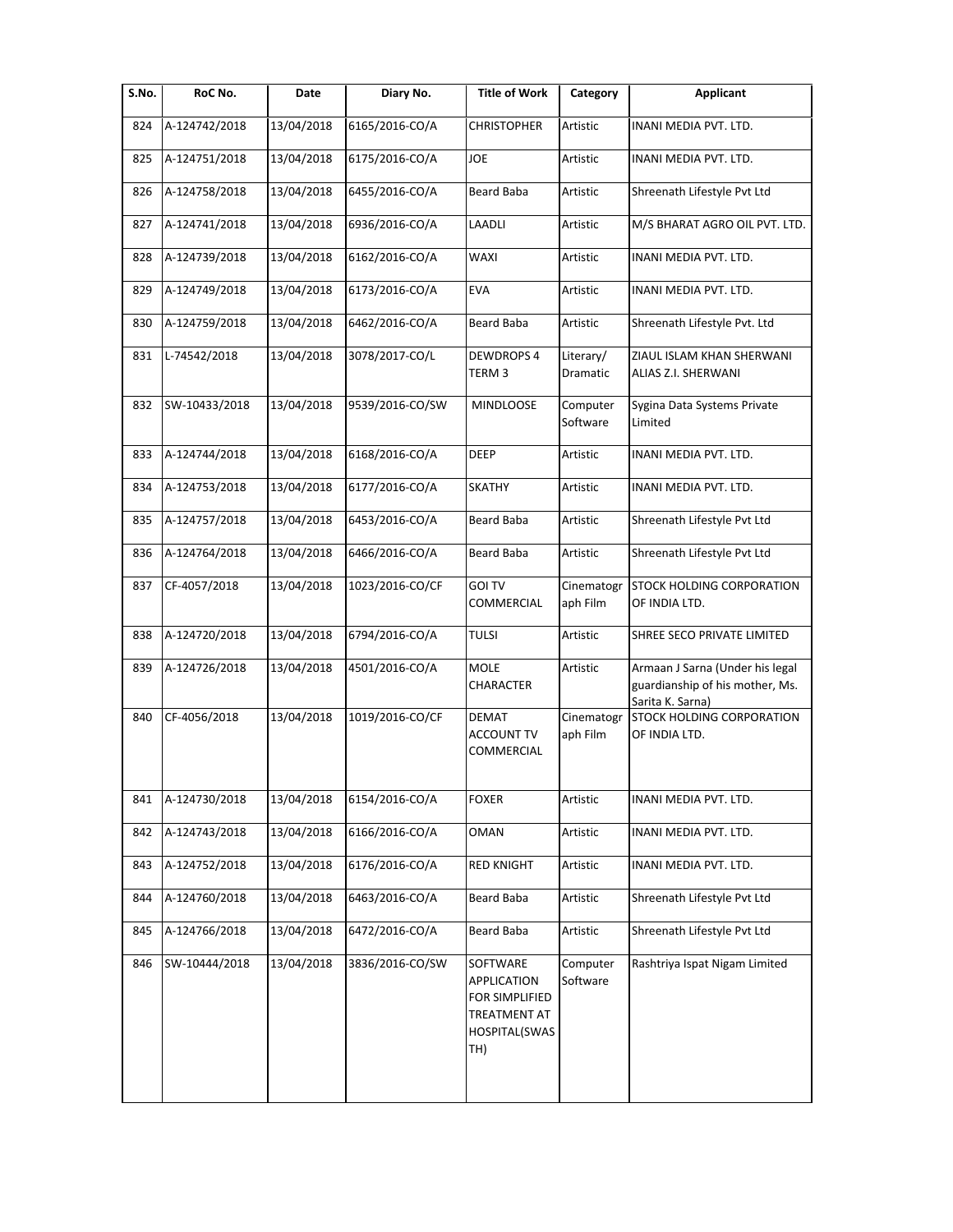| RoC No.       | Date       | Diary No.        | <b>Title of Work</b>                                                | Category               | <b>Applicant</b>                                                                                              |
|---------------|------------|------------------|---------------------------------------------------------------------|------------------------|---------------------------------------------------------------------------------------------------------------|
| CF-4059/2018  | 13/04/2018 | 1025/2016-CO/CF  | <b>NATIONAL</b><br><b>PENSION</b><br><b>SCHEME TV</b><br>COMMERCIAL | Cinematogr<br>aph Film | <b>STOCK HOLDING CORPORATION</b><br>OF INDIA LTD.                                                             |
| A-124736/2018 | 13/04/2018 | 6159/2016-CO/A   | <b>GUN GAGAN</b>                                                    | Artistic               | INANI MEDIA PVT. LTD.                                                                                         |
| A-124747/2018 | 13/04/2018 | 6170/2016-CO/A   | <b>ARJUN</b>                                                        | Artistic               | INANI MEDIA PVT. LTD.                                                                                         |
| A-124755/2018 | 13/04/2018 | 6179/2016-CO/A   | <b>JEENA</b>                                                        | Artistic               | INANI MEDIA PVT. LTD.                                                                                         |
| SW-10446/2018 | 13/04/2018 | 11907/2015-CO/SW | <b>Advanced VLF</b><br>Communication<br>Software                    | Computer<br>Software   | Director General Research &<br>Development, Defense Research<br>& Development Organization,<br>Ministry of De |
| CF-4054/2018  | 13/04/2018 | 1015/2016-CO/CF  | E STAMPING TV<br>COMMERCIAL                                         | Cinematogr<br>aph Film | STOCK HOLDING CORPORATION<br>OF INDIA LTD.                                                                    |
| CF-4062/2018  | 13/04/2018 | 1029/2016-CO/CF  | <b>TAX FREE</b><br><b>BONDS TV</b><br>COMMERCIAL                    | Cinematogr<br>aph Film | <b>STOCK HOLDING CORPORATION</b><br>OF INDIA LTD.                                                             |
| A-124767/2018 | 13/04/2018 | 10248/2017-CO/A  | <b>SANGAM SPRAY</b><br><b>DRIED SKIM</b><br><b>MILK POWDER</b>      | Artistic               | <b>SANGAM MILK PRODUCER</b><br><b>COMPANY LIMITED</b>                                                         |
| A-124738/2018 | 13/04/2018 | 6160/2016-CO/A   | PR                                                                  | Artistic               | INANI MEDIA PVT. LTD.                                                                                         |
| A-124748/2018 | 13/04/2018 | 6172/2016-CO/A   | <b>HAIDEE</b>                                                       | Artistic               | INANI MEDIA PVT. LTD.                                                                                         |
| A-124746/2018 | 13/04/2018 | 8773/2015-CO/A   | CAZARO                                                              | Artistic               | M/S. STEPS CARE INDIA                                                                                         |
| CF-4060/2018  | 13/04/2018 | 1026/2016-CO/CF  | <b>BUSINESS</b><br><b>ASSOCIATE TV</b><br>COMMERCIAL                | Cinematogr<br>aph Film | <b>STOCK HOLDING CORPORATION</b><br>OF INDIA LTD.                                                             |
| A-124721/2018 | 13/04/2018 | 6738/2016-CO/A   | PS with device                                                      | Artistic               | PRATHAM SOFTWARE PRIVATE<br>LIMITED                                                                           |
| CF-4058/2018  | 13/04/2018 | 1024/2016-CO/CF  | LOAN AGAINST<br><b>SHARE TV</b><br>COMMERCIAL                       | Cinematogr<br>aph Film | STOCK HOLDING CORPORATION<br>OF INDIA LTD.                                                                    |
| A-124731/2018 | 13/04/2018 | 6156/2016-CO/A   | <b>RUBY</b>                                                         | Artistic               | INANI MEDIA PVT. LTD.                                                                                         |
| A-124745/2018 | 13/04/2018 | 6169/2016-CO/A   | <b>DARK SOUL</b>                                                    | Artistic               | INANI MEDIA PVT. LTD.                                                                                         |
| A-124754/2018 | 13/04/2018 | 6178/2016-CO/A   | RAHUL                                                               | Artistic               | INANI MEDIA PVT. LTD.                                                                                         |
| A-124717/2018 | 13/04/2018 | 6800/2016-CO/A   | Mangal                                                              | Artistic               | SHREE SECO PRIVATE LIMITED                                                                                    |
| A-124740/2018 | 13/04/2018 | 6164/2016-CO/A   | ERBO                                                                | Artistic               | INANI MEDIA PVT. LTD.                                                                                         |
| A-124750/2018 | 13/04/2018 | 6174/2016-CO/A   | D MAN                                                               | Artistic               | INANI MEDIA PVT. LTD.                                                                                         |
|               |            |                  |                                                                     |                        |                                                                                                               |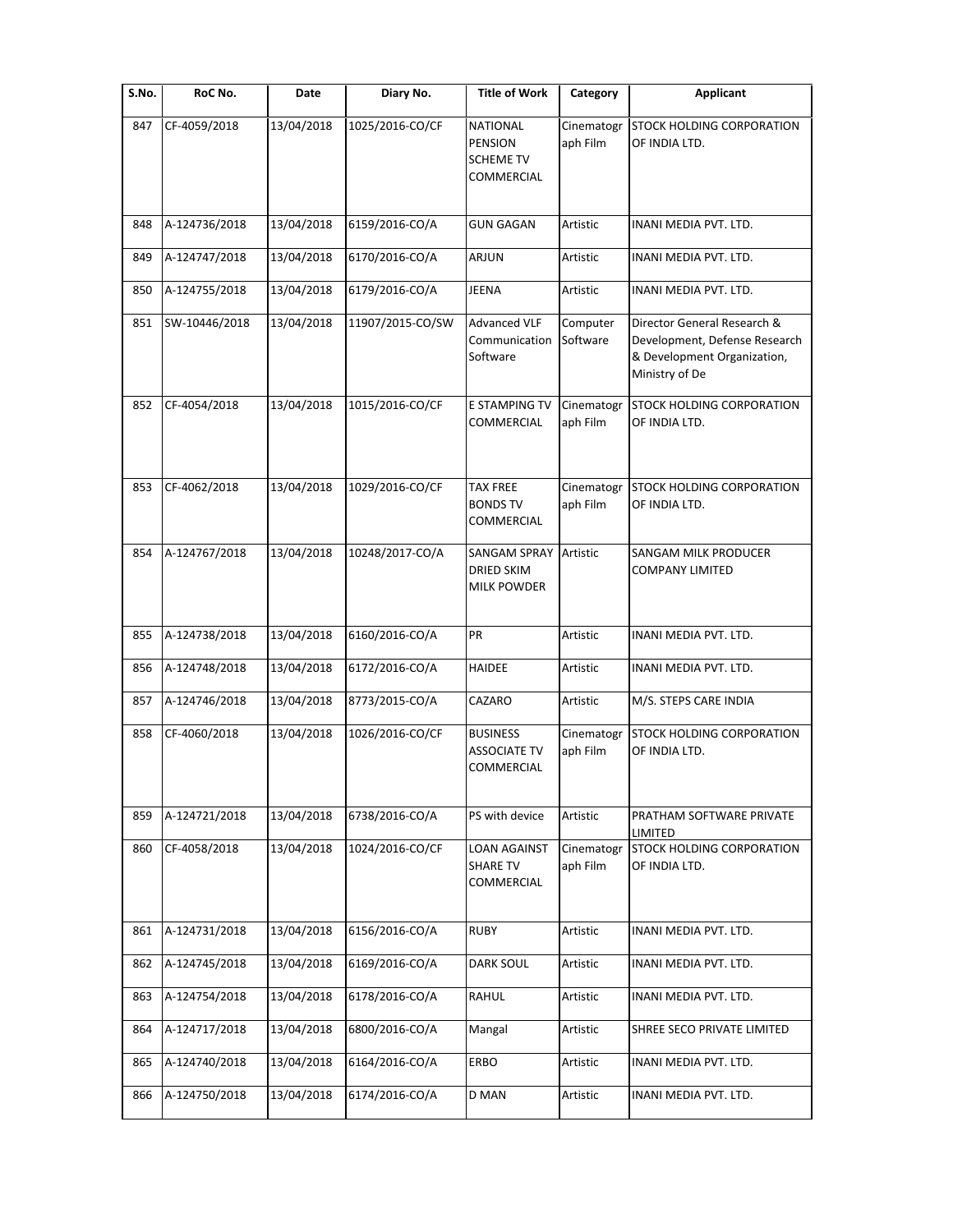| S.No. | RoC No.       | Date       | Diary No.        | <b>Title of Work</b>                                                                      | Category              | <b>Applicant</b>                          |
|-------|---------------|------------|------------------|-------------------------------------------------------------------------------------------|-----------------------|-------------------------------------------|
| 867   | L-74569/2018  | 16/04/2018 | 7056/2016-CO/L   | English<br>Olympiad<br>Resource Book -<br>Class 10                                        | Literary/<br>Dramatic | <b>Brain Mapping Academy</b>              |
| 868   | SR-13430/2018 | 16/04/2018 | 53959/2014-CO/M  | <b>JAANE KYUN</b>                                                                         | Sound<br>Recording    | Gurinder Singh Vikram Pal Singh<br>Chopra |
| 869   | L-74573/2018  | 16/04/2018 | 7048/2016-CO/L   | English<br>Olympiad<br>Resource Book -<br>Class 3                                         | Literary/<br>Dramatic | <b>Brain Mapping Academy</b>              |
| 870   | L-74571/2018  | 16/04/2018 | 7052/2016-CO/L   | English<br>Olympiad<br>Resource Book -<br>Class 6                                         | Literary/<br>Dramatic | <b>Brain Mapping Academy</b>              |
| 871   | M-508/2018    | 16/04/2018 | 10521/2016-CO/M  | Second Step                                                                               | Music                 | Mr. Suraj Mohan Shinde                    |
| 872   | A-124813/2018 | 16/04/2018 | 12593/2016-CO/A  | <b>BLEU</b>                                                                               | Artistic              | <b>Hike Limited</b>                       |
| 873   | A-124808/2018 | 16/04/2018 | 5440/2016-CO/A   | <b>FYBROS SMART</b><br><b>ELECTRICAL</b><br><b>CREATIONS</b><br><b>WITH KUNDAN</b><br>CAB | Artistic              | M/S BALAR MARKETING                       |
| 874   | SW-10457/2018 | 16/04/2018 | 17557/2017-CO/SW | $"EL - PSoft$<br>POWER UDSS"                                                              | Computer<br>Software  | NEXGEN CONSULTANCY PVT.<br>LTD.           |
| 875   | L-74572/2018  | 16/04/2018 | 13993/2017-CO/L  | Septinity The<br>Science of the<br>Godhead The<br>Creed                                   | Literary/<br>Dramatic | Bishop Dr. K. P. V. Abraham               |
| 876   | L-74564/2018  | 16/04/2018 | 3238/2016-CO/L   | <b>SAX FORD</b><br><b>INSTITUTE OF</b><br><b>ENGLISH</b><br>LANGUAGE                      | Literary/<br>Dramatic | LALBABU KUMAR                             |
| 877   | SW-10458/2018 | 16/04/2018 | 48110/2014-CO/SW | my daily fitness<br>guide                                                                 | Computer<br>Software  | F2 FUN & FITNESS INDIA PVT LTD            |
| 878   | A-124810/2018 | 16/04/2018 | 5445/2016-CO/A   | 5B FYBROS<br><b>ELECTRIFYING</b><br>SOLUTIONS<br>WITH KUNDAN<br>CAB                       | Artistic              | M/S BALAR MARKETING PVT.<br>LTD.          |
| 879   | SW-10453/2018 | 16/04/2018 | 51846/2014-CO/SW | ENDORECORD                                                                                | Computer<br>Software  | C. Shivkumar                              |
| 880   | L-74570/2018  | 16/04/2018 | 7054/2016-CO/L   | English<br>Olympiad<br>Resource Book -<br>Class 8                                         | Literary/<br>Dramatic | <b>Brain Mapping Academy</b>              |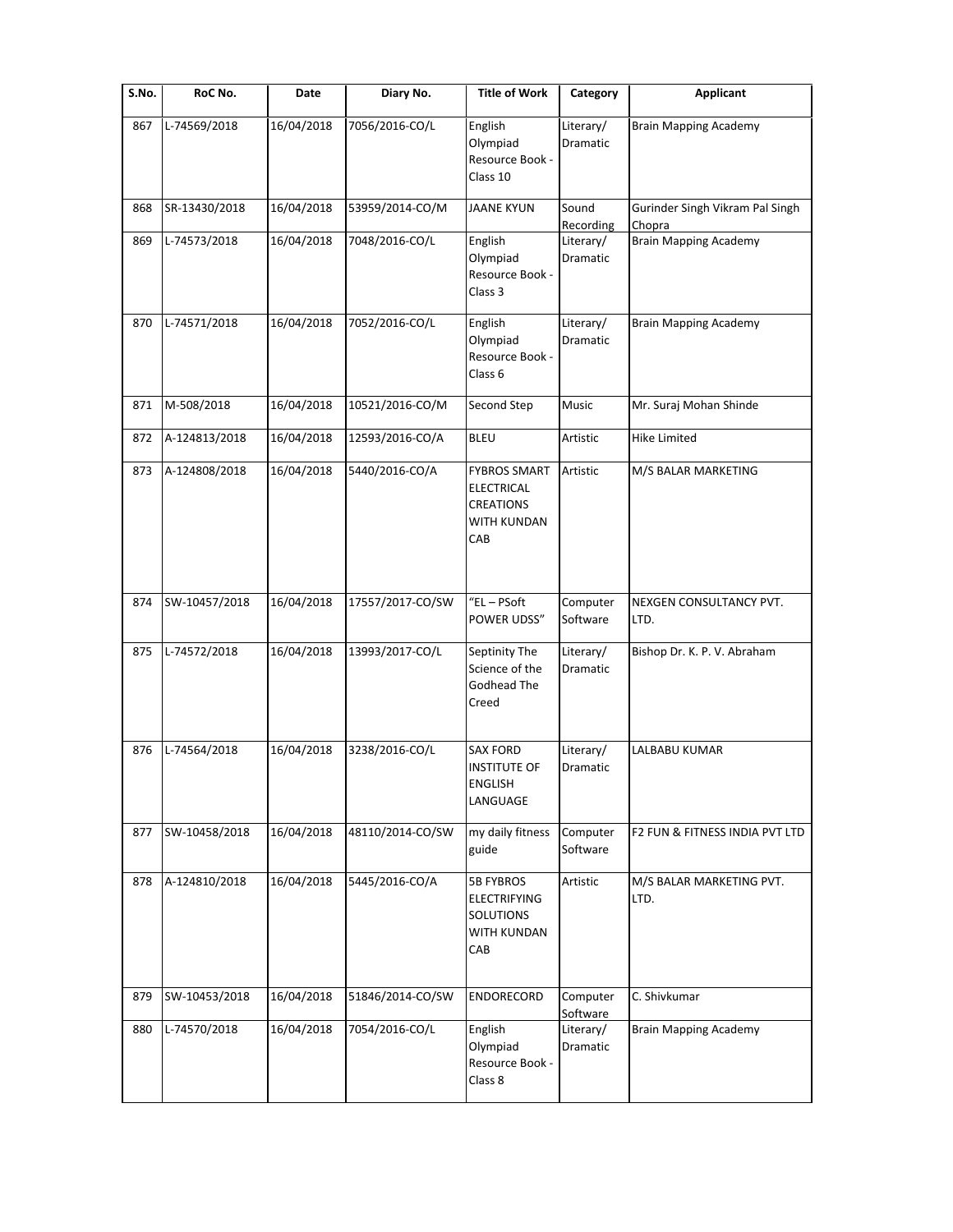| S.No. | RoC No.       | Date       | Diary No.        | <b>Title of Work</b>                                                                                                                                       | Category              | <b>Applicant</b>                         |
|-------|---------------|------------|------------------|------------------------------------------------------------------------------------------------------------------------------------------------------------|-----------------------|------------------------------------------|
| 881   | L-74592/2018  | 16/04/2018 | 1754/2018-CO/L   | <b>Bridge to Quick</b><br>Success in<br>Geography for<br>the ICSE                                                                                          | Literary/<br>Dramatic | Rajeev Kishen                            |
| 882   | A-124809/2018 | 16/04/2018 | 5443/2016-CO/A   | <b>FYBROS SMART</b><br><b>ELECTRICAL</b><br><b>CREATIONS</b><br>WITH KUNDAN<br>CAB                                                                         | Artistic              | M/S BALAR MARKETING PRIVATE<br>LIMITED   |
| 883   | SW-10452/2018 | 16/04/2018 | 53404/2014-CO/SW | Implementation<br>of Online -<br>Leave, Tour,<br>Leave<br>Encashment,<br>Dependant<br>Declaration and<br>Medical<br>Validation<br>through HRMS<br>at RDCIS | Computer<br>Software  | M/s. STEEL AUTHORITY OF INDIA<br>LIMITED |
| 884   | SW-10449/2018 | 16/04/2018 | 354/2016-CO/SW   | REMOTE<br><b>VOTING SYSTEM</b>                                                                                                                             | Computer<br>Software  | PARUL AROGYA SEVA MANDAL                 |
| 885   | L-74584/2018  | 16/04/2018 | 3239/2018-CO/L   | THE VOICE                                                                                                                                                  | Literary/<br>Dramatic | Prawaal Raman                            |
| 886   | L-74567/2018  | 16/04/2018 | 3295/2018-CO/L   | Indian<br>Pharmacopoeia<br>2018 Volume III                                                                                                                 | Literary/<br>Dramatic | DR. G. N. SINGH                          |
| 887   | L-74591/2018  | 16/04/2018 | 7869/2016-CO/L   | THE BANGLE<br>SELLEER                                                                                                                                      | Literary/<br>Dramatic | Maya Kalyanpur                           |
| 888   | SW-10454/2018 | 16/04/2018 | 53324/2014-CO/SW | DEVELOPMENT<br>OF WEB BASED<br><b>TOOL FOR BHEL</b><br><b>R&amp;D GATEWAY</b><br><b>CREDIT POINT</b><br><b>MONITORING</b><br>SYSTEM                        | Computer<br>Software  | BHARAT HEAVY ELECTRICALS<br>LIMITED      |
| 889   | SW-10450/2018 | 16/04/2018 | 351/2016-CO/SW   | <b>VIDEO</b><br>ABSTRACTION<br>USING VIDEO<br>SYNOPSIS                                                                                                     | Computer<br>Software  | PARUL AROGYA SEVA MANDAL                 |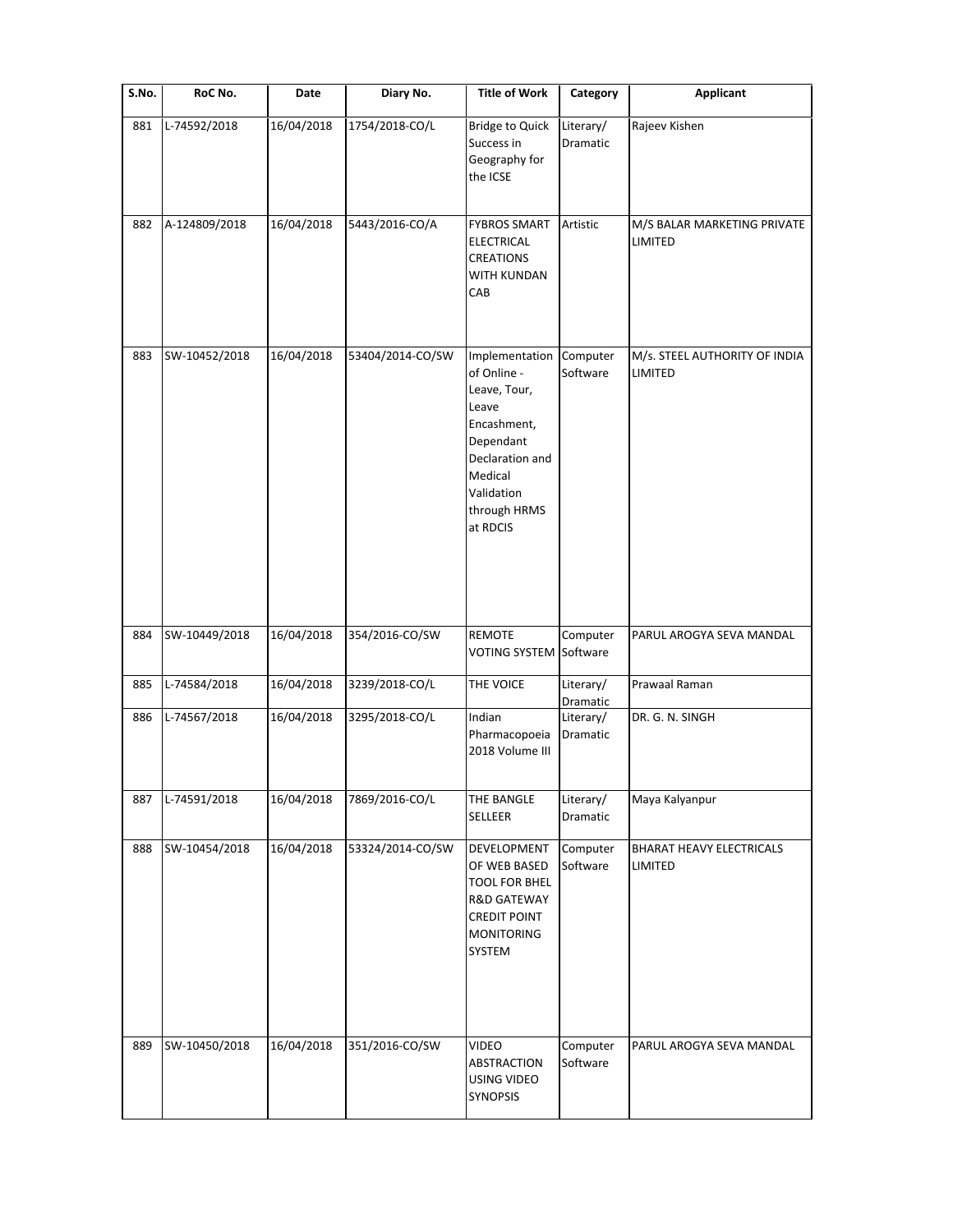| S.No. | RoC No.       | Date       | Diary No.        | <b>Title of Work</b>                                                                                 | Category                     | <b>Applicant</b>                                                                                     |
|-------|---------------|------------|------------------|------------------------------------------------------------------------------------------------------|------------------------------|------------------------------------------------------------------------------------------------------|
| 890   | A-124801/2018 | 16/04/2018 | 43420/2014-CO/A  | It's all about<br>Attitude                                                                           | Artistic                     | M/S S.S. NATH & CO.                                                                                  |
| 891   | L-74590/2018  | 16/04/2018 | 17839/2017-CO/L  | AZHAGIYA<br>TAAMIZHMAGA                                                                              | Literary/<br><b>Dramatic</b> | Zee Entertainment Enterprises<br>Limited                                                             |
| 892   | L-74589/2018  | 16/04/2018 | 9899/2016-CO/L   | citizen                                                                                              | Literary/<br>Dramatic        | y.v.vyasrayalu                                                                                       |
| 893   | A-124802/2018 | 16/04/2018 | 1629/2016-CO/A   | Patil Kaka's                                                                                         | Artistic                     | Patil Agrotech                                                                                       |
| 894   | SW-10455/2018 | 16/04/2018 | 53325/2014-CO/SW | STANDARD<br><b>DESCRIPTION</b><br>APPLYING TOOL<br><b>FOR STOCKED</b><br><b>COMPONENTS</b>           | Computer<br>Software         | <b>BHARAT HEAVY ELECTRICALS</b><br>LIMITED                                                           |
| 895   | L-74575/2018  | 16/04/2018 | 15843/2017-CO/L  | KYP-KNOW<br>YOUR<br>PERFORMANCE                                                                      | Literary/<br>Dramatic        | DR. G. FARUK N. SURYA                                                                                |
| 896   | SW-10451/2018 | 16/04/2018 | 348/2016-CO/SW   | <b>IMPROVING</b><br>DATA RETRIEVAL Software<br><b>BY INSERTING</b><br>MIDDLEWARE IN<br><b>HADOOP</b> | Computer                     | PARUL AROGYA SEVA MANDAL                                                                             |
| 897   | L-74582/2018  | 16/04/2018 | 3360/2018-CO/L   | SHRADDHAWH Literary/<br>Y ME                                                                         | Dramatic                     | JAPNEET SINGH BAJAJ                                                                                  |
| 898   | A-124812/2018 | 16/04/2018 | 11768/2017-CO/A  | <b>GOODNESS</b><br>VANILLA                                                                           | Artistic                     | R. MAHENDRAN, TRADING AS<br>EUROVANILLA AGENCIES                                                     |
| 899   | SR-13431/2018 | 16/04/2018 | 17626/2017-CO/SR | <b>BEDARD SAJNAA</b> Sound                                                                           | Recording                    | <b>RIYA KUMARI</b>                                                                                   |
| 900   | A-124806/2018 | 16/04/2018 | 3356/2018-CO/A   | <b>UC CASE</b>                                                                                       | Artistic                     | MOHIT MOHANBHAI PARGHI,<br>RAJESHBHAI DHARAMESHIBHAI<br>KANSAGARA, SHAILESHBHAI<br>KALABHIA SONDARVA |
| 901   | L-74566/2018  | 16/04/2018 | 3289/2018-CO/L   | Indian<br>Pharmacopoeia<br>2018 Volume I                                                             | Literary/<br>Dramatic        | DR. G. N. SINGH                                                                                      |
| 902   | L-74588/2018  | 16/04/2018 | 3382/2018-CO/L   | <b>RAWAT'S LAW</b><br>OF SALES -4                                                                    | Literary/<br>Dramatic        | <b>VIKAS RAWAT</b>                                                                                   |
| 903   | A-124803/2018 | 16/04/2018 | 17473/2017-CO/A  | <b>ELEANOR</b><br><b>EDUCATIONS</b><br>LABEL                                                         | Artistic                     | MD SHAHID AND ZOYA SHAHID                                                                            |
| 904   | L-74574/2018  | 16/04/2018 | 3349/2018-CO/L   | WELLO<br>WELLNESS<br><b>ENTERPRISE</b>                                                               | Literary/<br>Dramatic        | <b>NEENA DAYAL</b>                                                                                   |
| 905   | L-74580/2018  | 16/04/2018 | 3606/2018-CO/L   | THE WRITER                                                                                           | Literary/<br>Dramatic        | BLUE OCEAN ENTERTAINMENT                                                                             |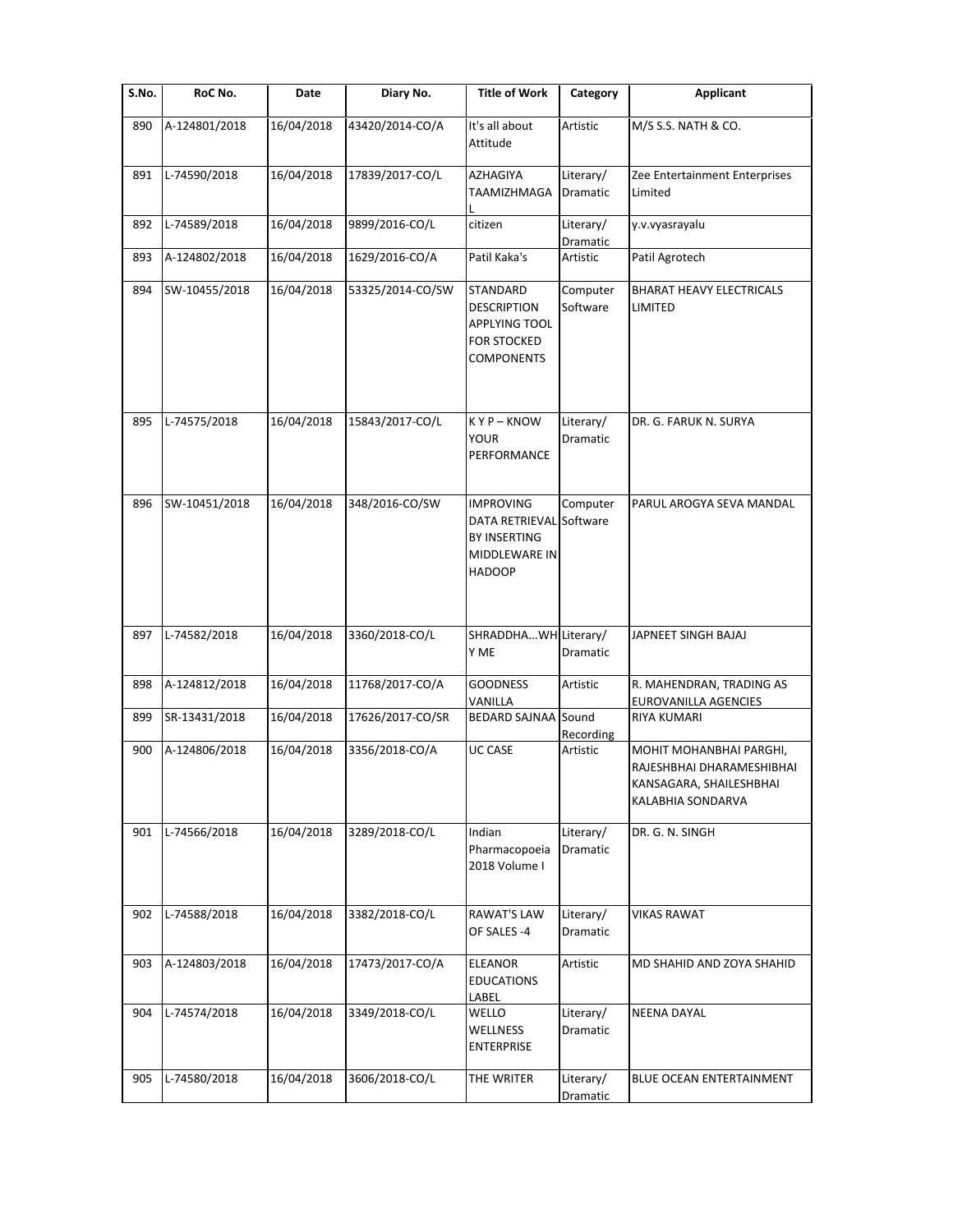| S.No. | RoC No.       | Date       | Diary No.        | <b>Title of Work</b>                                                                          | Category              | <b>Applicant</b>                                                          |
|-------|---------------|------------|------------------|-----------------------------------------------------------------------------------------------|-----------------------|---------------------------------------------------------------------------|
| 906   | A-124811/2018 | 16/04/2018 | 5959/2018-CO/A   | LOGO OF THE<br><b>COMPANY</b><br><b>BULLS &amp; BEARS</b><br>[BROKERS] LTD.                   | Artistic              | <b>BULLS &amp; BEARS [BROKERS] LTD.</b>                                   |
| 907   | A-124804/2018 | 16/04/2018 | 3355/2018-CO/A   | <b>UC CASE</b><br><b>BACCHA GANG</b>                                                          | Artistic              | MOHIT MOHANBHAI PARGHI,<br>RAJESHBHAI DHARAMESHIBHAI<br>KALABHAI SONDARVA |
| 908   | L-74568/2018  | 16/04/2018 | 3506/2018-CO/L   | Intellectual<br>Property of Fact<br>and Fiction                                               | Literary/<br>Dramatic | Dr. Kalyan C. Kankanala                                                   |
| 909   | L-74578/2018  | 16/04/2018 | 3609/2018-CO/L   | <b>BIGGYAPAN</b>                                                                              | Literary/<br>Dramatic | KAJORI CHATTERJEE PROP                                                    |
| 910   | L-74583/2018  | 16/04/2018 | 3501/2018-CO/L   | 101 TREKKING<br><b>DESTINATIONS -</b><br><b>NASHIK</b><br><b>EXPANSE</b>                      | Literary/<br>Dramatic | Sanjay Raghunath Amrutkar                                                 |
| 911   | A-124807/2018 | 16/04/2018 | 3359/2018-CO/A   | <b>SUMO NIMBU</b><br><b>MASALA MATAR</b>                                                      | Artistic              | DHEERAJ JESWANI                                                           |
| 912   | L-74565/2018  | 16/04/2018 | 13611/2016-CO/L  | Process<br>Dimension<br><b>Based Blueprint</b><br>(PDB Blueprint)<br>for Test<br>Construction | Literary/<br>Dramatic | Puthran & Associates                                                      |
| 913   | L-74587/2018  | 16/04/2018 | 3523/2018-CO/L   | M.P. The Heart<br>of India                                                                    | Literary/<br>Dramatic | Anju Mehra                                                                |
| 914   | L-74581/2018  | 16/04/2018 | 3598/2018-CO/L   | THE PROPOSAL                                                                                  | Literary/<br>Dramatic | BLUE OCEAN ENTERTAINMENT                                                  |
| 915   | SW-10456/2018 | 16/04/2018 | 55264/2014-CO/SW | <b>DRAWING</b><br><b>WORK FLOW</b><br>SYSTEM                                                  | Computer<br>Software  | <b>BHARAT HEAVY ELECTRICALS</b><br>LIMITED                                |
| 916   | L-74579/2018  | 16/04/2018 | 3608/2018-CO/L   | <b>ROOPKATHA</b>                                                                              | Literary/<br>Dramatic | BLUE OCEAN ENTERTAINMENT                                                  |
| 917   | L-74585/2018  | 16/04/2018 | 3453/2018-CO/L   | <b>GRAFALCO PRE-</b><br><b>SCHOOL</b><br><b>ENGLISH</b><br><b>ACTIVITY BOOK</b><br>Α          | Literary/<br>Dramatic | NAVNEET EDUCATION LIMITED                                                 |
| 918   | A-124805/2018 | 16/04/2018 | 3357/2018-CO/A   | RAJSHAKTI                                                                                     | Artistic              | RAJESH MACHINE TOOLS PVT LTD                                              |
| 919   | L-74586/2018  | 16/04/2018 | 3368/2018-CO/L   | Garbageistan                                                                                  | Literary/<br>Dramatic | Etienne Coutinho                                                          |
| 920   | L-74577/2018  | 16/04/2018 | 3615/2018-CO/L   | BAIDEHI                                                                                       | Literary/<br>Dramatic | BLUE OCEAN ENTERTAINMENT                                                  |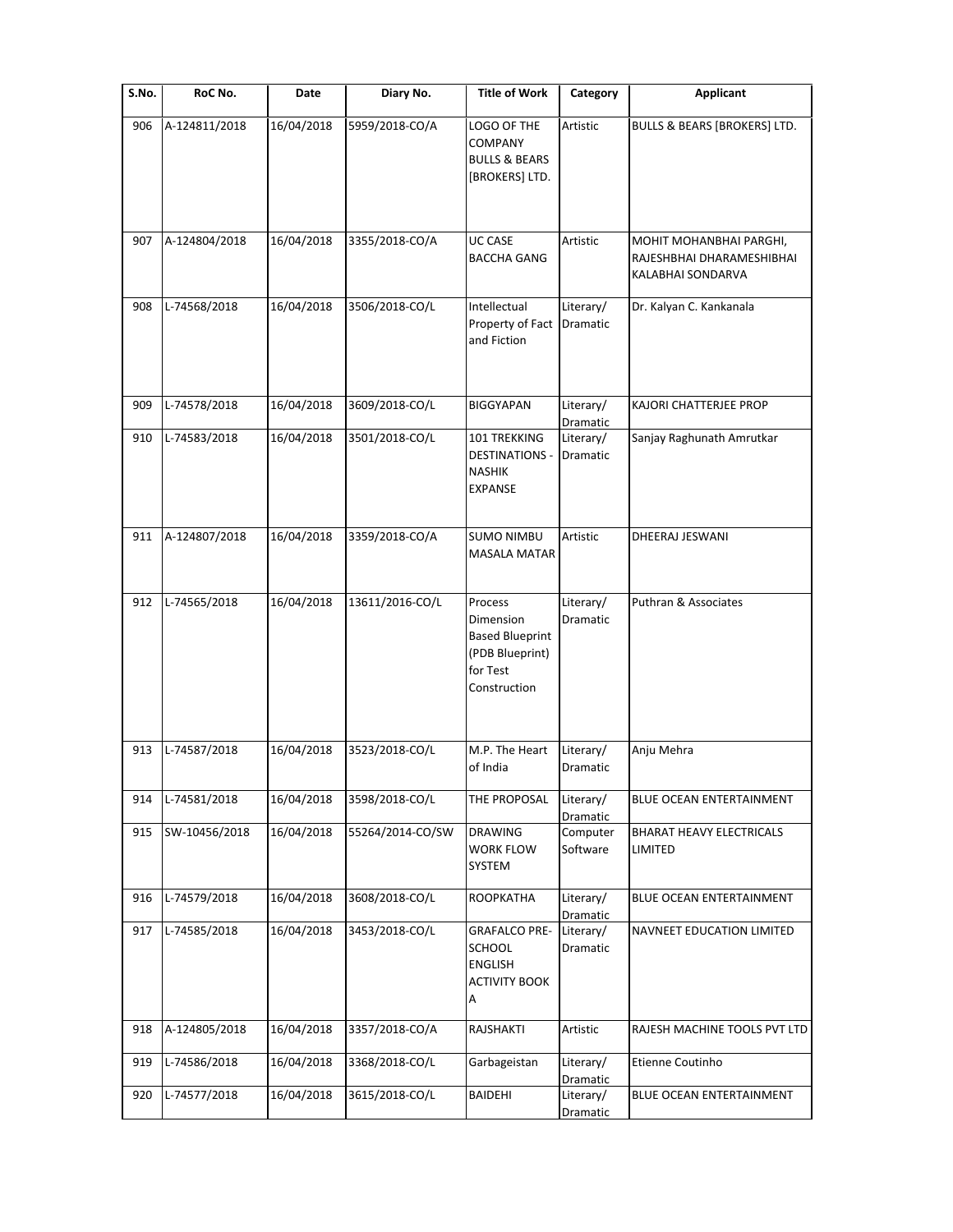| S.No. | RoC No.       | Date       | Diary No.        | <b>Title of Work</b>                                                                                                                                   | Category              | <b>Applicant</b>                      |
|-------|---------------|------------|------------------|--------------------------------------------------------------------------------------------------------------------------------------------------------|-----------------------|---------------------------------------|
| 921   | L-74576/2018  | 16/04/2018 | 3616/2018-CO/L   | <b>MARKET</b>                                                                                                                                          | Literary/<br>Dramatic | BLUE OCEAN ENTERTAINMENT              |
| 922   | L-74602/2018  | 17/04/2018 | 4701/2017-CO/L   | SPILL                                                                                                                                                  | Literary/<br>Dramatic | <b>BINCA</b>                          |
| 923   | A-124817/2018 | 17/04/2018 | 3582/2018-CO/A   | <b>RODA</b>                                                                                                                                            | Artistic              | RAJENDRA KUMAR SURANA                 |
| 924   | A-124828/2018 | 17/04/2018 | 8788/2016-CO/A   | LOGO                                                                                                                                                   | Artistic              | M/S A T ACCESSORIES                   |
| 925   | A-124823/2018 | 17/04/2018 | 3491/2018-CO/A   | SPANCO AGRI<br><b>IMPLIMENTS</b>                                                                                                                       | Artistic              | <b>OLYMPIC OVERSEAS</b>               |
| 926   | SW-10459/2018 | 17/04/2018 | 13405/2016-CO/SW | VOCALIZER OF<br><b>PATIENTS</b>                                                                                                                        | Computer<br>Software  | Crusade Against Crusade<br>Foundation |
| 927   | A-124826/2018 | 17/04/2018 | 3361/2018-CO/A   | L (Logo)                                                                                                                                               | Artistic              | LAXMI ORGANIC INDUSTRIES<br>LIMITED   |
| 928   | A-124819/2018 | 17/04/2018 | 3496/2018-CO/A   | MAUJA LOGO                                                                                                                                             | Artistic              | N.S. AGRICULTURE WORKS                |
| 929   | L-74597/2018  | 17/04/2018 | 3257/2018-CO/L   | A novel<br>approach for<br>road<br>surveillance<br>using fractional<br>Fourier<br>transform based<br><b>MFCC</b> features<br>under noisy<br>environmen | Literary/<br>Dramatic | Gajanan K. Birajdar                   |
| 930   | L-74596/2018  | 17/04/2018 | 3427/2018-CO/L   | <b>DEKHA PYAR</b><br><b>TUMHARA</b>                                                                                                                    | Literary/<br>Dramatic | DR. ADIL MUJAHID                      |
| 931   | A-124824/2018 | 17/04/2018 | 3493/2018-CO/A   | SANDS LOGO                                                                                                                                             | Artistic              | <b>S R D TEXTILES</b>                 |
| 932   | SW-10460/2018 | 17/04/2018 | 17499/2017-CO/SW | i-Orieno                                                                                                                                               | Computer<br>Software  | SHASHI KANT DIKSHIT                   |
| 933   | A-124822/2018 | 17/04/2018 | 3498/2018-CO/A   | CU DELUX LOGO                                                                                                                                          | Artistic              | CITIZEN UDYOG                         |
| 934   | SR-13434/2018 | 17/04/2018 | 12905/2017-CO/SR | <b>TERE PHOOLON</b><br>SE BHI PYAR                                                                                                                     | Sound<br>Recording    | GAURAV KRISHNA GOSWAMI                |
| 935   | A-124818/2018 | 17/04/2018 | 3348/2018-CO/A   | <b>DROLIA LABEL</b>                                                                                                                                    | Artistic              | VIVEK KUMAR DROLIA                    |
| 936   | A-124820/2018 | 17/04/2018 | 3497/2018-CO/A   | <b>HEEBRS LOGO</b>                                                                                                                                     | Artistic              | CHAND COMPANY PERFUMERS               |
| 937   | L-74594/2018  | 17/04/2018 | 3350/2018-CO/L   | <b>CAR CHOR</b>                                                                                                                                        | Literary/<br>Dramatic | DINESH SHENOY BASTI                   |
| 938   | A-124821/2018 | 17/04/2018 | 3492/2018-CO/A   | <b>QUALITY BOND</b><br>LOGO                                                                                                                            | Artistic              | <b>ESS AAR INDUSTRIES</b>             |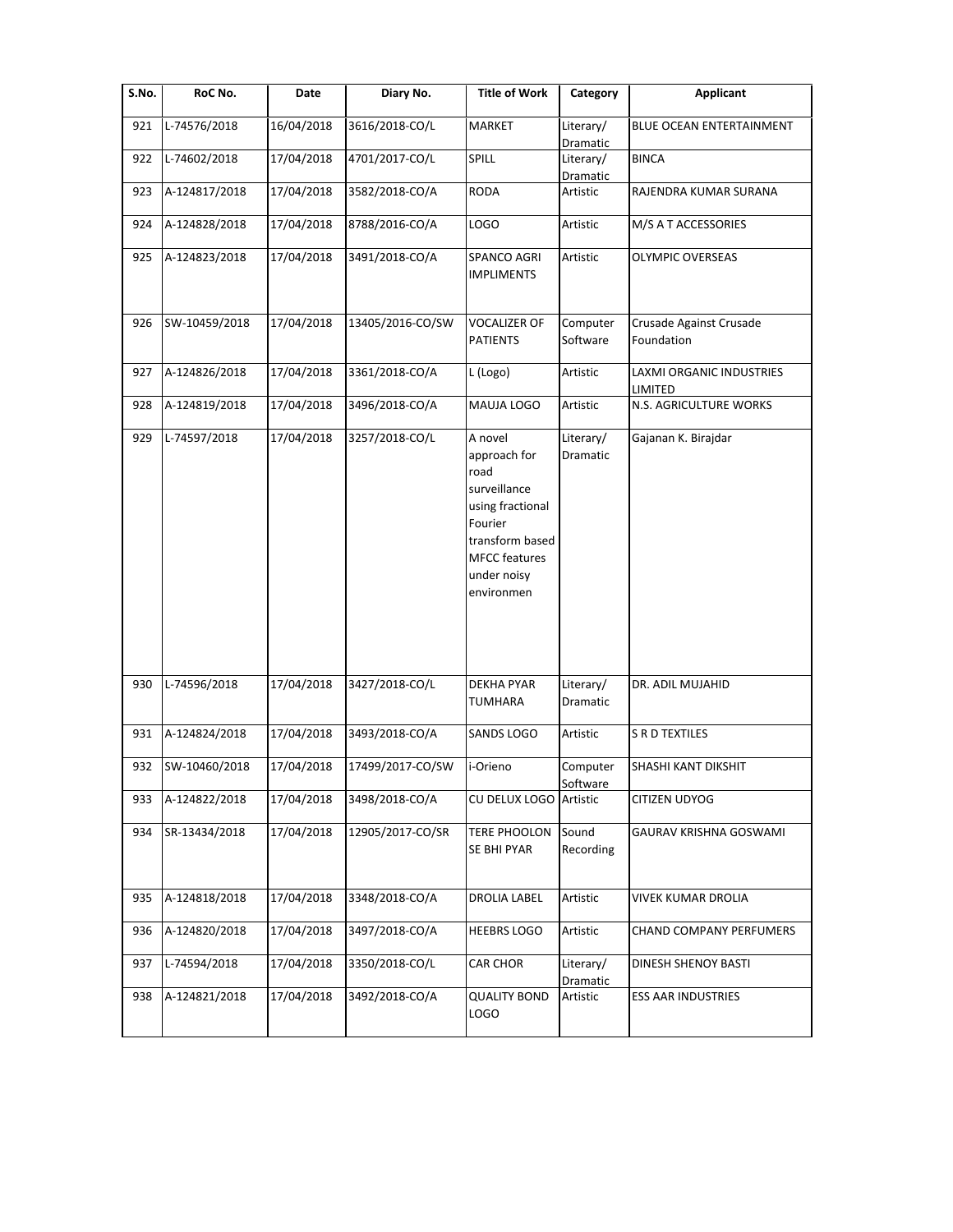| S.No. | RoC No.       | Date       | Diary No.        | <b>Title of Work</b>                                                                                          | Category               | <b>Applicant</b>                                                                                          |
|-------|---------------|------------|------------------|---------------------------------------------------------------------------------------------------------------|------------------------|-----------------------------------------------------------------------------------------------------------|
| 939   | A-124827/2018 | 17/04/2018 | 3233/2018-CO/A   | JOY HONEY AND<br><b>ALMONDS</b><br><b>NOURISHING</b><br><b>BODY LOTION</b>                                    | Artistic               | <b>JOY CREATORS LLP</b>                                                                                   |
| 940   | L-74600/2018  | 17/04/2018 | 3285/2018-CO/L   | Ek Boondh<br>Indradhanush                                                                                     | Literary/<br>Dramatic  | Mohd Ali Madhosh                                                                                          |
| 941   | A-124833/2018 | 17/04/2018 | 14759/2016-CO/A  | <b>INTERNATIONAL</b><br>CARGO<br><b>TERMINALS AND</b><br><b>INFRASTRUCTUR</b><br>E PVT. LTD.                  | Artistic               | INTERNATIONAL CARGO<br><b>TERMINALS AND</b><br>INFRASTRUCTURE PVT. LTD.,                                  |
| 942   | A-124832/2018 | 17/04/2018 | 14754/2016-CO/A  | <b>KANDLA</b><br>INTERNATIONAL<br><b>CONTAINER</b><br>TERMINAL                                                | Artistic               | INTERNATIONAL CARGO<br><b>TERMINALS AND</b><br>INFRASTRUCTURE PVT. LTD.,                                  |
| 943   | SW-10463/2018 | 17/04/2018 | 2599/2017-CO/SW  | <b>SCIO HEALTH</b><br><b>SCORE</b>                                                                            | Computer<br>Software   | ANIMUS HEALTHCARE LLP                                                                                     |
| 944   | A-124825/2018 | 17/04/2018 | 12263/2017-CO/A  | CG (logo)                                                                                                     | Artistic               | CG Power and Industrial Solutions<br>Limited, formerly known as<br><b>Crompton Greaves Limited</b>        |
| 945   | L-74593/2018  | 17/04/2018 | 5627/2016-CO/L   | <b>RECIPES USED</b><br>AT DHABA BY<br><b>CLARIDGES</b>                                                        | Literary/<br>Dramatic  | <b>CLARIDGES HOTEL PRIVATE</b><br>LIMITED                                                                 |
| 946   | CF-4070/2018  | 17/04/2018 | 8009/2016-CO/CF  | <b>JUZE</b>                                                                                                   | Cinematogr<br>aph Film | Miransha Naik Trading as Thin Air<br>Productions                                                          |
| 947   | L-74601/2018  | 17/04/2018 | 12639/2017-CO/L  | <b>AKASH VANI</b>                                                                                             | Literary/<br>Dramatic  | RUHANI SATSANG PREM SMAJ<br>REGD.                                                                         |
| 948   | A-124835/2018 | 17/04/2018 | 10839/2017-CO/A  | THIRUMALA<br>AGMARK<br><b>GINGELLY OIL</b>                                                                    | Artistic               | A.ETHIRAJ, A.S.RAMESH,<br>A.S.KARTHIKEYAN,<br>A.S.SHANMUGAM,<br>M.MAHENDRAN, G.ARAVIND,<br>A.R.RAMANATHAN |
| 949   | A-124830/2018 | 17/04/2018 | 14753/2016-CO/A  | <b>INTERNATIONAL</b> Artistic<br>CARGO<br><b>TERMINALS AND</b><br>RAIL<br><b>INFRASTRUCTUR</b><br>E PVT. LTD. |                        | INTERNATIONAL CARGO<br><b>TERMINALS AND</b><br>INFRASTRUCTURE PVT. LTD.,                                  |
| 950   | SR-13435/2018 | 17/04/2018 | 12906/2017-CO/SR | Radha Rani Ke<br>Charan Pyare<br>Pyare                                                                        | Sound<br>Recording     | GAURAV KRISHNA GOSWAMI                                                                                    |
| 951   | L-74598/2018  | 17/04/2018 | 3188/2018-CO/L   | CHAHTEN                                                                                                       | Literary/<br>Dramatic  |                                                                                                           |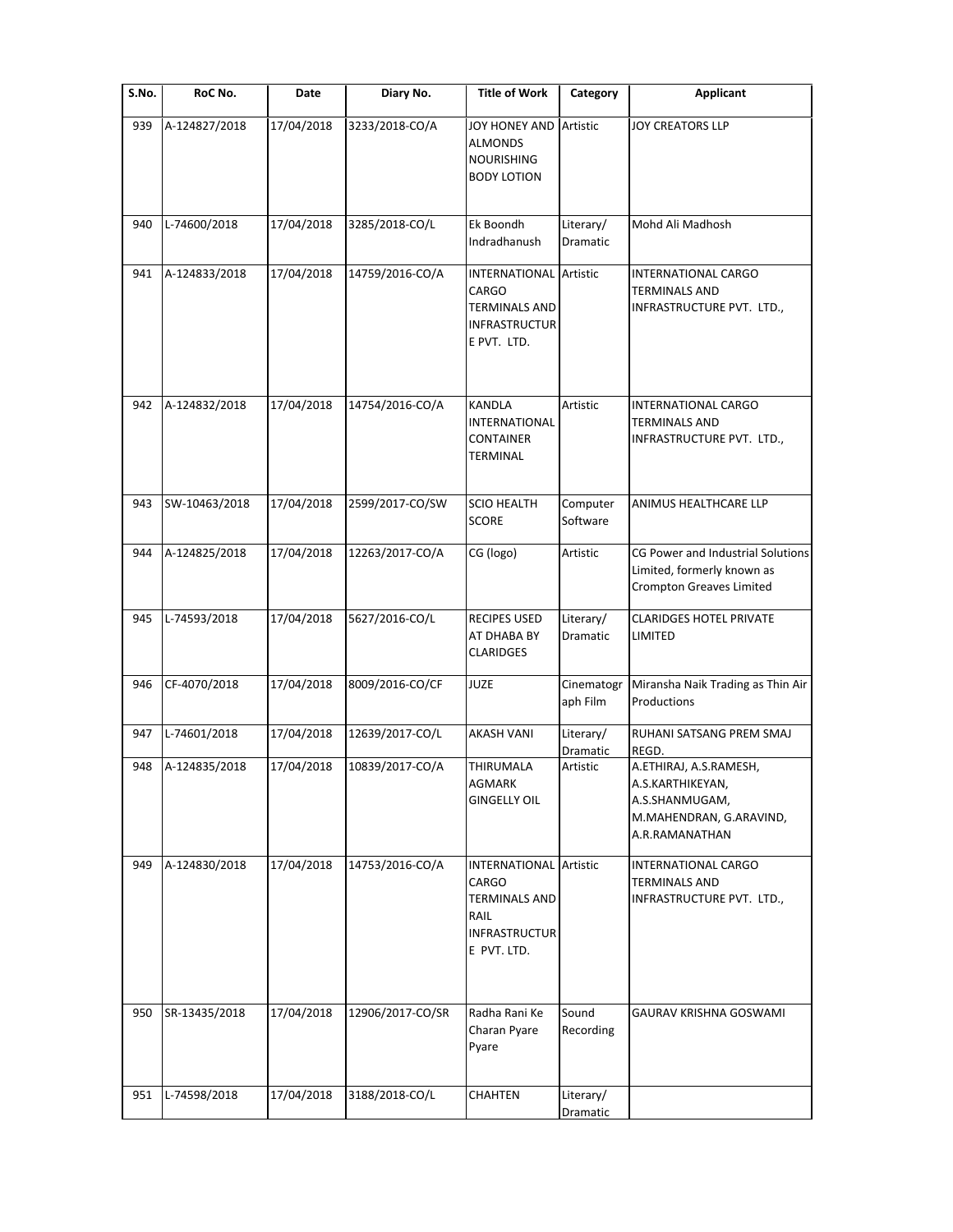| S.No. | RoC No.       | Date       | Diary No.        | <b>Title of Work</b>                                                                    | Category              | <b>Applicant</b>                                                                |
|-------|---------------|------------|------------------|-----------------------------------------------------------------------------------------|-----------------------|---------------------------------------------------------------------------------|
| 952   | A-124831/2018 | 17/04/2018 | 14756/2016-CO/A  | <b>MUMBAI</b><br><b>INTERNATIONAL</b><br>CARGO<br><b>TERMINAL</b>                       | Artistic              | <b>INTERNATIONAL CARGO</b><br><b>TERMINALS AND</b><br>INFRASTRUCTURE PVT. LTD   |
| 953   | A-124834/2018 | 17/04/2018 | 14757/2016-CO/A  | <b>ROZI</b><br><b>INTERNATIONAL</b><br>CARGO<br><b>TERMINAL</b>                         | Artistic              | <b>INTERNATIONAL CARGO</b><br><b>TERMINALS AND</b><br>INFRASTRUCTURE PVT. LTD., |
| 954   | SR-13433/2018 | 17/04/2018 | 13800/2016-CO/SR | <b>ANKAHI</b>                                                                           | Sound<br>Recording    | Parbati Production (OPC) Pvt Ltd                                                |
| 955   | SR-13436/2018 | 17/04/2018 | 12825/2017-CO/SR | Mujhe Chard<br>Gaya Radha<br>Rang                                                       | Sound<br>Recording    | GAURAV KRISHNA GOSWAMI                                                          |
| 956   | A-124816/2018 | 17/04/2018 | 45625/2014-CO/A  | <b>CHAND BRAND</b>                                                                      | Artistic              | M.R.PAVAN KUMAR AND<br>M.R.SARASWATHI                                           |
| 957   | L-74595/2018  | 17/04/2018 | 9332/2016-CO/L   | The Metalmann                                                                           | Literary/<br>Dramatic | MSC Metalmann Import Export<br>Pvt Ltd, INDIA, Holding Co.                      |
| 958   | A-124814/2018 | 17/04/2018 | 6708/2016-CO/A   | <b>JEWELL</b><br><b>WATERBORNE</b><br><b>INTERIOR SEMI</b><br><b>GLOSS LABEL</b>        | Artistic              | M/S OZELL COONER PAINTS                                                         |
| 959   | L-74599/2018  | 17/04/2018 | 9091/2016-CO/L   | Ye Paplu Hai Sab Literary/<br>Janta Hai                                                 | Dramatic              | PARAS JAISWAL                                                                   |
| 960   | SW-10461/2018 | 17/04/2018 | 940/2016-CO/SW   | <b>FIRMWARE FOR</b><br><b>DIGITAL PRI</b><br>EPABX                                      | Computer<br>Software  | RAKESH MAHNA                                                                    |
| 961   | SR-13432/2018 | 17/04/2018 | 13799/2016-CO/SR | <b>KYA GUNAAH</b>                                                                       | Sound<br>Recording    | Parbati Production (OPC) Pvt Ltd                                                |
| 962   | A-124815/2018 | 17/04/2018 | 6722/2016-CO/A   | <b>JEWELL</b><br><b>INTERIOR AND</b><br><b>EXTERIOR</b><br>POLYMER WALL<br><b>PUTTY</b> | Artistic              | M/S. OZELL COONER PAINTS                                                        |
| 963   | SW-10462/2018 | 17/04/2018 | 6943/2016-CO/SW  | SISA Tipper                                                                             | Computer<br>Software  | Dharshan Shanthamurthy                                                          |
| 964   | A-124839/2018 | 18/04/2018 | 6790/2016-CO/A   | NRK6                                                                                    | Artistic              | MS NIYATIKANAKIA                                                                |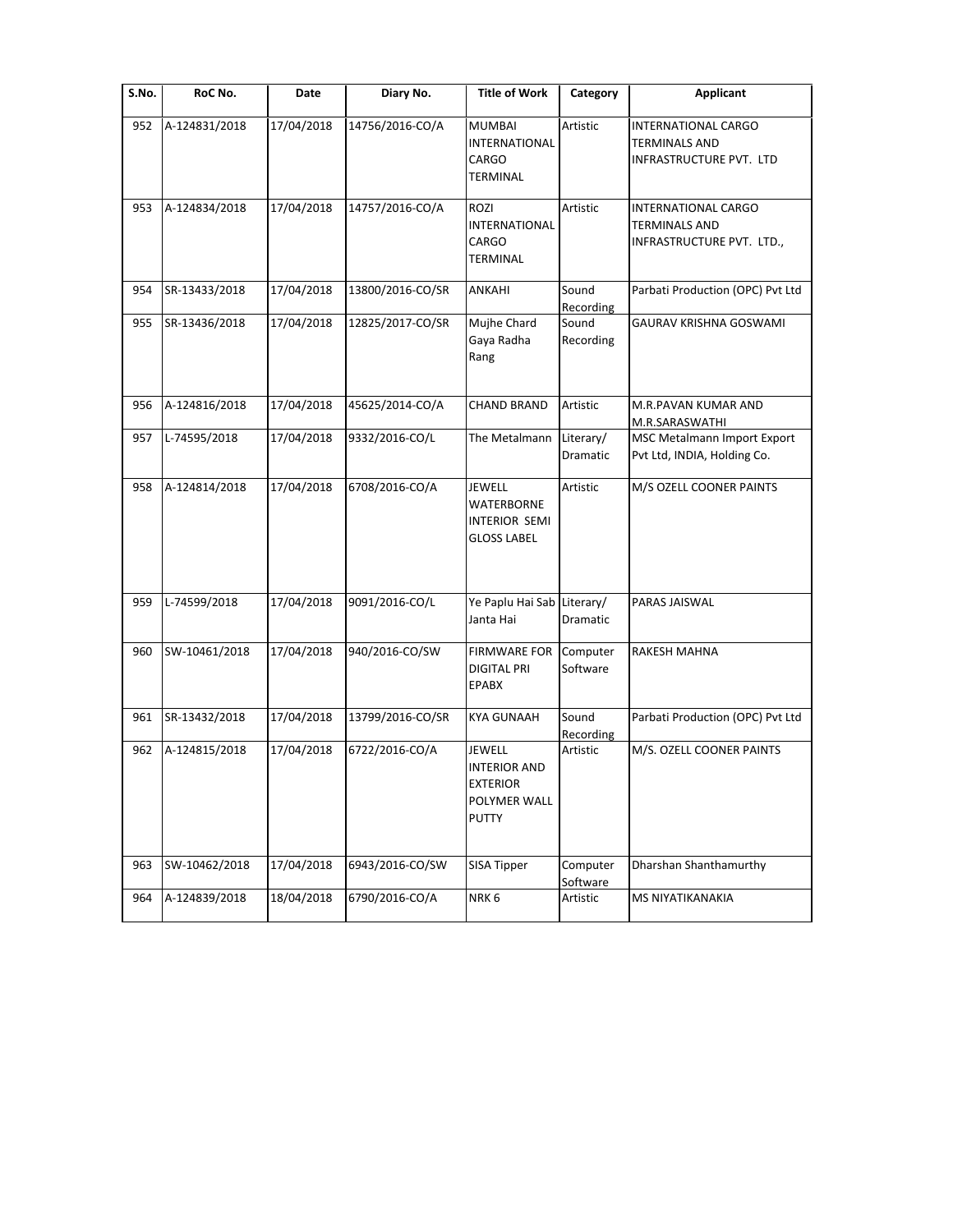| S.No. | RoC No.       | Date       | Diary No.        | <b>Title of Work</b>                                                                                                                              | Category              | <b>Applicant</b>                                  |
|-------|---------------|------------|------------------|---------------------------------------------------------------------------------------------------------------------------------------------------|-----------------------|---------------------------------------------------|
| 965   | SW-10464/2018 | 18/04/2018 | 3894/2016-CO/SW  | PROGRAM FOR<br><b>THICKNESS</b><br>CALCULATION<br>OF HEAT<br><b>EXCHANGER</b><br><b>COMPONENTS</b><br><b>UNDER</b><br><b>EXTERNAL</b><br>PRESSURE | Computer<br>Software  | <b>BHARAT HEAVY ELECTRICALS</b><br><b>LIMITED</b> |
| 966   | A-124849/2018 | 18/04/2018 | 976/2016-CO/A    | MARG<br><b>ACADEMY LABEL</b>                                                                                                                      | Artistic              | M/S MARG COMPUSOFT (P) LTD.                       |
| 967   | A-124845/2018 | 18/04/2018 | 3987/2016-CO/A   | KAJU'S DADI                                                                                                                                       | Artistic              | NAYI DISHA STUDIOS PRIVATE<br>LIMITED             |
| 968   | A-124838/2018 | 18/04/2018 | 6792/2016-CO/A   | NRK <sub>2</sub>                                                                                                                                  | Artistic              | <b>MS NIYATI KANAKIA</b>                          |
| 969   | SW-10465/2018 | 18/04/2018 | 3886/2016-CO/SW  | <b>BUDGET</b><br><b>INFORMATION</b><br>SYSTEM-BIS                                                                                                 | Computer<br>Software  | <b>BHARAT HEAVY ELECTRICALS</b><br>LIMITED        |
| 970   | L-74603/2018  | 18/04/2018 | 13037/2017-CO/L  | The Summer I<br>Learnt To See                                                                                                                     | Literary/<br>Dramatic | Ajinkya Potdar                                    |
| 971   | L-74604/2018  | 18/04/2018 | 13951/2016-CO/L  | <b>SMART ENERGY</b><br>MANAGEMENT<br>SYSTEM                                                                                                       | Literary/<br>Dramatic | BHANU PRAKASH AGRAWAL                             |
| 972   | SW-10466/2018 | 18/04/2018 | 11403/2016-CO/SW | <b>Smart MSME</b><br>Integrated Lean<br>ERP                                                                                                       | Computer<br>Software  | <b>R.ANTONY XAVIOUR</b>                           |
| 973   | A-124840/2018 | 18/04/2018 | 6788/2016-CO/A   | <b>NRK</b><br><b>INSTALLATION 3</b>                                                                                                               | Artistic              | MS. NIYATI KANAKIA                                |
| 974   | A-124844/2018 | 18/04/2018 | 3991/2016-CO/A   | <b>NAYI DISHA</b>                                                                                                                                 | Artistic              | NAYI DISHA STUDIOS PRIVATE<br>LIMITED             |
| 975   | A-124836/2018 | 18/04/2018 | 13879/2016-CO/A  | VIJAY                                                                                                                                             | Artistic              | <b>UDESH K. DEWASI</b>                            |
| 976   | A-124848/2018 | 18/04/2018 | 971/2016-CO/A    | SFA XPERT<br>LABEL                                                                                                                                | Artistic              | M/S MARG COMPUSOFT (P) LTD.                       |
| 977   | A-124843/2018 | 18/04/2018 | 9290/2016-CO/A   | Sai Baba Photo                                                                                                                                    | Artistic              | Navnath Dattatray Wakchaure                       |
| 978   | L-74615/2018  | 18/04/2018 | 12767/2016-CO/L  | Power point<br>presentation of<br>Network<br>Analysis                                                                                             | Literary/<br>Dramatic | Mrunali Panse                                     |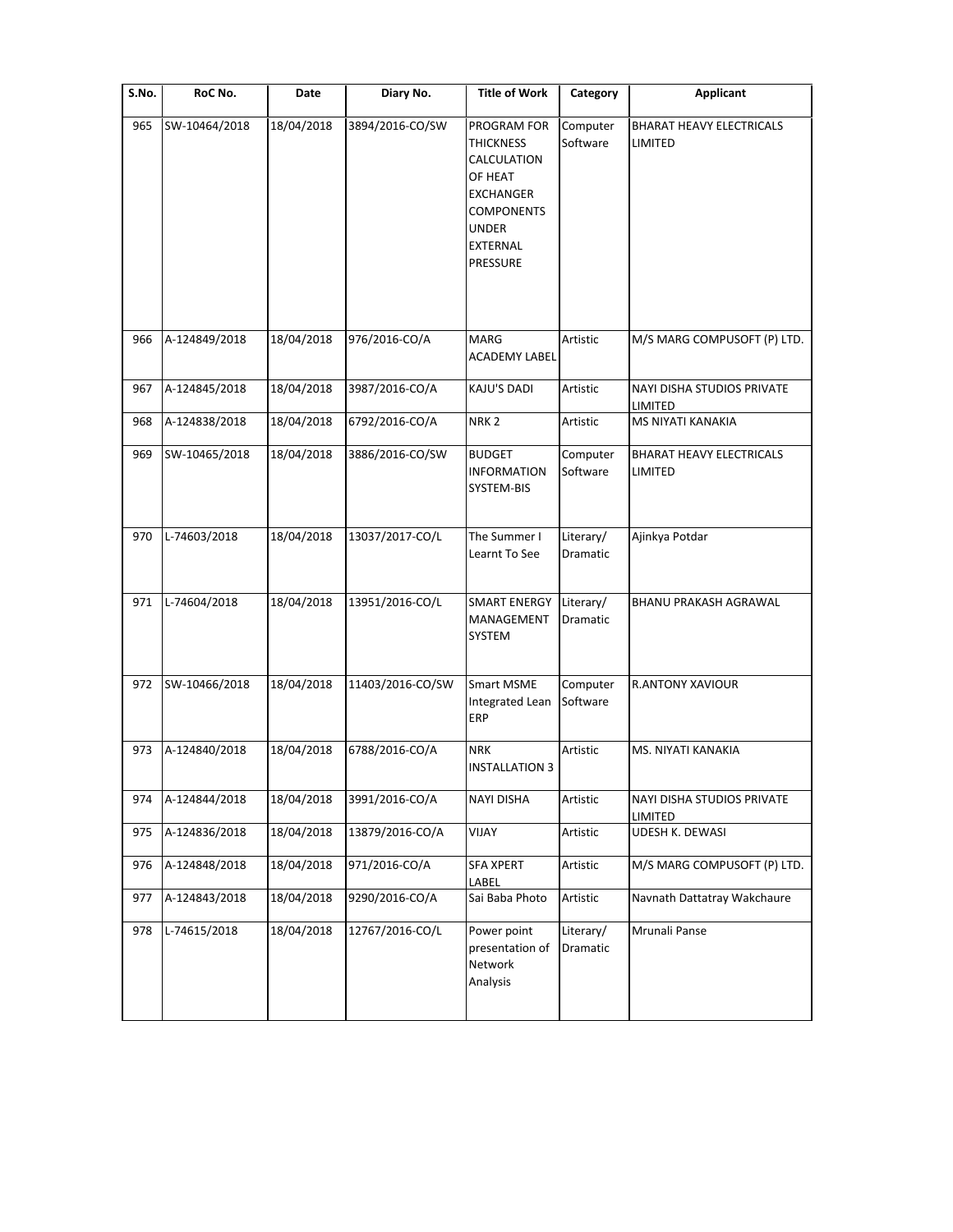| S.No. | RoC No.       | Date       | Diary No.        | <b>Title of Work</b>                                                                                 | Category                          | <b>Applicant</b>                        |
|-------|---------------|------------|------------------|------------------------------------------------------------------------------------------------------|-----------------------------------|-----------------------------------------|
| 979   | L-74617/2018  | 18/04/2018 | 3202/2018-CO/L   | KHEL KHEL ME<br>YOG KACHHA 1-<br>2 KE<br>VIDYARTHIO<br><b>HETU</b><br>YOGSHIKSHA KI<br>PATHYA PUSTAK | Literary/<br>Dramatic             | ACHARYA BALKRISHNA                      |
| 980   | A-124841/2018 | 18/04/2018 | 9737/2016-CO/A   | "Saibaba<br><b>Blessings 3d</b><br>Plate Mural"                                                      | Artistic                          | Mr. Manoj Jagdish Dodiya                |
| 981   | L-74613/2018  | 18/04/2018 | 10236/2016-CO/L  | ANAGATA *<br>ASCHARJYA<br><b>BASANTA</b>                                                             | Literary/<br>Dramatic             | <b>ANUP CHAKRABORTY</b>                 |
| 982   | L-74608/2018  | 18/04/2018 | 11691/2016-CO/L  | LRM on Work<br>Place Based<br>Assessment                                                             | Literary/<br>Dramatic             | Dr Alka Rawekar                         |
| 983   | A-124837/2018 | 18/04/2018 | 7484/2016-CO/A   | <b>LOGO</b>                                                                                          | Artistic                          | M/S EXPERT INTERNET SERVICES<br>PVT LTD |
| 984   | L-74614/2018  | 18/04/2018 | 300/2016-CO/L    | A <sub>1</sub><br><b>PROCUTIONS</b>                                                                  | Literary/<br>Dramatic             | <b>NAVINDER OBEROI</b>                  |
| 985   | SW-10467/2018 | 18/04/2018 | 15804/2017-CO/SW | <b>NATO</b><br><b>PHONETICS</b><br><b>BASED</b><br><b>CRYPTOGRAPHI</b><br>C ALGORITHM                | Computer<br>Software              | PRANAV SURAMPUDI                        |
| 986   | L-74606/2018  | 18/04/2018 | 11696/2016-CO/L  | LRM on<br>Assessment of<br>clinical<br>skills:Mini-CEX                                               | Literary/<br>Dramatic             | Dr Alka Rawekar                         |
| 987   | A-124842/2018 | 18/04/2018 | 9722/2016-CO/A   | "SAI SITTING ON Artistic<br>STONE"                                                                   |                                   | Mr. Manoj Jagdish Dodiya                |
| 988   | L-74607/2018  | 18/04/2018 | 11692/2016-CO/L  | LRM on                                                                                               | Literary/                         | Dr Alka Rawekar                         |
| 989   | L-74609/2018  | 18/04/2018 | 11689/2016-CO/L  | Mentoring<br>LRM on<br>Students'<br>Assessment:<br>Introduction                                      | Dramatic<br>Literary/<br>Dramatic | Dr Alka Rawekar                         |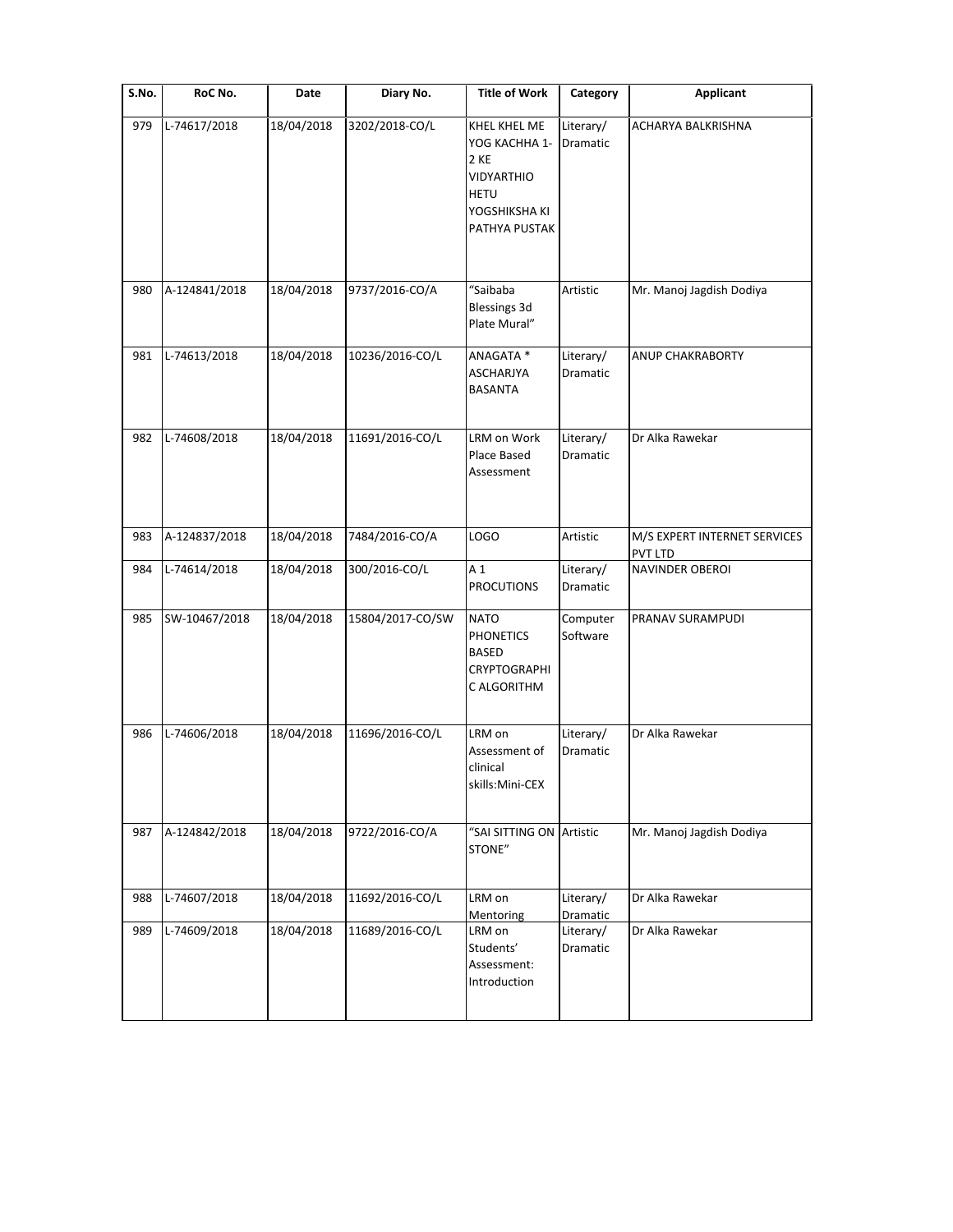| S.No. | RoC No.       | Date       | Diary No.        | <b>Title of Work</b>                                            | Category               | <b>Applicant</b>                                    |
|-------|---------------|------------|------------------|-----------------------------------------------------------------|------------------------|-----------------------------------------------------|
| 990   | L-74605/2018  | 18/04/2018 | 11698/2016-CO/L  | LRM on<br>Formative<br>Assessment and<br>Internal<br>Assessment | Literary/<br>Dramatic  | Dr Alka Rawekar                                     |
| 991   | SW-10469/2018 | 18/04/2018 | 13833/2017-CO/L  | Germplasm<br>Information<br>System for Pulse<br>Crops           | Computer<br>Software   | Director, ICAR                                      |
| 992   | L-74610/2018  | 18/04/2018 | 9769/2016-CO/L   | <b>ASHI RAAKHAVI</b><br>PARISAR<br><b>SWACHATA</b>              | Literary/<br>Dramatic  | <b>CHAITRA CREATION &amp; PUBLICITY</b>             |
| 993   | L-74616/2018  | 18/04/2018 | 3203/2018-CO/L   | YOG AUR                                                         | Literary/              |                                                     |
| 994   | L-74611/2018  | 18/04/2018 | 2694/2016-CO/L   | <b>BACHPAN</b><br>Failure is WOW                                | Dramatic<br>Literary/  | Parwarish Institute of Parenting                    |
|       |               |            |                  |                                                                 | Dramatic               | Pvt Ltd.                                            |
| 995   | SW-10470/2018 | 18/04/2018 | 17512/2017-CO/SW | <b>EXTRA</b><br><b>CURRICULAR</b><br>ADMISSION<br>SOFTWARE      | Computer<br>Software   | <b>KSHITIJ AHUJA</b>                                |
| 996   | L-74612/2018  | 18/04/2018 | 2239/2018-CO/L   | Manufacturing<br>Technology<br>Laboratory<br>Manual             | Literary/<br>Dramatic  | K.Maheswaran                                        |
| 997   | A-124847/2018 | 18/04/2018 | 73/2018-CO/A     | HI-FI BOND<br>(LABEL)                                           | Artistic               | <b>Mahavir Paints and Adhesives</b><br>Pvt. Ltd.    |
| 998   | A-124846/2018 | 18/04/2018 | 75/2018-CO/A     | <b>FAX BRAND</b><br>(LABEL)                                     | Artistic               | <b>Mahavir Paints and Adhesives</b><br>Pvt. Ltd.    |
| 999   | SW-10468/2018 | 18/04/2018 | 14967/2016-CO/L  | AOT ARMS® ON<br>THE TAB                                         | Computer<br>Software   | VIVEKANAND SHEOREY                                  |
| 1000  | L-74635/2018  | 19/04/2018 | 3519/2018-CO/L   | Engaging<br>Math/Grade<br>2/Work<br>Book/Math<br>Classic        | Literary/<br>Dramatic  | Mindchampion Learning Systems<br>Limited            |
| 1001  | SR-13438/2018 | 19/04/2018 | 9249/2016-CO/SR  | Ishq Ishq                                                       | Sound                  | Pride Motion Pictures Private                       |
| 1002  | SR-13437/2018 | 19/04/2018 | 9250/2016-CO/SR  | Tere Ser Chadd k Sound<br>Marjaungi                             | Recording<br>Recording | Limited<br>Pride Motion Pictures Private<br>Limited |
| 1003  | L-74636/2018  | 19/04/2018 | 3528/2018-CO/L   | Engaging<br>Math/Grade<br>3/Work<br>Book/Math<br>Classic        | Literary/<br>Dramatic  | Mindchampion Learning Systems<br>Limited            |
| 1004  | SR-13441/2018 | 19/04/2018 | 9243/2016-CO/SR  | Aatishbaazi Ishq                                                | Sound<br>Recording     | Pride Motion Pictures Private<br>Limited            |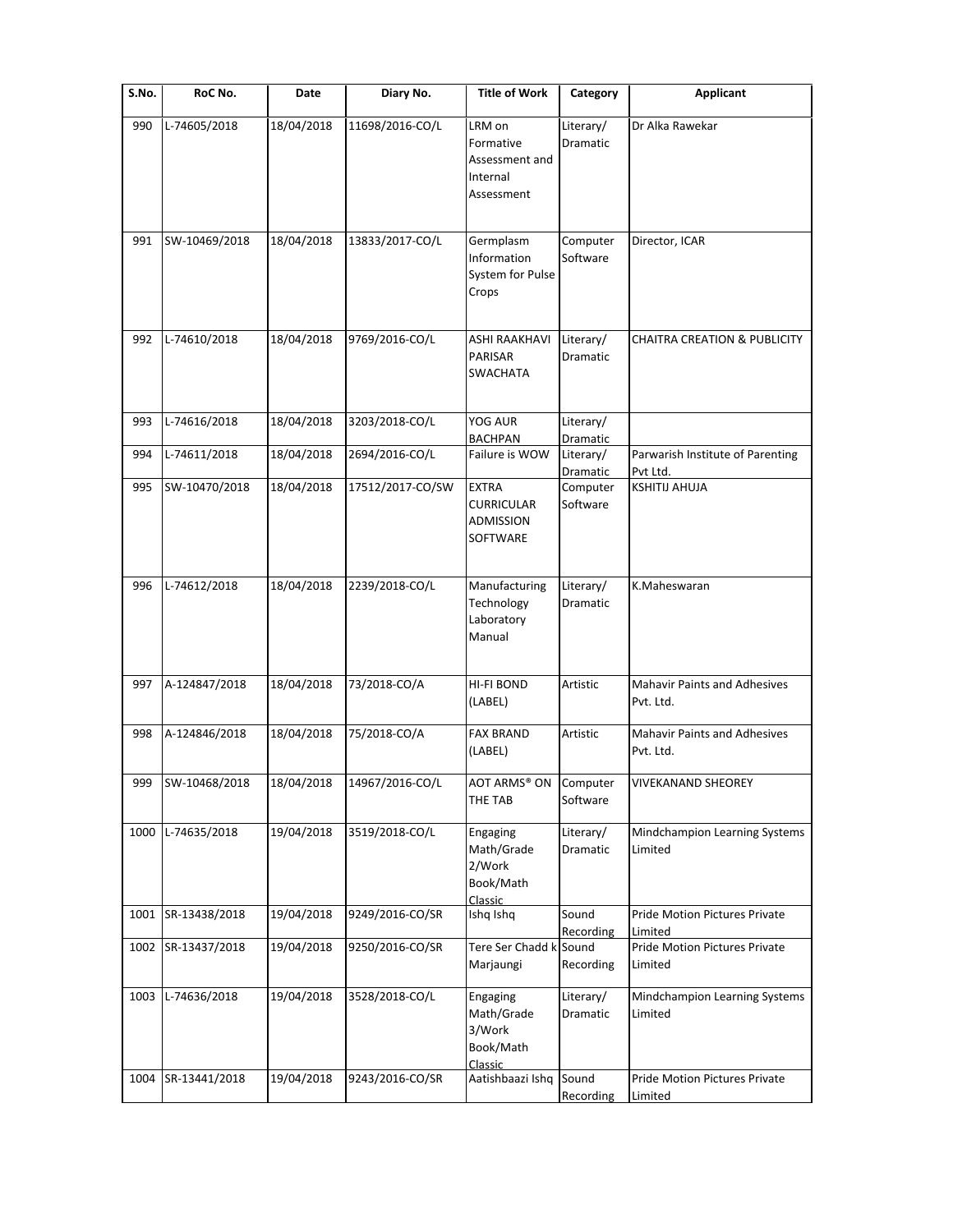| S.No. | RoC No.       | Date       | Diary No.       | <b>Title of Work</b>                                                                               | Category                     | Applicant                                                 |
|-------|---------------|------------|-----------------|----------------------------------------------------------------------------------------------------|------------------------------|-----------------------------------------------------------|
| 1005  | A-124865/2018 | 19/04/2018 | 5686/2017-CO/A  | SIIL                                                                                               | Artistic                     | SUPREME INDIA IMPEX LIMITED                               |
| 1006  | SR-13439/2018 | 19/04/2018 | 9248/2016-CO/SR | Chandre Di<br>Nazar Buri                                                                           | Sound<br>Recording           | Pride Motion Pictures Private<br>Limited                  |
| 1007  | SR-13440/2018 | 19/04/2018 | 9246/2016-CO/SR | Dil De Meherma<br>Ve                                                                               | Sound<br>Recording           | <b>Pride Motion Pictures Private</b><br>Limited           |
| 1008  | L-74630/2018  | 19/04/2018 | 17664/2017-CO/L | FarmDost<br>Corporate<br>Presentation                                                              | Literary/<br>Dramatic        | <b>Tractors And Farm Equipment</b><br>Limited             |
| 1009  | L-74621/2018  | 19/04/2018 | 17596/2017-CO/L | Parinay part -2                                                                                    | Literary/<br>Dramatic        | Nagendra Singh                                            |
| 1010  | L-74622/2018  | 19/04/2018 | 17393/2017-CO/L | "TRUE RIGHT TO<br>REJECT"                                                                          | Literary/<br>Dramatic        | AMIT P. JIVANI                                            |
| 1011  | L-74619/2018  | 19/04/2018 | 3218/2018-CO/L  | Engaging<br>math/Grade<br>6/Math Classic                                                           | Literary/<br>Dramatic        | Mindchampion Learning Systems<br>Limited                  |
| 1012  | L-74624/2018  | 19/04/2018 | 3364/2018-CO/L  | india's karaoke<br>superstar                                                                       | Literary/<br>Dramatic        | shamir tandon's entertainment &<br>music boutique pvt ltd |
| 1013  | L-74625/2018  | 19/04/2018 | 3537/2018-CO/L  | Engaging<br>Math/Grade<br>7/Work<br>Book/Math<br>Classic                                           | Literary/<br>Dramatic        | Mindchampion Learning Systems<br>Limited                  |
| 1014  | L-74628/2018  | 19/04/2018 | 17511/2017-CO/L | Dynamic<br><b>Decision Making</b><br>Algorithm<br>(DDMA) For<br>Wireless Sensor<br><b>Networks</b> | Literary/<br>Dramatic        | Umesh Kulkarni                                            |
| 1015  | L-74627/2018  | 19/04/2018 | 17665/2017-CO/L | A Romantic Girl                                                                                    | Literary/<br>Dramatic        | Samrat Rahi                                               |
| 1016  | L-74618/2018  | 19/04/2018 | 17314/2017-CO/L | <b>ANOTHER LIFE</b><br><b>ANOTHER TIME</b>                                                         | Literary/<br><b>Dramatic</b> | <b>TARUN SHARMA</b>                                       |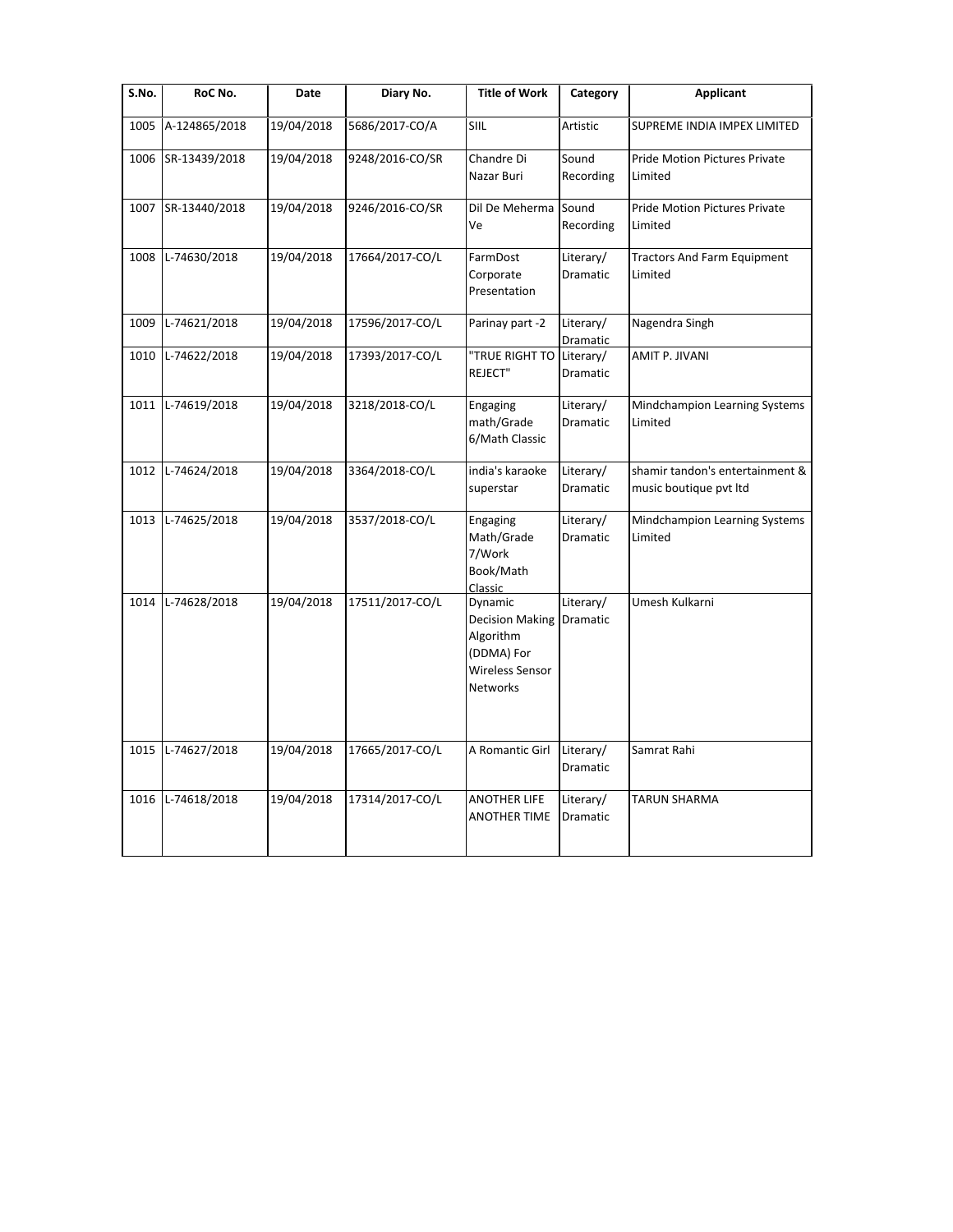| S.No. | RoC No.            | Date       | Diary No.       | <b>Title of Work</b>                                                                                                                                                                                     | Category                          | Applicant                                      |
|-------|--------------------|------------|-----------------|----------------------------------------------------------------------------------------------------------------------------------------------------------------------------------------------------------|-----------------------------------|------------------------------------------------|
| 1017  | L-74626/2018       | 19/04/2018 | 3468/2018-CO/L  | Liquid Nitrogen<br>and Solar<br><b>Charging Battery</b><br>Cells and Kinetic<br><b>Energy Receptor</b><br>Battery Cells -<br>based<br><b>Economical Low</b><br>Cost Perpetual<br>Cooling<br>Refrigerator | Literary/<br>Dramatic             | Abhijeet Madhukar Deshpande                    |
| 1018  | L-74637/2018       | 19/04/2018 | 3341/2018-CO/L  | Panch-Nama                                                                                                                                                                                               | Literary/                         | Nikhil Mehta                                   |
| 1019  | L-74631/2018       | 19/04/2018 | 17486/2017-CO/L | <b>CIVIL</b><br><b>ENGINEERING-</b><br><b>STRUCTURAL</b><br>ANALYSIS                                                                                                                                     | Dramatic<br>Literary/<br>Dramatic | IES MASTER PUBLICATION                         |
| 1020  | A-124852/2018      | 19/04/2018 | 14889/2016-CO/A | <b>DECOWOOD</b><br>PREMIUM<br>VENEERS                                                                                                                                                                    | Artistic                          | <b>GREENLAM INDUSTRIES LTD</b>                 |
| 1021  | A-124867/2018      | 19/04/2018 | 10794/2017-CO/A | <b>MAMA</b>                                                                                                                                                                                              | Artistic                          | SURESH KUMAR AGARWAL                           |
| 1022  | A-124870/2018      | 19/04/2018 | 1781/2018-CO/A  | KATAK                                                                                                                                                                                                    | Artistic                          |                                                |
| 1023  | A-124854/2018      | 19/04/2018 | 14887/2016-CO/A | <b>WOOD CRESTS</b>                                                                                                                                                                                       | Artistic                          | M/S GREENPLY INDUSTRIES LTD                    |
| 1024  | A-124882/2018      | 19/04/2018 | 3050/2018-CO/A  | <b>SUPAR BOND</b><br>LABEL                                                                                                                                                                               | Artistic                          | HARESH JIVRAJBHAI DONDA                        |
|       | 1025 A-124878/2018 | 19/04/2018 | 3065/2018-CO/A  | SHIVAAY LABEL                                                                                                                                                                                            | Artistic                          | NILENDU PATEL, DARSHANBHAI<br>PATEL            |
| 1026  | L-74633/2018       | 19/04/2018 | 3662/2018-CO/L  | <b>Positive Quotes</b><br>for One and All                                                                                                                                                                | Literary/<br>Dramatic             | Sandeep Ravidutt Sharma                        |
| 1027  | A-124857/2018      | 19/04/2018 | 14883/2016-CO/A | <b>XP ADVANCED</b>                                                                                                                                                                                       | Artistic                          | BERGER PAINTS INDIA LTD                        |
| 1028  | A-124880/2018      | 19/04/2018 | 3048/2018-CO/A  | <b>MAHAVIR</b><br>MOBILE LABEL                                                                                                                                                                           | Artistic                          | ASHOKKUMAR SHANKARAL JAIN                      |
| 1029  | A-124876/2018      | 19/04/2018 | 3062/2018-CO/A  | <b>ROTON</b><br><b>VITRIFIED LABEL</b>                                                                                                                                                                   | Artistic                          | LALITBHAI P SANGHANI<br>JAGDISHBHAI G AMRUTIYA |
| 1030  | A-124856/2018      | 19/04/2018 | 14885/2016-CO/A | <b>XP LEWIS</b><br><b>BERGER</b><br>WEATHERCOAT<br><b>ANTI DUSTT</b>                                                                                                                                     | Artistic                          | BERGER PAINTS INDIA LTD                        |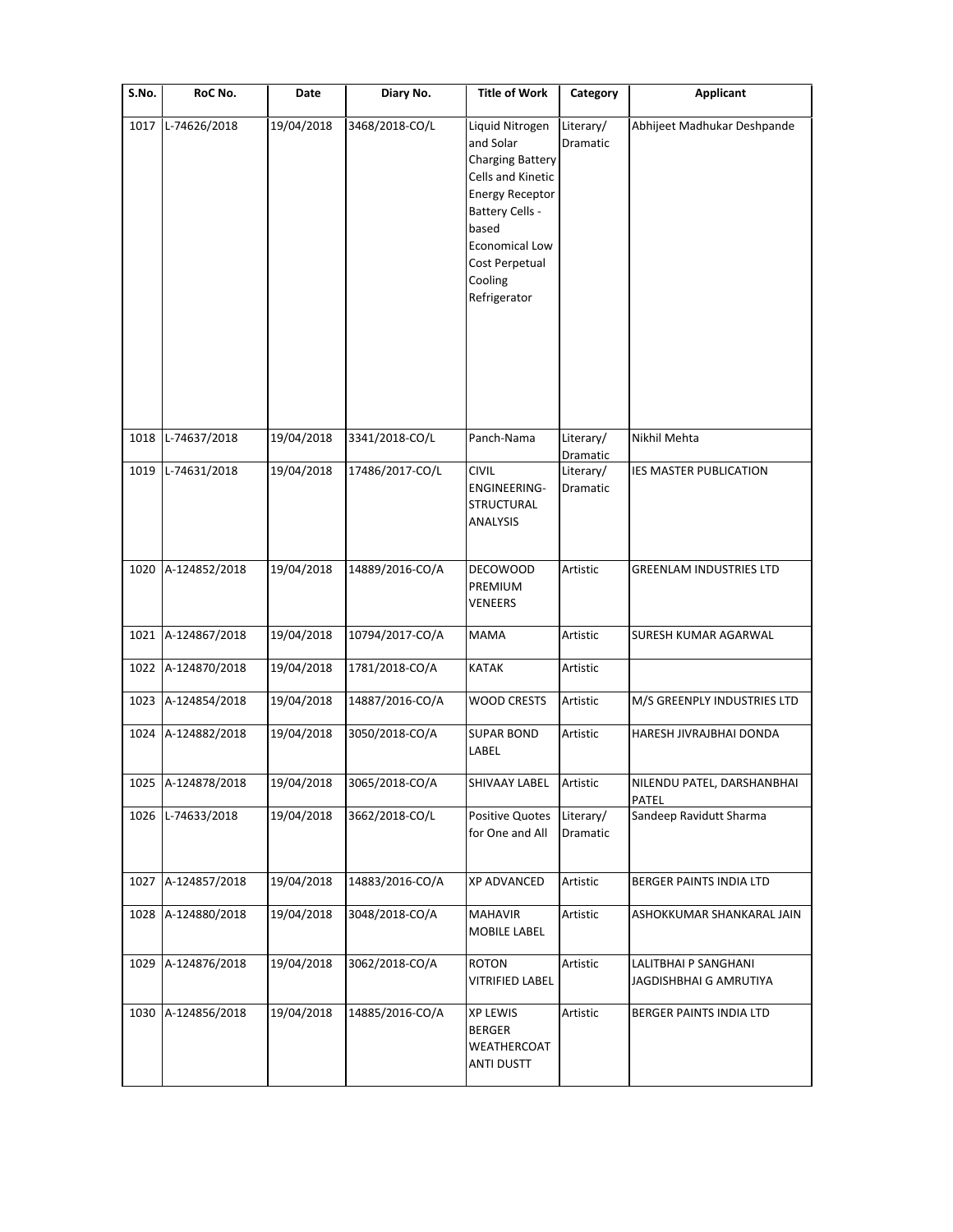| S.No. | RoC No.            | Date       | Diary No.       | <b>Title of Work</b>                                                                     | Category              | <b>Applicant</b>                                                                           |
|-------|--------------------|------------|-----------------|------------------------------------------------------------------------------------------|-----------------------|--------------------------------------------------------------------------------------------|
| 1031  | A-124881/2018      | 19/04/2018 | 3049/2018-CO/A  | <b>VISHWAS LABEL Artistic</b>                                                            |                       | MUKESHBHAI DUNGARBHAI<br>DALIYA, HARESHBHAI DAMJIBHAI<br>PARVADIYA                         |
|       | 1032 A-124877/2018 | 19/04/2018 | 3063/2018-CO/A  | LEDEE WITH L<br>LOGO                                                                     | Artistic              | CHANDRAKANT CHHAGANBHAI<br>PATEL, NIKUNJ ASHOKKUMAR<br><b>PATEL</b>                        |
| 1033  | L-74629/2018       | 19/04/2018 | 17974/2017-CO/L | digiHOMELOAN                                                                             | Literary/<br>Dramatic | Albin Lukose                                                                               |
| 1034  | A-124855/2018      | 19/04/2018 | 14886/2016-CO/A | SPARKLE<br><b>ORANGE PLUS</b><br><b>DISHWASHER</b><br><b>WONDER WASH</b><br>9000 UTENSIL | Artistic              | M/S SAFECHEN INDUSTRIES                                                                    |
| 1035  | L-74634/2018       | 19/04/2018 | 3660/2018-CO/L  | <b>WORDS</b><br><b>ENCOURAGE</b>                                                         | Literary/<br>Dramatic | Sandeep Ravidutt Sharma                                                                    |
|       | 1036 A-124868/2018 | 19/04/2018 | 1780/2018-CO/A  | DEEPALI                                                                                  | Artistic              |                                                                                            |
| 1037  | A-124879/2018      | 19/04/2018 | 3061/2018-CO/A  | <b>SOLINKS LABEL</b>                                                                     | Artistic              | SANJAYKUMAR C PATEL,<br>WARREN A GREEN NANJIBHAI S<br>PATEL                                |
| 1038  | A-124850/2018      | 19/04/2018 | 14884/2016-CO/A | <b>LEWIS BERGER</b><br><b>SILK GLAMOR</b><br>LABEL                                       | Artistic              | <b>BERGER PAINTS INDIA LTD</b>                                                             |
| 1039  | A-124851/2018      | 19/04/2018 | 14882/2016-CO/A | <b>XP LEWIS</b><br><b>BERGER SILK</b><br><b>GLAMOR</b>                                   | Artistic              | BERGER PAINTS INDIA LTD                                                                    |
| 1040  | L-74632/2018       | 19/04/2018 | 3664/2018-CO/L  | <b>Winning Mantra</b><br>For One And All                                                 | Literary/<br>Dramatic | Sandeep Ravidutt Sharma                                                                    |
| 1041  | L-74620/2018       | 19/04/2018 | 3164/2018-CO/L  | <b>Shares of Tares</b>                                                                   | Literary/<br>Dramatic | Sam Daniel                                                                                 |
|       | 1042 A-124883/2018 | 19/04/2018 | 3052/2018-CO/A  | <b>FRIENDS GROUP Artistic</b><br>WITH FG LOGO                                            |                       | SNEHAL VASANTLAL<br>BOGHAWALA, KHYATI SNEHAL<br>BOGHAWALA, DHAVAL<br>MAHENDRABHAI JARIWALA |
|       | 1043 A-124853/2018 | 19/04/2018 | 14888/2016-CO/A | <b>EATONS</b><br>ALUMINIUM<br><b>FOIL</b>                                                | Artistic              | <b>ESSEL KITCHERWARE LTD</b>                                                               |
| 1044  | A-124872/2018      | 19/04/2018 | 1779/2018-CO/A  | <b>SUN DEVICE</b>                                                                        | Artistic              |                                                                                            |
|       | 1045 A-124859/2018 | 19/04/2018 | 12339/2016-CO/A | RDSE-1-<br><b>BLOWER</b><br><b>ASSEMBLY (RIDE-</b><br>$607 - A - 01$                     | Artistic              | Rajendran Joghee                                                                           |
| 1046  | A-124864/2018      | 19/04/2018 | 12326/2016-CO/A | RCLZ-1 - SIEVE<br><b>BOX ASSEMBLY</b><br>(RRCA-602-A-01)                                 | Artistic              | Milltec Machinery Private Limited                                                          |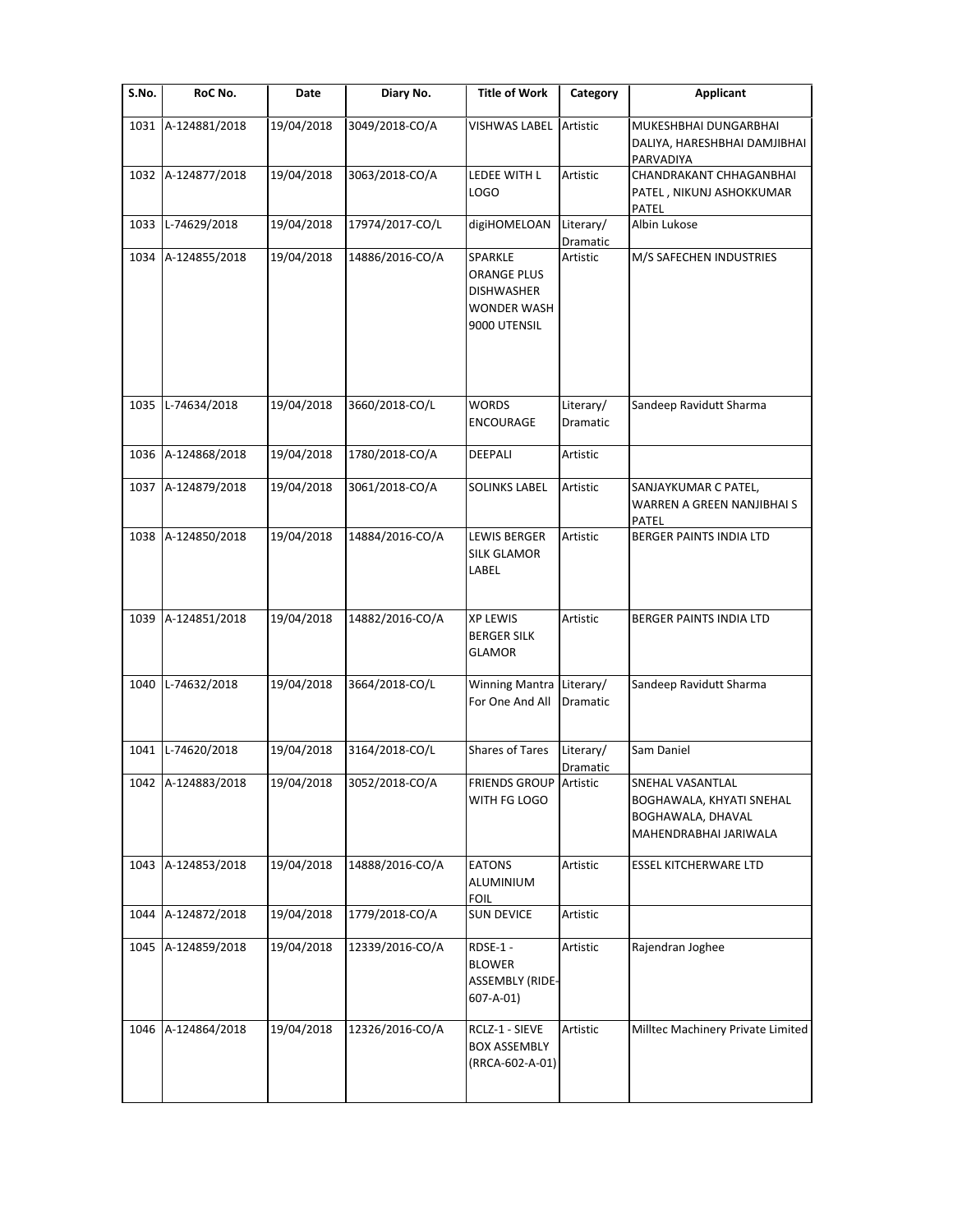| S.No. | RoC No.            | Date       | Diary No.       | <b>Title of Work</b>                                                       | Category             | <b>Applicant</b>                  |
|-------|--------------------|------------|-----------------|----------------------------------------------------------------------------|----------------------|-----------------------------------|
| 1047  | A-124866/2018      | 19/04/2018 | 10431/2017-CO/A | <b>ASLI RADIO</b><br><b>CHAAP</b>                                          | Artistic             | A.B. ASSOCIATES                   |
| 1048  | A-124874/2018      | 19/04/2018 | 1783/2018-CO/A  | <b>SUNSTAR</b><br><b>HOSPITALITY</b>                                       | Artistic             |                                   |
| 1049  | A-124873/2018      | 19/04/2018 | 16970/2017-CO/A | INTERCHANGEA<br><b>BLE NEEDLE OF</b><br><b>DIAMETER</b><br>5.00mm          | Artistic             | Roop Chand & Shirish Jain         |
| 1050  | A-124862/2018      | 19/04/2018 | 12328/2016-CO/A | RCLZ-1 - BASE<br><b>FRAME</b><br>ASSEMBLY<br>(RRCA-600-A-01)               | Artistic             | Milltec Machinery Private Limited |
| 1051  | A-124875/2018      | 19/04/2018 | 16966/2017-CO/A | INTERCHANGEA<br><b>BLE CABLE</b><br>ASSEMBLY                               | Artistic             | Roop Chand Jain & ShirishJain     |
| 1052  | A-124869/2018      | 19/04/2018 | 16960/2017-CO/A | INTERCHANGEA<br><b>BLE</b><br><b>CONNECTOR</b><br>ASSEMBLY                 | Artistic             | Roop chand Jain & Shirish Jain    |
| 1053  | A-124871/2018      | 19/04/2018 | 1782/2018-CO/A  | <b>BABY'S WORLD</b>                                                        | Artistic             |                                   |
| 1054  | SW-10471/2018      | 19/04/2018 | 25603/2012-CO/L | "SMART<br>UNIVERSE"                                                        | Computer<br>Software | MS. NEULAND LABORATORIES<br>LTD.  |
| 1055  | A-124858/2018      | 19/04/2018 | 12342/2016-CO/A | RDSE-1-<br><b>BLOWER WITH</b><br>SIEVE ASSEMBLY<br>(RIDE-601-A-01)         | Artistic             | Milltec Machinery Private Limited |
| 1056  | A-124861/2018      | 19/04/2018 | 12332/2016-CO/A | RDSE-1 - DECK<br><b>MOVEMENT</b><br><b>CAM ASSEMBLY</b><br>(RIDE-619-A-01) | Artistic             | Milltec Machinery Private Limited |
|       | 1057 A-124860/2018 | 19/04/2018 | 12337/2016-CO/A | RDSE-1 - SIEVE<br><b>ASSEMBLY (RIDE-</b><br>$610 - A - 01$                 | Artistic             | Milltec Machinery Private Limited |
| 1058  | A-124863/2018      | 19/04/2018 | 12327/2016-CO/A | RCLZ-1 - SIEVE<br><b>FRAME</b><br>ASSEMBLY<br>(RRCA-604-A-01)              | Artistic             | Milltec Machinery Private Limited |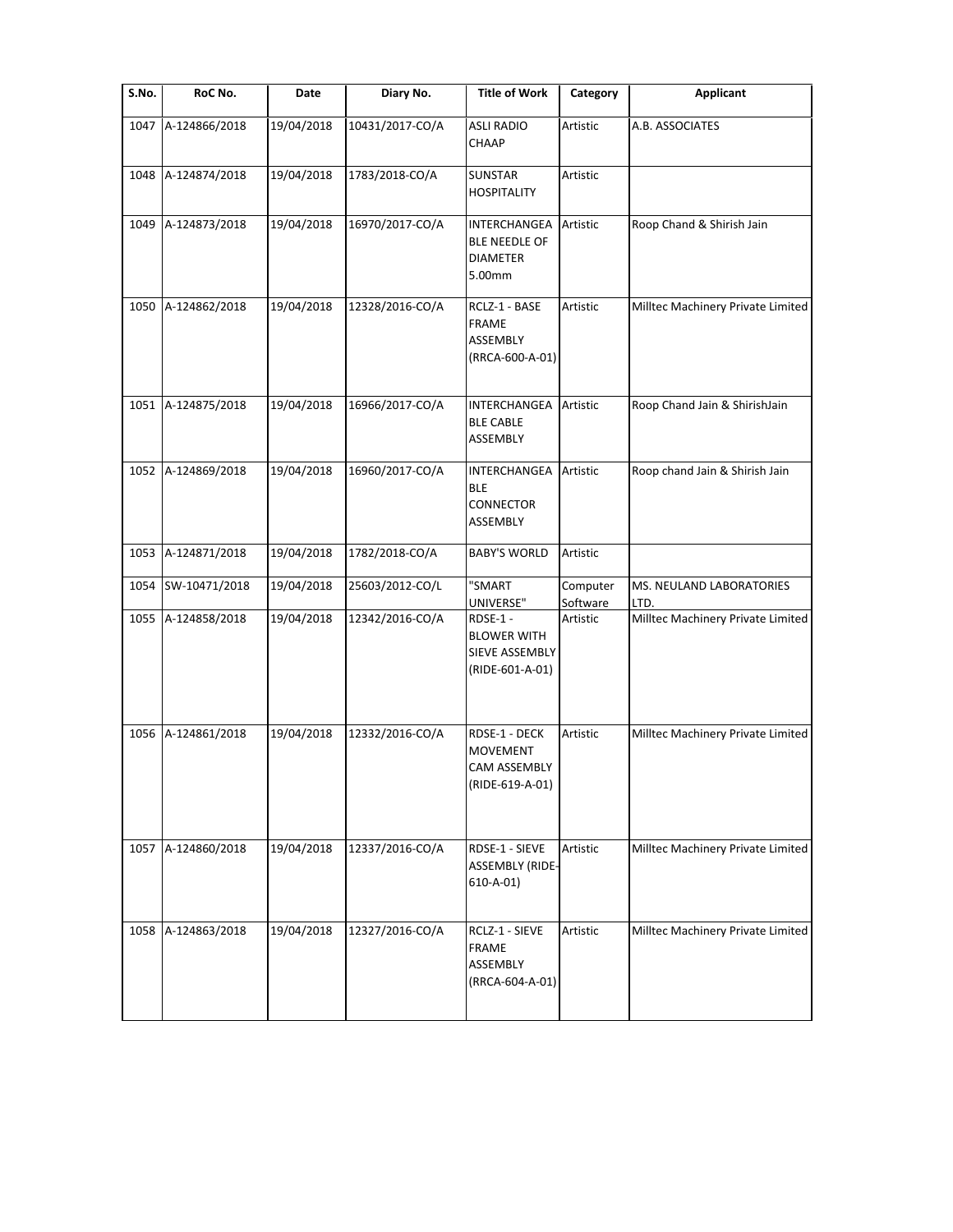| S.No. | RoC No.           | Date       | Diary No.       | <b>Title of Work</b>                                                                       | Category              | <b>Applicant</b>                    |
|-------|-------------------|------------|-----------------|--------------------------------------------------------------------------------------------|-----------------------|-------------------------------------|
| 1059  | L-74623/2018      | 19/04/2018 | 1858/2018-CO/L  | LIFT UPS - TO<br><b>GET</b><br>CONNECTED<br>FOR TWO<br>WHEELER RIDE<br>ON SHARING<br>BASIS | Literary/<br>Dramatic | MAYUR GHANSHYAMBHAI<br>KOLADIYA     |
| 1060  | A-124890/2018     | 20/04/2018 | 4167/2017-CO/A  | <b>RAJ QUILA</b>                                                                           | Artistic              | SHIV SHAKTI OIL MILLS               |
| 1061  | L-74642/2018      | 20/04/2018 | 9537/2016-CO/L  | YES I CAN !<br>LEVEL-2 BOOK 1<br>OF 2. HINDI<br>LANGUAGE AND<br>LITERATURE                 | Literary/<br>Dramatic | DR SUNITA GANDHI                    |
| 1062  | SW-10478/2018     | 20/04/2018 | 3358/2016-CO/SW | "Shares<br>Application"                                                                    | Computer<br>Software  | Baramati Agro Ltd.,                 |
| 1063  | L-74656/2018      | 20/04/2018 | 10851/2016-CO/L | Techameleon                                                                                | Literary/<br>Dramatic | Nivedita Pande                      |
| 1064  | SW-10472/2018     | 20/04/2018 | 43572/2014-CO/L | <b>VKONNACT</b>                                                                            | Computer<br>Software  | FLOVIAN IT SERVICES PVT LTD         |
| 1065  | L-74654/2018      | 20/04/2018 | 6214/2016-CO/L  | Tibb-e-Nabawi<br>Medical<br>Guidance &<br>Teachings of<br>Nabi                             | Literary/<br>Dramatic | Dr. Mohammed Shakeel Shamsi         |
| 1066  | A-124888/2018     | 20/04/2018 | 52908/2014-CO/A | <b>KISHORI LAL</b>                                                                         | Artistic              | Kishori Lal Madheshiya              |
| 1067  | SW-10480/2018     | 20/04/2018 | 3360/2016-CO/SW | "Krushi Call<br>center"                                                                    | Computer<br>Software  | Baramati Agro Ltd.,                 |
| 1068  | A-124892/2018     | 20/04/2018 | 4230/2017-CO/A  | CINZIA                                                                                     | Artistic              | <b>CINZIA CREATIONS</b>             |
|       | 1069 L-74639/2018 | 20/04/2018 | 12535/2017-CO/L | AAYUSHYACHYA Literary/<br><b>VATEVAR BY</b><br>SARVADNYA<br><b>MORE</b>                    | Dramatic              | PRERANA BHOJLING MORE               |
| 1070  | A-124884/2018     | 20/04/2018 | 10138/2017-CO/A | Go Avenues                                                                                 | Artistic              | M/s Travel Tours Pvt Ltd.,          |
| 1071  | L-74661/2018      | 20/04/2018 | 6503/2016-CO/L  | <b>RONNIE THE</b><br><b>RABBIT LEARNS</b><br>Aa - Zz                                       | Literary/<br>Dramatic | MS MONICA MALHOTRA                  |
| 1072  | L-74641/2018      | 20/04/2018 | 10150/2017-CO/L | Exploring<br>creations with<br><b>HUMAN</b><br>ANATOMY                                     | Literary/<br>Dramatic | Astron Institute of Social Sciences |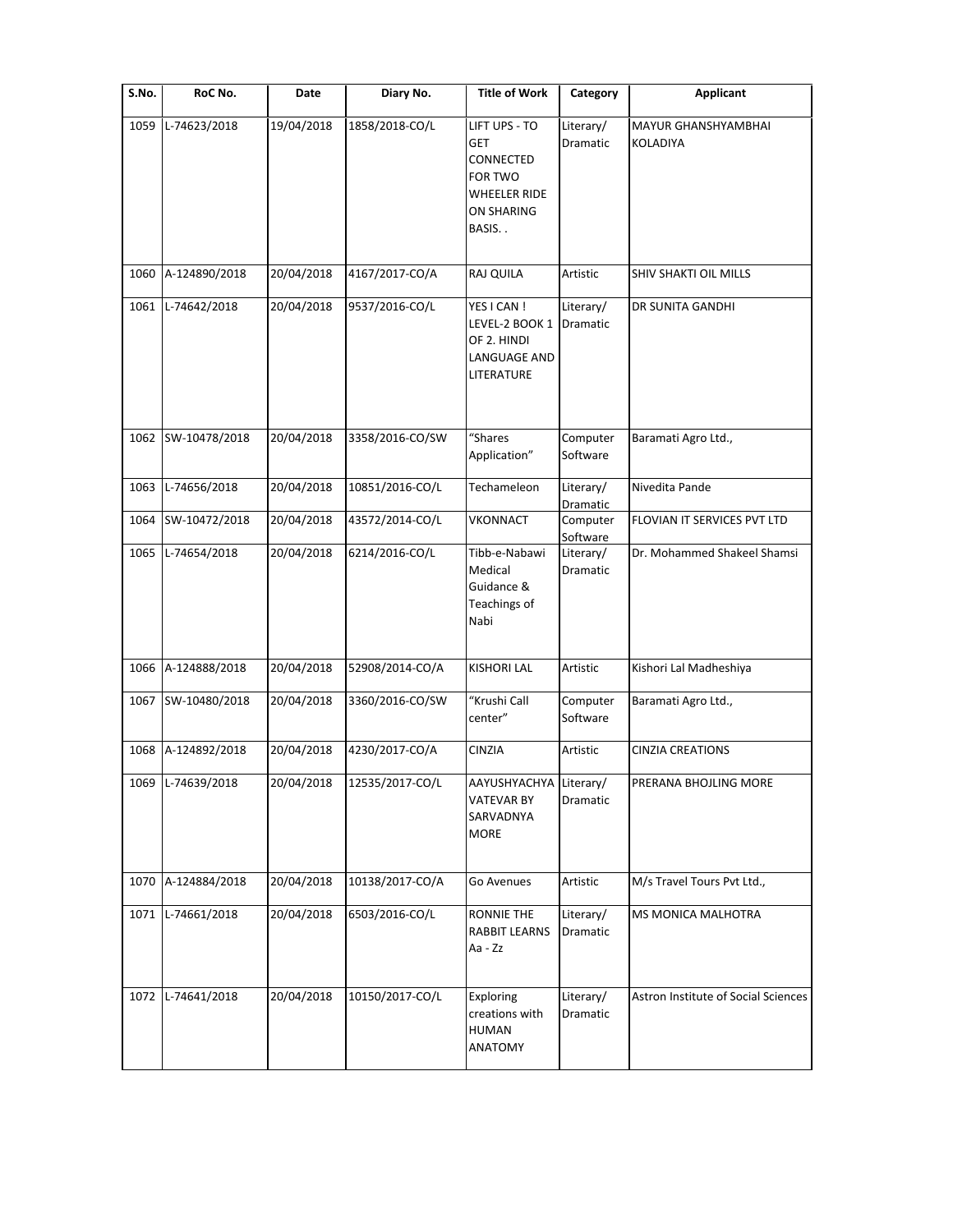| $\overline{\mathsf{S}}$ . No. | RoC No.            | Date       | Diary No.        | <b>Title of Work</b>                                                                                                                                                         | Category              | <b>Applicant</b>                                        |
|-------------------------------|--------------------|------------|------------------|------------------------------------------------------------------------------------------------------------------------------------------------------------------------------|-----------------------|---------------------------------------------------------|
| 1073                          | SW-10476/2018      | 20/04/2018 | 3357/2016-CO/SW  | "Transport<br>Management<br>System (TMS)"                                                                                                                                    | Computer<br>Software  | Baramati Agro Ltd.,                                     |
| 1074                          | A-124887/2018      | 20/04/2018 | 52910/2014-CO/A  | <b>RAHAT GUL</b>                                                                                                                                                             | Artistic              | Shiba Industries Tobacco<br>Products                    |
| 1075                          | SW-10477/2018      | 20/04/2018 | 6424/2015-CO/SW  | <b>COMPUTER</b><br>SOFTWARE FOR<br>CALCULATION<br>OF THERMAL<br><b>INSULATION</b><br>THICKNESS AND<br><b>BOM</b><br><b>GENERATION</b><br><b>FOR PIPING</b><br><b>SYSTEMS</b> | Computer<br>Software  | <b>BHARAT HEAVY ELECTRICALS</b><br>LIMITED              |
|                               | 1076 SW-10485/2018 | 20/04/2018 | 6575/2016-CO/SW  | <b>IPM Motor</b><br>Control<br>Diagnostics<br>Software tool<br>for small Electric<br>Vehicles                                                                                | Computer<br>Software  | Tata Motors Limited                                     |
| 1077                          | SW-10479/2018      | 20/04/2018 | 3359/2016-CO/SW  | "Live Bird<br>Marketing App"                                                                                                                                                 | Computer<br>Software  | Baramati Agro Ltd.,                                     |
| 1078                          | A-124893/2018      | 20/04/2018 | 4225/2017-CO/A   | <b>JAPA</b>                                                                                                                                                                  | Artistic              | <b>BALBIRSON INDUSTRIES</b>                             |
| 1079                          | L-74662/2018       | 20/04/2018 | 4748/2016-CO/L   | EDUVN                                                                                                                                                                        | Literary/<br>Dramatic | <b>ASHOK KUAMR YADAV &amp;</b><br>SUBHASH CHAND KUMAWAT |
| 1080                          | SW-10483/2018      | 20/04/2018 | 8184/2016-CO/SW  | Wisetrack                                                                                                                                                                    | Computer<br>Software  | Hazel Mercantile Limited                                |
| 1081                          | SW-10481/2018      | 20/04/2018 | 11581/2015-CO/L  | MINE CONTROL<br>USING REMOTE Software<br><b>SENSING AND</b><br>GIS<br>SPECIFICATION<br>TO<br><b>AGRICULTURE</b>                                                              | Computer              | G. SRIRAM                                               |
| 1082                          | SW-10492/2018      | 20/04/2018 | 13394/2017-CO/SW | Booking<br>Messaging<br>Addon for<br>Magento 2                                                                                                                               | Computer<br>Software  | Cedcoss Technologies Private<br>Limited                 |
| 1083                          | L-74650/2018       | 20/04/2018 | 3210/2018-CO/L   | Security Deposit Literary/<br>based Loan                                                                                                                                     | Dramatic              | Selvaganapathy K                                        |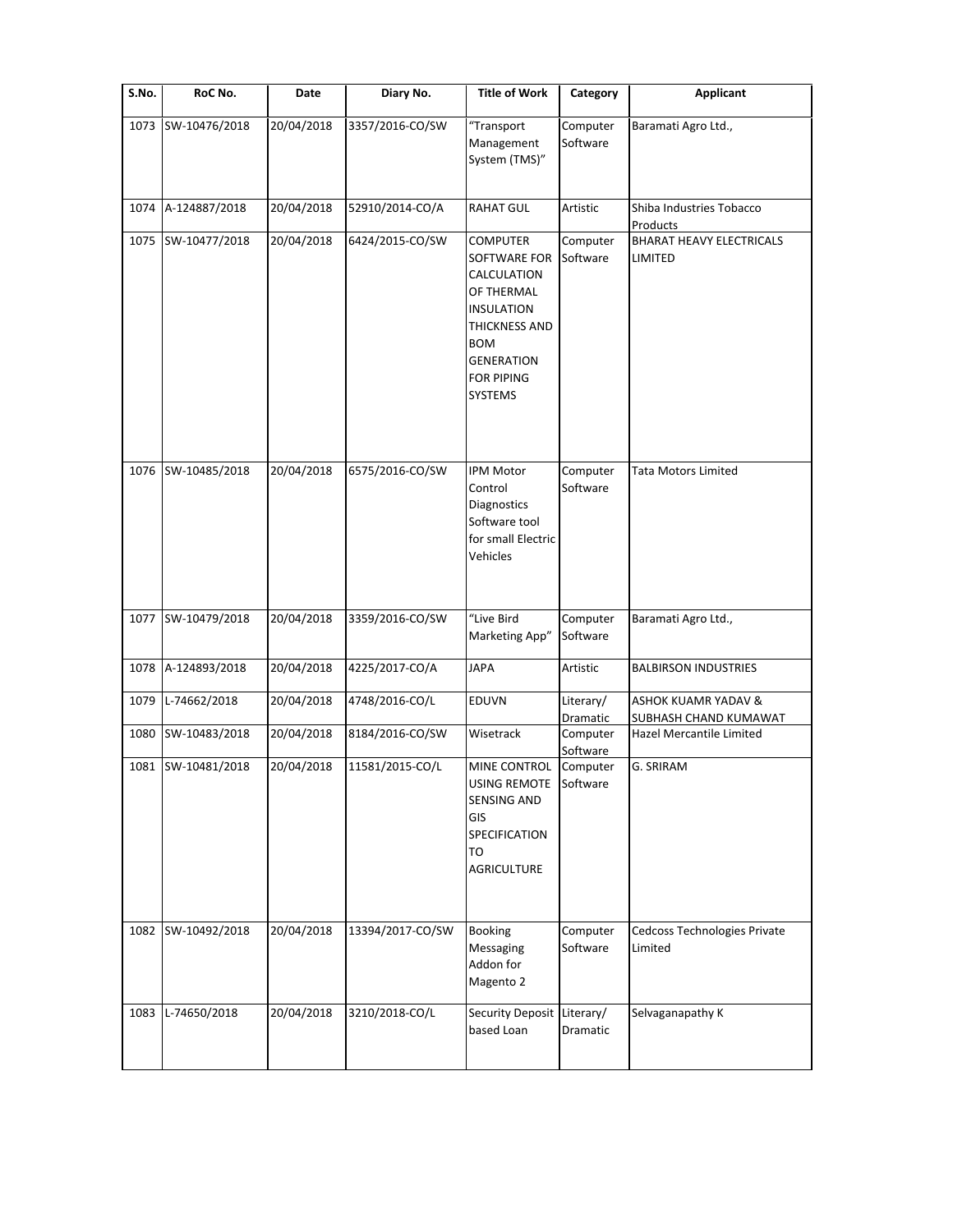| S.No. | RoC No.       | Date       | Diary No.        | <b>Title of Work</b>                                                                                                                                       | Category              | <b>Applicant</b>                           |
|-------|---------------|------------|------------------|------------------------------------------------------------------------------------------------------------------------------------------------------------|-----------------------|--------------------------------------------|
| 1084  | L-74645/2018  | 20/04/2018 | 3160/2018-CO/L   | "COMPILATION<br>PROCESS FROM<br><b>HIGH LEVEL</b><br>LANGUAGE TO<br>LOW LEVEL<br>LANGUAGE                                                                  | Literary/<br>Dramatic | Ms.Nirmal Mungale                          |
|       |               |            |                  |                                                                                                                                                            |                       |                                            |
| 1085  | SW-10486/2018 | 20/04/2018 | 2748/2016-CO/SW  | STARCARDMAN                                                                                                                                                | Computer<br>Software  | CASHLINK GLOBAL SYSTEMS<br>PRIVATE LIMTED, |
| 1086  | SW-10488/2018 | 20/04/2018 | 13398/2017-CO/SW | <b>Booking Badges</b><br>Addon for<br>Magento 2                                                                                                            | Computer<br>Software  | Cedcoss Technologies Private<br>Limited    |
| 1087  | A-124889/2018 | 20/04/2018 | 56347/2014-CO/A  | J.K                                                                                                                                                        | Artistic              | M/s. LAPSIWALA VIJAYKUMAR &<br>CO.         |
| 1088  | L-74644/2018  | 20/04/2018 | 6192/2015-CO/L   | A Contemporary Literary/<br>Encyclopedia of<br><b>British Literature</b><br>Vol 1                                                                          | Dramatic              | Kalyani Vallath                            |
| 1089  | L-74652/2018  | 20/04/2018 | 3168/2018-CO/L   | Meera                                                                                                                                                      | Literary/<br>Dramatic | Shipra Sinha Sakxena                       |
| 1090  | L-74640/2018  | 20/04/2018 | 11104/2017-CO/L  | Handbook For<br>Life - Volume I                                                                                                                            | Literary/<br>Dramatic | <b>VICTOR MANICKAM</b>                     |
| 1091  | SW-10490/2018 | 20/04/2018 | 13396/2017-CO/SW | <b>Booking FAQ</b><br>Addon for<br>Magento 2                                                                                                               | Computer<br>Software  | Cedcoss Technologies Private<br>Limited    |
| 1092  | SW-10487/2018 | 20/04/2018 | 2487/2016-CO/SW  | DAVAPLUS 4.5                                                                                                                                               | Computer<br>Software  | DAVA INFOTECH PVT. LTD.                    |
| 1093  | SW-10494/2018 | 20/04/2018 | 13391/2017-CO/SW | <b>Booking Review</b><br>and Rating<br>Addon for<br>Magento 2                                                                                              | Computer<br>Software  | Cedcoss Technologies Private<br>Limited    |
| 1094  | L-74646/2018  | 20/04/2018 | 9030/2017-CO/L   | STRAP-SNACS-<br>The SBV<br>initiative (The<br>STRAtegicPathw<br>ay for Students<br>Needing<br>Additional<br>Curricular<br>Support - The<br>SBV initiative) | Literary/<br>Dramatic | SRI BALAJI VIDYAPEETH                      |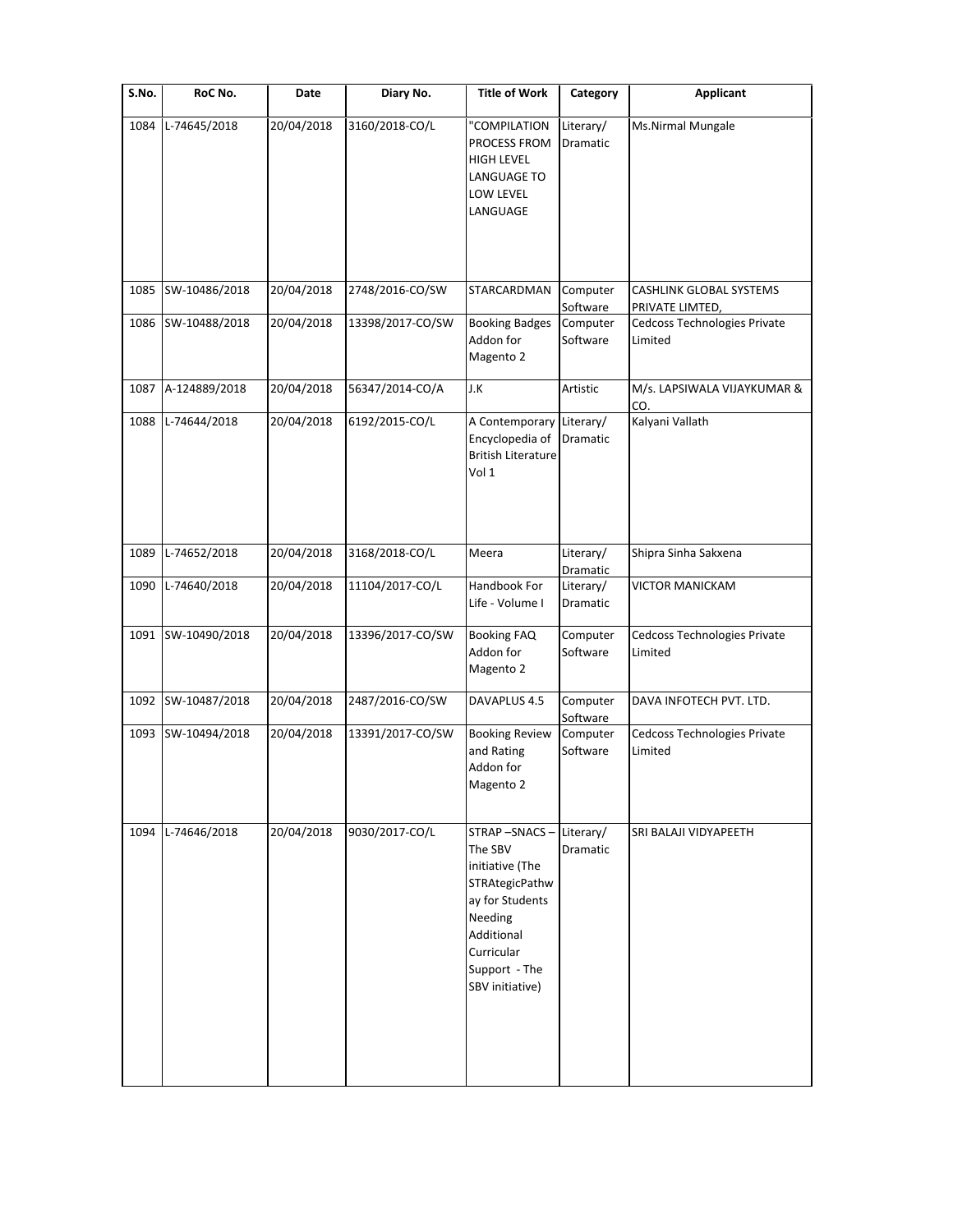| S.No. | RoC No.       | Date       | Diary No.        | <b>Title of Work</b>                                                               | Category              | <b>Applicant</b>                                                                       |
|-------|---------------|------------|------------------|------------------------------------------------------------------------------------|-----------------------|----------------------------------------------------------------------------------------|
| 1095  | L-74659/2018  | 20/04/2018 | 3201/2018-CO/L   | <b>GRAFALCO PRE</b><br><b>SCHOOL</b><br>NUMBERS (0 TO<br>9)                        | Literary/<br>Dramatic | NAVNEET EDUCATION LIMITED                                                              |
| 1096  | L-74647/2018  | 20/04/2018 | 8961/2017-CO/L   | Security and<br>Unique design<br>features of SBV<br>examinations<br>answer booklet | Literary/<br>Dramatic | SRI BALAJI VIDYAPEETH                                                                  |
| 1097  | SW-10482/2018 | 20/04/2018 | 8196/2016-CO/SW  | Telecheck                                                                          | Computer<br>Software  | Hazel Mercantile Limited                                                               |
| 1098  | A-124891/2018 | 20/04/2018 | 9163/2017-CO/A   | Himalaya Since<br>1930                                                             | Artistic              | HIMALAYA GLOBAL HOLDINGS<br>LIMITED                                                    |
| 1099  | L-74653/2018  | 20/04/2018 | 3161/2018-CO/L   | <b>THREE TIER</b><br>ARCHITECTURE<br>OF DATA<br>WAREHOUSE                          | Literary/<br>Dramatic | Ms.Kiran Likhar                                                                        |
| 1100  | SW-10474/2018 | 20/04/2018 | 10085/2016-CO/L  | IRS-MULLaRP                                                                        | Computer<br>Software  | ICAR - Indian Institute of PulseS<br>Research                                          |
| 1101  | SW-10489/2018 | 20/04/2018 | 13397/2017-CO/SW | <b>Booking CMS</b><br>Addon for<br>Magento 2                                       | Computer<br>Software  | Cedcoss Technologies Private<br>Limited                                                |
| 1102  | L-74663/2018  | 20/04/2018 | 4775/2015-CO/L   | <b>UDHYOG</b><br>INDIA.com                                                         | Literary/<br>Dramatic | NURSIMHA SOFTWARE SERVICES<br>PVT. LTD.                                                |
| 1103  | SW-10473/2018 | 20/04/2018 | 7015/2017-CO/SW  | <b>CREAR TOUCH</b><br><b>DIMMER WITH</b><br><b>IR REMOTE</b>                       | Computer<br>Software  | CREAR ELECTRONICS PVT LTD, A<br>Company Incorporated under the<br>Indian Company's Act |
| 1104  | L-74658/2018  | 20/04/2018 | 7728/2016-CO/L   | www.iptoilet.co<br>m                                                               | Literary/<br>Dramatic | Stanly C G                                                                             |
| 1105  | SW-10493/2018 | 20/04/2018 | 13393/2017-CO/SW | <b>Booking Social</b><br>Login Addon for<br>Magento 2                              | Computer<br>Software  | Cedcoss Technologies Private<br>Limited                                                |
| 1106  | L-74655/2018  | 20/04/2018 | 5704/2016-CO/L   | Himanshu<br>Vaidya<br>Psychological<br>Gymnasium                                   | Literary/<br>Dramatic | Himanshu Vaidya                                                                        |
| 1107  | SW-10475/2018 | 20/04/2018 | 7326/2017-CO/SW  | <b>SURVEY ONLINE</b>                                                               | Computer<br>Software  | Meeta Agarwal                                                                          |
| 1108  | L-74649/2018  | 20/04/2018 | 3167/2018-CO/L   | A Path to<br>Change<br>Yesterday                                                   | Literary/<br>Dramatic | Nikhil Guru                                                                            |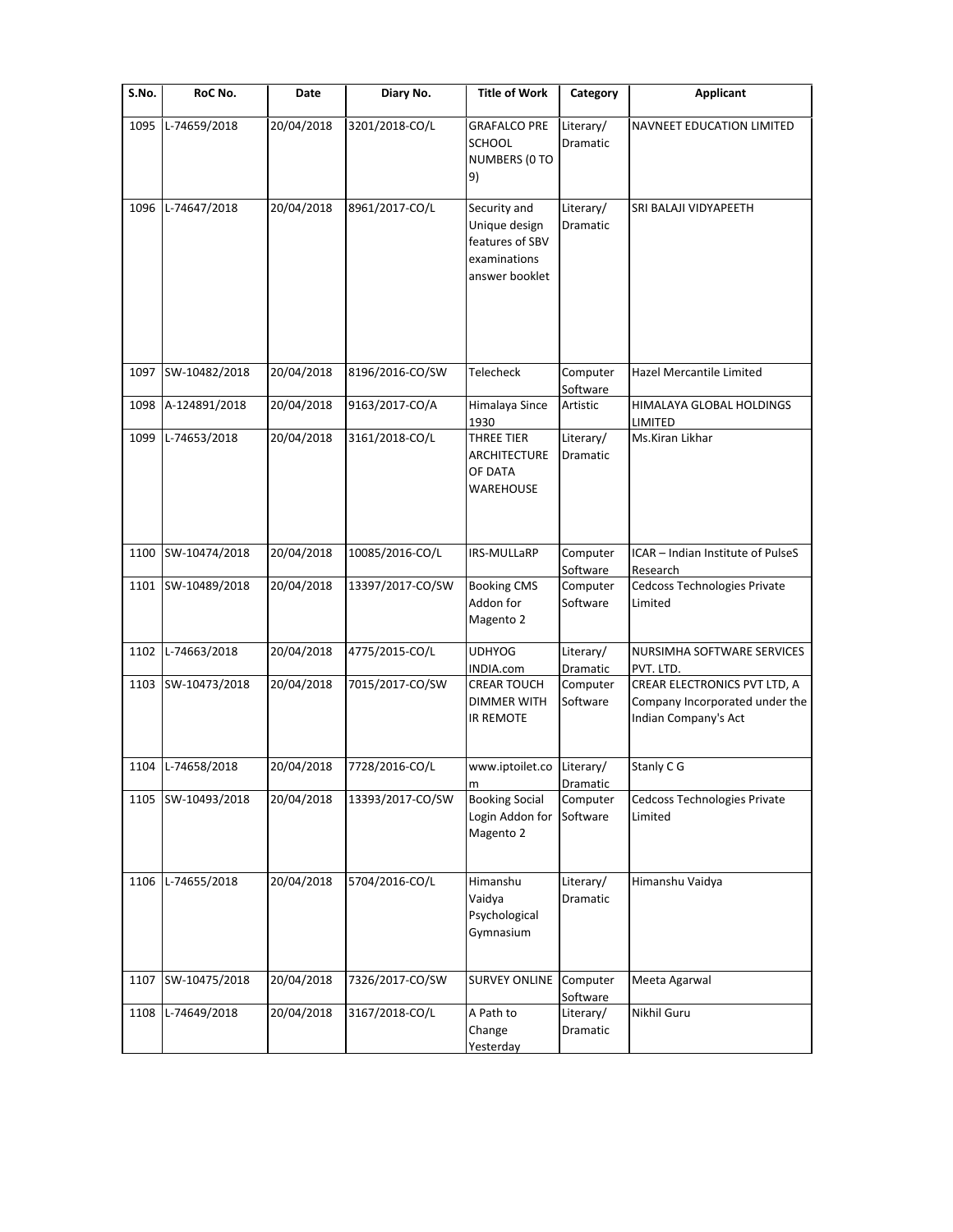| S.No.        | RoC No.                       | Date                     | Diary No.                          | <b>Title of Work</b>                                                                   | Category                                      | <b>Applicant</b>                                         |
|--------------|-------------------------------|--------------------------|------------------------------------|----------------------------------------------------------------------------------------|-----------------------------------------------|----------------------------------------------------------|
| 1109         | SW-10491/2018                 | 20/04/2018               | 13395/2017-CO/SW                   | <b>Booking</b><br>Commission<br>Addon for<br>Magento 2                                 | Computer<br>Software                          | Cedcoss Technologies Private<br>Limited                  |
| 1110         | A-124896/2018                 | 20/04/2018               | 2815/2018-CO/A                     | Evolution of Life Artistic                                                             |                                               | Lovely Professional University                           |
| 1111         | A-124894/2018                 | 20/04/2018               | 2827/2018-CO/A                     | Save Forest Save Artistic<br>Life                                                      |                                               | Lovely Professional University                           |
| 1112         | A-124897/2018                 | 20/04/2018               | 3590/2018-CO/A                     | <b>BigCat Wireless</b>                                                                 | Artistic                                      | <b>BigCat Wireless Private Limited</b>                   |
| 1113         | L-74651/2018                  | 20/04/2018               | 17610/2017-CO/L                    | Diversity of<br>Microbes &<br>Lower Plants                                             | Literary/<br>Dramatic                         | M/s Spectrum Medico Plus<br><b>Pharma Publishers</b>     |
| 1114         | A-124895/2018                 | 20/04/2018               | 2823/2018-CO/A                     | United thoughts Artistic                                                               |                                               | Lovely Professional University                           |
| 1115         | L-74660/2018                  | 20/04/2018               | 3170/2018-CO/L                     | <b>INHERITANCE IN</b><br><b>OBJECT</b><br>ORIENTED<br>LANGUAGE                         | Literary/<br><b>Dramatic</b>                  | Mrs.Rashmi Jain                                          |
| 1116         | L-74643/2018                  | 20/04/2018               | 3209/2018-CO/L                     | Engaging<br>math/Grade<br>2/Math Classic                                               | Literary/<br>Dramatic                         | Mindchampion Learning Systems<br>Limited                 |
| 1117         | L-74648/2018                  | 20/04/2018               | 28/2018-CO/L                       | Physical and<br>General<br>Chemistry                                                   | Literary/<br>Dramatic                         | M/s Spectrum Medico Plus<br>Pharma Publishers            |
| 1118         | A-124886/2018                 | 20/04/2018               | 7099/2015-CO/A                     | <b>Inspired Living</b><br>By Panchshil                                                 | Artistic                                      | PREMSAGAR INFRA REALTY PVT.<br>LTD.                      |
| 1119<br>1120 | L-74657/2018<br>SW-10484/2018 | 20/04/2018<br>20/04/2018 | 2136/2016-CO/L<br>13071/2016-CO/SW | Sorgatin<br>Vasapadi<br>Genesis 2 -<br>Review text<br>anlaytics<br>program for<br>bots | Literary/<br>Dramatic<br>Computer<br>Software | Minakshisundaram<br>Venkataramani<br>Krishna Chandran CS |
| 1121         | A-124885/2018                 | 20/04/2018               | 5281/2017-CO/A                     | DURGA GHEE                                                                             | Artistic                                      | Virat Crane Industries Ltd                               |
| 1122         | L-74638/2018                  | 20/04/2018               | 3589/2018-CO/L                     | Kanyadaan<br>(Desh ki Beti ka)                                                         | Literary/<br>Dramatic                         | Digvijay R Singh                                         |
| 1123         | SW-10500/2018                 | 21/04/2018               | 13552/2016-CO/SW                   | peerlesshotels.c<br>o.in                                                               | Computer<br>Software                          | Peerless Hotels Limited                                  |
| 1124         | L-74674/2018                  | 21/04/2018               | 3516/2018-CO/L                     | <b>INHERSHOES</b>                                                                      | Literary/<br>Dramatic                         | Nupur Majumder Sandhu                                    |
| 1125         | CF-4071/2018                  | 21/04/2018               | 11183/2016-CO/CF                   | <b>ENIGMA OF</b><br>LOVE                                                               | Cinematogr<br>aph Film                        | RADHA SOAMI SATSANG BEAS                                 |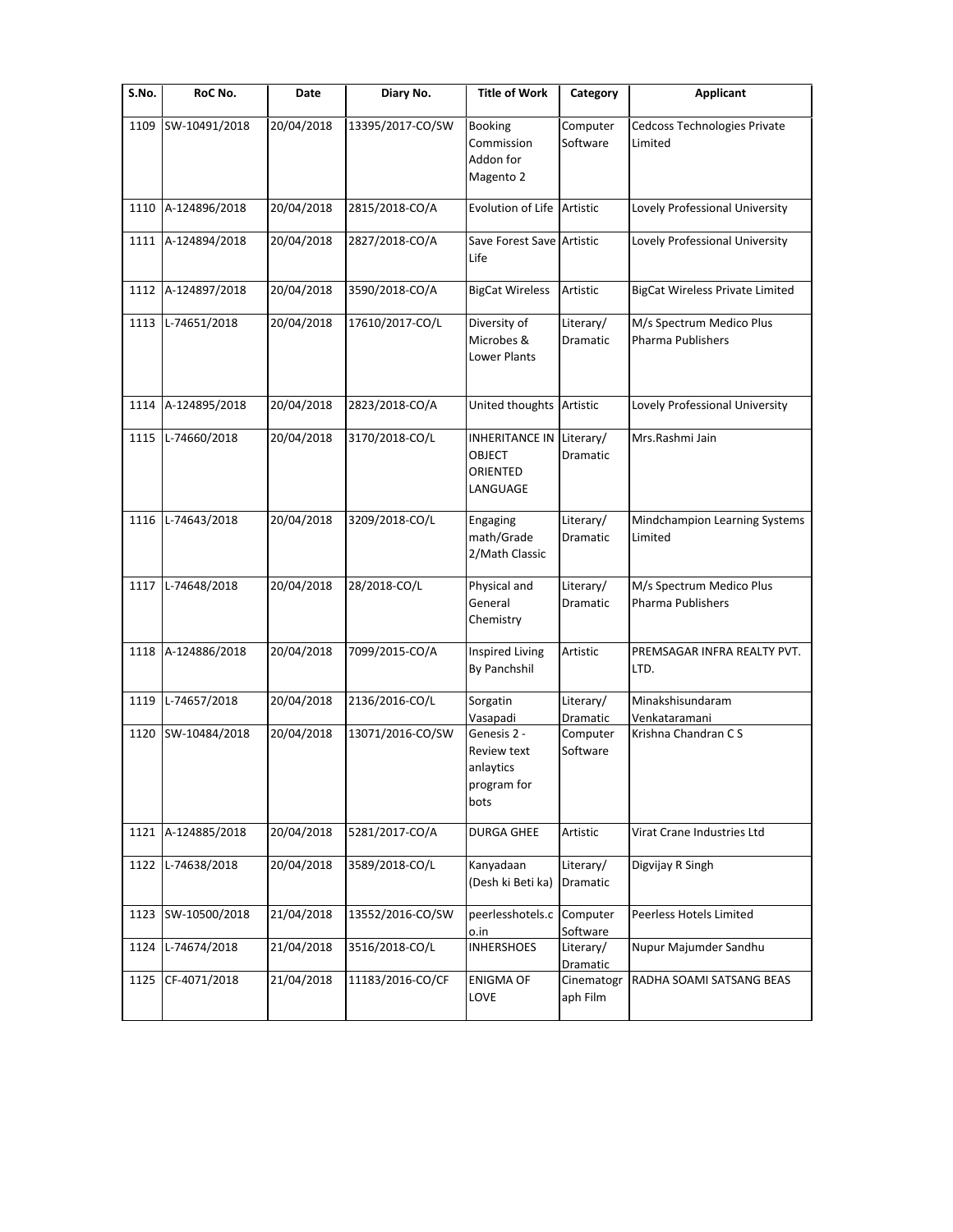| $\overline{\mathsf{S}}$ . No. | RoC No.            | Date       | Diary No.       | <b>Title of Work</b>                                                                                                                                       | Category                     | <b>Applicant</b>                            |
|-------------------------------|--------------------|------------|-----------------|------------------------------------------------------------------------------------------------------------------------------------------------------------|------------------------------|---------------------------------------------|
| 1126                          | L-74677/2018       | 21/04/2018 | 3324/2018-CO/L  | EVOLUTIONARY<br><b>ALGORITHM</b><br><b>FOR OPTIMAL</b><br><b>FEATURE</b><br><b>SELECTION FOR</b><br><b>REMOTE</b><br>SENSING<br>SATELLITE<br><b>IMAGES</b> | Literary/<br>Dramatic        | Ms. Komal Ramteke                           |
| 1127                          | SW-10504/2018      | 21/04/2018 | 3415/2018-CO/SW | <b>SLIDE AND</b><br><b>SWIPE DATED</b><br>08/08/2017                                                                                                       | Computer<br>Software         |                                             |
| 1128                          | L-74668/2018       | 21/04/2018 | 11364/2016-CO/L | ADHYATMA:<br>THE ULTIMATE<br>SOLUTION                                                                                                                      | Literary/<br>Dramatic        | <b>MADAN KUMAR</b>                          |
| 1129                          | L-74684/2018       | 21/04/2018 | 5298/2017-CO/L  | <b>DAVIDS STATUE</b><br><b>CITY &amp; FARMS</b>                                                                                                            | Literary/<br><b>Dramatic</b> | David Pottackal                             |
| 1130                          | A-124903/2018      | 21/04/2018 | 3563/2018-CO/A  | <b>HEDZ</b>                                                                                                                                                | Artistic                     | SHREE AMBA INDUSTRIES                       |
| 1131                          | L-74664/2018       | 21/04/2018 | 1510/2018-CO/L  | Electronic<br>Devices and<br>Circuits                                                                                                                      | Literary/<br>Dramatic        | M/s Spectrum University Press               |
| 1132                          | L-74688/2018       | 21/04/2018 | 22055/2012-CO/L | <b>UNIQUE</b><br><b>SOLUTIONS</b><br><b>BIOLOGY PART I</b>                                                                                                 | Literary/<br>Dramatic        | UNIQUE EDUCATIONAL<br>PUBLICATION PVT. LTD. |
| 1133                          | L-74692/2018       | 21/04/2018 | 15884/2017-CO/L | Saral Upay,<br><b>Badle Apni</b><br>Kismat-Swamat,<br>Lokmat Ya<br>Ishmat                                                                                  | Literary/<br>Dramatic        | Tejgyan Global Foundation                   |
| 1134                          | A-124906/2018      | 21/04/2018 | 3351/2018-CO/A  | <b>LOGO</b>                                                                                                                                                | Artistic                     | BINAY KUMAR AND SONS HUF                    |
| 1135                          | A-124913/2018      | 21/04/2018 | 17484/2017-CO/A | HAUNTED<br><b>HOUSE</b><br><b>MONSTER</b><br><b>TRUCK</b>                                                                                                  | Artistic                     | USP STUDIOS PRIVATE LIMITED                 |
|                               | 1136 SW-10496/2018 | 21/04/2018 | 2636/2018-CO/SW | RADIX<br><b>ACCOUNTING</b><br>SOFTWARE                                                                                                                     | Computer<br>Software         | Mr. Rajesh Parmanand Nandwani               |
| 1137                          | A-124898/2018      | 21/04/2018 | 2666/2018-CO/A  | <b>VIJAY LAXMI</b>                                                                                                                                         | Artistic                     | M/S V TEX WEAVING AND MFG<br>MILLS LTD      |
| 1138                          | SW-10509/2018      | 21/04/2018 | 3307/2018-CO/SW | Aliexpress<br>Magento 2<br>Integration                                                                                                                     | Computer<br>Software         | Cedcoss Technologies Private<br>Limited     |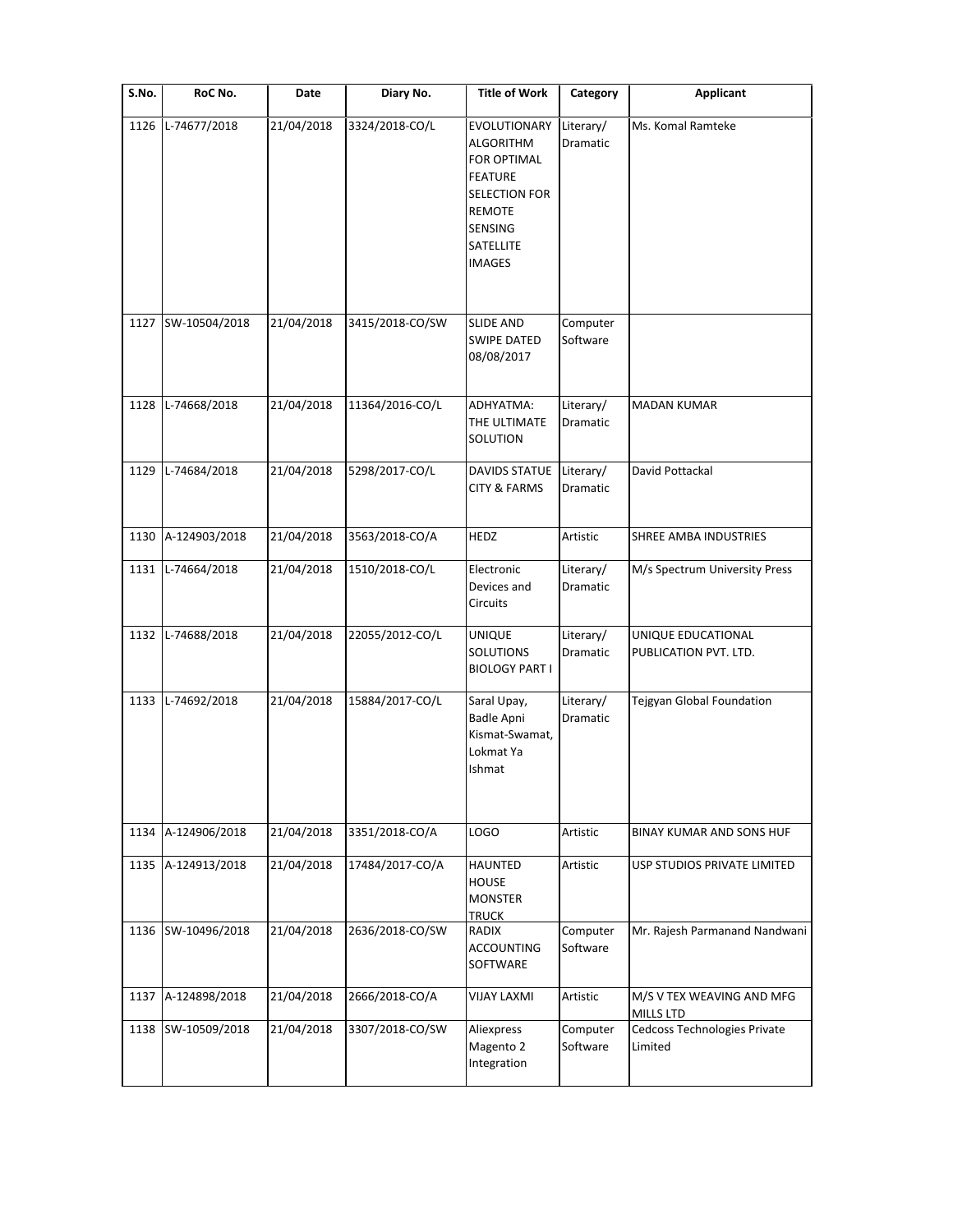| S.No. | RoC No.            | Date       | Diary No.       | <b>Title of Work</b>                                                                                                      | Category                     | Applicant                                                                             |
|-------|--------------------|------------|-----------------|---------------------------------------------------------------------------------------------------------------------------|------------------------------|---------------------------------------------------------------------------------------|
| 1139  | L-74698/2018       | 21/04/2018 | 3113/2018-CO/L  | PROCESS FOR<br>DISSEMINATION<br>OF VISION<br><b>MISSION AND</b><br>PEOS OF THE<br>PROGRAM                                 | Literary/<br>Dramatic        | DR. ASHWANI DHINGRA,                                                                  |
| 1140  | L-74685/2018       | 21/04/2018 | 17115/2017-CO/L | PPROM<br><b>DILEMMAS IN</b><br>CARE                                                                                       | Literary/<br>Dramatic        | NEEMA ACHARYA                                                                         |
|       | 1141 SW-10508/2018 | 21/04/2018 | 3303/2018-CO/SW | <b>Etsy Magento</b><br>Integration                                                                                        | Computer<br>Software         | Cedcoss Technologies Private<br>Limited                                               |
|       | 1142 SW-10506/2018 | 21/04/2018 | 3314/2018-CO/SW | Etsy Opencart<br>Integration                                                                                              | Computer<br>Software         | Cedcoss Technologies Private<br>Limited                                               |
| 1143  | L-74695/2018       | 21/04/2018 | 15867/2017-CO/L | Samasya ko<br>Suljhane ka<br>Naksha-18<br>Samadhano ki<br>Chhoti Gita                                                     | Literary/<br><b>Dramatic</b> | Tejgyan Global Foundation                                                             |
| 1144  | A-124901/2018      | 21/04/2018 | 2805/2018-CO/A  | <b>MJ MURFI</b>                                                                                                           | Artistic                     | ANIL KRISHANA GOPALJI AJMERA<br>SOLE PROPRIETOR OF M/S. SHRI<br><b>BALAJI FASHION</b> |
| 1145  | SW-10497/2018      | 21/04/2018 | 2596/2018-CO/SW | AcadWare                                                                                                                  | Computer<br>Software         | TALENTSERV SPORTS PRIVATE<br>LIMITED                                                  |
| 1146  | A-124912/2018      | 21/04/2018 | 2667/2018-CO/A  | N NAKODAS                                                                                                                 | Artistic                     | NANKODA GROUP OF<br><b>INDUSTRIES LIMITED</b>                                         |
|       | 1147 SW-10495/2018 | 21/04/2018 | 2683/2018-CO/SW | EMBEDDED<br>SOFTWARE FOR<br><b>CONTROL OF</b><br><b>REACTIVE</b><br>POWER IN A<br><b>STATIC VAR</b><br><b>COMPENSATOR</b> | Computer<br>Software         | <b>BHARAT HEAVY ELECTRICALS</b><br>LIMITED                                            |
| 1148  | L-74676/2018       | 21/04/2018 | 3328/2018-CO/L  | FREEDOM                                                                                                                   | Literary/<br>Dramatic        | Prawaal Raman                                                                         |
| 1149  | L-74672/2018       | 21/04/2018 | 17695/2017-CO/L | <b>TO LAUGH</b><br>AGAIN                                                                                                  | Literary/<br>Dramatic        | Dr. Jayashree Gopal                                                                   |
| 1150  | SW-10498/2018      | 21/04/2018 | 2621/2018-CO/SW | <b>COME ALIVE</b><br>APP                                                                                                  | Computer<br>Software         | <b>SHIVA SONI</b>                                                                     |
| 1151  | A-124899/2018      | 21/04/2018 | 2663/2018-CO/A  | <b>SUNPURE</b>                                                                                                            | Artistic                     | M K AGROTECH PRIVATE LIMITED                                                          |
| 1152  | A-124900/2018      | 21/04/2018 | 2800/2018-CO/A  | The Buddha<br>enlightment                                                                                                 | Artistic                     | Lovely Professional University                                                        |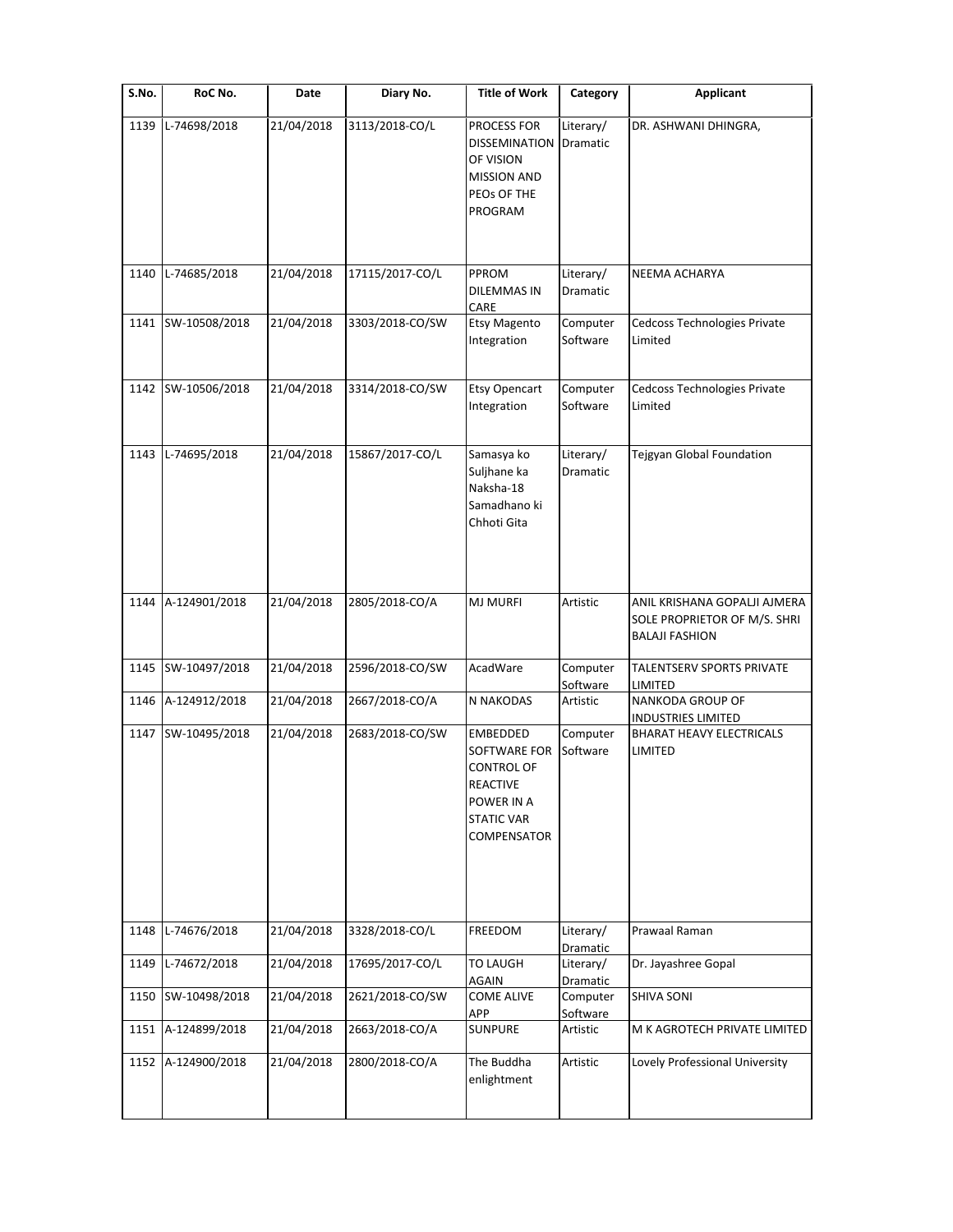| S.No. | RoC No.            | Date       | Diary No.       | <b>Title of Work</b>                                                                                             | Category              | Applicant                                                                                              |
|-------|--------------------|------------|-----------------|------------------------------------------------------------------------------------------------------------------|-----------------------|--------------------------------------------------------------------------------------------------------|
| 1153  | A-124907/2018      | 21/04/2018 | 7494/2017-CO/A  | ICE WAVES - ICE Artistic<br><b>CREAM SHOP</b>                                                                    |                       | <b>R.SENTHIL KUMAR</b>                                                                                 |
| 1154  | L-74681/2018       | 21/04/2018 | 15557/2017-CO/L | gammat Gani                                                                                                      | Literary/<br>Dramatic | Nilkanth V. Deshmukh                                                                                   |
|       | 1155 SW-10505/2018 | 21/04/2018 | 3593/2018-CO/SW | playmyopinion.c<br>om                                                                                            | Computer<br>Software  | Sanjay K Gupta                                                                                         |
|       | 1156 SW-10511/2018 | 21/04/2018 | 3110/2018-CO/L  | ARCDrive                                                                                                         | Computer<br>Software  | PHOENIX SOFTNET<br>TECHNOLOGIES PRIVATE LIMITED                                                        |
|       | 1157 A-124917/2018 | 21/04/2018 | 3125/2018-CO/A  | TESSA WITH T<br><b>LOGO</b>                                                                                      | Artistic              | SIDHDHARTH K ARVADIA,<br>ABHISHEK N ARVADIA,<br>NAGARBHAI N PATEL, RAJESH G<br>SINOJIYA, DIPAK M PATEL |
| 1158  | A-124918/2018      | 21/04/2018 | 3136/2018-CO/A  | <b>MONZA</b><br><b>GRANITO LABEL</b>                                                                             | Artistic              | HITESHBHAI D AGHARA,<br>RAJESHBHAI D AGHARA, MANOJ<br>C KAILA, MANHARLAL S FEFAR                       |
| 1159  | L-74675/2018       | 21/04/2018 | 3226/2018-CO/L  | <b>MADAN SAHIB</b><br><b>RACHIT GRANTH Dramatic</b>                                                              | Literary/             | RADHA SOAMI SATSANG BEAS                                                                               |
|       | 1160 SW-10507/2018 | 21/04/2018 | 3306/2018-CO/SW | Aliexpress<br>Magento<br>Integration                                                                             | Computer<br>Software  | Cedcoss Technologies Private<br>Limited                                                                |
| 1161  | L-74693/2018       | 21/04/2018 | 15871/2017-CO/L | Harmony In<br>Relationships                                                                                      | Literary/<br>Dramatic | Tejgyan Global Foundation                                                                              |
| 1162  | SW-10510/2018      | 21/04/2018 | 3016/2018-CO/SW | PROGRAM NO<br><b>HGE/044</b><br>CALCULATION<br>PROGRAM FOR<br>CENTRIFUGAL<br><b>FAN OF</b><br>HYDROGENERAT<br>OR | Computer<br>Software  | <b>BHARAT HEAVY ELECTRICALS</b><br>LIMITED                                                             |
| 1163  | L-74680/2018       | 21/04/2018 | 15880/2017-CO/L | Sat Chit Anand-<br>Aapke 60 Sawal<br>aur 24 Ghante                                                               | Literary/<br>Dramatic | Tejgyan Global Foundation                                                                              |
| 1164  | L-74691/2018       | 21/04/2018 | 3173/2018-CO/L  | <b>VISUALIZE</b><br>SPEECH TO TEXT Dramatic<br><b>TO SCENE</b>                                                   | Literary/             | Mr. RAHUL SATHAWANE                                                                                    |
| 1165  | L-74667/2018       | 21/04/2018 | 6971/2017-CO/L  | <b>ELECTRONICS</b><br>AND<br>COMMUNICATI<br><b>ONS BASICS</b>                                                    | Literary/<br>Dramatic | TWO MINDS TECHNOLOGY<br>PRIVATE LIMITED                                                                |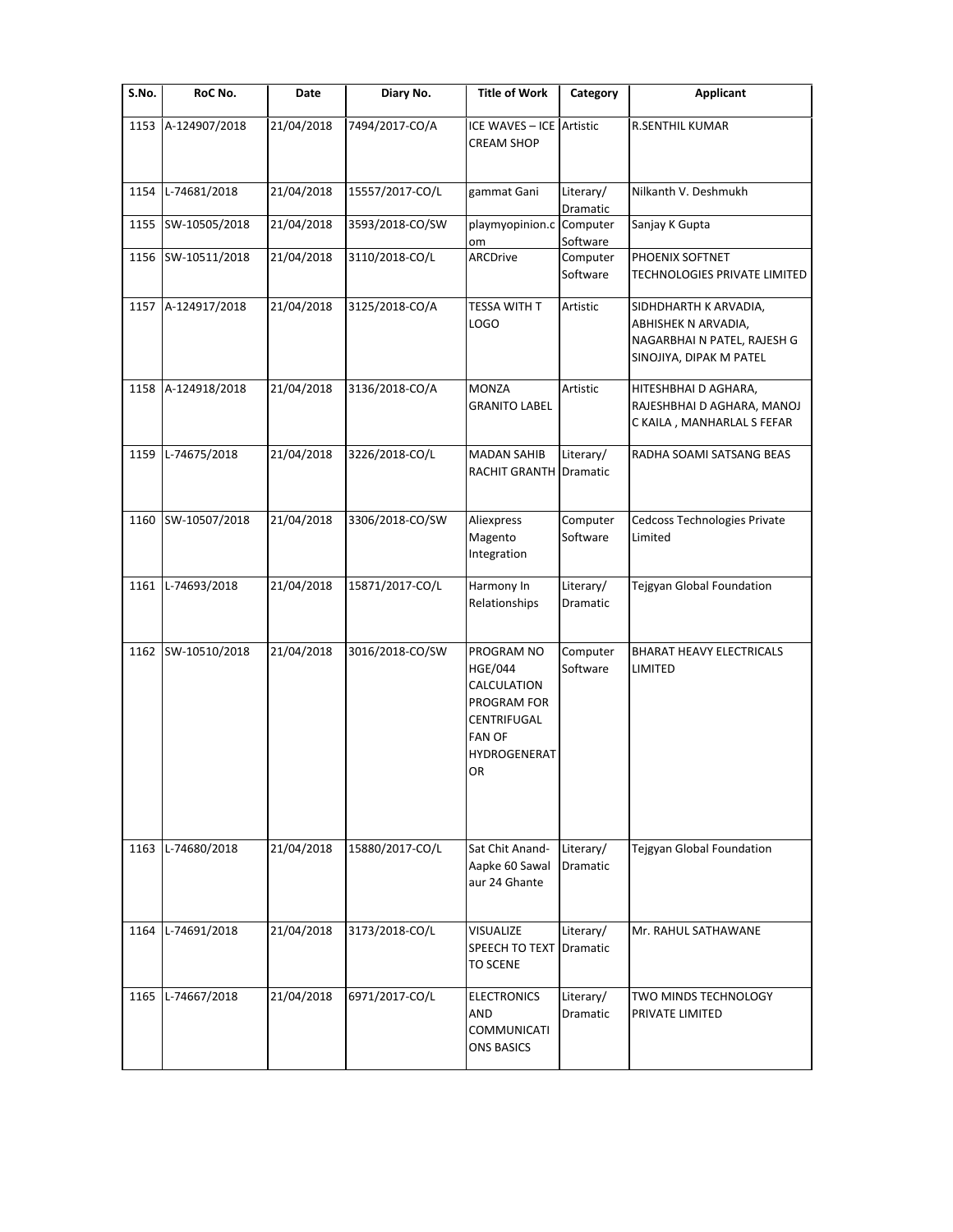| S.No. | RoC No.            | Date       | Diary No.       | <b>Title of Work</b>                                                                                      | Category              | <b>Applicant</b>                                                |
|-------|--------------------|------------|-----------------|-----------------------------------------------------------------------------------------------------------|-----------------------|-----------------------------------------------------------------|
| 1166  | SW-10512/2018      | 21/04/2018 | 7607/2016-CO/SW | Exam Cell<br>Management<br>System                                                                         | Computer<br>Software  | Dr.A.Joshi                                                      |
| 1167  | L-74687/2018       | 21/04/2018 | 17366/2017-CO/L | <b>APPEL AU</b><br>RÉVEIL AU-DELÀ<br><b>DES CONCEPTS</b><br>& DES<br><b>ILLUSIONS (A</b><br>WAKE UP CALL) | Literary/<br>Dramatic | RADHA SOAMI SATSANG BEAS                                        |
| 1168  | SW-10499/2018      | 21/04/2018 | 3075/2018-CO/SW | <b>OCEANXERO</b>                                                                                          | Computer<br>Software  | Vale Horizon Investment LLP                                     |
| 1169  | A-124914/2018      | 21/04/2018 | 3131/2018-CO/A  | ZOYO LABEL                                                                                                | Artistic              | DEVENDRA KUMAR K SINGH,<br>PINALBEN S PATEL, RIMABEN H<br>PATEL |
| 1170  | L-74683/2018       | 21/04/2018 | 3162/2018-CO/L  | <b>DATA</b><br>WAREHOUSING<br>& MINING                                                                    | Literary/<br>Dramatic | Ms.Kiran Likhar                                                 |
|       | 1171 SW-10513/2018 | 21/04/2018 | 7608/2016-CO/SW | Feedback<br>Management<br>System                                                                          | Computer<br>Software  | Dr.A.Joshi                                                      |
| 1172  | L-74665/2018       | 21/04/2018 | 2985/2018-CO/L  | PROCESS FOR<br><b>CURRICULAR</b><br>GAPS<br>IDENTIFICATION<br>AND THEIR<br>COMPLIANCE                     | Literary/<br>Dramatic | <b>KUMAR GUARVE</b>                                             |
| 1173  | L-74694/2018       | 21/04/2018 | 15870/2017-CO/L | Sunehre Rishton<br>Ke Liye Vichar<br>Niyam                                                                | Literary/<br>Dramatic | Tejgyan Global Foundation                                       |
| 1174  | L-74689/2018       | 21/04/2018 | 3112/2018-CO/L  | PROCESS FOR<br>CONDUCT OF<br><b>INTERNAL</b><br><b>EXAMS</b>                                              | Literary/<br>Dramatic | DR. ASHWANI DHINGRA,                                            |
| 1175  | SW-10514/2018      | 21/04/2018 | 6713/2017-CO/SW | SMART CLEANER Computer                                                                                    | Software              | <b>MANISH KUMAR</b>                                             |
| 1176  | L-74690/2018       | 21/04/2018 | 3208/2018-CO/L  | <b>BASIC</b><br><b>ELECTRICAL</b><br>ENGINEERING<br>LAB MANUAL                                            | Literary/<br>Dramatic | Mrs. Sarika Patil                                               |
| 1177  | L-74666/2018       | 21/04/2018 | 6938/2017-CO/L  | A HANDBOOK<br>OF COMPUTER<br><b>SCIENCE</b><br>VOLUME-4                                                   | Literary/<br>Dramatic | TWO MINDS TECHNOLOGY<br>PRIVATE LIMITED                         |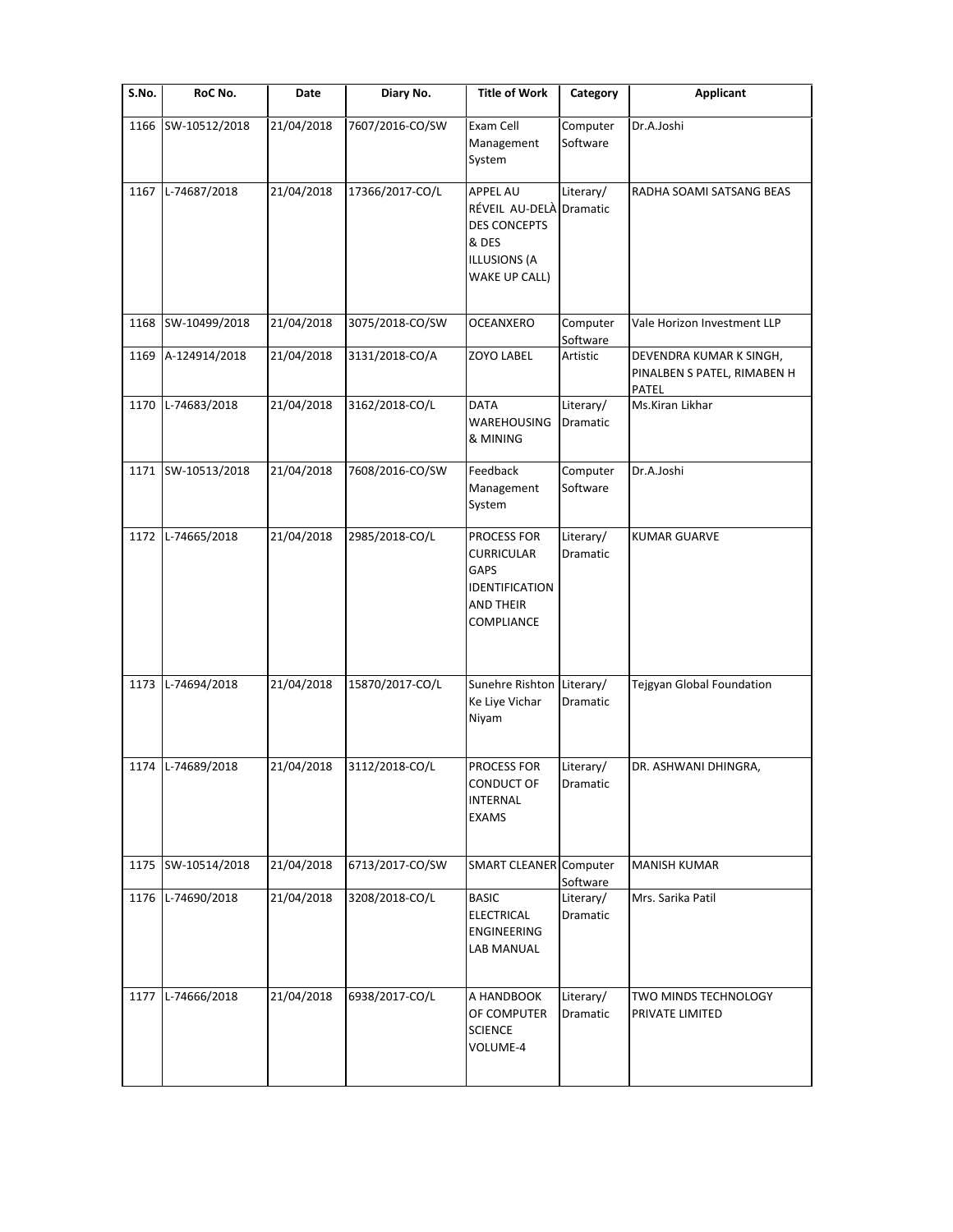| S.No. | RoC No.       | Date       | Diary No.       | <b>Title of Work</b>                                                                                                    | Category              | <b>Applicant</b>                                 |
|-------|---------------|------------|-----------------|-------------------------------------------------------------------------------------------------------------------------|-----------------------|--------------------------------------------------|
| 1178  | L-74682/2018  | 21/04/2018 | 15672/2017-CO/L | When the<br>Desert Blooms                                                                                               | Literary/<br>Dramatic | Dr. Arvind                                       |
| 1179  | L-74696/2018  | 21/04/2018 | 3115/2018-CO/L  | TEACHING<br>LEARNING<br><b>PROCESS</b>                                                                                  | Literary/<br>Dramatic | DR. ASHWANI DHINGRA                              |
| 1180  | A-124915/2018 | 21/04/2018 | 3128/2018-CO/A  | ELDIN WITH E<br>LOGO                                                                                                    | Artistic              | SHIVABHAI M PRAJAPATI,<br>LILABEN N PATEL        |
| 1181  | A-124902/2018 | 21/04/2018 | 15482/2017-CO/A | <b>NIRMAX</b><br><b>CEMENT LOGO</b><br>ENGLISH                                                                          | Artistic              | NIRMA LTD                                        |
| 1182  | L-74673/2018  | 21/04/2018 | 7295/2016-CO/L  | The Economic<br>Cancer                                                                                                  | Literary/<br>Dramatic | Dr Sarang Phadke                                 |
| 1183  | A-124916/2018 | 21/04/2018 | 3124/2018-CO/A  | EQUITYWALA.C<br>OM LABEL                                                                                                | Artistic              | SHRI HITESH DINESHCHANDRA<br>MALI                |
| 1184  | L-74678/2018  | 21/04/2018 | 10788/2017-CO/L | Investigation of<br>Typical<br>Characterestics<br>of Mixed<br>Insulating Liquid<br>for Electrical<br>Power<br>Equipment | Literary/<br>Dramatic | Mr. Kiran Suresh Yeole                           |
| 1185  | A-124911/2018 | 21/04/2018 | 11001/2017-CO/A | <b>MGVNL</b>                                                                                                            | Artistic              | M/S. MUZAFFARPUR GRAMIN<br>VIKAS NIDHI LIMITED.  |
| 1186  | L-74679/2018  | 21/04/2018 | 13615/2017-CO/L | Spiritual Science - Literary/<br>Siddhayog                                                                              | Dramatic              | Adhyatam Vigyan Satsang Kendra                   |
| 1187  | L-74686/2018  | 21/04/2018 | 17024/2017-CO/L | Commitment                                                                                                              | Literary/<br>Dramatic | Blue Orb Pvt. Ltd                                |
| 1188  | A-124904/2018 | 21/04/2018 | 12936/2017-CO/A | <b>NEOKIDS</b><br>(LABEL)                                                                                               | Artistic              | Jatinder Kumar                                   |
| 1189  | L-74669/2018  | 21/04/2018 | 10321/2016-CO/L | <b>COLOURS OF</b><br><b>LIFE</b>                                                                                        | Literary/<br>Dramatic | CRAWFORD WILSON D'SOUZA                          |
| 1190  | A-124909/2018 | 21/04/2018 | 8201/2017-CO/A  | ADVICE                                                                                                                  | Artistic              | MRS. ANJALI MISRA                                |
| 1191  | SR-13443/2018 | 21/04/2018 | 1921/2017-CO/SR | <b>DOST</b>                                                                                                             | Sound<br>Recording    | SONY MUSIC ENTERTAINMENT<br><b>INDIA PVT LTD</b> |
| 1192  | SR-13445/2018 | 21/04/2018 | 1915/2017-CO/SR | UUF KYA<br><b>JAADOO</b><br>MOHABBAT HAI                                                                                | Sound<br>Recording    | SONY MUSIC ENTERTAINMENT<br><b>INDIA PVT LTD</b> |
| 1193  | SW-10502/2018 | 21/04/2018 | 6377/2016-CO/SW | www.sensorsmo<br>nitor.com                                                                                              | Computer<br>Software  | Harish V Mekali                                  |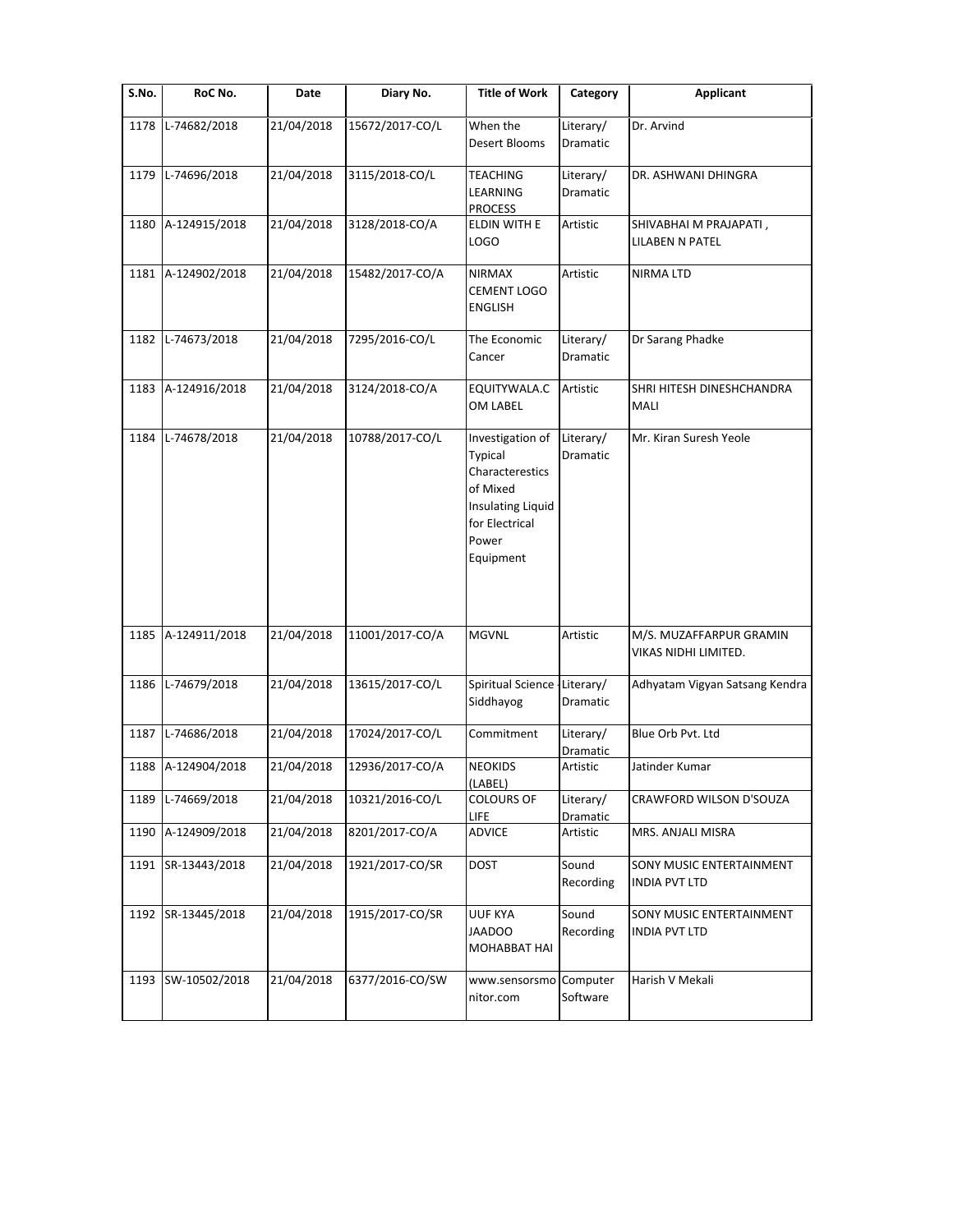| S.No. | RoC No.       | Date       | Diary No.        | <b>Title of Work</b>                                                                                                    | Category              | <b>Applicant</b>                                                  |
|-------|---------------|------------|------------------|-------------------------------------------------------------------------------------------------------------------------|-----------------------|-------------------------------------------------------------------|
| 1194  | SW-10501/2018 | 21/04/2018 | 12692/2016-CO/SW | Translator for<br>English Text to<br><b>ISL Synthetic</b><br>Animations for<br>Simple<br>Sentences.                     | Computer<br>Software  | Lalit Goyal                                                       |
|       |               |            |                  | PEBRINE-O-                                                                                                              |                       |                                                                   |
| 1195  | SW-10503/2018 | 21/04/2018 | 48252/2014-CO/SW | <b>SCOPE</b>                                                                                                            | Computer<br>Software  | CENTRE FOR DEVELOPMENT OF<br>ADVANCED COMPUTING C-DAC,<br>KOLKATA |
| 1196  | L-74671/2018  | 21/04/2018 | 9247/2016-CO/L   | <b>ASHOK CHOR</b><br><b>SCRIPT</b>                                                                                      | Literary/<br>Dramatic | <b>VIPIN SHANKAR JOSHI</b>                                        |
| 1197  | SR-13444/2018 | 21/04/2018 | 1919/2017-CO/SR  | <b>HAPPY</b><br><b>BIRTHDAY</b>                                                                                         | Sound<br>Recording    | SONY MUSIC ENTERTAINMENT<br><b>INDIA PVT LTD</b>                  |
| 1198  | A-124905/2018 | 21/04/2018 | 1765/2017-CO/A   | <b>Y C TRAVEL</b><br><b>WITH NATURE</b><br>LABEL                                                                        | Artistic              | M/S Y.C. ELECTRIC VEHICLE                                         |
| 1199  | SR-13442/2018 | 21/04/2018 | 1922/2017-CO/SR  | <b>DEKAR DIL</b>                                                                                                        | Sound<br>Recording    | SONY MUSIC ENTERTAINMENT<br><b>INDIA PVT LTD</b>                  |
| 1200  | L-74670/2018  | 21/04/2018 | 9274/2016-CO/L   | <b>Telugu Text</b><br><b>Book</b>                                                                                       | Literary/<br>Dramatic | K.S.Arvind                                                        |
| 1201  | A-124910/2018 | 21/04/2018 | 9702/2012-CO/A   | <b>FEAST ROZZANA</b><br>LABEL                                                                                           | Artistic              | <b>MS KRBL LIMITED</b>                                            |
| 1202  | SR-13446/2018 | 21/04/2018 | 1912/2017-CO/SR  | LOOTNEWALE                                                                                                              | Sound<br>Recording    | SONY MUSIC ENTERTAINMENT<br><b>INDIA PVT LTD</b>                  |
| 1203  | A-124908/2018 | 21/04/2018 | 8202/2017-CO/A   | AARPAAR                                                                                                                 | Artistic              | M/S RAMANAND ENTERPRISES<br><b>INDIA PVT. LTD</b>                 |
| 1204  | L-74714/2018  | 23/04/2018 | 609/2016-CO/L    | LET US LEARN<br>YOGA A<br><b>TEXTBOOK FOR</b><br>YOGA<br><b>EDUCATION FOR</b><br><b>STUDENTS OF</b><br><b>CLASS III</b> | Literary/<br>Dramatic | M/S DIVYA YOG MANDIR                                              |
| 1205  | SR-13453/2018 | 23/04/2018 | 1928/2017-CO/SR  | SHEHZAADI                                                                                                               | Sound<br>Recording    | SONY MUSIC ENTERTAINMENT<br><b>INDIA PVT LTD</b>                  |
| 1206  | SR-13458/2018 | 23/04/2018 | 1969/2017-CO/SR  | <b>LONDON PARIS</b><br><b>NEW YORK</b>                                                                                  | Sound<br>Recording    | SONY MUSIC ENTERTAINMENT<br><b>INDIA PVT LTD</b>                  |
| 1207  | L-74720/2018  | 23/04/2018 | 6352/2016-CO/L   | <b>KANKAR SE</b><br>SHANKAR                                                                                             | Literary/<br>Dramatic | RAKESH KUMAR AGGARWAL                                             |
| 1208  | A-124935/2018 | 23/04/2018 | 4243/2016-CO/A   | <b>HIGHWAY LIONS Artistic</b>                                                                                           |                       | <b>T SRINIVASULU</b>                                              |
| 1209  | A-124929/2018 | 23/04/2018 | 4237/2016-CO/A   | <b>JAWAN RING</b>                                                                                                       | Artistic              | <b>T SRINIVASULU</b>                                              |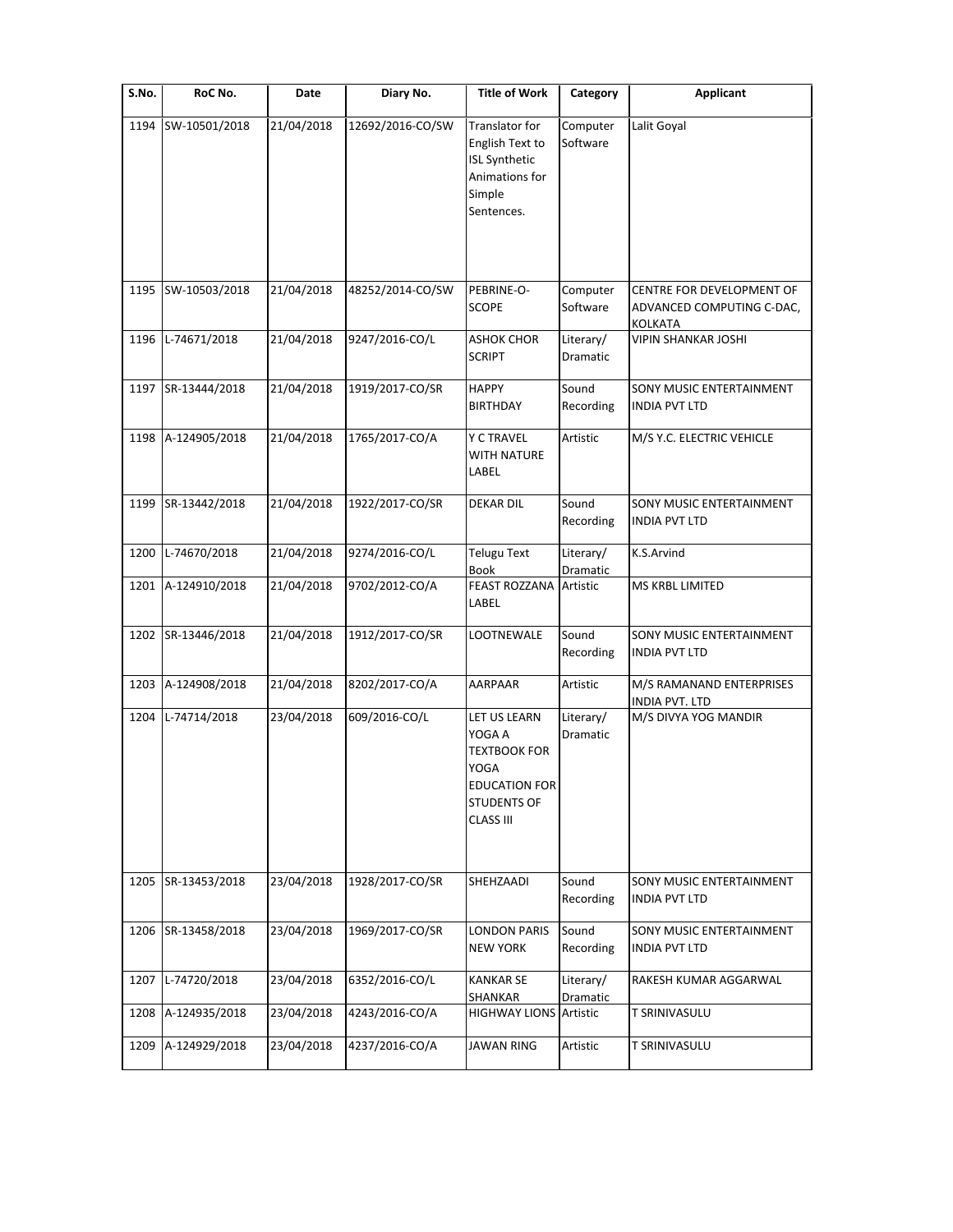| S.No. | RoC No.       | Date       | Diary No.       | <b>Title of Work</b>                                                                                                          | Category              | <b>Applicant</b>                                 |
|-------|---------------|------------|-----------------|-------------------------------------------------------------------------------------------------------------------------------|-----------------------|--------------------------------------------------|
| 1210  | L-74709/2018  | 23/04/2018 | 6141/2016-CO/L  | Simple<br>Complexity: A<br>Narration of<br>Simple<br>Equations of Life                                                        | Literary/<br>Dramatic | Vibhav Srivastava                                |
| 1211  | L-74710/2018  | 23/04/2018 | 9601/2016-CO/L  | YES I CAN !<br>LEVEL 4 BOOK 2<br>OF <sub>2</sub><br><b>MATHEMATICS</b>                                                        | Literary/<br>Dramatic | DR SUNITA GANDHI                                 |
| 1212  | SR-13450/2018 | 23/04/2018 | 1964/2017-CO/SR | <b>KAL SE KOI</b>                                                                                                             | Sound<br>Recording    | SONY MUSIC ENTERTAINMENT<br><b>INDIA PVT LTD</b> |
| 1213  | L-74717/2018  | 23/04/2018 | 646/2016-CO/L   | LET US LEARN<br>YOGA A<br><b>TEXTBOOK FOR</b><br><b>YOGA</b><br><b>EDUCATION FOR</b><br><b>STUDENTS OF</b><br><b>CLASS IV</b> | Literary/<br>Dramatic | M/S DIVYA YOG MANDIR                             |
| 1214  | SR-13466/2018 | 23/04/2018 | 888/2016-CO/SR  | Ye Jo Aankhen<br>Hain Teri Sanam                                                                                              | Sound<br>Recording    | VMV ARTS PRIVATE LIMITED                         |
| 1215  | L-74719/2018  | 23/04/2018 | 641/2016-CO/L   | LET US LEARN<br>YOGA A<br><b>TEXTBOOK FOR</b><br><b>YOGA</b><br><b>EDUCATION FOR</b><br><b>STUDENTS OF</b><br><b>CLASS V</b>  | Literary/<br>Dramatic | M/S DIVYA YOG MANDIR                             |
| 1216  | SR-13462/2018 | 23/04/2018 | 1962/2017-CO/SR | MOVE THE<br><b>DUPATTA</b>                                                                                                    | Sound<br>Recording    | SONY MUSIC ENTERTAINMENT<br>INDIA PVT LTD        |
| 1217  | SR-13460/2018 | 23/04/2018 | 1974/2017-CO/SR | <b>VOH DEKHNEY</b><br><b>MEIN</b>                                                                                             | Sound<br>Recording    | SONY MUSIC ENTERTAINMENT<br><b>INDIA PVT LTD</b> |
| 1218  | A-124931/2018 | 23/04/2018 | 4232/2016-CO/A  | BUDDHA RINGH<br><b>FOUNTAIN</b>                                                                                               | Artistic              | T SRINIVASULU                                    |
| 1219  | A-124934/2018 | 23/04/2018 | 4242/2016-CO/A  | WORLD S<br><b>LARGEST LION</b><br>RING                                                                                        | Artistic              | <b>T SRINIVASULU</b>                             |
| 1220  | A-124933/2018 | 23/04/2018 | 4240/2016-CO/A  | <b>GOLDEN LION</b>                                                                                                            | Artistic              | T SRINIVASULU                                    |
| 1221  | A-124927/2018 | 23/04/2018 | 12305/2016-CO/A | <b>HATHI</b>                                                                                                                  | Artistic              | ANIL KUMAR JAIN                                  |
| 1222  | SR-13447/2018 | 23/04/2018 | 785/2016-CO/SR  | Mandir Mein<br>Jalta Diya                                                                                                     | Sound<br>Recording    | VMV ARTS PRIVATE LIMITED                         |
| 1223  | SR-13455/2018 | 23/04/2018 | 1925/2017-CO/SR | TUM PE                                                                                                                        | Sound<br>Recording    | SONY MUSIC ENTERTAINMENT<br><b>INDIA PVT LTD</b> |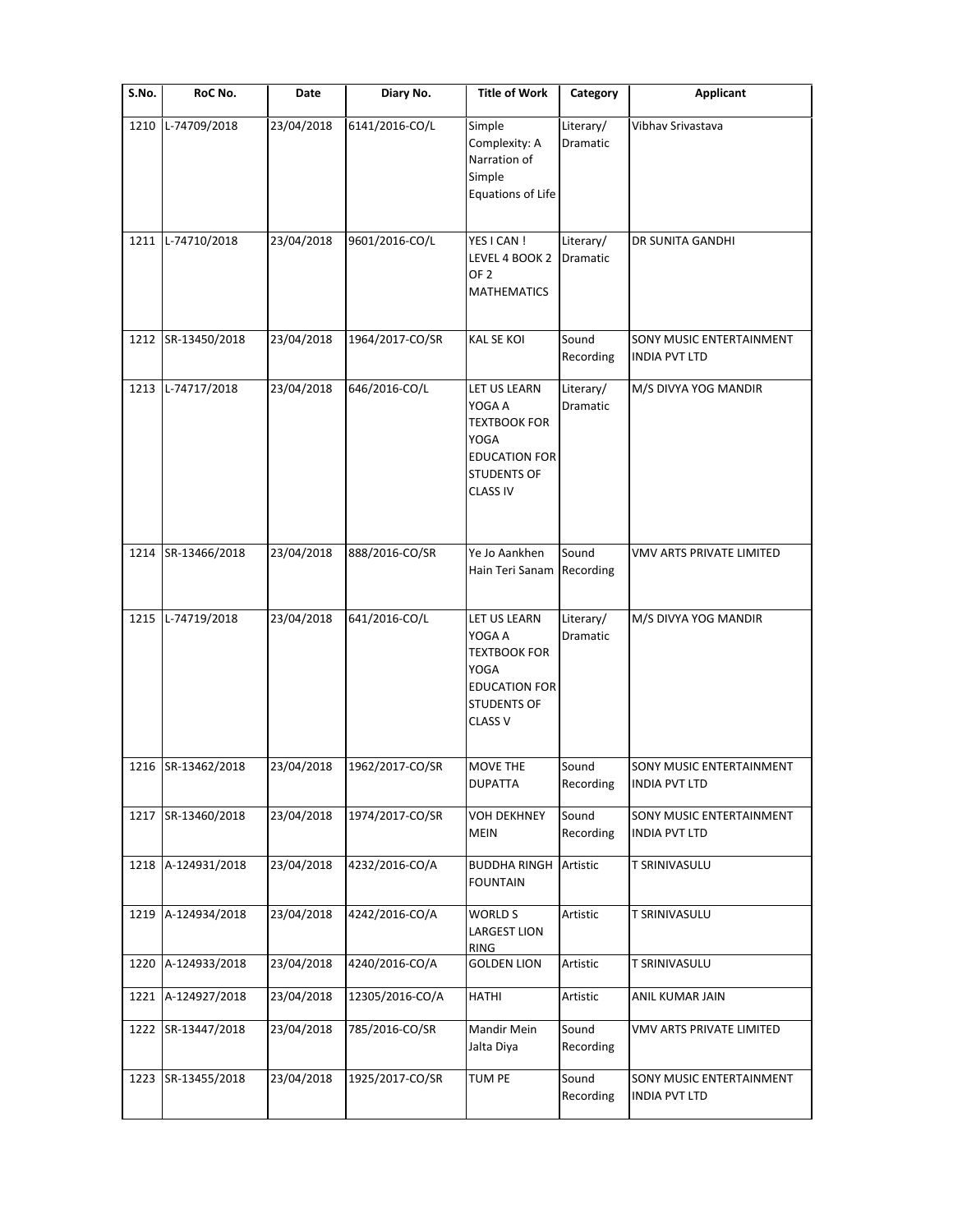| S.No. | RoC No.            | Date       | Diary No.       | <b>Title of Work</b>                                                                                                   | Category              | <b>Applicant</b>                                 |
|-------|--------------------|------------|-----------------|------------------------------------------------------------------------------------------------------------------------|-----------------------|--------------------------------------------------|
| 1224  | SR-13451/2018      | 23/04/2018 | 1967/2017-CO/SR | AAJA                                                                                                                   | Sound<br>Recording    | SONY MUSIC ENTERTAINMENT<br>INDIA PVT LTD        |
|       | 1225 SR-13461/2018 | 23/04/2018 | 1960/2017-CO/SR | POPCORN KHAO<br>OAL OH TAN !                                                                                           | Sound<br>Recording    | SONY MUSIC ENTERTAINMENT<br><b>INDIA PVT LTD</b> |
|       | 1226 SR-13457/2018 | 23/04/2018 | 1970/2017-CO/SR | Ooo LALA                                                                                                               | Sound<br>Recording    | SONY MUSIC ENTERTAINMENT<br><b>INDIA PVT LTD</b> |
|       | 1227 L-74718/2018  | 23/04/2018 | 640/2016-CO/L   | LET US LEARN<br>YOGA A<br><b>TEXTBOOK FOR</b><br>YOGA<br><b>EDUCATION FOR</b><br><b>STUDENTS OF</b><br><b>CLASS IV</b> | Literary/<br>Dramatic | M/S DIVYA YOG MANDIR                             |
|       | 1228 SR-13459/2018 | 23/04/2018 | 1963/2017-CO/SR | LE CHALE                                                                                                               | Sound<br>Recording    | SONY MUSIC ENTERTAINMENT<br><b>INDIA PVT LTD</b> |
|       | 1229 L-74711/2018  | 23/04/2018 | 9600/2016-CO/L  | YES I CAN !<br>LEVEL 4 BOOK 2<br>OF 2. HINDI<br>LANGUAGE AND<br>LITERATURE                                             | Literary/<br>Dramatic | DR SUNITA GANDHI                                 |
| 1230  | A-124930/2018      | 23/04/2018 | 4234/2016-CO/A  | <b>RING ON</b><br><b>HIGHWAY</b>                                                                                       | Artistic              | <b>T SRINIVASULU</b>                             |
|       | 1231 SR-13449/2018 | 23/04/2018 | 1910/2017-CO/SR | MATRU KI BIJLEE Sound<br><b>KA MANDOLA</b>                                                                             | Recording             | SONY MUSIC ENTERTAINMENT<br><b>INDIA PVT LTD</b> |
|       | 1232 SR-13454/2018 | 23/04/2018 | 1927/2017-CO/SR | SHUKRIYA                                                                                                               | Sound<br>Recording    | SONY MUSIC ENTERTAINMENT<br><b>INDIA PVT LTD</b> |
|       | 1233 SR-13465/2018 | 23/04/2018 | 1968/2017-CO/SR | <b>BROKEN</b><br><b>PROMISES</b>                                                                                       | Sound<br>Recording    | SONY MUSIC ENTERTAINMENT<br>INDIA PVT LTD        |
| 1234  | SR-13448/2018      | 23/04/2018 | 601/2016-CO/SR  | AB YE DIL                                                                                                              | Sound<br>Recording    | VMV ARTS PRIVATE LIMITED                         |
| 1235  | L-74715/2018       | 23/04/2018 | 647/2016-CO/L   | LET US LEARN<br>YOGA A<br><b>TEXTBOOK FOR</b><br>YOGA<br><b>EDUCATION FOR</b><br><b>STUDENTS OF</b><br><b>CLASS IV</b> | Literary/<br>Dramatic | M/S DIVYA YOG MANDIR                             |
| 1236  | SW-10518/2018      | 23/04/2018 | 873/2016-CO/L   | <b>WWW</b><br>DELHISCHOOLFA Software<br>CTBOOK COM<br>2015 EDITION                                                     | Computer              | AHC INFOTEK PRIVATE LIMITED                      |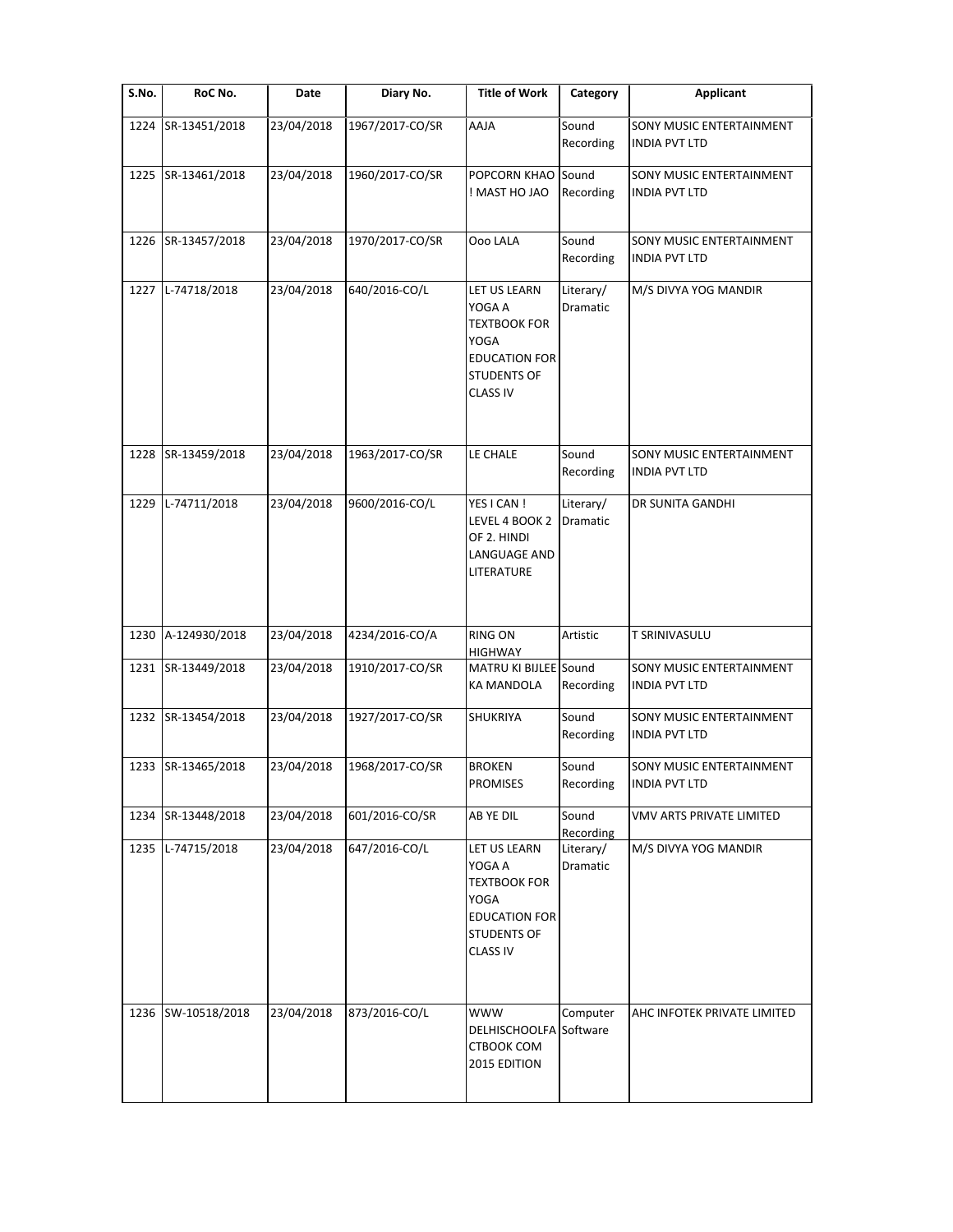| S.No. | RoC No.       | Date       | Diary No.        | <b>Title of Work</b>                                                                                                                                                                     | Category              | <b>Applicant</b>                                        |
|-------|---------------|------------|------------------|------------------------------------------------------------------------------------------------------------------------------------------------------------------------------------------|-----------------------|---------------------------------------------------------|
| 1237  | SR-13456/2018 | 23/04/2018 | 1924/2017-CO/SR  | <b>UUF KYA</b><br><b>JAADOO</b><br>MOHABBAT HAI                                                                                                                                          | Sound<br>Recording    | <b>SONY MUSIC ENTERTAINMENT</b><br><b>INDIA PVT LTD</b> |
| 1238  | SR-13452/2018 | 23/04/2018 | 1966/2017-CO/SR  | <b>DOORIYAN</b>                                                                                                                                                                          | Sound<br>Recording    | SONY MUSIC ENTERTAINMENT<br><b>INDIA PVT LTD</b>        |
| 1239  | A-124932/2018 | 23/04/2018 | 4238/2016-CO/A   | <b>BUDDAH RING</b>                                                                                                                                                                       | Artistic              | <b>T SRINIVASULU</b>                                    |
| 1240  | L-74716/2018  | 23/04/2018 | 645/2016-CO/L    | YOGA PLAY AND<br>LEARN (A<br><b>TEXTBOOK FOR</b><br>YOGA<br><b>EDUCATION FOR</b><br><b>STUDENTS OF</b><br>CLASS I AND II)                                                                | Literary/<br>Dramatic | M/S DIVYA YOG MANDIR                                    |
| 1241  | L-74701/2018  | 23/04/2018 | 5576/2016-CO/L   | <b>ACCOUNTS AND</b><br><b>TAXATION</b><br><b>PRACTICE</b><br>PROJECT BOOK<br>(A.R. TRADING<br>$CO.$ )                                                                                    | Literary/<br>Dramatic | AMARJEET SINGH                                          |
| 1242  | A-124922/2018 | 23/04/2018 | 1373/2016-CO/A   | $F-6$                                                                                                                                                                                    | Artistic              | Kumarsambhav Sawansukha                                 |
| 1243  | L-74699/2018  | 23/04/2018 | 3172/2018-CO/L   | DIGITAL CIRCUIT Literary/<br>&<br><b>FUNDAMENTAL</b><br>S OF<br><b>MICROPROCESS</b>                                                                                                      | Dramatic              | Ms.Rupali Burde                                         |
| 1244  | A-124921/2018 | 23/04/2018 | 1575/2016-CO/A   | OR<br>$SK-3$                                                                                                                                                                             | Artistic              | Kumarsambhav Sawansukha                                 |
| 1245  | SW-10516/2018 | 23/04/2018 | 11642/2016-CO/SW | Socio-RAC                                                                                                                                                                                | Computer<br>Software  | Rajat Singhania                                         |
| 1246  | SW-10520/2018 | 23/04/2018 | 276/2016-CO/SW   | <b>WEB SITE</b><br><b>MODULE FOR</b><br><b>SOIL QUALITY</b><br><b>ASSESSMENT TO</b><br><b>ASSIST FARM</b><br>LEVEL<br>PLANNING AND<br><b>ADOPT BEST</b><br>MANAGEMENT<br><b>PRACTICE</b> | Computer<br>Software  | Balasubramanian                                         |
| 1247  | A-124920/2018 | 23/04/2018 | 1576/2016-CO/A   | $PC - 4$                                                                                                                                                                                 | Artistic              | Kumarsambhav Sawansukha                                 |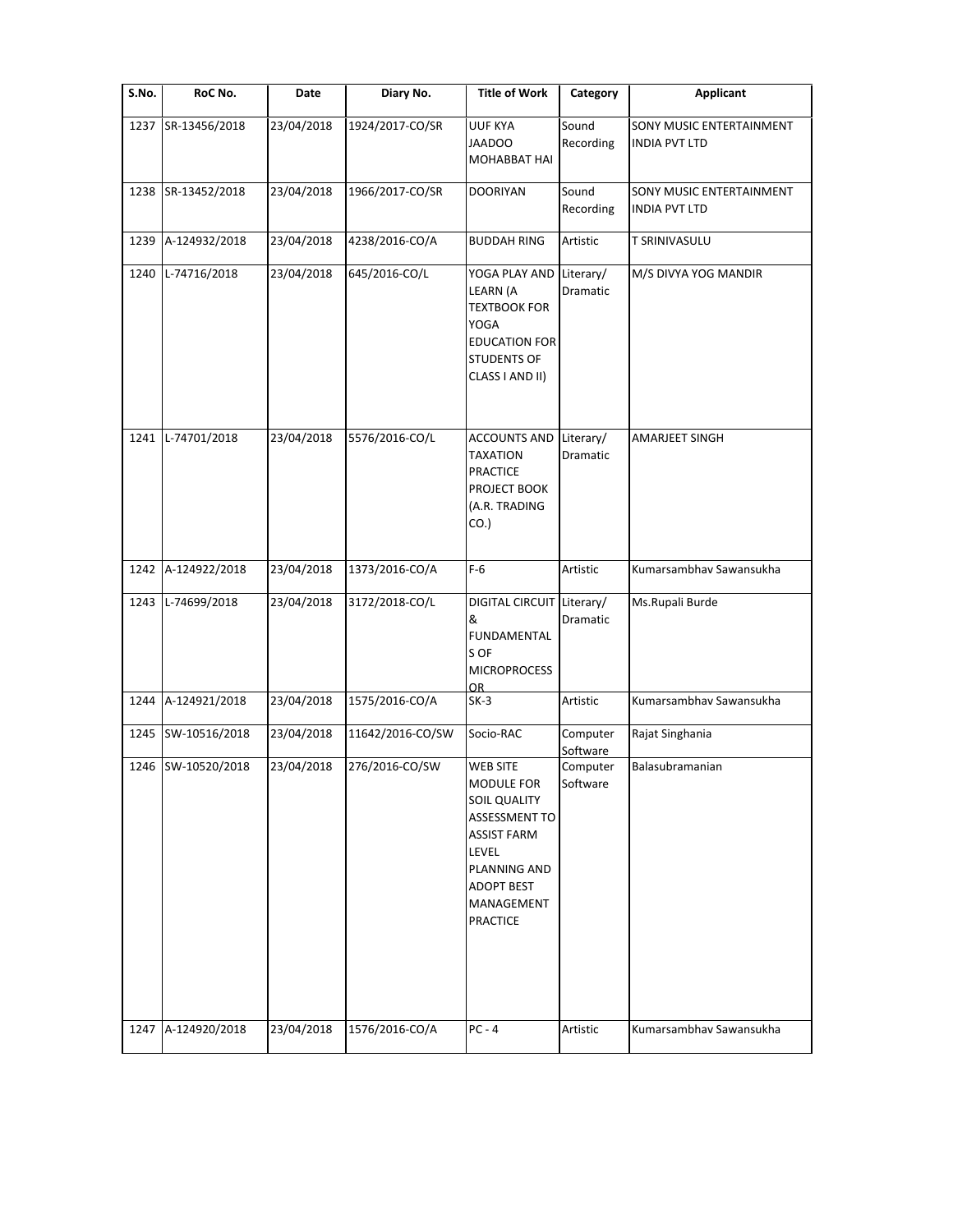| S.No. | RoC No.                            | Date                     | Diary No.                        | <b>Title of Work</b>                                                                                                         | Category                          | <b>Applicant</b>                                   |
|-------|------------------------------------|--------------------------|----------------------------------|------------------------------------------------------------------------------------------------------------------------------|-----------------------------------|----------------------------------------------------|
| 1248  | L-74700/2018                       | 23/04/2018               | 5579/2016-CO/L                   | Accounts and<br>Taxation<br>Practice Project<br>Book (Hindustan<br>Construction<br>$Co.$ )                                   | Literary/<br>Dramatic             | AMARJEET SINGH                                     |
| 1249  | L-74712/2018                       | 23/04/2018               | 3296/2018-CO/L                   | Shiv to Shiva -<br>Shiva - That<br>which is not                                                                              | Literary/<br>Dramatic             | Falguni Shah                                       |
| 1250  | L-74708/2018                       | 23/04/2018               | 7456/2016-CO/L                   | <b>BIIT</b><br>EDUCATIONAL<br><b>TRUST</b>                                                                                   | Literary/<br>Dramatic             | <b>BIIT EDUCATIONAL TRUST</b>                      |
| 1251  | A-124919/2018<br>1252 L-74704/2018 | 23/04/2018<br>23/04/2018 | 5512/2016-CO/A<br>2306/2018-CO/L | <b>HINDBRO</b><br>Handbook of 21<br>Major Laws for<br>Businessmen                                                            | Artistic<br>Literary/<br>Dramatic | M/S HINDBRO PRIVATE LIMITED<br>Hemant A. Deshpande |
|       | 1253 L-74713/2018                  | 23/04/2018               | 3211/2018-CO/L                   | Engaging<br>math/Grade<br>3/Math Classic                                                                                     | Literary/<br>Dramatic             | Mindchampion Learning Systems<br>Limited           |
| 1254  | L-74702/2018                       | 23/04/2018               | 17398/2017-CO/L                  | <b>ATTRIBUTE</b><br>LEARNING FOR<br>KNOWLEDGE<br><b>EXTRACTION</b><br>USING HUMAN -<br><b>MACHINE</b><br><b>INTELLIGENCE</b> | Literary/<br>Dramatic             | VARSHA NILESH DEGAONKAR                            |
| 1255  | SR-13464/2018                      | 23/04/2018               | 2526/2018-CO/SR                  | JEEVAN KA JAL                                                                                                                | Sound                             | Jeevan D'souza                                     |
| 1256  | SW-10515/2018                      | 23/04/2018               | 2630/2018-CO/SW                  | <b>PORTEXCEL</b><br>ESEAL                                                                                                    | Recording<br>Computer<br>Software | Thar Shipping Lines LLP                            |
| 1257  | SR-13463/2018                      | 23/04/2018               | 2528/2018-CO/SR                  | I WILL REJOICE                                                                                                               | Sound<br>Recording                | Jeevan D'souza                                     |
| 1258  | A-124925/2018                      | 23/04/2018               | 1880/2016-CO/A                   | <b>GOPAL B KOOL</b>                                                                                                          | Artistic                          | M/s HARI CHAND SHRI GOPAL                          |
| 1259  | L-74706/2018                       | 23/04/2018               | 2059/2016-CO/L                   | professional<br>Skills Version-1                                                                                             | Literary/<br>Dramatic             | NIIT YUVA JYOTI LIMITED                            |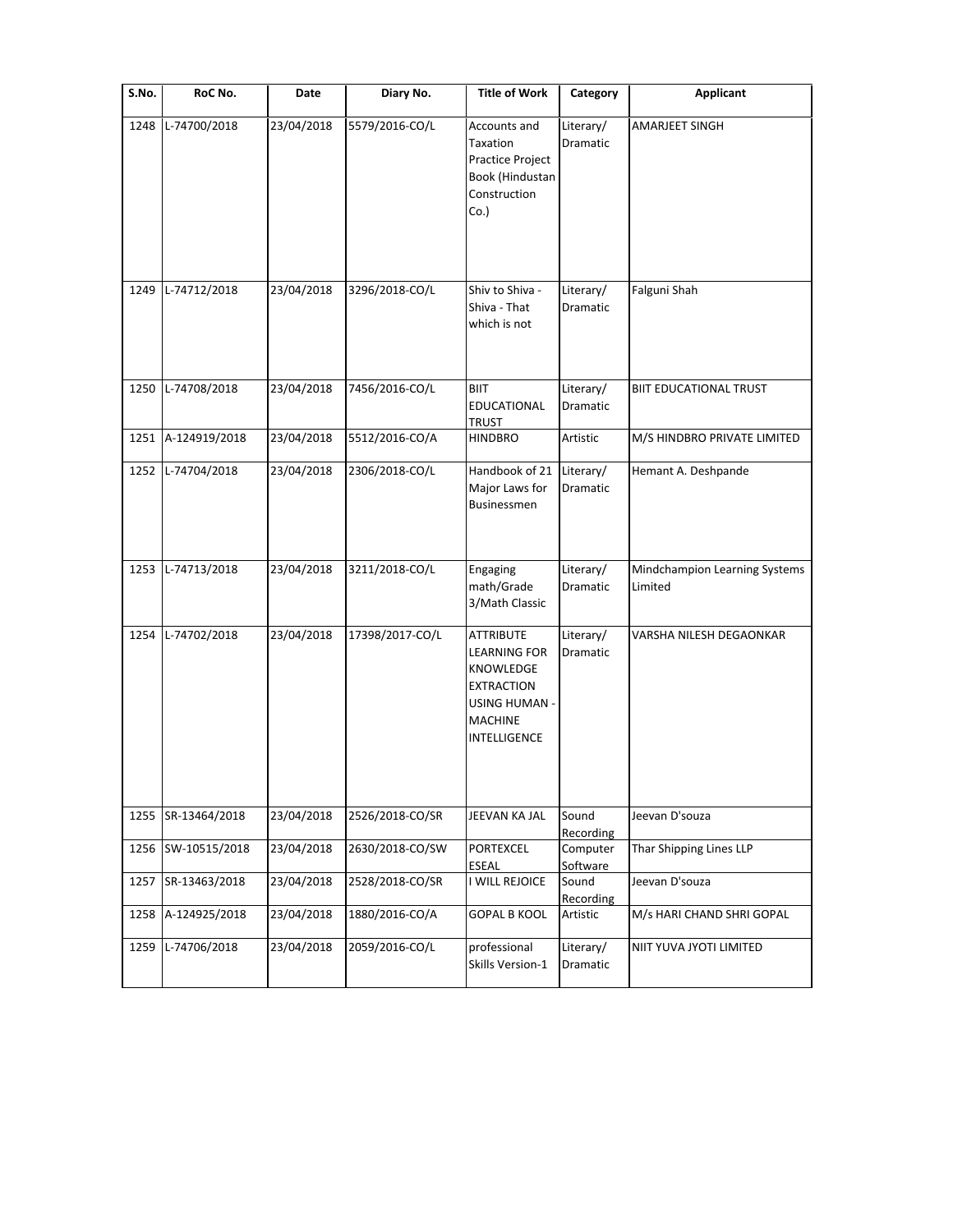| S.No. | RoC No.       | Date       | Diary No.        | <b>Title of Work</b>                                                                                                                                                                                                              | Category              | <b>Applicant</b>                        |
|-------|---------------|------------|------------------|-----------------------------------------------------------------------------------------------------------------------------------------------------------------------------------------------------------------------------------|-----------------------|-----------------------------------------|
| 1260  | L-74703/2018  | 23/04/2018 | 12721/2016-CO/L  | Experimental<br>analysis of<br>Praseodymium<br>ions on<br>structural,<br>morphological,<br>electrical and<br>magnetic<br>properties of<br>chemical<br>derived<br>SrPrxFe12-xO19<br>nanoparticles                                  | Literary/<br>Dramatic | M/S JOURNAL OF<br>NANOMATERIALS SCIENCE |
| 1261  | A-124924/2018 | 23/04/2018 | 1879/2016-CO/A   | <b>GOPAL B KOOL</b>                                                                                                                                                                                                               | Artistic              | M/s HARI CHAND SHRI GOPAL               |
| 1262  | L-74707/2018  | 23/04/2018 | 8724/2016-CO/L   | <b>BIOLOGICAL</b><br><b>SCIENCE (BIO</b><br>PHYSICS & BIO<br>CHEMISTRY)<br>defining of Life<br>Particles and<br>their role in<br>formation and<br>functioning of<br>cells, Developme<br>nt of disease<br>formation of<br>medicine | Literary/<br>Dramatic | <b>VED PRAKASH SURI</b>                 |
| 1263  | A-124928/2018 | 23/04/2018 | 11217/2016-CO/A  | GOD S OWN<br><b>TOUCH</b>                                                                                                                                                                                                         | Artistic              | C.ARAVINDAKSHAN                         |
| 1264  | A-124926/2018 | 23/04/2018 | 1882/2016-CO/A   | <b>GOPAL B KOOL</b>                                                                                                                                                                                                               | Artistic              | M/s HARI CHAND SHRI GOPAL               |
| 1265  | L-74705/2018  | 23/04/2018 | 8397/2016-CO/L   | Speak Well Class Literary/<br>IV                                                                                                                                                                                                  | Dramatic              | K.S.Arvind                              |
| 1266  | SW-10519/2018 | 23/04/2018 | 11284/2016-CO/SW | <b>QCOP ANDROID</b>                                                                                                                                                                                                               | Computer<br>Software  |                                         |
| 1267  | A-124923/2018 | 23/04/2018 | 1883/2016-CO/A   | <b>GOPAL B KOOL</b>                                                                                                                                                                                                               | Artistic              | M/s HARI CHAND SHRI GOPAL               |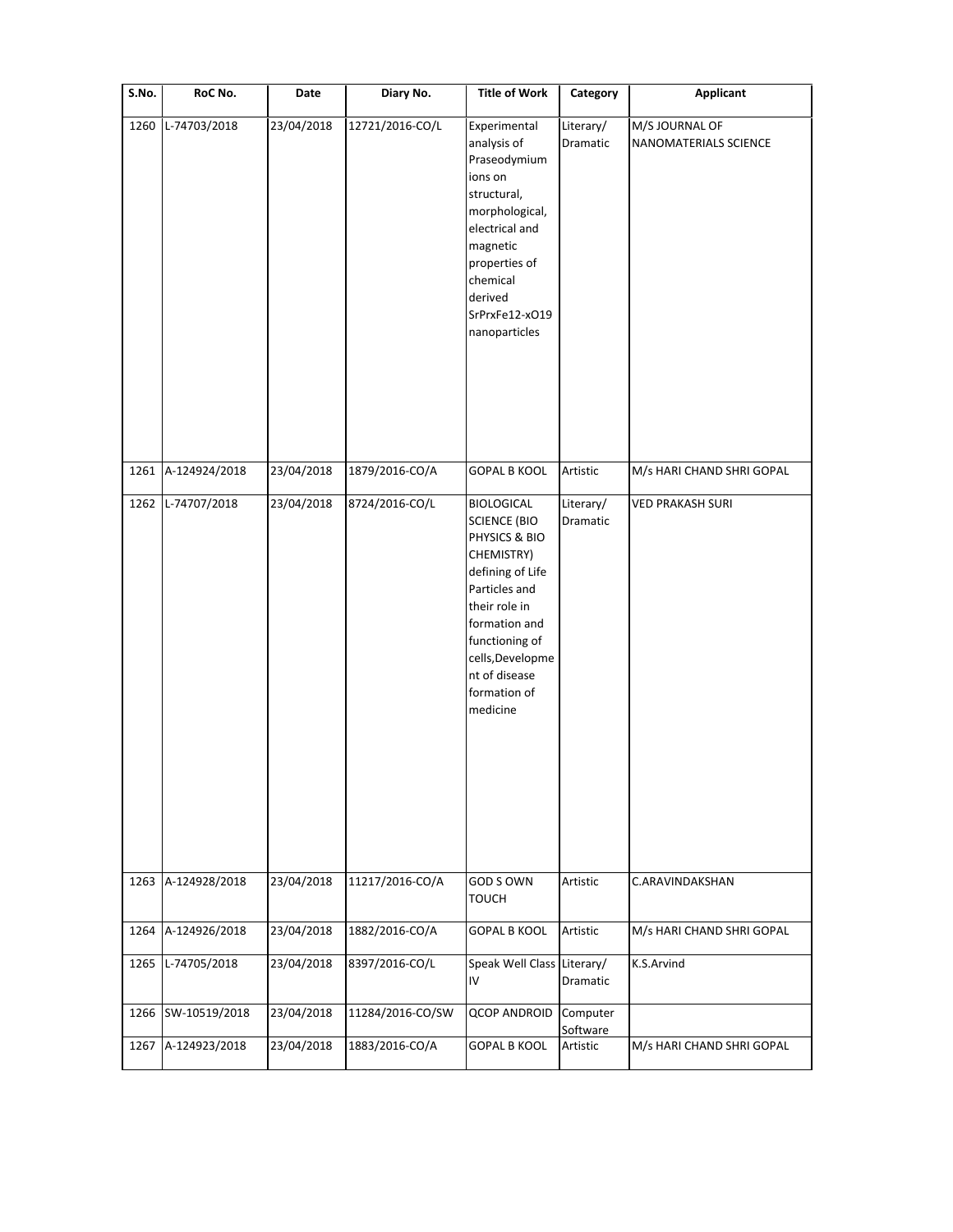| S.No. | RoC No.       | Date       | Diary No.        | <b>Title of Work</b>                                                                                          | Category              | <b>Applicant</b>                               |
|-------|---------------|------------|------------------|---------------------------------------------------------------------------------------------------------------|-----------------------|------------------------------------------------|
| 1268  | SW-10517/2018 | 23/04/2018 | 13089/2016-CO/SW | Subroutine for<br>the estimation<br>of carbon<br>footprint from<br>residential<br>activities                  | Computer<br>Software  | Himani Maheshwari                              |
|       |               |            |                  |                                                                                                               |                       |                                                |
| 1269  | A-124946/2018 | 24/04/2018 | 8477/2016-CO/A   | A ONE BOND<br>999                                                                                             | Artistic              | MS INTERNATIONAL CHEMICAL<br><b>INDUSTRIES</b> |
| 1270  | SR-13467/2018 | 24/04/2018 | 18706/2017-CO/SR | MAULA                                                                                                         | Sound<br>Recording    | <b>ANUV JAIN</b>                               |
| 1271  | A-124965/2018 | 24/04/2018 | 3345/2018-CO/A   | <b>SPECIAL TANSEN Artistic</b><br><b>BIDI NO 402</b>                                                          |                       | M/S TANSEN BIDI UDYOG                          |
| 1272  | SR-13469/2018 | 24/04/2018 | 18715/2017-CO/SR | <b>MERI BAATON</b><br><b>MEIN TU</b>                                                                          | Sound<br>Recording    | <b>ANUV JAIN</b>                               |
| 1273  | A-124963/2018 | 24/04/2018 | 3622/2018-CO/A   | <b>COOLBOOST</b>                                                                                              | Artistic              | ARCHANA KEJRIWAL                               |
| 1274  | L-74754/2018  | 24/04/2018 | 8971/2016-CO/L   | <b>FUN WITH</b><br><b>MENTAL MATHS Dramatic</b><br>SERIES <sub>1</sub>                                        | Literary/             | XLMYMIND LEARNING LLP                          |
| 1275  | A-124948/2018 | 24/04/2018 | 1067/2018-CO/A   | <b>CHAKRI</b><br><b>KUNDAN LONG</b><br><b>NECKLACE SET</b>                                                    | Artistic              | MANGESH MADHUKAR SHINDE                        |
| 1276  | SR-13468/2018 | 24/04/2018 | 18718/2017-CO/SR | <b>OCEAN</b>                                                                                                  | Sound<br>Recording    | <b>ANUV JAIN</b>                               |
| 1277  | L-74753/2018  | 24/04/2018 | 8772/2016-CO/L   | <b>FUN WITH</b><br>SPELLINGS<br>SERIES 1                                                                      | Literary/<br>Dramatic | <b>XLMYMIND LEARNING LLP</b>                   |
| 1278  | L-74725/2018  | 24/04/2018 | 449/2018-CO/L    | Development<br>and validation of Dramatic<br>physical activity<br>measurement<br>scale in stroke<br>survivors | Literary/             | Manipal Academy of Higher<br>Education         |
| 1279  | A-124950/2018 | 24/04/2018 | 1074/2018-CO/A   | PEACOCK<br>ROUND FLOWER<br>NECKLACE SET                                                                       | Artistic              | MANGESH MADHUKAR SHINDE                        |
| 1280  | SW-10530/2018 | 24/04/2018 | 12763/2016-CO/SW | MULTIVENDOR<br>APP FR<br>MAGENTO 1                                                                            | Computer<br>Software  | Cedcoss Technologies Private<br>Limited        |
| 1281  | A-124962/2018 | 24/04/2018 | 3625/2018-CO/A   | COOLCLASSIC                                                                                                   | Artistic              | ARCHANA KEJRIWAL                               |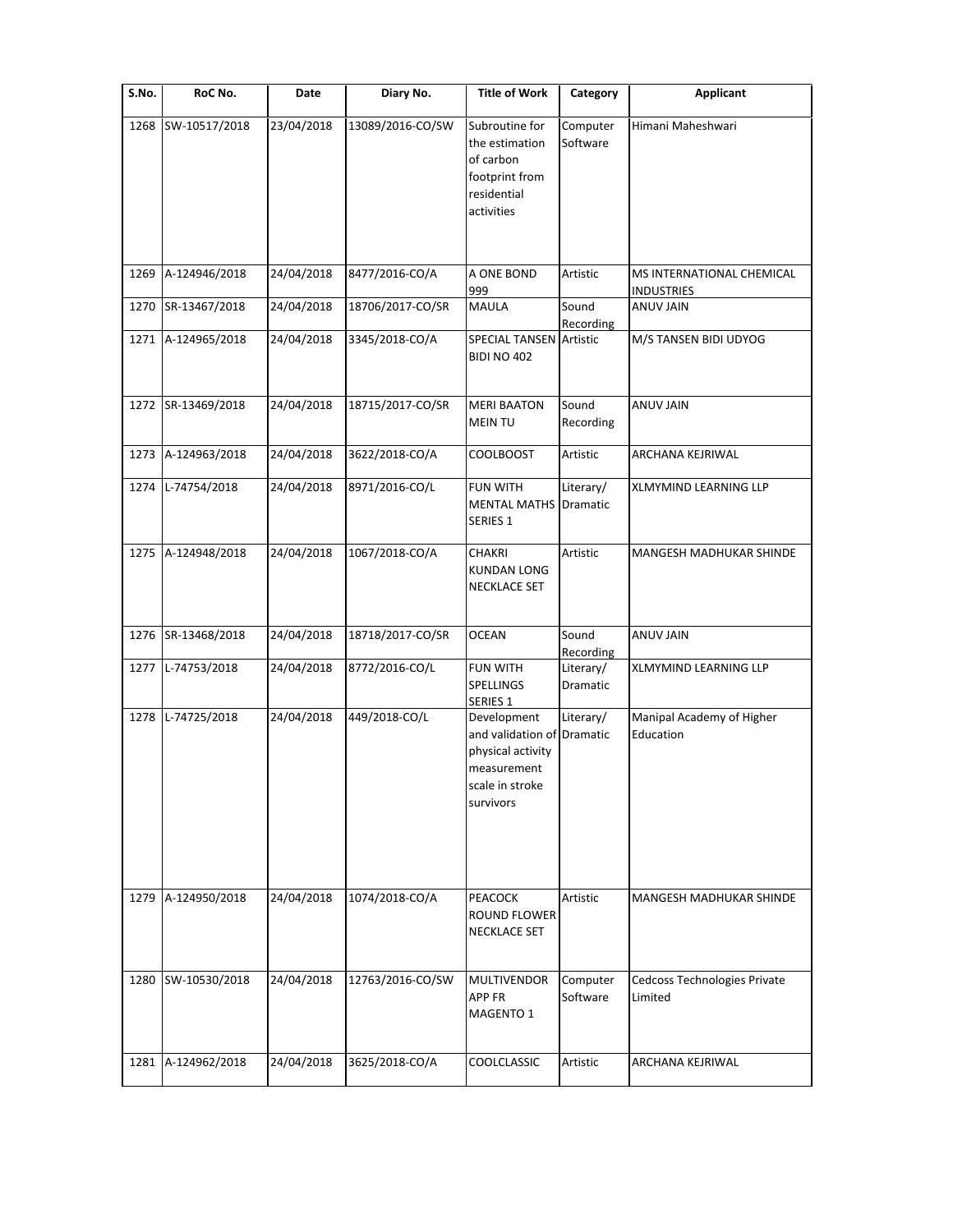| S.No. | RoC No.            | Date       | Diary No.       | <b>Title of Work</b>                                                                                                                  | Category              | <b>Applicant</b>                 |
|-------|--------------------|------------|-----------------|---------------------------------------------------------------------------------------------------------------------------------------|-----------------------|----------------------------------|
| 1282  | L-74737/2018       | 24/04/2018 | 330/2018-CO/L   | They Lived<br>Down My Lane -<br>II (The Ending)                                                                                       | Literary/<br>Dramatic | Amar Agarwala                    |
| 1283  | A-124949/2018      | 24/04/2018 | 1071/2018-CO/A  | <b>GOLDEN</b><br><b>FLOWER TYPE</b><br><b>MALA</b><br>NECKLACE SET                                                                    | Artistic              | MANGESH MADHUKAR SHINDE          |
| 1284  | L-74724/2018       | 24/04/2018 | 1515/2018-CO/L  | Implementation<br>of Shared<br><b>Authority Based</b><br>Privacy<br>Preserving<br>Authentication<br>Protocol in<br>Cloud<br>Computing | Literary/<br>Dramatic | Ashwin Shinde                    |
| 1285  | L-74738/2018       | 24/04/2018 | 3436/2018-CO/L  | An Open Mic                                                                                                                           | Literary/<br>Dramatic | Rishabh with Anuya               |
| 1286  | L-74739/2018       | 24/04/2018 | 1555/2018-CO/L  | Introduction to<br>Elements                                                                                                           | Literary/<br>Dramatic | HumbleSchool Private Limited     |
| 1287  | A-124956/2018      | 24/04/2018 | 11395/2017-CO/A | <b>BALCK OUDH</b>                                                                                                                     | Artistic              | M/S. AROCHEM RATLAM PVT.<br>LTD. |
| 1288  | A-124939/2018      | 24/04/2018 | 3127/2018-CO/A  | <b>MAGNETO</b><br>LABEL                                                                                                               | Artistic              | ROHIT GANGADAS SANGHAVI          |
| 1289  | L-74733/2018       | 24/04/2018 | 3154/2018-CO/L  | Poonthamizhil<br>Malalaiyar<br>Paada Nool - 2                                                                                         | Literary/<br>Dramatic | <b>Sapience Publications</b>     |
| 1290  | A-124954/2018      | 24/04/2018 | 11391/2017-CO/A | <b>ICE BLUE</b>                                                                                                                       | Artistic              | M/S. AROCHEM RATLAM PVT.<br>LTD. |
|       | 1291 A-124955/2018 | 24/04/2018 | 11394/2017-CO/A | DIAMOND<br><b>SUKHAD</b>                                                                                                              | Artistic              | M/S. AROCHEM RATLAM PVT.<br>LTD. |
|       | 1292 A-124957/2018 | 24/04/2018 | 11436/2017-CO/A | ARO MAGNET<br>ORIGINAL                                                                                                                | Artistic              | M/S. AROCHEM RATLAM PVT.<br>LTD. |
| 1293  | L-74750/2018       | 24/04/2018 | 3936/2018-CO/L  | PURIFICATION<br>OF WATER WITH<br><b>BIOADSORBENT</b>                                                                                  | Literary/<br>Dramatic | Megha Khurma                     |
| 1294  | SW-10523/2018      | 24/04/2018 | 9117/2017-CO/SW | Efficient<br>Framework for<br>Partitioning<br>Positive<br>Hypergraph into<br>Dense Subgraph                                           | Computer<br>Software  | Akanksha Jayant Kulkarni         |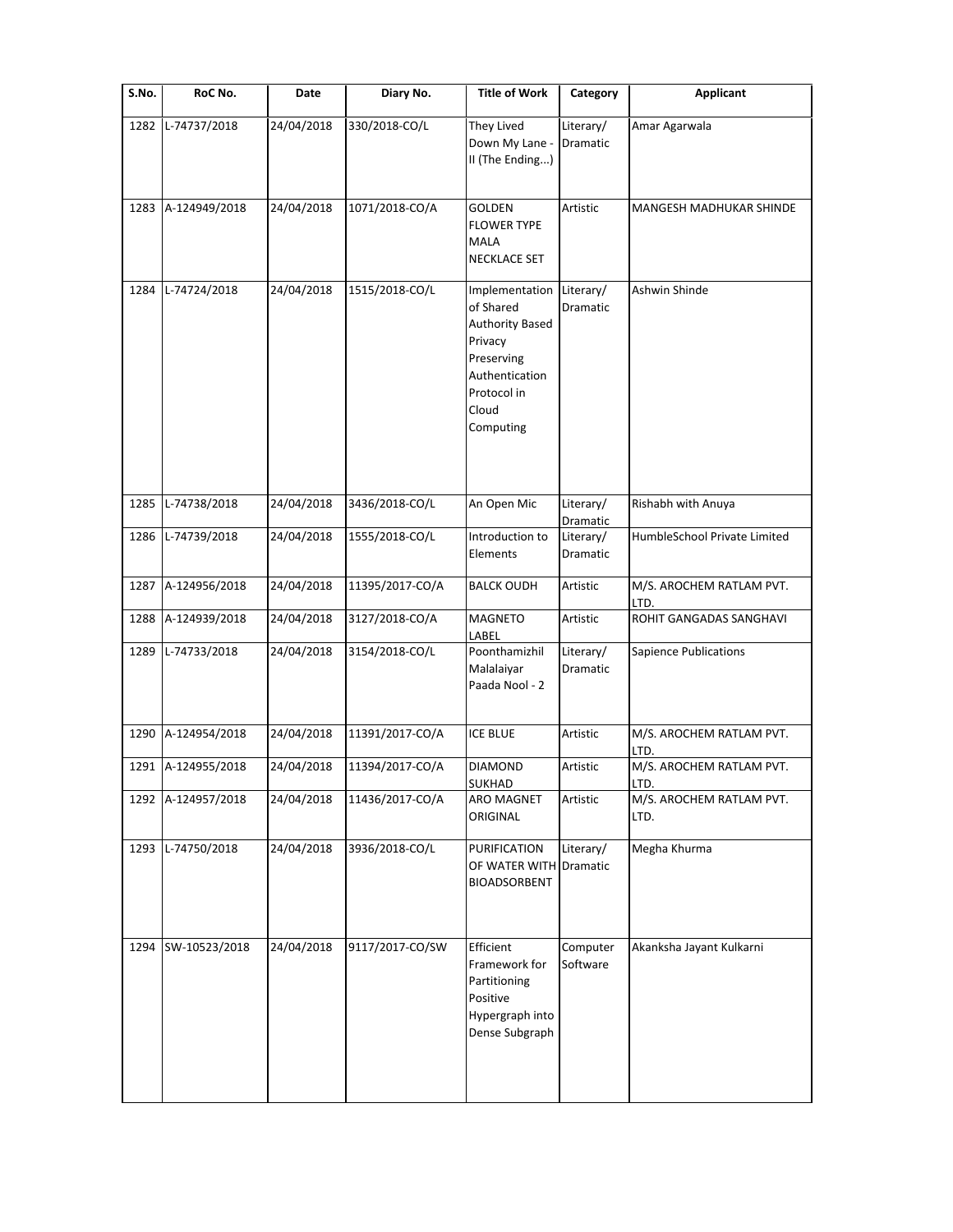| S.No. | RoC No.       | Date       | Diary No.       | <b>Title of Work</b>                                                                                               | Category              | <b>Applicant</b>                                                                         |
|-------|---------------|------------|-----------------|--------------------------------------------------------------------------------------------------------------------|-----------------------|------------------------------------------------------------------------------------------|
| 1295  | A-124953/2018 | 24/04/2018 | 11392/2017-CO/A | <b>ICE BLUE OCEAN Artistic</b>                                                                                     |                       | M/S. AROCHEM RATLAM PVT.<br>LTD.                                                         |
| 1296  | L-74752/2018  | 24/04/2018 | 8011/2016-CO/L  | SARDAR                                                                                                             | Literary/<br>Dramatic | <b>JASBIR SINGH</b>                                                                      |
| 1297  | SW-10527/2018 | 24/04/2018 | 7296/2016-CO/SW | <b>ROINET</b><br>Inventory<br>Management<br>System                                                                 | Computer<br>Software  | ROI NET Solution Pvt. Ltd.,                                                              |
| 1298  | A-124959/2018 | 24/04/2018 | 2786/2016-CO/A  | <b>FILLMYBAG</b><br><b>VIDEO GAME</b>                                                                              | Artistic              | MARUBOINA VARA PRASAD                                                                    |
| 1299  | A-124938/2018 | 24/04/2018 | 3123/2018-CO/A  | RABATEX WITH<br>R LOGO                                                                                             | Artistic              | HARESHKUMAR I PANCHAL,<br>DIPAKBHAI I PANCHAL,<br>JAGDISHBHAI I PANCHAL                  |
| 1300  | A-124941/2018 | 24/04/2018 | 3132/2018-CO/A  | <b>JALARAM</b><br><b>OPTICIAN</b>                                                                                  | Artistic              | SANJAY RAMKRISHNA SHARMA                                                                 |
| 1301  | L-74722/2018  | 24/04/2018 | 4457/2017-CO/L  | <b>FLETTER</b>                                                                                                     | Literary/<br>Dramatic | <b>BINCA</b>                                                                             |
| 1302  | L-74726/2018  | 24/04/2018 | 3698/2018-CO/L  | Dr. Venky's<br>Exam Oriented<br>Physiology                                                                         | Literary/<br>Dramatic | R Venkatesan                                                                             |
| 1303  | SW-10528/2018 | 24/04/2018 | 7233/2016-CO/SW | <b>ROINET Human</b><br>Resource<br>Management<br>System                                                            | Computer<br>Software  | ROI NET SOLUTION PVT LTD                                                                 |
| 1304  | A-124942/2018 | 24/04/2018 | 3121/2018-CO/A  | <b>FIOTEX LABEL</b>                                                                                                | Artistic              | SHAILESHBHAI G VASNANI,<br>RAJNIKANT S GHODASARA,<br>RIPPLE J PATEL, SHAILESH M<br>PATEL |
| 1305  | L-74736/2018  | 24/04/2018 | 3726/2018-CO/L  | Ultimate<br>Curiosity                                                                                              | Literary/<br>Dramatic | Swapnil Kothawale                                                                        |
| 1306  | L-74751/2018  | 24/04/2018 | 3722/2018-CO/L  | AB TANHA NAHI<br>HOO MAI                                                                                           | Literary/<br>Dramatic | SHYAM MOHAN PARASHAR                                                                     |
| 1307  | L-74748/2018  | 24/04/2018 | 7630/2017-CO/L  | <b>INWIN</b><br><b>FOUNDATION</b>                                                                                  | Literary/<br>Dramatic | <b>INWIN FOUNDATION</b>                                                                  |
| 1308  | A-124937/2018 | 24/04/2018 | 3126/2018-CO/A  | <b>METRO FITNESS</b><br><b>EQUIPMENTS</b><br>LABEL                                                                 | Artistic              | SAU SARIA PRAKASHCHAND<br><b>MATWANI</b>                                                 |
| 1309  | L-74735/2018  | 24/04/2018 | 3142/2018-CO/L  | The Complete<br>Book on<br><b>Biomass Based</b><br>Products<br>(Biochemicals,<br>Biofuels,<br>Activated<br>Carbon) | Literary/<br>Dramatic | Asia Pacific Business Press Inc.                                                         |
| 1310  | L-74728/2018  | 24/04/2018 | 3751/2018-CO/L  | AROGYA                                                                                                             | Literary/<br>Dramatic | Samir Modi                                                                               |
| 1311  | A-124951/2018 | 24/04/2018 | 2759/2017-CO/A  | <b>CADD CENTRE</b>                                                                                                 | Artistic              | S.Karaiadiselvan                                                                         |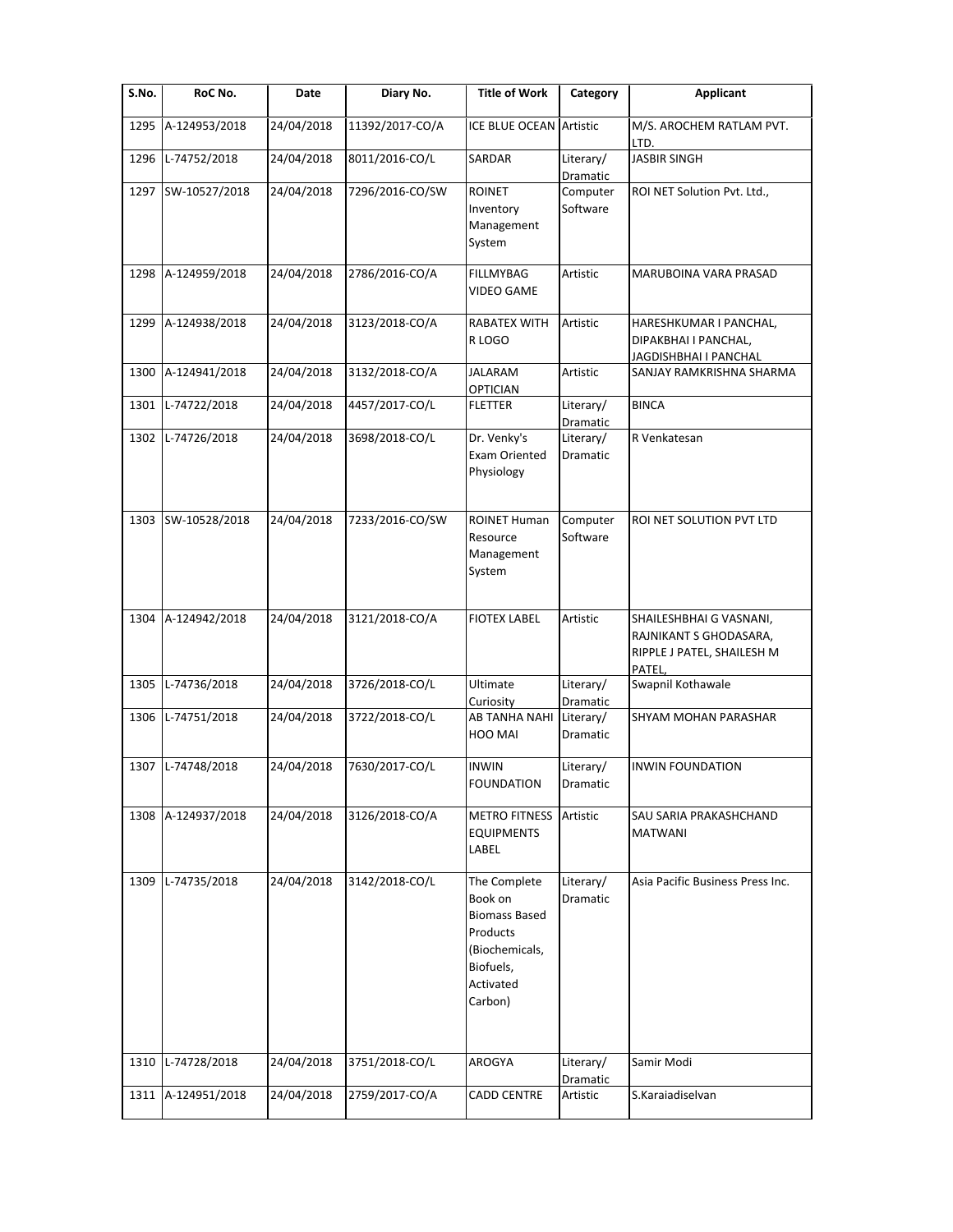| S.No. | RoC No.        | Date       | Diary No.       | <b>Title of Work</b>                                                                                                                        | Category                          | Applicant                                                         |
|-------|----------------|------------|-----------------|---------------------------------------------------------------------------------------------------------------------------------------------|-----------------------------------|-------------------------------------------------------------------|
| 1312  | L-74730/2018   | 24/04/2018 | 3678/2018-CO/L  | <b>INTERIOR</b><br>DECORATION A<br>COMPLETE<br><b>GUIDE FOR</b><br><b>STUDENTS AND</b><br><b>HOME OWNERS</b>                                | Literary/<br>Dramatic             | ABDUL JALIL MOHAMED USMAN<br><b>USMANI</b>                        |
| 1313  | L-74729/2018   | 24/04/2018 | 3724/2018-CO/L  | <b>LOST &amp; FOUND</b>                                                                                                                     | Literary/                         | VINITA HIRALAL PATEL                                              |
| 1314  | L-74744/2018   | 24/04/2018 | 966/2018-CO/L   | $ADCA -$<br><b>ADVANCE</b><br>DIPLOMA IN<br>COMPUTER<br>APPLICATION                                                                         | Dramatic<br>Literary/<br>Dramatic | RAJEEV GANDHI YOUTH<br><b>COMPUTER SAKSHARTA MISSION</b>          |
| 1315  | L-74746/2018   | 24/04/2018 | 1393/2016-CO/L  | INTERNATIONAL<br>JOURNAL OF<br>SHANTARAM<br>JANORKAR<br>FOUNDATION<br>OF<br>MATHEMATICS<br><b>SCIENCE AND</b><br>SPIRITUAL<br>IJSJFMSS 2015 | Literary/<br>Dramatic             | SHRI DHANANJAY SHANTARAM<br><b>JANORKAR</b>                       |
| 1316  | $L-74721/2018$ | 24/04/2018 | 9396/2017-CO/L  | <b>Boarding Love</b>                                                                                                                        | Literary/<br>Dramatic             | Mradul Gupta                                                      |
| 1317  | A-124947/2018  | 24/04/2018 | 6801/2017-CO/A  | <b>AAKASH FATAKA Artistic</b>                                                                                                               |                                   | M/S AAKASH GLOBAL FOODS<br>PVT. LTD.                              |
| 1318  | A-124958/2018  | 24/04/2018 | 8191/2016-CO/A  | Pestomatic<br>Controls (Logo)                                                                                                               | Artistic                          | <b>Pestomatic Controls Private</b><br>Limited                     |
| 1319  | A-124936/2018  | 24/04/2018 | 7825/2017-CO/A  | <b>AYKA PAINTS</b><br>LABEL                                                                                                                 | Artistic                          | M/s. Ayka Paints A Partnership<br>Concern                         |
| 1320  | A-124940/2018  | 24/04/2018 | 3135/2018-CO/A  | <b>JULAA LABEL</b>                                                                                                                          | Artistic                          | RAMESHBHAI VITTHALBHAI<br>PATEL, CHANDRAKANT<br>CHHAGANBHAI PATEL |
| 1321  | A-124961/2018  | 24/04/2018 | 2647/2016-CO/A  | <b>IDEAL</b>                                                                                                                                | Artistic                          | <b>IDEAL INTERNATIONAL POWER</b><br>TOOLS PVT LTD                 |
| 1322  | A-124960/2018  | 24/04/2018 | 18214/2017-CO/A | <b>SPIINK CROWN</b>                                                                                                                         | Artistic                          | <b>ISHITA DAHUJA</b>                                              |
| 1323  | L-74743/2018   | 24/04/2018 | 3700/2018-CO/L  | SHIGU                                                                                                                                       | Literary/<br>Dramatic             | R M YESHWANTH NAIDU                                               |
| 1324  | L-74742/2018   | 24/04/2018 | 3743/2018-CO/L  | Unapologetically<br>Opinionated                                                                                                             | Literary/<br>Dramatic             | Bhavana Sanon                                                     |
|       |                |            |                 |                                                                                                                                             |                                   |                                                                   |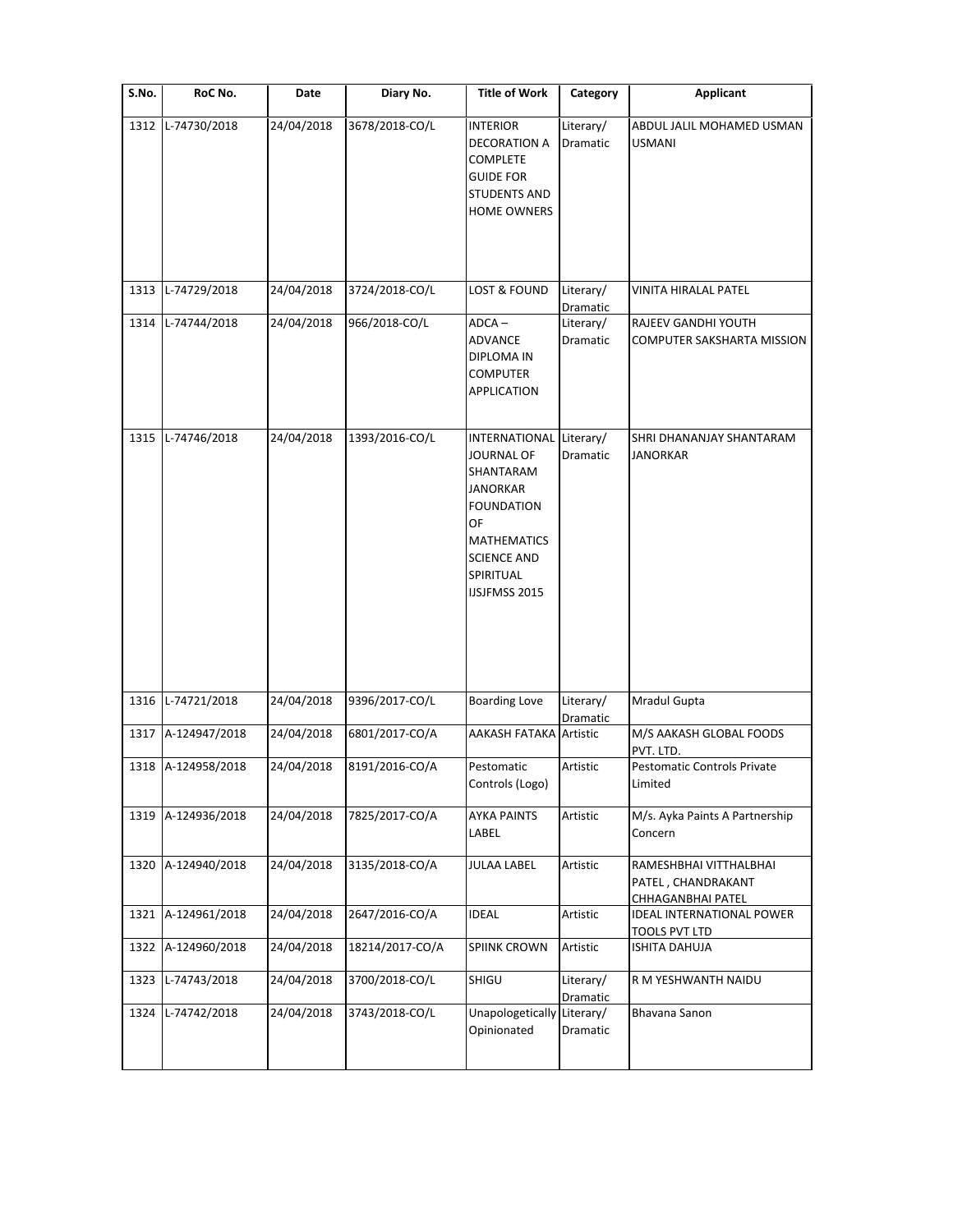| S.No. | RoC No.            | Date       | Diary No.       | <b>Title of Work</b>                                                                                                                                                                                  | Category              | <b>Applicant</b>                            |
|-------|--------------------|------------|-----------------|-------------------------------------------------------------------------------------------------------------------------------------------------------------------------------------------------------|-----------------------|---------------------------------------------|
| 1325  | L-74734/2018       | 24/04/2018 | 1367/2018-CO/L  | <b>PANCHA</b><br><b>SUTHRS FOR</b><br><b>PERFECT</b><br><b>HEALTH</b>                                                                                                                                 | Literary/<br>Dramatic | DR.MURALIDHAR REDDY                         |
| 1326  | L-74745/2018       | 24/04/2018 | 1203/2018-CO/L  | <b>HAMARI</b><br>VRIHATTAR<br>BHARTIYA<br>YATRAYEN                                                                                                                                                    | Literary/<br>Dramatic | KRISHNA KUMAR PANDEY                        |
| 1327  | A-124944/2018      | 24/04/2018 | 6799/2017-CO/A  | AAKASH<br><b>FINGERS</b>                                                                                                                                                                              | Artistic              | M/S AAKASH GLOBAL FOODS<br>PVT. LTD.        |
| 1328  | L-74740/2018       | 24/04/2018 | 10225/2017-CO/L | SHRI CHITRAPUR Literary/<br>- STUTI MANJARI Dramatic                                                                                                                                                  |                       | SHRI CHITRAPUR MATH                         |
| 1329  | SW-10522/2018      | 24/04/2018 | 1893/2017-CO/SW | SOFTWARE TO<br>CALCULATE<br>TRAVEL<br><b>CHARACTERISTI</b><br>CS OF GAS<br>PRESSURE<br>OPERATED<br><b>MOVABLE</b><br><b>ARCING</b><br><b>CONTACT OF</b><br><b>GAS CIRCUIT</b><br><b>BREAKER (GCB)</b> | Computer<br>Software  | <b>BHARAT HEAVY ELECTRICALS</b><br>LIMITED  |
| 1330  | SR-13470/2018      | 24/04/2018 | 6438/2016-CO/SR | MEHKA SA HAI<br>SAMA YEH KAISI<br>HAI AASHIQUI                                                                                                                                                        | Sound<br>Recording    | SUPER CASSETTES INDUSTRIES<br>PRIVATE LTD   |
| 1331  | L-74741/2018       | 24/04/2018 | 1318/2018-CO/L  | Vigilante-The<br>Rage                                                                                                                                                                                 | Literary/<br>Dramatic | Karthik Gunasekaran                         |
|       | 1332 A-122188/2017 | 24/04/2018 | 12442/2016-CO/A | TVUM                                                                                                                                                                                                  | Artistic              | Chiranjeev Restaurants & Foods<br>Pvt. Ltd. |
| 1333  | SW-10525/2018      | 24/04/2018 | 6543/2017-CO/SW | MiCampus<br>college-<br>software.com                                                                                                                                                                  | Computer<br>Software  | Jaslin Santhosh.J                           |
| 1334  | L-74732/2018       | 24/04/2018 | 15009/2017-CO/L | 7 DIN 7 RANG                                                                                                                                                                                          | Literary/<br>Dramatic | ORIENT TEXTILE MILLS                        |
| 1335  | SR-13471/2018      | 24/04/2018 | 6436/2016-CO/SR | HUM TOH LOOT<br><b>GAYE YEH KAISI</b><br>HAI AASHIQUI                                                                                                                                                 | Sound<br>Recording    | SUPER CASSETTES INDUSTRIES<br>PRIVATE LTD   |
| 1336  | L-74749/2018       | 24/04/2018 | 13730/2016-CO/L | WASP                                                                                                                                                                                                  | Literary/<br>Dramatic | Earl Reginhard                              |
| 1337  | L-74727/2018       | 24/04/2018 | 1598/2017-CO/L  | <b>Brain Gain</b><br>(Carry Your Pen)<br>Series                                                                                                                                                       | Literary/<br>Dramatic | Pranesh Mandal                              |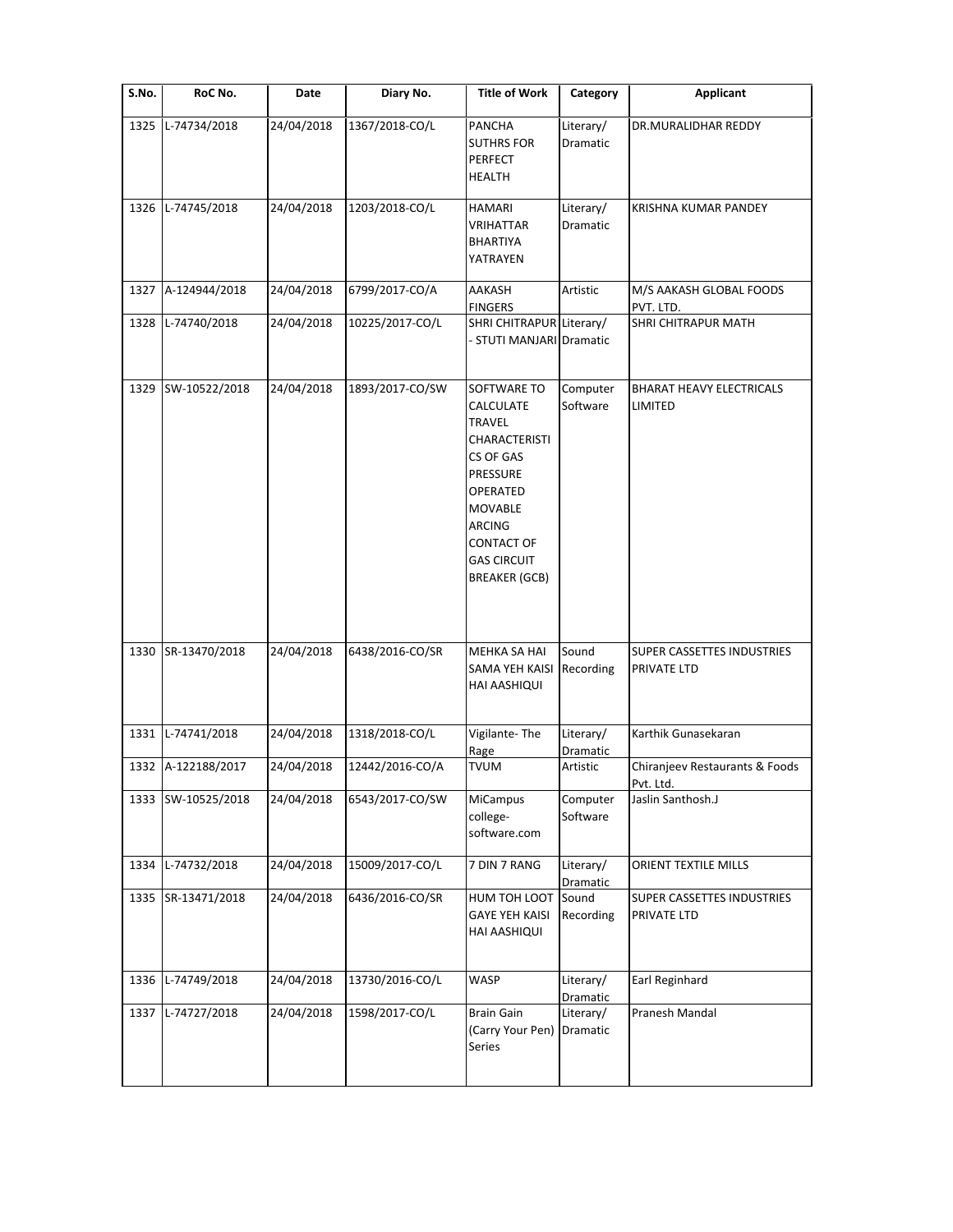| S.No. | RoC No.            | Date       | Diary No.        | <b>Title of Work</b>                                                         | Category                     | <b>Applicant</b>                                                                                             |
|-------|--------------------|------------|------------------|------------------------------------------------------------------------------|------------------------------|--------------------------------------------------------------------------------------------------------------|
| 1338  | SW-10521/2018      | 24/04/2018 | 10670/2017-CO/SW | Profile Avatar<br>Maker                                                      | Computer<br>Software         | Pankaj Yadav                                                                                                 |
| 1339  | A-124952/2018      | 24/04/2018 | 3730/2017-CO/A   | "MAIHAR GOLD"<br>(Artistic Work)                                             | Artistic                     | Mr. WASEEM ALAM Director of<br>"BOKHARA PALACE PVT. LTD."                                                    |
| 1340  | A-124943/2018      | 24/04/2018 | 6798/2017-CO/A   | J.K. ROSHNI<br>GOLD                                                          | Artistic                     | MR. JITENDRA KHANCHANDANI<br>[PROPRIETOR]                                                                    |
| 1341  | L-74747/2018       | 24/04/2018 | 8011/2017-CO/M   | LOVE ME                                                                      | Literary/<br><b>Dramatic</b> | SAURABH LALCHAND MEHAR                                                                                       |
| 1342  | SW-10529/2018      | 24/04/2018 | 3890/2016-CO/SW  | <b>OMRSOFT</b>                                                               | Computer<br>Software         | MRS. NEETA RAJPUT                                                                                            |
| 1343  | L-74731/2018       | 24/04/2018 | 17073/2017-CO/L  | Student<br>Academic<br>Manual for MBA<br>I Year I Semester                   | Literary/<br>Dramatic        | Dr.M.Madhavi                                                                                                 |
| 1344  | SW-10526/2018      | 24/04/2018 | 6542/2017-CO/SW  | Hospital-Soft                                                                | Computer<br>Software         | Jaslin Santhosh.J                                                                                            |
| 1345  | A-124964/2018      | 24/04/2018 | 8342/2017-CO/A   | <b>CENTRO</b>                                                                | Artistic                     | V-RETAIL PRIVATE LIMITED                                                                                     |
| 1346  | SR-13472/2018      | 24/04/2018 | 6437/2016-CO/SR  | AASHIQUI YEH<br>KAISI YEH KAISI<br>HAI AASHIQUI                              | Sound<br>Recording           | SUPER CASSETTES INDUSTRIES<br>PRIVATE LTD                                                                    |
|       | 1347 A-124945/2018 | 24/04/2018 | 6800/2017-CO/A   | AAKASH<br><b>WHEELSSS</b>                                                    | Artistic                     | M/S AAKASH GLOBAL FOODS<br>PVT. LTD.                                                                         |
| 1348  | L-74723/2018       | 24/04/2018 | 12885/2017-CO/L  | DOLON DI<br><b>YOUR FRIEND</b><br><b>DURING</b><br>MENSTRUAL<br><b>CYCLE</b> | Literary/<br>Dramatic        | SUMAN INDUSTRIES PVT LTD                                                                                     |
| 1349  | SW-10524/2018      | 24/04/2018 | 6545/2017-CO/SW  | AgroMS Agro-<br>Software.com                                                 | Computer<br>Software         | Jaslin Santhosh.J                                                                                            |
| 1350  | L-74767/2018       | 25/04/2018 | 16652/2017-CO/L  | BAIBEL KWTHAR Literary/                                                      | Dramatic                     | BIBLE SOCIETY OF INDIA                                                                                       |
| 1351  | SR-13476/2018      | 25/04/2018 | 1721/2018-CO/SR  | <b>BANDE</b>                                                                 | Sound<br>Recording           | PRABHAV GUPTA                                                                                                |
| 1352  | A-124997/2018      | 25/04/2018 | 4980/2016-CO/A   | SHREE GOPAL<br><b>SNACKS</b>                                                 | Artistic                     | SHRI JAYANTILAL GIRDHARBHAI<br>VIRDYA, SHRI PRAVINBHAI<br>GIRDHARBHAI VIRDHYA, SHRI<br>KIRTIBHAI GIRDHARBHAI |
| 1353  | L-74791/2018       | 25/04/2018 | 4634/2016-CO/L   | "Maze Shareer"                                                               | Literary/<br>Dramatic        | Chaitra Creations & Publicity, a<br>Sole Proprietary Firm,                                                   |
| 1354  | L-74766/2018       | 25/04/2018 | 16866/2017-CO/L  | CONJUNCTIVA<br>THE SOURCE OF<br><b>BLOOD VESSEL</b><br>SAMPLE                | Literary/<br>Dramatic        | SHOBHANA.S & PARI KUMAR                                                                                      |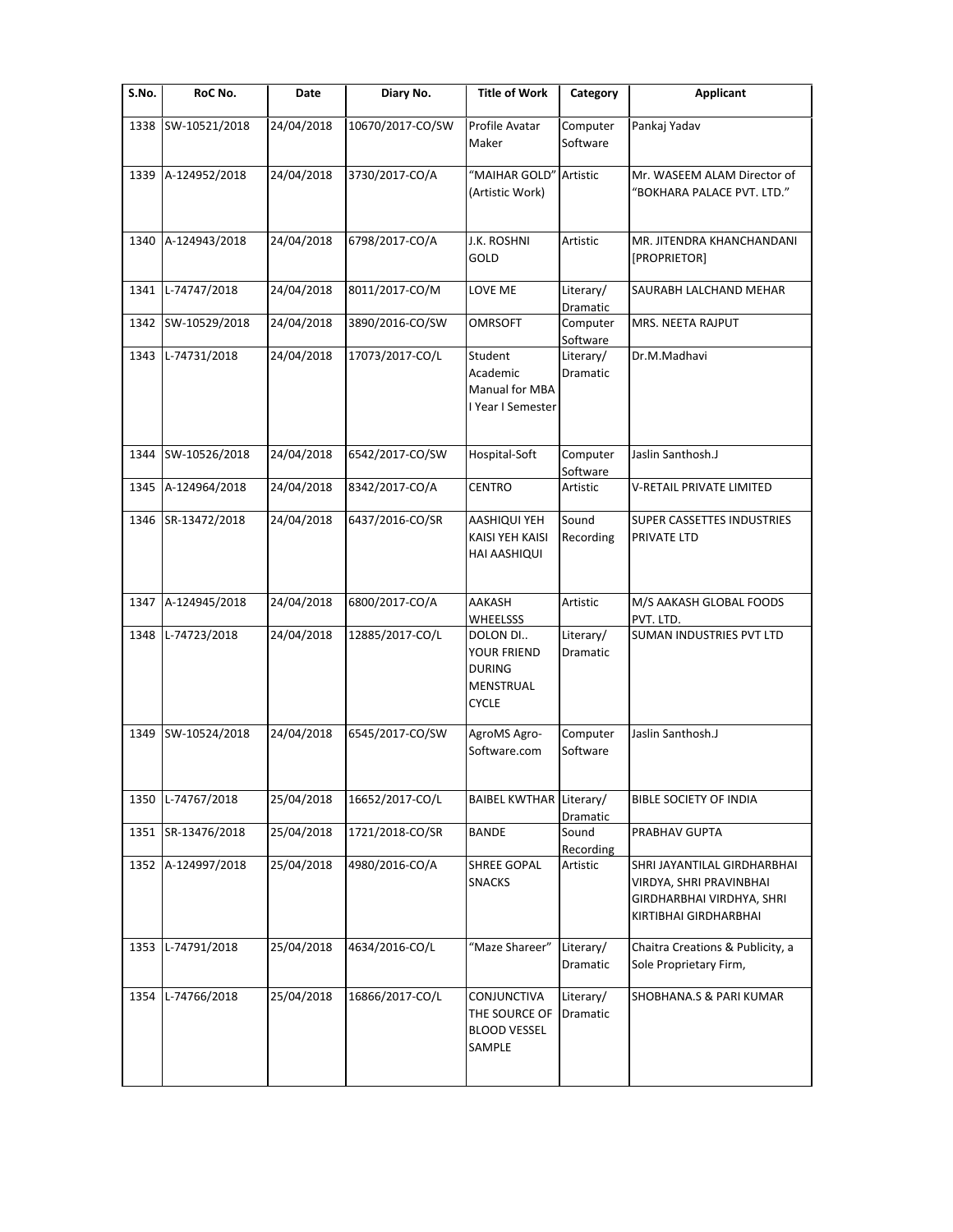| S.No. | RoC No.       | Date       | Diary No.       | <b>Title of Work</b>                                                                                                                                                      | Category                           | <b>Applicant</b>                                                              |
|-------|---------------|------------|-----------------|---------------------------------------------------------------------------------------------------------------------------------------------------------------------------|------------------------------------|-------------------------------------------------------------------------------|
| 1355  | L-74780/2018  | 25/04/2018 | 1747/2018-CO/L  | <b>EVIDENCE</b><br><b>BASED</b><br>TREATMENT<br><b>PROTOCOLS</b>                                                                                                          | Literary/<br>Dramatic              | <b>NEEMA ACHARYA</b>                                                          |
| 1356  | L-74765/2018  | 25/04/2018 | 9045/2016-CO/L  | ELECTRICAL<br>DRIVE-I                                                                                                                                                     | Literary/<br>Dramatic              | PRASAD BHASKAR JOSHI                                                          |
| 1357  | L-74759/2018  | 25/04/2018 | 982/2016-CO/L   | THE JABALPUR<br><b>TAPES</b>                                                                                                                                              | Literary/<br>Dramatic              | <b>ADITI ANAND</b>                                                            |
| 1358  | L-74755/2018  | 25/04/2018 | 14337/2016-CO/L | THE AUTO<br>DOME                                                                                                                                                          | Literary/<br>Dramatic              | HIMANSHU RAJKUMAR MEHRA                                                       |
| 1359  | A-124994/2018 | 25/04/2018 | 4977/2016-CO/A  | <b>ANTRIX</b>                                                                                                                                                             | Artistic                           | JAGJIVANBHAI V. RANGPARIYA,<br>MANISH P. RANGPARIYA AND<br>PRAKASH M. ANDARPA |
| 1360  | L-74790/2018  | 25/04/2018 | 4635/2016-CO/L  | "Asa Mi Ashi<br>Mi"                                                                                                                                                       | Literary/<br>Dramatic              | Chaitra Creations & Publicity, a<br>Sole Proprietary Firm,                    |
| 1361  | SR-13479/2018 | 25/04/2018 | 1909/2017-CO/SR | KHAMAKHA                                                                                                                                                                  | Sound<br>Recording                 | SONY MUSIC ENTERTAINMENT<br><b>INDIA PVT LTD</b>                              |
| 1362  | L-74788/2018  | 25/04/2018 | 4056/2016-CO/L  | <b>BHARAT MAI</b><br><b>MAHILAO POR</b><br>AANAY AATTYA<br><b>CHAR KOB TAK</b><br>?                                                                                       | Literary/<br>Dramatic              | SVAMI PARAM CHETANA NAND                                                      |
| 1363  | L-74789/2018  | 25/04/2018 | 4636/2016-CO/L  | "Agrakram<br>Surakshecha"                                                                                                                                                 | Literary/<br>Dramatic              | Chaitra Creations & Publicity, a<br>Sole Proprietary Firm,                    |
| 1364  | L-74807/2018  | 25/04/2018 | 210/2018-CO/L   | Educational<br>Handout/inform<br>ation brochure<br>for parents and<br>caregivers for<br>promoting<br>developmental<br>milestones from<br>birth to three<br>months infants | Literary/<br>Dramatic              | Manipal Academy of Higher<br>Education                                        |
| 1365  | SR-13475/2018 | 25/04/2018 | 1724/2018-CO/SR | O MAA                                                                                                                                                                     | Sound                              | PRABHAV GUPTA                                                                 |
| 1366  | L-74770/2018  | 25/04/2018 | 1378/2018-CO/L  | POST CARDS<br>CATALOGUE                                                                                                                                                   | Recording<br>Literary/<br>Dramatic | <b>INDIBNI PRIVATE LIMITED</b>                                                |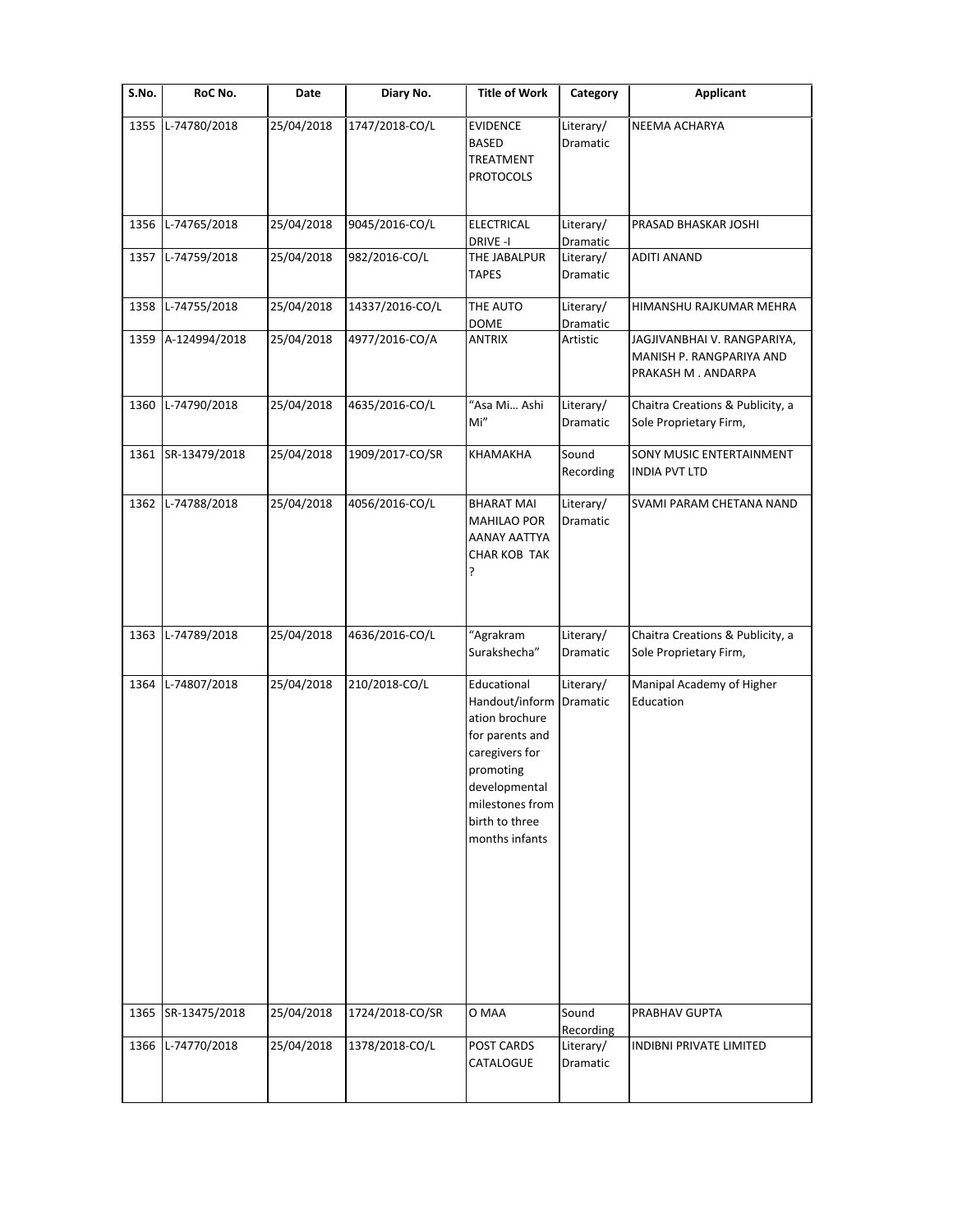| S.No. | RoC No.            | Date       | Diary No.        | <b>Title of Work</b>                                                                                                                       | Category               | <b>Applicant</b>                                                                                             |
|-------|--------------------|------------|------------------|--------------------------------------------------------------------------------------------------------------------------------------------|------------------------|--------------------------------------------------------------------------------------------------------------|
| 1367  | SW-10534/2018      | 25/04/2018 | 5288/2016-CO/SW  | YUCASA                                                                                                                                     | Computer<br>Software   | Jitendra Kumar Tiwari                                                                                        |
| 1368  | L-74772/2018       | 25/04/2018 | 13758/2016-CO/L  | MobiPro - A<br><b>MOBILE</b><br><b>BANKING</b><br><b>APPLICATION</b>                                                                       | Literary/<br>Dramatic  | ACUTE INFORMATICS PVT. LTD.                                                                                  |
| 1369  | SR-13477/2018      | 25/04/2018 | 4111/2016-CO/SR  | walla walla                                                                                                                                | Sound<br>Recording     | pooja chauhan                                                                                                |
| 1370  | L-74792/2018       | 25/04/2018 | 4633/2016-CO/L   | "Maze Suraksha<br>Vartul"                                                                                                                  | Literary/<br>Dramatic  | Chaitra Creations & Publicity, a<br>Sole Proprietary Firm,                                                   |
|       | 1371 A-124989/2018 | 25/04/2018 | 4104/2017-CO/A   | <b>MAHAJAN PVC</b><br><b>PIPES</b>                                                                                                         | Artistic               | <b>MAHAJAN PLASTIC INDUSTRIES</b>                                                                            |
| 1372  | SR-13474/2018      | 25/04/2018 | 1725/2018-CO/SR  | <b>WITHOUT YOU</b>                                                                                                                         | Sound<br>Recording     | PRABHAV GUPTA                                                                                                |
|       | 1373 SW-10535/2018 | 25/04/2018 | 1038/2016-CO/SW  | "Society<br>Sanjeevani"                                                                                                                    | Computer<br>Software   | Dr. Sunitha Abburu                                                                                           |
| 1374  | A-124996/2018      | 25/04/2018 | 4978/2016-CO/A   | VRAJRAJ<br>MASALA                                                                                                                          | Artistic               | DINESHBHAI P. BOPALIYA,<br>MAHESHBHAI P. BOPALIYA AND<br>NITINBHAI P. BOPALIYA, SHYAM<br><b>FOOD PRODUCT</b> |
|       | 1375 CF-4072/2018  | 25/04/2018 | 3344/2016-CO/CF  | SOVEREIGN<br><b>GOLD BOND TV</b><br>COMMERCIAL                                                                                             | Cinematogr<br>aph Film | STOCK HOLDING CORPORATION<br>OF INDIA LTD                                                                    |
|       | 1376 L-74782/2018  | 25/04/2018 | 6155/2016-CO/L   | D MAN                                                                                                                                      | Literary/<br>Dramatic  | INANI MEDIA PVT. LTD.                                                                                        |
|       | 1377 L-74787/2018  | 25/04/2018 | 7874/2017-CO/L   | SOCIAL AN<br><b>OFFLINE</b><br><b>COMMUNITY</b>                                                                                            | Literary/<br>Dramatic  | INPRESARIO ENTERTAINMENT &<br>HOSPITALITY PRIVATE LIMITED                                                    |
| 1378  | A-124981/2018      | 25/04/2018 | 1714/2018-CO/A   | <b>NAINA</b>                                                                                                                               | Artistic               | MR. PRADEEP GHANSHYAMDAS<br>DOULTANI [ PROPRIETOR ]                                                          |
| 1379  | A-124993/2018      | 25/04/2018 | 4975/2016-CO/A   | <b>WINTOUCH</b>                                                                                                                            | Artistic               | DHARMENDRABHAI K.<br>KAKASANIYA, AARVINDBHAI R.<br>KAKASANIYA AND<br>NARENDRABHAI G. FULTARIYA.              |
|       | 1380 A-124984/2018 | 25/04/2018 | 6699/2016-CO/A   | AJIT BIRI WITH<br><b>DEVICE OF</b><br>PROPRIETOR'S<br><b>BUST PHOTO</b>                                                                    | Artistic               | <b>ISMAIL DAFADAR</b>                                                                                        |
|       | 1381 SW-10532/2018 | 25/04/2018 | 16791/2017-CO/SW | A SYSTEM FOR<br><b>EXECUTION AND</b><br><b>EVALUATION OF</b><br><b>FORENSIC</b><br>SOURCE<br>IDENTIFICATION<br>OF DIGITAL<br><b>IMAGES</b> | Computer<br>Software   | Prof. Sukadev Meher                                                                                          |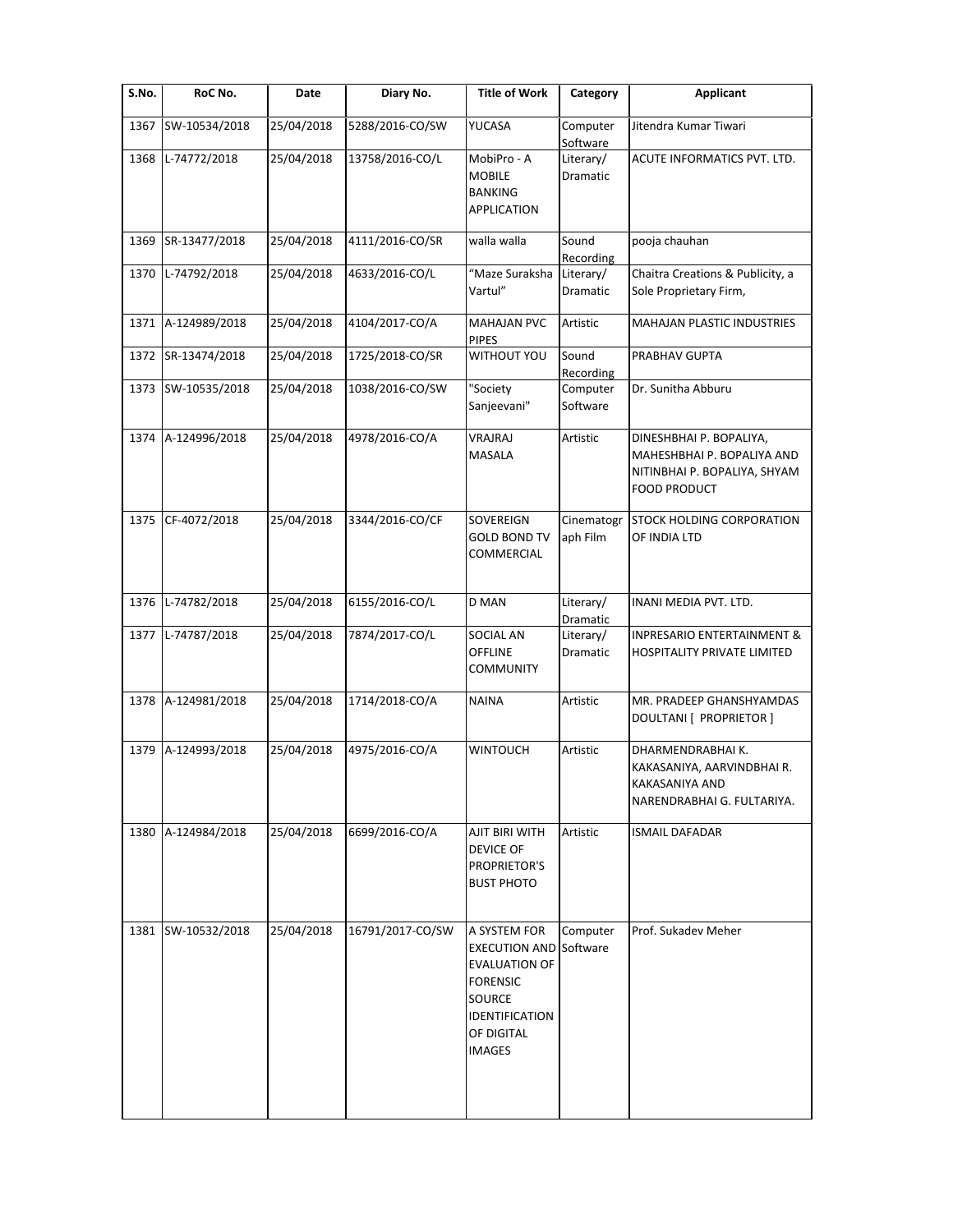| S.No. | RoC No.           | Date       | Diary No.       | <b>Title of Work</b>                                                                       | Category              | <b>Applicant</b>                                           |
|-------|-------------------|------------|-----------------|--------------------------------------------------------------------------------------------|-----------------------|------------------------------------------------------------|
| 1382  | L-74761/2018      | 25/04/2018 | 992/2016-CO/L   | Kutti yanai                                                                                | Literary/<br>Dramatic | J.Joseph Selvaraj                                          |
| 1383  | A-124979/2018     | 25/04/2018 | 9076/2017-CO/A  | <b>FITEMAX</b>                                                                             | Artistic              | <b>STAR ENTERPRISES</b>                                    |
| 1384  | L-74758/2018      | 25/04/2018 | 14673/2016-CO/L | <b>MOBILE</b><br>CELLULAR<br><b>NETWORK</b>                                                | Literary/<br>Dramatic | SagarKumar S. Badhiye                                      |
| 1385  | L-74805/2018      | 25/04/2018 | 9807/2016-CO/L  | Structural and<br>magnetic studies Dramatic<br>of nanosized<br>SrAlxFe12-xO19<br>ferrites  | Literary/             | M/S JOURNAL OF<br>NANOMATERIALS SCIENCE                    |
| 1386  | L-74793/2018      | 25/04/2018 | 4632/2016-CO/L  | "Secret Box"                                                                               | Literary/<br>Dramatic | Chaitra Creations & Publicity, a<br>Sole Proprietary Firm, |
| 1387  | A-124971/2018     | 25/04/2018 | 800/2018-CO/L   | Unicorn Drawing Artistic                                                                   |                       | Dheeraj N Soundankar                                       |
| 1388  | L-74778/2018      | 25/04/2018 | 1749/2018-CO/L  | STRESS URINARY Literary/<br><b>INCONTINENCE</b>                                            | Dramatic              | MOHIT AGRAWAL                                              |
| 1389  | L-74795/2018      | 25/04/2018 | 2469/2016-CO/L  | "Happyness<br>Quotient"                                                                    | Literary/<br>Dramatic | Never Grow Up Workshops<br>Private Limited                 |
| 1390  | A-124975/2018     | 25/04/2018 | 17685/2017-CO/A | <b>NANCY</b><br><b>UNIFORM</b><br><b>HOUSE</b>                                             | Artistic              | RAJIV KUMAR JAIN                                           |
| 1391  | L-74776/2018      | 25/04/2018 | 3714/2018-CO/L  | <b>SCHEME OF</b><br>CATALYST<br><b>TESTING SET-UP</b><br>FOR METHANOL<br><b>GENERATION</b> | Literary/<br>Dramatic | <b>BHARAT HEAVY ELECTRICALS</b><br>LIMITED                 |
|       | 1392 L-74779/2018 | 25/04/2018 | 4828/2016-CO/L  | SHUKRADE                                                                                   | Literary/<br>Dramatic | <b>HARIS SAIFI</b>                                         |
| 1393  | L-74756/2018      | 25/04/2018 | 9717/2016-CO/L  | The Shades Of<br><b>Red Sandle</b><br>Wood                                                 | Literary/<br>Dramatic | G Dileep Kumar                                             |
| 1394  | L-74802/2018      | 25/04/2018 | 2580/2016-CO/L  | K CLASS CLASS 8<br>BOOK 4<br><b>HISTORY</b>                                                | Literary/<br>Dramatic | M/S. IL &FS EDUCATION &<br>TECHNOLOGY SERVICES LIMITED     |
| 1395  | A-124966/2018     | 25/04/2018 | 160/2016-CO/A   | RAJKAMAL<br>ANMOL LABEL                                                                    | Artistic              | KRISHAN KUMAR & ARJUN<br><b>KUMAR (PARTNERS)</b>           |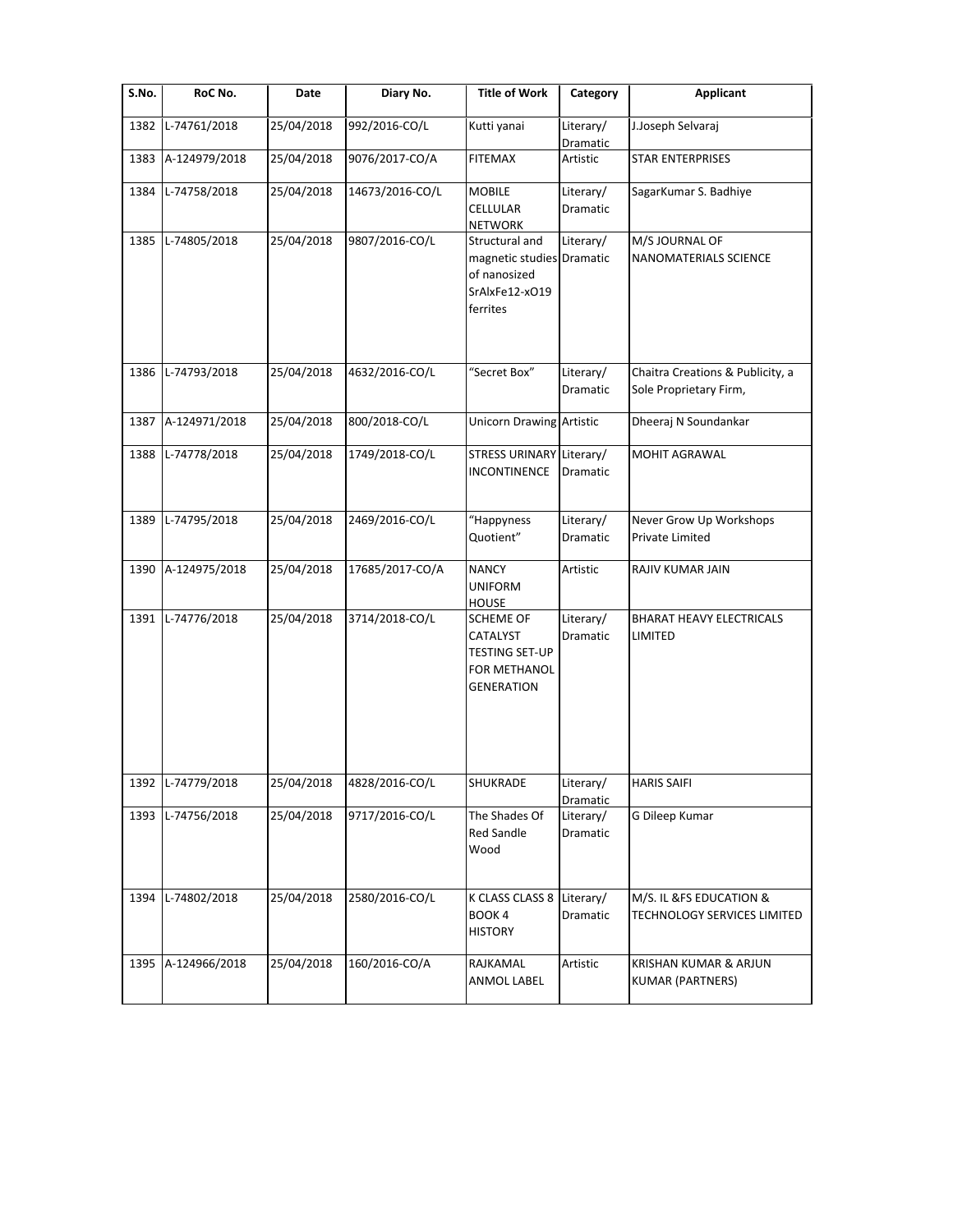| S.No. | RoC No.       | Date       | Diary No.       | <b>Title of Work</b>                                                                                                | Category              | <b>Applicant</b>                                                                              |
|-------|---------------|------------|-----------------|---------------------------------------------------------------------------------------------------------------------|-----------------------|-----------------------------------------------------------------------------------------------|
| 1396  | L-74775/2018  | 25/04/2018 | 3712/2018-CO/L  | <b>TEST SET-UP</b><br><b>FOR</b><br><b>INTEGRATED</b><br><b>TESTING OF</b><br><b>MAIN MOTOR</b><br><b>GENERATOR</b> | Literary/<br>Dramatic | <b>BHARAT HEAVY ELECTRICALS</b><br>LIMITED                                                    |
| 1397  | L-74798/2018  | 25/04/2018 | 2490/2016-CO/L  | LYFPAL App                                                                                                          | Literary/             | Jigar Thakkar                                                                                 |
| 1398  | A-124983/2018 | 25/04/2018 | 1718/2018-CO/A  | RAMDEO                                                                                                              | Dramatic<br>Artistic  | MR. KAMAL KUMAR GEMNANI [<br>PROPRIETOR]                                                      |
| 1399  | L-74794/2018  | 25/04/2018 | 4631/2016-CO/L  | "Veerbalak<br>Chakra"                                                                                               | Literary/<br>Dramatic | Chaitra Creations & Publicity, a<br>Sole Proprietary Firm                                     |
| 1400  | A-124976/2018 | 25/04/2018 | 908/2018-CO/A   | LIFE IS<br>CHALLENGE =<br><b>MEET IT</b>                                                                            | Artistic              | KAMLAKAR TUKARAM KUBAL                                                                        |
| 1401  | L-74796/2018  | 25/04/2018 | 5954/2016-CO/L  | A Natural<br>Language Query<br>to SQL<br>Converter using<br>Dependency<br>Parsing                                   | Literary/<br>Dramatic | Kirti Wanjale                                                                                 |
| 1402  | L-74762/2018  | 25/04/2018 | 625/2018-CO/L   | <b>HOW TO DRAW</b><br><b>SYMMETRIC</b><br>DIAGRAM OF<br>HYDRO-<br><b>ELECTRIC</b><br>POWER PLANT                    | Literary/<br>Dramatic | RAHUL KRISHNAJI BAWANE                                                                        |
| 1403  | A-124978/2018 | 25/04/2018 | 1712/2018-CO/A  | 36 GADHIYA                                                                                                          | Artistic              | MR. PANKAJ KUKREJA MR. NIKHIL<br>KUKREJA PARTNERS OF M/S. H.R.<br><b>HOUSEHOLD INDUSTRIES</b> |
| 1404  | L-74783/2018  | 25/04/2018 | 1372/2016-CO/L  | <b>BIOLOGY FOR</b><br><b>ENGINEERS</b>                                                                              | Literary/<br>Dramatic | C VAMAN RAO                                                                                   |
| 1405  | SR-13473/2018 | 25/04/2018 | 8678/2016-CO/SR | <b>BIHARI VRAJ</b><br><b>MEIN GHAR</b><br>MERA BASA<br>DOGE TO KYA<br><b>HOGA</b>                                   | Sound<br>Recording    | GAURAV KRISHNA GOSWAMI                                                                        |
| 1406  | L-74764/2018  | 25/04/2018 | 18086/2017-CO/L | Design and<br>Implementation<br>of Solar Based<br>Seed Sowing<br>Machine                                            | Literary/<br>Dramatic | CHETAN JADHAO                                                                                 |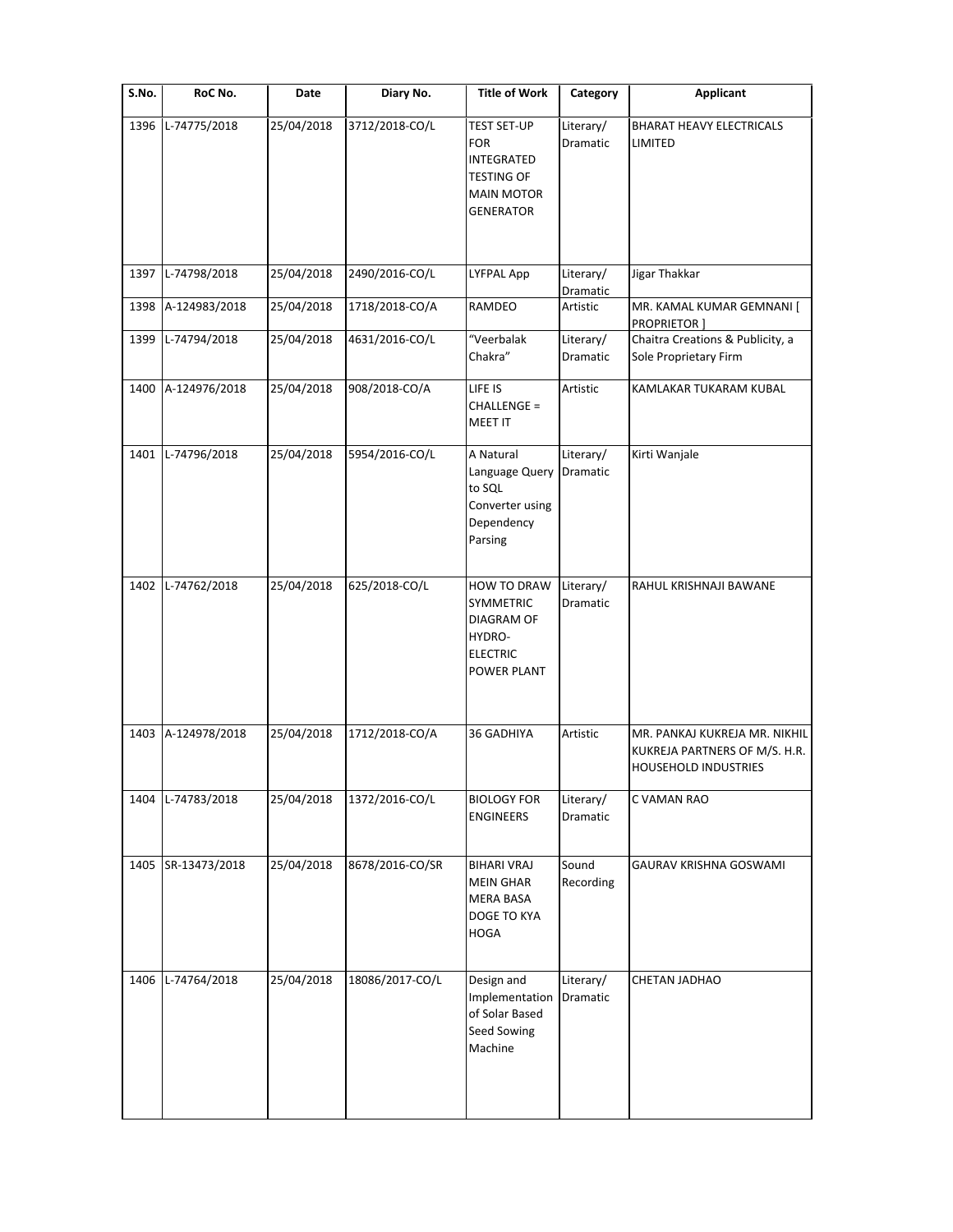| S.No. | RoC No.            | Date       | Diary No.       | <b>Title of Work</b>                                                                                    | Category               | <b>Applicant</b>                                                          |
|-------|--------------------|------------|-----------------|---------------------------------------------------------------------------------------------------------|------------------------|---------------------------------------------------------------------------|
| 1407  | L-74774/2018       | 25/04/2018 | 3709/2018-CO/L  | The poem on<br>Electronics and<br>Telecommunicat<br>ion Engineering                                     | Literary/<br>Dramatic  | Vyankatesh Anandrao Maske                                                 |
|       | 1408 A-124974/2018 | 25/04/2018 | 798/2018-CO/L   | Back/Spine full<br>length Tattoo                                                                        | Artistic               | Dheeraj N Soundankar                                                      |
| 1409  | L-74797/2018       | 25/04/2018 | 7273/2017-CO/L  | Maturity<br>Assessment<br>Index                                                                         | Literary/<br>Dramatic  | Ashwattha Advisors Pvt. Ltd.                                              |
| 1410  | SW-10533/2018      | 25/04/2018 | 175/2016-CO/SW  | A CONFIDENTIAL<br>ONLINE<br>PLATFORM TO<br><b>RECRUIT AND</b><br><b>GET HIRED BY</b><br><b>MADHAN P</b> | Computer<br>Software   | MADHAN.P.                                                                 |
|       | 1411 A-124968/2018 | 25/04/2018 | 3831/2018-CO/A  | KIMIA LABEL                                                                                             | Artistic               | KAMRUDDIN IBRAHIM<br>MEHASANIYA                                           |
| 1412  | A-125001/2018      | 25/04/2018 | 3843/2018-CO/A  | SARADA<br>ROBOTECH SR<br>AS PER LABEL                                                                   | Artistic               | SIDDHARTHA CHATTERJEE                                                     |
|       | 1413 A-124973/2018 | 25/04/2018 | 11435/2017-CO/A | <b>ARO MAGNET</b><br><b>FORCE</b>                                                                       | Artistic               | M/S. AROCHEM RATLAM PVT.<br>LTD.                                          |
| 1414  | A-124995/2018      | 25/04/2018 | 3840/2018-CO/A  | ECA+                                                                                                    | Artistic               | OM PRAKASH RATHI, GAURAV<br>KOTHARI, KAMLA DEVI DAGA,<br><b>AMIT DAGA</b> |
| 1415  | CF-4073/2018       | 25/04/2018 | 3911/2018-CO/CF | <b>AUDIO VISUAL</b><br><b>REPRESENTATIO</b><br>N OF<br>CHEMISTRY                                        | Cinematogr<br>aph Film | D. SHIVARANJANI                                                           |
| 1416  | A-124967/2018      | 25/04/2018 | 3829/2018-CO/A  | KIMIA LABEL                                                                                             | Artistic               | KAMRUDDIN IBRAHIM<br>MEHSANIYA                                            |
| 1417  | A-124998/2018      | 25/04/2018 | 3842/2018-CO/A  | BELLEZA                                                                                                 | Artistic               | <b>ANINDITA ROY</b>                                                       |
| 1418  | L-74806/2018       | 25/04/2018 | 3871/2018-CO/L  | "Concept of<br>Affirmation of<br>Thinking": A<br>Transformation<br>from Bystander<br>to Participare.    | Literary/<br>Dramatic  | KANIKA SINGH TOMAR                                                        |
| 1419  | A-124970/2018      | 25/04/2018 | 3834/2018-CO/A  | KIMIA LABEL                                                                                             | Artistic               | KAMRUDDIN IBRAHIM<br>MEHSANIYA                                            |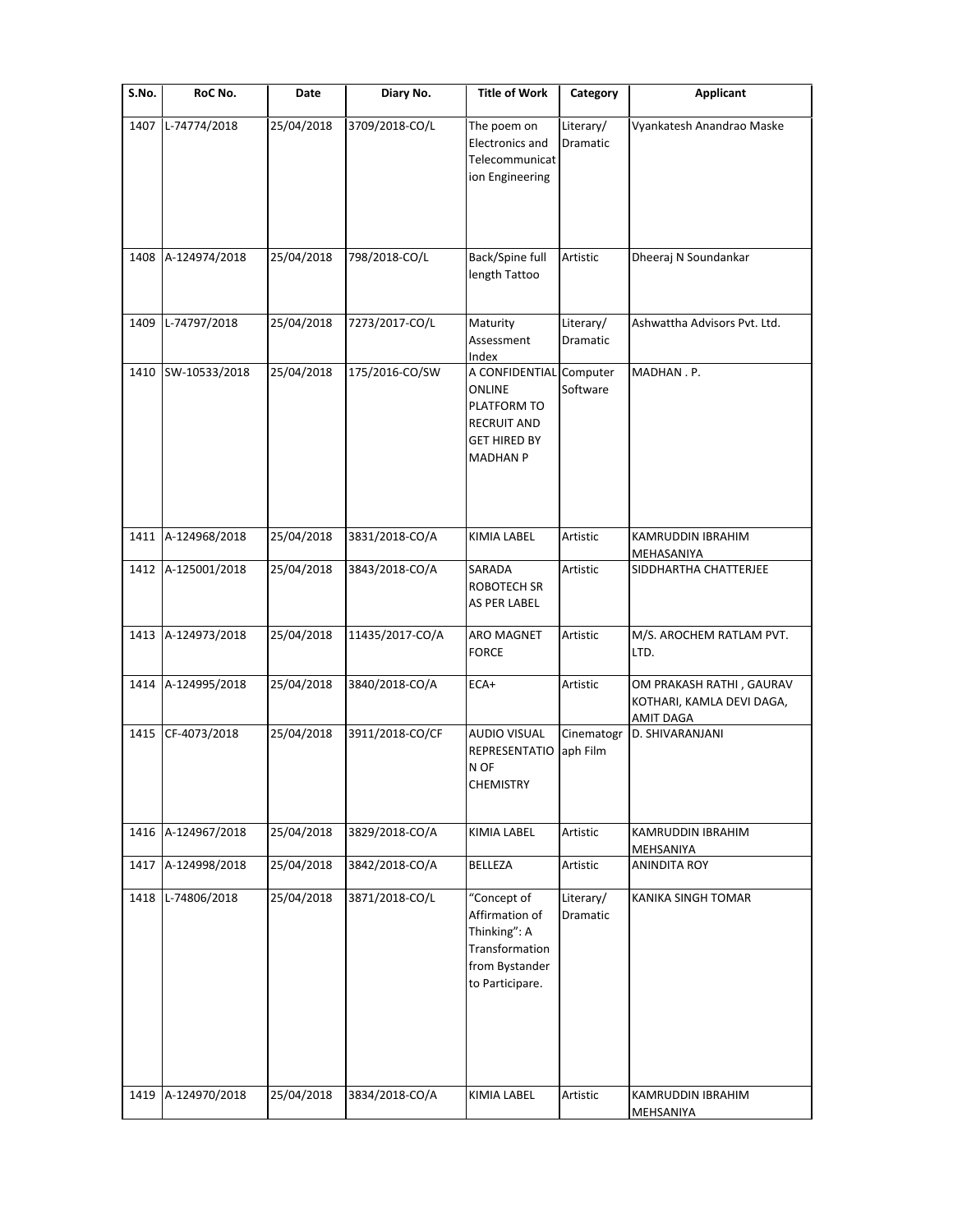| S.No. | RoC No.            | Date       | Diary No.       | <b>Title of Work</b>                                                                                                                                                                           | Category              | <b>Applicant</b>                                                                                 |
|-------|--------------------|------------|-----------------|------------------------------------------------------------------------------------------------------------------------------------------------------------------------------------------------|-----------------------|--------------------------------------------------------------------------------------------------|
| 1420  | A-125003/2018      | 25/04/2018 | 3845/2018-CO/A  | <b>ANYAANI BY</b><br>ANITAMALL                                                                                                                                                                 | Artistic              | <b>ANITA</b>                                                                                     |
| 1421  | A-125005/2018      | 25/04/2018 | 3837/2018-CO/A  | <b>BARODA</b>                                                                                                                                                                                  | Artistic              | MD. EKRAM                                                                                        |
| 1422  | L-74801/2018       | 25/04/2018 | 4060/2018-CO/L  | I AM THE WIND                                                                                                                                                                                  | Literary/<br>Dramatic | PRAMOD DEHARI                                                                                    |
| 1423  | L-74773/2018       | 25/04/2018 | 2422/2018-CO/L  | <b>CHITTARA 2</b>                                                                                                                                                                              | Literary/<br>Dramatic | Virtue Educare Services Pvt Ltd                                                                  |
| 1424  | A-124986/2018      | 25/04/2018 | 3835/2018-CO/A  | AP LOGO WITH<br>AJONTA PLAST                                                                                                                                                                   | Artistic              | RAJEEV KAPOOR                                                                                    |
| 1425  | A-124992/2018      | 25/04/2018 | 3847/2018-CO/A  | NOONE DELUXE<br><b>MAWA MIX</b><br>WITH RP LOGO                                                                                                                                                | Artistic              | PUSHPA BHAGAT                                                                                    |
| 1426  | L-74777/2018       | 25/04/2018 | 3953/2018-CO/L  | The Culinary<br>Epic of Jeddah                                                                                                                                                                 | Literary/<br>Dramatic | Ajai Sharma                                                                                      |
| 1427  | L-74771/2018       | 25/04/2018 | 3632/2018-CO/L  | Manipal<br>Assertiveness<br><b>Rating Scale</b>                                                                                                                                                | Literary/<br>Dramatic | Manipal Academy of Higher<br>Education                                                           |
| 1428  | A-124969/2018      | 25/04/2018 | 3833/2018-CO/A  | KIMIA LABEL                                                                                                                                                                                    | Artistic              | KAMRUDDIN IBRAHIM<br>MEHSANIYA                                                                   |
| 1429  | A-125002/2018      | 25/04/2018 | 3844/2018-CO/A  | CHINTU'S<br><b>GITANJALI</b>                                                                                                                                                                   | Artistic              | <b>DULAL HAZRA</b>                                                                               |
| 1430  | L-74784/2018       | 25/04/2018 | 1434/2018-CO/A  | ASSEMBLY<br><b>INSTRUCTIONS</b><br><b>FOR CURRENT</b><br><b>TRANSFORMER</b><br>&<br><b>DISCONNECTOR</b><br><b>SWITCH</b><br><b>ASSEMBLY OF</b><br>420 KV GAS<br>INSULATED<br><b>SWITCHGEAR</b> | Literary/<br>Dramatic | <b>BHARAT HEAVY ELECTRICALS</b><br>LIMITED                                                       |
| 1431  | L-74781/2018       | 25/04/2018 | 3696/2018-CO/L  | COLLAGE                                                                                                                                                                                        | Literary/<br>Dramatic | Manjula Naraynan                                                                                 |
|       | 1432 A-124985/2018 | 25/04/2018 | 11132/2016-CO/A | <b>VIP LEG WEAR</b><br>WITH V LOGO                                                                                                                                                             | Artistic              | MITESHBHAI LALJIBHAI KANANI,<br>LALJIBAHI HIRBAHI CHAUHAN<br>AND NIKULBHAI KANUBHAI<br>KATHIRIYA |
| 1433  | L-74768/2018       | 25/04/2018 | 3490/2018-CO/L  | The Taken Girls                                                                                                                                                                                | Literary/<br>Dramatic | SANIDHYA PRAKASH                                                                                 |
| 1434  | A-124990/2018      | 25/04/2018 | 3838/2018-CO/A  | <b>BASAK</b>                                                                                                                                                                                   | Artistic              | KALPANA BASAK                                                                                    |
| 1435  | A-125000/2018      | 25/04/2018 | 11048/2016-CO/A | <b>KUBER CHAIGIRI</b><br><b>CTC TEA</b>                                                                                                                                                        | Artistic              | M/S KUBER GRAIN & SPICES PVT<br>LTD                                                              |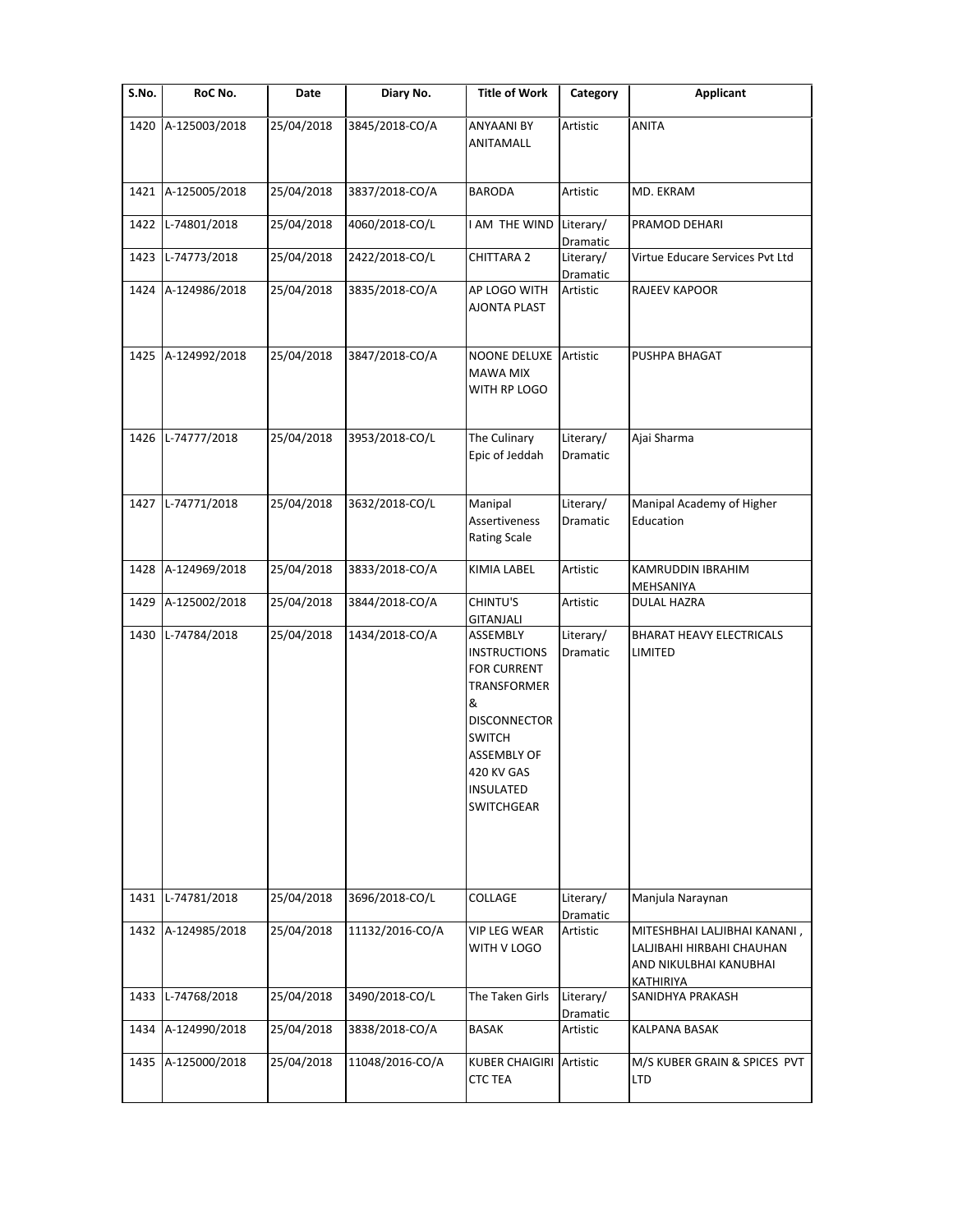| S.No. | RoC No.           | Date       | Diary No.        | <b>Title of Work</b>                                                                                                                                                        | Category                         | <b>Applicant</b>                                 |
|-------|-------------------|------------|------------------|-----------------------------------------------------------------------------------------------------------------------------------------------------------------------------|----------------------------------|--------------------------------------------------|
| 1436  | L-74757/2018      | 25/04/2018 | 18522/2017-CO/L  | Low power and<br><b>High Speed</b><br>Analog to Digital<br>converter for<br>Brain machine<br>interface                                                                      | Literary/<br>Dramatic            | Somulu Gugulothu                                 |
| 1437  | A-124988/2018     | 25/04/2018 | 11130/2016-CO/A  | <b>DOLPHIN WITH</b><br>DEVICE O<br><b>DOLPHIN LABEL</b>                                                                                                                     | Artistic                         | SAROJBEN P. PANCHANI AND<br>MONIKA P. PANCHANI   |
| 1438  | L-74760/2018      | 25/04/2018 | 12942/2016-CO/L  | Cry-Son                                                                                                                                                                     | Literary/                        | Melroy Noel Tully                                |
| 1439  | SW-10531/2018     | 25/04/2018 | 15084/2016-CO/SW | <b>VOICE NEWS</b>                                                                                                                                                           | Dramatic<br>Computer<br>Software | Mr. MANISH NANUBHAI KHENI                        |
| 1440  | A-124991/2018     | 25/04/2018 | 11135/2016-CO/A  | <b>KOTAK IMPEX</b><br>WITH LOGO                                                                                                                                             | Artistic                         | PURVI RAJNIKANT KOTAK                            |
| 1441  | L-74786/2018      | 25/04/2018 | 1446/2018-CO/A   | <b>ASSEMBLY AND</b><br><b>CHECKING</b><br><b>INSTRUCTION</b><br>FOR POLE UNIT<br><b>ASSEMBLY OF</b><br><b>OUTDOOR</b><br><b>PORCELAIN</b><br><b>CLAD VCB TYPE</b><br>PVN12B | Literary/<br>Dramatic            | BHARAT HEAVY ELECTRICALS<br>LIMITED              |
| 1442  | A-124977/2018     | 25/04/2018 | 1711/2018-CO/A   | <b>SHAPE OF</b><br>CANDY                                                                                                                                                    | Artistic                         | M/S. RAJSHAAHI FOODS PRIVATE<br>LIMITED          |
| 1443  | A-124972/2018     | 25/04/2018 | 12899/2016-CO/A  | <b>FAB OF INDIA</b>                                                                                                                                                         | Artistic                         | JAGDISHWAR EVENT & EXPO<br>PRIVATE LIMITED       |
|       | 1444 L-74769/2018 | 25/04/2018 | 13081/2016-CO/L  | ADARSH<br>TALATHI                                                                                                                                                           | Literary/<br>Dramatic            | Kishan Jijabhau Argade                           |
| 1445  | L-74804/2018      | 25/04/2018 | 15844/2017-CO/L  | Dream to<br>Destination                                                                                                                                                     | Literary/<br>Dramatic            | Dr. G. Faruk N. Surya                            |
| 1446  | M-509/2018        | 25/04/2018 | 18226/2017-CO/M  | YE KOKILE YE                                                                                                                                                                | Music                            | DR. BABASAHEB AMBEDKAR<br>MARATHWADA UNIVERSITY  |
| 1447  | L-74803/2018      | 25/04/2018 | 342/2018-CO/L    | <b>BOTANY FOR</b><br>NEET                                                                                                                                                   | Literary/<br>Dramatic            | DARK CHERRIES PUBLICATION                        |
| 1448  | L-74799/2018      | 25/04/2018 | 10980/2016-CO/L  | Poem                                                                                                                                                                        | Literary/<br>Dramatic            | Aasim Mir                                        |
| 1449  | M-511/2018        | 25/04/2018 | 18205/2017-CO/M  | BHEEMWAANI                                                                                                                                                                  | Music                            | DR. BABASAHJEB AMBEDKAR<br>MARATHWADA UNIVERSITY |
| 1450  | L-74800/2018      | 25/04/2018 | 7498/2017-CO/L   | ORU NAALIN<br>VETRI                                                                                                                                                         | Literary/<br>Dramatic            | Chitharthan S                                    |
| 1451  | M-510/2018        | 25/04/2018 | 18206/2017-CO/M  | TYA BHEEM<br>MAULILA                                                                                                                                                        | Music                            | DR. BABASAHEB AMBEDKAR<br>MARATHWADA UNIVERSITY  |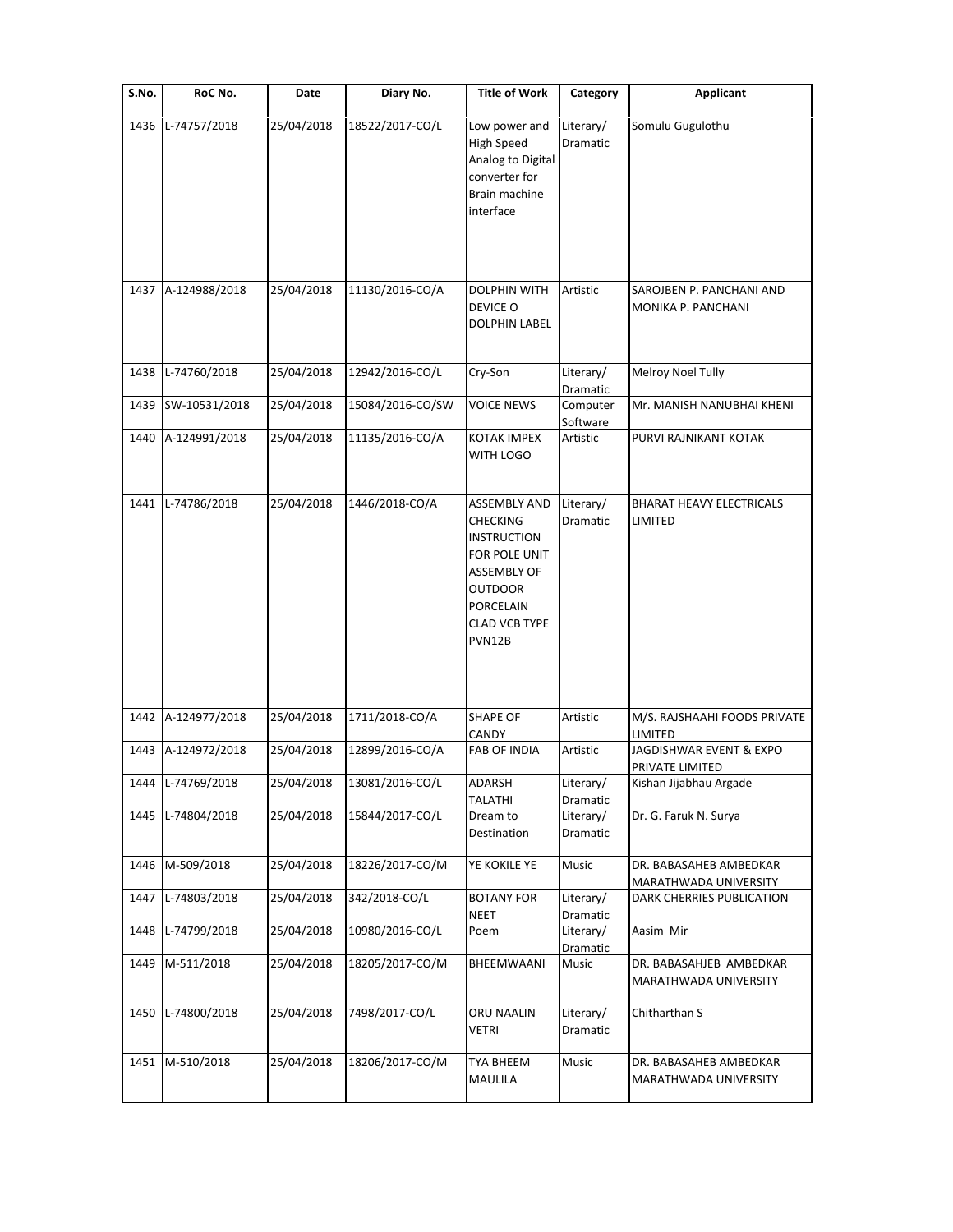| S.No. | RoC No.            | Date       | Diary No.        | <b>Title of Work</b>                                                                                                                                                        | Category              | <b>Applicant</b>                                                                              |
|-------|--------------------|------------|------------------|-----------------------------------------------------------------------------------------------------------------------------------------------------------------------------|-----------------------|-----------------------------------------------------------------------------------------------|
| 1452  | A-124999/2018      | 25/04/2018 | 12796/2016-CO/A  | SHIVOM<br>SHIVAFLEX                                                                                                                                                         | Artistic              | M/S SHIVOM RUBBER PRODUCTS<br>PVT. LTD.                                                       |
| 1453  | A-124987/2018      | 25/04/2018 | 11134/2016-CO/A  | <b>FASTER</b><br>LAMINATION<br>LABEL                                                                                                                                        | Artistic              | RAMJIBHAI C. ADROJA,<br>JAYENDRA R. ADROJA,<br>SHANTILAL B. GADHIYA,<br>NIRAMALABENJ . ADROJA |
| 1454  | A-124982/2018      | 25/04/2018 | 1715/2018-CO/A   | MEGHNA<br><b>MATCHES</b>                                                                                                                                                    | Artistic              | MR. KAMAL KUMAR GEMNANI [<br><b>PROPRIETOR</b> ]                                              |
| 1455  | L-74785/2018       | 25/04/2018 | 1444/2018-CO/A   | DEVELOPMENT<br>OF NEW<br>ALTERNATIVE<br><b>PROCESS OF</b><br>THREAD<br><b>MAKING</b><br>PROCESS ON<br>CONVENTIONAL<br>LATHE MACHINE<br><b>FOR MASS</b><br><b>PRODUCTION</b> | Literary/<br>Dramatic | <b>BHARAT HEAVY ELECTRICALS</b><br>LIMITED                                                    |
| 1456  | SR-13478/2018      | 25/04/2018 | 18259/2017-CO/SR | <b>BRIDE</b>                                                                                                                                                                | Sound<br>Recording    | <b>VICKY AHUJA</b>                                                                            |
| 1457  | A-125004/2018      | 25/04/2018 | 15820/2017-CO/A  | COMFORT                                                                                                                                                                     | Artistic              | M/S. COMFORT INTECH LIMITED                                                                   |
| 1458  | SW-10536/2018      | 25/04/2018 | 287/2018-CO/SW   | <b>Village Dairy</b><br>Software                                                                                                                                            | Computer<br>Software  | Mr. Iqbal Babaso Pinjari                                                                      |
| 1459  | L-74763/2018       | 25/04/2018 | 15138/2017-CO/L  | Raag                                                                                                                                                                        | Literary/<br>Dramatic | Vikas Gupta                                                                                   |
| 1460  | A-124980/2018      | 25/04/2018 | 1713/2018-CO/A   | <b>KINSMAN A</b><br>PRODUCT OF<br><b>VIMAL</b><br><b>POLYRICH</b><br>SUITINGS PVT.<br>LTD.                                                                                  | Artistic              | M/S. VIMAL POLYRICH SUITINGS<br>PVT. LTD.                                                     |
|       | 1461 A-125024/2018 | 26/04/2018 | 3552/2018-CO/A   | <b>OZELL COONER</b><br><b>JEWELL BEST</b><br><b>HOUSE</b>                                                                                                                   | Artistic              | M/S OZELL COONER PAINTS                                                                       |
| 1462  | A-125016/2018      | 26/04/2018 | 12952/2016-CO/A  | THE PERFECT<br><b>CHOICE WITH</b><br><b>DEVICE OF</b><br>TRIANGLE                                                                                                           | Artistic              | <b>BHANWAR SAINI</b>                                                                          |
| 1463  | A-125023/2018      | 26/04/2018 | 3551/2018-CO/A   | <b>OZELL COONER</b><br>JEWELL BEST<br><b>HOUSE</b>                                                                                                                          | Artistic              | M/S OZELL COONER PAINTS                                                                       |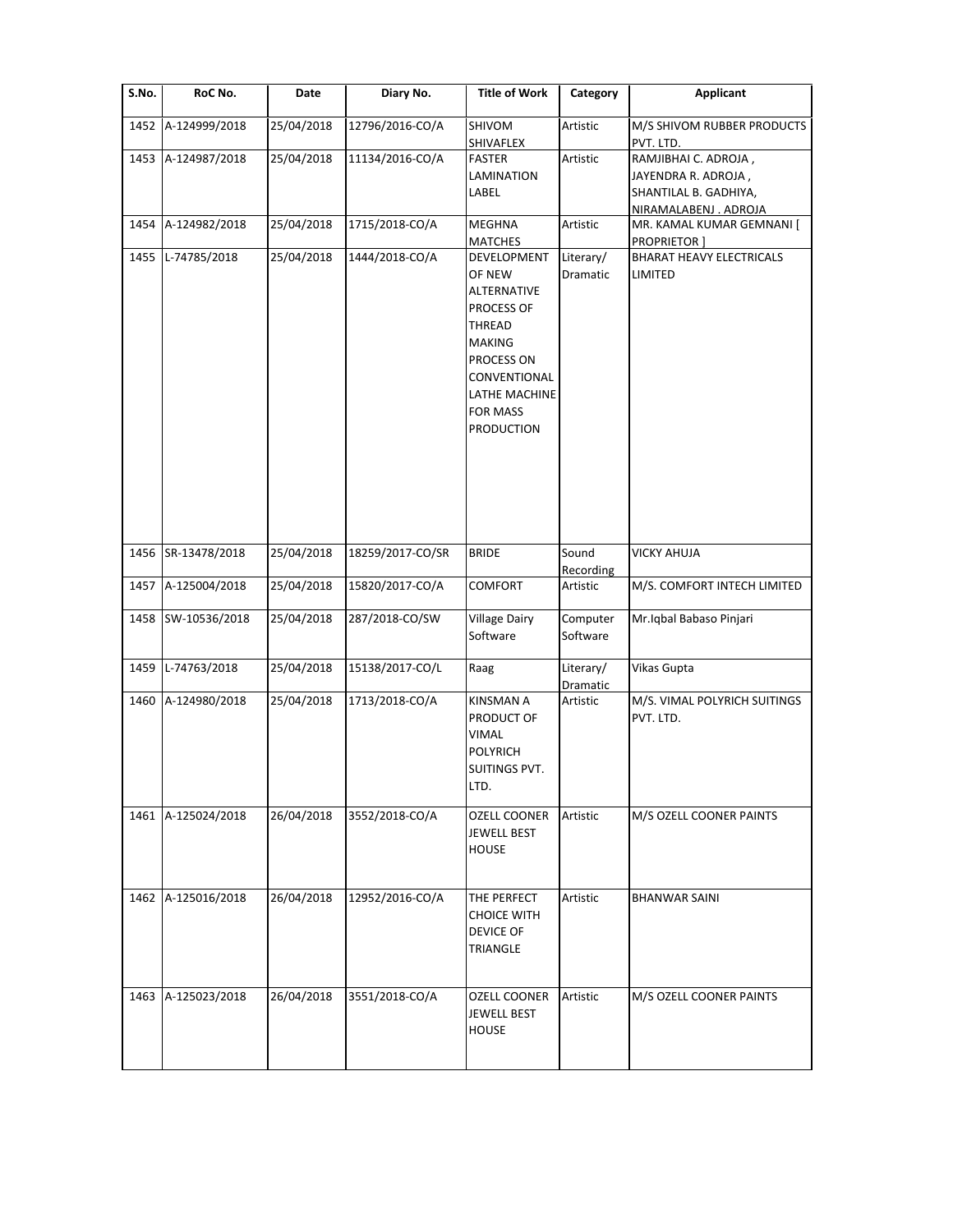| S.No. | RoC No.              | Date       | Diary No.       | <b>Title of Work</b>                                                    | Category              | <b>Applicant</b>                                  |
|-------|----------------------|------------|-----------------|-------------------------------------------------------------------------|-----------------------|---------------------------------------------------|
| 1464  | A-125021/2018        | 26/04/2018 | 220/2018-CO/A   | SUN<br><b>BIOCEUTICALS</b><br>PVT. LTD.<br>(LABEL)                      | Artistic              | Sun Bioceuticals Pvt. Ltd.                        |
| 1465  | L-74837/2018         | 26/04/2018 | 3365/2018-CO/L  | I am 'DRAUPADI'<br>- Me through<br>My own eyes                          | Literary/<br>Dramatic | Saurabh Khanna                                    |
| 1466  | A-125020/2018        | 26/04/2018 | 3549/2018-CO/A  | <b>OZELL COONER</b><br><b>JEWELL</b><br><b>ATTITUDE</b>                 | Artistic              | M/S OZELL COONER PAINTS                           |
| 1467  | A-125036/2018        | 26/04/2018 | 3557/2018-CO/A  | SARISKA                                                                 | Artistic              | M/S SARISKA INDIA                                 |
| 1468  | L-74814/2018         | 26/04/2018 | 10890/2016-CO/L | Yog Vigyan Yogic Literary/<br>Science                                   | Dramatic              | Santoshkumar s/o Kapil Dev Singh                  |
| 1469  | A-125007/2018        | 26/04/2018 | 5584/2017-CO/A  | <b>TULAS AMRUTA</b>                                                     | Artistic              | KUNDAN YADAV DHAWALE                              |
| 1470  | A-125025/2018        | 26/04/2018 | 3553/2018-CO/A  | <b>OZELL COONER</b><br><b>JEWELL LOOK</b><br>OUT                        | Artistic              | M/S OZELL COONER PAINTS                           |
| 1471  | SW-10560/2018        | 26/04/2018 | 8790/2017-CO/SW | Dhanush<br>Telemedicine for Software<br>Primary<br>Healthcare           | Computer              | Dhanush InfoTech Pvt Ltd                          |
|       | 1472 SR-13484/2018   | 26/04/2018 | 89/2018-CO/SR   | Gandh ha                                                                | Sound<br>Recording    | Aniket Atmaram Daund                              |
| 1473  | A-125015/2018        | 26/04/2018 | 12898/2016-CO/A | <b>HARISHANKAR</b>                                                      | Artistic              | <b>LILA DHAR SAINI</b>                            |
|       | 1474 L-74817/2018    | 26/04/2018 | 8566/2016-CO/L  | Additions to the Literary/<br>digit 9                                   | Dramatic              | NAGARI UDAY KUMAR                                 |
|       | 1475   A-125022/2018 | 26/04/2018 | 3550/2018-CO/A  | OZELL COONER<br><b>JEWELL MASKK</b>                                     | Artistic              | M/S OZELL COONER PAINTS                           |
| 1476  | A-125019/2018        | 26/04/2018 | 219/2018-CO/A   | <b>INVENTIVE</b><br>IMPEX PVT. LTD.<br>(LABEL)                          | Artistic              | Inventive Impex Pvt. Ltd.                         |
| 1477  | A-125011/2018        | 26/04/2018 | 10893/2016-CO/A | <b>INNOVA SOLAR</b><br>SYSTEMS<br>(LABEL)                               | Artistic              | Anu Ghei                                          |
| 1478  | L-74811/2018         | 26/04/2018 | 8375/2016-CO/L  | 10th English<br>Medium<br>Revision book<br>Subject: -<br><b>MARATHI</b> | Literary/<br>Dramatic | <b>Unique Educational Publication</b><br>Pvt. Ltd |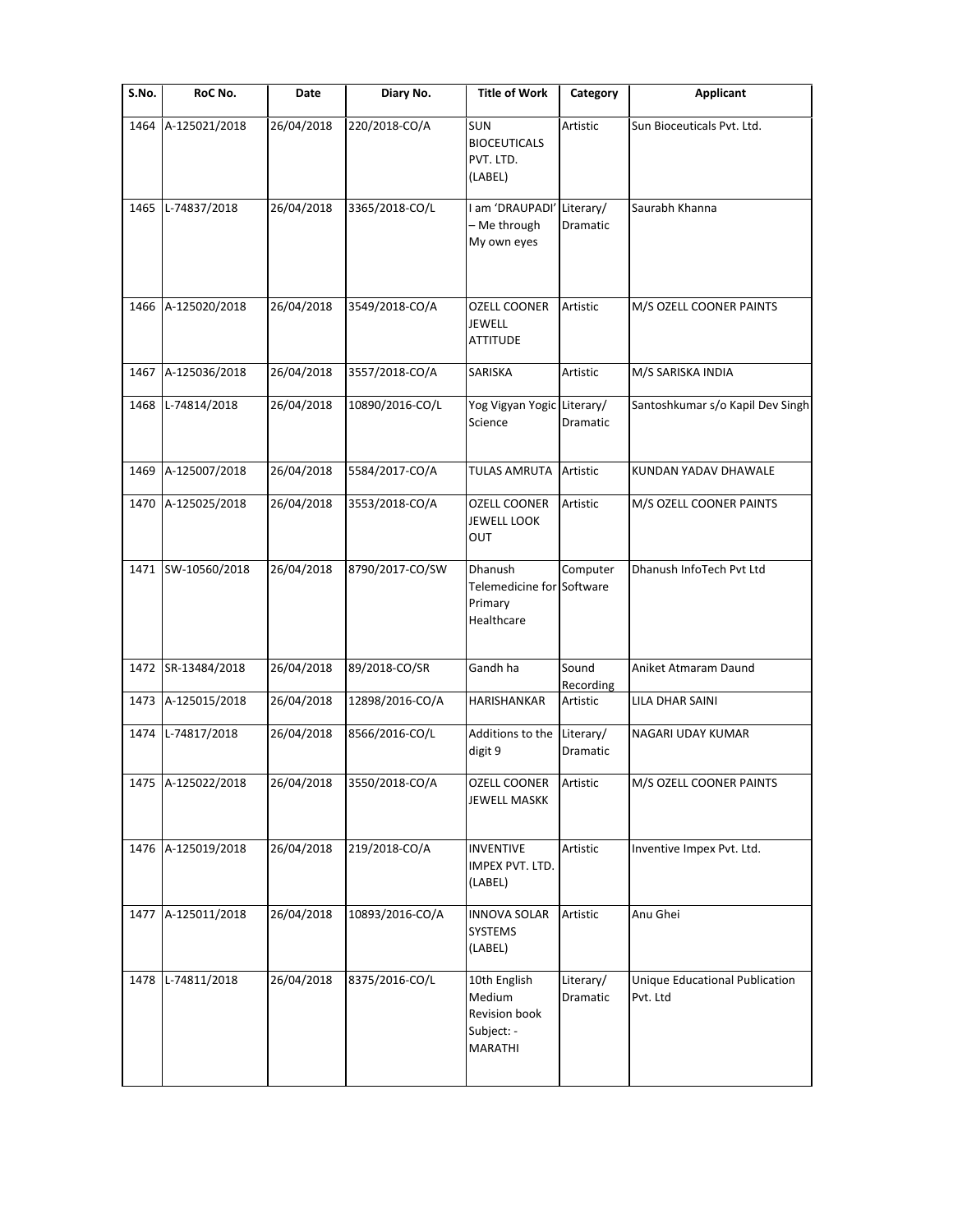| S.No. | RoC No.       | Date       | Diary No.       | <b>Title of Work</b>                                                                     | Category              | <b>Applicant</b>                              |
|-------|---------------|------------|-----------------|------------------------------------------------------------------------------------------|-----------------------|-----------------------------------------------|
| 1479  | L-74848/2018  | 26/04/2018 | 8591/2016-CO/L  | ARAICHI ARIKKAI Literary/<br>1985 TO 2008                                                | Dramatic              | P DAS                                         |
| 1480  | A-125014/2018 | 26/04/2018 | 12757/2016-CO/A | NEELKANTH                                                                                | Artistic              | ANIL KUMAR JAIN                               |
| 1481  | L-74820/2018  | 26/04/2018 | 13103/2016-CO/L | <b>SPARK KIDS</b>                                                                        | Literary/<br>Dramatic | BHARATIYA JANA SEVA MISSION                   |
| 1482  | SW-10550/2018 | 26/04/2018 | 1840/2018-CO/SW | WhatshalliGet<br><b>Shopping App</b><br>iOS Version<br>1.0.9(12)                         | Computer<br>Software  | WHATSHALLIGET TECHNOLOGIES<br>PRIVATE LIMITED |
| 1483  | A-125026/2018 | 26/04/2018 | 3554/2018-CO/A  | <b>OZELL COONER</b><br>JEWELL BIG AND<br><b>BRIGHT</b>                                   | Artistic              | M/S OZELL COONER PAINTS                       |
| 1484  | SW-10559/2018 | 26/04/2018 | 3604/2018-CO/SW | <b>Global Business</b><br>Operation<br>Management<br>System Phase 3                      | Computer<br>Software  | <b>NIIT Limited</b>                           |
| 1485  | SW-10537/2018 | 26/04/2018 | 3868/2018-CO/SW | <b>PURCHASE</b><br><b>ORDER</b><br>MANAGEMENT<br><b>SYSTEM FOR</b><br><b>OUTSOURCING</b> | Computer<br>Software  | <b>BHARAT HEAVY ELECTRICALS</b><br>LIMITED    |
| 1486  | SR-13482/2018 | 26/04/2018 | 3906/2018-CO/SW | LOVEBEAT                                                                                 | Sound<br>Recording    | JATINDER SINGH                                |
| 1487  | SW-10544/2018 | 26/04/2018 | 3801/2018-CO/SW | SOFTWARE FOR<br><b>ESTIMATION OF</b><br><b>KEY THERMAL</b><br>POWER PLANT<br>PARAMETERS  | Computer<br>Software  | BHARAT HEAVY ELECTRICALS<br>LIMITED           |
| 1488  | A-125018/2018 | 26/04/2018 | 3548/2018-CO/A  | <b>OZELL COONER</b><br><b>JEWELL</b><br><b>ATTITUDE</b>                                  | Artistic              | M/S OZELL COONER PAINTS                       |
| 1489  | A-125029/2018 | 26/04/2018 | 3556/2018-CO/A  | PADMAVATI                                                                                | Artistic              | PADAMAVATI PIPES AND<br>FITTINGS INC          |
| 1490  | SW-10558/2018 | 26/04/2018 | 3607/2018-CO/SW | <b>Global Business</b><br>Operation<br>Management<br>System Phase 1                      | Computer<br>Software  | <b>NIIT Limited</b>                           |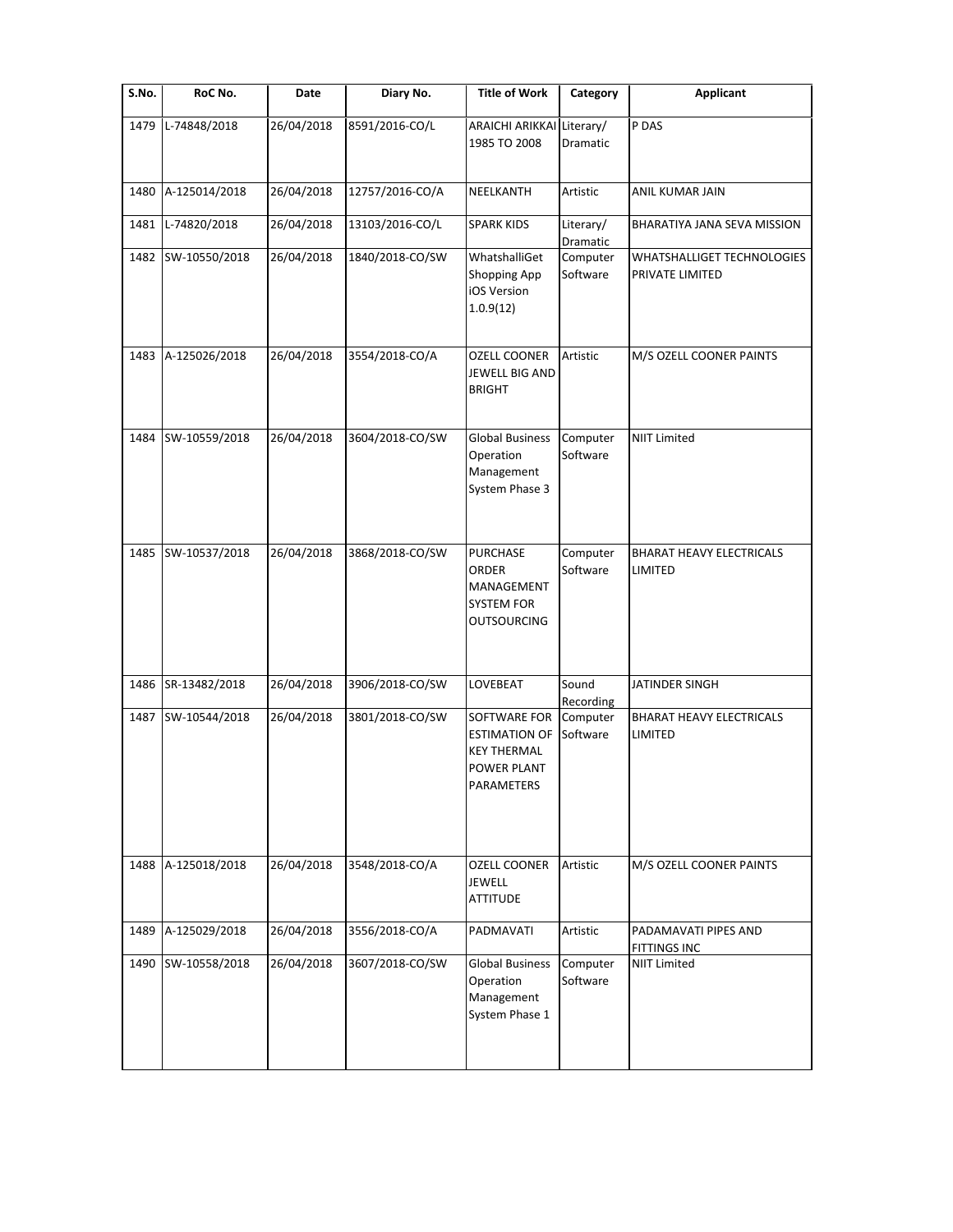| S.No. | RoC No.            | Date       | Diary No.       | <b>Title of Work</b>                                                                                                   | Category              | <b>Applicant</b>                         |
|-------|--------------------|------------|-----------------|------------------------------------------------------------------------------------------------------------------------|-----------------------|------------------------------------------|
| 1491  | SW-10547/2018      | 26/04/2018 | 3322/2018-CO/SW | SOFTWARE FOR<br>CALCULATION<br>AND SELECTION<br>OF VERTICAL<br><b>COOLIN WATER</b><br><b>PUMP</b><br><b>HYDRAULICS</b> | Computer<br>Software  | BHARAT HEAVY ELECTRICALS<br>LIMITED      |
| 1492  | SW-10540/2018      | 26/04/2018 | 3339/2018-CO/SW | ImageSmart<br>PACS                                                                                                     | Computer<br>Software  | Swapnil Shashank Joshi                   |
| 1493  | L-74823/2018       | 26/04/2018 | 15881/2017-CO/L | Mann Ki<br>Shikayaton Se<br>Mukti                                                                                      | Literary/<br>Dramatic | Tejgyan Global Foundation                |
| 1494  | A-125034/2018      | 26/04/2018 | 3898/2018-CO/A  | <b>MAHARAJA</b>                                                                                                        | Artistic              | DAYALJI VANRAVAN,<br>VIJAYKUMAR VANRAVAN |
| 1495  | L-74850/2018       | 26/04/2018 | 3291/2018-CO/L  | Indian<br>Pharmacopoeia<br>2018 Volume II                                                                              | Literary/<br>Dramatic | DR. G. N. SINGH                          |
| 1496  | L-74831/2018       | 26/04/2018 | 3311/2018-CO/L  | <b>Story Building</b><br>with Connecting<br>quotes &<br>proverbs on<br>"CHARACTER"                                     | Literary/<br>Dramatic | Nitya N Tupili                           |
| 1497  | SW-10555/2018      | 26/04/2018 | 3262/2018-CO/SW | Service Bank                                                                                                           | Computer<br>Software  | Quadrant Softtech Pvt. Ltd               |
| 1498  | L-74845/2018       | 26/04/2018 | 1910/2018-CO/L  | <b>WORLD GREAT</b><br><b>ASTROLOGER</b>                                                                                | Literary/<br>Dramatic | AMANJEET SINGH SIDHU                     |
|       | 1499 A-125030/2018 | 26/04/2018 | 3900/2018-CO/A  | <b>DOUBLE HATHI</b>                                                                                                    | Artistic              | DAYALJI VANRAVAN,<br>VIJAYKUMAR VANRAVAN |
| 1500  | A-125027/2018      | 26/04/2018 | 3555/2018-CO/A  | <b>OZELL COONER</b><br><b>JEWELL X</b><br>GUARD                                                                        | Artistic              | M/S OZELL COONER PAINTS                  |
| 1501  | L-74849/2018       | 26/04/2018 | 3487/2018-CO/L  | <b>GENERATION OF Literary/</b><br>MULTI-<br><b>DOCUMENT</b><br>SUMMARIZATIO<br>N USING DATA<br><b>MERGING</b>          | Dramatic              | Mrs. Amita Meshram                       |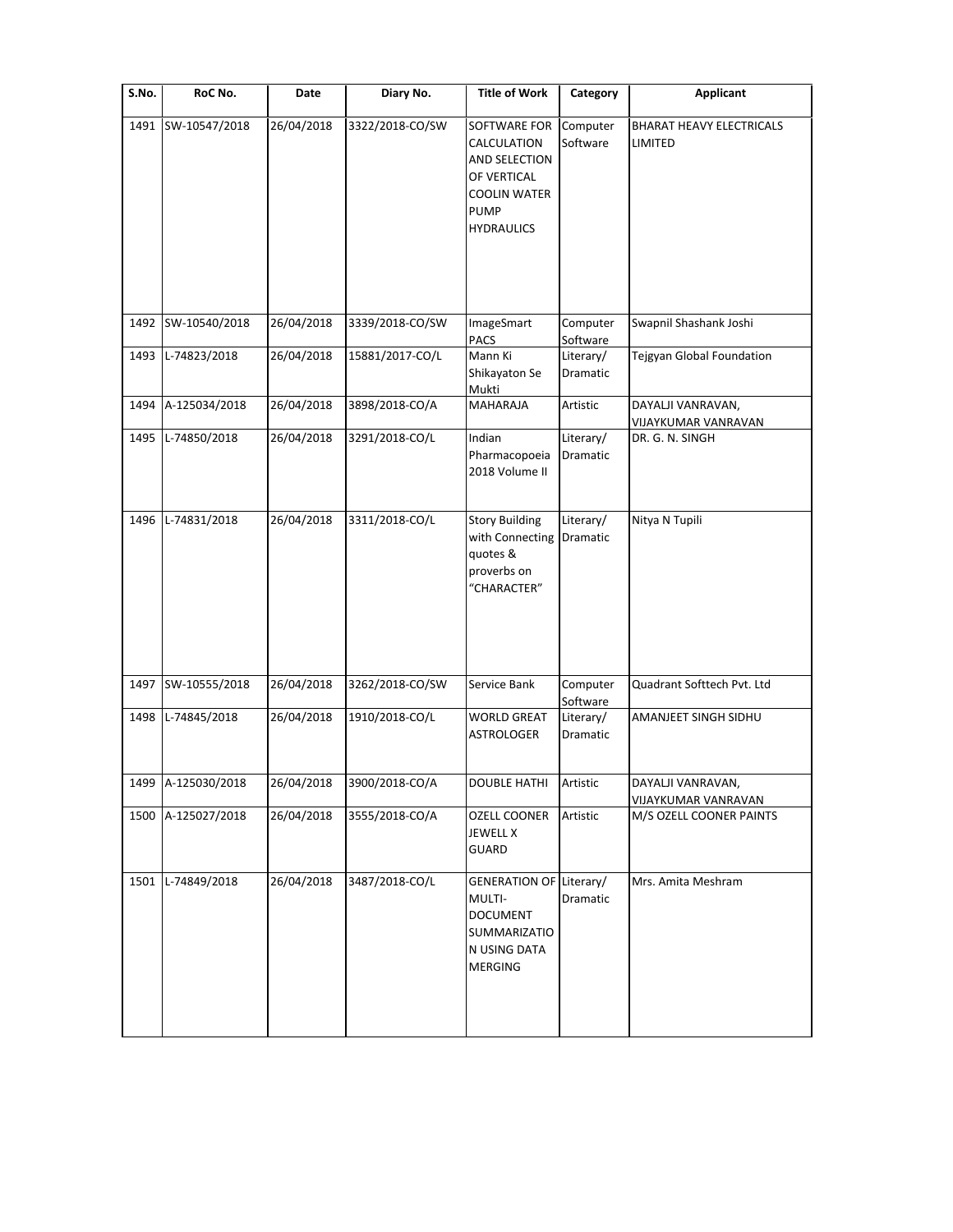| S.No. | RoC No.            | Date       | Diary No.       | <b>Title of Work</b>                                                                                                                                                                  | Category              | Applicant                                  |
|-------|--------------------|------------|-----------------|---------------------------------------------------------------------------------------------------------------------------------------------------------------------------------------|-----------------------|--------------------------------------------|
| 1502  | SW-10546/2018      | 26/04/2018 | 3302/2018-CO/SW | SOFTWARE<br><b>TOOL FOR TUBE</b><br><b>SHEET</b><br><b>THICKNESS</b><br>CALCULATION<br>IN HP HEATER                                                                                   | Computer<br>Software  | <b>BHARAT HEAVY ELECTRICALS</b><br>LIMITED |
| 1503  | A-125031/2018      | 26/04/2018 | 3901/2018-CO/A  | <b>DOUBLE HATHI</b>                                                                                                                                                                   | Artistic              | DAYALJI VANRAVAN,<br>VIJAYKUMAR VANRAVAN   |
| 1504  | SW-10552/2018      | 26/04/2018 | 3259/2018-CO/SW | Mudra Bank                                                                                                                                                                            | Computer<br>Software  | Quadrant Softtech Pvt. Ltd                 |
| 1505  | L-74846/2018       | 26/04/2018 | 3362/2018-CO/L  | Twilight at<br>Maishannapur                                                                                                                                                           | Literary/<br>Dramatic | Narayan Sahu                               |
| 1506  | A-125033/2018      | 26/04/2018 | 3899/2018-CO/A  | <b>DOUBLE HATHI</b>                                                                                                                                                                   | Artistic              | DAYALJI VANRAVAN, VIJAY<br>KUMAR VANRAVAN  |
| 1507  | SW-10541/2018      | 26/04/2018 | 4064/2018-CO/SW | E COMMERCE                                                                                                                                                                            | Computer<br>Software  | RAMNIWASH KUSHWAHA                         |
| 1508  | L-74832/2018       | 26/04/2018 | 3247/2018-CO/L  | <b>ENVIRONMENT</b><br>AL AND<br>SUSTAINABLE<br><b>DEVELOPMENT</b>                                                                                                                     | Literary/<br>Dramatic | KHALID SHAMIM ANSARI                       |
| 1509  | SW-10548/2018      | 26/04/2018 | 3298/2018-CO/SW | SOFTWARE FOR<br><b>MONITORING</b><br>CRITICAL<br><b>RUNTIME</b><br><b>PROCESSES</b><br>WITH AUTO RE-<br>SPAWN<br><b>FEATURE</b>                                                       | Computer<br>Software  | <b>BHARAT HEAVY ELECTRICALS</b><br>LIMITED |
| 1510  | L-74825/2018       | 26/04/2018 | 2413/2018-CO/L  | <b>LUCIDA THE</b><br>SMART SCRIPT                                                                                                                                                     | Literary/<br>Dramatic | PULI Venkata Ramana Rao                    |
| 1511  | SW-10551/2018      | 26/04/2018 | 3930/2018-CO/SW | <b>AUTOMATION</b><br>OF 33KV<br><b>METERING YARD</b><br><b>EQUIPMENT</b><br>SIZING &<br><b>GENERATION OF</b><br><b>BOQ FOR GRID</b><br>CONNECTED<br><b>SOLAR PV</b><br><b>PROJECT</b> | Computer<br>Software  | BHARAT HEAVY ELECTRICALS<br>LIMITED        |
|       | 1512 SW-10556/2018 | 26/04/2018 | 3261/2018-CO/SW | e-Service Bank                                                                                                                                                                        | Computer<br>Software  | Quadrant Softtech Pvt. Ltd                 |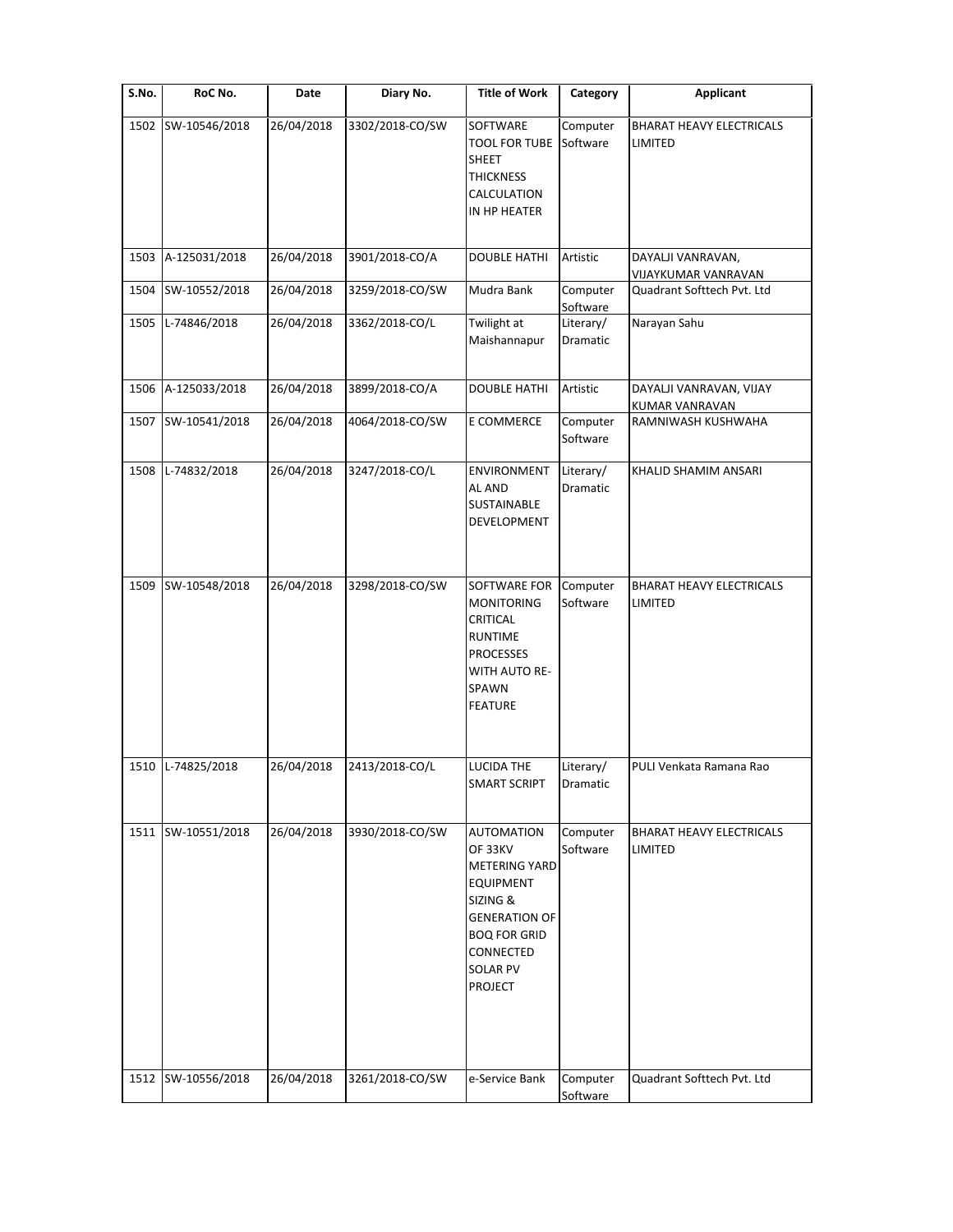| S.No. | RoC No.       | Date       | Diary No.       | <b>Title of Work</b>                                                                                                                                                                             | Category              | Applicant                                  |
|-------|---------------|------------|-----------------|--------------------------------------------------------------------------------------------------------------------------------------------------------------------------------------------------|-----------------------|--------------------------------------------|
| 1513  | SW-10538/2018 | 26/04/2018 | 3870/2018-CO/SW | APPLICATION TO Computer<br><b>EXTRACT COAL</b><br>PIPING LAYOUT<br><b>DRAWINGS BY</b><br>LIMIT DEFINED<br><b>METHOD</b>                                                                          | Software              | <b>BHARAT HEAVY ELECTRICALS</b><br>LIMITED |
| 1514  | SW-10545/2018 | 26/04/2018 | 3810/2018-CO/SW | <b>ENHANCED</b><br><b>DESIGN</b><br><b>AUTOMATION</b><br>OF AXIAL FAN<br><b>BLADE</b><br><b>INCLUDING ARC</b><br>&<br>RECTANGULAR<br><b>TYPE PROFILE</b><br><b>CONSTRUCTION</b><br><b>METHOD</b> | Computer<br>Software  | <b>BHARAT HEAVY ELECTRICALS</b><br>LIMITED |
| 1515  | SW-10553/2018 | 26/04/2018 | 3260/2018-CO/SW | e-Sharp Bank                                                                                                                                                                                     | Computer<br>Software  | Quadrant Softtech Pvt. Ltd                 |
| 1516  | L-74834/2018  | 26/04/2018 | 3243/2018-CO/L  | <b>MEGA MARKET</b>                                                                                                                                                                               | Literary/<br>Dramatic | SUBRAVATI RAMA KRISHNA                     |
| 1517  | SW-10549/2018 | 26/04/2018 | 3300/2018-CO/SW | SOFTWARE<br><b>TOOL FOR</b><br><b>INTERNAL &amp;</b><br>EXTERNAL<br>PRESSURE<br><b>THICKNESS</b><br>CALCULATIONS<br>OF HEAT<br><b>EXCHANGER</b><br><b>SHELLS</b>                                 | Computer<br>Software  | <b>BHARAT HEAVY ELECTRICALS</b><br>LIMITED |
| 1518  | L-74830/2018  | 26/04/2018 | 3366/2018-CO/L  | <b>Travel Diaries</b>                                                                                                                                                                            | Literary/<br>Dramatic | Shivani                                    |
| 1519  | A-125035/2018 | 26/04/2018 | 3897/2018-CO/A  | MAHARAJA                                                                                                                                                                                         | Artistic              | DAYALJI VANRAVAN,<br>VIJAYKUMAR VANRAVAN   |
| 1520  | L-74812/2018  | 26/04/2018 | 2706/2018-CO/L  | Inside Marilyn's<br>Kitchen                                                                                                                                                                      | Literary/<br>Dramatic | Marilyn Thakur                             |
| 1521  | SW-10557/2018 | 26/04/2018 | 3263/2018-CO/SW | Sharp Bank                                                                                                                                                                                       | Computer<br>Software  | Quadrant Softtech Pvt. Ltd                 |
| 1522  | A-125017/2018 | 26/04/2018 | 3358/2018-CO/A  | <b>SUMO MAGIC</b><br>MASALA BHUJIA                                                                                                                                                               | Artistic              | DHEERAJ JESWANI                            |
| 1523  | L-74833/2018  | 26/04/2018 | 3481/2018-CO/L  | <b>FINANACIAL</b><br>MANAGEMENT                                                                                                                                                                  | Literary/<br>Dramatic | MUKUND DESHMUKH                            |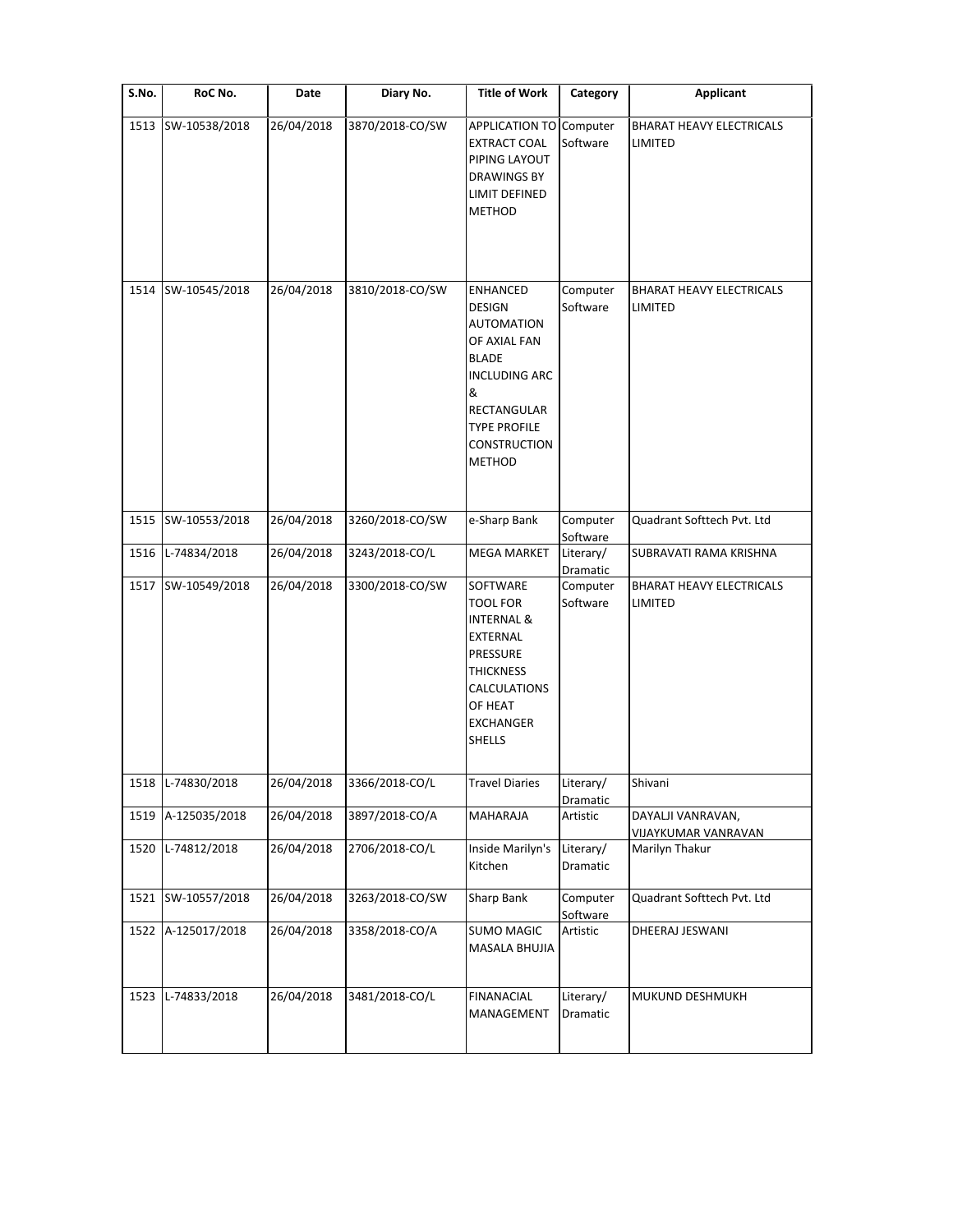| S.No. | RoC No.            | Date       | Diary No.        | <b>Title of Work</b>                                                                                                                                                         | Category                        | <b>Applicant</b>                           |
|-------|--------------------|------------|------------------|------------------------------------------------------------------------------------------------------------------------------------------------------------------------------|---------------------------------|--------------------------------------------|
| 1524  | L-74851/2018       | 26/04/2018 | 6024/2016-CO/L   | Incognito -<br>Mythos, Logos & Dramatic<br>an Enigma called<br>Love                                                                                                          | Literary/                       | Praveer Kumar                              |
| 1525  | SW-10564/2018      | 26/04/2018 | 14672/2016-CO/SW | <b>EQUIPMENT</b><br><b>MASTER FOR</b><br>MAINTENANCE<br><b>SYSTEM</b>                                                                                                        | Computer<br>Software            | <b>BHARAT HEAVY ELECTRICALS</b><br>LIMITED |
| 1526  | L-74836/2018       | 26/04/2018 | 8190/2016-CO/L   | Stones & Stories Literary/                                                                                                                                                   | Dramatic                        | Amar Ramesh                                |
| 1527  | SW-10542/2018      | 26/04/2018 | 3907/2018-CO/SW  | Futurism<br>Commerce<br>Version $-14.1.1$                                                                                                                                    | Computer<br>Software            | Futurism Technologies Pvt. Ltd.            |
| 1528  | SW-10565/2018      | 26/04/2018 | 14622/2016-CO/SW | CALCULATION<br>OF STATIC AND<br><b>DYNAMIC</b><br><b>EFFECTS OF</b><br>WIND ON A<br>MULTI-FRAME<br><b>TRESTLE</b><br><b>STRUCTURE</b><br><b>THROUGH</b><br><b>AUTOMATION</b> | Computer<br>Software            | <b>BHARAT HEAVY ELECTRICALS</b><br>LIMITED |
| 1529  | SR-13480/2018      | 26/04/2018 | 11748/2016-CO/M  | Make it happen                                                                                                                                                               | Sound                           | Eric Pillai                                |
|       | 1530 SR-13485/2018 | 26/04/2018 | 8675/2016-CO/SR  | <b>JABSE BANKE</b><br><b>BIHARI</b>                                                                                                                                          | Recording<br>Sound<br>Recording | GAURAV KRISHNA GOSWAMI                     |
|       | 1531 SW-10562/2018 | 26/04/2018 | 7862/2016-CO/SW  | www.internatio<br>nalfingerprinting Software<br>.in                                                                                                                          | Computer                        | Gaurav                                     |
| 1532  | L-74844/2018       | 26/04/2018 | 3750/2018-CO/L   | SKY ENTERPRISE Literary/<br><b>RECIPES BOOK</b>                                                                                                                              | Dramatic                        | Sky Enterprise Pvt. Ltd.                   |
| 1533  | SW-10539/2018      | 26/04/2018 | 3798/2018-CO/SW  | MageNative<br>Delivery<br>App[M2]                                                                                                                                            | Computer<br>Software            | Cedcoss Technologies Private<br>Limited    |
| 1534  | L-74843/2018       | 26/04/2018 | 3737/2018-CO/L   | What Next After<br>T20 Rules That<br><b>Would Change</b><br>The Game of<br>Cricket.                                                                                          | Literary/<br>Dramatic           | Kunaal Arora                               |
| 1535  | L-74816/2018       | 26/04/2018 | 17975/2017-CO/L  | Writing                                                                                                                                                                      | Literary/<br>Dramatic           | Vidyadhara                                 |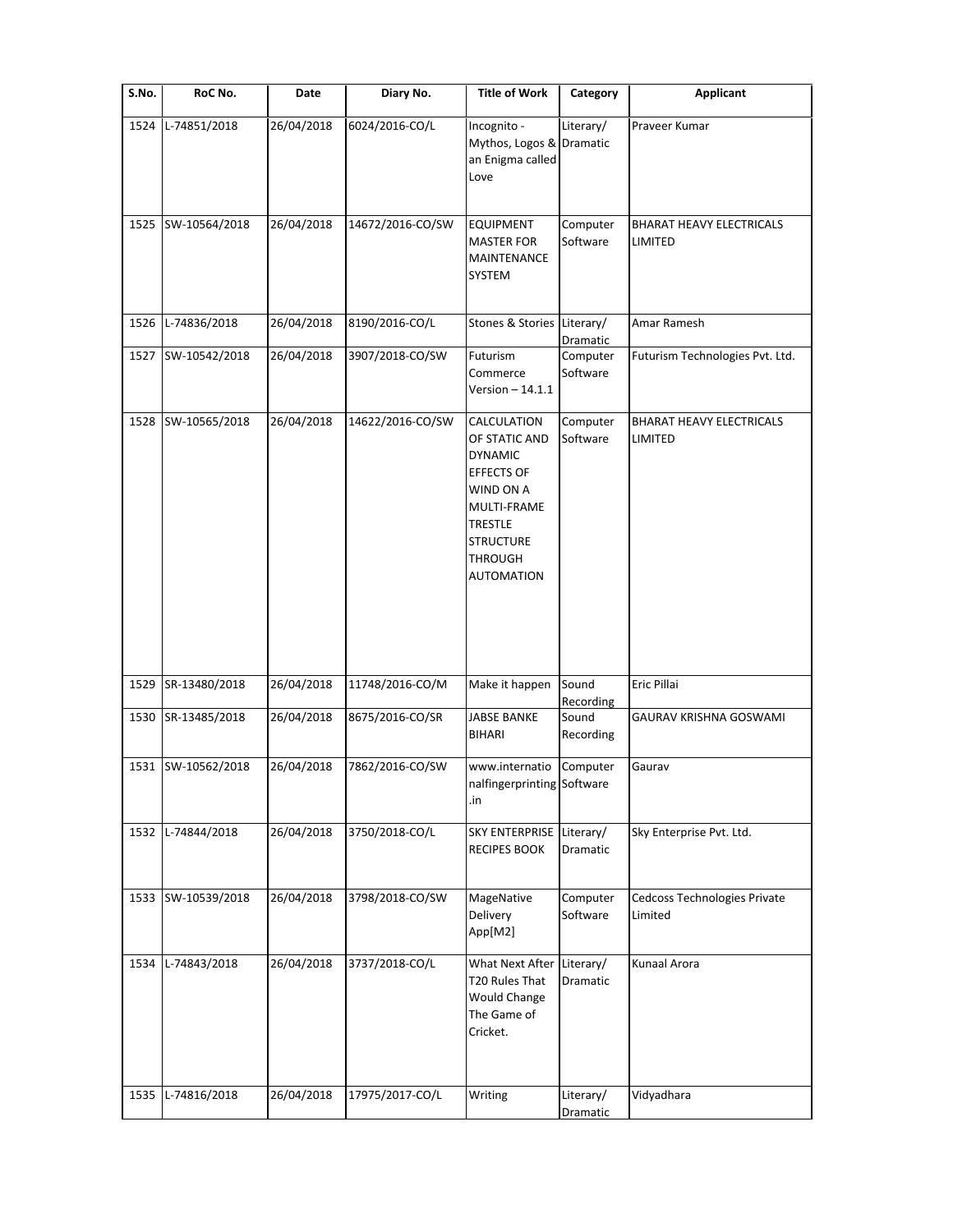| S.No. | RoC No.       | Date       | Diary No.        | <b>Title of Work</b>                                                                                                                 | Category                       | <b>Applicant</b>                                            |
|-------|---------------|------------|------------------|--------------------------------------------------------------------------------------------------------------------------------------|--------------------------------|-------------------------------------------------------------|
| 1536  | L-74808/2018  | 26/04/2018 | 3175/2018-CO/L   | <b>DATA MINING</b><br><b>MANUAL</b>                                                                                                  | Literary/<br>Dramatic          | Mr. Akhil Anjikar                                           |
| 1537  | SR-13481/2018 | 26/04/2018 | 17729/2017-CO/SR | Ye Aankhein<br>bolti hain                                                                                                            | Sound<br>Recording             | <b>Bidyot Sharma</b>                                        |
| 1538  | SW-10543/2018 | 26/04/2018 | 6036/2016-CO/SW  | JD Omni                                                                                                                              | Computer<br>Software           | Just Dial Limited                                           |
| 1539  | L-74821/2018  | 26/04/2018 | 11792/2016-CO/L  | My Last Sip                                                                                                                          | Literary/<br>Dramatic          | Harmeet Singh                                               |
| 1540  | L-74839/2018  | 26/04/2018 | 2743/2016-CO/L   | KNOWLEDGE<br><b>TREE GENERAL</b><br>KNOWLEDGE<br>FOR CLASS V                                                                         | Literary/<br>Dramatic          | <b>SUPERNOVA PUBLISHERS &amp;</b><br>DISTRIBUTORS PVT. LTD. |
| 1541  | L-74838/2018  | 26/04/2018 | 7393/2016-CO/L   | THE CHICKEN<br><b>MEDITATION</b>                                                                                                     | Literary/<br><b>Dramatic</b>   | <b>MAMTA NARANG</b>                                         |
| 1542  | L-74815/2018  | 26/04/2018 | 17815/2017-CO/L  | The Fastest<br>Indian                                                                                                                | Literary/<br>Dramatic          | Soumitra Bagchi                                             |
| 1543  | SW-10563/2018 | 26/04/2018 | 14545/2016-CO/SW | <b>DETAIL DESIGN</b><br><b>AUTOMATION</b><br>OF ESP SHOCK<br><b>BAR ASSEMBLY</b><br>(X24) USING<br><b>VISUAL</b><br><b>BASIC.NET</b> | Computer<br>Software           | <b>BHARAT HEAVY ELECTRICALS</b><br>LIMITED                  |
| 1544  | SW-10561/2018 | 26/04/2018 | 8209/2016-CO/SW  | Invest smart                                                                                                                         | Computer                       | Hazel Mercantile Limited                                    |
| 1545  | SR-13486/2018 | 26/04/2018 | 8677/2016-CO/SR  | <b>MERI</b><br><b>MAJHDHAR</b><br><b>MEIN</b>                                                                                        | Software<br>Sound<br>Recording | GAURAV KRISHNA GOSWAMI                                      |
| 1546  | L-74809/2018  | 26/04/2018 | 8374/2016-CO/L   | 10TH ENGLISH<br>MEDIUM<br><b>REVISION BOOK</b><br><b>SUBJECT HINDI</b>                                                               | Literary/<br>Dramatic          | UNIQUE EDUCATIONAL<br>PUBLICATION PVT. LTD.                 |
| 1547  | A-125012/2018 | 26/04/2018 | 4293/2016-CO/A   | LOGO                                                                                                                                 | Artistic                       | M/S IHA FASHIONS,                                           |
| 1548  | L-74827/2018  | 26/04/2018 | 9306/2017-CO/L   | SBV Innovative<br>Credit Based<br>Curriculum for<br><b>PGDHPE</b>                                                                    | Literary/<br>Dramatic          | SRI BALAJI VIDYAPEETH                                       |
| 1549  | L-74818/2018  | 26/04/2018 | 14298/2016-CO/L  | NALLIRAVU-<br>12.35.07                                                                                                               | Literary/<br>Dramatic          | V THAYABAN                                                  |
| 1550  | L-74847/2018  | 26/04/2018 | 6232/2016-CO/L   | <b>IMPROVE</b><br>ENGLISH<br><b>HANDWRITING</b>                                                                                      | Literary/<br>Dramatic          | KANISHKA DHAWAN                                             |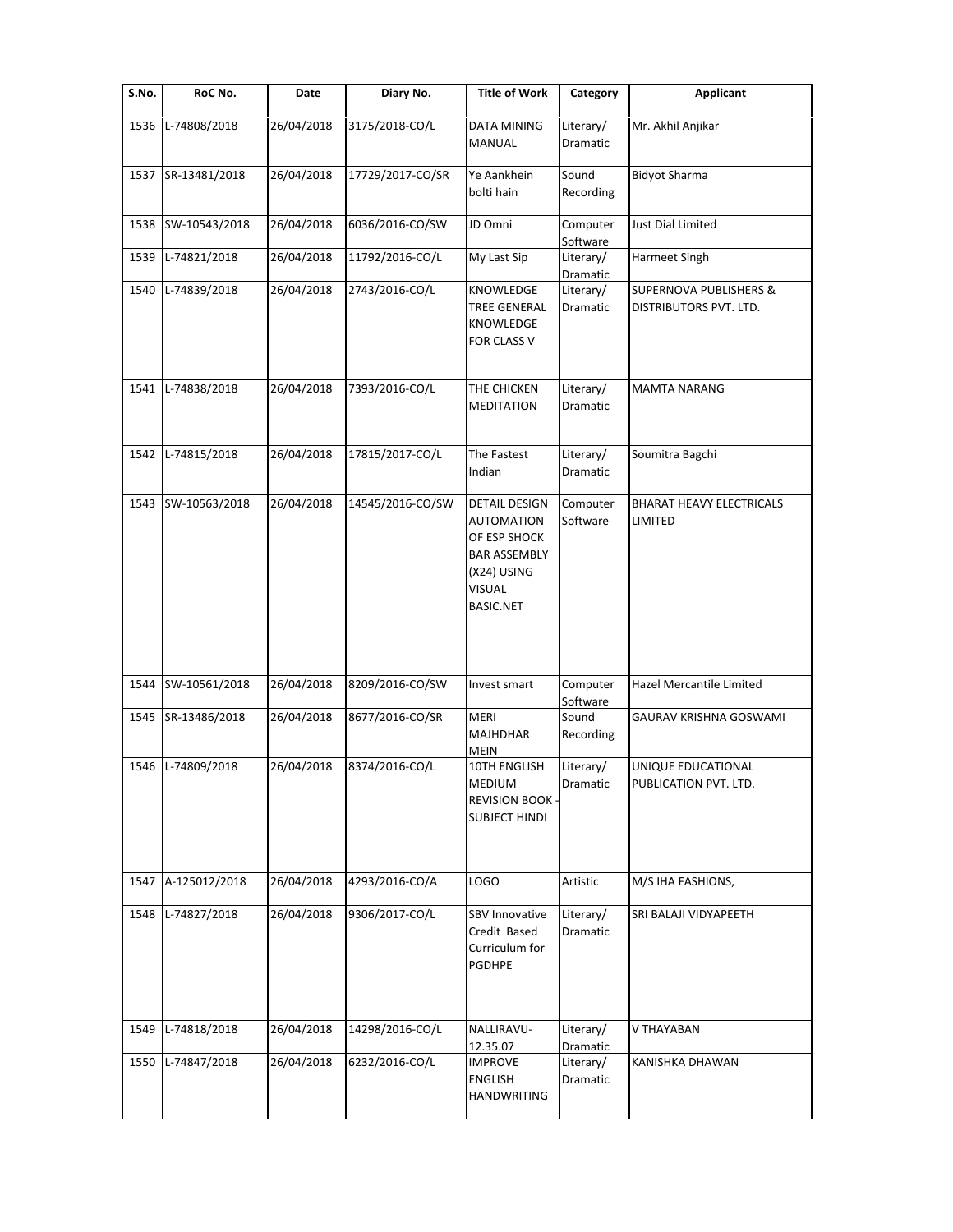| S.No. | RoC No.       | Date       | Diary No.       | <b>Title of Work</b>                                                             | Category              | <b>Applicant</b>                                   |
|-------|---------------|------------|-----------------|----------------------------------------------------------------------------------|-----------------------|----------------------------------------------------|
| 1551  | L-74810/2018  | 26/04/2018 | 15819/2017-CO/L | VARMAM - AN<br><b>INSIGHT INTO</b><br>THE ANCIENT<br>SYSTEM OF<br><b>HEALING</b> | Literary/<br>Dramatic | S RAMESH BABU                                      |
| 1552  | A-125008/2018 | 26/04/2018 | 3109/2018-CO/A  | XTRA X5 COL.<br>LABEL                                                            | Artistic              | M/S LASER SHAVING PRIVATE<br>LIMITED               |
| 1553  | L-74828/2018  | 26/04/2018 | 3219/2018-CO/L  | <b>INTERPRETATIO</b><br>Ν                                                        | Literary/<br>Dramatic | Piyush Verma                                       |
| 1554  | L-74835/2018  | 26/04/2018 | 59/2016-CO/L    | <b>KAUN MARE</b><br>SAHOO KO-THE<br><b>RAPIST OF FIRST</b><br><b>NIGHT</b>       | Literary/<br>Dramatic | SHISHPAL MALIK                                     |
| 1555  | A-125028/2018 | 26/04/2018 | 11707/2016-CO/A | Team Satyam<br>Logo                                                              | Artistic              | <b>Synergy Learning Systems Private</b><br>Limited |
| 1556  | L-74819/2018  | 26/04/2018 | 827/2016-CO/L   | CAPTAIN WATER Literary/<br><b>BROCHURE</b>                                       | Dramatic              | DILIP MOORKOTH                                     |
| 1557  | L-74840/2018  | 26/04/2018 | 3875/2016-CO/L  | DELHI COLLEGE<br><b>FACT BOOK</b><br><b>JUNE 2015</b><br><b>EDITION</b>          | Literary/<br>Dramatic | AHC INFOTEK PRIVATE LIMITED                        |
| 1558  | A-125037/2018 | 26/04/2018 | 4181/2016-CO/A  | <b>CHANKYA LABEL Artistic</b>                                                    |                       | PATIL BIOTECH PRIVATE LIMITED                      |
| 1559  | L-74841/2018  | 26/04/2018 | 14022/2017-CO/L | <b>GEMS OF FIRST</b><br><b>RANK'S SCIENCE</b><br><b>ENCYCLOPEDIA</b>             | Literary/<br>Dramatic | <b>ANTONY MATHEY</b>                               |
| 1560  | A-125009/2018 | 26/04/2018 | 3068/2016-CO/A  | <b>KAKKU CHAAP</b><br><b>GOLD LABEL</b>                                          | Artistic              | SHAHID HUSSAIN, PROPRIETOR                         |
| 1561  | A-125006/2018 | 26/04/2018 | 6043/2016-CO/A  | THANDA G<br>LABEL                                                                | Artistic              | PATEL RAJENDRAKUMAR                                |
| 1562  | L-74824/2018  | 26/04/2018 | 15888/2017-CO/L | The Little Gita of<br>Problem Solving                                            | Literary/<br>Dramatic | Tejgyan Global Foundation                          |
| 1563  | L-74822/2018  | 26/04/2018 | 217/2016-CO/L   | Marketing<br>Management                                                          | Literary/<br>Dramatic | The Development Commissioner<br><b>MSME</b>        |
| 1564  | A-125032/2018 | 26/04/2018 | 3867/2016-CO/A  | PINEAPPLE<br>LABEL                                                               | Artistic              | 1. BHARATBHAI R. PATEL & 2.<br>VISHNUBHAI R. PATEL |
| 1565  | SR-13483/2018 | 26/04/2018 | 3481/2017-CO/SR | NAANGU<br>KANGAL                                                                 | Sound<br>Recording    | SONY MUSIC ENTERTAINMENT<br>INDIA PVT LTD          |
| 1566  | A-125013/2018 | 26/04/2018 | 1769/2018-CO/A  | A (NASON -<br>LOGO)                                                              | Artistic              | S & C FOOTWEAR INDIA PRIVATE<br>LIMITED            |
| 1567  | L-74826/2018  | 26/04/2018 | 6132/2016-CO/L  | The Last Voyage<br>of Sinbad                                                     | Literary/<br>Dramatic | Ramesh Krishnamoorthy                              |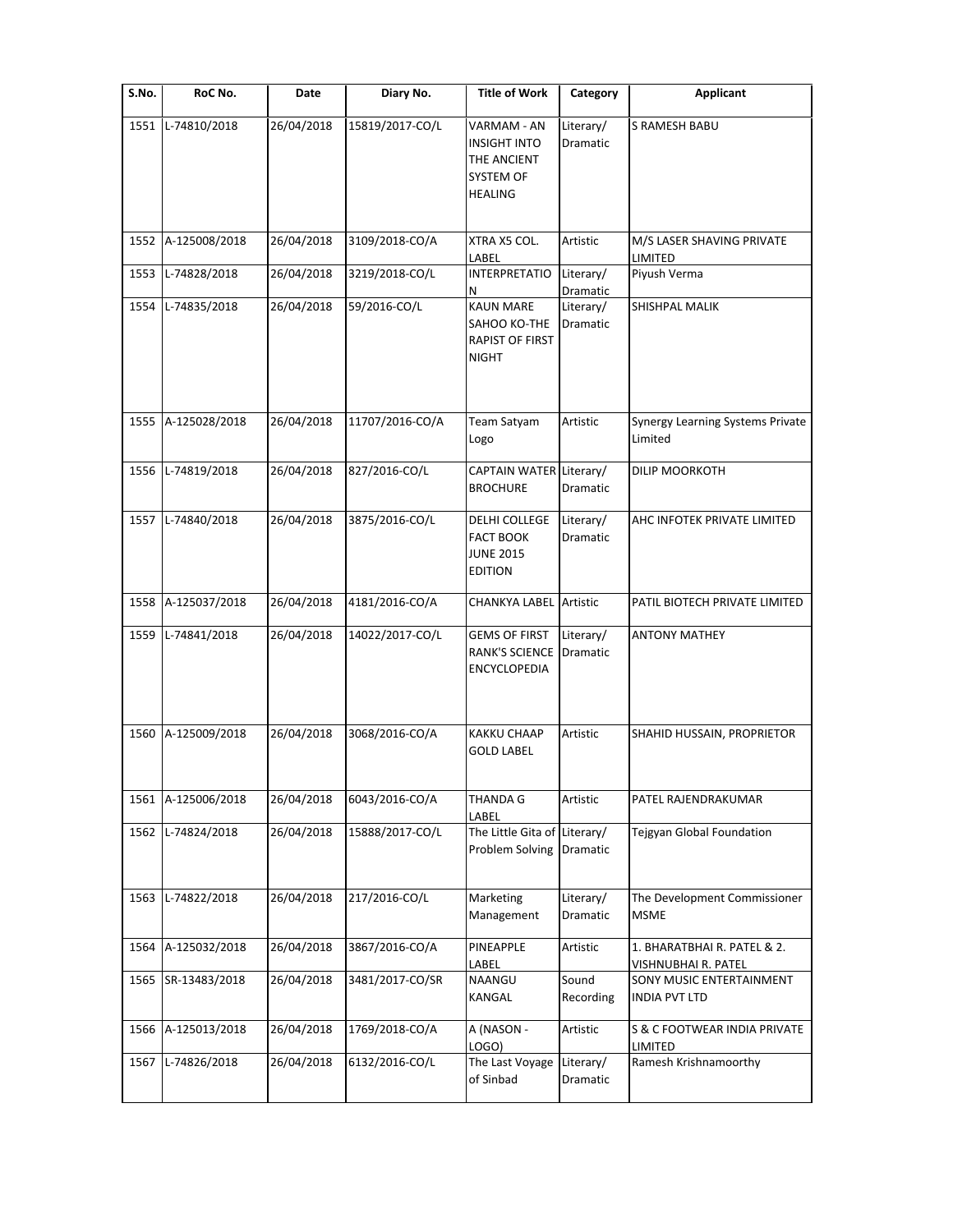| S.No. | RoC No.            | Date       | Diary No.        | <b>Title of Work</b>                                                                                                                                                                                                 | Category              | <b>Applicant</b>                                                                                     |
|-------|--------------------|------------|------------------|----------------------------------------------------------------------------------------------------------------------------------------------------------------------------------------------------------------------|-----------------------|------------------------------------------------------------------------------------------------------|
| 1568  | A-125010/2018      | 26/04/2018 | 4113/2016-CO/A   | <b>FAMILIZ</b>                                                                                                                                                                                                       | Artistic              | NF EXPORTS PVT LTD                                                                                   |
| 1569  | A-125038/2018      | 26/04/2018 | 3866/2016-CO/A   | <b>FLORT</b><br>(LUXURIOUS<br><b>FLOW OF BATH</b><br>)LABEL                                                                                                                                                          | Artistic              | SAJAN TUSHARKUMAR TILVA                                                                              |
| 1570  | L-74813/2018       | 26/04/2018 | 6882/2016-CO/L   | "Shubha<br>Mangala"                                                                                                                                                                                                  | Literary/<br>Dramatic | Mr. Nitin Narayanrao Degaonkar                                                                       |
|       | 1571 SW-10554/2018 | 26/04/2018 | 14079/2017-CO/SW | <b>RUBRO</b>                                                                                                                                                                                                         | Computer<br>Software  | SHASHI KANT DIKSHIT                                                                                  |
|       | 1572 L-74842/2018  | 26/04/2018 | 721/2016-CO/L    | LIFE SKILLS<br>PROGRAMME<br><b>VIA SPORTS</b>                                                                                                                                                                        | Literary/<br>Dramatic | MAGIC BUS INDIA FOUNDATION                                                                           |
| 1573  | L-74829/2018       | 26/04/2018 | 3311/2017-CO/L   | PHARMACOLOG<br>Υ                                                                                                                                                                                                     | Literary/<br>Dramatic | PROCEUM PRIVATE LIMITED                                                                              |
| 1574  | A-125040/2018      | 26/04/2018 | 6265/2016-CO/A   | <b>REAL NUT</b>                                                                                                                                                                                                      | Artistic              | M/S A.S. COMMODITY TRADING                                                                           |
| 1575  | A-125039/2018      | 26/04/2018 | 3869/2016-CO/A   | <b>MAPAC</b><br><b>TECHNOLOGY</b><br>LABEL                                                                                                                                                                           | Artistic              | 1.AMBALAL D. PADMANI<br>2.LILAVANTI A. PADMANI<br>3.NISHA M. PADMANI, 4.<br>RAMESH CHANDRA R. PATEL, |
|       | 1576 SW-10567/2018 | 27/04/2018 | 6074/2017-CO/SW  | SOFTWARE FOR<br><b>GENERATING</b><br><b>STRUCTURAL</b><br>MODEL OF<br>NATURAL<br><b>DRAUGHT</b><br><b>COOLING</b><br><b>TOWER WITH</b><br>WIND LOADING                                                               | Computer<br>Software  | <b>BHARAT HEAVY ELECTRICALS</b><br>LIMITED                                                           |
| 1577  | A-125042/2018      | 27/04/2018 | 12406/2017-CO/A  | Z ZOYAX                                                                                                                                                                                                              | Artistic              | <b>BHARATSINH BHIKUBHAI JADEJA</b>                                                                   |
|       | 1578 SW-10569/2018 | 27/04/2018 | 6126/2017-CO/SW  | <b>DESIGN AND</b><br>IMPLEMENTATI<br>ON OF ELECTRO<br><b>HYDRAULIC</b><br><b>GOVERNING</b><br>CONTROL<br>SYSTEM<br>SOFTWARE FOR<br>500MW STEAM<br><b>TURBINE IN</b><br>APPLICATION<br>AND CONTROL<br><b>NODE ACN</b> | Computer<br>Software  | <b>BHARAT HEAVY ELECTRICALS</b><br>LIMITED                                                           |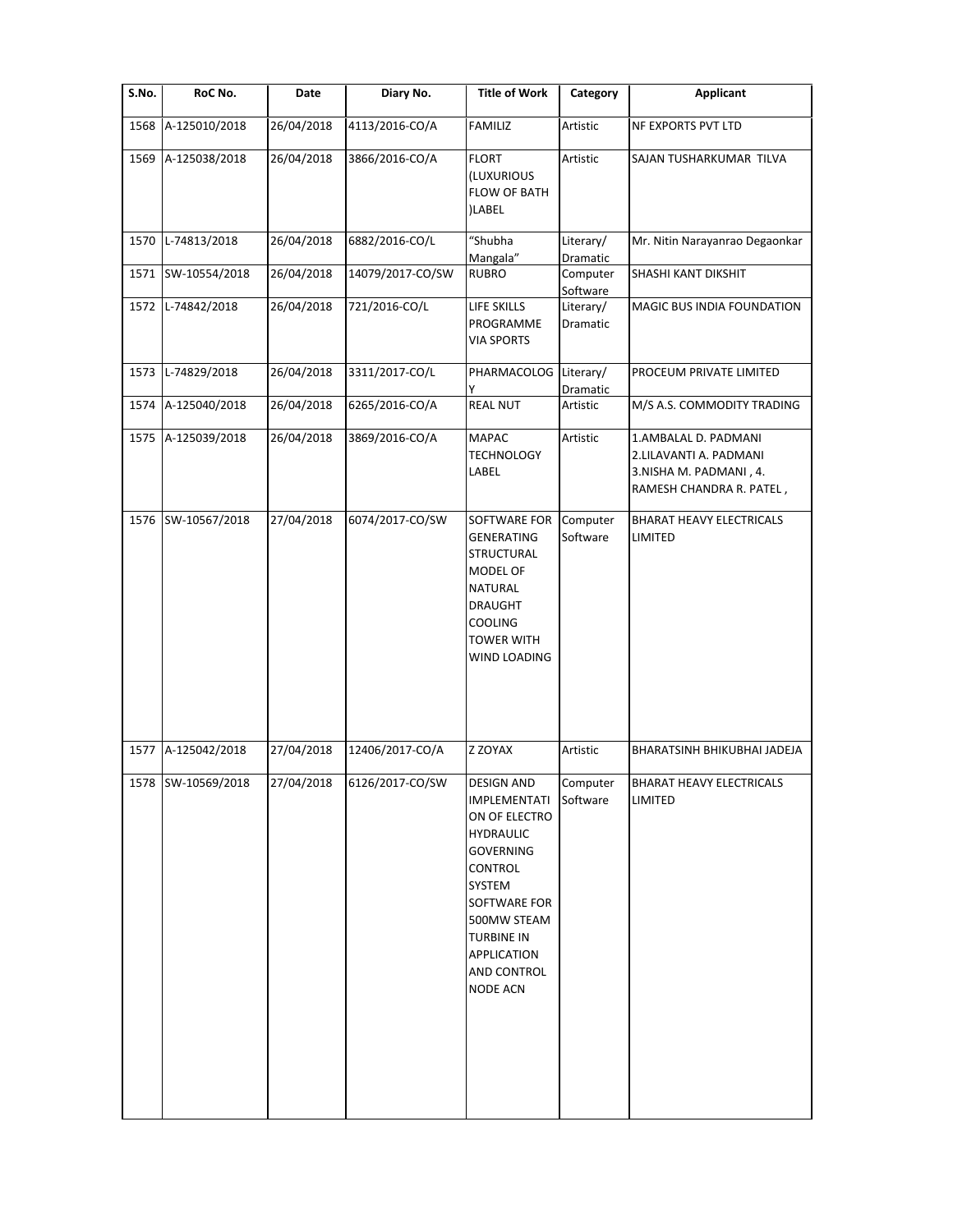| S.No. | RoC No.            | Date       | Diary No.        | <b>Title of Work</b>                                                                                                                                                                    | Category              | <b>Applicant</b>                                                                                            |
|-------|--------------------|------------|------------------|-----------------------------------------------------------------------------------------------------------------------------------------------------------------------------------------|-----------------------|-------------------------------------------------------------------------------------------------------------|
| 1579  | SW-10577/2018      | 27/04/2018 | 13643/2017-CO/SW | <b>DESIGN</b><br><b>AUTOMATION</b><br>OF<br><b>CONNECTING</b><br>SPHERE                                                                                                                 | Computer<br>Software  | <b>BHARAT HEAVY ELECTRICALS</b><br>LIMITED                                                                  |
| 1580  | A-125045/2018      | 27/04/2018 | 10686/2017-CO/A  | DR. AGARWAL'S<br><b>EYE HOSPITAL</b><br>FOR EYES LIKE<br><b>NEW</b>                                                                                                                     | Artistic              | ADIL AGARWAL, ANOSH<br>AGARWAL, ASHVIN AGARWAL,<br>ASHAR AGARWAL, TRADING AS<br>DR. AGARWAL'S EYE INSTITUTE |
|       | 1581 SW-10566/2018 | 27/04/2018 | 6054/2017-CO/SW  | <b>AUTOMATION</b><br>OF CABLE<br>ROUTING USING<br><b>PDMS</b>                                                                                                                           | Computer<br>Software  | <b>BHARAT HEAVY ELECTRICALS</b><br>LIMITED                                                                  |
| 1582  | A-125041/2018      | 27/04/2018 | 12405/2017-CO/A  | Z ZOYAX                                                                                                                                                                                 | Artistic              | BHARATSINH BHIKUBHAI JADEJA                                                                                 |
| 1583  | A-125044/2018      | 27/04/2018 | 15518/2017-CO/A  | ANYA                                                                                                                                                                                    | Artistic              | M/S ANYA                                                                                                    |
| 1584  | SW-10568/2018      | 27/04/2018 | 6113/2017-CO/SW  | DEVELOPMENT<br>OF COMPUTER<br>PROGRAM FOR<br><b>ESTIMATION OF</b><br><b>STATIC HEAT</b><br>LOAD AND<br>CRYOCOOLING<br><b>CAPACITY FOR</b><br><b>HTSC MACHINE</b><br><b>APPLICATIONS</b> | Computer<br>Software  | <b>BHARAT HEAVY ELECTRICALS</b><br>LIMITED                                                                  |
| 1585  | L-74858/2018       | 27/04/2018 | 16392/2017-CO/L  | <b>Bhuwan Som</b>                                                                                                                                                                       | Literary/<br>Dramatic | Jaydeep Shekhar                                                                                             |
|       | 1586 L-74859/2018  | 27/04/2018 | 17960/2017-CO/L  | KALADISHA (Kala Literary/<br>ki Udaan Har<br>Disha)                                                                                                                                     | Dramatic              | Taral Munshi                                                                                                |
| 1587  | SW-10570/2018      | 27/04/2018 | 10908/2017-CO/SW | CONTROL<br>SOFTWARE FOR<br><b>IMPROVED</b><br>PHASE LOCKED<br>LOOP                                                                                                                      | Computer<br>Software  | <b>BHARAT HEAVY ELECTRICALS</b><br>LIMITED                                                                  |
| 1588  | A-125047/2018      | 27/04/2018 | 16941/2017-CO/A  | <b>GRINDING</b><br><b>WHEEL ASSY</b><br>(MAXI-705-M-<br>01)                                                                                                                             | Artistic              | Milltec Machinery Private Limited                                                                           |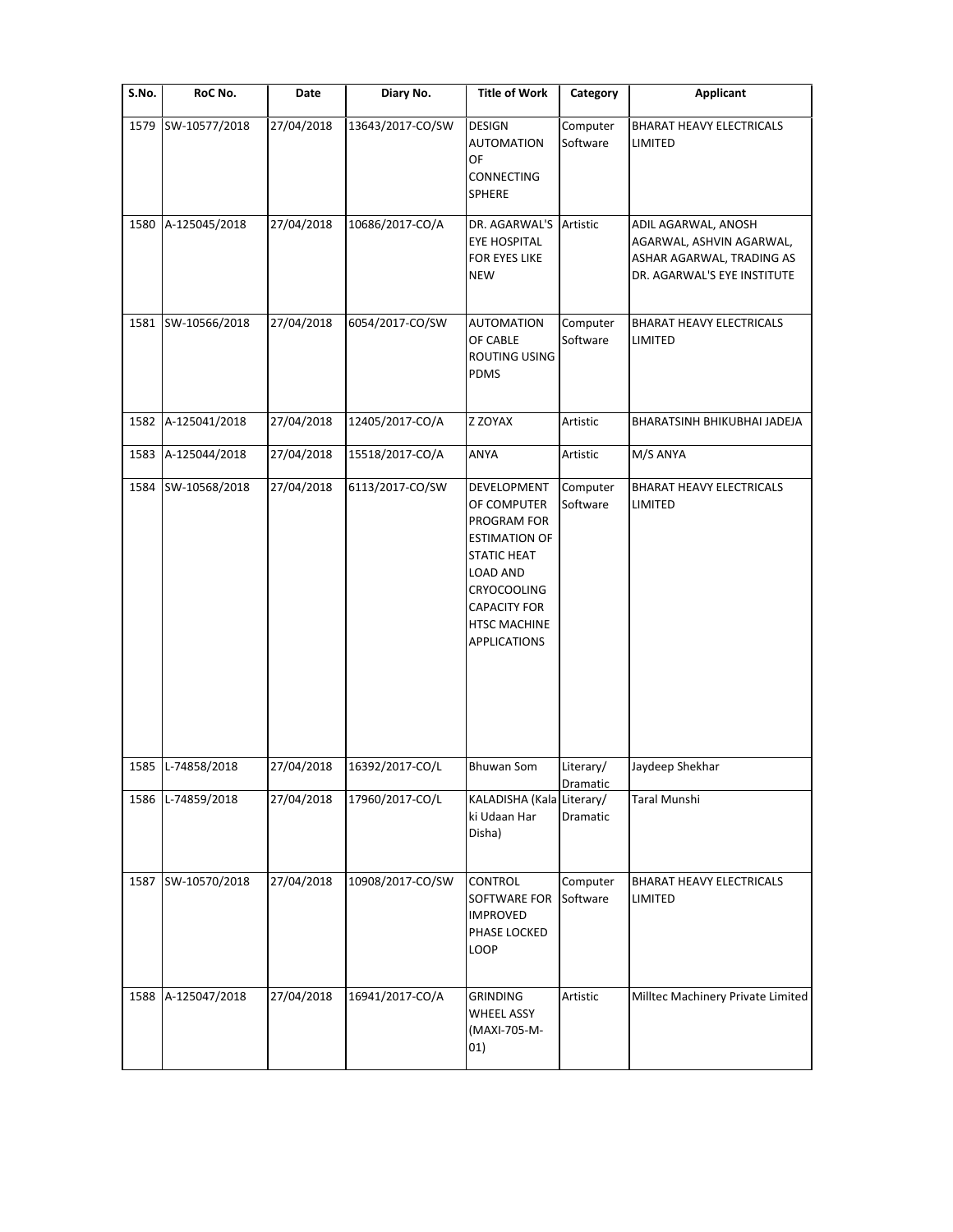| S.No. | RoC No.       | Date       | Diary No.        | <b>Title of Work</b>                                                      | Category                     | <b>Applicant</b>                           |
|-------|---------------|------------|------------------|---------------------------------------------------------------------------|------------------------------|--------------------------------------------|
| 1589  | SW-10575/2018 | 27/04/2018 | 13319/2017-CO/SW | Marketplace<br>Booking and<br>Reservation<br>System for<br>Magento 2      | Computer<br>Software         | Cedcoss Technologies Private<br>Limited    |
| 1590  | A-125046/2018 | 27/04/2018 | 16949/2017-CO/A  | <b>STRAIGHT</b><br><b>GRINDING</b><br>WHEEL (MAXI-<br>6003-A-01)          | Artistic                     | Milltec Machinery Private Limited          |
| 1591  | L-74855/2018  | 27/04/2018 | 3229/2018-CO/L   | If I am Born<br>Again Lord<br>Please                                      | Literary/<br>Dramatic        | Shopone                                    |
| 1592  | SW-10572/2018 | 27/04/2018 | 10911/2017-CO/SW | PROGRAM FOR<br>KINEMATIC<br>CALCULATION<br>OF THE IGV<br><b>MECHANISM</b> | Computer<br>Software         | <b>BHARAT HEAVY ELECTRICALS</b><br>LIMITED |
| 1593  | A-125049/2018 | 27/04/2018 | 16943/2017-CO/A  | <b>BREAK ASSY</b><br>(MAXI-705-M-<br>01)                                  | Artistic                     | Milltec Machinery Private Limited          |
| 1594  | SW-10576/2018 | 27/04/2018 | 13321/2017-CO/SW | Appointment<br><b>Booking Addon</b><br>for Magento 2                      | Computer<br>Software         | Cedcoss Technologies Private<br>Limited    |
| 1595  | SW-10573/2018 | 27/04/2018 | 11202/2017-CO/SW | <b>ONLINE</b><br>ASSESSMENT<br>PORTAL                                     | Computer<br>Software         | <b>BHARAT HEAVY ELECTRICALS</b><br>LIMITED |
| 1596  | L-74854/2018  | 27/04/2018 | 17876/2017-CO/L  | <b>SUNNI TOHFA</b><br><b>BA NAMAJE</b><br><b>MUSTAFA</b>                  | Literary/<br><b>Dramatic</b> | RAZA MEMORIAL TRUST                        |
| 1597  | SW-10574/2018 | 27/04/2018 | 13318/2017-CO/SW | <b>Online Booking</b><br>and Reservation<br>System for<br>Magento 2       | Computer<br>Software         | Cedcoss Technologies Private<br>Limited    |
| 1598  | A-125048/2018 | 27/04/2018 | 16987/2017-CO/A  | <b>TAPER</b><br><b>GRINDING</b><br>WHEEL (MAXI-<br>6002-A-01)             | Artistic                     | Milltec Machinery Private Limited          |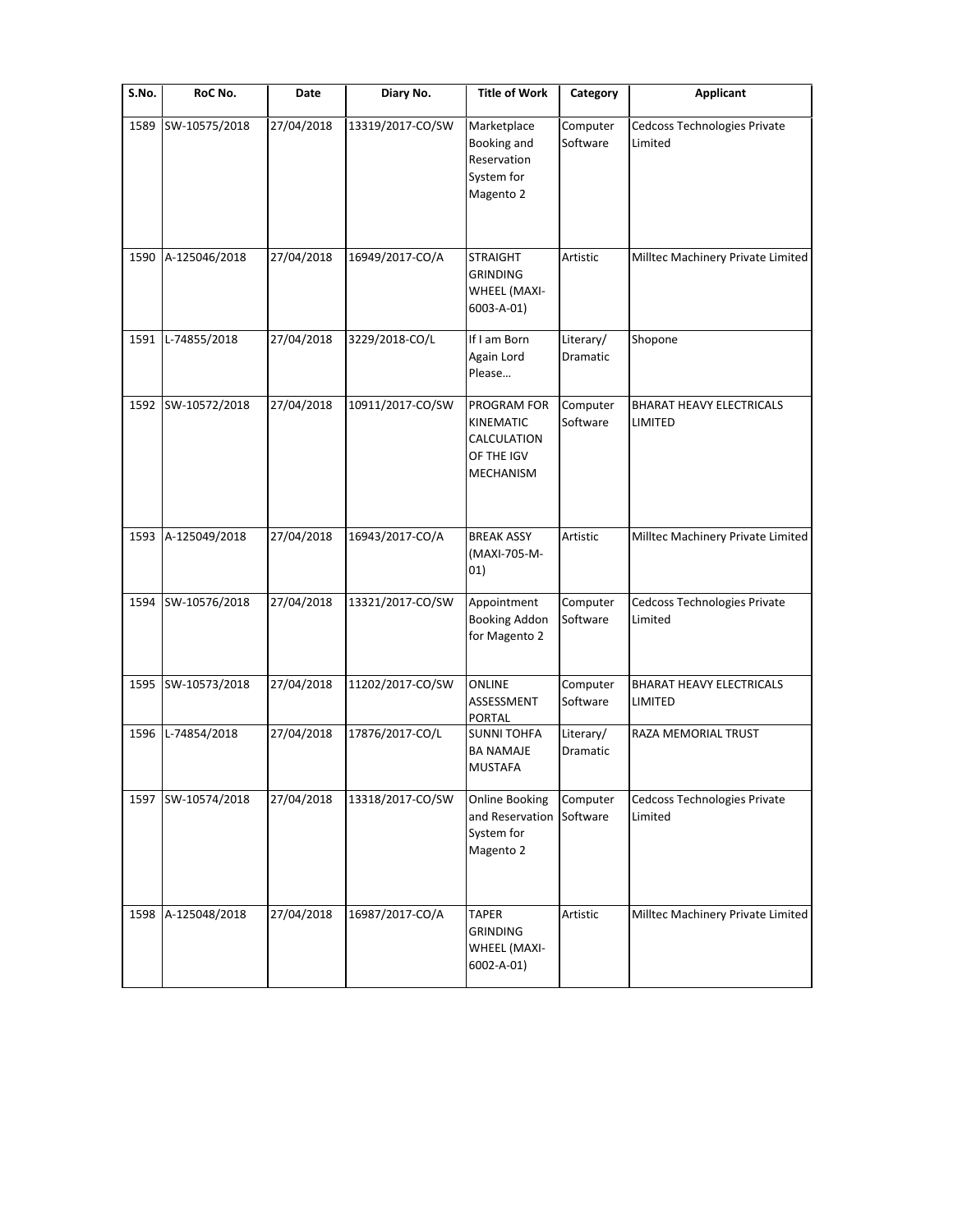| S.No. | RoC No.       | Date       | Diary No.        | <b>Title of Work</b>                                                                                                                                                                | Category               | <b>Applicant</b>                                                     |
|-------|---------------|------------|------------------|-------------------------------------------------------------------------------------------------------------------------------------------------------------------------------------|------------------------|----------------------------------------------------------------------|
| 1599  | L-74860/2018  | 27/04/2018 | 3325/2018-CO/L   | <b>NATIONAL ALL</b><br><b>INDIA COUNCIL</b><br>FOR COMPUTER<br><b>TRAINING</b><br>CENTRE -<br><b>PROSPECTUS</b>                                                                     | Literary/<br>Dramatic  | NATIONAL ALL INDIA COUNCIL<br>FOR COMPUTER TRAINING<br><b>CENTRE</b> |
|       |               |            |                  |                                                                                                                                                                                     |                        |                                                                      |
| 1600  | L-74852/2018  | 27/04/2018 | 3682/2018-CO/L   | <b>STEM Academy</b><br>of USA PBL<br>Challenge<br>modules                                                                                                                           | Literary/<br>Dramatic  | AMITABH SHARMA M/s STEM<br><b>ACADEMY</b>                            |
| 1601  | L-74853/2018  | 27/04/2018 | 14829/2017-CO/L  | Manufacture of<br>Thinners &<br>Solvents<br>Properties, Uses,<br>Production,<br>Formulation<br>with Machinery<br>Details                                                            | Literary/<br>Dramatic  | Niir Project Consultancy Services                                    |
| 1602  | L-74856/2018  | 27/04/2018 | 3482/2018-CO/L   | Learning<br>Resource<br>material on One<br>Minute<br>Preceptor<br>(OMP) in<br>Nursing<br>Education.                                                                                 | Literary/<br>Dramatic  | Dr. Adarshlata Singh                                                 |
| 1603  | A-125043/2018 | 27/04/2018 | 14952/2017-CO/A  | ZenCity                                                                                                                                                                             | Artistic               | Rakesh Prabhakaran Nair                                              |
| 1604  | CF-4074/2018  | 27/04/2018 | 15840/2017-CO/CF | ANIMATED O &<br>M MANUAL IS<br>PREPARED FOR<br>HIGH PRESSURE<br><b>SWING CHECK</b><br>VALVE                                                                                         | Cinematogr<br>aph Film | <b>BHARAT HEAVY ELECTRICALS</b><br>LIMITED                           |
| 1605  | SW-10571/2018 | 27/04/2018 | 9942/2017-CO/SW  | SOFTWARE FOR Computer<br><b>REAL TIME</b><br><b>ONLINE</b><br><b>MONITORING &amp;</b><br>ANALYSIS OF<br><b>TORQUE</b><br><b>FLUCTUATION</b><br>IN HYDRO<br>TURBINE<br>MODEL TESTING | Software               | <b>BHARAT HEAVY ELECTRICALS</b><br>LIMITED                           |